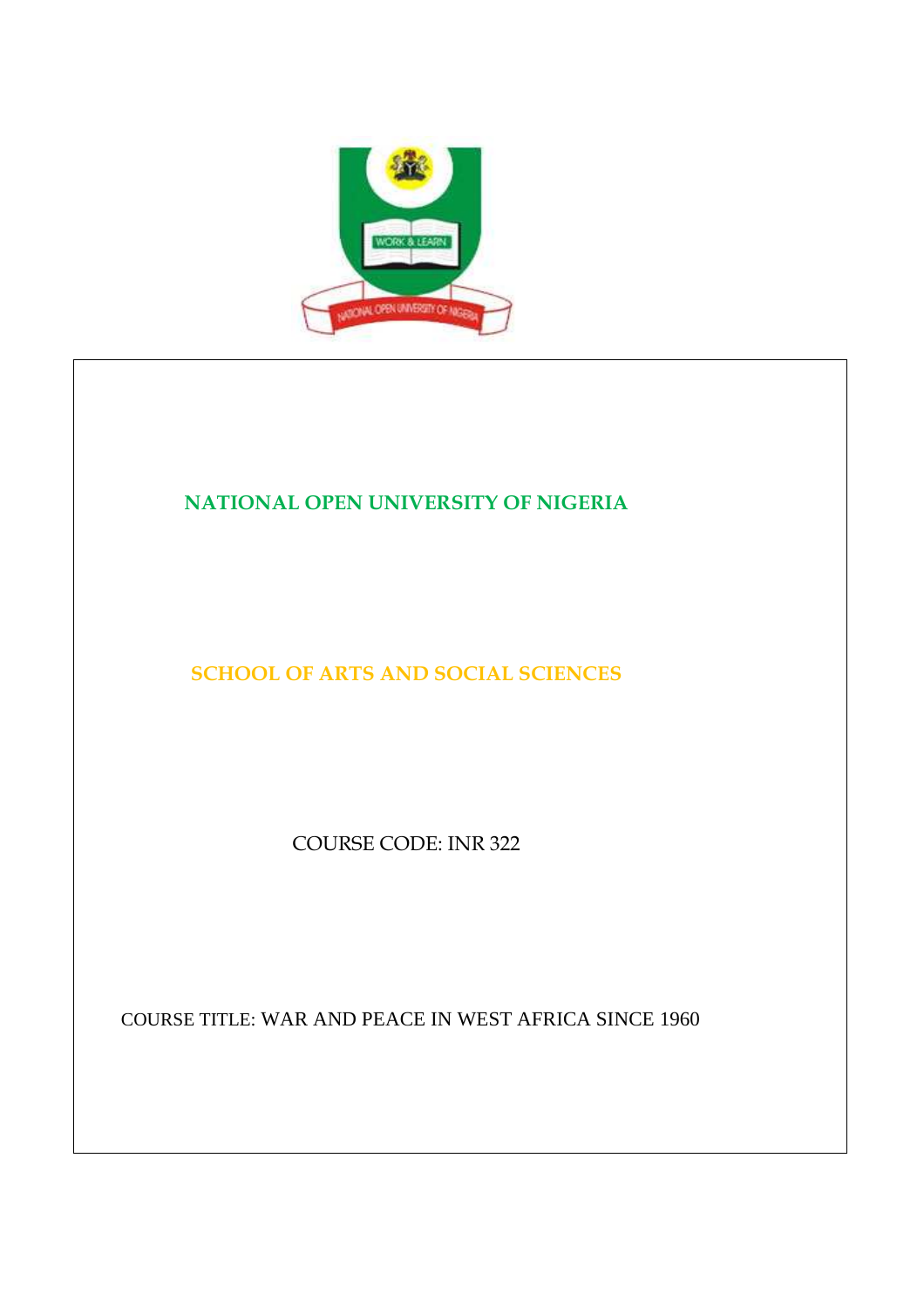

# **INR 332 War and Peace in West Africa Since 1960**

| Course Developer          | Ndu Life Njoku<br>National Open University of Nigeria,<br>Victoria Island,<br>Lagos.   |
|---------------------------|----------------------------------------------------------------------------------------|
| Course Writer             | Ndu Life Njoku<br>National Open University of Nigeria,<br>Victoria Island,<br>Lagos.   |
| <b>Course Coordinator</b> | Terhemba Ambe-Uva<br>National Open University of Nigeria,<br>Victoria Island,<br>Lagos |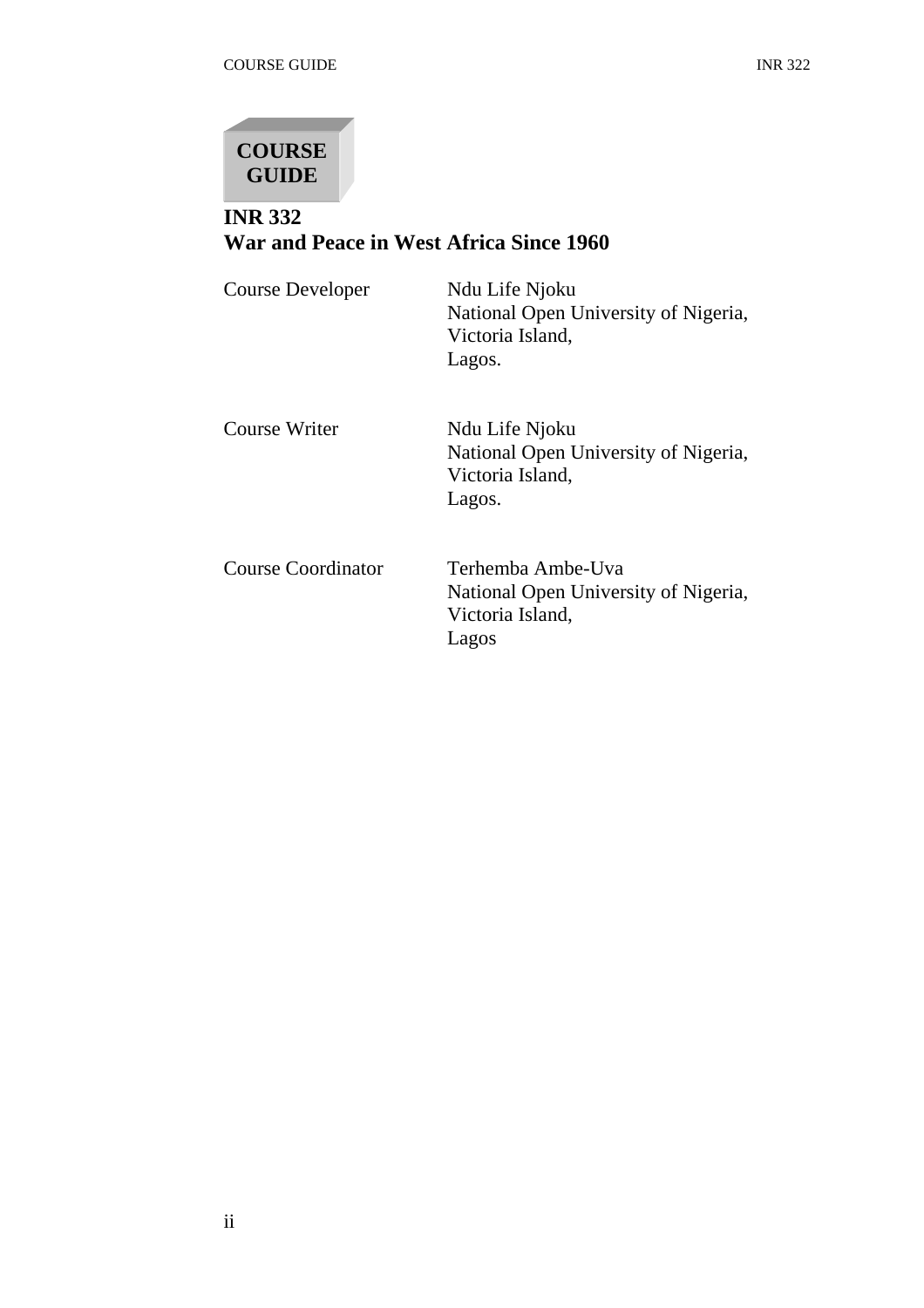

National Open University of Nigeria Headquarters 14/16 Ahmadu Bello Way Victoria Island Lagos

Abuja Annex 245 Samuel Adesujo Ademulegun Street Central Business District Opposite Arewa Suites Abuja

e-mail: centralinfo@nou.edu.ng URL: www.nou.edu.ng

National Open University of Nigeria

First Printed

ISBN:

All Rights Reserved

Printed by …………….. For National Open University of Nigeria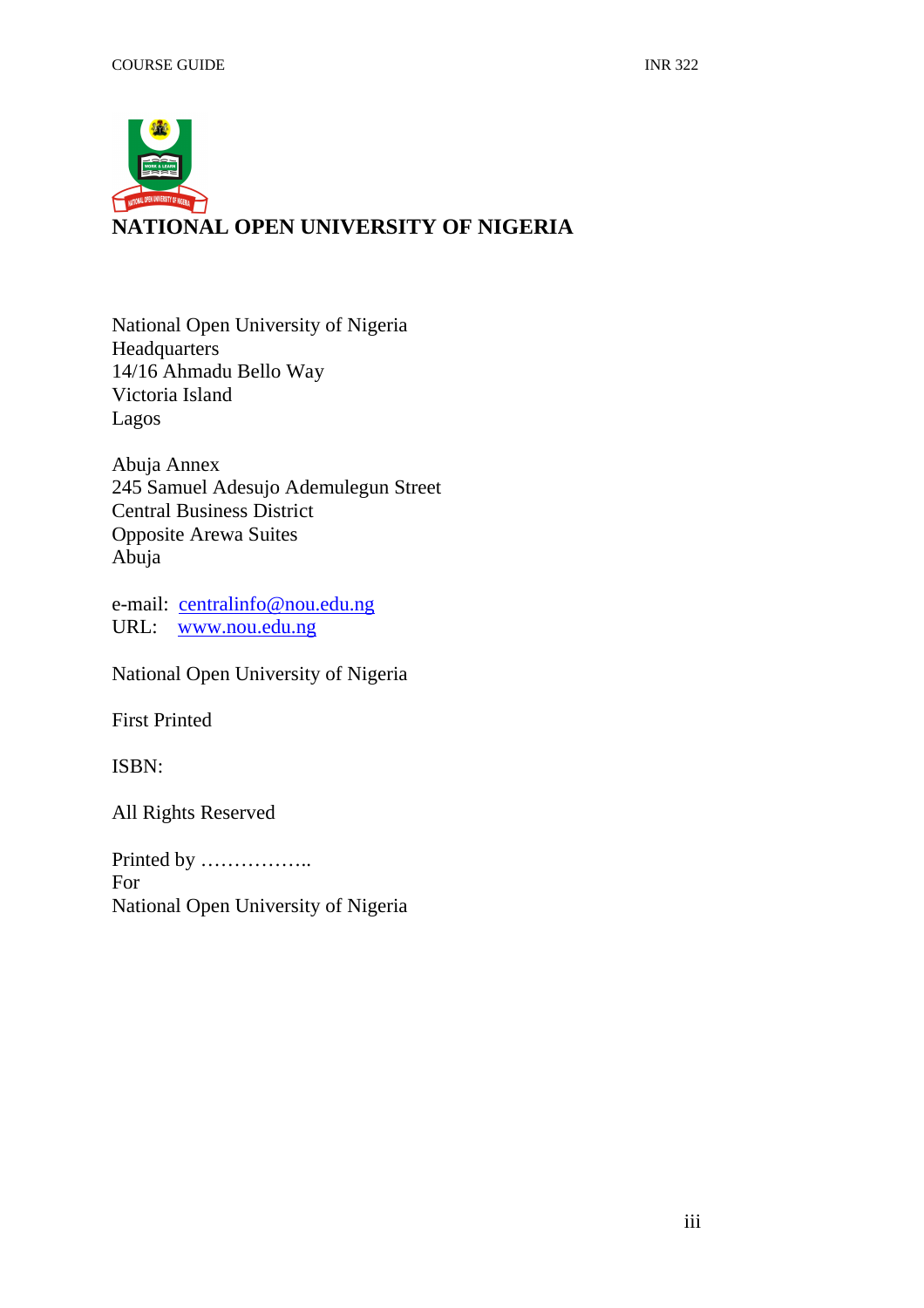# **TABLE OF CONTENTS PAGE**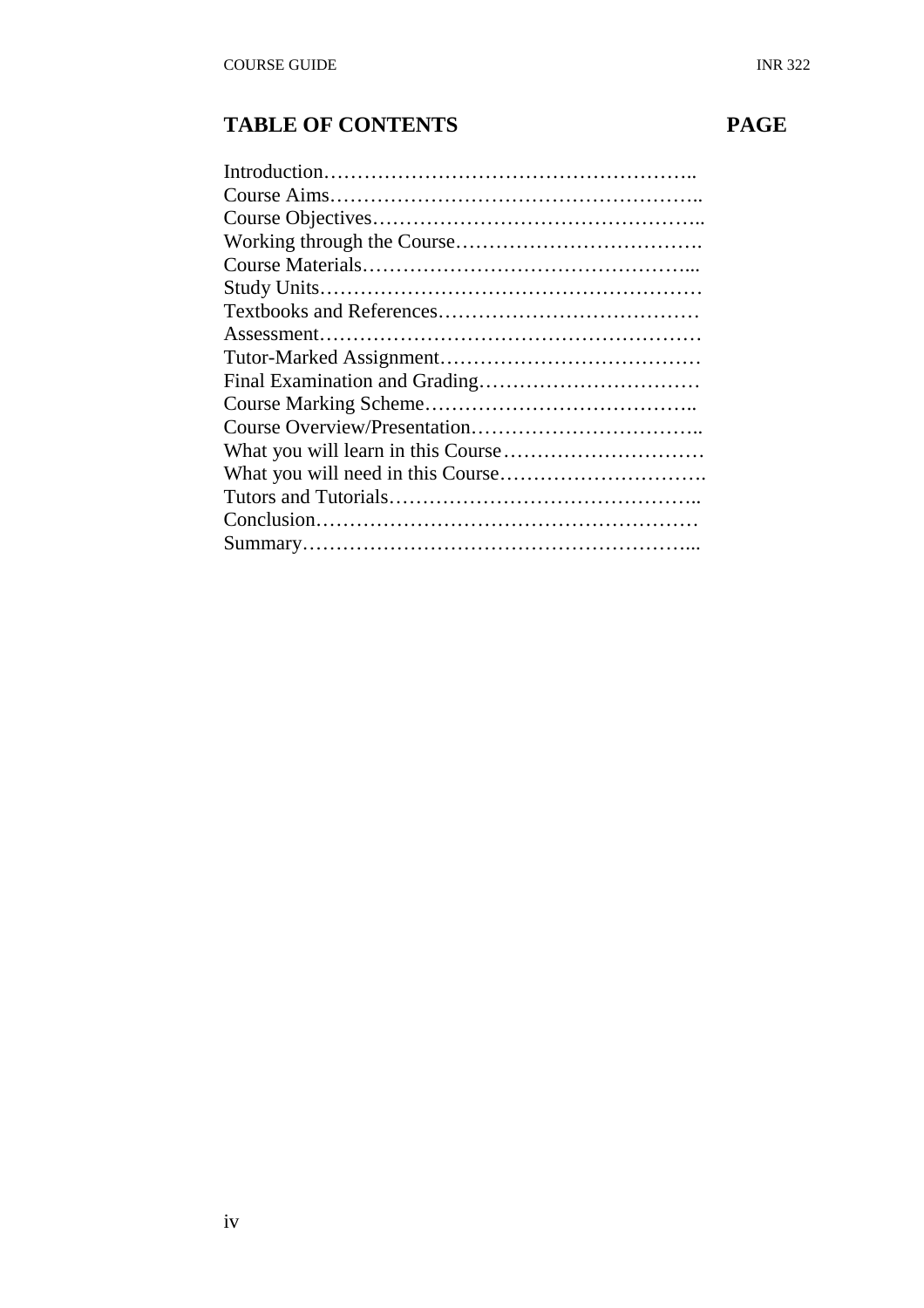#### **Introduction**

Welcome to INR 332: War and Peace in West Africa since 1960! You are about to embark on a wonderful academic adventure – a trip through the world of major themes or subject matters aggressively pursued and hoped for in human history. This course is available for students in the undergraduate programme of International Studies. The course provides in-depth study of war and peace in the sub-region of West Africa since 1960. Every student is, therefore, expected to acquire a detailed knowledge and understanding of the history, concepts and conflicts/ resolutions of war before, during and after 1960 in the West African sub-region, and also their impact and relevance to human relations. This course guide is prepared in a way that you will be able to access necessary information that border on the different reasons for war and peace. In order to enjoy your study and be at ease with it, this module has classified all the war and peace experiences/initiatives of Englishspeaking and French-speaking West African peoples. The need for this classification is to avoid clustering issues or mixing up matters, and also to help you know the differences between the two. This will make for productive thinking and also allow for in-between study of underlying issues in the course. You are provided with guidance on the way to tackle tutor-marked assignments (TMAs).

It is important that you give your whole attention to classes so as to get the best from the course.

#### **Course Aims**

The aims of this course are to:

- (a) Explain the concept of war and peace
- (b) Highlight the concept of war and peace as major themes in pre-colonial, colonial and post-colonial West Africa.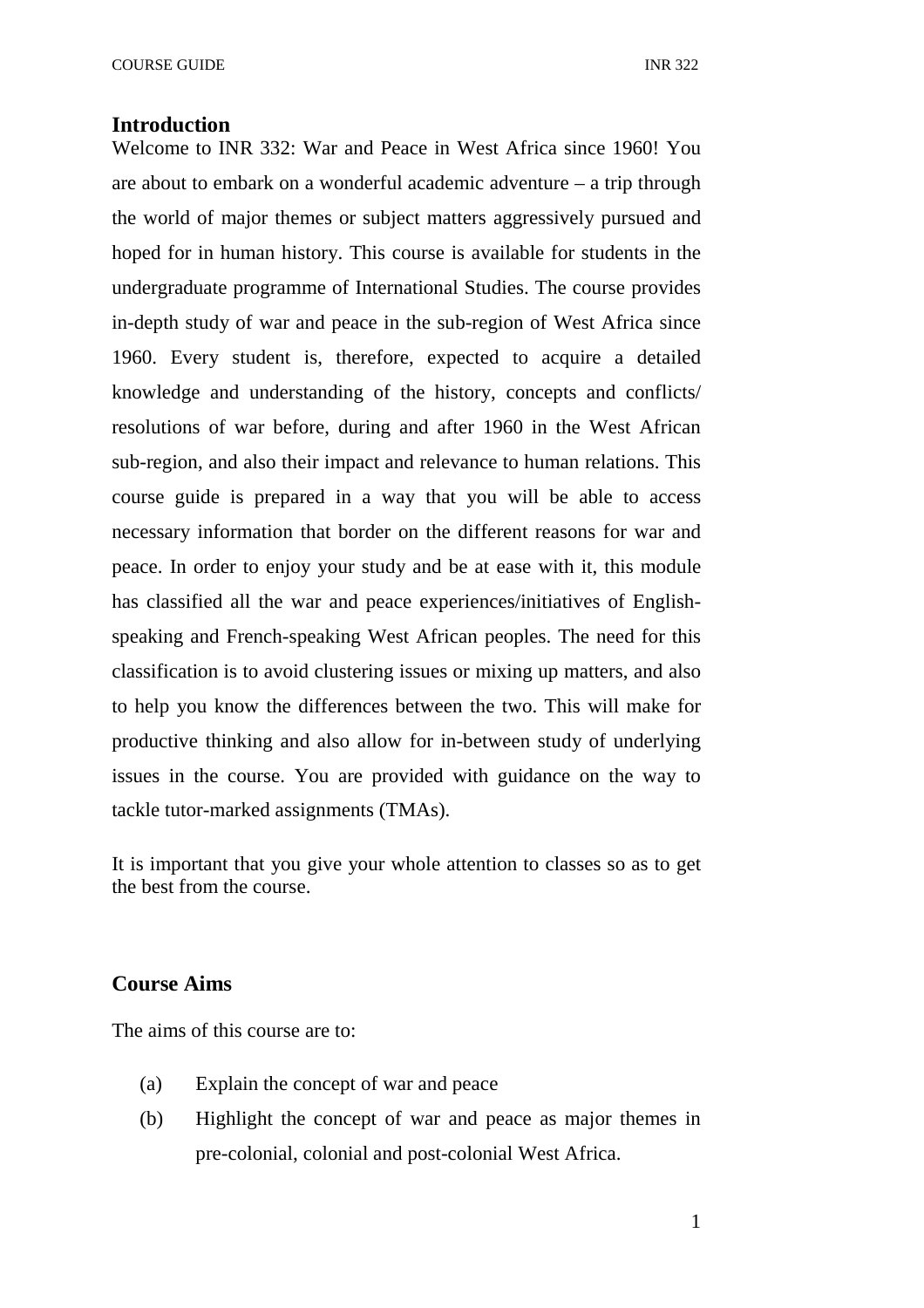- (c) Reinforce the idea of peace as a social necessity
- (d) Identify war/violence in West Africa as a carryover effect of the slave trade, colonial conquest and (Euro-African) international politics.
- (e) Identify major players in the attainment of peace in some wartorn West African states.

### **Course Objectives**

The objectives of this course are to:

- (a) Define the terms "war" and "peace"
- (b) Establish the need for peace in human development.
- (c) Appreciate why peace efforts succeeded in some countries and why it failed in others in West Africa.
- (d) Appraise the roles played by ECOWAS in restoring peace in various parts of West Africa

### **Working through the Course**

It is important that you undertake a careful study of each unit. A good approach is to start with this study guide-post to your learning the basics in War and Peace in West Africa since 1960. Also endeavour to have a note book, or jotter, that would help you prepare for classroom meetings.

### **Course Materials**

- 1. Course guide
- 2. Study units
- 3. Textbooks
- 4. Assignment file
- 5. Presentation schedule.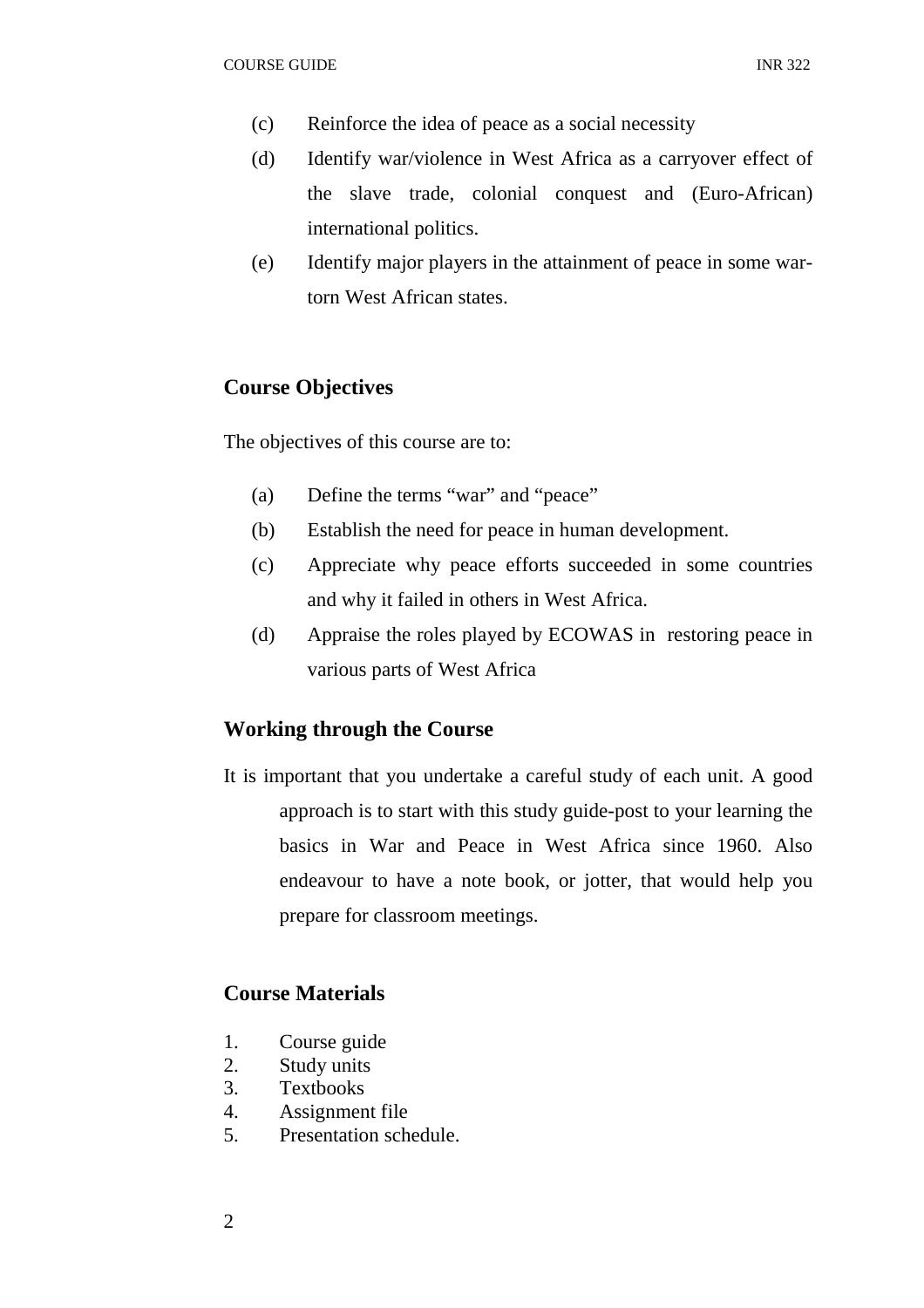# **Study Units**

INR 332 is a 2-credit unit 300 level course for undergraduate students offering International Studies. The course has four (4) modules made up of 4 study units. Thus, you will find sixteen (16) units in all. Listed below are the four modules in this course.

# **Module 1**

| Unit 1 | West Africa before 1960                          |
|--------|--------------------------------------------------|
| Unit 2 | Major Wars of Colonial Conquest in West Africa   |
| Unit 3 | Background to Post-colonial Wars in West Africa: |
|        | A Historical Perspective                         |
| Unit 4 | Causes of Wars/Conflicts in West Africa since    |
|        | 1960                                             |

# **Module 2**

| Unit 1 | <b>General Principles of Conflict Resolution</b> |
|--------|--------------------------------------------------|
| Unit 2 | <b>Conflict Handling Styles</b>                  |
| Unit 3 | The Concept, and Process, of Mediation           |
| Unit 3 | Methods of Conflict Resolution amongst States in |
|        | West Africa since 1960                           |

# **Module 3**

| Unit 1 | War/Conflict in English-speaking West African        |  |  |
|--------|------------------------------------------------------|--|--|
|        | Countries since 1960                                 |  |  |
| Unit 2 | War/Conflict in Non English-speaking West            |  |  |
|        | African countries since 1960                         |  |  |
| Unit 3 | The Role of (the Economic Community of) West         |  |  |
|        | African States in the Conflicts/Wars in the English- |  |  |
|        | speaking Sister Countries                            |  |  |
| Unit 4 | The Role of (the Economic Community of) West         |  |  |
|        | African States in the Conflicts/Wars in the Non      |  |  |
|        | <b>English-speaking Sister Countries</b>             |  |  |
|        |                                                      |  |  |

# **Module 4**

| Unit 1 | The ECOWAS in the Context of Peace/Security in |
|--------|------------------------------------------------|
|        | West Africa                                    |
| Unit 2 | ECOWAS' ECOMOG: Peace–keeping Missions in      |
|        | West Africa                                    |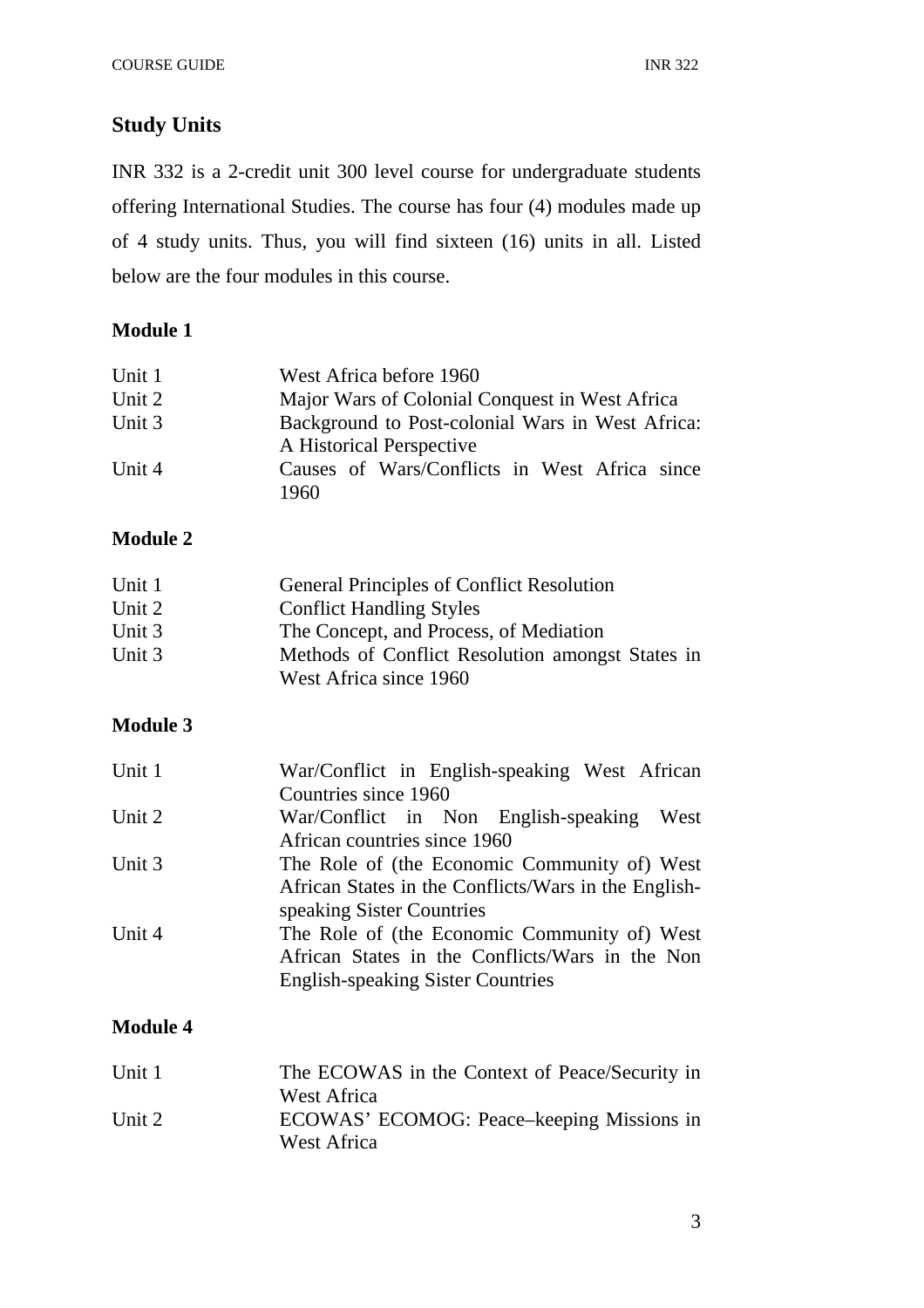| Unit $3$ | The significance of ECOWAS in the Maintenance       |
|----------|-----------------------------------------------------|
|          | of Peace in West Africa                             |
| Unit 4   | Profile of ECOMOG Peace Missions in West            |
|          | Africa and the Issue of Regional Peace and security |

Each module is preceded with a listing of the units contained in it, and a table of contents, an introduction, a list of objectives and the main content in turn precedes each unit, including Self-Assessment Exercises (SAEs). At the end of each unit, you will find one or more Tutor-Marked Assignment (TMA) which you are expected to work on and submit for marking.

# **Textbooks and References**

At the end of each unit, you will find a list of relevant reference materials which you may yourself wish to consult as the need arises, even though I have made efforts to provide you with the most important information you need to pass this course. However, I would encourage you, as a third year student to cultivate the habit of consulting as many relevant materials as you are able to within the time available to you. In particular, be sure to consult whatever material you are advised to consult before attempting any exercise.

#### **Assessment**

Two types of assessment are involved in the course: the Self-Assessment Exercises (SAEs), and the Tutor-Marked Assessment (TMA) questions. Your answers to the SAEs are not meant to be submitted, but they are also important since they give you an opportunity to assess your own understanding of course content. Tutor-Marked Assignments (TMA) on the other hand are to be carefully answered and kept in your assignment file for submission and marking. This will count for 30% of your total score in the course.

## **Tutor Marked Assignment**

At the end of every unit, you will find a Tutor-Marked Assignment which you should answer as instructed and put in your assignment for submission. However, this Course Guide does not contain any Tutor-Marked Assignment question. The Tutor-Marked Assignment questions are provided from Unit 1 of Module 1 to Unit 4 of Module 4.

## **Final Examination and Grading**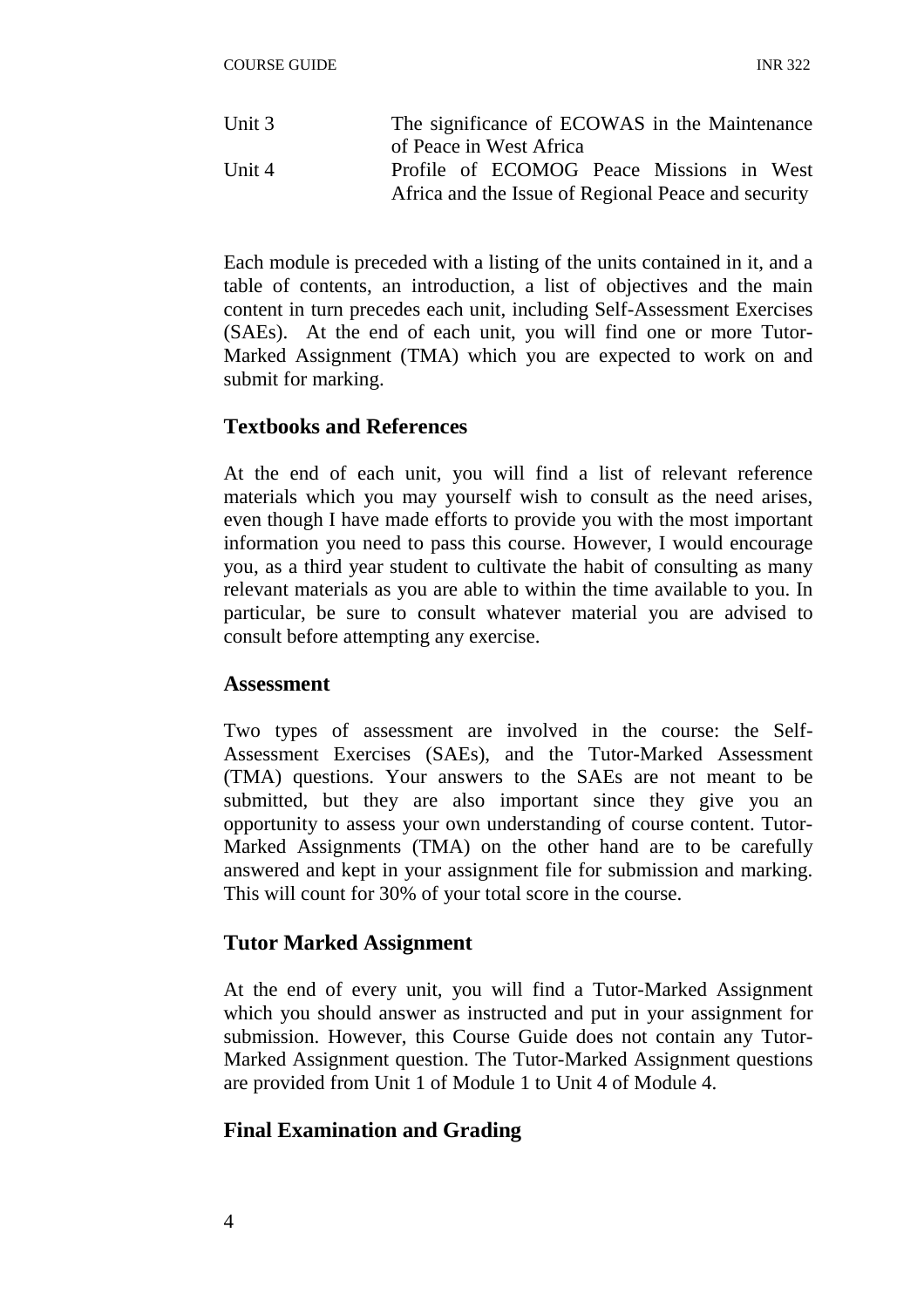The final examination for INR 322 will take three hours and carry 70% of the total course grade. The examination questions will reflect the SAEs and TMAs that you have already worked on. I advise you to spend the time between your completion of the last unit and the examination revising the entire course. You will certainly find it helpful to also review both your SAEs and TMAs before the examination.

# **Course Marking Scheme**

The following table sets out how the actual course marking is broken down.

| <b>Assessment</b>        | <b>Marks</b>                                                                                                                                                              |
|--------------------------|---------------------------------------------------------------------------------------------------------------------------------------------------------------------------|
| for marking).            | Four assignments (the best four   Four assignments, each marked out<br>of all the assignments submitted of 10%, but highest scoring three<br>selected, thus totalling 30% |
| <b>Final Examination</b> | 70% of overall course score.                                                                                                                                              |
| <b>Total</b>             | 100% of course score.                                                                                                                                                     |

# **Course Overview Presentation Scheme**

| <b>Units</b>           | <b>Title of Work</b>                                                                                       | Week<br><b>Activity</b> | <b>Assignment</b><br>(End-of-Unit) |
|------------------------|------------------------------------------------------------------------------------------------------------|-------------------------|------------------------------------|
| <b>Course</b><br>Guide |                                                                                                            |                         |                                    |
| <b>Module 1</b>        |                                                                                                            |                         |                                    |
| Unit 1                 | West Africa before 1960                                                                                    | Week 1                  | Assignment 1                       |
| Unit 2                 | Major Wars of Colonial Conquest in<br><b>West Africa</b>                                                   | Week 2                  | Assignment 1                       |
| Unit 3                 | Background to Post-colonial Wars in<br>Africa:<br>West<br>$\mathbf{A}$<br><b>Historical</b><br>Perspective | Week 3                  | Assignment 1                       |
| Unit 4                 | Causes of Wars/Conflicts in West<br>Africa since 1960                                                      | Week 4                  | Assignment 1                       |
| <b>Module 2</b>        | <b>Development-Oriented Approaches</b>                                                                     |                         |                                    |
| Unit 1                 | <b>General Principles of Conflict</b><br>Resolution                                                        | Week 5                  | Assignment 1                       |
| Unit 2                 | <b>Conflict Handling Styles</b>                                                                            | Week 6                  | Assignment 1                       |
| Unit 3                 | The<br>Concept, and<br>Process,<br>of<br>Mediation                                                         | Week 7                  | Assignment 1                       |
| Unit 4                 | <b>Methods of Conflict Resolution</b>                                                                      | Week 8                  | Assignment 1                       |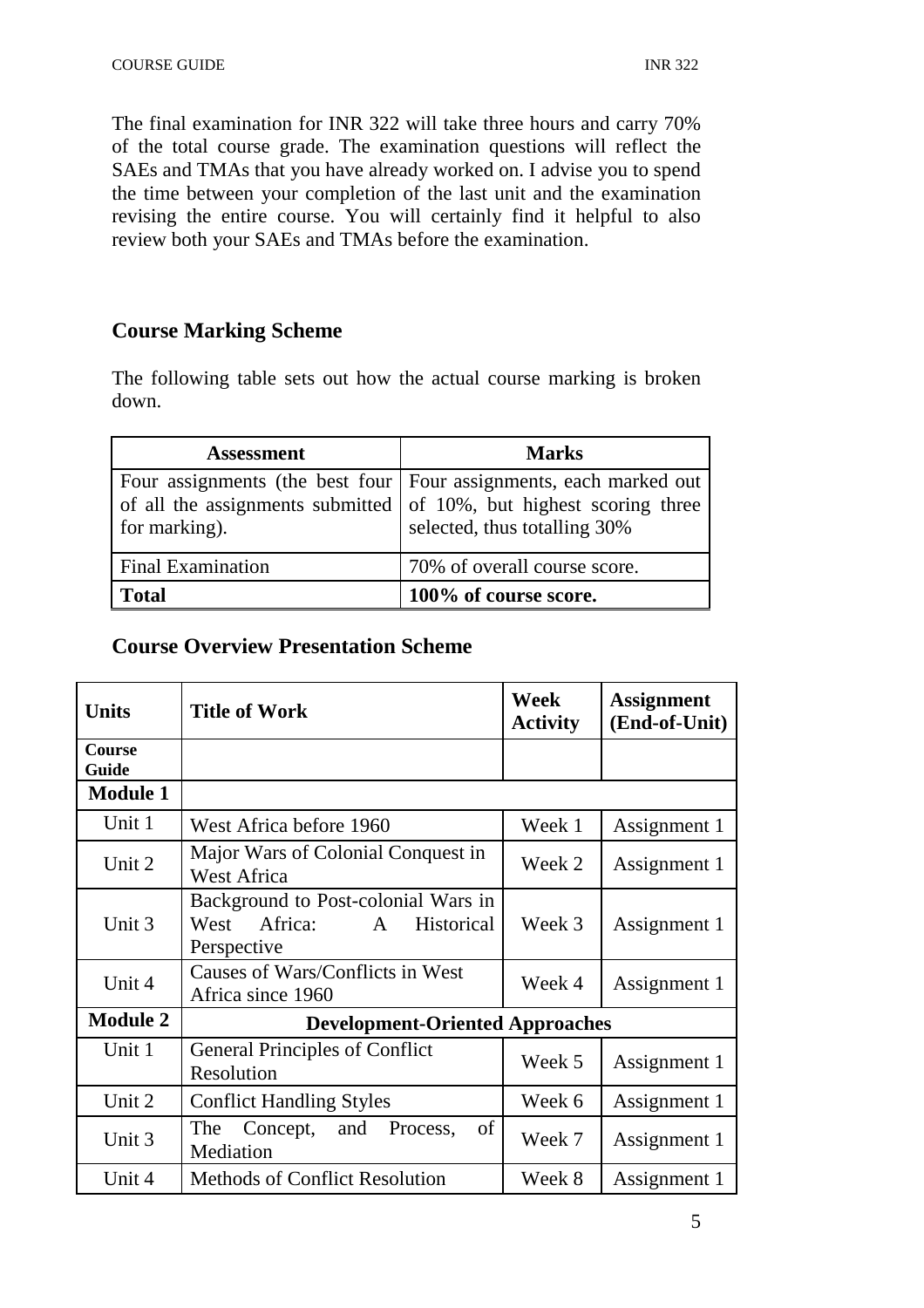| <b>Units</b>    | <b>Title of Work</b>                                                                                                                                  | <b>Week</b><br><b>Activity</b> | <b>Assignment</b><br>(End-of-Unit) |
|-----------------|-------------------------------------------------------------------------------------------------------------------------------------------------------|--------------------------------|------------------------------------|
|                 | amongst States in West Africa since<br>1960                                                                                                           |                                |                                    |
| <b>Module 3</b> | <b>Behaviouralism and Emerging Approaches</b>                                                                                                         |                                |                                    |
| Unit 1          | War/Conflict<br>English-speaking<br>in<br>West African Countries since 1960                                                                           | Week 9                         | Assignment 1                       |
| Unit 2          | War/Conflict in Non English-<br>speaking West African countries<br>since 1960                                                                         | Week 10                        | Assignment 1                       |
| Unit 3          | The Role of (the Economic<br>Community of) West African States<br>in the Conflicts/Wars in the English-<br>speaking Sister Countries                  | Week 11                        | Assignment 1                       |
| Unit 4          | The Role of (the Economic<br><b>Community of) West African States</b><br>in the Conflicts/Wars in the Non<br><b>English-speaking Sister Countries</b> | Week 12                        | Assignment 1                       |
| <b>Module 4</b> | <b>Structural Systems and Power Approaches</b>                                                                                                        |                                |                                    |
| Unit 1          | The ECOWAS in the Context of<br>Peace/Security in West Africa                                                                                         | Week 13                        | Assignment 1                       |
| Unit 2          | ECOWAS'<br>ECOMOG:<br>Peace-<br>keeping Missions in West Africa                                                                                       | Week 14                        | Assignment 1                       |
| Unit 3          | The significance of ECOWAS in the<br>Maintenance of Peace in West Africa                                                                              | Week 14                        | Assignment 1                       |
| Unit 4          | <b>Profile of ECOMOG Peace Missions</b><br>in West Africa and the Issue of<br>Regional Peace and security                                             | Week 15                        | Assignment 1                       |
|                 | Revision                                                                                                                                              | Week 16                        |                                    |
|                 | Examination                                                                                                                                           | Week 17                        |                                    |
|                 | <b>Total</b>                                                                                                                                          | 17<br><b>Weeks</b>             |                                    |

## **What You Will Learn In the Course**

"War and Peace in West Africa since 1960" provides you with the opportunity to master and understand the different causes of war or violence in the region being studied, as well as ways through which peace is explored and established. You will also learn the major wars fought by colonial masters in their conquest and colonization of West Africa before independence was achieved. Above all, you will be armed with the different conflict resolution approaches and the role played by regional organizations in the restoration of peace to war-torn areas.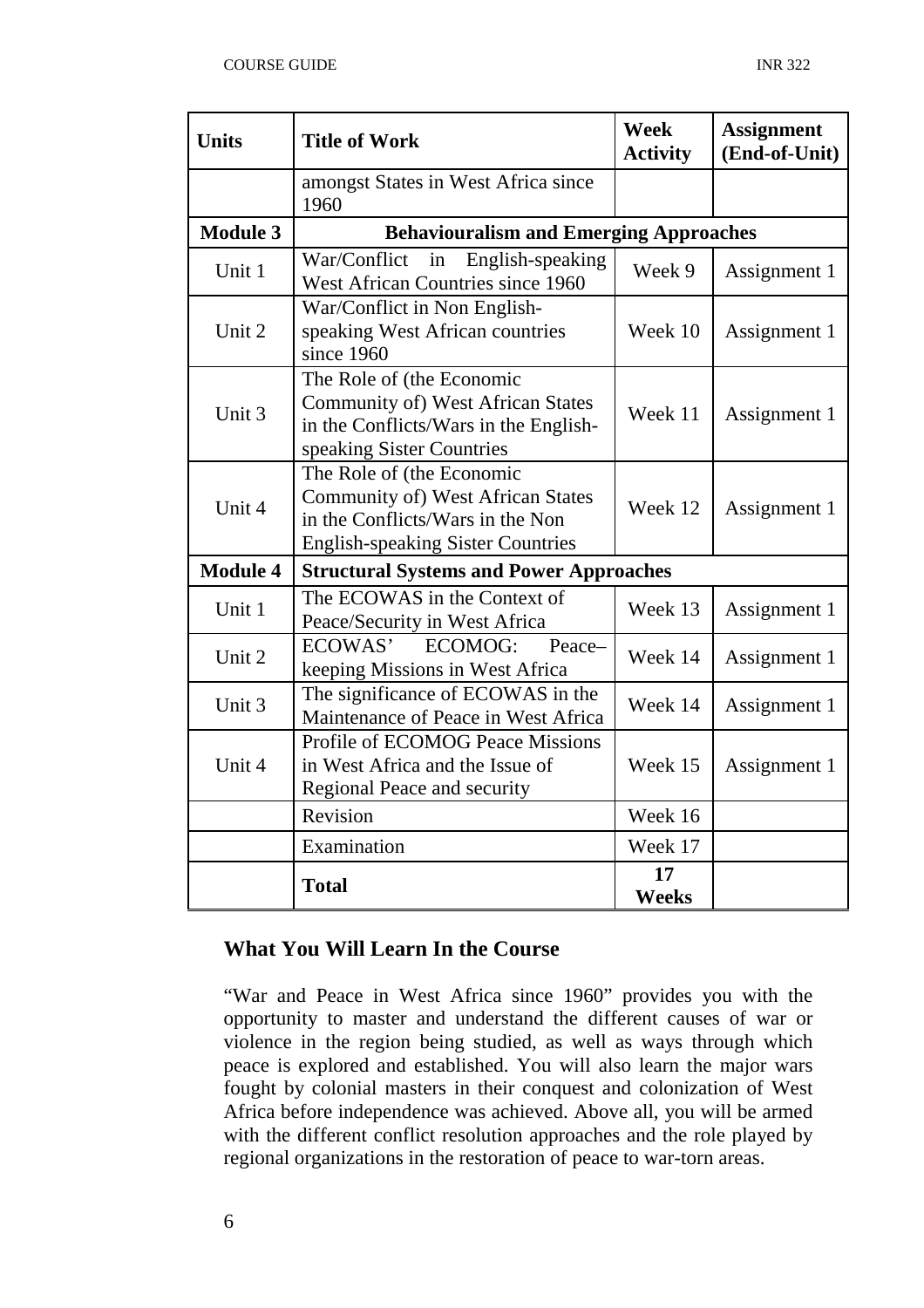# **What You Will Need for the Course**

Reviewing what you learned in 100 and 200 levels will immensely assist you in tackling and solving any problems you might experience in the course. Take a look at the foundation course in the 100 level. Also, endeavour to buy textbooks and visit websites on the internet to get vital information. Of course, you should not lose sight of the need for going to libraries to consult more books and also to study in a serene environment.

# **Tutors and Tutorials**

There are fifteen (16) hours of tutorials provided in support of the course. You will be notified of the dates and location of these tutorials, together with the name and phone number of your tutor as soon as you are allocated a tutorial group. Your tutor will mark and comment on your assignments, and keep a close watch on your progress. Be sure to send in your tutor-marked assignments promptly, and feel free to contact your tutor in case of any difficulty with your self-assessment exercise, tutor-marked assignment or the grading of an assignment. In any case, I advise you to attend the tutorials regularly and punctually. Always take a list of such prepared questions to the tutorials and participate actively in the discussions.

## **Conclusion**

Although this course discusses war and peace in West Africa since 1960, it is necessary to relate it to emerging trends in our society as well as use it to explore the pre-colonial, colonial and post-colonial experiences in Nigeria.

## **Summary**

This Course Guide has been designed to furnish the information you need for a fruitful experience in the course. In the final analysis, how much you get from the course depends on how much you put into it in terms of time, effort and planning.

I wish you success in INR 322 and in the whole programme!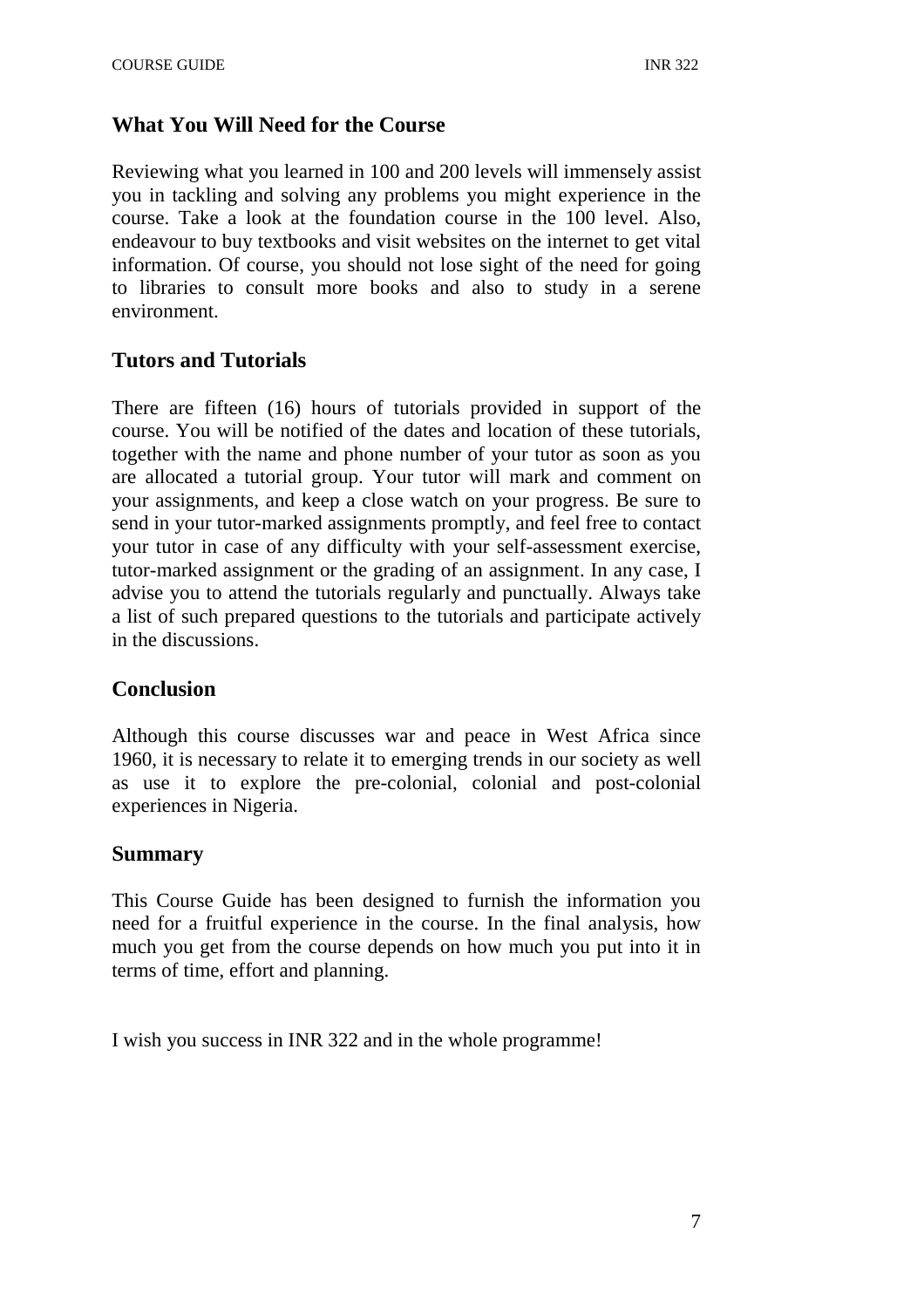#### **MODULE I**

- Unit 1: West Africa before 1960.
- Unit 2: Major Wars of Colonial Conquest in West Africa.
- Unit 3: Background to Post-Colonial Wars in West Africa: A Historical Perspective.
- Unit 4: Causes of Wars/Conflicts in West Africa since 1960.

#### **UNIT 1: WEST AFRICA BEFORE 1960**

#### **CONTENTS:**

- 1.0 Introduction
- 2.0 Objectives
- 3.0 Main Content
	- 3.1 West Africa before World War II
	- 3.2 West Africa during World War II
	- 3.3 West Africa in the Post World War II Period
	- 3.4 West Africa: The Road to Independence
- 4.0 Conclusion
- 5.0 Summary
- 6.0 Tutor-Marked Assignment
- 7.0 References/Further Readings

#### **1.0 INTRODUCTION**

"War" and "peace" are just two of some of the major themes in human history. This is equally true of West Africa in the pre-colonial, colonial and post-colonial era. Many theories have been developed either to justify some wars or to reinforce the idea of peace as a social necessity. Wars, in many cases, are aimed at efficient attainment of victory in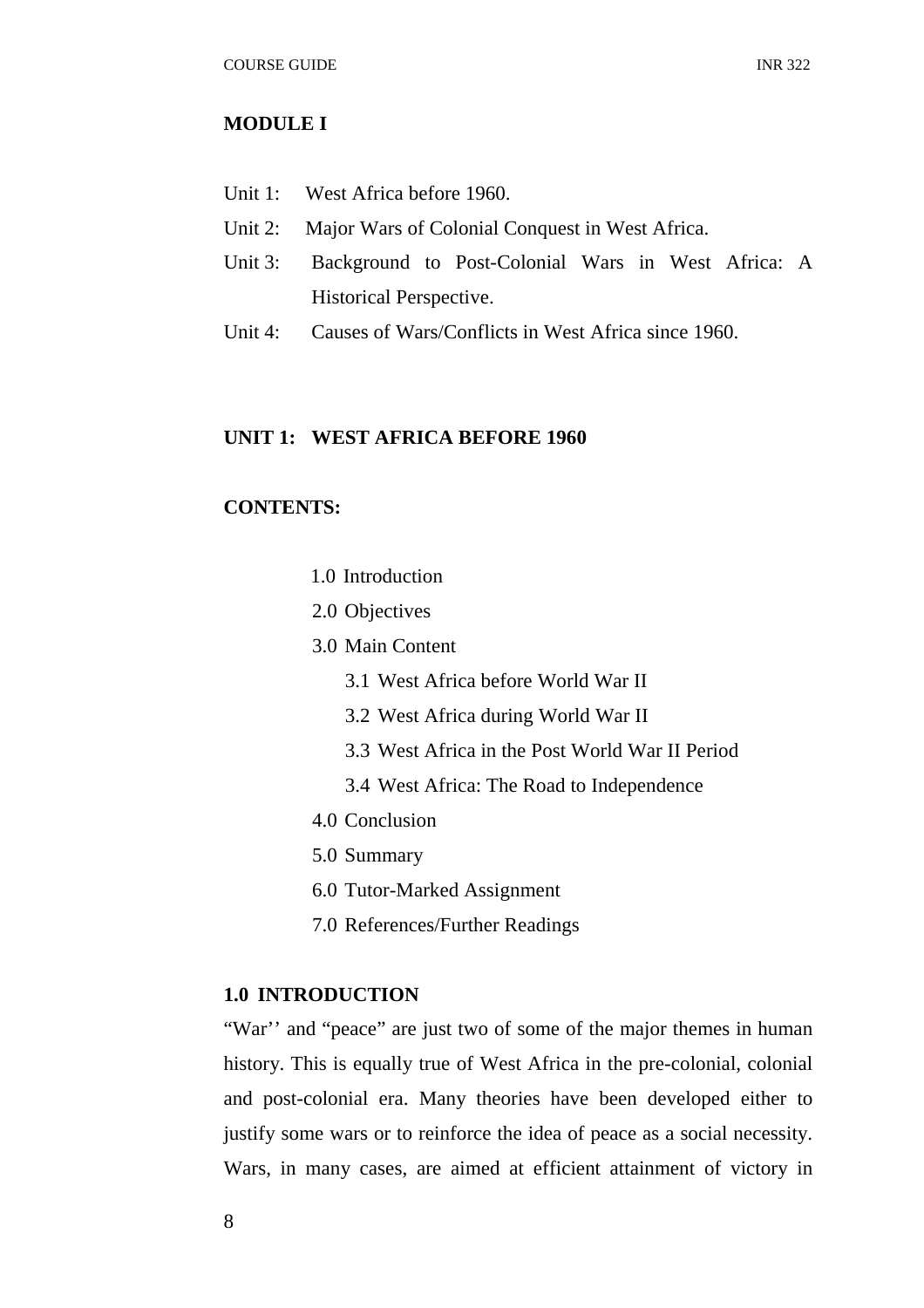COURSE GUIDE **INR** 322

conflict (through violence) to the satisfaction of one group over another or the parties involved. Peace, on the other hand, has been considered to be among humans' highest values. It relates to inter-personal, intergroup, inter-state, inter-regional and international relationships. Peace is a social condition which guarantees prosperity and well-being of individuals and the society at large. That is why one common-sense saying has it that, even though peace may not be everything, nothing works without peace! This underlines the importance of diplomacy and peaceful co-existence.

However, where diplomacy has failed, war has always become inevitable in various parts of the world (including West Africa), because of conflicting national or group interests - relating to territory, economy, glory and power, among others. Amidst the search for the reliable intellectual construct for the prediction of the causes of war and ways of preventing same, emerged the idealist theory of international politics after the First World War. Despite the divergent views held by the Idealist on world politics, there are elements of harmony in their views. Thus the Idealists collectively hold that:

- 1. Human nature is essentially good, and people are therefore capable of mutual collaboration;
- 2. The fundamental human concern for the welfare of others makes progress possible;
- 3. Bad human behaviour is the product, not of evil people but, of evil institutions and structural arrangements that motivate people to act selfishly and to harm others including making wars;
- 4. Wars are not inevitable; but their frequency can be reduced by eradicating the institutional arrangements that encourage them;
- 5. War is an international problem that requires collective or multilateral, rather than national, efforts to eliminate; and finally,

9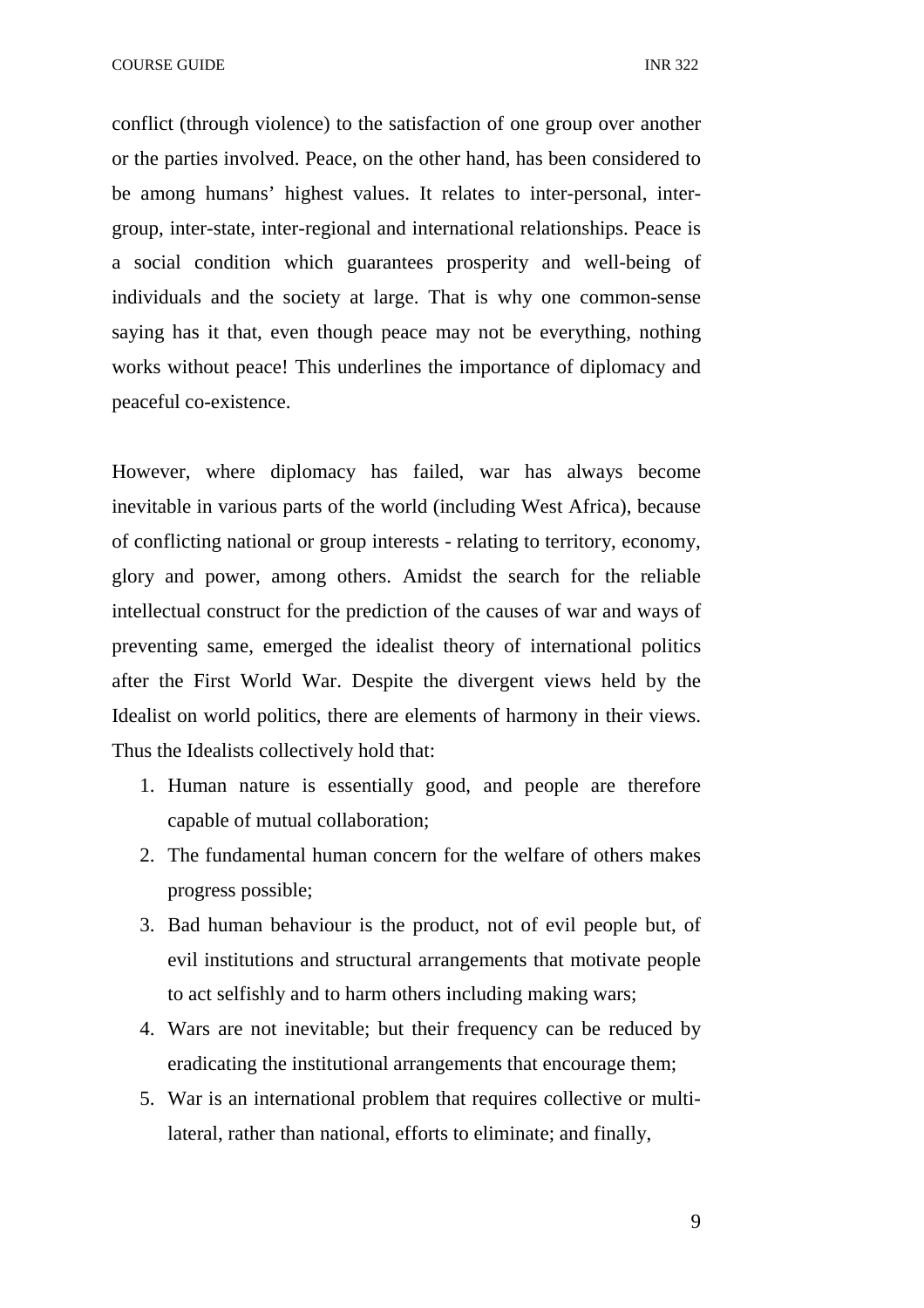6. International society must re-organize itself to eliminate the institutions that make wars likely (Ukanwoke, 2000:12; Kegley and Wittkopf, 1993:20-21).

The prescriptions of the different idealist orientations for dealing with international conflicts tended to fall into three main groups as follows:

(a) The first group called for the creation of international institutions to replace the anarchical and war-prone balance of power system that had precipitated World War 1.

The system then had been characterised by independent states who formed coalitions (in the form of shifting alliances) to wage war or defend weaker coalition partners from attack. Idealists therefore sought to create in its place a new system based on

*the principle of collective security to deal with the problem of war by making an aggression by any state an aggression against all who, acting in concert, would thwart the ambitions of the dominance seeking actor* (Coplin, 1980:35).

Arising from the above position, the founding of the League of Nations (and, much later, ECOWAS for the West African subregion, as we shall later see), conceived as an embodiment of the collective security principle, was seen as an instrument that would eliminate war, once and for all (Ojo and Sessay, 1988:5). The above reflected the emphasis that the idealist placed on international institutions as a mechanism for coping with the problem of war, and the possibility of international co-operation as a mechanism of global problem solving (Ukanwoke, 2000:13)

(b) The second group of idealist prescriptions emphasizes the legal control of war. This prescription called for the use of legal processes, such as mediation and arbitration, to settle international disputes and inhibit recourse to war. This idea, for instance, found expression in the creation of the Permanent Court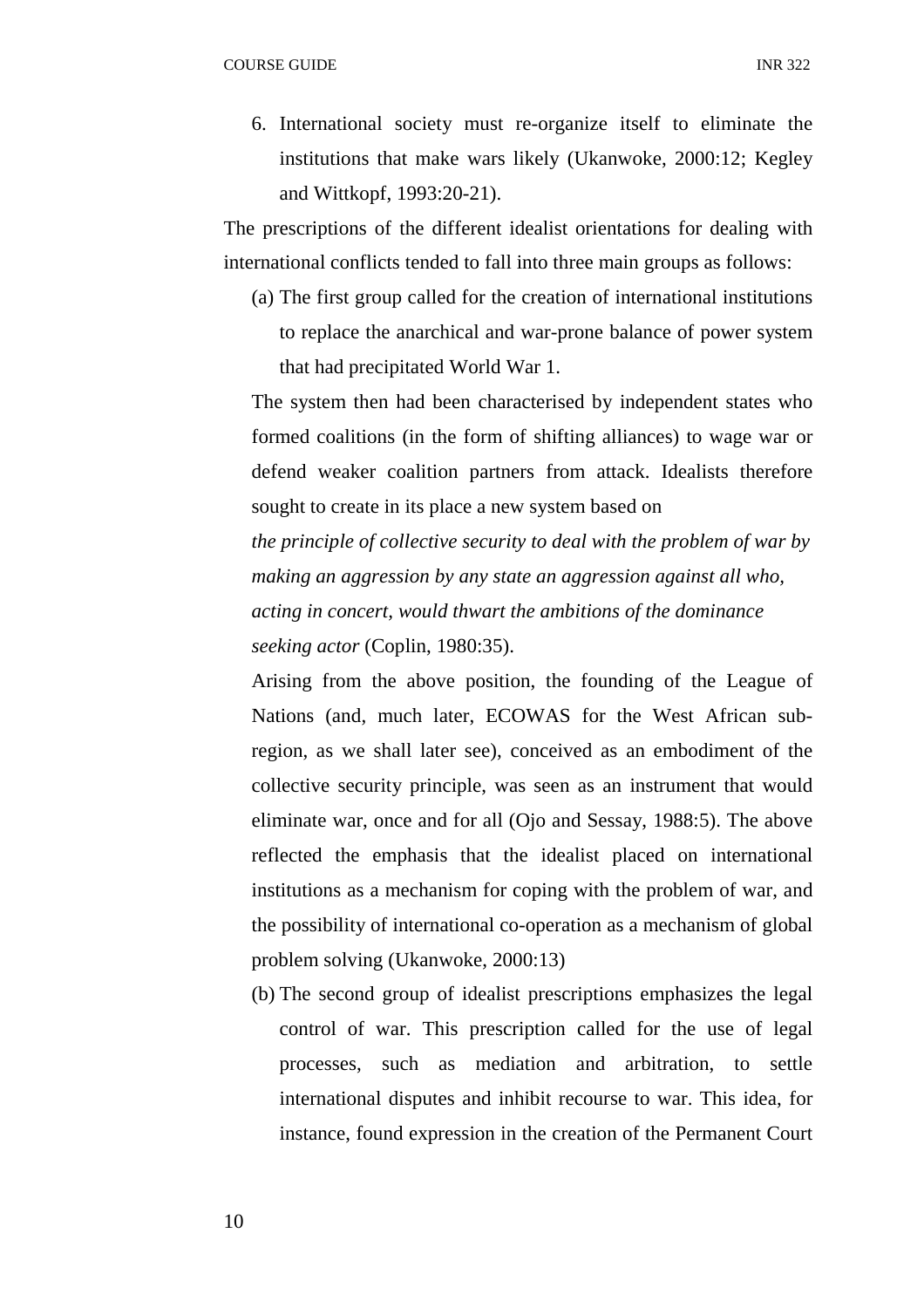of International Justice to litigate inter-state conflicts, etc. (Ojo and Sessay, 1985:5; Ukanwoke, 2000:13).

(c) Finally, the third group of idealist prescriptions called for the elimination of weapons of war as a means of achieving peace. Some reflections of this idealist prescription, for example, were the efforts of the Washington and London Naval Conferences during the 1920s to secure arms control and disarmament agreements (Ukanwoke, 2000:14). On the whole, however, much of the idealist programme for reform was never tried and even less of it was achieved, as events of the  $20<sup>th</sup>$  century, leading to World War 11, show.

For West Africa specifically, war can be seen as a carry-over effect of the various experiences she had during the Trans-Atlantic Slave Trade, colonial conquest and European international politics of the  $20<sup>th</sup>$  century.

Modern West Africa is defined here as a long quadrilateral territory divided into some fourteen distinct political units. Of these political units, eight were former French colonies: Senegal, Mali, Guinea, Cote d'Ivoire, and Upper Volta (now, Burkina Faso), Togo, Dahomey (now, Benin Republic), and Niger. Nigeria and Ghana, modern West Africa's two most populous countries, as well as the smaller territories of Sierra Leone and Gambia, were once under British colonial domination. Liberia, with its dominant ruling class of African-American immigrants, has been an "independent republic" since 1849; even though she could not genuinely function as an independent state within the context of continent-wide colonialism. Portuguese Guinea was the last colony in West Africa to gain independence.

For more than a thousand years West Africa had been exposed to profound impact exerted by alien immigrants coming from areas whose peoples had evolved a more sophisticated socio-political culture. In the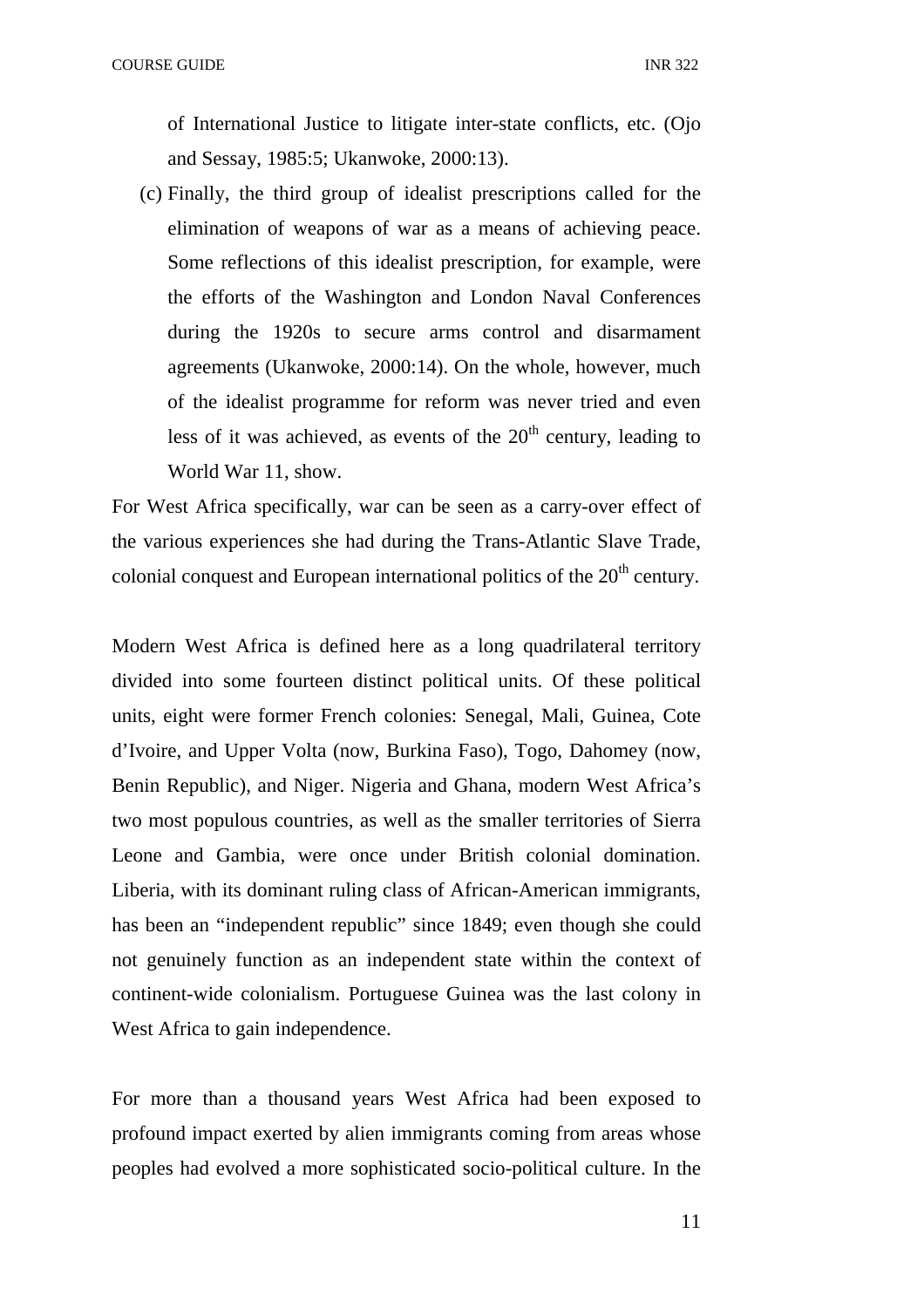15<sup>th</sup> century, direct contact had been established between West Africa and Western Europe. This was as a result of the success of the Portuguese in exploring the sea routes around the western bulge of the Sahara. As news of the commercial opportunities offered by the newly discovered "land of Guinea" gradually spread, other Europeans especially the English, the French, and the Dutch—began regular business in West African waters. The second half of the  $19<sup>th</sup>$  century witnessed colonial conquest and the resistance put up by the people of the region.

By 1905, the greater part of the West African sub-region was firmly under European control. The period between 1914 (when Nigeria as a nation was born) and 1960 (when independence was gained) was a period of nationalists' agitation, constitutional reforms and demand for independence in the region. By 1960, most West African territories had regained their independence. Thus, in most parts of the region the period of European rule lasted for little longer than a single lifetime.

The process by which West Africa produced sovereign states was a very complex one, characterized by interplay of forces and calculations on the part of various groups of West Africans, on the part of the colonial powers, and on the part of interest groups in the metropolis. West African independence was partly affected by international events such as the Second World War, the rise of the Union of Soviet Socialist Republics (USSR), the Independence of India and China, the people's liberation movement in Indochina, and the Bandung Conference. In West Africa, itself, the "domino theory" played its own role, so that the early independence of Ghana and Guinea helped to hasten up events on the road to independence in the other colonies. On the whole, "it must be stressed that the move for the regaining of independence was initiated by the African people; and, to whatever extent that objective was realized,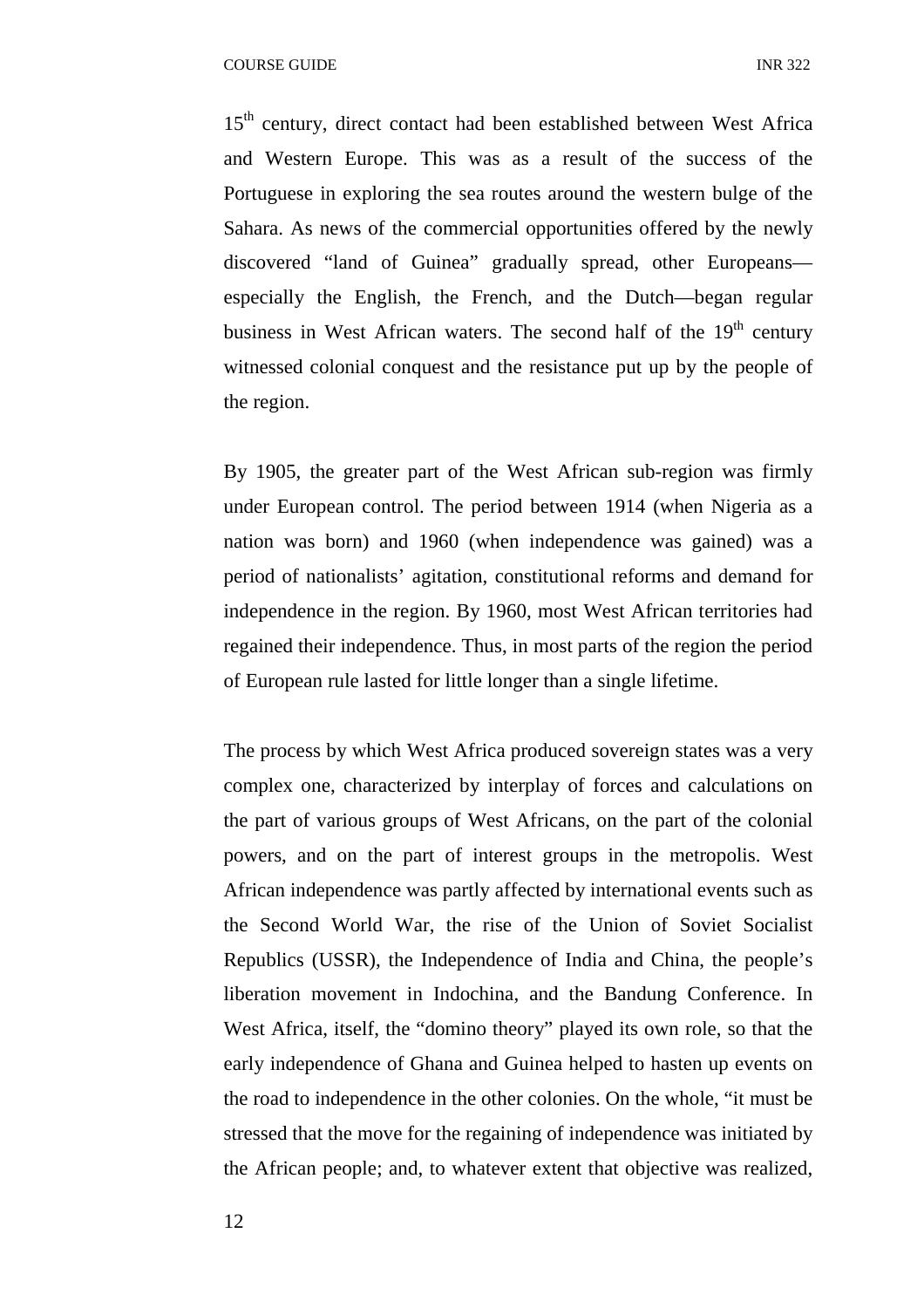the motor force of the people must be taken into account" (Rodney, 1972: 306).

With independence achieved, political leaders in the region, as in all newly independent states, were faced with the task of formulating their country's foreign policy, of working out a system of relationships with their former colonizers, with neighbouring West African states, and with countries in other parts of the world. They were also faced with the challenge of deciding what role to play in the then emerging movement for African unity. The line of policy taken by any one country depended partly on its internal political situation and partly on the character and ideas of the individual who occupied the office of head of state.

In this unit, we shall focus attention on the socio-political situation and developments in the region of our course of study before 1960. This will, hopefully, place you in a good position to understand, and appreciate better, latter-day developments in the region as from 1960. A Self-assessment Exercise, Tutor-Marked Assignments (TMAs) and some references for further reading follow in the unit.

#### **2.0 OBJECTIVES**

At the end of this unit, you should be able to:

- (a) Appraise the colonial background to political developments having to do with war and peace in West Africa;
- (b) Highlight aspects of the colonial impact on post-independence West Africa;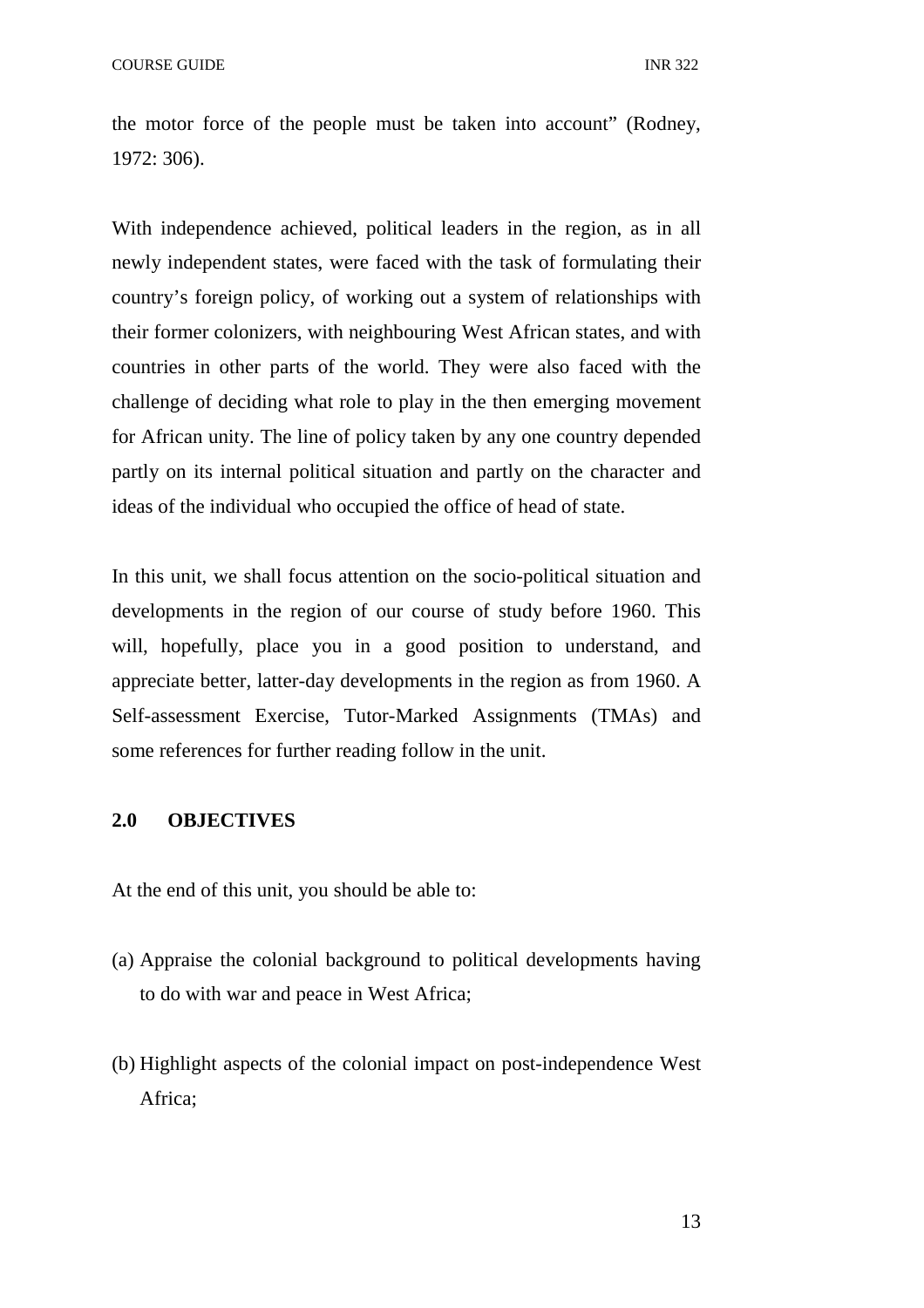- (c) Analyze the historical fact that, modern-day events have connections with earlier developments; and
- (d) Apply this simple logic of historical inter-connectedness in analyzing historical events in the course of study.

### **3.0 MAIN CONTENT**

#### **3.1 West Africa before World War II**

By the beginning of the  $20<sup>th</sup>$  century all West Africans (except Liberians) were living under a colonial regime, even though the colonial powers had not, by then, finished with the task of establishing their authority firmly from end to end of their territories. In the Ivory Coast, for example, the French had to fight until 1910; the British, on the other hand, struggled to establish their authority in Nigeria at least until 1914 when Northern and Southern Nigeria became amalgamated. But, of course, in some areas, such as Sierra Leone and what later became known as Ghana, the colonial period began much earlier.

The new rulers faced enormous difficulties in the area of diseases whose causes were unknown. Additionally, there were hundreds of different languages and great differences in customs that needed to be tolerated, if not fully understood. Many Europeans were scared to come and work in an area regarded as 'the white man's grave'. Apart from this, it was, in any case, very expensive to hire such labour. In all, there was shortage of skilled personnel to work as staff in colonial government offices. It took the French some twenty years to work out a satisfactory structure for their territories in West Africa. The British were faced by the same problem of erecting new political structures to cover the territories they brought under their control. While the British adopted the *Indirect Rule* system of government in administering their colonies, the French opted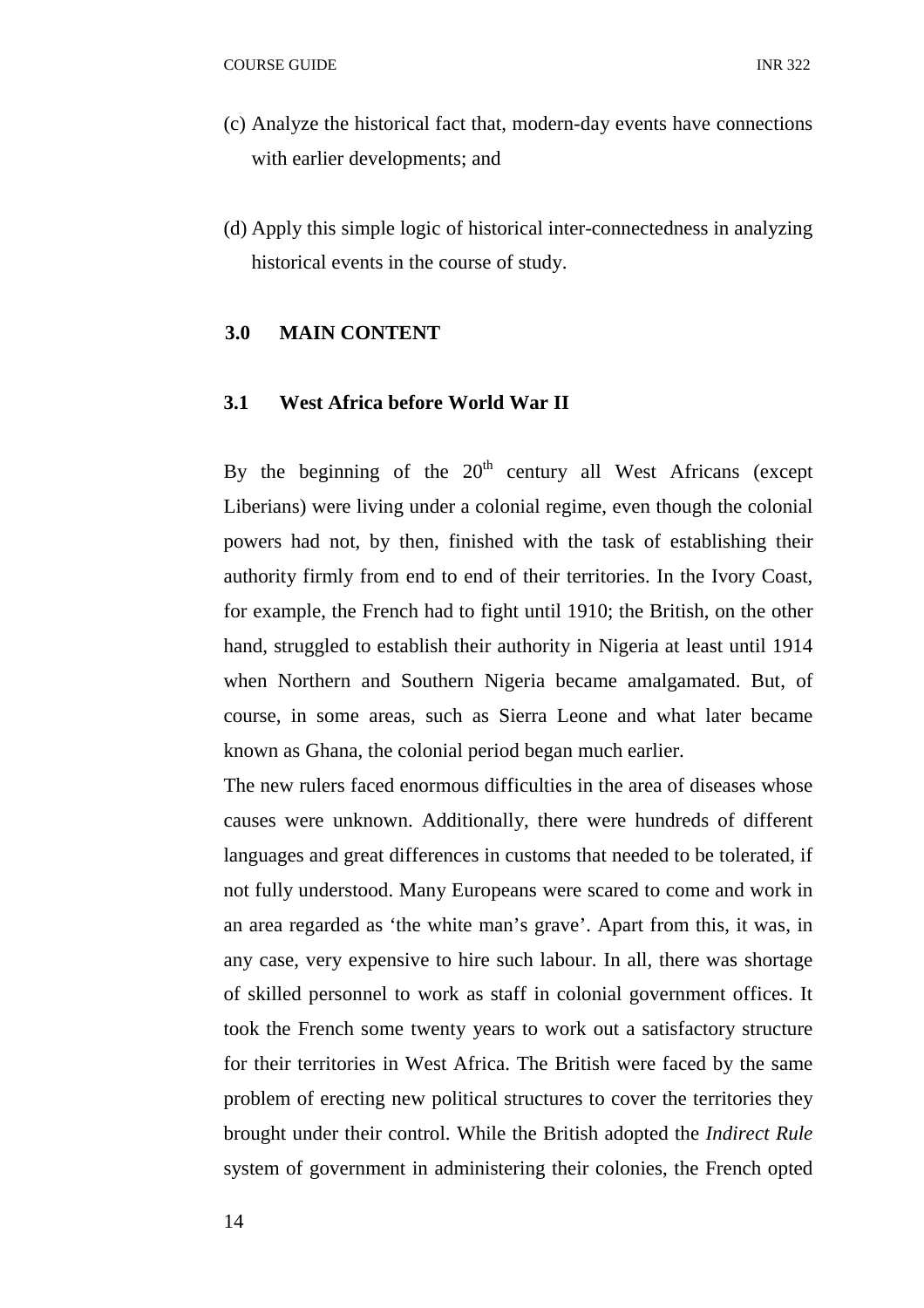for the *Assimilation* system (which latter-day circumstances and developments forced to be replaced with "*Association*"). In the years between the First World War and the Second World War, the contrasting systems of native administration in the British and French West African territories began to be glaring.

#### **3.2 West Africa during World War II**

In comparison with many other parts of the Afro-Asian world, British West Africa was relatively little affected by the turmoil of the Second World War. That notwithstanding, for the steadily increasing groups of politically conscious young men in Lagos, Freetown and Accra, the war brought some stimulating and disturbing experiences: the extra-ordinary sight of white men in transit through West Africa, doing menial jobs; the ironic spectacle of British administrators denouncing racialism and imperialism—as practised by their rival fellow white men, the Germans; the irksome sacrifices demanded by the war effort in the form of a shortage of consumer goods; and the stirring, hopeful affirmations of the Atlantic Charter. Some of the West African soldiers were heroes in the war. Apart from being decorated by Her Majesty, the Queen of England, they discovered that given equal weapons and training they could perform better in war. Consequently, the myth of racial superiority gradually declined. For the forty or fifty thousand West African soldiers who saw service with the allied armies in Ethiopia and Burma, there was an even wider range of novel sensations. Once demobilized, these exservicemen showed that "their contacts with other peoples" had led them to develop "a political and national consciousness". West African intellectuals and ex-servicemen were not the only people to see the colonial situation in a new light. Many people in Britain, stirred by the mood of war-time idealism, were anxious to give the colonies a better deal.

15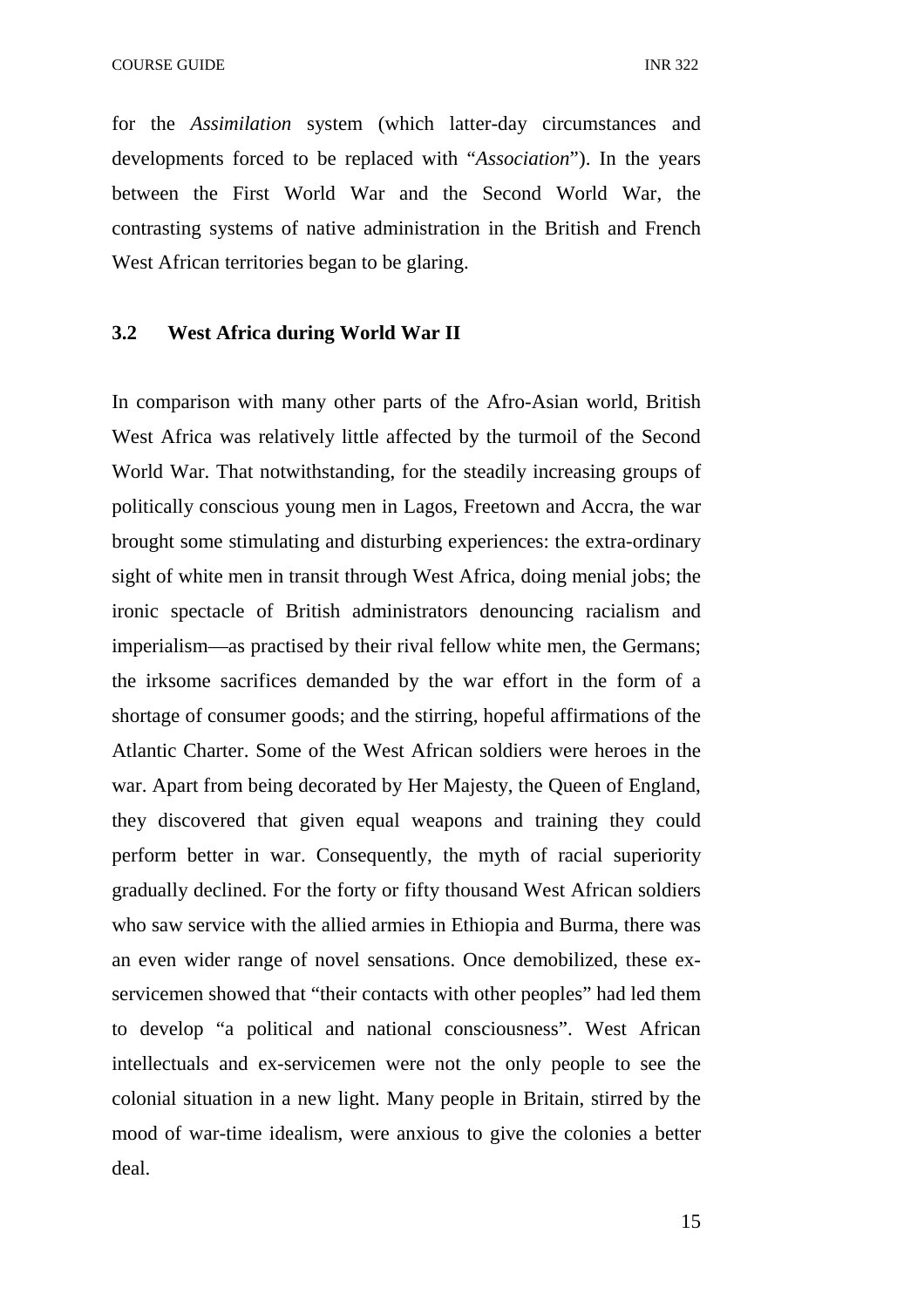French West Africans were more deeply affected by World War II than their contemporaries in the neighbouring British territories. Black troops were an important element in the French army and many African soldiers witnessed, at first hand, the catastrophic events of 1940. Africans were made aware, too, of the deep rift in the ranks of their European colonizers between the supporters of the Vichy regime, who controlled West Africa from 1940 to 1942, and the Free French under General de Gaulle. Indeed, the only fighting to occur in our region of study took place between Frenchmen when a Free French force, supported by the British navy, launched an unsuccessful attack on Dakar in September, 1940. In 1944, after all the French colonies had rallied to the Free French cause, de Gaulle summoned senior administrators to a conference at Brazzaville to discuss the future of the French empire. Little wonder why in 1945 each of the French African territories was invited to elect two African representatives to the Constituent Assembly.

On the whole, therefore, to appreciate fully the politics of decolonization in both British and French West Africa, it is essential to come to terms with the experiences of individual territories, especially during that global war.

#### **3.3 West Africa in the Post-World War II Period**

The post-World War II era marked a turning point in the history of West Africa, both for the colonizers and the colonized. Having fought side by side with Europeans during the war, and the age-long mask of invincibility of the Europeans unveiled, the nationalist struggle proliferated, became better organized, and intensified. Post-war economic depression, the unemployed demobilized soldiers, the unfulfilled promises of better life and self determination, including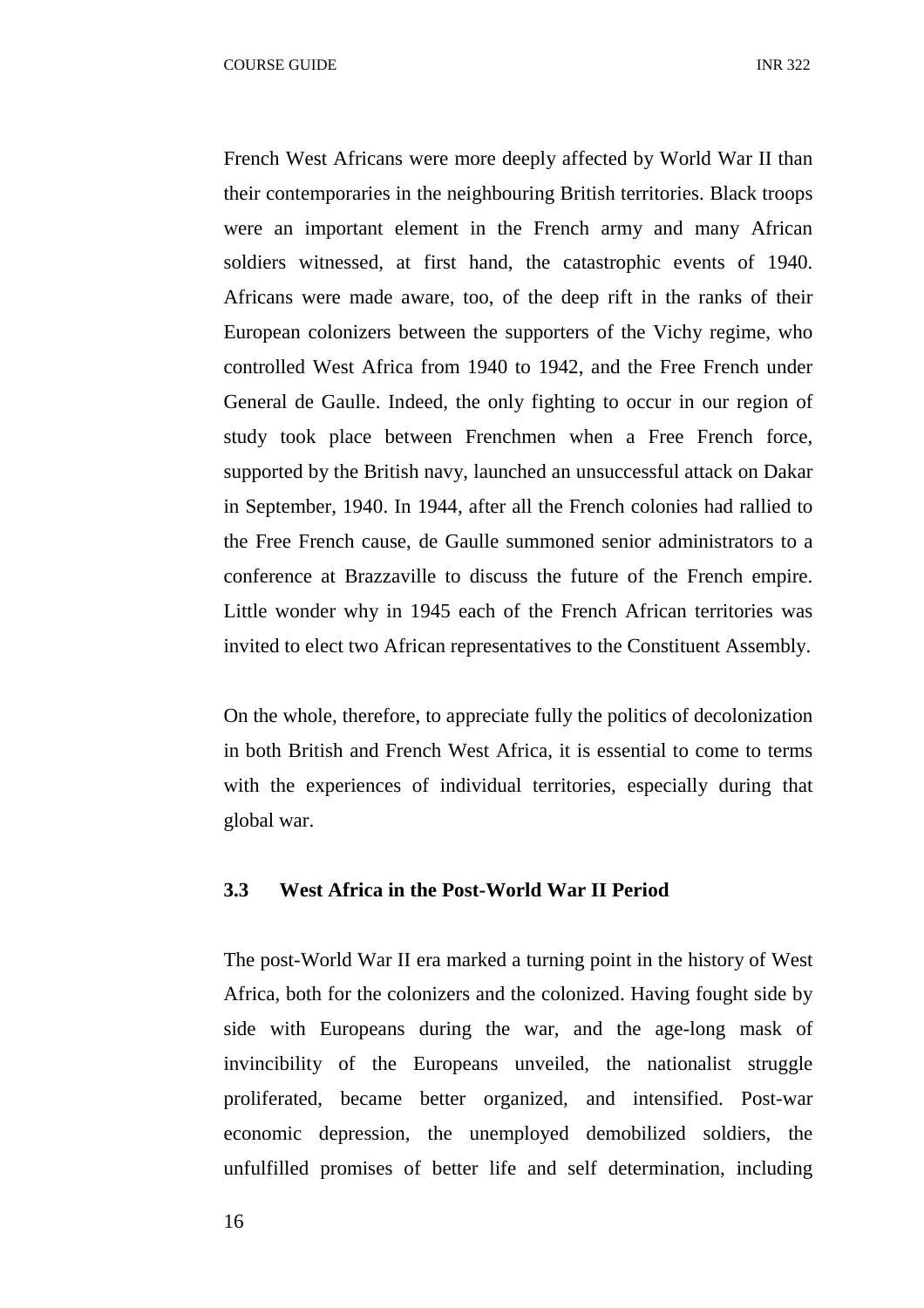COURSE GUIDE **INR** 322

traces of racial segregation on African soil, are some of the factors that fanned the embers of nationalist struggle. Added to this was the exposure and literacy level of some of the leaders, as well as that of the mass media, such as *The West African Pilot*. From then on, the nationalists engaged the various colonial powers in their territories in constitutional reforms to increase the openings in the political landscape for the participation of the locals.

This era saw the use of agitations and counter-agitation tactics employed by the nationalists against obnoxious colonial policies through various constitutional reforms on the one hand, and repressive attempts by the European powers to suppress such agitations or to weaken the agitations, on the other. The aftermath of the war brought its full weight to bear on African nationalism, which shifted emphasis from the elites' quest for accommodation within the framework of the colonial government to that of radical and outright decolonization. The constitution of the newly formed National Council of Nigeria and the Cameroons (N.C.N.C.) published in 1945, described its aims as the achievement of internal self government in Nigeria and the Cameroons under British mandate, with the goal of exercising executive, legislative and judicial powers (Crowther, 1976).

West Africans were no longer content to take the back seat in the running of their own affairs. Whether, as in British West Africa, their demand was for self-government or, as in French West Africa, it was demand for an equal place in the French community with metropolitan Frenchmen, the effect was the same. Dramatic reforms were made in the colonial constitutions for their colonies. In Nigeria, for example, the Richard's Constitution of 1946 was an attempt to decentralize the once over-centralized state structure, and to accommodate more participation of the indigenes. The trend of decentralization continued under the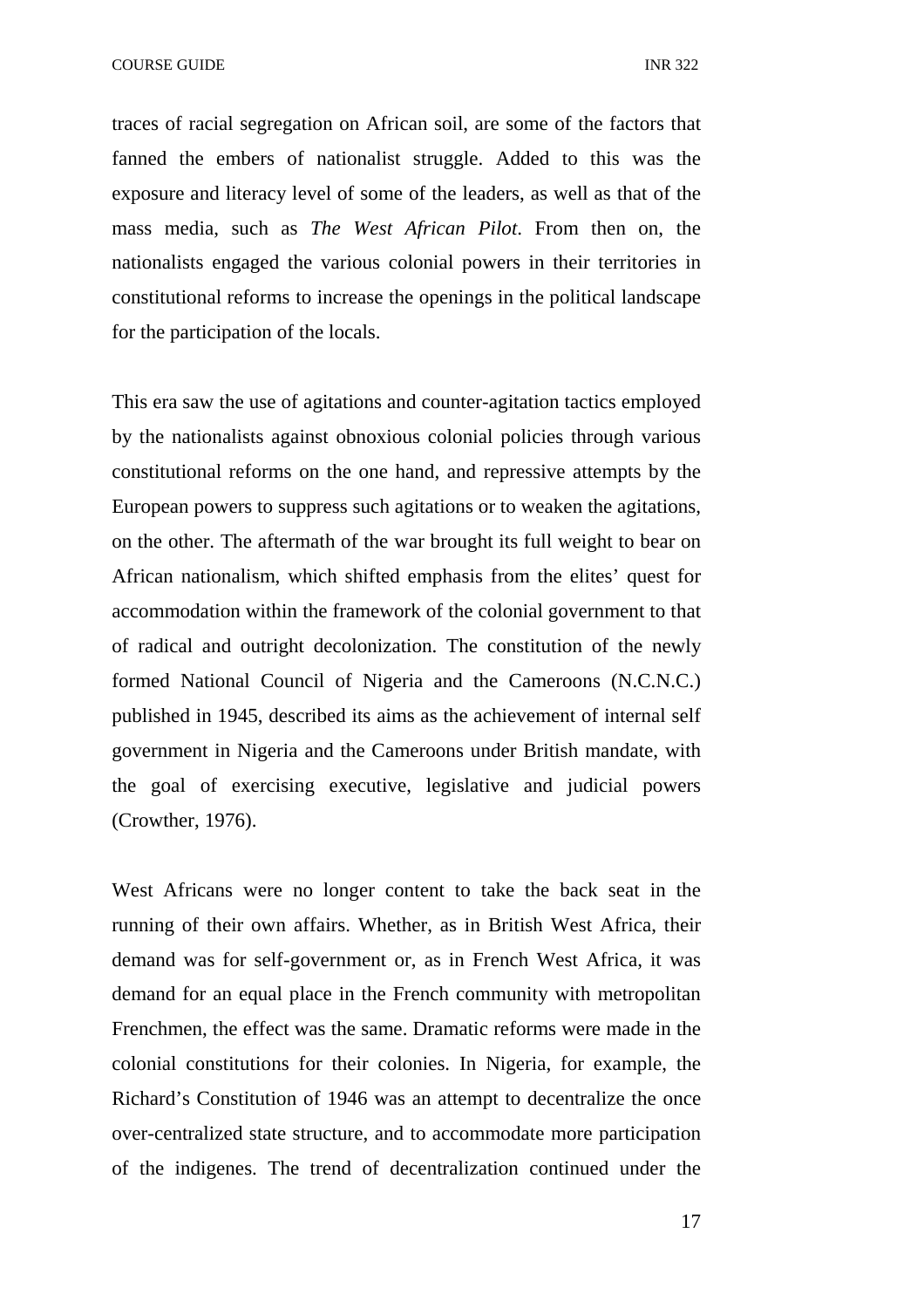Macpherson's Constitution of 1951 until 1954 when the Lyttleton's Federal Constitution was presented in preparation for the eventual decolonization of the country.

### **3.4 West Africa: The Road to Independence**

Before 1960, however, most West African states were still under colonial tutelage. It was only Ghana and Guinea that had attained independence in 1957 and 1958, respectively. The rest were preoccupied with struggles for independence via constitutional conferences, dialogues, independence conventions, etc. It was not until 1960 that countries such as Chad, Dahomey (now, the Republic of Benin), Cote d' Ivoire, Togo, Upper Volta (now, Burkina Faso), Mali, Senegal and Nigeria attained independence. The rest, such as Sierra Leone, Mauritania, Gambia, and Guinea–Bissau, achieved theirs thereafter (Ejiofor, 1981).

In a real sense, therefore, one can assert that developments in the post-Second World War period prepared the road to independence in West Africa. The effect of that global cataclysm in both French and British West Africa, as in the rest of the colonial world, was to greatly strengthen the growth of independence movements. The war had a catalytic effect, speeding up two processes, one of them the development of a new, more radical, leadership; the other, the emergence of a large group of potential followers for such leaders.

Thus, the picture of West Africa prior to 1960 is that of a sub-region that was struggling with the goal, or was at the edge, of achieving independence. All the countries of West Africa (apart from Ghana and Guinea, which had their independence in 1957 and 1958, respectively) were still grappling with the struggle to attain independence. Even with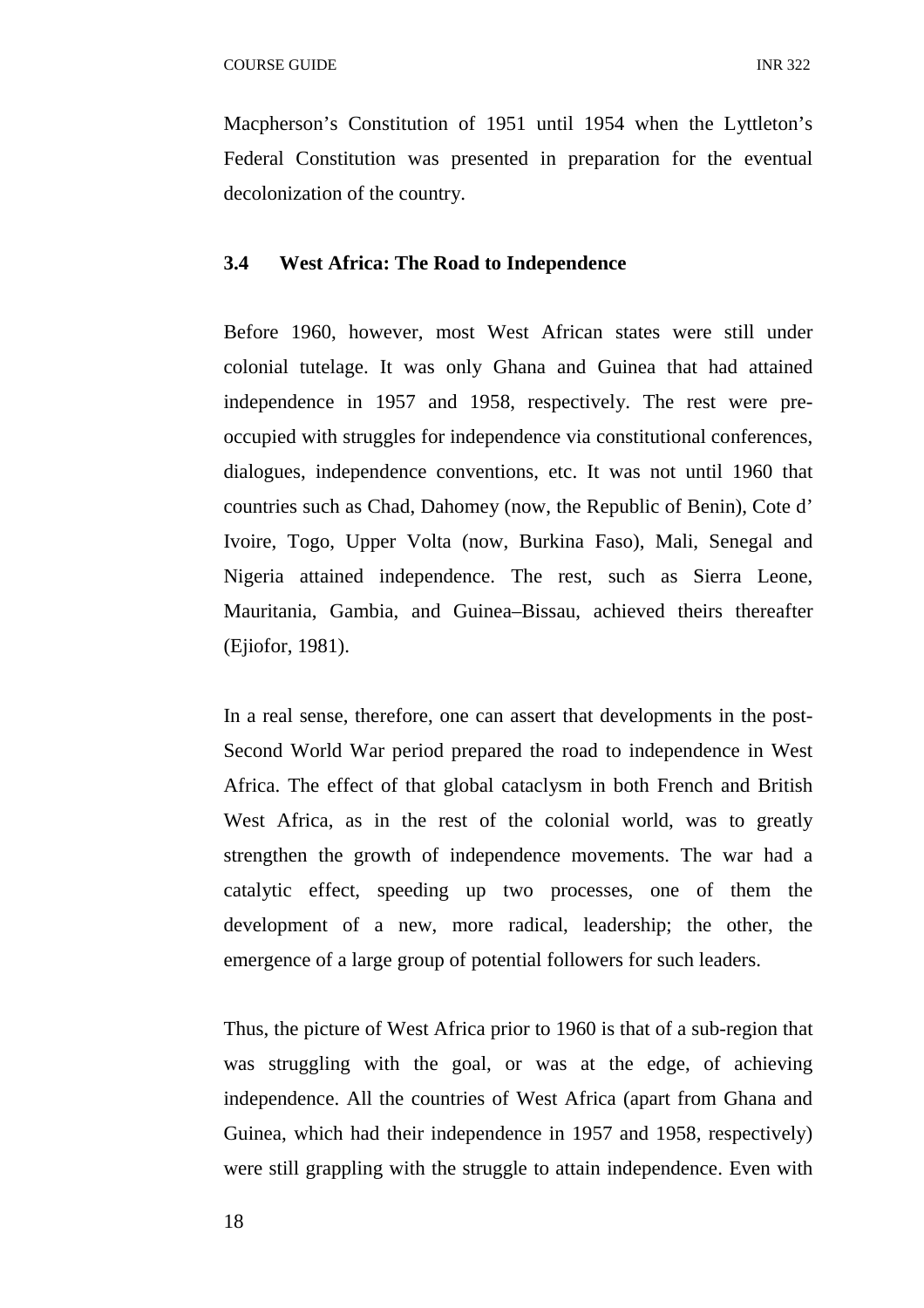independence achieved, the colonial structures and institutions of government were not totally dismantled. The former colonial masters remained role models. This encouraged the acceptance of external influences consciously and unconsciously.

#### **4.0 CONCLUSION**

On the whole, apart from having background knowledge of what the West African region was like in the colonial period before 1960, you have also been introduced to the historical events that contributed in shaping post-1960 socio-political developments. You would have, by now, understood that historical developments do not happen in isolation. Post-colonial developments can be linked to colonial developments. The Self-Assessment Exercise is designed to help you assess yourself on what you have learnt so far.

#### **SELF ASSESSMENT EXERCISES**

1. Assess the validity of the statement that, the process by which West Africa produced sovereign states was a complex one.

2. Write an essay on "West Africa before World War II".

#### **5.0 SUMMARY**

In this unit, you have been introduced to the region of our study—the West African region. You have been informed on some of the major events that were going on in the region before 1960. It must be emphasized that the historical developments in West Africa before 1960, as presented in this unit, are not by any means exhausted. It is expected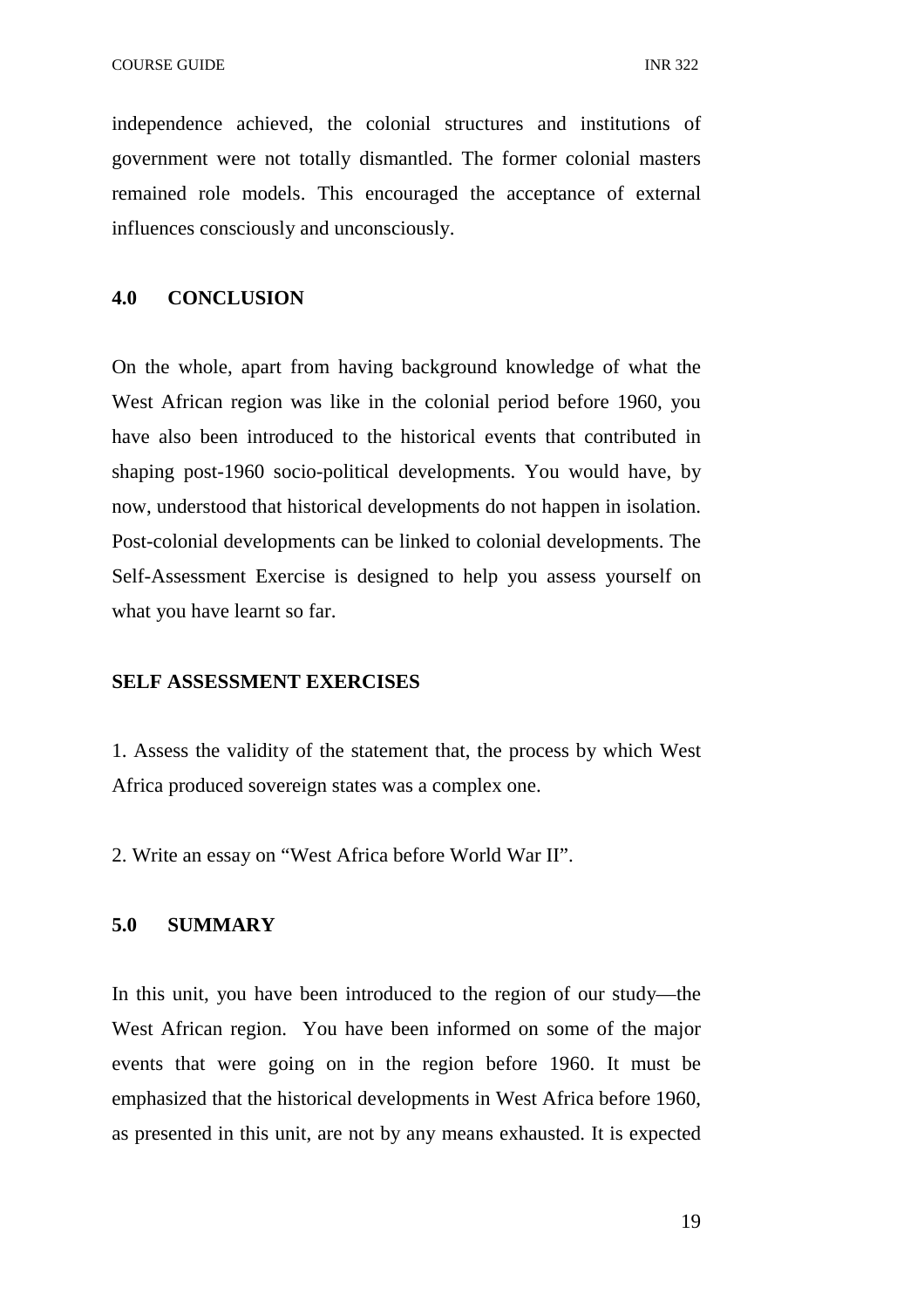that you begin to address your mind to background events as you study latter-day developments. This unit attempts to prepare you to do that.

#### **6.0 TUTOR-MARKED ASSIGNMENT**

- (i) Differentiate the external factors that contributed to independence in West Africa from the internal factors.
- (ii) Discuss the place of World War II in the history of West Africa.
- (iii) Examine how World War II contributed to the decolonization of West Africa.

#### **7.0 REFERENCES/FURTHER READINGS**

Anene, J. C. and Brown, G. N. (1966): *Africa in the Nineteenth and Twentieth Centuries*. Ibadan: Ibadan University Press.

Coplin, W. D. (1980): *Introduction to International Politics* (Third Edition). Englewood Cliff, New Jersey: Prentice-Hall Inc.

- Crowther, Michael (1976): *West Africa under Colonial Rule*. London: Hutchinson and Company Publishers Ltd.
- Ejiofor, U (1981): *Africa in World Politics*. Onitsha: Africana Edu. Publishers Ltd.
- Kegley, C. W. and Wittkopf, E. R. (1993): *World Politics: Trend and Transformation* (Fourth Edition). New York: St. Martins Press.
- Ojo, O. and Sessay, Amadu (1988): *Concept in International Relations*. Lagos: JAD Publishers.
- Rodney, Walter (1972): *How Europe Underdeveloped Africa* London: Bogle l'Ouverture Publications.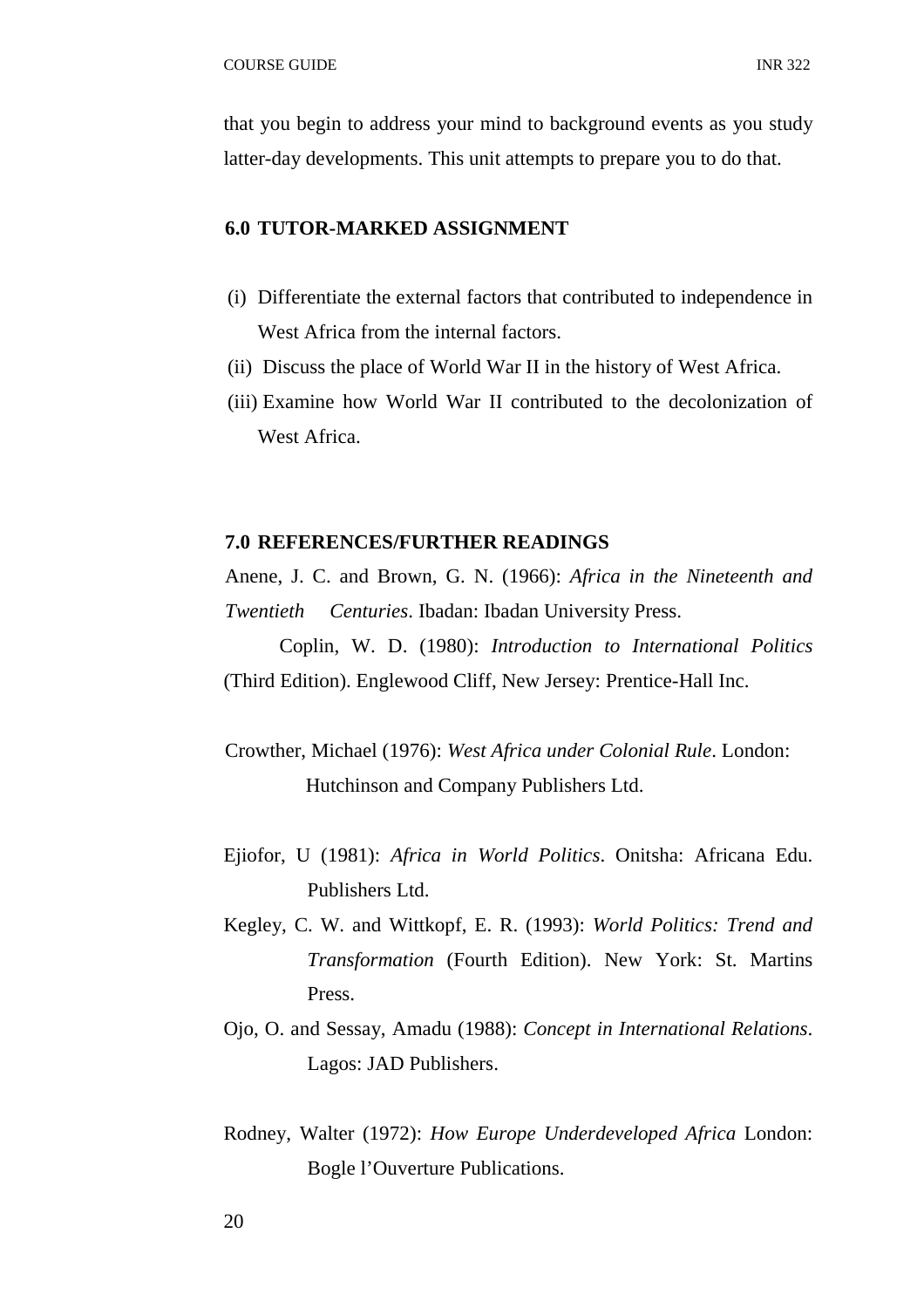Ukanwoke, Ngozi (2000): "Sovereignty in the New World Order: An Examination of ECOMOG in Liberia", M.Sc Thesis, College of Social Sciences, Imo State University, Owerri, Nigeria.

# **UNIT 2: THE COLONIAL CONQUEST OF WEST AFRICA**

# **CONTENT**

- 1.0 Introduction
- 2.0 Objectives
- 3.0 Main Content
	- 3.1 Strategies of European Penetration into West Africa
	- 3.2 Colonial Conquest of West Africa as "Pacification"
	- 3.3 Examples/Cases of Wars for Colonial Conquest in West Africa
	- 3.4 Peace (in West Africa before 1960) as Colonial Subjugation and Domination.
- 4.0 Conclusion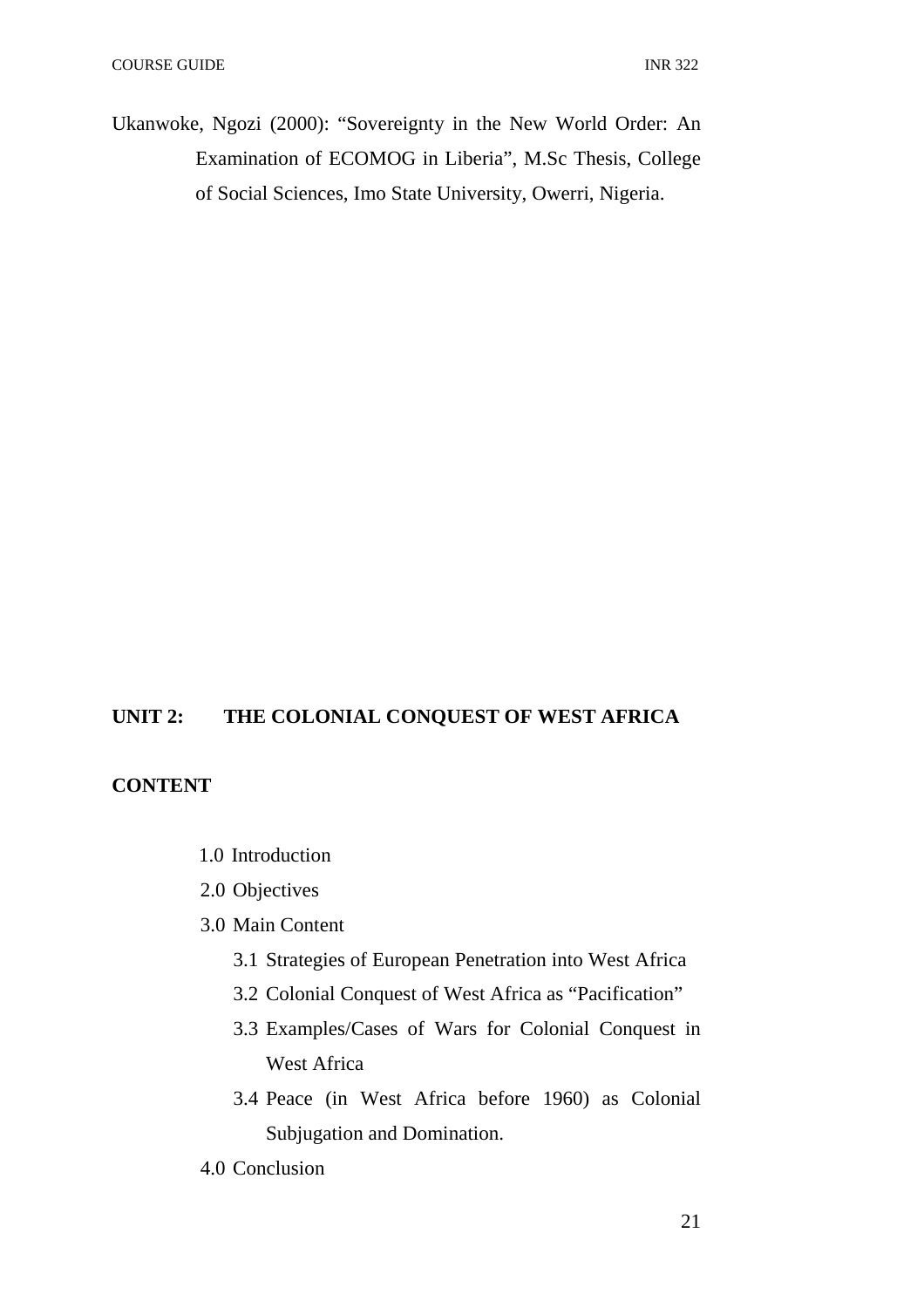- 5.0 Summary
- 6.0 Tutor-Marked Assignment
- 7.0 References/Further Readings

#### **1.0 INTRODUCTION**

Prior to 1960, the picture of West Africa was that of a sub-African region in which most of its states were under colonial tutelage. It is a sub-region that was plagued with the double tragedy of forced involvement in slave trade wars and colonial wars of conquest by various European nations. It is right to assert, at this juncture, that in the context of war and peace studies in Africa, there are minor and major stages of incorporation of West Africa into Western-orchestrated conflicts, in terms of level of sophistication and frequency of the conflicts.

Before the trans-Atlantic slave trade, wars in African communities were mainly inter-ethnic wars and the war implements were simple enough (that is to say, they were not really sophisticated as to cause mass destruction of lives). The use of long range lethal weapons was not common as the arms were mostly bows, spears and arrows. Combatants were mostly warriors that were not necessarily professional soldiers. Emphatically, the lethal nature of these wars was very limited (Agbu, 2006:167-176). It is common in Eurocentric literature on Africa to assume that these wars were more or less endemic, and that they usually created serious discontinuities in inter-group relations. But, as A. E. Afigbo has rightly argued, "not only were the wars not as endemic as is popularly believed, but they did not necessarily create the degree of discontinuity in intergroup relations usually credited to them. As in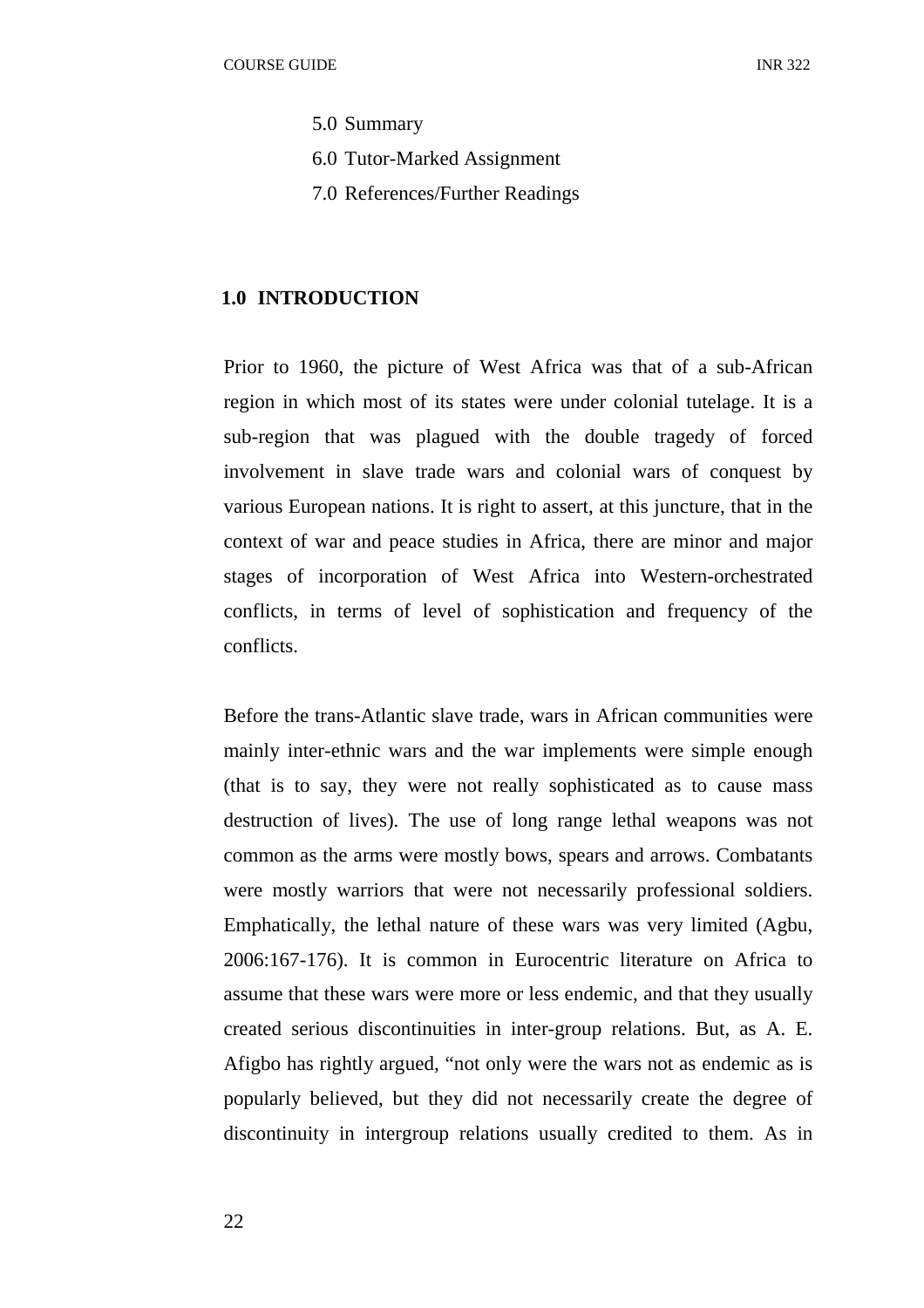other societies, so also here, war was the continuation of relations by other [means] than diplomatic means" (Afigbo, 1981:15)

However, with the inception of the Atlantic slave trade, a good number of well-established African states were disrupted. Benin, Dahomey and Ashanti kingdoms, for example, were among the West African states which, through the prevalence of the Trans- Atlantic slave trade, diverted their energies from the peaceful development of politics, arts and culture to pre-occupation with slaving wars and wanton destruction of lives and property. The annual incursions of the state of Dahomey into Yoruba-land and into the territories of her neighbours were undertaken to keep the slave trade going. This was a major objective of the groups involved in the civil wars which dominated West Africa in the nineteenth century. Thus, the anarchic state of affairs resulting from slaving was probably worse among poorly organized African communities (Anene and Brown, 1966).

#### **2.0 OBJECTIVES**

At the end of this unit, you should be able to:

- **a.** Identify the various strategies the European colonialists adopted in penetrating and conquering their various West African colonies.
- **b.** Explain the contextual meaning of the term "pacification", as used by the European imperialists.
- **c.** Give examples and case studies of European colonial conquests in West Africa.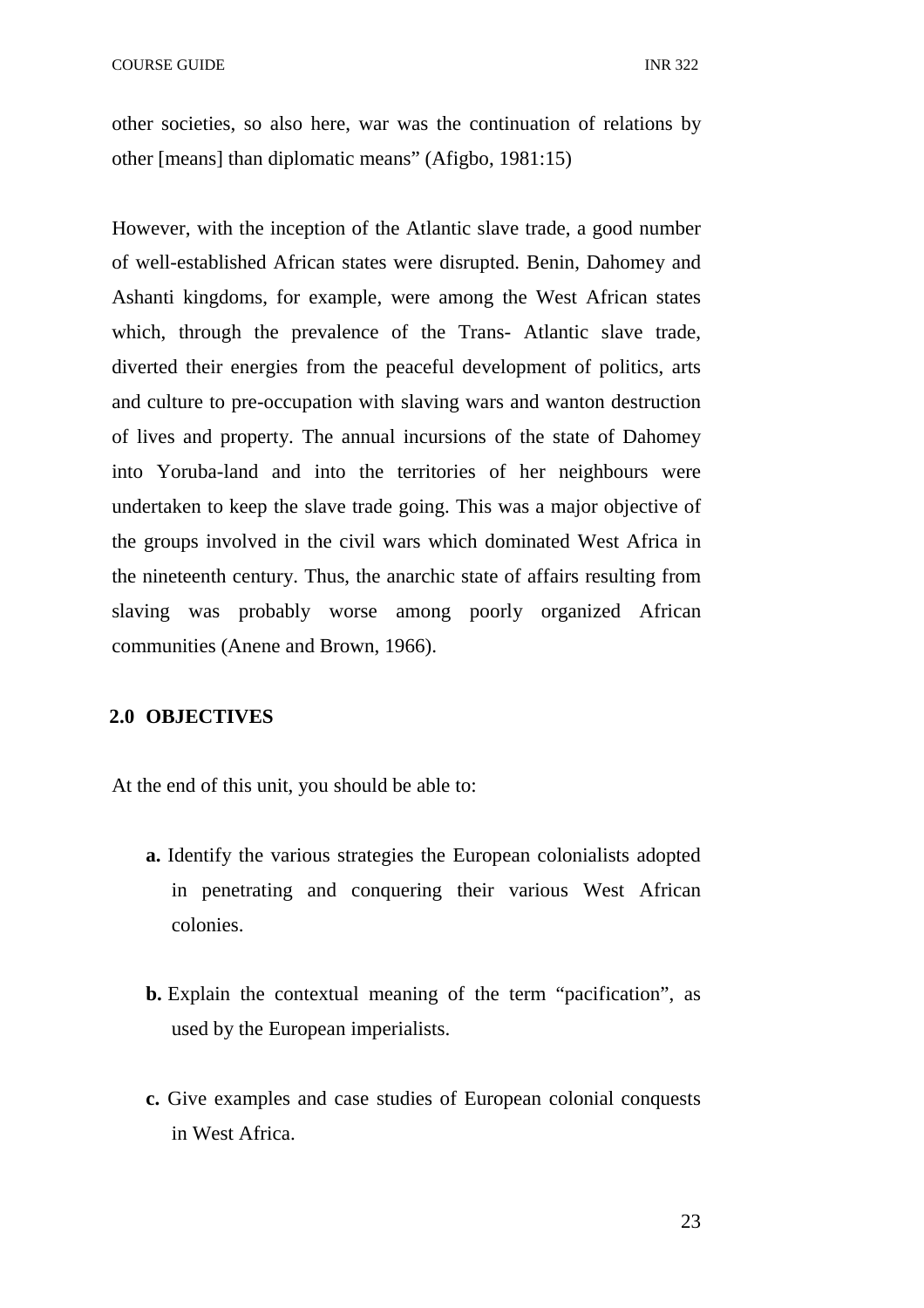**d.** Explain the contextual meaning of "peace" in West Africa before independence.

#### **3.0 MAIN CONTENT**

#### **3.1 Strategies of European Penetration into West Africa**

The application of a multi-faceted strategy to the realization of the colonial project by all the European parties involved was very much visible, and this greatly contributed in determining the nature of war and peace in West Africa within this period and even after. These strategies include direct confrontation and outright or frontal military attack and conquest, treaty alliances, instigation of wars between and among communities, alliance with one community to defeat another or defeat others, deportation of rebellious kings and even the use of gunboat diplomacy.

European penetration into West Africa, followed as it were by the establishment of European hegemony, was far from being a peaceful process, as imperial apologists sometimes imply. The penetration of (West) Africa, before the partition, involved a long series of military campaigns, most of which involved serious destruction of lives and property. In these circumstances, wrote Robin Hallett, "it seems more honest to speak of *the European conquest of Africa* rather than to indulge in genteel euphemisms" (Hallett, 1975, *emphasis mine*).

In short, apart from the use of trade relations and foreign direct and portfolio investment as strategies of penetration, West Africa (nay Africa) was defeated by force of arms. Colonial campaigns varied greatly in character. Some were decided by a few set battles; others were decided after years of tough battles. There were also areas where a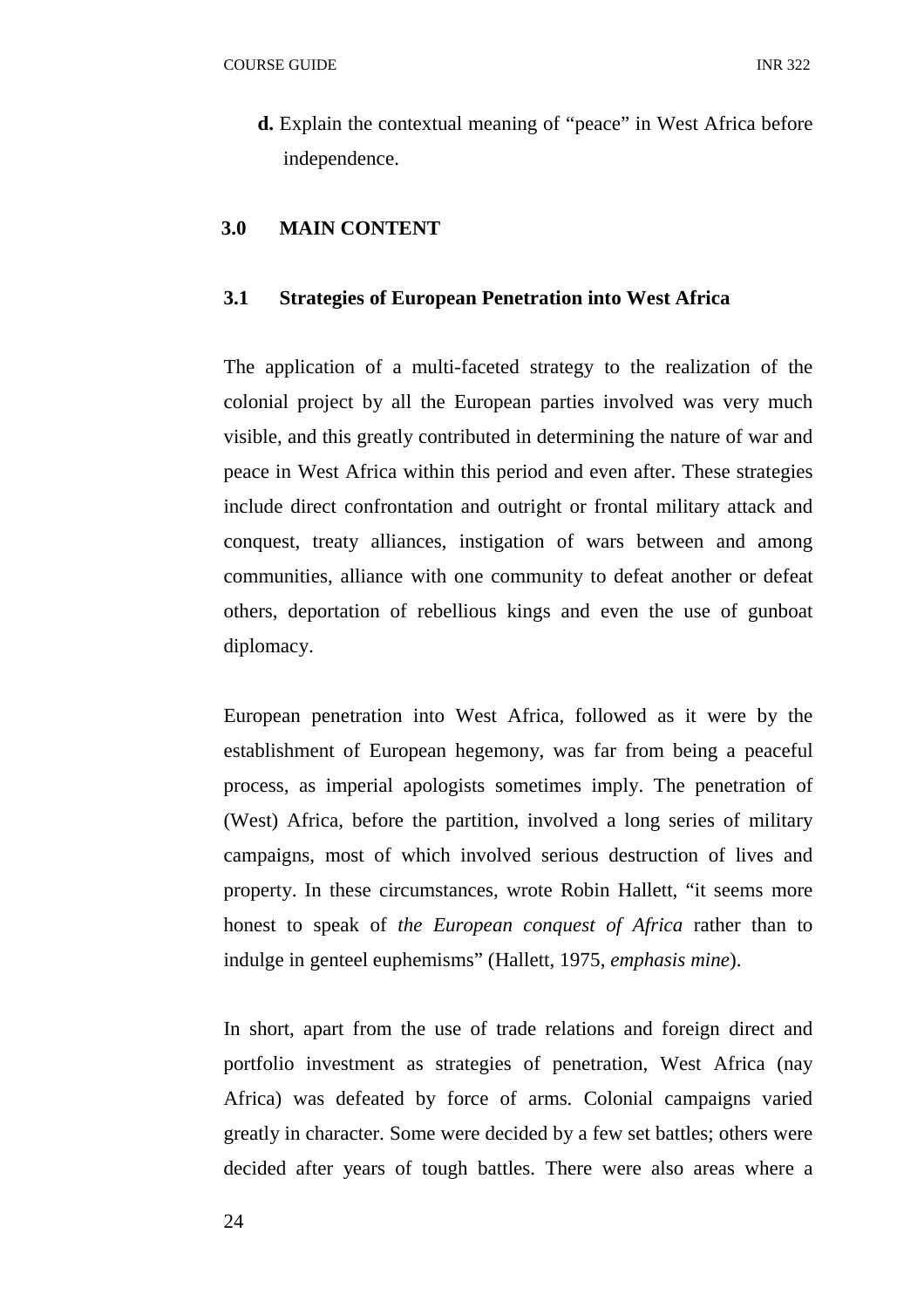COURSE GUIDE **INR** 322

handful of European-led troops were sufficient to establish colonial claims to hegemony. In all these, it was simply violence being visited on Africans. Little wonder why a major theme running through much of modern West African history has to do with the practice of violence. Thus, the  $19<sup>th</sup>$  century (for West Africa) could be described as a century of transformations which were often occasioned by the use of force and other forms of violence.

Any attempt to give a detailed account of how Europe became the dominant controller of the African socio-political system must point out the mechanisms of western imperialism or the strategies of European penetration into the continent. In the first place, Europeans used the superiority of their ships and fire-power to gain control of all the world's waterways. It is often said that vertical political divisions in Africa made European penetration and conquest easy. The truth however is that, even though class and ethnic divisions were not pronounced in pre-colonial African society, they too contributed to the ease with which Europe imposed itself on large parts of the continent. But, they played only a secondary role.

The following mechanisms or strategies of penetration are easily identifiable:

**The Commercial Strategy**: Trade was a fundamental strategy of European penetration into West Africa. Trade has been a regular and dominant feature of European contacts with West Africa. By trade, here, we mean the buying and selling of goods (whether they are raw materials or manufactured goods) and services among people. The trade links between West Africa and Europe brought Europeans closer to the West African people. Europe was more organized, more powerful and at a higher level of socio-economic development, while West Africa was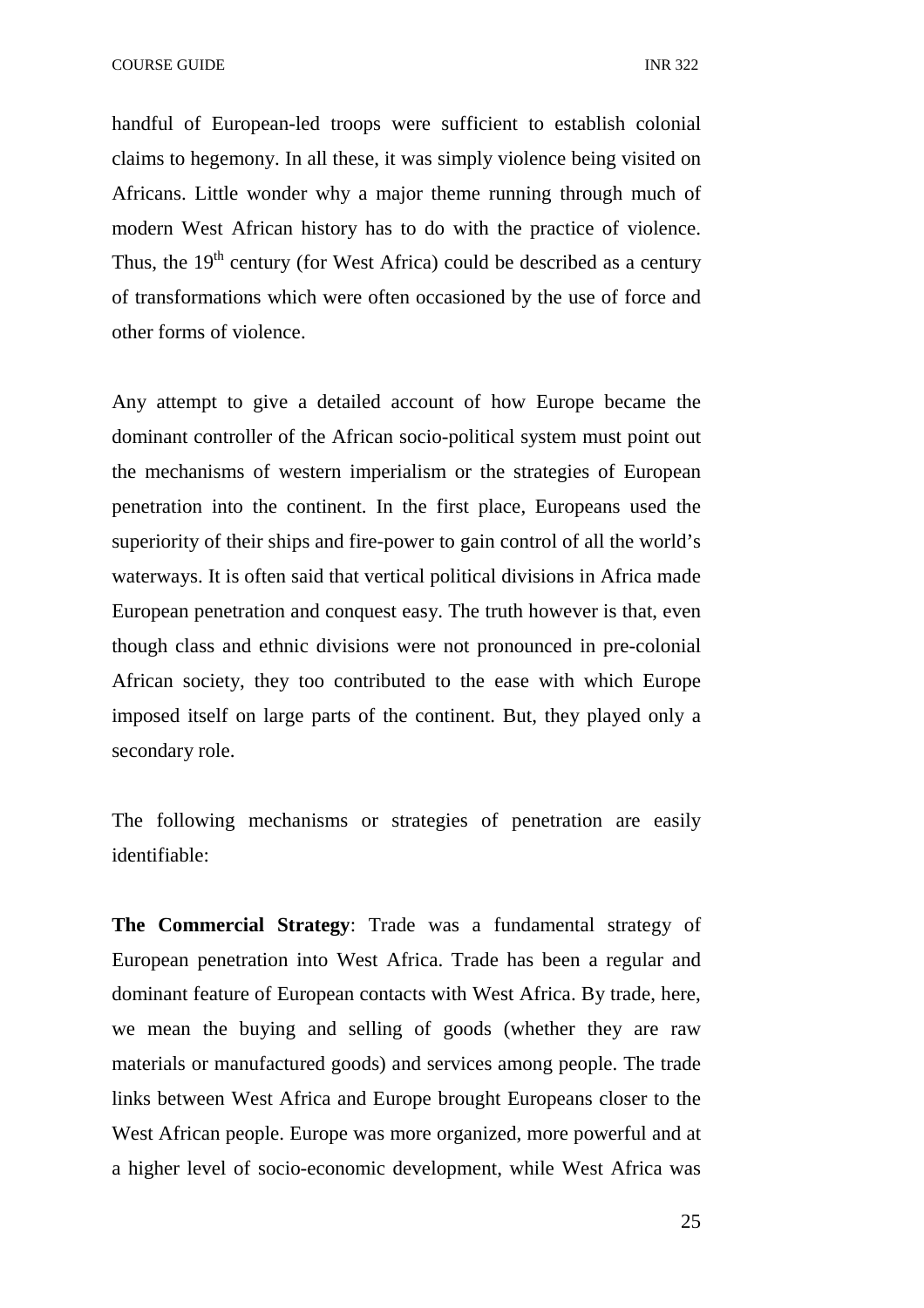less well organized, less powerful and at a lower level of economic production. When, therefore, the two became involved in trade, it became easy for Europe to penetrate and lord it over the fledgling West African society. Of course, Africans naturally needed the trading relations, and could not resist exchanging their raw materials with European trade goods.

**The Religious Strategy**: The preaching of the Christian gospel (God's spell?) of Jesus Christ also provided, for European imperialists, another excuse for, and strategy of, penetration into West Africa.

It was in the interest of European imperialism that West Africans should be exposed to those aspects of Christianity which emphasized submissiveness, meekness and the virtues represented by the "pie-in-thesky" Christian philosophy, as a way of controlling them. In a sense, then, Christianity served as a drug to keep Africans dreaming of imaginary rewards in Heaven. Seen in this light, therefore, Christianity played the role that Karl Marx attributed to religion: "the opium of the masses". When Marx termed religion the *opium of the people*, he was only making a historical statement based on the tendency for established religious leaders to delude the people that "material things of the world" are not necessary, while at the same time they were penetrating various societies and dominating them for the purpose of amassing wealth. This religious aspect, prepared the West Africans for easy, effective and efficient colonial administration.

**The Use of Brute Force/Violence**: Violence, whether overt or covert, has been the crudest and, like trade, a most pervasive weapon of European penetration into (West) Africa. The marked consistency in the use of crude force, coercion and militaristic threats, etc., by European imperialists to achieve their goals of penetration of West Africa shows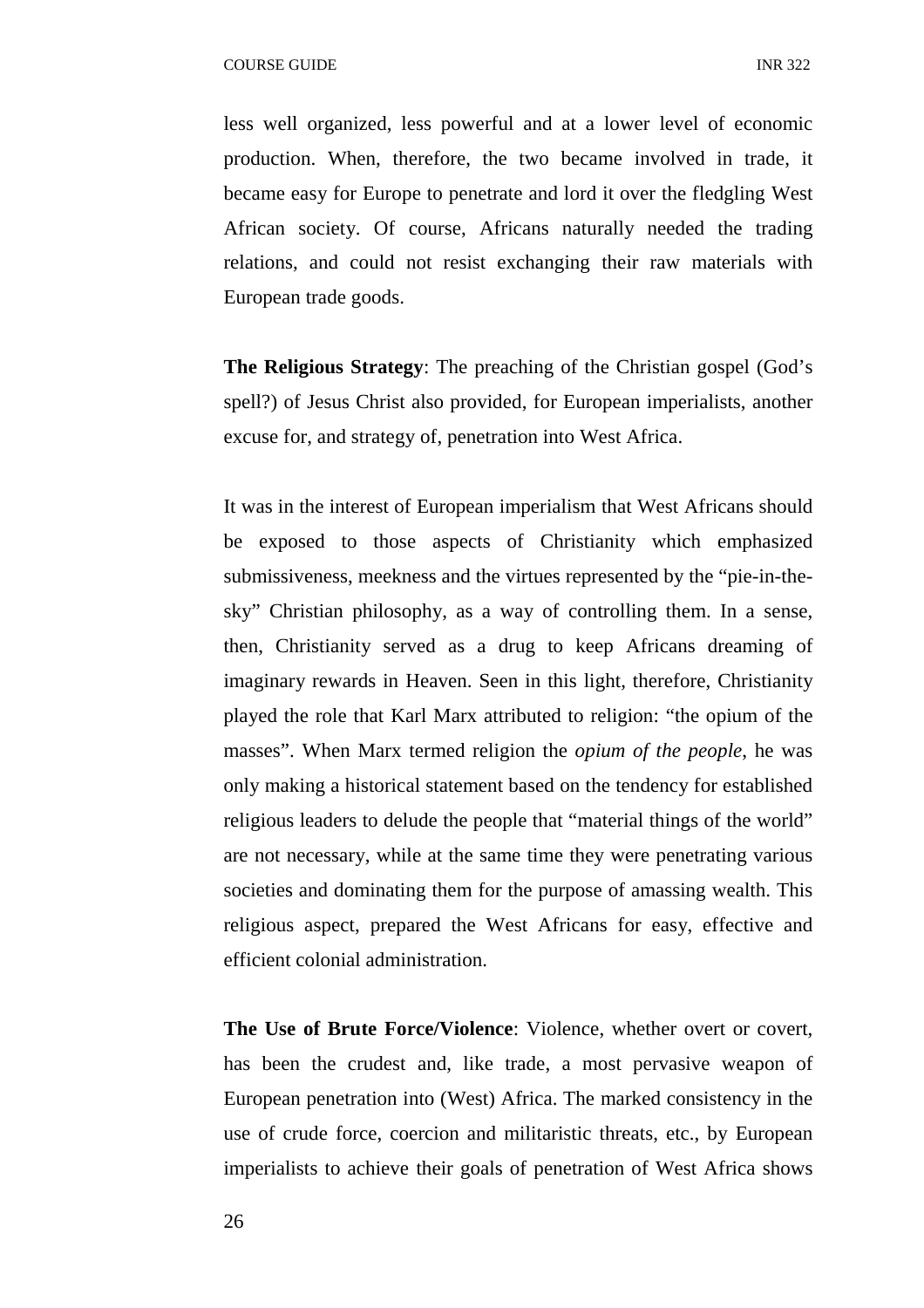that Europeans succeeded in occupying and dominating our region of study essentially through the instrumentality of violence. Violence is integral to the ideology that hardly takes into consideration the idea of "pursuing a given goal by fair means"; rather, it believes in "achieving that goal at all costs".

A cursory look at the over-running of Africa by the European conquerors goes to establish the fact that the continent was taken through violence. Little wonder why a major theme running through much of modern African history has to do with the practice of violence. Put differently, the penetration of Africa by Europeans, and the eventual establishment of European hegemony was not a tea-party! They were far from being a peaceful process, as imperial apologists sometimes imply. This fact could, in a way, be gauged from colonial British wars against the Asante, Fante, and the Ijebu, including that involving Kosoko, Akitoye and the British in Lagos, as well as those of Benin, Igbo-land, the Niger Delta areas and the Northern parts of Nigeria. Where the people wisely surrendered to superior weaponry as a result of experience - without putting up fierce resistance - they lived to fight another day and sometimes sabotaged the colonial administration. Rather than die in a war they knew they could not finally win or submit to colonial rule, some migrated far away from the territory of colonial administration, like the people of Koma in Nigeria. Thus, the often acclaimed statement of Lord Lugard in a part of Northern Nigeria that, *the population is on our side and welcome our advent from the misrule of the Habe rulers* is one side of the story. It has neglected the reasons why the people gave the invaders water or decided not to fight them. In short, the partition and colonisation of Africa involved a long series of military campaigns, most of which involved serious destruction of societies and civilization.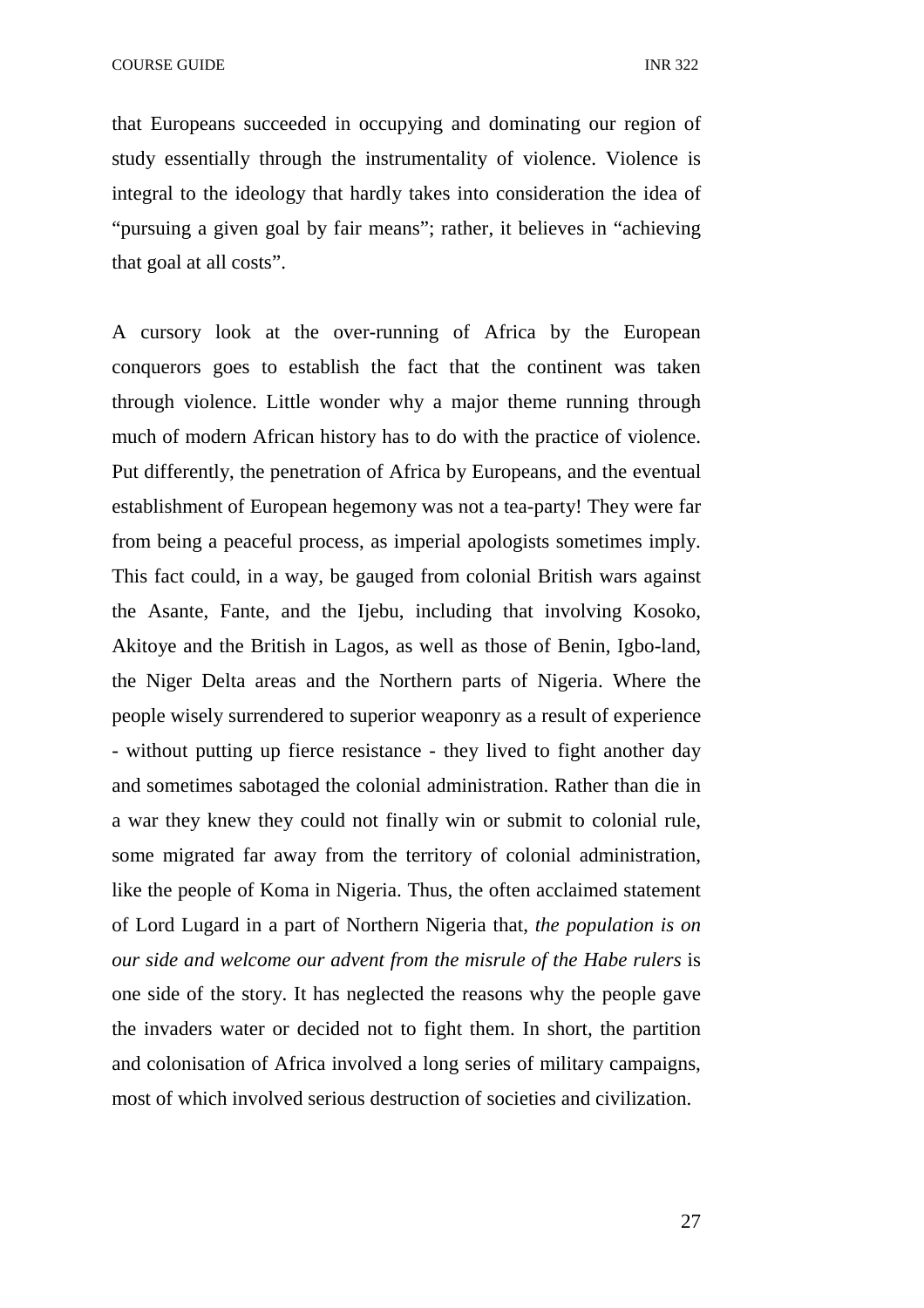Therefore, like the rest of Africa, the West African sub-region was militarily humbled mainly because of the superiority of their invaders' arms. As many historians have noted, colonial European military campaigns varied greatly in character from place to place. Some proved to be very tough battles though, while in some areas all that a handful of Europeans needed to do to overrun the areas was to mobilize a handful of African troops.

#### **3.2 Colonial Conquest of West Africa as "Pacification"**

As West Africa (alongside the rest of Africa) was being humbled through violence, and conquered for colonial occupation, domination and exploitation, the European colonizers perceived, trivialized and, indeed, represented their action as mere "pacification"! Thus, by subduing West Africa militarily, the European invaders held that they were simply enforcing a peaceful condition in the sub-region. This was, in turn, with a juxtaposition of European civilization and African assumed barbarity; a juxtaposition of European enlightened paternalism and African primitivism and benightedness. The image of Africa as the "Dark Continent" waiting to be opened up and "civilized" was also consistent with this power relations between Europe and Africa, which trivialized the nature of the brutal colonial conquest of West Africa, and indeed all Africa, as "pacification"; as an obsession with the enforcement of "law and order" in the territories. In the British 'expedition' to Benin kingdom in Nigeria, for instance, the British caused social disharmony; the traditional political institution and culture were violated, many lives were lost, and the arts and crafts for which the kingdom was glorious were looted, with the industrial sites paralysed. Thus, the colonial system, which came as pacification after the abolition of the slave trade, was not invented as a system of government, but it rather developed in stages. In the gradual development of colonialism,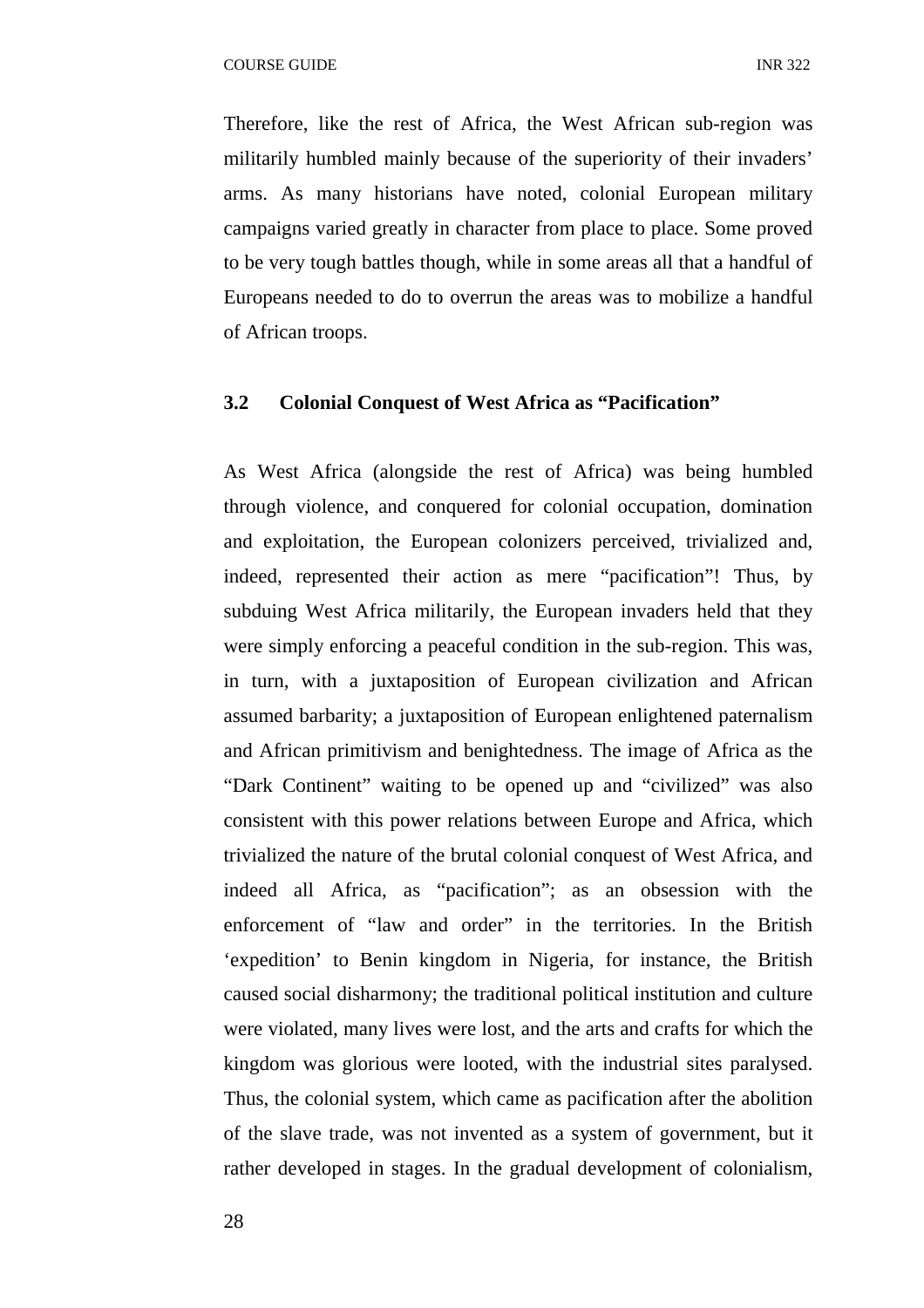European anti-slavery officers, consular authorities, and trading companies played one role or the other in enforcing their law and order, also known as pacification. In all the stages, force and intimidation were freely and extravagantly used.

It must be noted that before the coming of the Europeans, states, kingdoms and empires had been waging various types of war against one another, and also had been coming to armistice or peace without external intervention. This situation was equally true of Europe. Some of the wars also brought about the emergence of stronger and more united groups. The often acclaimed pacification theory has been explained outside its historical context. To be emphasised is the economic undertone of the Europeans. For rapid development of commerce in the interest of Europe, planting of cash crops in Africa for European industries, sale of industrial foods in African markets, the people must not be in conflict. There must be peace for population growth, stability for effective exploitation of human and material resources. The metropolitan countries must establish their hegemony. Ironically, a very high percentage of the  $19<sup>th</sup>$  century violence was engineered by European demand for African captives. The Europeans themselves sponsored the violence by their demand for slaves, offering of credit facilities, giving and sales of instrument of war (fire arms) to associates. But, the effect of the Industrial Revolution on European economy and structure demanded not for slaves, but for more raw materials and external market for which Africa was found to be of great potential. Little wonder why there was a sudden twist: the violent and unsolicited 'pacification' or aggression exercise!

Hence, applications of a multi-stage strategy to the realization of the colonial project by all parties involved were very much visible, and this culminated in war and peace in West Africa within this period. These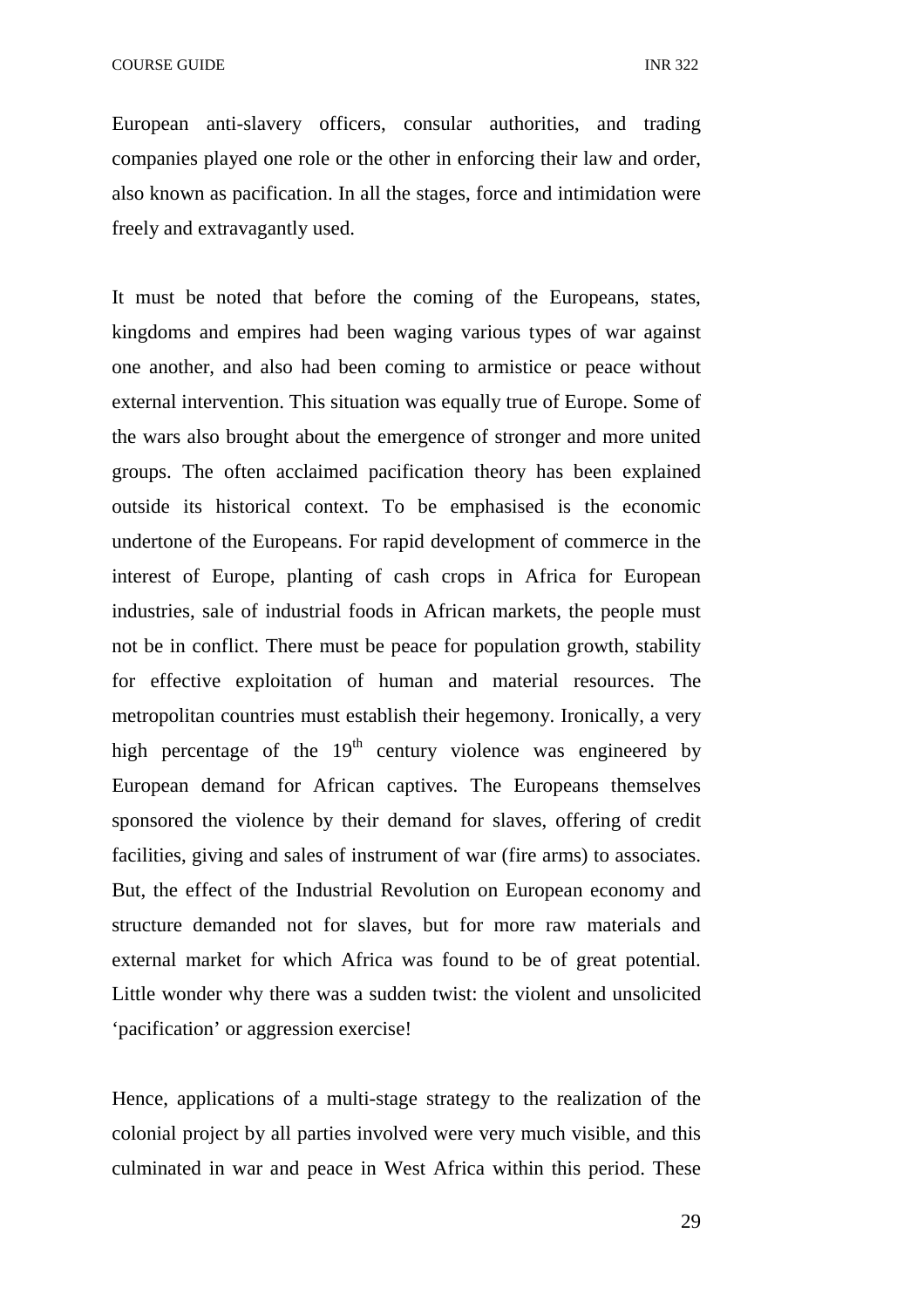strategies include conquest by force of arms, pacification and forced treaty-making; treaty alliance, alliance war, instigation of war between and among communities, alliance with one community to defeat another/others, deportation of rebellious kings, and even gun-boat diplomacy.

In Senegal, for example, the French forced the indigenous chiefs of the immediate hinterland by treaty or conquest to surrender their territory to what later became the colony of Senegal.

# **3.3 Examples/Cases of Wars for Colonial Conquest in West Africa**

Governor Faidherebe of colonial France organized a formidable army, and, in a series of campaigns, destroyed the petty Fulbe states of Fouta Toro, and drove Al-Hajj Umar, the empire's helmsman, who put up fierce resistance eastwards. By the treaty, signed in 1860, with 'Umar the French gained full control of the Senegal River. In addition to a compact block of territory in the Senegal, the French acquired nuclear posts along the coast of what later became Guinea and Cote d'Ivoire.

Subsequently, the Guinea base was secured in the rear by a military expedition organized from Conakry against Fouta Djallon. The holy Muslim city of Timbo was captured and the Muslim 'republics' dismembered. The French proceeded from Senegal and Guinea bases and advanced towards the Niger basin. Bamako was occupied in 1883, followed by the establishment of military posts from Medina on the River Senegal to Bamako on the Niger River. Similarly, toward the end of the 19th century, Samori was defeated by the French. In the words of Anene (1999), the dream of connecting French coastal possessions to one another and, through Timbuktu, with Southern Algeria became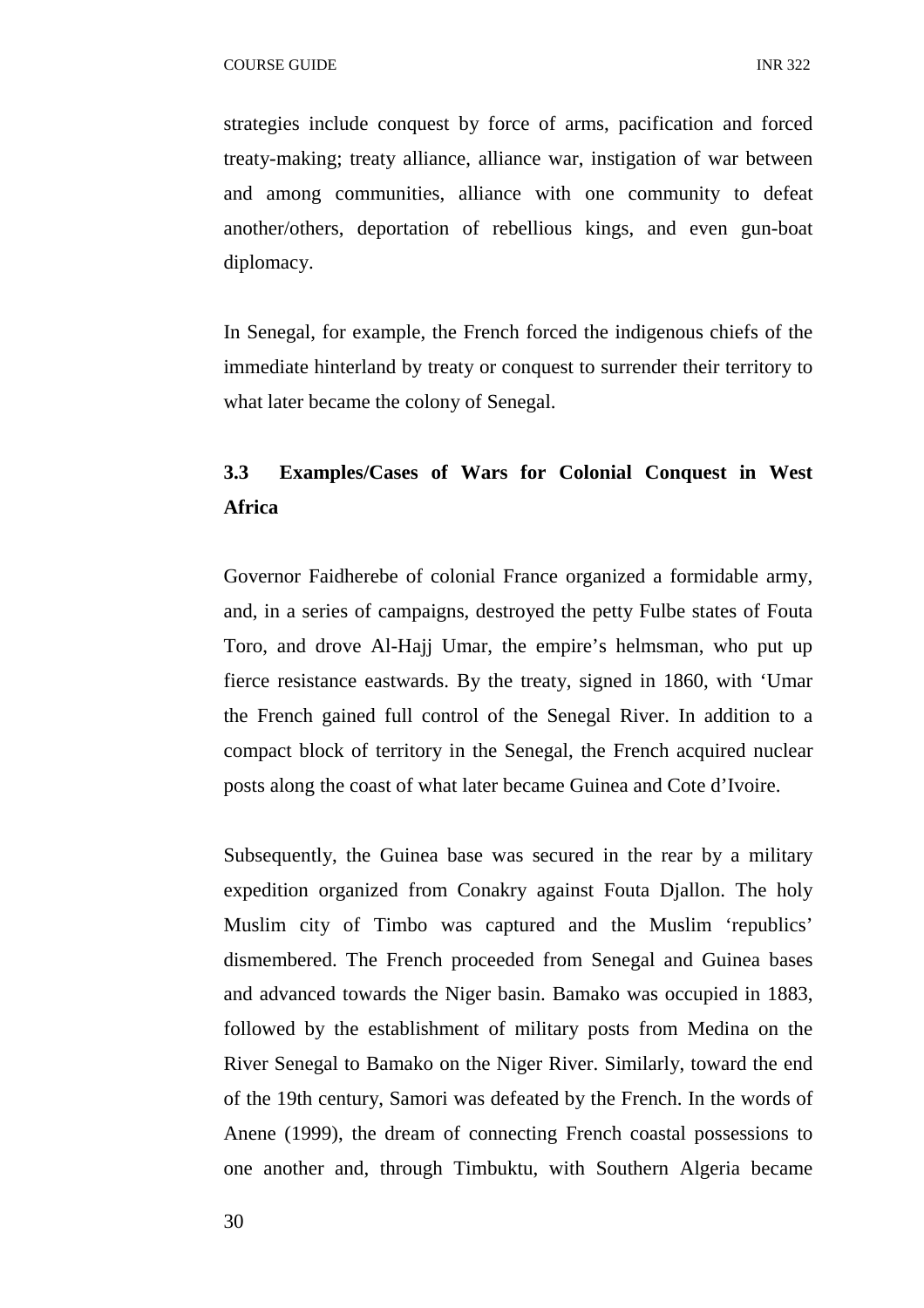realized. The French venture was, in the main, an imperialistic one based on military conquest: a piece of "the end justifies the means"! Disorganization and anarchy naturally followed the military campaigns right across the Sudanese belt territory.

There were also cases of the use of scorched-earth policy on communities, or simply the routing of villages. The French, for example, began, from their Senegal base, to burn villages within five kilometres of the Gambia River and chase the village chiefs across the river itself. This forced Britain to lay effective claim to the Gambia River; it eventually culminated in negotiations between Britain and France.

Following the settlement of the returnee slaves in Freetown, the British made it a colony in 1808. Consequently, the remainder of the coast up to the Mano River, which forms the boundary with Liberia, was acquired from the local chiefs. More so, when the Mende fought one of their many wars down to the Sherbro in 1880, the British authorities in Freetown capitalized on this conflict and sought, through treaties and arbitration, to restore peace and trade to the hinterland, while arresting and deporting recalcitrant chiefs.

In Nigeria, the Akassa war of Brass in 1896, the threat of gunboats (gunboat diplomacy), kidnapping and deportation of King Jaja of Opobo by Consul Johnson; the military attack on, and defeat of Nana of Itsekiri and Nana's trading empire, his trial and deportation to the Gold coast; the British punitive expedition to the Benin empire, which led to destruction and looting of its great treasuries, the capture and deportation of Oba Ovenranwen; the defeat of the Egba at Ikorodu, in 1865, by Glover's aggressive policies, and the attack and destruction of the Arochukwu *Ibini-Ukpabi* Oracle, as well as the hanging of the Aro chiefs, are all traceable to the issues of "a peace or powder policy" of the

31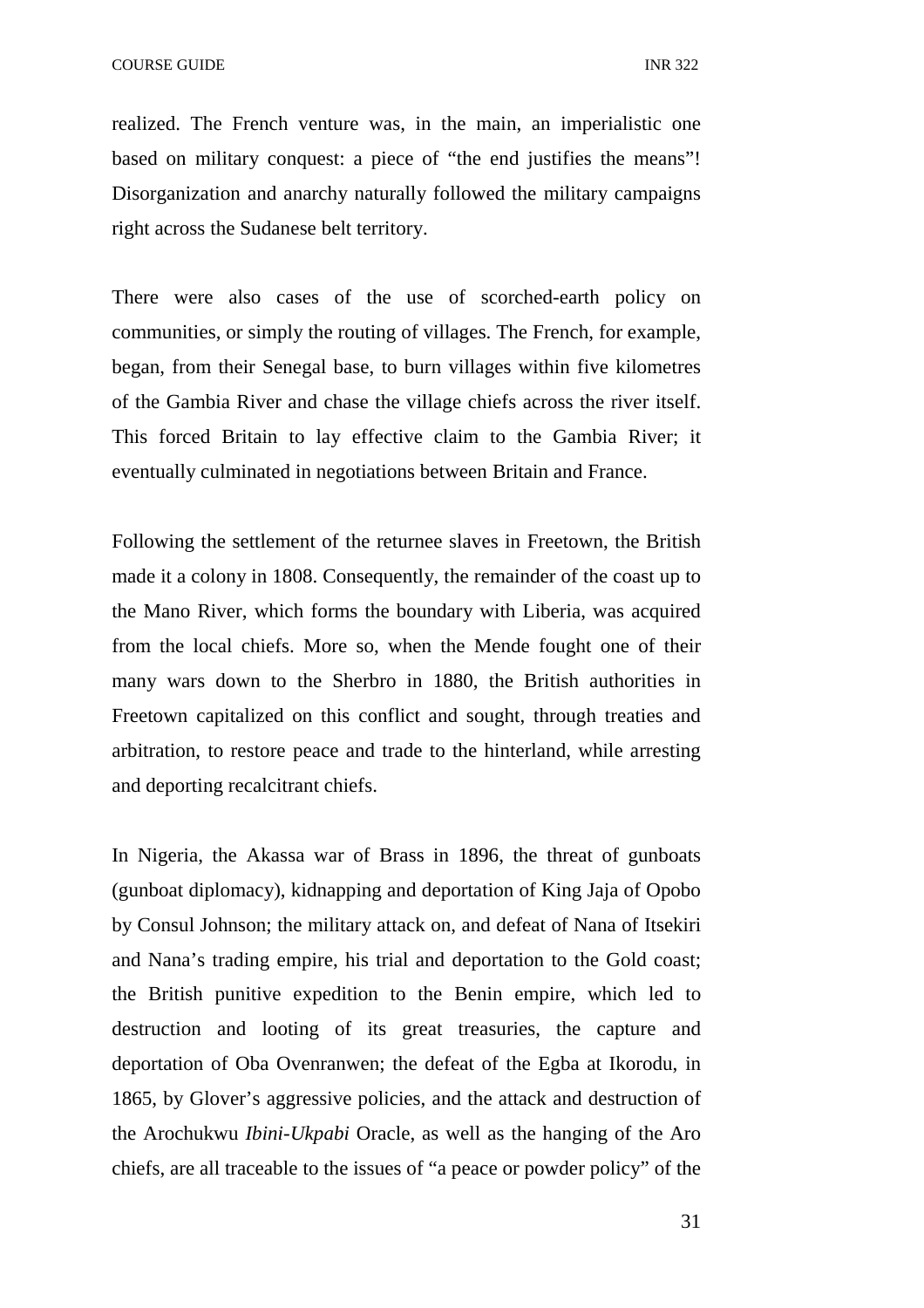European which led to the destabilization, instability, insecurity and militarization of the West African region. All these have continued to have profound consequences on the post-independence conflicts and the development of states of the region. The conquest of the Sokoto Caliphate, as well as the occupation of Bornu and the Nupe, among others, followed similar trends (Crowther, 1976).

#### **1.0 CONCLUSION**

In conclusion, it is easy to see that, beginning from the period of initial European penetration of West Africa up to the era of eventual conquest and colonization of the region, it was sheer violence that was the order of the day. For the colonialists in West Africa, as elsewhere, "law and order" indeed meant outright subjugation and domination of their colony. Indeed, colonial authority was acquired by violence and maintained by violence, and the authority was partly relinquished as a result of violence/threat of violence.

#### **SELF ASSESSMENT EXERCISE**

1. How valid is it to assert that, Europeans penetrated and colonized the West African sub-region through the instrumentality of violence?

#### **2.0 SUMMARY**

In this unit, effort has been made to identify some of the critical strategies of European penetration into West Africa, as well as what these strategies entail in terms of their lasting impact on the psychology of West Africans. You have learned that colonial conquest of territories in West Africa—violent as they were—were seen by the invading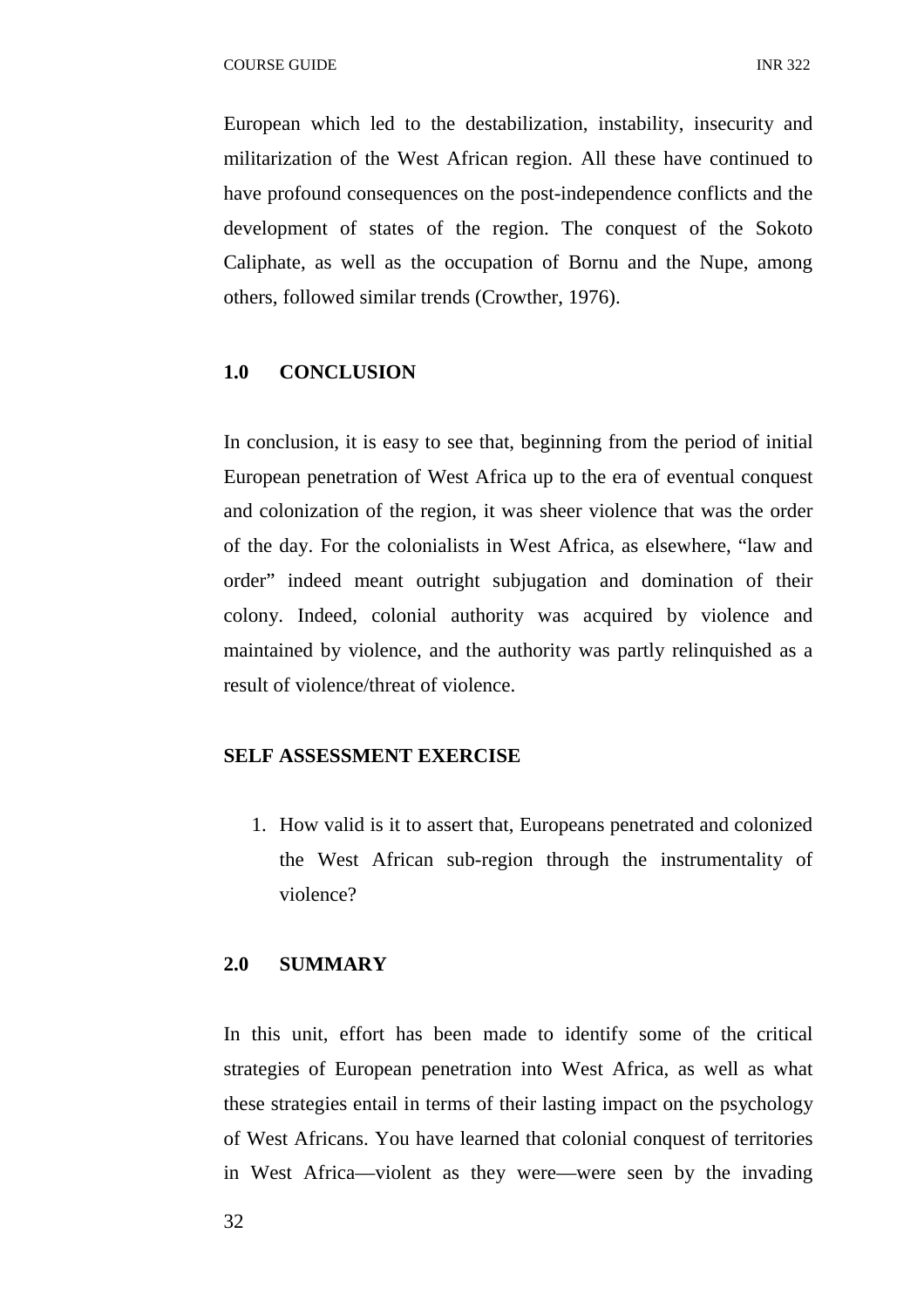Europeans as mere "pacification". Finally, you have taken note of the fact that the various wars of colonial conquest which Europeans fought in the region being discussed were embarked upon to enable them to fully and firmly control or dominate their territories.

## **3.0 TUTOR-MARKED ASSIGNMENT**

- 1) Write a two-page essay to explain the nature of war and peace in West Africa from the time of European colonial invasion of the region up to the time of independence.
- 2) Identify and comment on the three strategies adopted by Europeans in penetrating West Africa.

#### **7.0 REFERENCES/FURTHER READINGS**

- Anene, J. C. and G. Brown, eds. (1966): *Africa in the Nineteenth and Twentieth Centuries.* Ibadan: Ibadan University Press.
- Crowther, M. (1976): *West Africa under Colonial Rule.* London: Hutchinson and Co. Pub. Ltd.
- Agbu, Osita (2006): *INR 102: Introduction to International Law and Diplomacy in Pre-colonial Africa.* Lagos : N.O.U.N.
- Afigbo, A. E. (1981): *The Age of Innocence: the Igbo and their Neighbours in Pre-colonial Times.* Owerri, 1981 Ahiajoku Lecture.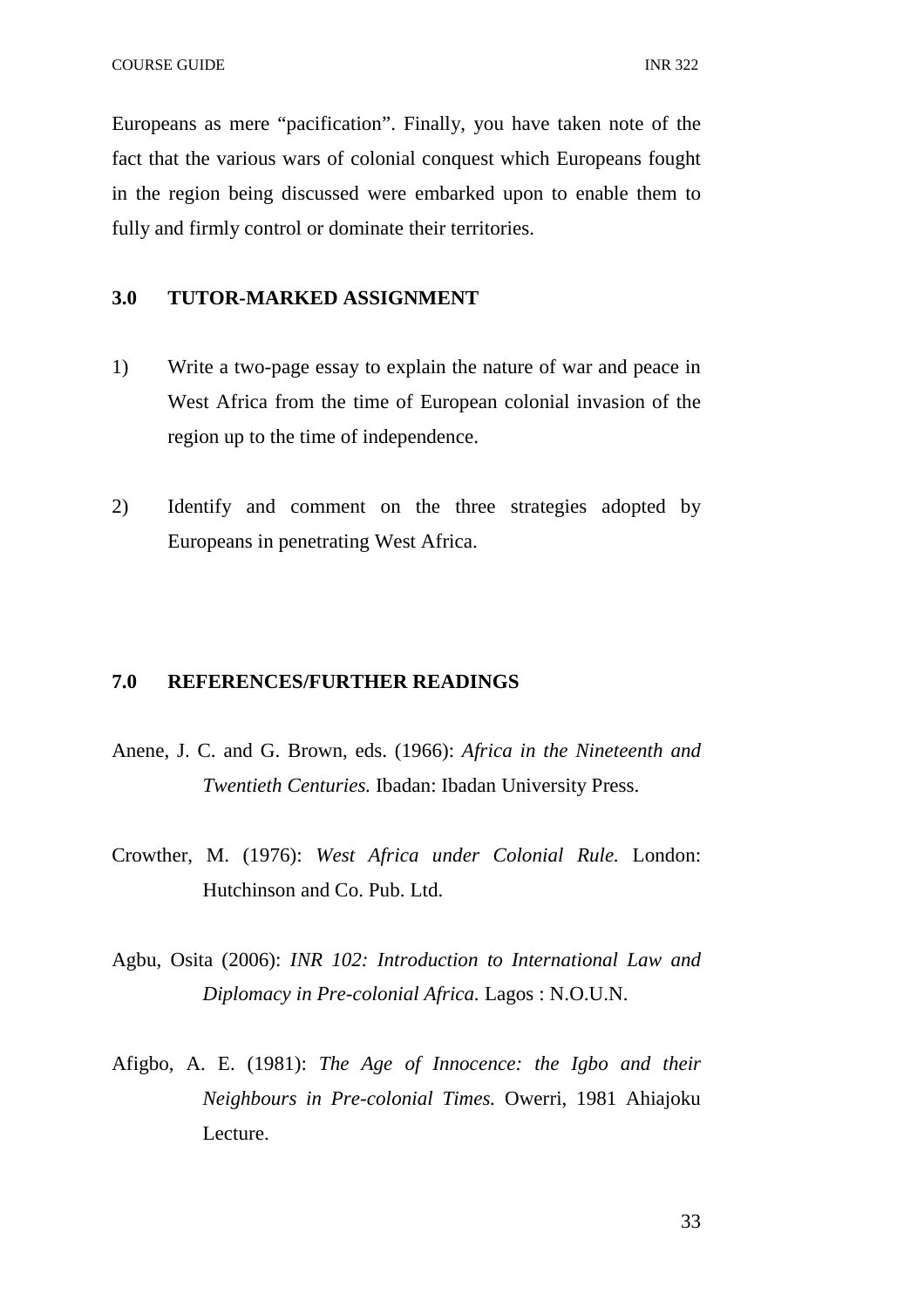- Law, Robin (1991): *The Slave Coast of West Africa, 1500-1750: The Impact of the Atlantic Slave Trade on an African Society.*  London: Oxford University Press.
- Smith, Robert S. (1989): *Warfare and Diplomacy in Pre-colonial West Africa.* London: Methuen and Co. Ltd.
- Hallett, Robin (1975): *Africa since 1875: A Modern History*. London: Heinemann Educational Books Ltd.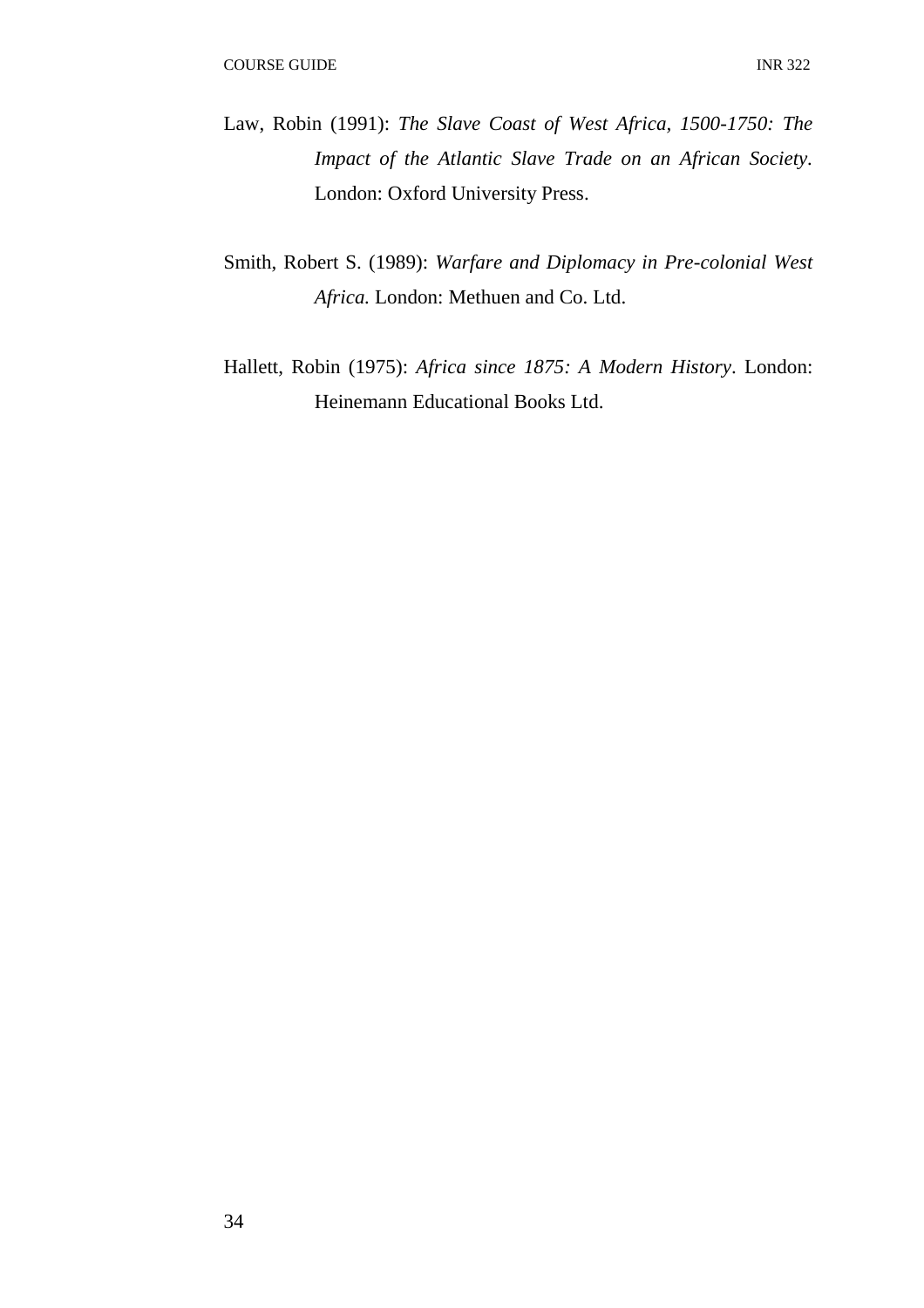# UNIT 3: BACKGROUND TO POST-COLONIAL **CONFLICTS/WARS IN WEST AFRICA: A HISTORICAL PERSPECTIVE**

# **CONTENTS**

- 1.0 Introduction
- 2.0 Objectives
- 3.0 Main Content
	- 3.1The Pre-Colonial Setting: the Slave Trade
	- 3.2The Pre-Colonial Setting: the Religious Factor
	- 3.3The Colonial Factor
- 4.0 Conclusion
- 5.0 Summary
- 6.0 Tutor-Marked Assignment
- 7.0 References/Further Reading

# **1.0 INTRODUCTION**

This unit seeks to provide for you a more detailed background to wars fought in West Africa before the coming of colonial rule in the region. This unit, as a follow-up to the last unit, is a complimentary attempt to deepen your knowledge by further exposing you to what was happening in our region of study before the introduction of colonial rule. The unit does this by examining the pre-colonial and the colonial settings.

# **2.0 OBJECTIVES**

At the end of this unit, you should be able to: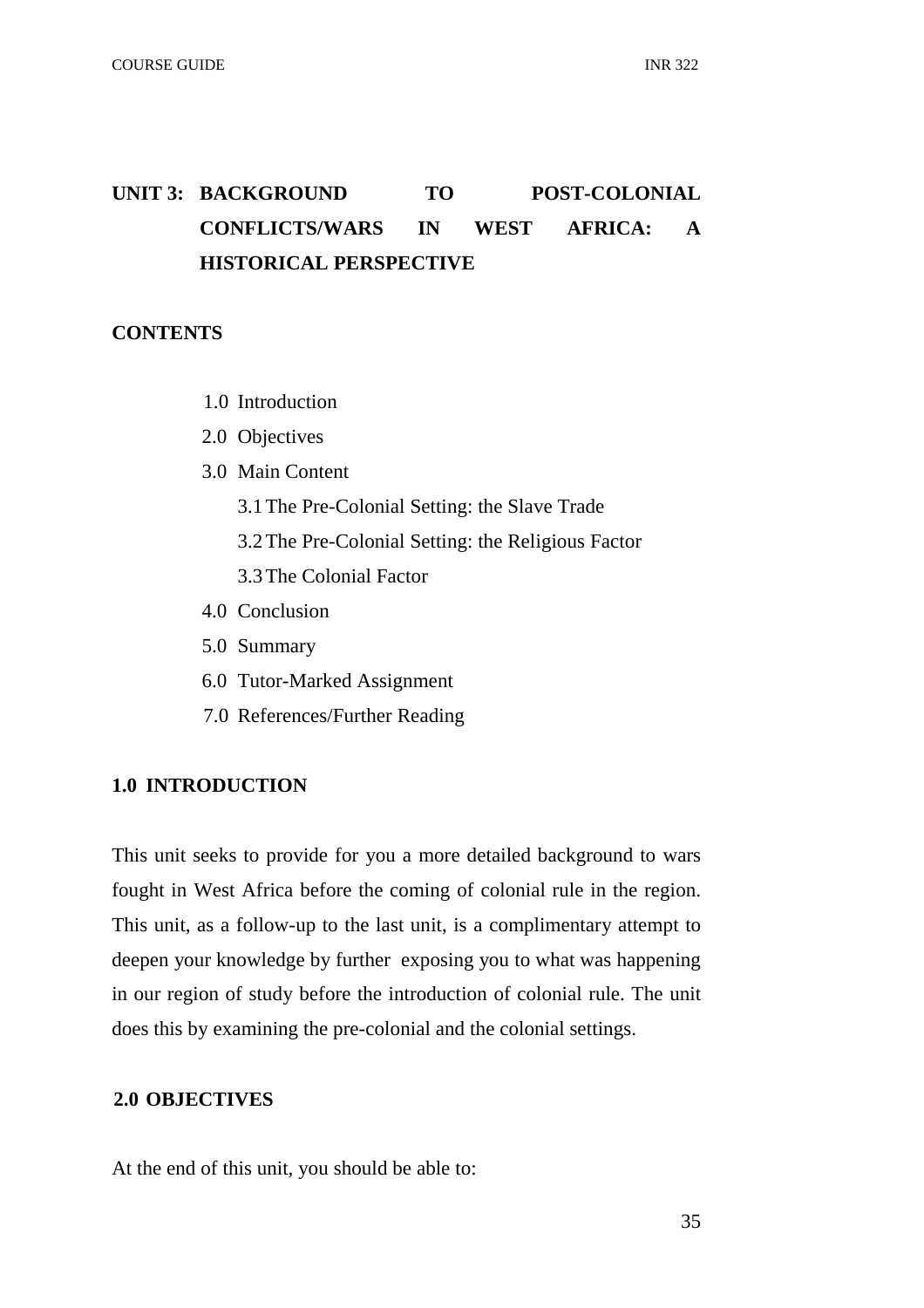- a) Explain how developments in the pre-colonial setting in West Africa contributed in laying the foundation for post-colonial wars in the region.
- b) Identify the forces in the colonial era that contributed in setting the tone for post-colonial wars in West Africa.
- c) State the attributes of the slave trade as a vicious force in the precolonial relationship between Europe and the West African subregion.
- d) Define the character of colonialism

## **3.0 MAIN CONTENT**

## **3.1 The Pre-Colonial Setting: the Slave Trade**

The European slave trade in Africa, which surprisingly lasted for about four hundred years, one can rightly argue, set the dangerous tone of unmitigated violence through its gross devaluation of the worth of human life on the African soil. The obnoxious trade in human beings, it has been shown (Uzoigwe, 1973; Njoku, 1998:), depopulated West Africa, retarded its development in all areas of human endeavour, apart from somewhat militarizing the region through its dependence, inter alia, on small-scale wars deliberately instigated to capture Africans. As R.C. Njoku rightly notes,

*"Usually, the practice of slavery comes with a degree of militarization of society. Besides the typical violence that accompany the procurement and handling of slaves, rival*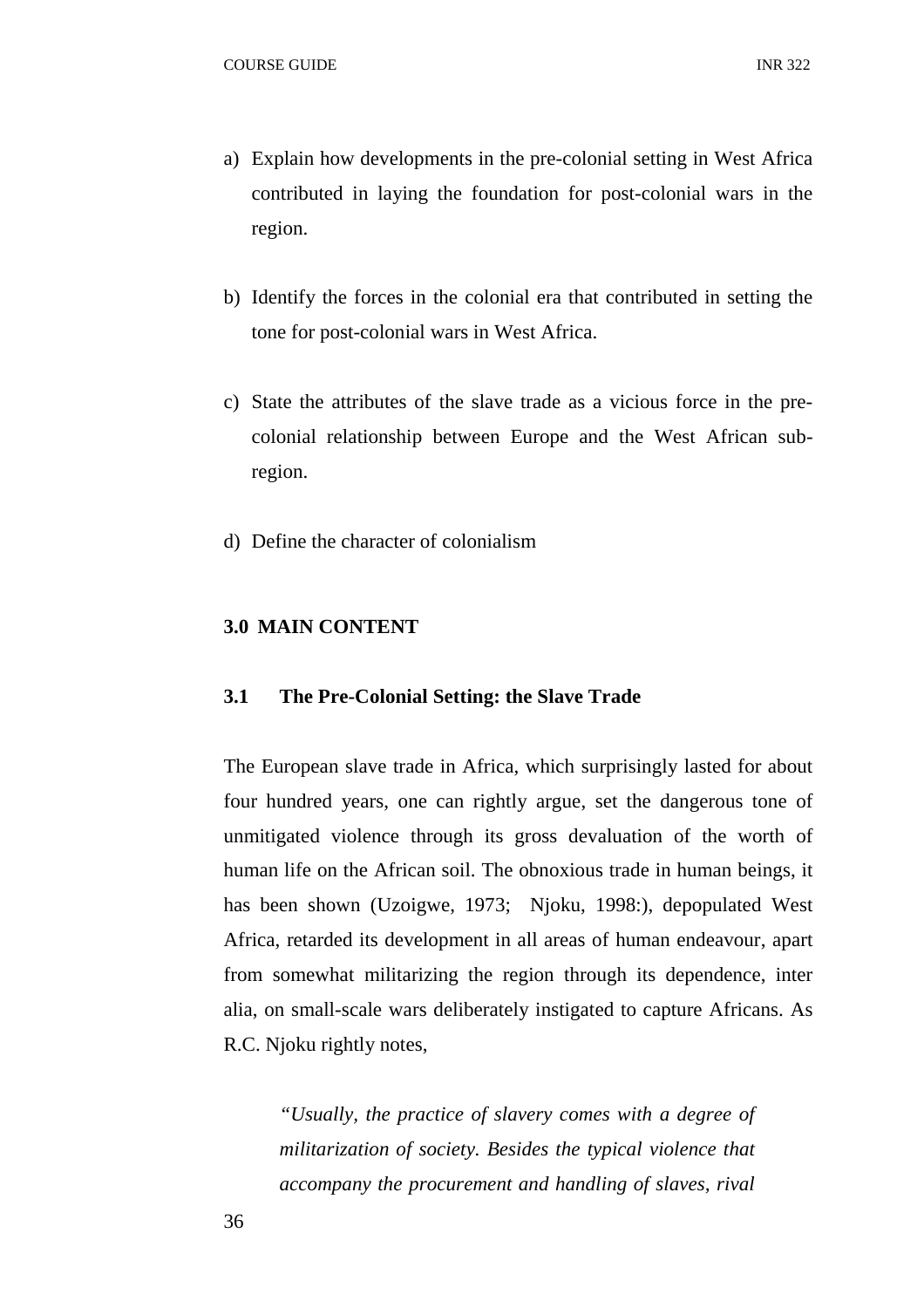*[interest groups] engaged one another in heated competition for power and control over the lucrative overseas' commerce"* (Njoku, 2007:120).

In fact, reports of Europeans on the ground contain details of violent encounters even among the various European slave merchants on the African coasts (Njoku, 2007: 133, note 25). The slave trade also militarized West Africa through the importation of arms for use by local men of authority for enhancing their captive acquisition capacity. In this sense, therefore, the slave trade was the major fore-runner of colonialism in setting the dangerous stage for a strange "militaristic consciousness" in (West) Africa. This militaristic consciousness, or war consciousness, was later to be taken to its next level when Africa came under colonial rule.

# **3.2 The Pre-Colonial Setting: the Religious Factor**

Writing about the states of the Western Sudan in the  $19<sup>th</sup>$  century (as well as other important aspects of West Africa since 1800), J. B. Webster and others, in reference, among other things, to the Islamic jihads which engulfed the region then, have (in their book-title) aptly referred to that century as "*the revolutionary years..."* (1967). Suffice it to say that, the Jihadist revolution started in those years of  $19<sup>th</sup>$  century West Africa has, in a sense, not abated up till now.

Muslim jurists divided the world into two parts: the 'Abode of Islam' and the 'Abode of War', by which is meant the territory not under Islamic rule. It is the duty of every Muslim to invite the unbelievers to accept Islam; if they respond positively, then they are integrated into the Abode of Islam. If, however, they turn down the request, then they should be visited by the jihadists. As a 'collective duty' (as opposed to 'individual duty'), the jihad, then, is to be carried out against the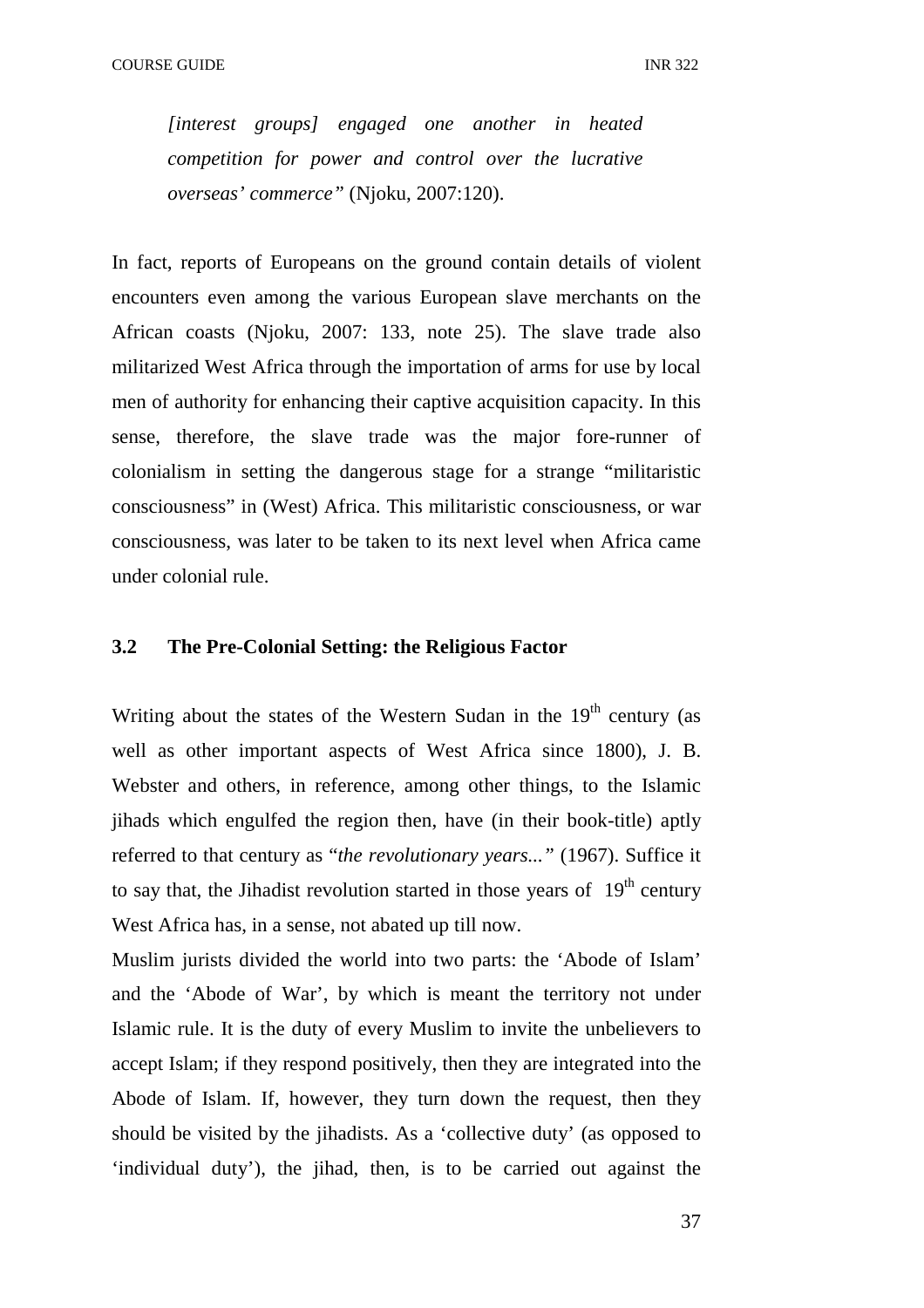unbelievers---that is, all those who refuse to become Muslims (Hunwick, 1966: 292-293). This seems perfectly straightforward, and quite a number of jihads were successfully undertaken in the region in the  $19<sup>th</sup>$ century.

Although the successes of the  $19<sup>th</sup>$  century jihads in West Africa may be said to outweigh the failures, the seeds sowed during these revolutionary years have continued to generate, in the history of Islam, disputes as to who is a Muslim and who is not. The situation has become so bad that certain extremist Islamic groups would often denounce other Muslims as 'unbelievers' because they did not accept some of their stricter tenets. This has often times led to conflicts and riots in the post-colonial state.

#### **3.3 The Colonial Factor**

A quick look at the coloni**z**ation and decolonization processes in West Africa betray, to a large extent, a situation which set a structural foundation of the post-colonial wars in the region. Historically speaking, it is true that inter-ethnic wars had existed before the European incursion; however, there is no doubt that these inter-ethnic rivalries, where they existed, became escalated and manipulated, as well, by various European imperialists. Conversely, where such did not exist, the Europeans invented and instigated them in an attempt to justify their uninvited presence, and actualize their economic advantage at every stage of their imperialist adventures.

The spate of treaty and counter treaty making between a given European power and the indigenous chiefs, and the claims of power, the claims of territory and counter claims, or acquisition and cession of territories among the rival and friendly imperial powers are some of the issues that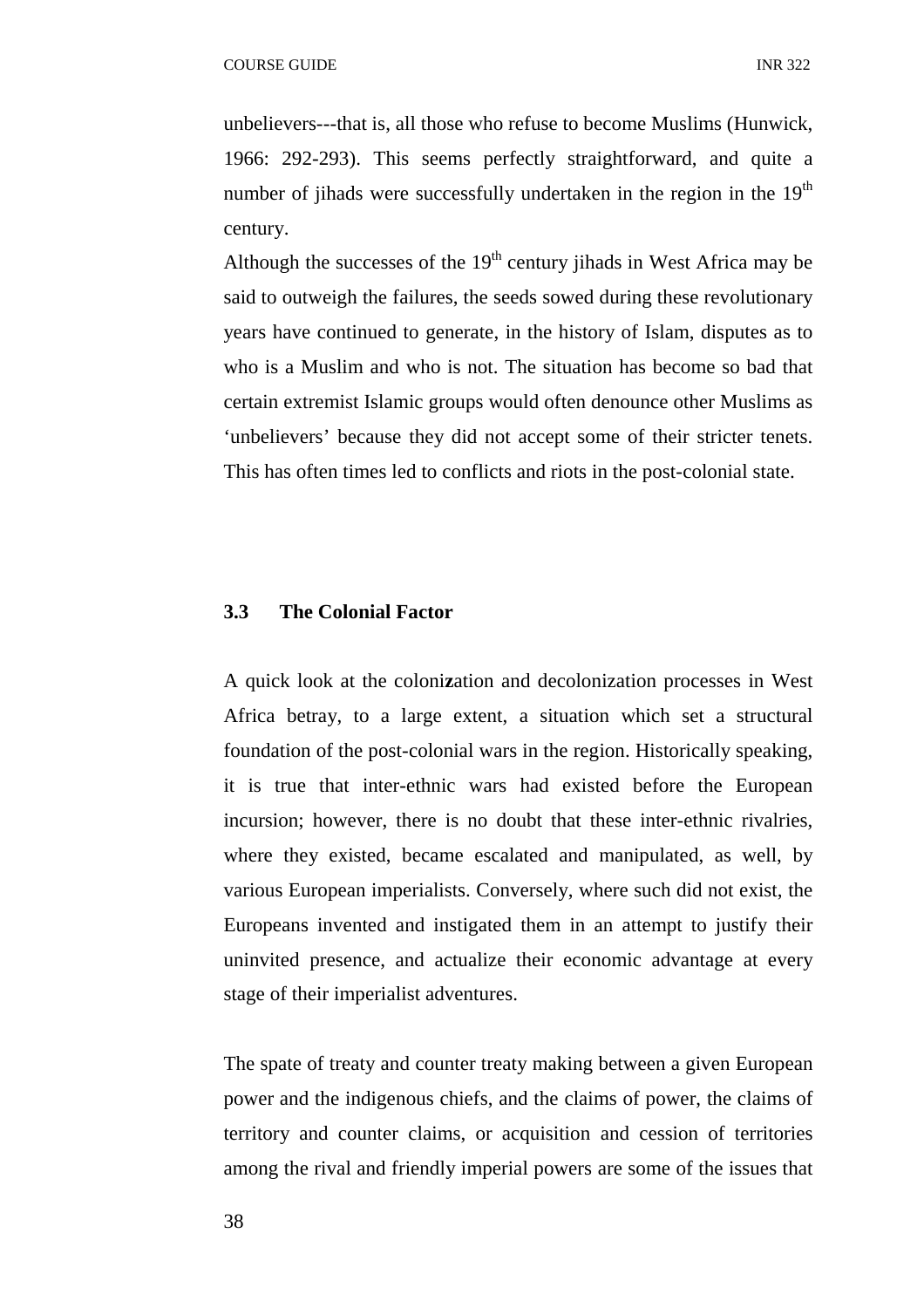were carried over to post-colonial West Africa. All these culminated to the arbitrary, erroneous and lopsided colonial boundaries which pitch one ethnic group against the other in the present, leading to a series of bitter internecine feuds which result in bloody civil wars, as well as insurgencies.

The strategies of instigating and fighting wars of colonial conquests and forceful pacification in the name of treaty making, wherein opposing chiefs were sanctioned, deported, or hanged, were somehow copied and adopted in post-colonial administration. Also, the character of colonial repression was contracted by the post independent indigenous West African rulers, leading to the quest by some ethnic groups to secede or insist on their right to self determination; the result has been numerous genocidal civil wars.

The dispersed nature of ethnic groups, a consequence of ill-drawn colonial boundaries, such that some ethnic nationalities are minorities in some countries and majorities in some other countries in West Africa, has led to recurrent sporadic insurgency and militant rebellions across national borderlines, as what looks like repression of kith and kin in a particular country is seen as a repression of their own nationality in another country, thus raising the issue of ethnic militias and insurgent groups across countries in West Africa.

Moreover, in the course of colonial conquest for territorial acquisition by military expeditions, indigenous peoples were recruited into the colonial force; besides, arms were either trafficked or supplied to local chiefs and warriors for prosecution of such wars, thereby inculcating and raising bellicosity and belligerent attitudes among the indigenous people. The stock-pilling of arms in form of small arms and light weapons of mass destruction or put differently, armament gained

39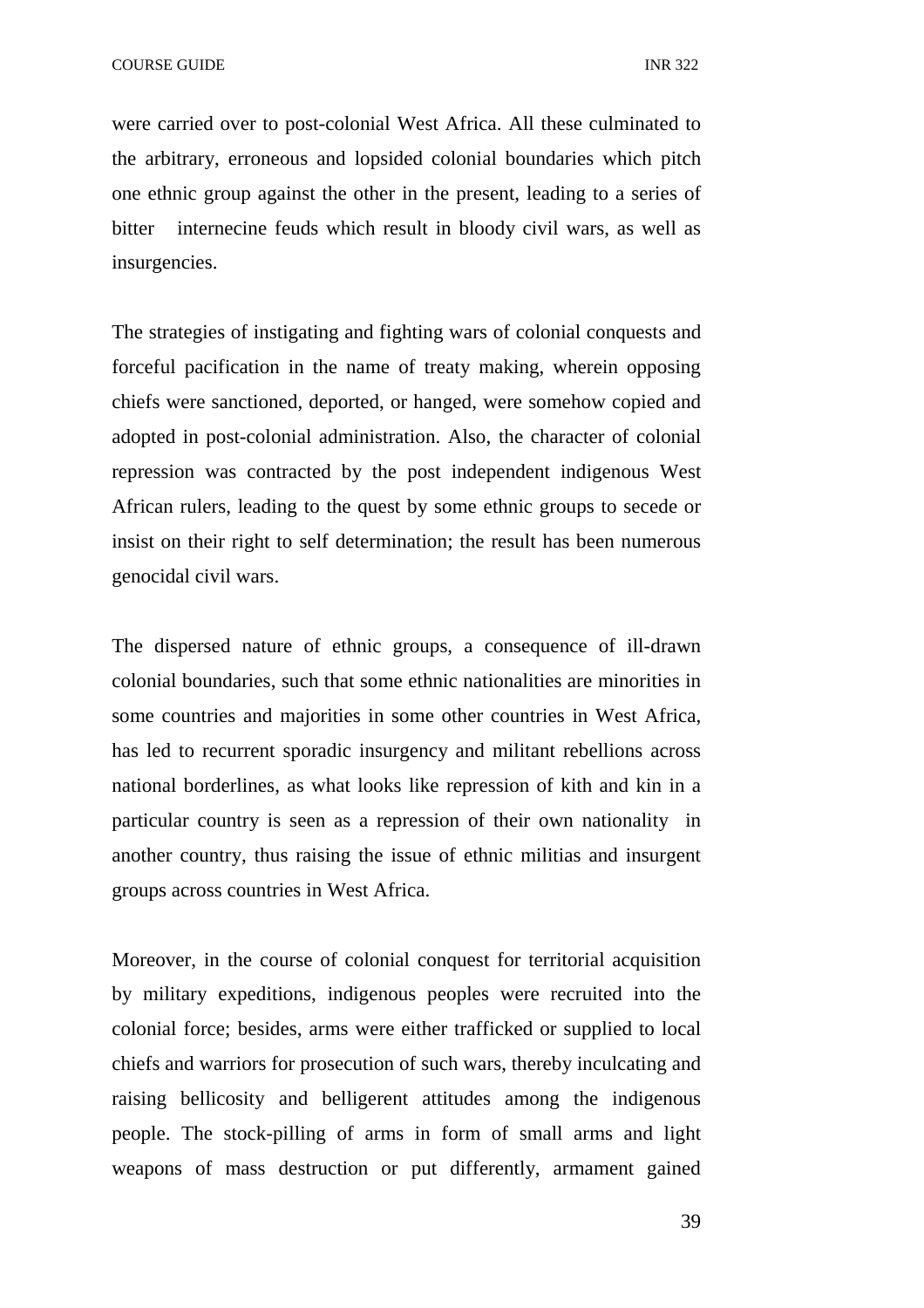entrance on a large scale during the various stages of European contacts with people of West Africa.

In some cases, the elections heralding independence were overtly and covertly rigged by the colonial government in favour of one group over another. The general elections leading to self rule in Nigeria, for example, were allegedly rigged by the British in favour of the Northern Peoples Congress (N.P.C.).

Even the issue of Nigerianization of the army, it is alleged, ended up being the "northernization of the army". The lopsided Western educational advancement of the southern part of Nigeria, in comparison with the northern part, for example, which of course is typical of other West Africa nations, has posed a post-colonial challenge and has led to hostilities between the North and the South. These have contributed to the series of post-colonial conflicts in Nigeria, the climax of which was the Nigerian Civil War.

Examples abound to buttress the above contention that the imperialist incursion contributed, to a large extent, to the structural foundation of the modern/contemporary conflicts in West Africa. Crowther (1976) aptly estimated that of the 8,400 troops of the French occupation of West Africa, the great majority were Africans; thus he reiterated that the European conquest of the sub-region, whether by the French or the British, was largely given effect through African troops and porters. Similarly, the High Court which the Royal Nigeria Company set up in Asaba, Nigeria, was backed up by a constabulary consisting of only three European officers and 150 African men. In the Gold Coast, the Fanti (ethnic nationality) contributed troops to the 1874 campaign against the Ashanti by Britain and aided in its subjugation.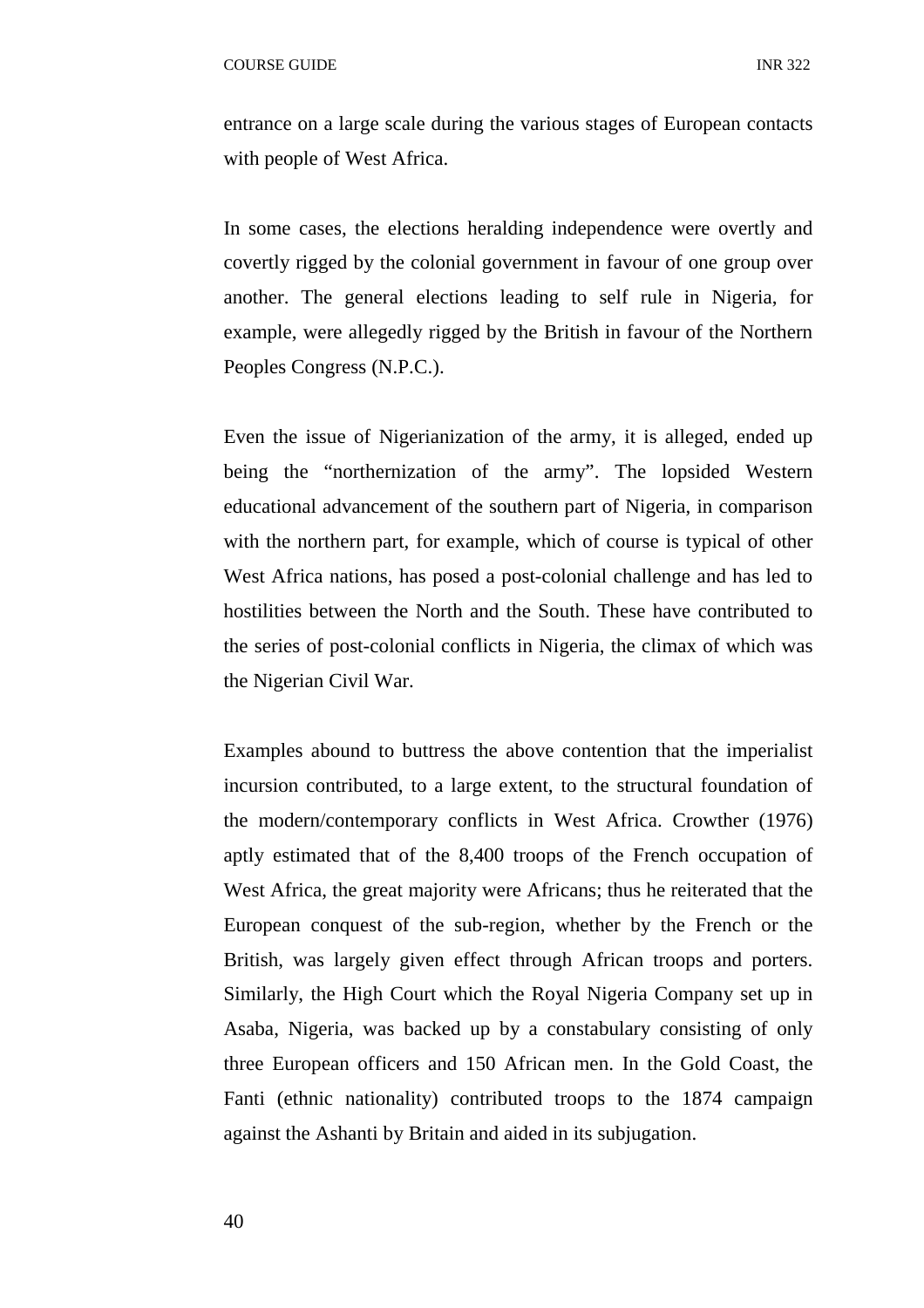COURSE GUIDE **INR** 322

Besides, the creation of the West African Frontier Force (W.A.F.F.) by the British which later metamorphosed into the various armed forces of the various independent West African countries were all preparatory to the eventual post-colonial conflicts, given their roots in the colonial context. The colonial orientation of these forces was to maintain the status quo in the quest to defend the territorial integrity of emergent sovereign states, and, by implication, maintain the arbitrary and illdrawn colonial boundaries. This is one of the major sources of conflicts in West Africa, on the one hand, with irredentist groups challenging the sanctity of these boundaries, on the other.

Such conflicts as mentioned above include three brief interstate wars over the disputed border between Burkina Faso and Mali, rebellious and irredentist movements by ethnic minorities in Cote d'Ivoire, Mali, Niger (McGowon, 2004), and the southern Senegalese province of Casamance. In the case of Casamance, Southern Senegal, the backlash of illogical territorial maps imposed by colonial powers played a pivotal role in fuelling the crisis (Minteh, 2009)

Historically, the Casamance has a diverse colonial heritage due to Portuguese, French and English control for over 200 years (African Research Group 1999). The British assumed control of the region shortly but finally c**eded** the region to the French. The region has since then become a French colony until Senegal attained independence in 1960. Culturally, the people of the region are more aligned to the Mandigos, Jola and Balantes of the Gambia and Guinea-Bissau. At times, the region has also been more politically aligned with Guinea-Bissau and the Gambia.

41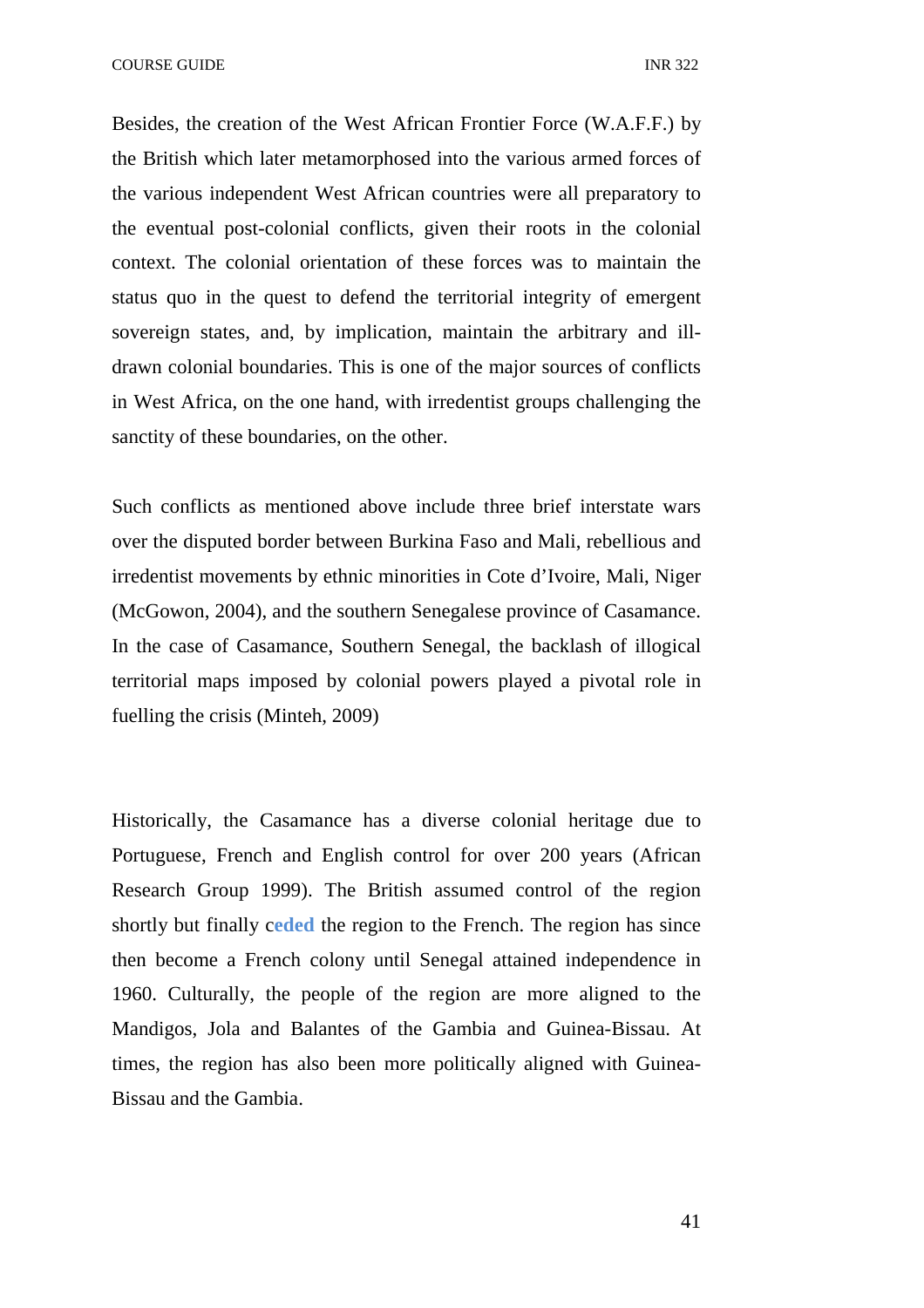For instance, the people of Casamance fought along with the Party for Independence of Guinea-Bissau and Café Verde (PAIGC) during the country's quest for independence. During the 1998 Civil War of Guinea-Bissau the armed wing of the Movement for the Restoration of Democracy in the Casamance were alleged to have fought on the side of the military junta led by the Late General Ansumana Manneh. On the same token, both the 2001-2002 and the 2005-2006 parliamentary and presidential elections in the Gambia were also marred by alleged voter registration irregularities amongst president Jammeh's Jola kinsmen from Casamance and Guinea-Bissau.

Economically, the region has a great potential for economic development with climate conditions that allows the production of enough food crops. Its also has rich forest resources that both the Gambia and Guinea-Bissau largely rely on for timber, and coal as a source of energy. Conversely, due to the inter-connections between the ethnic Jolas, Balantes, and Mandigos of Northern Guinea-Bissau and the troubled Casamance region of Senegal, some governments in Guinea-Bissau find themselves aiding the Movement for the Forces of Democracy in Casamance (MFDC) campaign efforts in the Casamance. Also, because MFDC rebels are predominantly President Jammeh's ethnic kinsmen, he has on numerous occasions been alleged to have provided assistance to the MFDC in the Casamance. There are also reports indicating that weapons used by rebels in the Casamance are from Gambia with the assistance of the government (Minteh, 2009).

Another notable perspective of major wars in the West Africa region is the issue of arms trafficking and proliferation which began with the slave merchants who were sufficiently armed to enable them effect slave raids. It was such stock pile of arms that fueled inter-tribal wars. A typical example of such acquisition of arms was the arms found at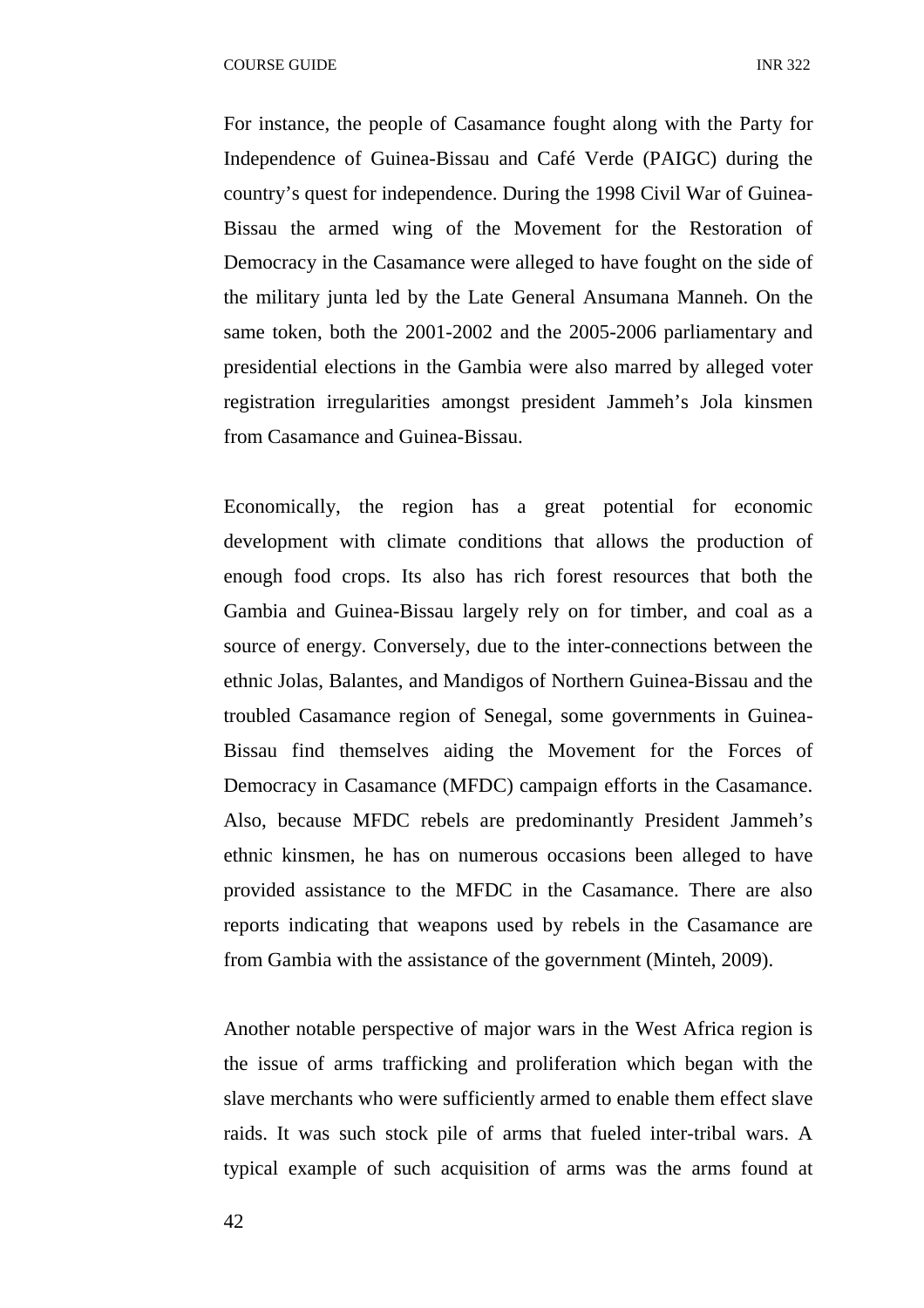COURSE GUIDE **INR** 322

Ebrohimi by the British raiding of Nana of Itshekiri capital. The arms found included 106 cannon, 445 blunder busses, 640 dane guns, 10 revolvers; 1,640 kegs of gunpowder, and 2,500 rounds of machine gun ammunition (Crowther, 1976:122). Since then till the present era, the proliferation of small arms and light weapons in the sub-region when the cold War ended has contributed in fuelling many conflicts. Africa has become an attractive and profitable dumping ground for nations and arm manufacturers eager to get rid of weapon stocks made 'superfluous' by the end of the cold war or by technology developments.

The above historical analogy precipitated conflicts of various kinds of wars, from war of independence to war of succession resulting from ethnicization of the polity and, military coups; electoral conflicts, ethnic conflicts leading to rising up of ethnic militias and guerrilla and irredentist groups. Some examples will suffice: a war of independence was waged by the African Party for the Independence of Guinea and Cape Verde (P.A.I.G.C.) which broke out in 1963 in Guinea Bissau, there was also the Nigerian Civil War of 1967 and Chadian; the conflict of 1983, the late 1980s, precisely in 1989, armed rebellion ensued in Liberia. The late 1990s saw the culmination of the diamond-andcorruption-fuelled rebellion in Sierra Leone. Also, Cote d'Ivoire, once a beacon of prosperity and stability was increasingly beset by its own internal political troubles that were to develop into armed conflict in 2002. The conflicts in Liberia and Sierra Leone had spiralling effects on Guinea Bissau.

A cursory look at the profile of conflicts in (West) Africa in the postindependence period, and in the post-Cold War era, reveals a wide spectrum of conflict types. They include the six basic historically specific categories identified by Zartman (1985, quoted in Egun, 2006:408)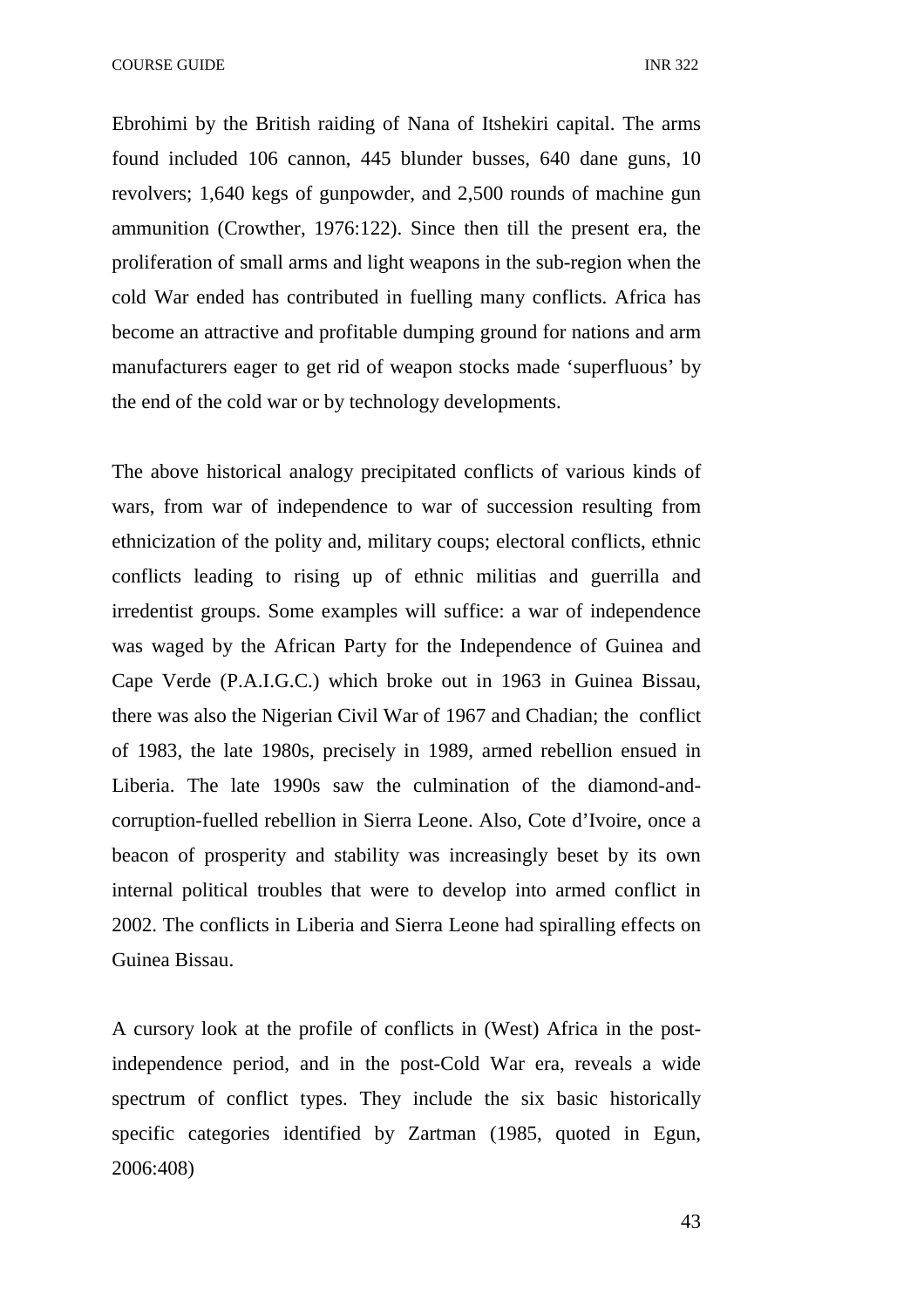- De-colonization power struggles,
- Conflicts emerging from 'new independent consolidation',
- Struggles from 'leftover liberation movements',
- Conflicts over 'ill-defined territory',
- 'Structural rivalries over distribution of power', and
- Conflict of 'runaway means'

 African post-colonial conflicts also fit into the five types of conflicts identified by Chazan, *et al* (quoted in Egwu, 2006), which include: elite, factional, communal, mass and popular conflicts.

In the above conflicts, however, peacekeeping and peace-making for a greater part of the 1990s was left to regional players, notably Nigeria which intervened first in Liberia, then in Sierra Leone and Guinea-Bissau, under the banner of the Economic Community of West African State, (ECOWAS). We shall, therefore, examine the major causes of wars in West Africa since 1960 in the next unit.

# **4.0 CONCLUSION**

The conclusion one is persuaded to draw here is that, although there were small-scale, short-lived wars in pre-colonial West Africa (which had a contextual rationale in the geo-political economy of fledgling African societies), the factor of the slave trade and colonialism played a major role in laying the real foundation of conflicts and wars in the region.

## **SELF ASSESSMENT EXERCISES**

1. Identify the various negative sources of conflicts in West Africa before 1960.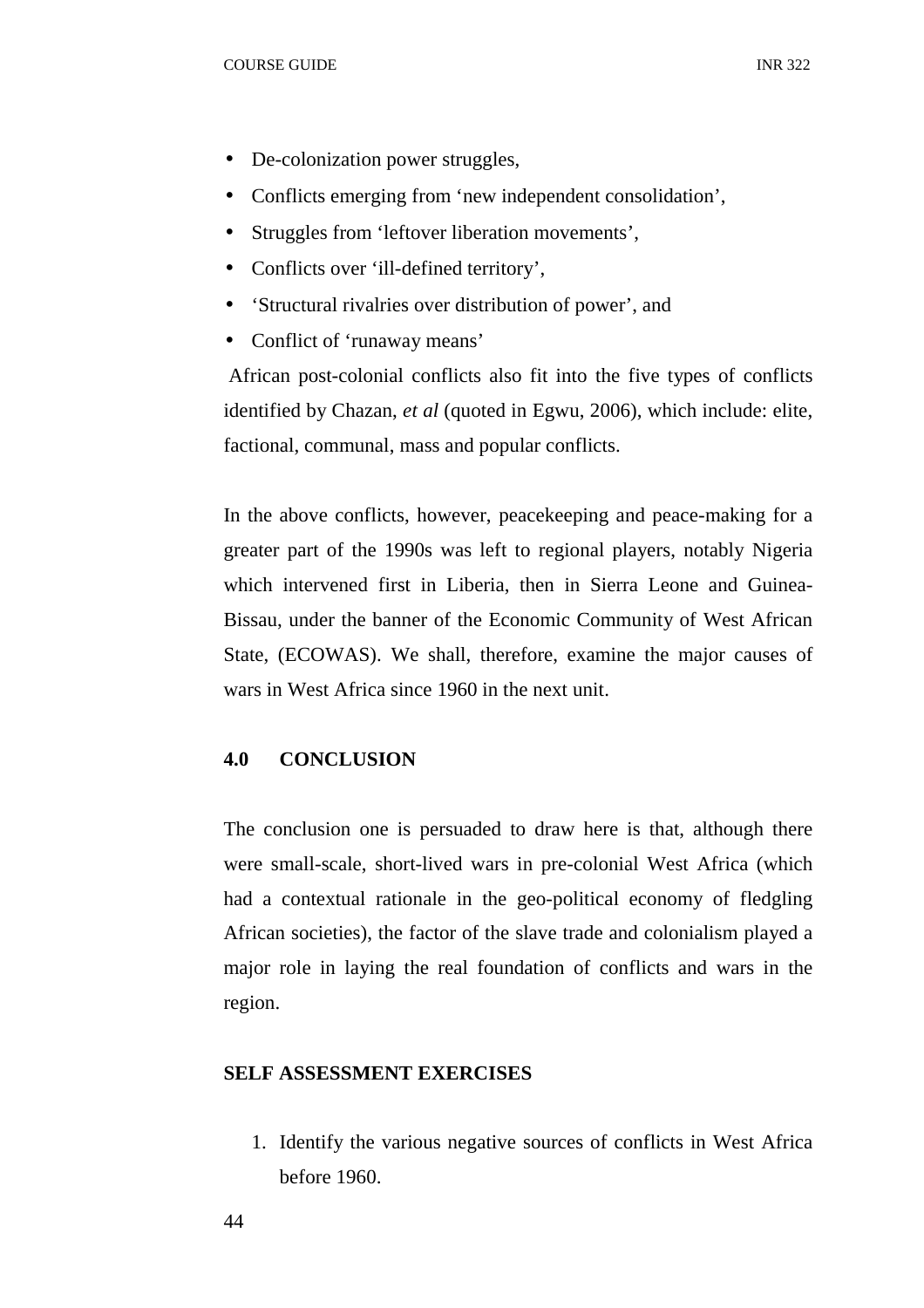#### **5.0 SUMMARY**

In this unit, you have learnt that there was a heinous trade that took place between Africans and Europeans, called the Trans Atlantic slave trade. You now know that this evil trade, which lasted for hundreds of years, almost destroyed whatever civilization then existed in Africa. You have also learnt that the trade, because of its very violent nature, contributed, like colonialism, in setting the stage for the spate of conflicts/wars witnessed in West Africa in the post-colonial era.

# **6.0 TUTOR-MARKED ASSIGNMENT**

(i) Discuss the view that, the negative impact of both the Atlantic slave trade and colonialism on West Africa has much to do with the post-colonial conflict situation in the region.

#### **7.0 REFERENCES/FURTHER READINGS**

- Crowther, M. (1976): *West Africa under Colonial Rule.* London: Hutchinson and Co. Pub. Ltd.
- Minteh, B. S. (2009). "The Crisis in Casamance, Southern Senegal: A Constructive Conflict Resolution Approach", http://www.senegambianews.com/article/education
- McGowon, P. (2005): "Coups and Conflicts in West Africa, 1995-2004: Part 1: Theoretical Perspectives", *Armed Forces and Society,*  October 2005, vol. 32, pp.5-23.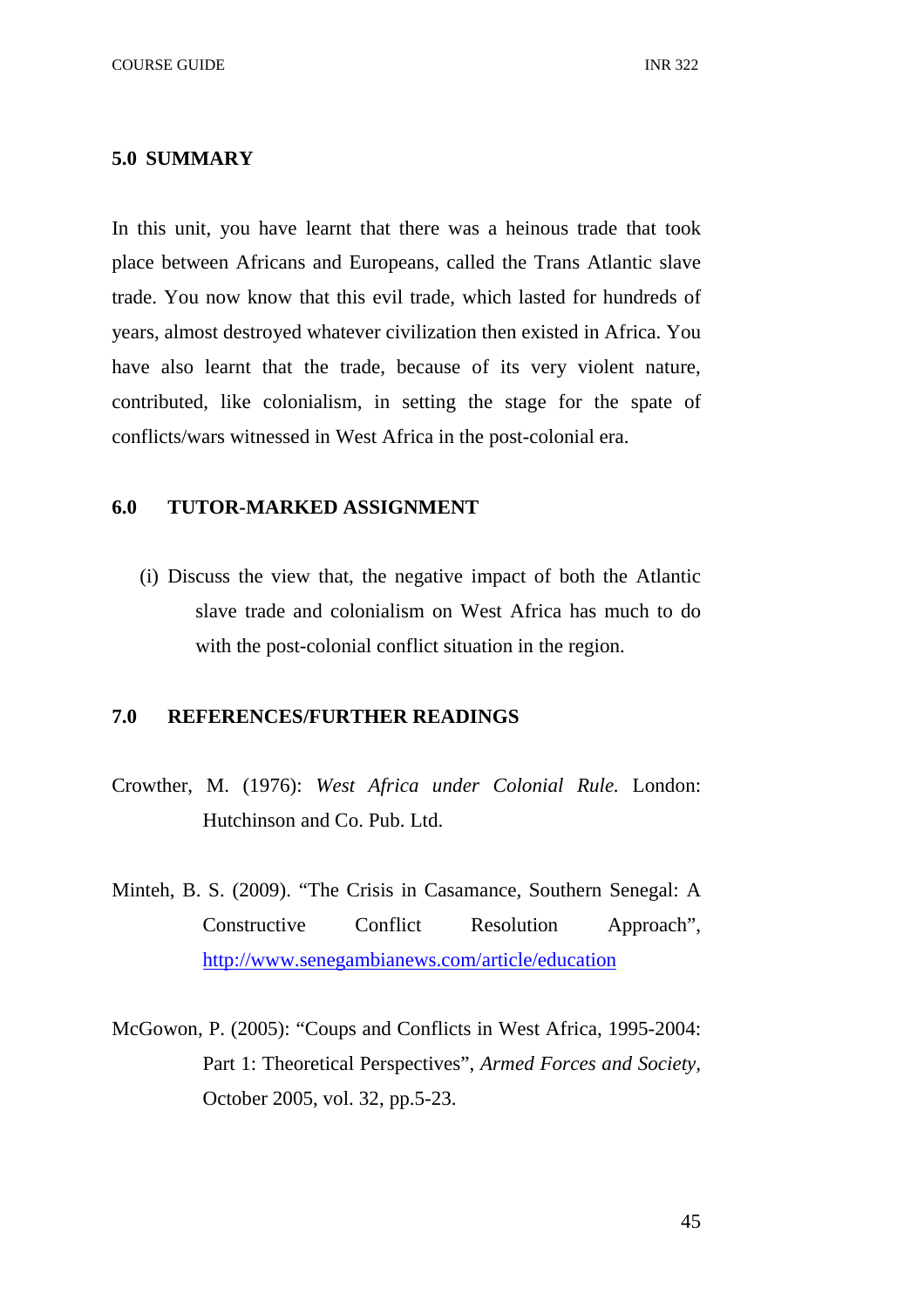- Africa Research Group (1999): *The Casamance Conflict, 1982-1999.*  London: Foreign and Commonwealth Office.
- Egwu, S. G. (2006). "Beyond Revival of Old Hatred: The State and Conflict in Africa", Gaya S. Best, ed.: *Introduction to Peace and Conflict Studies in West Africa.* Ibadan: Spectrum Books Ltd.
- Njoku, N.L. (1998): *Studies in Western Imperialism and African Development.* Owerri: Tonyben Publishers.
- Njoku, R.C. (2007): "Igbo Slaves and the Transformation of the Niger Delta", in Chima Korieh and F.J. Kolapo: *The Aftermath of Slavery: Transformations in Southeastern Nigeria.* New Jersey: Africa World Press, 2007.
- Uzoigwe, G.N. (1973): "The Slave Trade and African Societies" in *Transactions of the Historical Society of Ghana,* Vol.XIV, No.12, pp.187-212.
- Davidson, Basil (1977): *A History of West Africa, 1000-1800.* Essex: Longman Group Ltd.
- Webster, J. B. *et al* (1967): *The Growth of African Civilisation; The Revolutionary Years: West Africa since 1800*. London: Longman Group Ltd.
- Hunwick, J. O. (1966): "The Nineteenth-Century Jihads" in Anene, J. C. and Brown, G. (eds.): *Africa in the Nineteenth & Twentieth Centuries*. Ibadan: Ibadan University Press.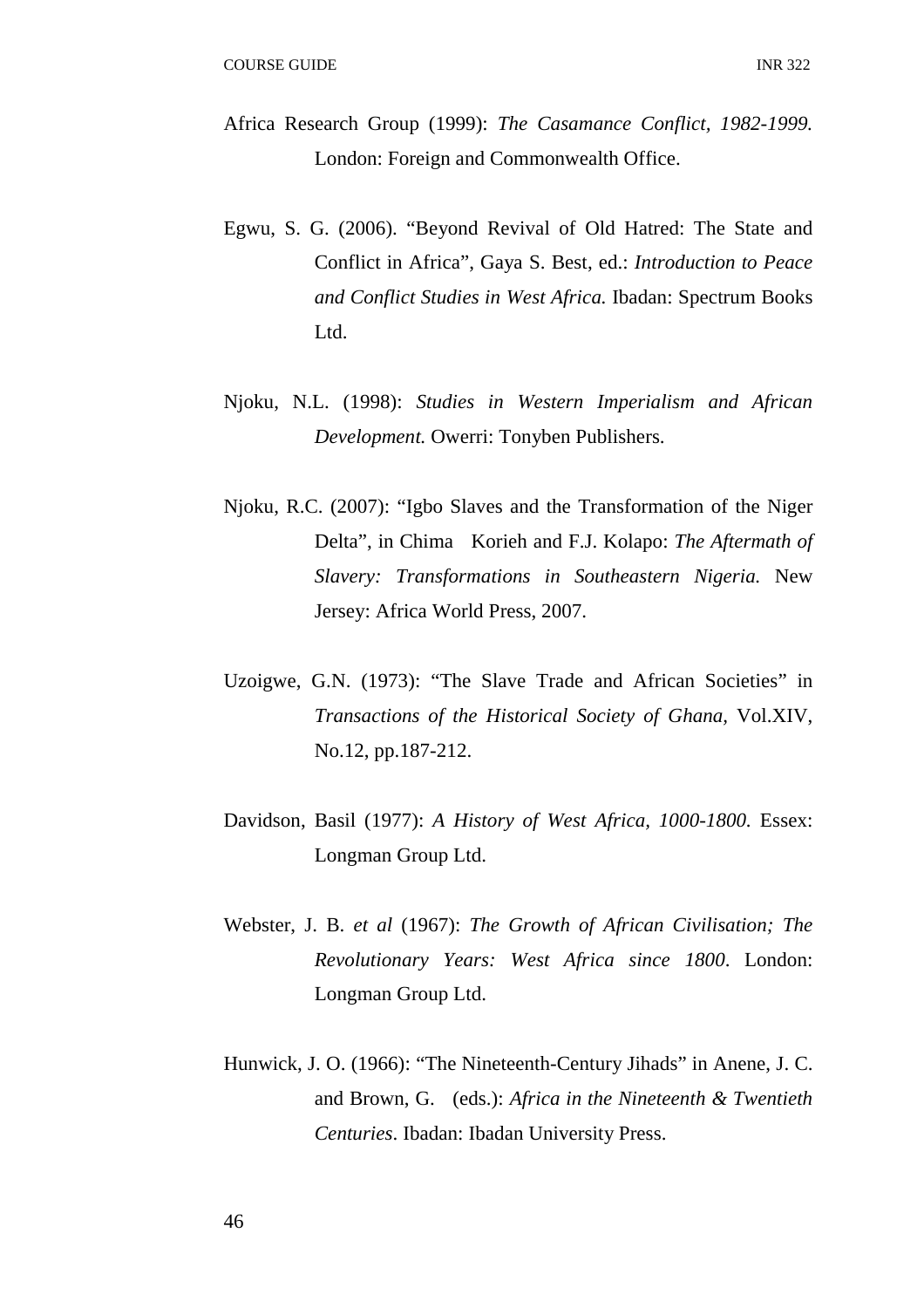# **UNIT 4: CAUSES OF WARS/CONFLICTS IN WEST AFRICA SINCE 1960**

# **CONTENT**

- 1.0 Introduction
- 2.0 Objectives
- 3.0 Main Content
	- 3.1 The Nature of Colonial Boundaries/Illogical Territorial Map
	- 3.2 Ethnicity
	- 3.3 Economic and Political Factors
	- 3.4 Struggle for Independence
	- 3.5 The Ramifications of Bi-polarism/Cold War Politics
	- 3.6 Coup d'états, Counter-coups and Coup Plots
	- 3.7 Prevalence of Mercenaries in West Africa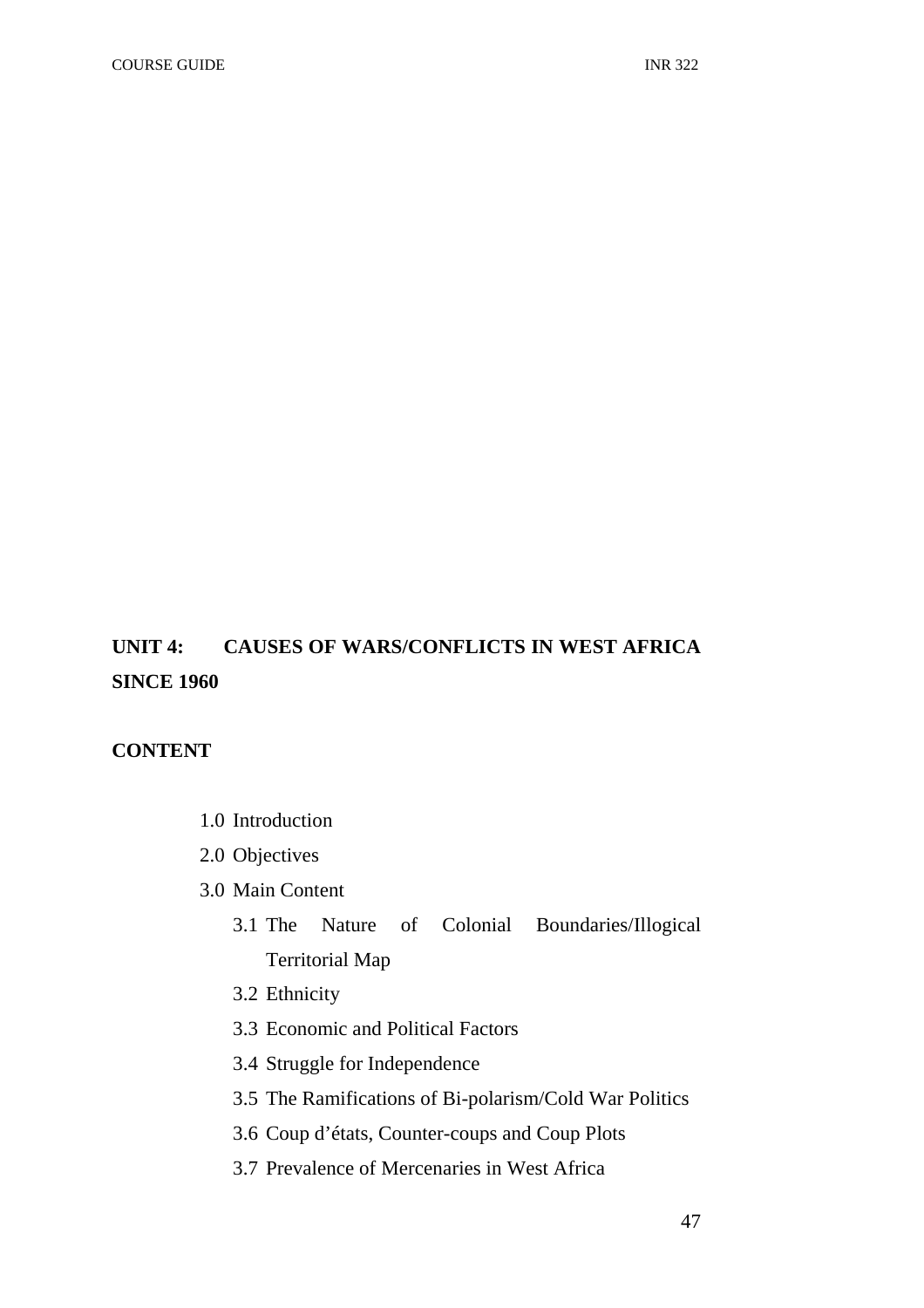- 3.8 Strategic Alliances/Involvements
- 3.9 Miscellaneous Factors
- 4.0 Conclusion
- 5.0 Summary
- 6.0 Tutor-Marked Assignment
- 7.0 References/Further Readings

## **1.0 INTRODUCTION**

This unit dwells on the various causes of wars/conflicts in the West African sub-region ever since the region produced independent or sovereign states, with the end of colonial rule. The enumerated causes go to show that some of the wars experienced by the people of West Africa are caused by external factors. In any case, it will also become clear to you that some of these wars are triggered off by social and political factors internal to given West African countries.

#### **2.0 OBJECTIVES**

At the end of this unit, you are expected to be able to:

a) Enumerate the causes of wars in West Africa since 1960.

b) Explain why the colonial experience is considered a bad influence in the post-colonial history of West Africa.

c) Show how the struggle for independence triggered off wars in West Africa.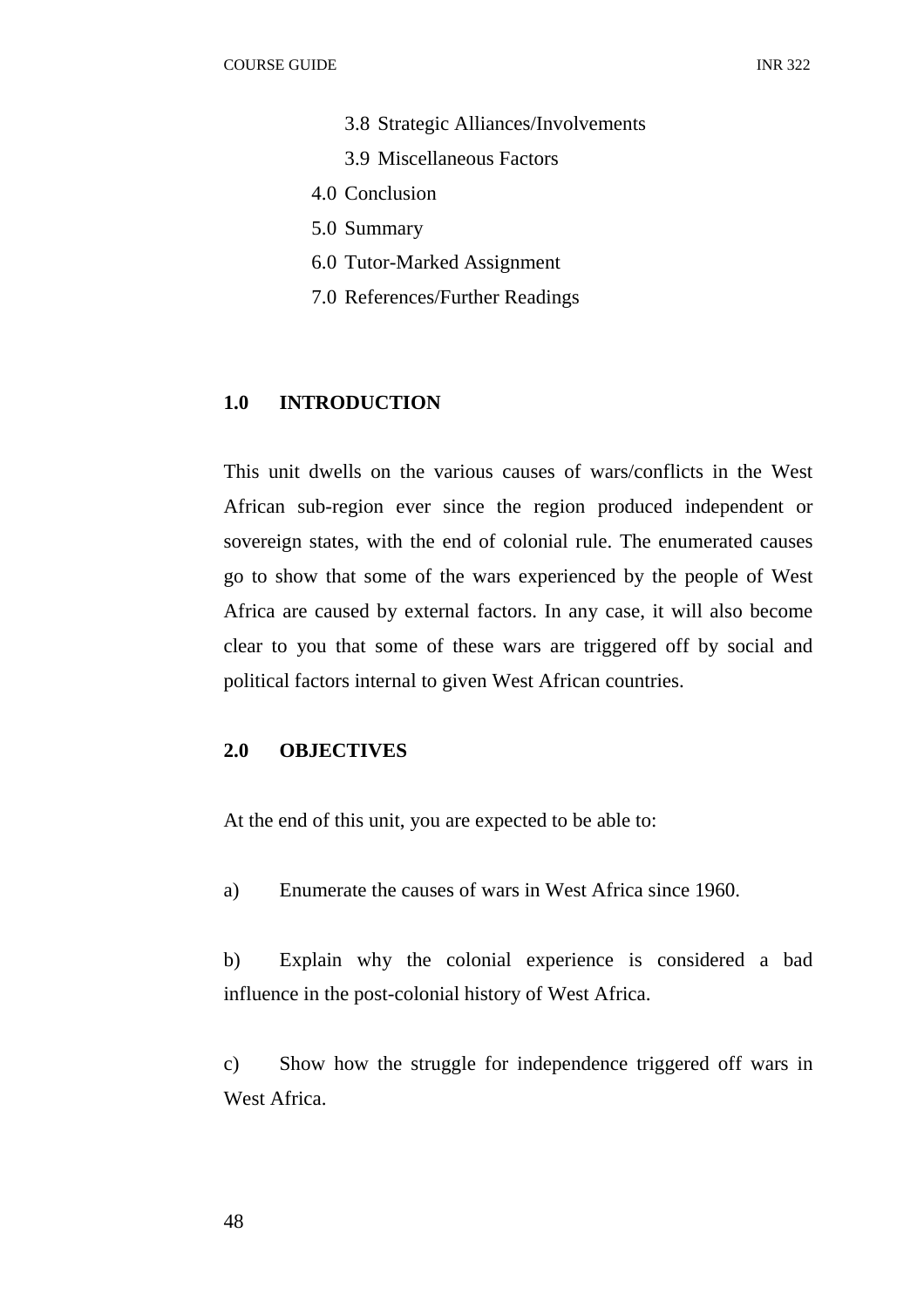d) Differentiate between economic and political causes of wars in post-colonial West Africa.

#### **3.0 MAIN CONTENT**

#### **3.1 The Nature of Colonial Boundaries/Illogical Territorial Map**

Many critics complain that the current boundaries of (West) African states make little sense, and that Africans are paying a high price for retaining them. Most of these boundaries are arbitrary and sometimes ambiguous, since they were based on dubious treaties with local men of authority, or on bilateral agreements between European powers who had limited knowledge of the historical antecedents and human geography of the areas partitioned. As Nwaka has put it,

> *the European-designed boundaries created several artificial states of various sizes and shapes – some too small, others too large or landlocked, and in the process split over 200 culture areas, and lumped together peoples of diverse cultures who had little or no pre-colonial experience of shared governance. In most cases, the boundaries came first, and then states began to be formed within them* (2007).

 Political boundaries of African countries are arbitrary in the sense that they rarely correspond to ethnic boundaries. Illogical territorial map, leading to boundary problems, is one of the major negative legacies in West Africa from the colonial era. According to McGowan (2005), such conflicts include three brief inter-state wars over the disputed border between Burkina Faso and Mali, rebellions and irredentist movements by ethnic minorities in Cote d'Ivoire, Mali, Niger, and the southern Senegalese province of Casamance. In the case of Casamance, Southern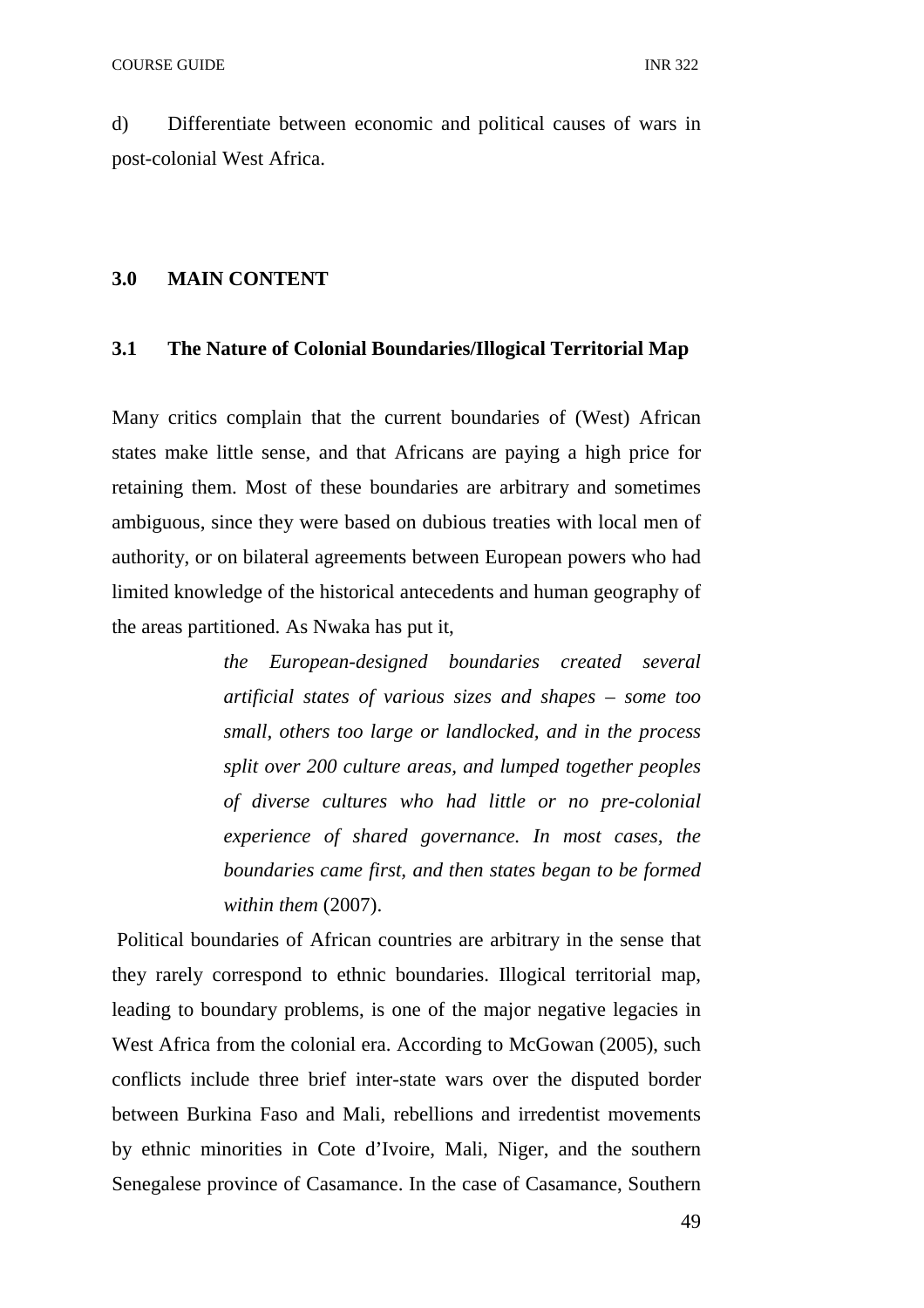Senegal, the backlash of illogical territorial map imposed by the colonial powers also played a major role in fueling the crisis.

## **3.2. Ethnicity:**

Ethnicity has been a fundamental driving force behind the causes and escalation of most of the West African conflicts. As Kidane Mengisteab notes, "many sub-Saharan African countries find themselves engulfed in chronic ethnic tensions that often erupt into violent conflicts...The conditions that lead to these conflicts are many and vary from country to country" (2001: 20). However, there are at least three common general factors.

1. One is the relative newness of the state-building process in West Africa. Neither the European powers who colonised territories in the region nor the post-colonial state made serious attempts to develop conditions that foster cohesion and state building.

2. The second related common factor is bad governance brought about by self-serving dictators who pay little attention to the broad socio-economic interests of their populations. Such dictators foster ethnic and clan conflicts by manipulating ethnic relations in an attempt to fragment opposition to their regimes.

3. The third common factor is the excessive extroversion of West African economies, which undermines the development of economic interdependence among different ethnic groups, regions, and economic sectors in the region. Because of its inability to rectify the internal economic fragmentation and become an agent of development and empowerment of its citizens, often the state is regarded as an alien and hostile force to be evaded, cheated, defeated and appropriated as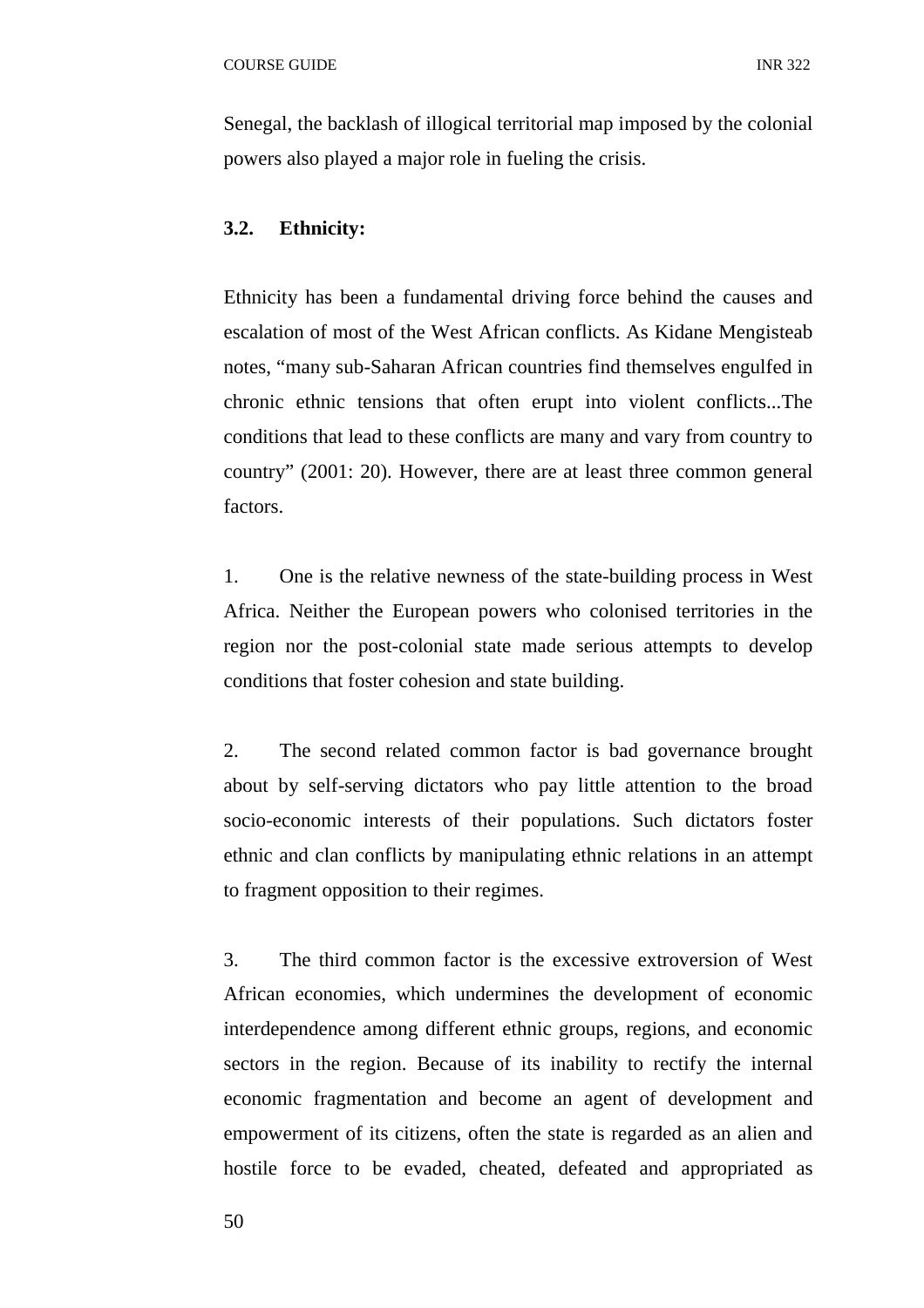circumstances permit. The disengagement of the populace from the realm of the state into ethnic, religious, and other identity-based formations means that the post-colonial state in (West) Africa has failed in its primary task of sustaining the "social contract" of development and national unity (Abubakar, 2001:31-33; Ake, 1996).

The Casamance in Senegal, for example, is largely of the ethnic Jolas, Balantes and a percentage of the Mandigos. Economic disparity between the North and South of the country gave birth to the concept of marginalization that has grown deeply rooted among the Jola ethnic group in the Southern Senegalese province.

The Jola group, the largest group in an ethnically-mixed region, has traditionally rejected central authority from the Senegalese government. Even the Movement for the Forces of Democracy in Casamance (MFDC) is a Jola dominated group that was formed thirteen years before Senegal's independence, and calls for the region's independence often sparks off violent confrontation with the armed forces. The general contention amongst analysts is that the deeply rooted perception of marginalization among the Jola people of the Casamance became the major reinforcement mechanism to the struggle for the independence of the region.

Such a notion was quick to spread like wildfire among the predominant Jola majority in not only the Casamance, but across the borders of Guinea-Bissau and the Gambia. It could be recalled, as reported by Minteh that, when the relationship between Senegal and Guinea-Bissau was complicated by the presence of many refugees from Casamance, and by the separatist use of Guinea-Bissau as a rear base to conduct operations, Senegal responded by destroying the rebel bases, and to contain Guinea Bissau's renegade General Ansumana Mane - a close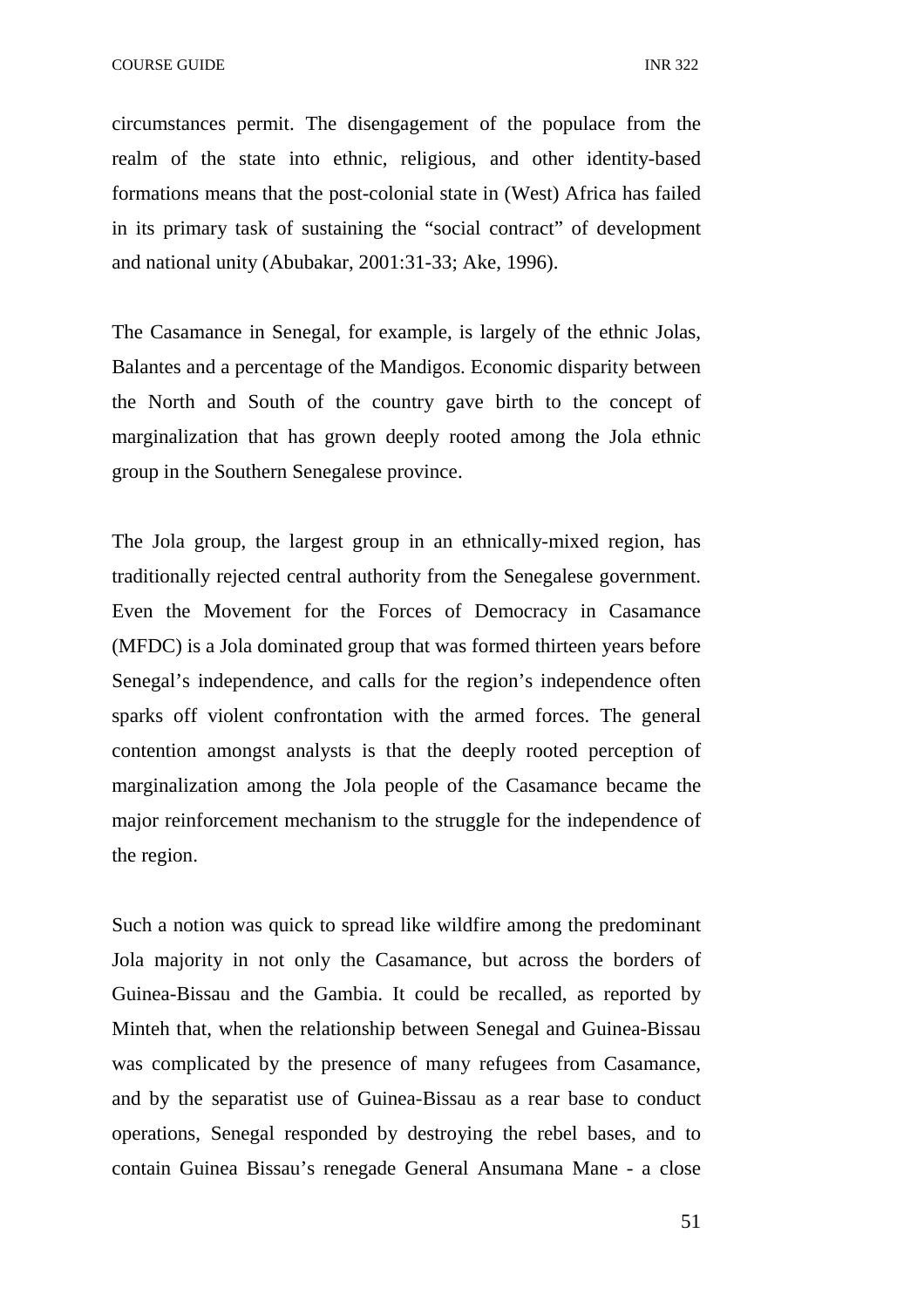friend of the Casamance rebels and an ally of the President of Gambia, Yahya Jammeh. General Mane, who hailed from the Gambia and fought the independence war against the Portuguese in Guinea-Bissau, openly manifested his support for the Casamance rebels (2009).

Similarly, trends could be noticed in the Nigerian Civil War which remote cause was rooted in a suspected ethnic-based military coup of 1966 that led to a counter-coup, leading to the ethnic cleansing of mostly the Igbo, and the declaration of secession, which, in turn, led to the 30 month bitter civil war. The Liberian Civil War was no less rooted in inter-ethnic problems, and hate which the Krang-dominated government of Samuel Doe exhibited against the other ethnic groups, etc.

# **3.3 Economic and Political Factors.**

As Claude Ake laments, the failure of the African post-colonial state in meeting the basic needs of the populace, the economic stagnation and the fiscal crisis of the state have, among a plethora of negative developments, also created a great deal of stress, as well as the proliferation of violent conflicts (1996). In other words, crises and conflicts in West Africa also result from the actions or inactions of members of the political class who we may wish to refer to as 'Africlowns' (Njoku, 1998: v-vi).

 Africlowns are a very strange type of species of humans in Africa. They are mostly leaders characterised by a very low type of mentality about anything. They generally have not had much formal education or proper international exposure. They do not seem to have the slightest coherent idea about anything good or edifying. Having somehow managed to find themselves in power or positions of authority, they tend to cling to it tenaciously, and would never let go. They do not seem to have any idea of what it means to be a statesman, or of respecting conventions and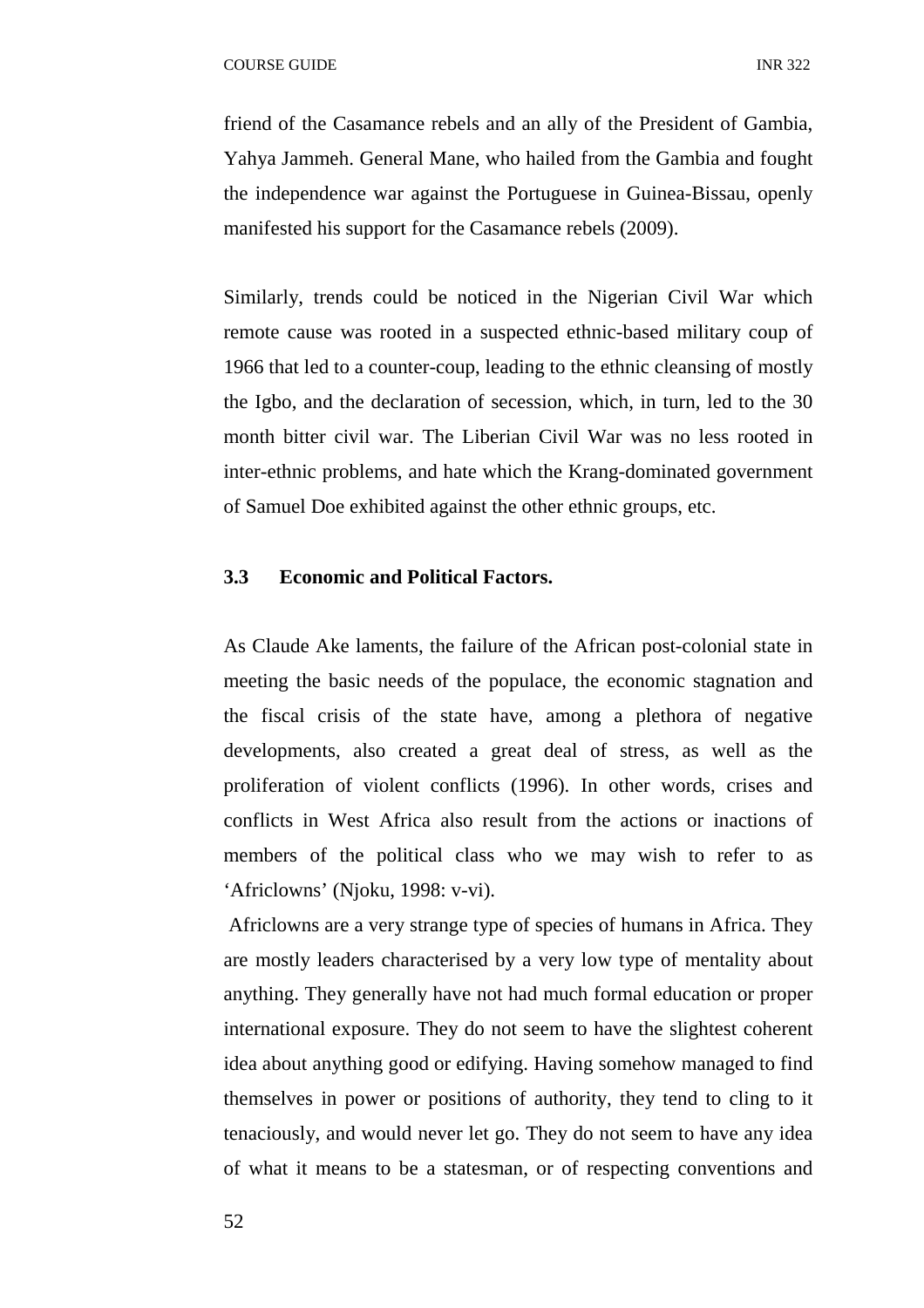COURSE GUIDE **INR** 322

rules of proper conduct. They often start as despots and strive daily to outdo themselves in showing raw power either by mindless autocracy or by excessive brutality. They are extremely insecure at home and unwelcome abroad, except among those who stand to benefit from the largesse that flows from their inept handling of their national resources. To show that they are really somebody, they would be found flaunting ill-gotten wealth, setting up palaces, stashing away huge sums of money in foreign banks, and descending with fury on critics. They generally wish to rule for life, and make opponents out of anyone who dares to criticise or oppose them, or ask for explanations. They portray West Africa (nay, Africa!) as a pack of clowns, and political governance as a circus piece. Sometimes they overdramatize inconsequentials about opposition and national security. As leaders, they have nothing to show to the world except an obnoxious presence (Njoku, 2003:52). Africlowns are all over West Africa—in high and low places. Politically and economically, they are among the greatest obstacles in the way of emerging of the sub-region.

So, like other parts of Africa, economic and political factors have also been behind conflicts in the West African sub-region. The conflict in Casamance is a typical example of a case where economic and political forces have driven conflict to a battle front since the formation of the Movement for the Forces of Democracy in Casamance (M.F.D.C.). Due to its rich productive economic capacity, the Casamance region has become an important focal point for the economic development of Senegal due, in part, to its rich tropical environment. The most important source of the conflict is the political dominance of the North over the resource-rich South, known as the "breadbasket of Senegal". The Casamance region contributes forty (40) percent of Senegal's foreign exchange through agriculture, fishing and tourism. The tropical nature of the region made fertility of the land agriculturally viable. The region is centrally located to facilitate trade with neighbouring countries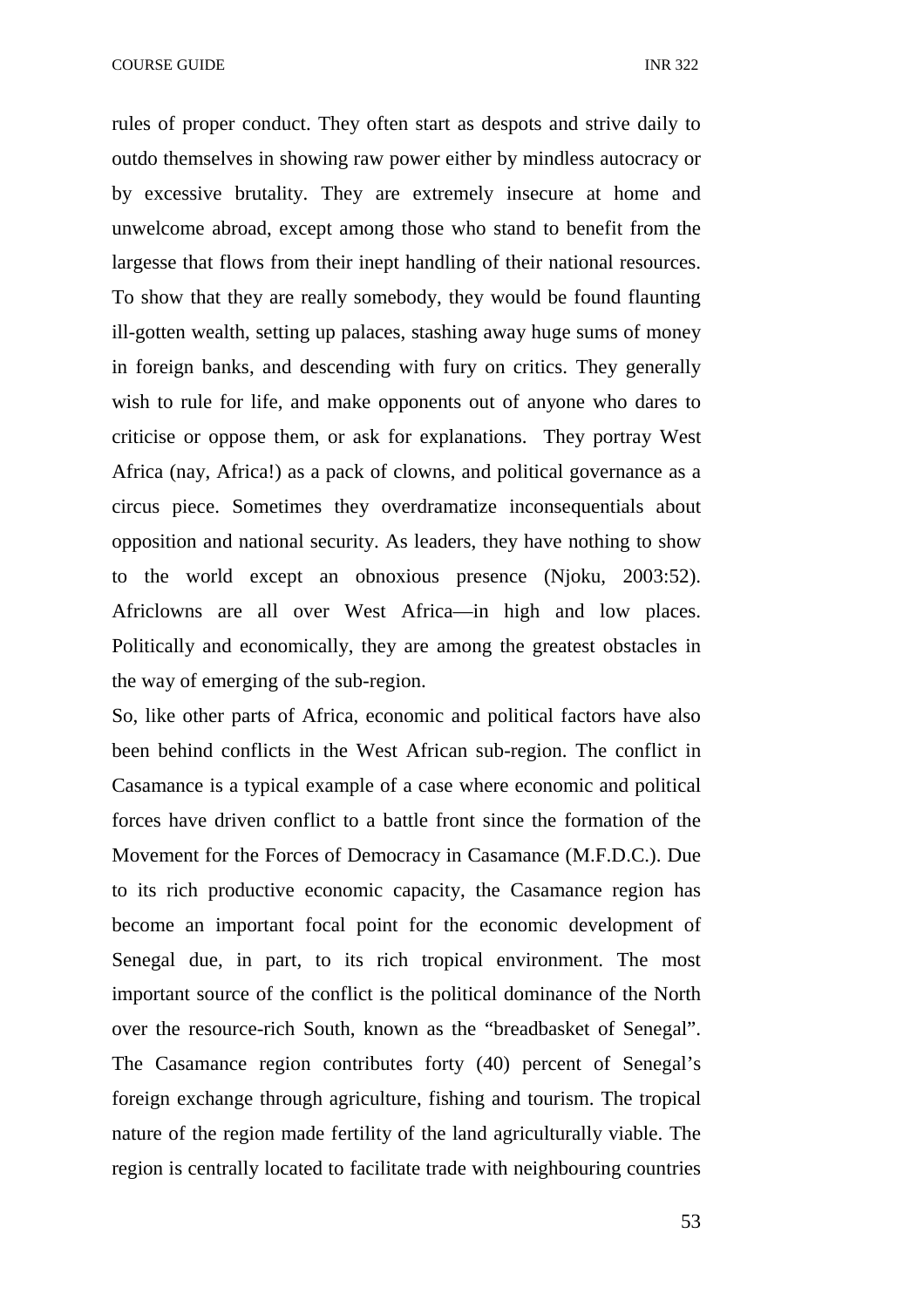and has some of the largest traditional markets; countries such as the Gambia and Guinea-Bissau rely on the troubled region for timber, coal and wood as a source of domestic energy.

Some other conflicts, such as that of Sierra Leone, were also driven by greed and political disintegration. The late 1990s saw the culmination of the diamond-and- corruption-fuelled rebellion in Sierra Leone.

## **3.4. Struggle for Independence**

What began as a nationalist liberation struggle by the African Party for the Independence of Guinea and Cape Verde (P.A.I.G.C.) that was founded by Amilcar Cabral and Rafael Barbosa in the Portuguese colonial territory of Guinea-Bissau in 1956, for example, metamorphosed into an armed struggle when the colonial police violently repressed a PAIGC orchestrated dock-workers' strike in 1959.

By 1960, the PAIGC moved its headquarters to Conakry in neighbouring Guinea in order to prepare for an armed struggle. The PAIGC joined forces with FRELIMO of Mozambique, MPLA of Angola and MLSTP of Sao Tome and Principle to form the Conference of Nationalist Organizations of the Portuguese Colonies (CONCP) during a conference in Morocco, with the sole aim of fostering cooperation among the different national liberation movements in the Portuguese colonies.

The first insurgent hostilities broke out in January 1963 when the PAIGC guerrilla fighters attacked the Portuguese garrison in the South of the capital, Bissau. Similar guerrilla actions quickly spread across the colony, mainly in the South. Portugal responded to the attacks by deploying a large garrison force. By 1967, the PAIGC had carried out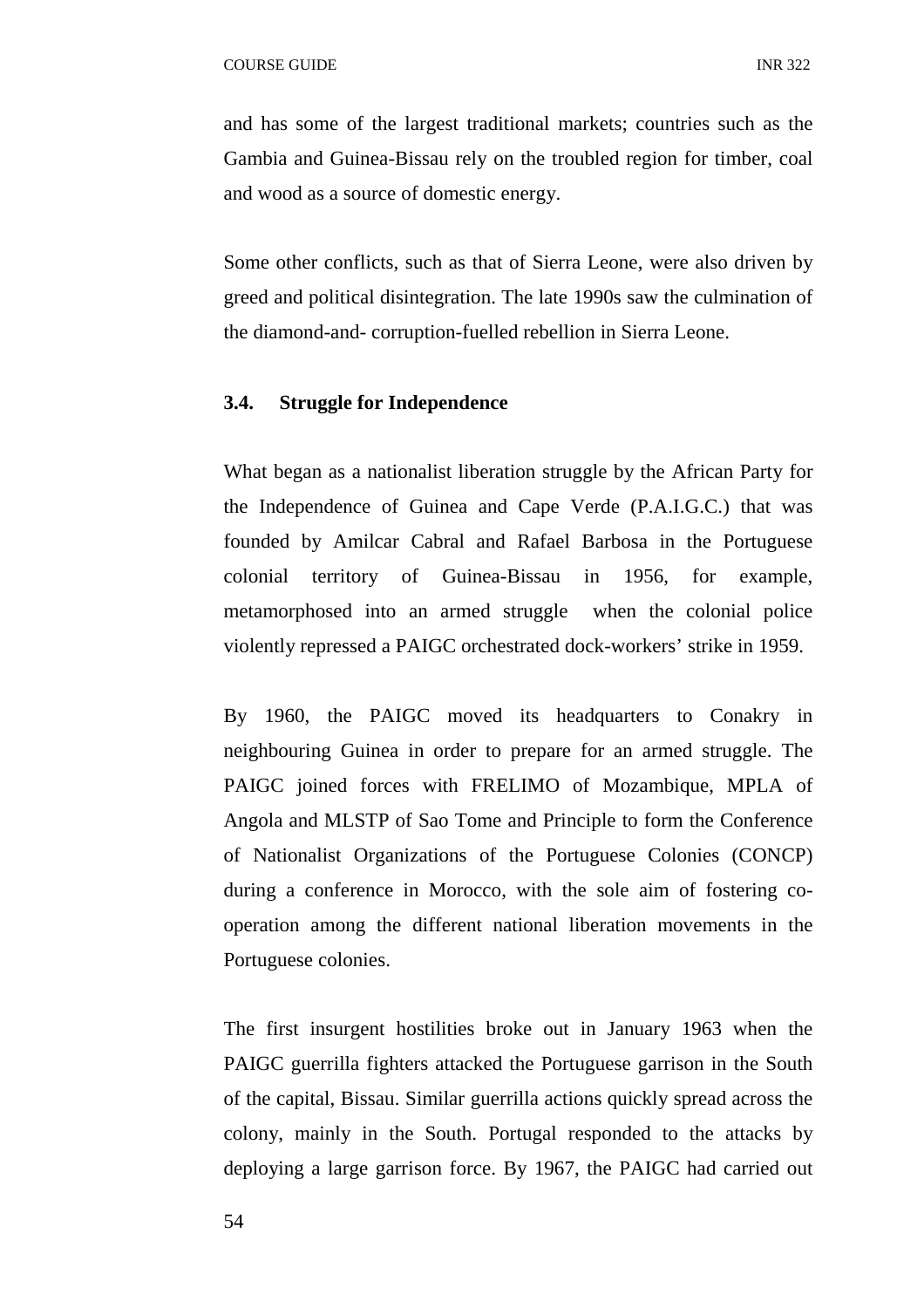COURSE GUIDE **INR** 322

147 attacks on Portuguese barracks and army encampments, and effectively controlled two thirds of Portuguese Guinea. On the other hand, the strategic response of the Portuguese include launching a daring raid on Conakry; in the neighbouring Republic of Guinea, 400 amphibious troops attacked the city and freed hundreds of Portuguese prisoners of war kept there by the PAIGC, Operation Green Sea, an attempt to overthrow the PAIGC-friendly government of Guinea which failed, although several PAIGC ships were destroyed. This escalated the conflict with Algeria and Nigeria offering support for PAIGC and Soviet warships being sent to the area. The USSR and Cuba began to send more weapons to Portuguese Guinea via Nigeria. Although in 1973, the PAIGC leader, Amilcar Cabral was assassinated by a disgruntled former associate, however, following the 1974 Carnation Revolution, a left win military led revolution, which broke out in Portugal, ending the authoritarian dictatorship of Estada Noval. The near regime quickly ordered a cease-fire and began negotiating with PAIGC. Portugal thereafter, granted full independence to Guinea-Bissau on September 10, 1974, after nearly twelve years of armed conflict. (http://en. wikipedia. org/wiki/Guinea\_Bissau\_war\_of\_independence;http://en.wikipediaorg/ wiki/portuguese colonial war).

## **3.5 The Ramifications of Bi-polarism/Cold War Politics**

Supporting and arming dictatorships in West Africa has been a cause of conflicts in West Africa. Throughout the Cold War, major powers such as the U.S.A, the Soviet Union and Others supported various regimes and dictatorships in West African countries. There was disregard by the major powers as to how this war affects the people of these countries. (\$1.5 billion worth of weapons sent to Africa came from the U.S alone (Global Issues; http://www.globalissues.org)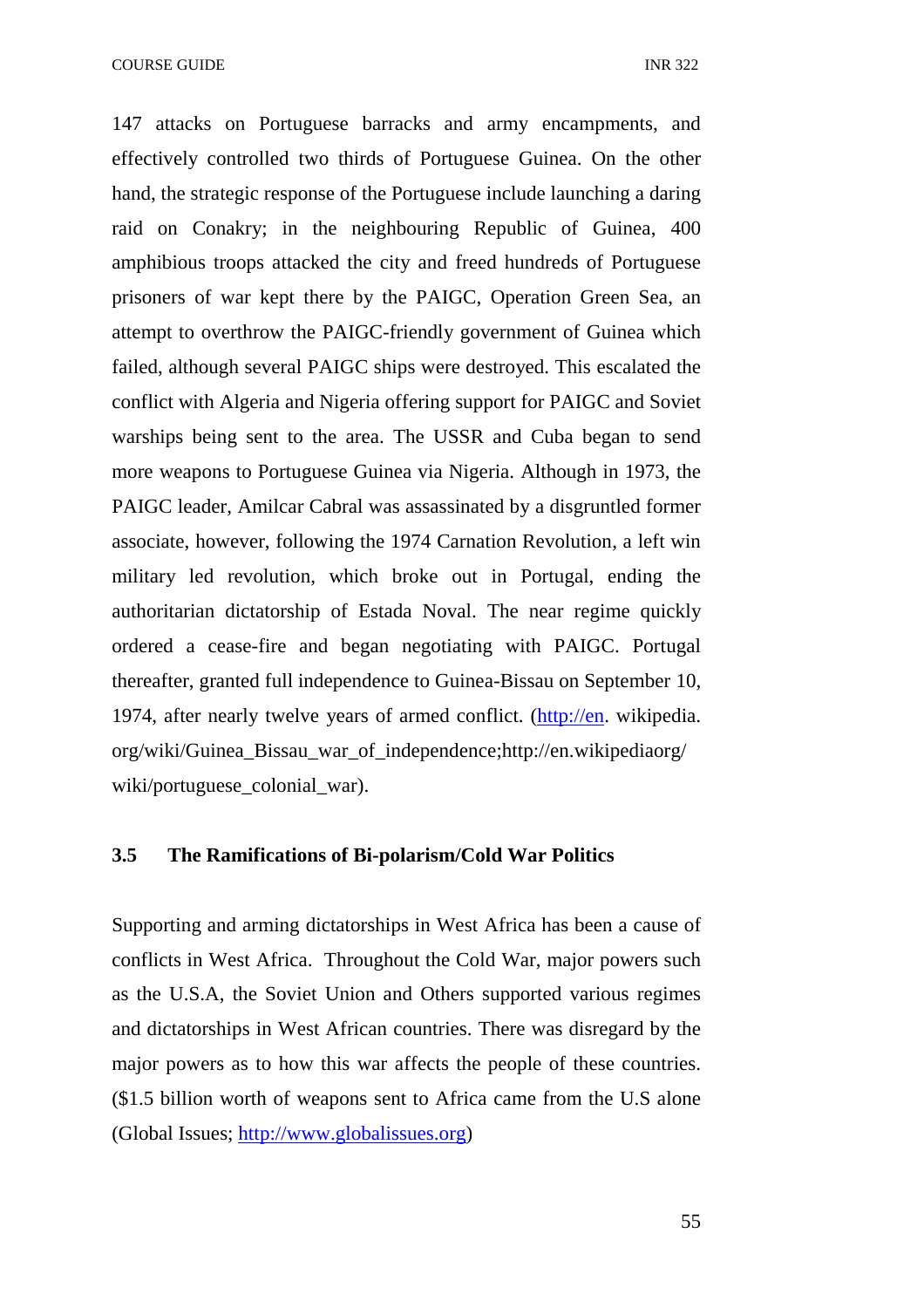COURSE GUIDE **INR** 322

The proliferation of small arms in the sub-region when the Cold War ended has contributed in fuelling many conflicts. Africa has become an attractive and portable dumping ground for nations and arm manufacturers eager to get rid of weapon stocks made superfluous by the end of the Cold War or by technological developments. In the Guinea-Bissau War of Independence, the effective use of weapons similar to those the US was using in the Vietnam War, napalm and defoliants by the Portuguese authorities to destroy the PAIGC troops with Soviet and Cuba weapons most notably SA-7 rocket launchers, isyshin 11-4 aircraft via Nigeria is an indication of the fact that Guinea-Bissau war of independence has elements of Cold War effects by proxy. In Liberia, also, American support for Samuel Doe during the cold war helped fuel the civil conflicts in the 1990s.

Besides, stock-pilling of arms in the West African region is a significant factor in understanding the root cause of armed conflicts within the subregion since the arms are easily accessible to insurgent groups.

## **3.6 Coup d'état, Counter-Coups and Coup Plots**

According to Minteh (2009), from independence through 2004, the sixteen West African states experienced forty-four (44) successful military-led coups, forty-three (43) often-bloody failed coups, at least eighty-two (82) coup plots and seven (7) civil wars. What a nasty record!

Some of these coups have led to the outbreak of ethnic or tribal violence of insurgent types snowballing into civil wars. The Nigeria Civil War of 1967-1970 began as a coup plot in 1966, followed by ethnocentric sentiments that led to the counter-coup of 1966, ethnic cleansing of the Igbo by their Hausa counterparts in the North, and ending up in a

56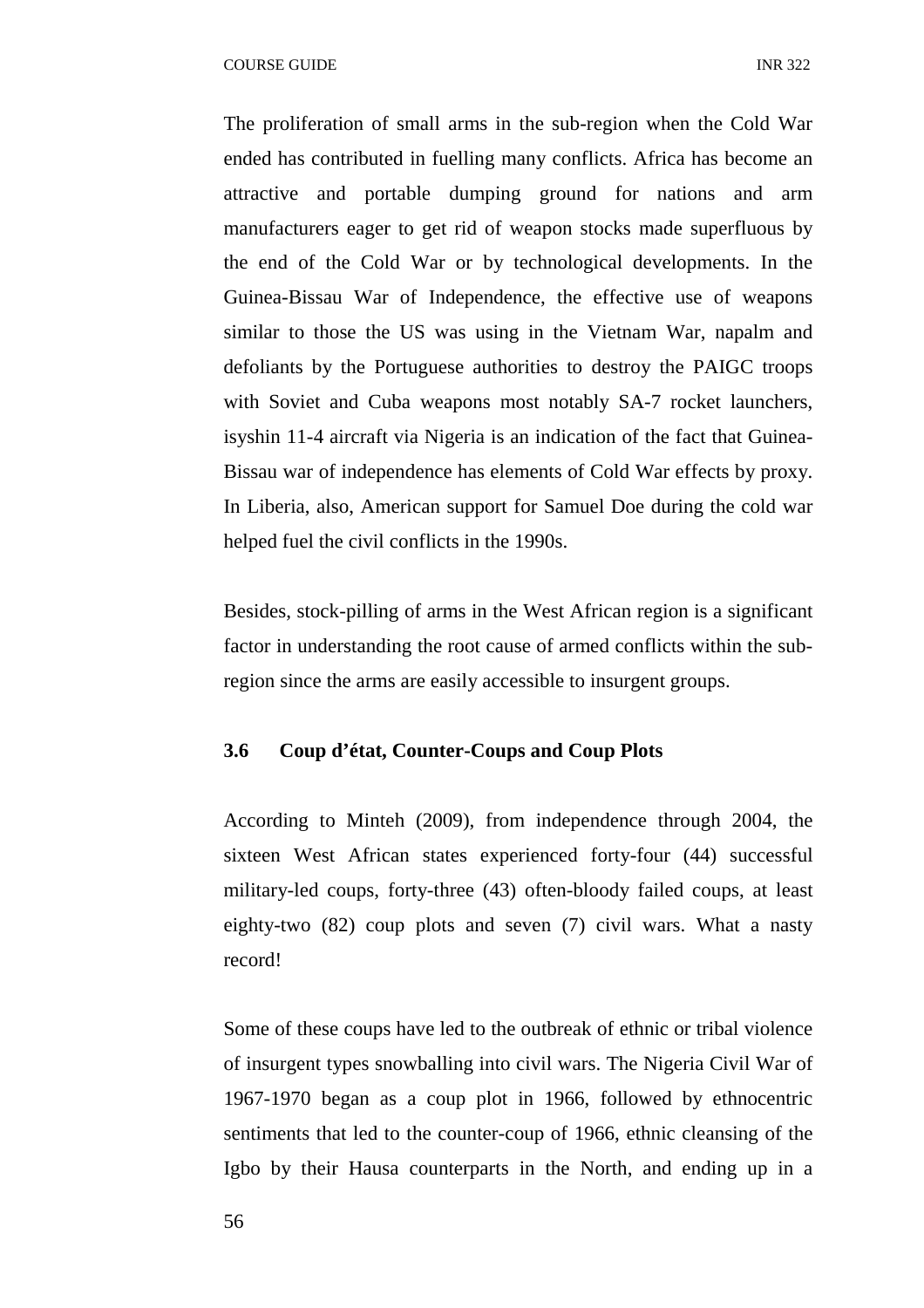genocidal civil war that lasted thirty months (*http*.//countrystudies.us/Nigeria/70.htm). Similarly, the civil war in Sierra Leone and the armed rebellion in Ivory Coast were sparked-off by military coup and counter coup.

## **3.7. Prevalence of Mercenaries in West Africa**

Mercenaries are in legions in West Africa and the recent war in Cote d' Ivoire made great use of these armed groups. Acknowledging the existence of mercenaries, the ECOWAS leaders meeting in an extraordinary session of the Authority of Heads of States and Governments in Abuja on  $28<sup>th</sup>$  May 2003, undertook to ban the recruitment and training of militias and irregular groups and, to make efforts to disarm them immediately as the activities of these militias were noted to have made the fighting in Liberia become too difficult (WANEP, 2010).

These mercenaries are readily converted into insurgent groups, or could be ready tools in the hands of the government to wage war of suppression against the insurgents.

#### **3.8 Strategic Alliances/Involvements**

There are many strategic alliances between African countries and former colonial powers, as there are "strategic" involvements of individual African countries in the affairs of their sister-countries. According to Adebayo (2002), for example, France's military interventions in support of African despots from 1960 up to the early 1990s, notably is in Guinea-Bissau where France and Portugal resorted to "gunboat diplomacy" in backing different factions during the civil war. This factor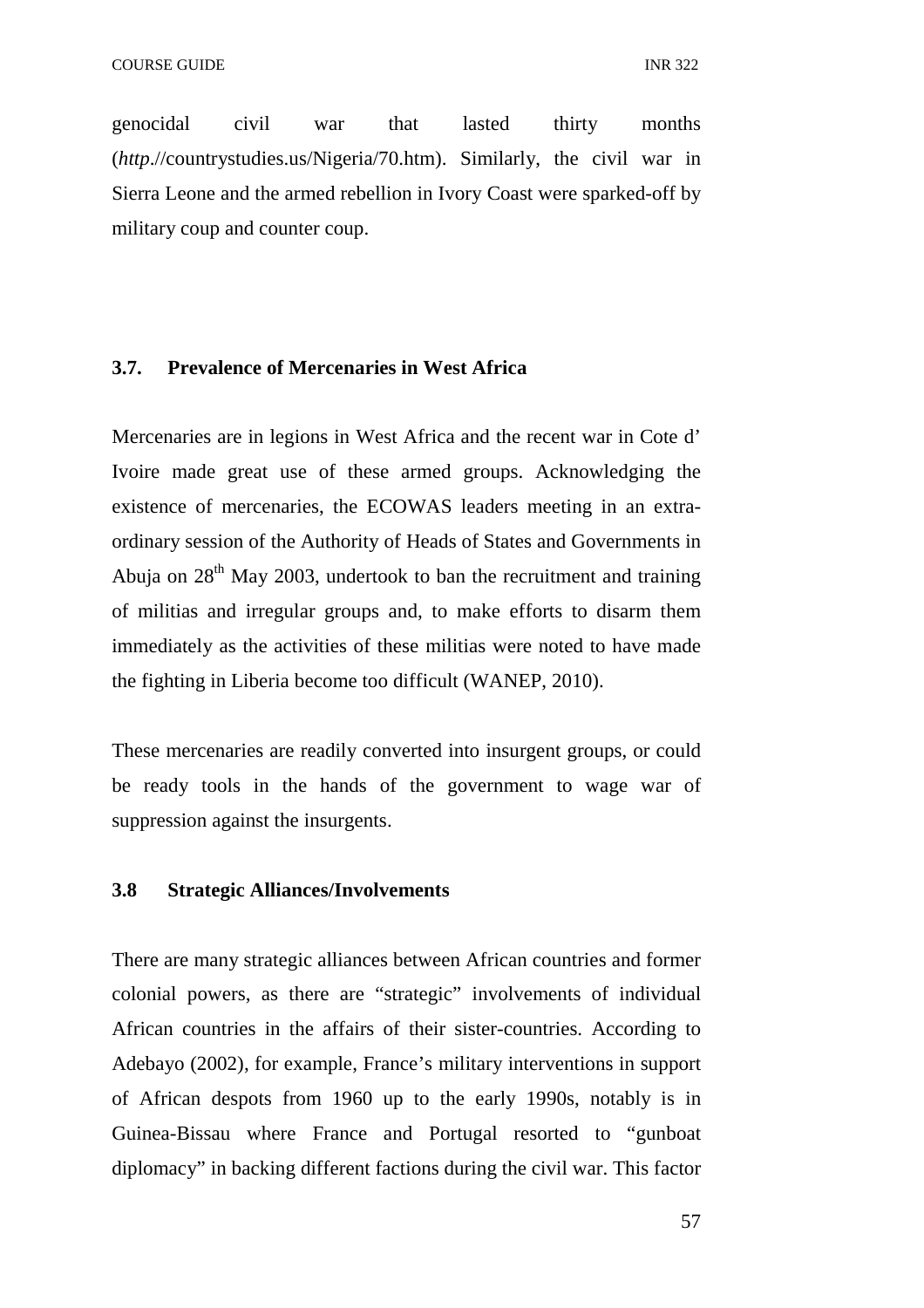is accentuated by the fact that France has one form of defence agreement or the other with some West African countries; for example, she maintains military cooperation assistance agreements with seven states of the sub-region (Niger, Burkina Faso, Benin, Mauritania, Cote d' Ivoire, Senegal and Togo) while she has military bases in Cote d' Ivoire and Senegal (Ekoko, 1990).

It is, however, to be noted that most of the conflicts witnessed on the West African soil had third party involvements, either African or non-African in nature. The Liberian crisis for instance was strongly believed to have been supported by Sierra Leone and Burkina Faso; so also, the Chad crisis had been strongly alleged to have the involvement of Libya on the side of the Transitional Government of National Unity (G.U.N.T.), while the Central Africa Republic (C.A.R.) and France were believed to be on the side of Hissene Habre's government. The aftermath of these external involvements manifested in the protracted nature of such conflicts, thereby making resolution of such crises intractable, if not impossible (Akinbi and Akinola, 2007)

## **3.9 Other Miscellaneous Factors**

In the 1990s during the post-cold war period, the nature of conflicts in Africa altered. Ibeanu (2003) has identified three types of conflicts in Africa during this period. These are:

- i) Conflicts that arise as a result of struggle for political participation or over political space.
- ii) Conflicts caused by the contest for access to resources and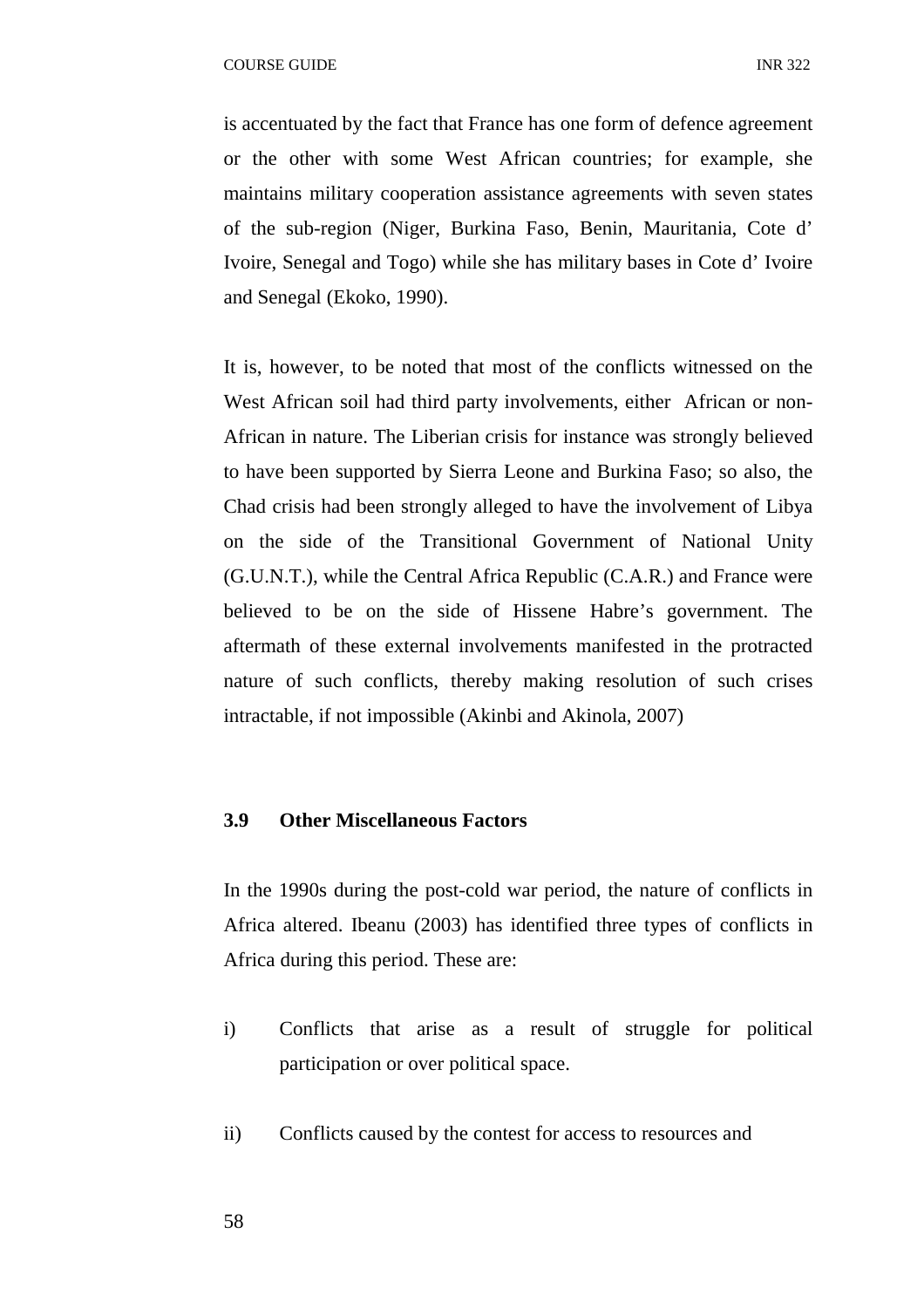COURSE GUIDE **INR** 322

iii) Conflicts caused by the struggle over identity.

As noted by Alli (2006), conflicts are caused by a combination of two or more of the above factors. The conflict in Chad is an example of conflict which results from the struggle for political participation and inclusion. Examples of conflicts over access to resources or distribution of resources are the conflicts in Sierra Leone, and Liberia, while identity and citizenship conflicts are typified by the conflict in Cote d'Ivoire and Nigeria.

Since Africa's economic crisis began to deepen in the 1970s, there has been a proliferation of ethnic, regional and religious organizations and movements, with pronounced political agenda all over West Africa. These are associations, formed largely to promote the interests of ethnic or religious groups. Examples of such movements include the Patriotic Movement of Ivory Coast (M.P.C.I.), Movement for Peace and Justice (M.P.J.), and the Popular Ivorian Movement for the Great West (M.P.I.G.D.) in Ivory Coast, the Revolutionary United Front in Sierra Leone, among others.

In many cases, ethnic militias have been formed; thereby further complicating the political landscape. These associations make claims that have far-reaching implications for the state. Some of these claims and demands include those for more equitable distribution and sharing of political power and economic resources, and sometimes a demand for the re-configuration of the state, as is being demanded by the MPJ in Ivory Coast. In most cases, these demands are pursued and promoted by well armed militias in a manner that inevitably leads to violent conflicts.

59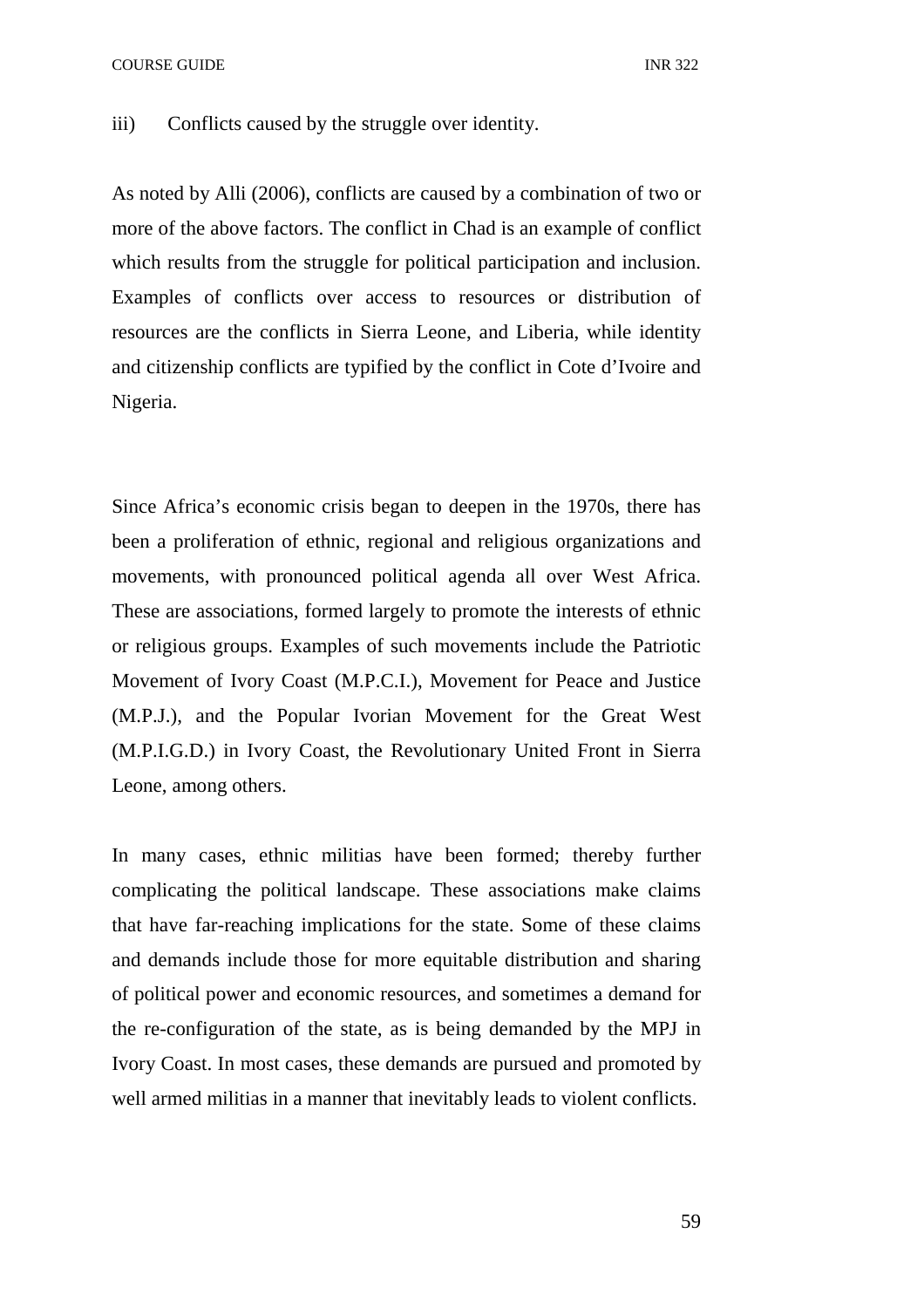The end of the Cold War worsened the situation in Africa because it was accompanied by the intensification of the Structural Adjustment Programme (S.A.P.) and other economic reforms dictated by the Bretton-woods institutions, the International Monetary Fund (I.M.F.) and the World Bank. These reforms aggravated the poor economic conditions of the people, causing impoverishment and desperation, thus becoming a major root cause of many conflicts on the continent. The SAP readily led to freeze in social welfare and securities, unemployment, mass retrenchment, hyper-inflation, etc. Thus, the lack of job opportunities for youths, economic neglect and the issue of landlessness are also contributory factors to the causes and escalation of conflicts in West Africa, particularly in the Casamance region of Senegal. Many young people get easily caught up as a result of scarce economic opportunities, the lack of education and/or inability to secure a job. These have left many feeling economically neglected and vulnerable to actors advocating for autonomy, independence or political inclusion and participation. With such abysmal economic conditions, "an aging Andrews Kalashnikov (AK47)" has therefore become a "meal ticket" for most of the roving youths who are found "pillaging villages" and committing gross violations of human rights across the sub-region.

#### **4.0 CONCLUSION**

From the fore-going, one will easily note that the West African subregion is an unenviable home to political instability due to a number of factors: some external, and some internal to individual African nations. The point also has been made that even most, if not all, of the factors responsible for wars and political instability in West Africa are, in one way or the other, connected to colonialism.

#### **SELF-ASSESSMENT EXERCISES**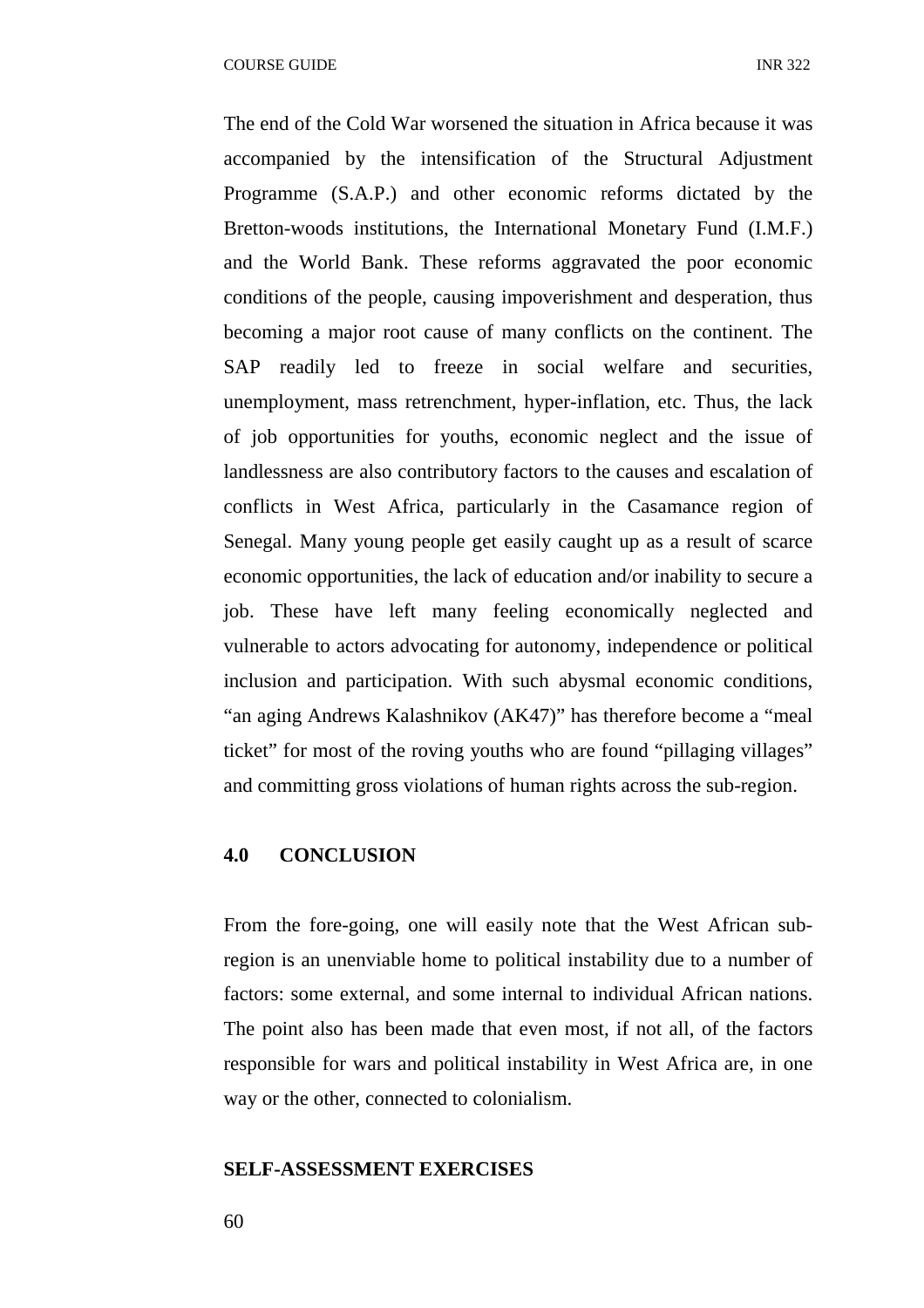1. Why is the colonial experience considered as a bad influence on the post-colonial political development of West Africa?

2. Identify the essential characteristics of politics in West Africa before 1960

# **5.0 SUMMARY**

This segment of our study has dealt with the major factors responsible for the occurrence of wars in West Africa since 1960. In doing this, the unit examined important causative factors internal to West Africa, such as boundary and ethnicity challenges, fall-outs from the struggle for independence, and numerous external factors that plague the West African sub-region, quite apart from negative factors springing from the international environment.

## **6.0 TUTOR-MARKED ASSIGNMENT**

- 1. Identify the major wars of colonial conquests in the British and French West African regions.
- 2. To what extent could the structural foundation of colonialism and the decolonization process be said to have contributed to the postcolonial conflicts in West Africa?

# **7.0 REFERENCES/FURTHER READINGS**

McGowon, P. (2005) "Coups and Conflicts in West Africa, 1995-2004: Part 1- Theoretical Perspectives", *Armed Forces and Society,*  October 2005, vol. 32, pp.5-23.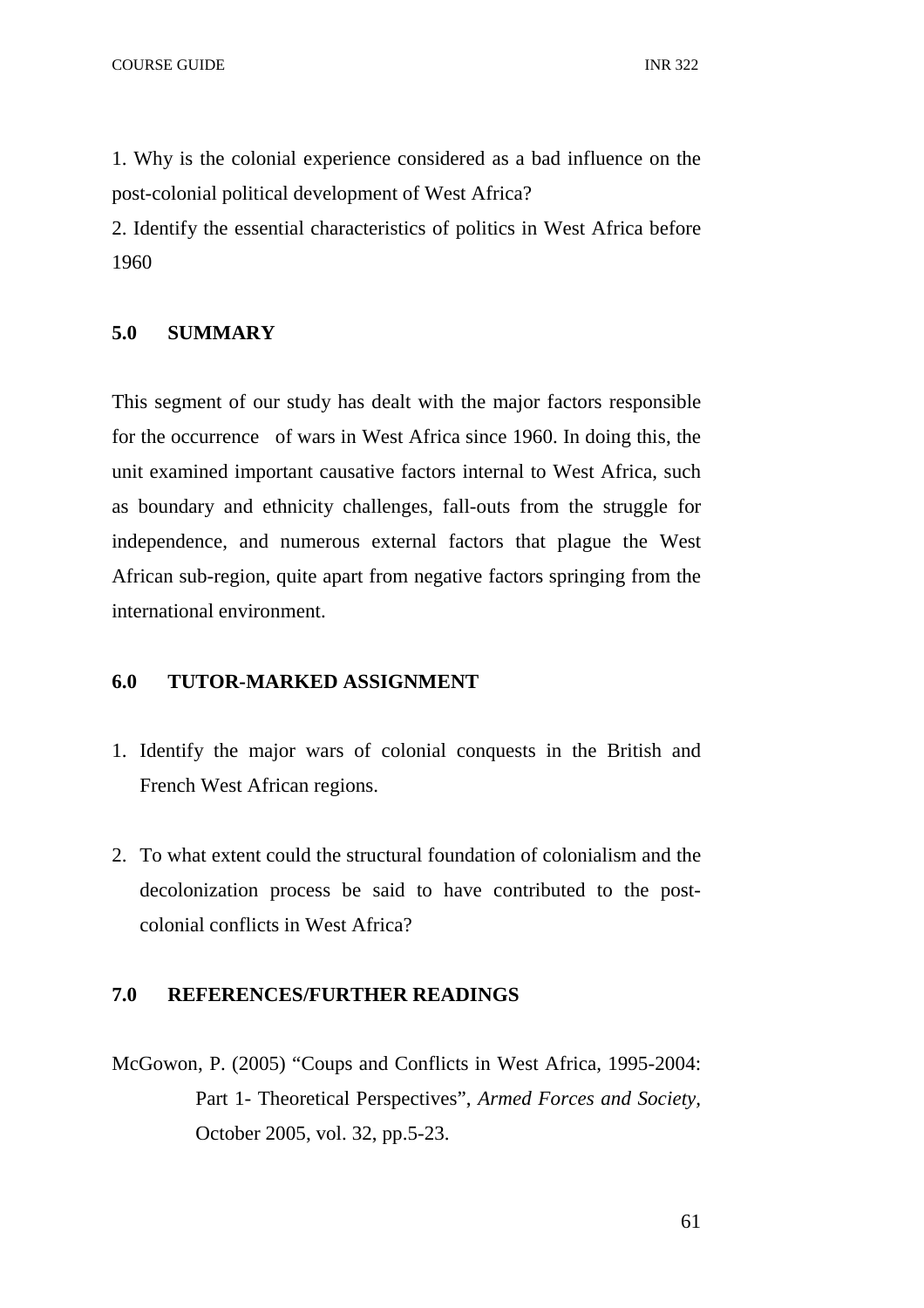- Nwaka, G. I. (2007): "The Dilemma of Colonial Boundaries in Contemporary Africa: The Bakassi Peninsula in Nigeria-Cameroon Border Relations", paper for *Society, State and Identity in African History*, Fourth Congress of the Association of African Historians, Addis Ababa, 22-24 May.
- Minteh, B. S. (2009): "The Crisis in Casamance, Southern Senegal: A Constructive Conflict Resolution Approach: http://www.senegambianews.com/article/Education.

Wikipedia, http://en.wikipedia/Guinea Bissau War of independence.

Wikipedia, http://en.wikipedia.org/wiki/portuguese\_colonial\_war (assessed on 12/03/2010)

Global Issues, http://www.globalissues.org (assessed on 12/03/2010)

- WANEP (2010): "An Assessment of the ECOWAS Mechanism for Conflict Prevention and Good Governance", paper written by the West Africa Network for Peace Building, in the possession of this writer.
- Adebayo, A. (2002): "The ECOWAS Security Mechanism: Toward a Pax West Africana", paper presented at the CODESRIA General Assembly Meeting, Kampala, December, 2002.
- Ekoko, A. E. (1990): "The Principles and Practices of Alliance Formation and Nigeria's Defence", A. E. Ekoko and M. A. Vogt (eds.) *Nigerian Defence Policy: Issues and Problems.*  Lagos: Malthouse Press Ltd.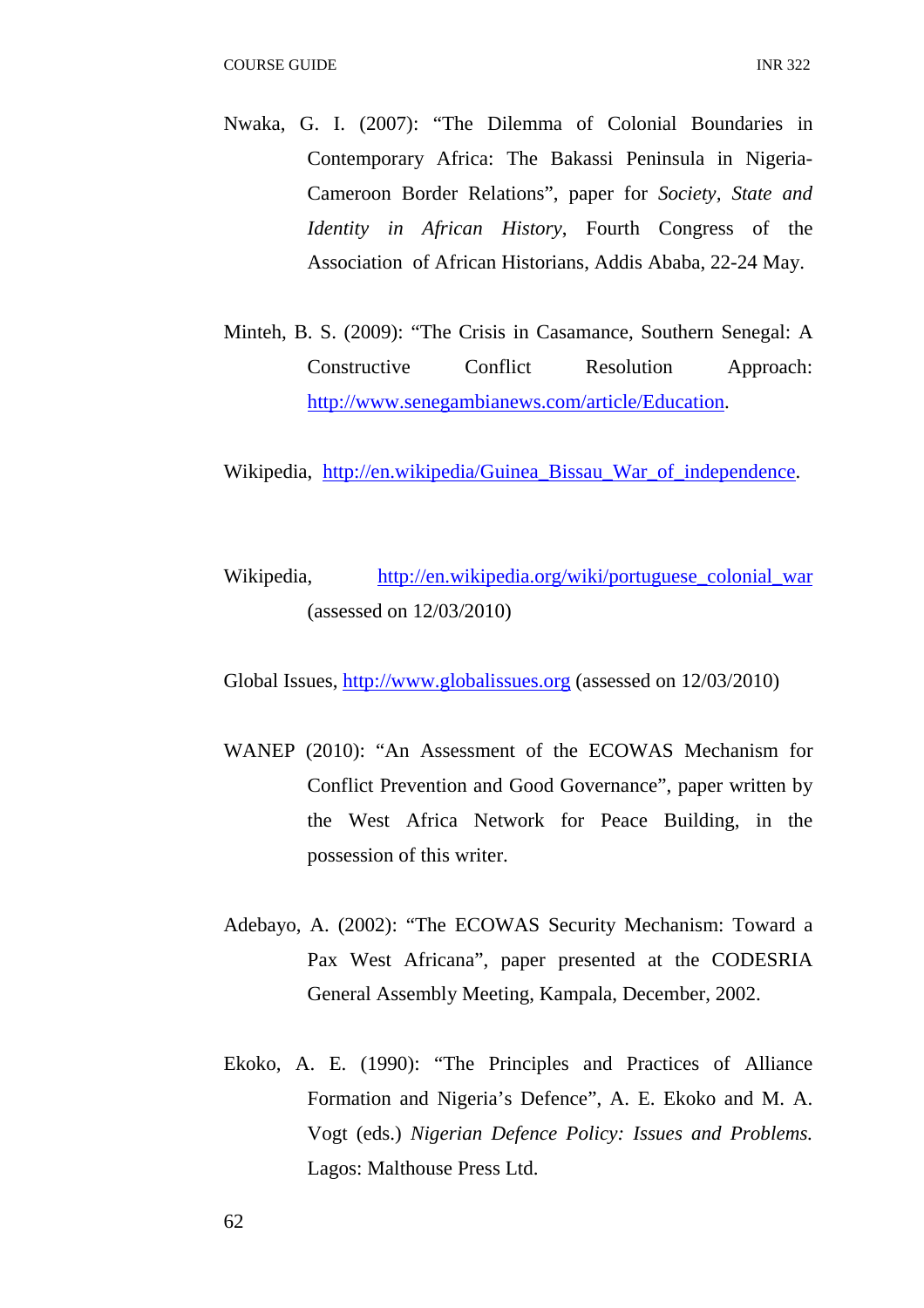- Akinbi, J.O. and O.O. Akinola (2007): "Hegemonic Factor in Conflict Resolution in Africa: A Case Study of ECOMOG", http://cendia007.com/publications/pubdoc/HEGEMONIC.doc
- Ibeanu, O. (2003): "Communal Conflict and Population Displacement in Nigeria: An Exploratory Analysis", O. Nnoli (ed.) *Communal Conflict and Population Displacement.* Enugu: PACREP.
- Alli, W. O. (2006): "The Impact of Globalization on Conflicts in Africa", S. G. Best (ed.), *Introduction to Peace and Conflict Studies in West Africa.* Ibadan: Spectrum Books Ltd.
- Mengisteab, Kidane (2001): "Ethiopia's Ethnic-Based Federalism: 10 Years After", *African Issues*, volume xxix, nos. 1 and 2: 20- 25.
- Abubakar, Dauda (2001): "Ethnic Identity, Democratization, and the Future of the African State: Lessons from Nigeria", in *ibid*: 31-36.
- Ake, Claude (1996): *Democracy and Development in Africa*. Washington, D.C.: The Brookings Institution.
- Njoku, N. L. (1998): *Studies in Western Imperialism and African Development*. Owerri: Tonyben Publishers.
	- --------------- (2003): *Problems and Issues in Africa's Way of Emerging.* Lagos: Peace-wise Systems.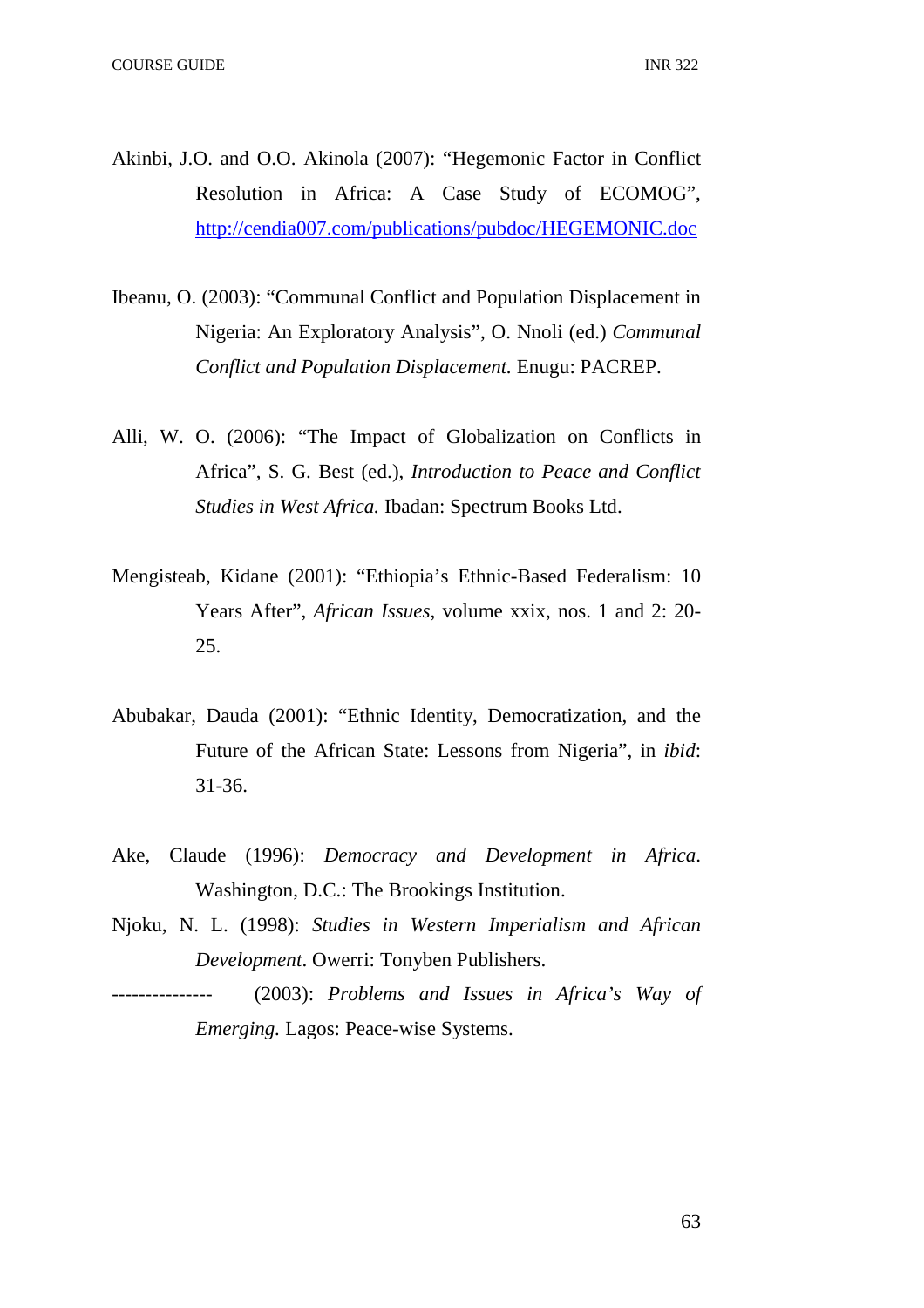# **MODULE II**

| Unit 1            | <b>General Principles of Conflict Resolution</b>    |
|-------------------|-----------------------------------------------------|
| Unit 2            | <b>Conflict Handling Styles</b>                     |
| Unit 3            | The Concept, and Process, of Mediation              |
| Unit 4            | Methods of Conflict Resolution among States in West |
| Africa since 1960 |                                                     |

# **UNIT 1: GENERAL PRINCIPLES OF CONFLICT RESOLUTION**

# **CONTENTS**

- 1.0 Introduction
- 2.0 Objectives
- 3.0 Main Content
	- 3.1 Conflict Resolution Defined
	- 3.2 Processes of Conflict Resolution
		- 3.2.1 Conflict Management
		- 3.2.2 Conflict Transformation
		- 3.2.3 Conflict Suppression
		- 3.2.4 Collaboration
		- 3.2.5 Negotiation
		- 3.2.6 Constructive Negotiation
		- 3.2.7 Conciliation
		- 3.2.8 Mediation
	- 3.3 More Authoritative Conflict Management Styles
		- 3.3.1 Arbitration
		- 3.3.2 Adjudication
		- 3.3.3 Crisis Management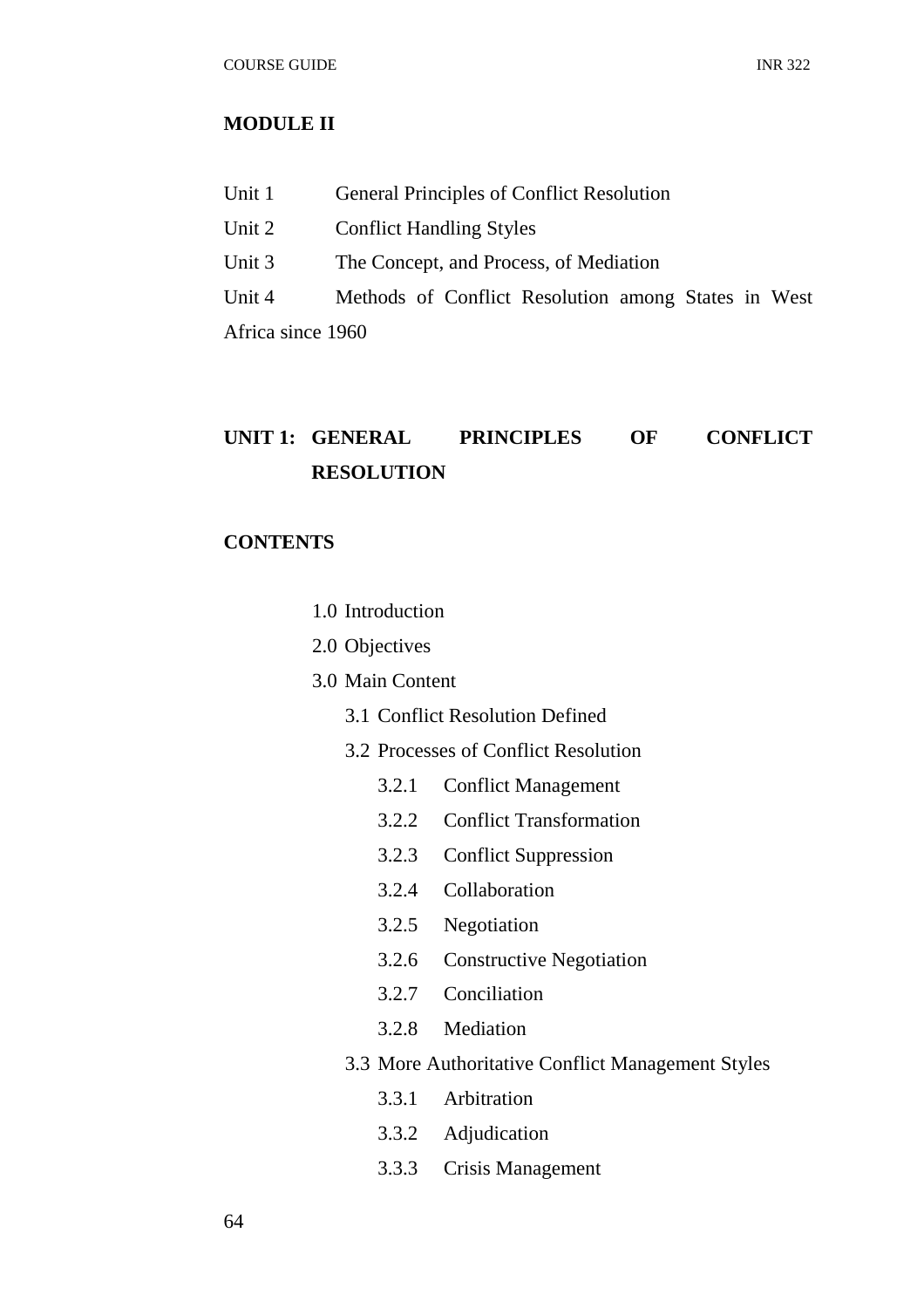- 4.0 Conclusion
- 5.0 Summary
- 6.0 Tutor-Marked Assignment
- 7.0 References/ Further Reading

## **1.0 INTRODUCTION**

In this unit, you will be acquainted with the principles of conflict resolution. The unit begins by defining the term "conflict resolution", followed by a listing and explanation of the processes of conflict resolution. You will come to notice in the unit that there are more authoritative conflict management approaches.

## **2.0 OBJECTIVES**

At the end of this unit, you should be able to:

- a) Define the term "conflict resolution"
- b) List and explain the process of conflict resolution.
- c) Differentiate between "conflict resolution" and "conflict management"
- d) Identify the more authoritative conflict management styles.

# **3.0 MAIN CONTENT**

# **3.1. Conflict Resolution Defined**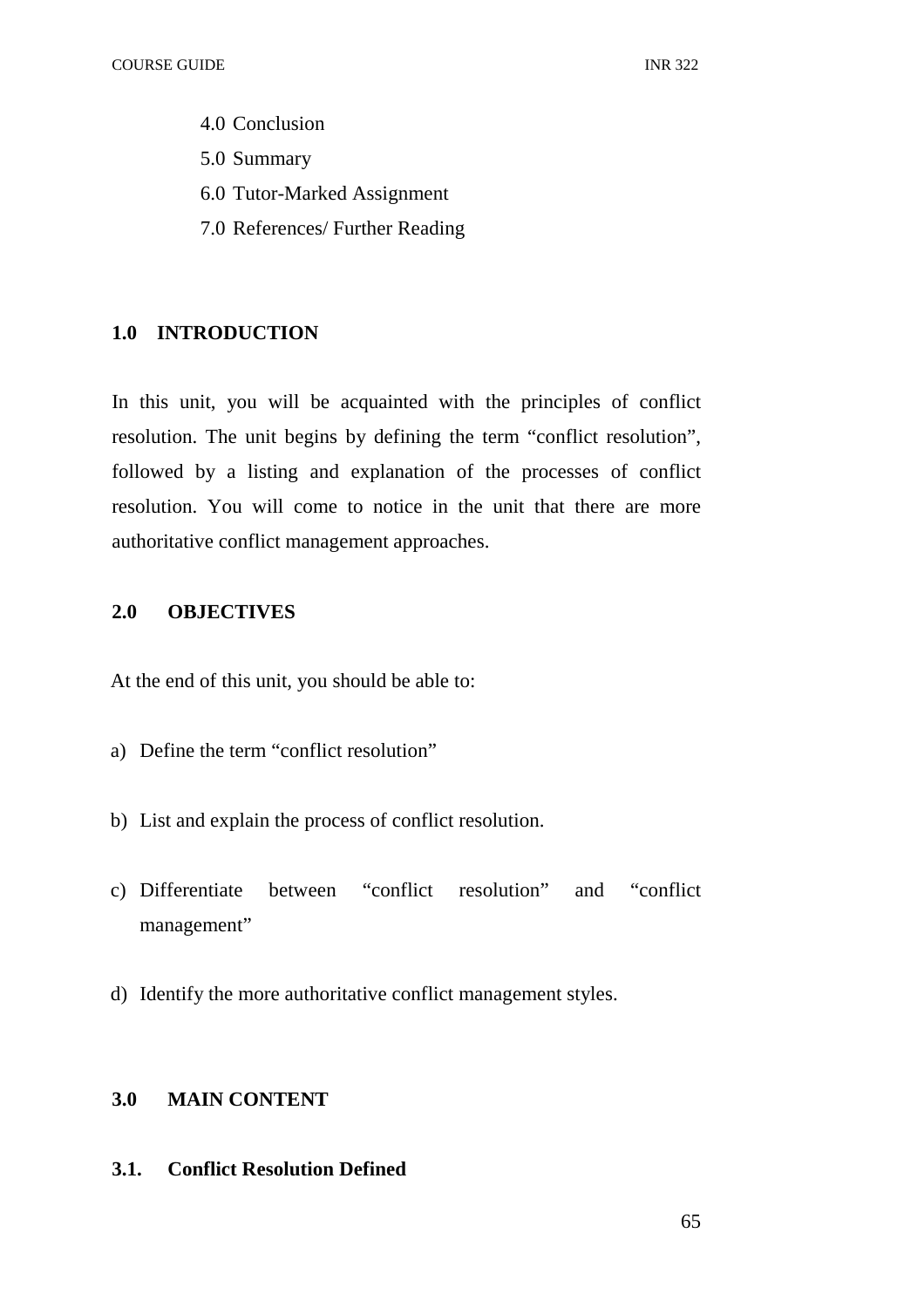Miller (2003:8, cited in Best, 2006) sees conflict resolution as "a variety of approaches aimed at terminating conflicts through the constructive solving of problems, distinct from management or transformation of conflict". Mitchel and Banks (1996) use conflict resolution to refer to:

- i) An outcome in which the issues in an existing conflict are satisfactorily dealt with through a solution that is mutually acceptable to the parties, self-sustaining in the long run and productive of a new, positive relationship between parties that were previously hostile adversaries; and
- ii) Any process or procedure by which such an outcome is achieved.

On the whole, conflict resolution connotes a total elimination of the conflict where the parties to a conflict are mutually satisfied with the outcome of a settlement and the conflict is resolved in the true sense of it.

#### **3.2 Processes of Conflict Resolution**

#### **3.2.1 Conflict Management:**

This is the process of reducing the negative and destructive capacity of conflict through a number of measures, and by working with and through the parties involved in that conflict. This term is sometimes used synonymously with "conflict regulation". It covers the entire area of handling conflicts positively at different stages, including those efforts made to prevent conflict by being proactive. The term "conflict management" is perhaps an admission of the reality that conflict is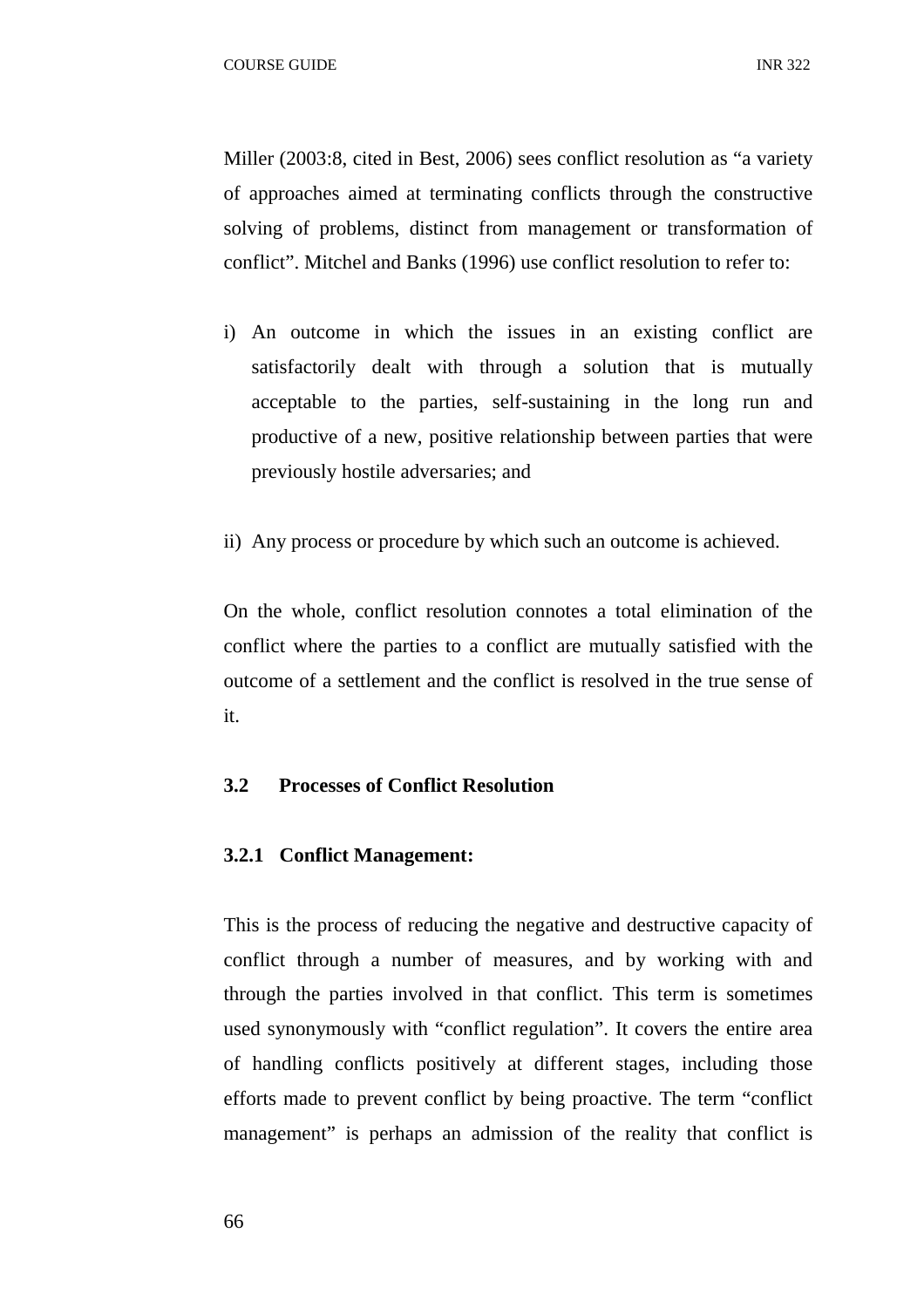inevitable, but that not all conflicts can always be resolved; therefore what practitioners can do is to try to manage and regulate them.

#### **3.2.2 Conflict Transformation:**

This concept has been introduced by John Paul Lederach of the Eastern Mennonite School of Peace building. It is assumed that this goes beyond conflict resolution to build longer standing relationship through a process of change in perceptions and attitudes of parties. The aim of conflict transformation is to change the parties, their relationships and the conditions that created the conflict in the first place. .

Conflict transformation takes place at different levels and it has a number of decisions. At the personal level, it involves emotional, perceptional and spiritual aspects of change desired for the individual. It also affects relationship, touching on communication between parties that needs to change to positively affect poorly functioning communication. Change also needs to affect structures that generate conflict through deprivation, exclusion and other forms of injustice. It also seeks to understand cultural patterns and values of parties.

#### **3.2.3 Conflict Suppression:**

Conflict suppression is used to portray the unwillingness of more powerful parties, or stronger interveners who have the ability to transform or manage a conflict situation, to take necessary measures leading to the management or resolution of the conflict. Instead, they use instruments of power or force to sweep away the issues under the carpet or to impose a solution that is not sustainable and with which the parties are not satisfied. This happens in unequal relationships. Governments and repressive regimes are usually guilty of this situation by declining to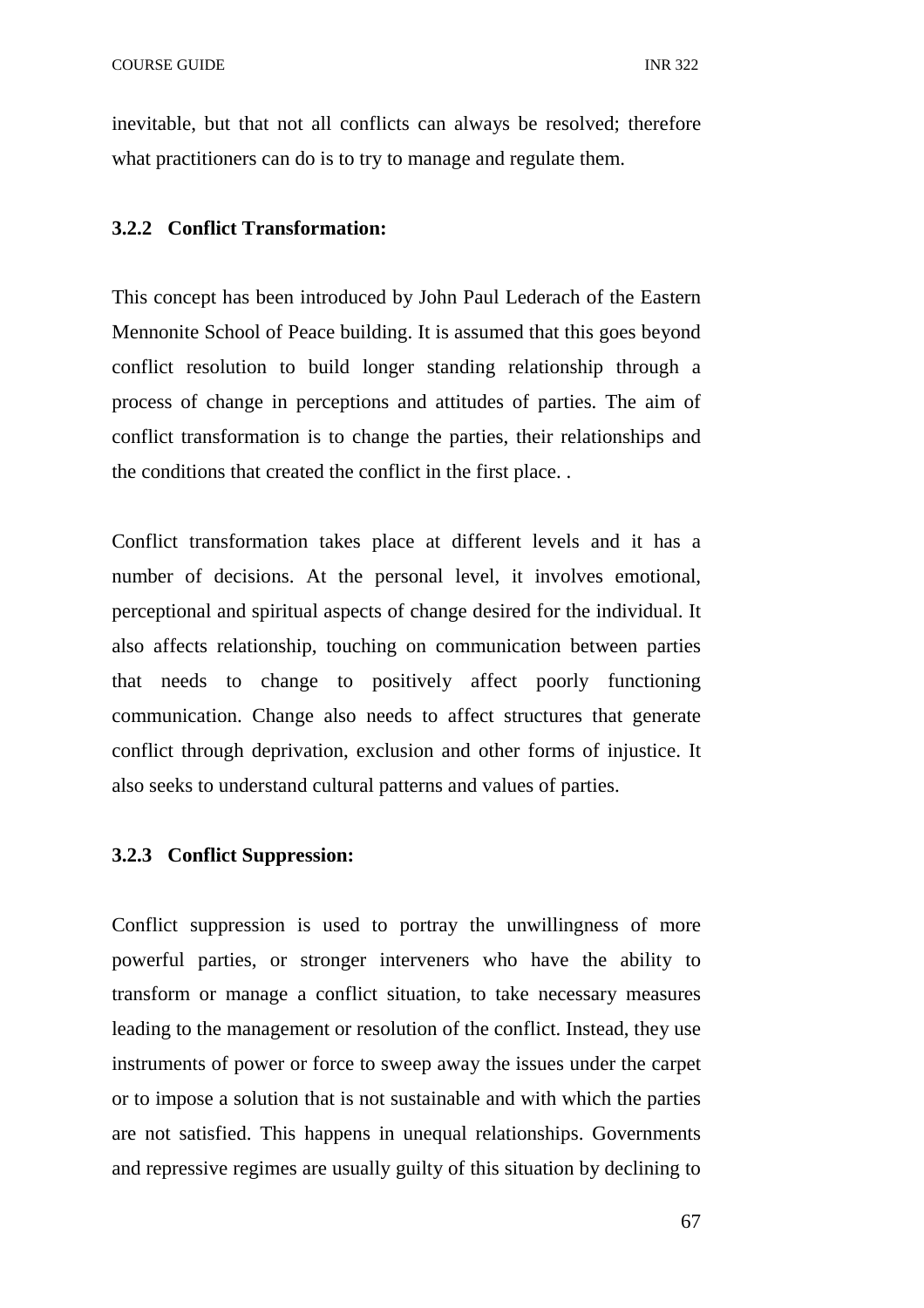take appropriate decisions as at when due, or trying to lord it over others, leading to protected conflicts. Sometimes, the state or other third party mediators use their coercive apparatus to suppress conflicts, but this cannot be sustainable. Other conflict resolution processes include the following:

## **3.2.4 Collaboration:**

The collaboration process is one in which parties work together on their own to resolve problems through constructive dialogue or other activities like joint projects, such as the joint management of Lake Chad Basin between Nigeria and Chad. Collaboration contributes in building trust, confidence and mutual respect. The assumption is that those who collaborate in doing things together are likely to build more friendship and mutual respect among themselves than those that do not.

#### **3.2.5 Negotiation:**

Negotiation is a direct process of dialogue and discussion taking place between at least two parties who are faced with a conflict situation or a dispute. Both parties come to the realization that they have a problem, and both are aware that by talking to each other, they can find a solution to the problem. Here, the benefits of compromise and consensus have a high probability of outweighing the cost that is likely to be incurred from the conflict due to refusal to negotiate. The ultimate goal of negotiation is to reach agreement through joint decision making between parties to the conflict.

According to Best (2006: 106) there are two types of negotiations. The first is *positional negotiation*, while the second is *collaborative negotiation*. This Positional negotiation is based on the aggressive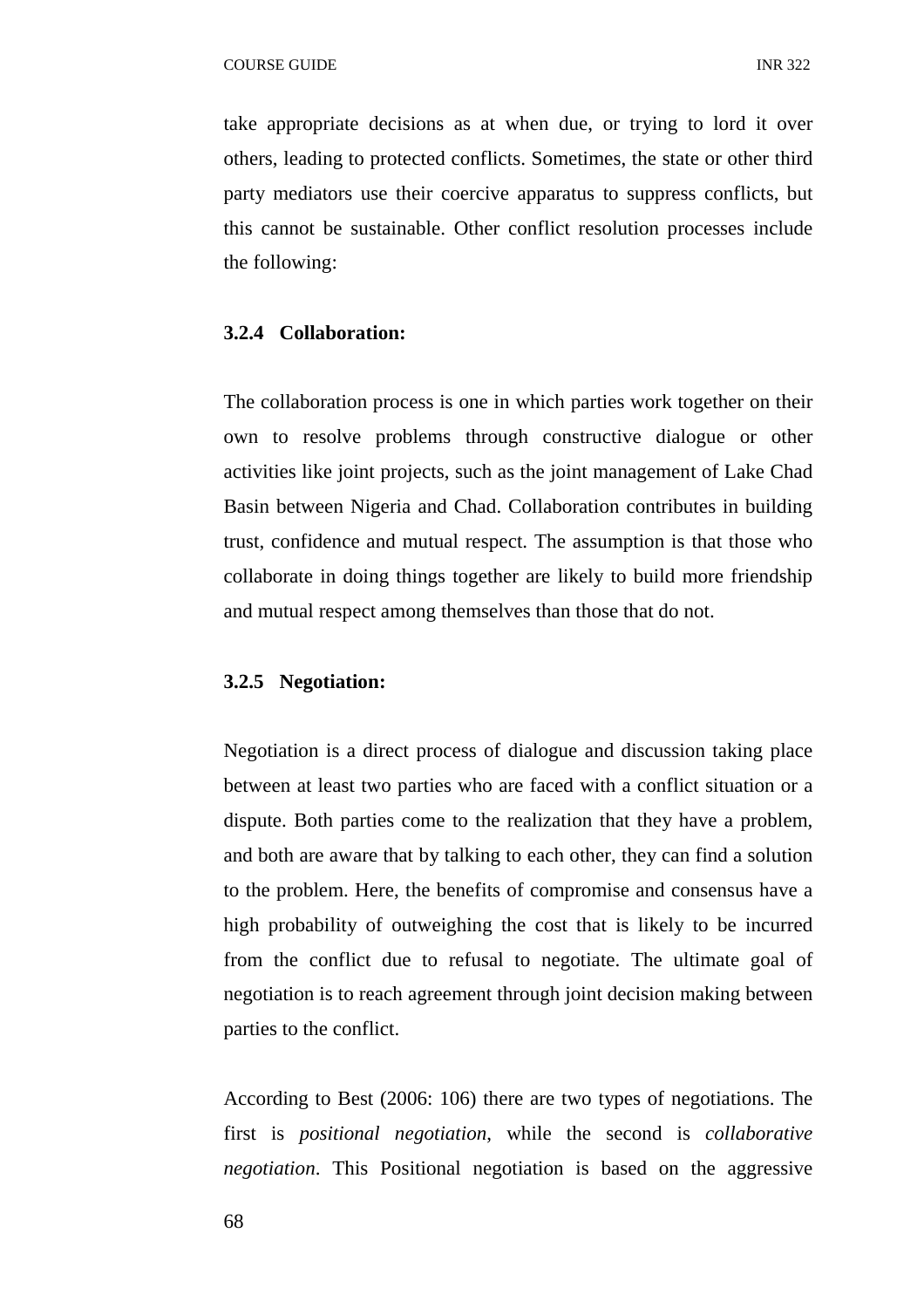pursuit of interest by parties, and is typically adversarial and competitive. In this situation, parties make demands that are inconsiderate of the interests and needs of others, and this makes it difficult for these interests to be met. Parties also perceive themselves to be in competition. The desire of each party is to win, instead of working towards a mutually beneficial outcome. Thus, the demands of one Party can be met only to the detriment of the other parties. When parties tend to stubbornly adhere to their positions, and one side seems to dominate the negotiation positional negotiations tend to breakdown easily.

#### **3.2.6 Constructive Negotiation:**

On the other hand, *collaborative* or *constructive* negotiation is a process where parties try to educate each other about their needs and concerns, and both search for the best ways to solve their problems in ways that the interest and fears of both or all parties are taken into consideration. The process is collaborative in principle and the emphasis is on mutual understanding and feeling, all aimed at building sustainable relationship. However, collaborative negotiation is complex and might be difficult to achieve since both parties have conflicting interest.

#### **3.2.7 Conciliation:**

It is a third party activity, which covers intermediary efforts aimed at persuading the parties to a conflict to work towards a peaceful solution. Conciliation involves facilitation. Here, the conciliator communicates separately with parties and provides the assistance needed from a neutral third party. A key aim of conciliation is to reduce tensions between parties and in a conflict situation.

### **3.2.8 Mediation:**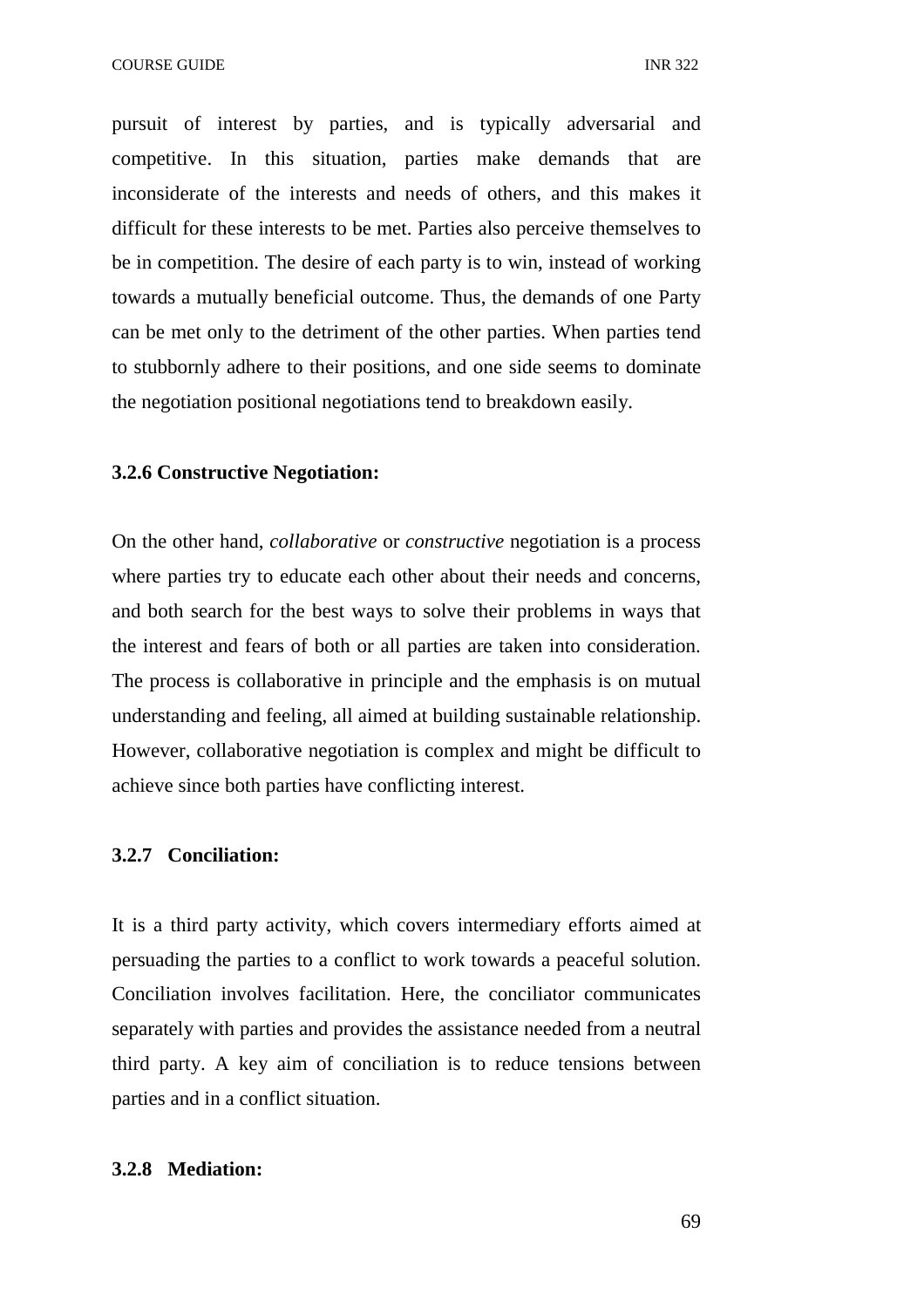This could be defined as "the voluntary, informal, non-binding process undertaken by an external party that fosters the settlement of differences or demands between directly invested parties" (Miller, 2003: 23). Conversely, mediation is assistance by a third party where the parties to a conflict admit that they have a problem which they are both committed to solving, but in which they require a mediator to manage the negotiation process without imposing a solution on the parties. It is a voluntary process. Mediation involves dialogue, but it is different because of the presence of a third party.

The role of the mediator is to create an enabling environment for the parties to carry out dialogue sessions leading to the resolution of a pending conflict. The mediator, being a confidant to parties, reconciles the parties through objective, neutral, balanced, supportive, nonjudgmental communication in order to help the parties to identify and arrive at common grounds while overcoming their fears and satisfying their real needs. It is quite productive and helpful in settling conflicts that would have otherwise escalated easily.

# **3.3 More Authoritative Conflict Management Styles**.

# **3.3.1 Arbitration:**

Arbitration is also a third party intervention; but it is different from mediation in the sense that the parties to a conflict lose more control over their situation than those who select mediation and other lower levels of intervention.

Arbitration is the use and assistance of a neutral third party in conflict, who hears the evidence from both parties, and thereafter renders a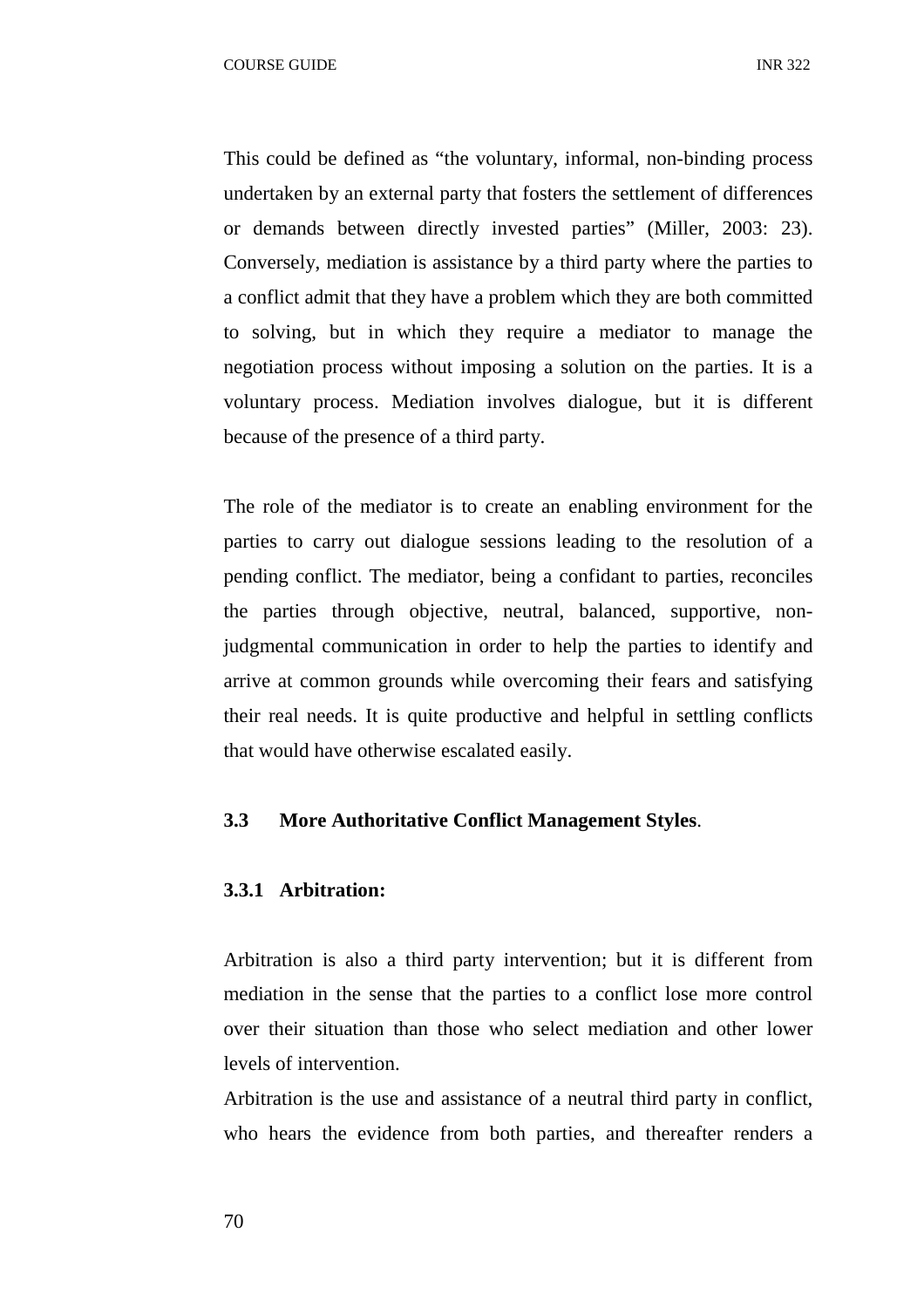decision, usually called an award, which is expected to be binding on the parties.

One advantage of arbitration over litigation (court process) is that it permits the parties to a dispute to select the arbiter they would wish to sit over their case.

# **3.3.2 Adjudication:**

This involves the use of the courts and litigation processes, in which case parties to a conflict choose to take their case to a court of law, before a judge of competent jurisdiction. Legal counsels may represent them. At the end of the process, the court gives a judgment. The judgment is legally binding on both parties.

Consequently, though adjudication seems like a peaceful means of resolving conflicts and disputes, however, its peace is only relative on the following grounds.

- i) It tends to destroy trust, love, respect and other forms of confidence between parties.
- ii) It increases suspicion, and the bitterness of litigation lingers on for a long time after the judgment must have been given.
- iii) It ends in win lose outcomes, where the winner appears to take all, and the loser ends up with nothing.
- iv) It takes longer time to dispose of, and it is expensive.
- v) It is also totally outside the control of the conflicting parties in every respect.

### **3.3.3 Crisis Management:**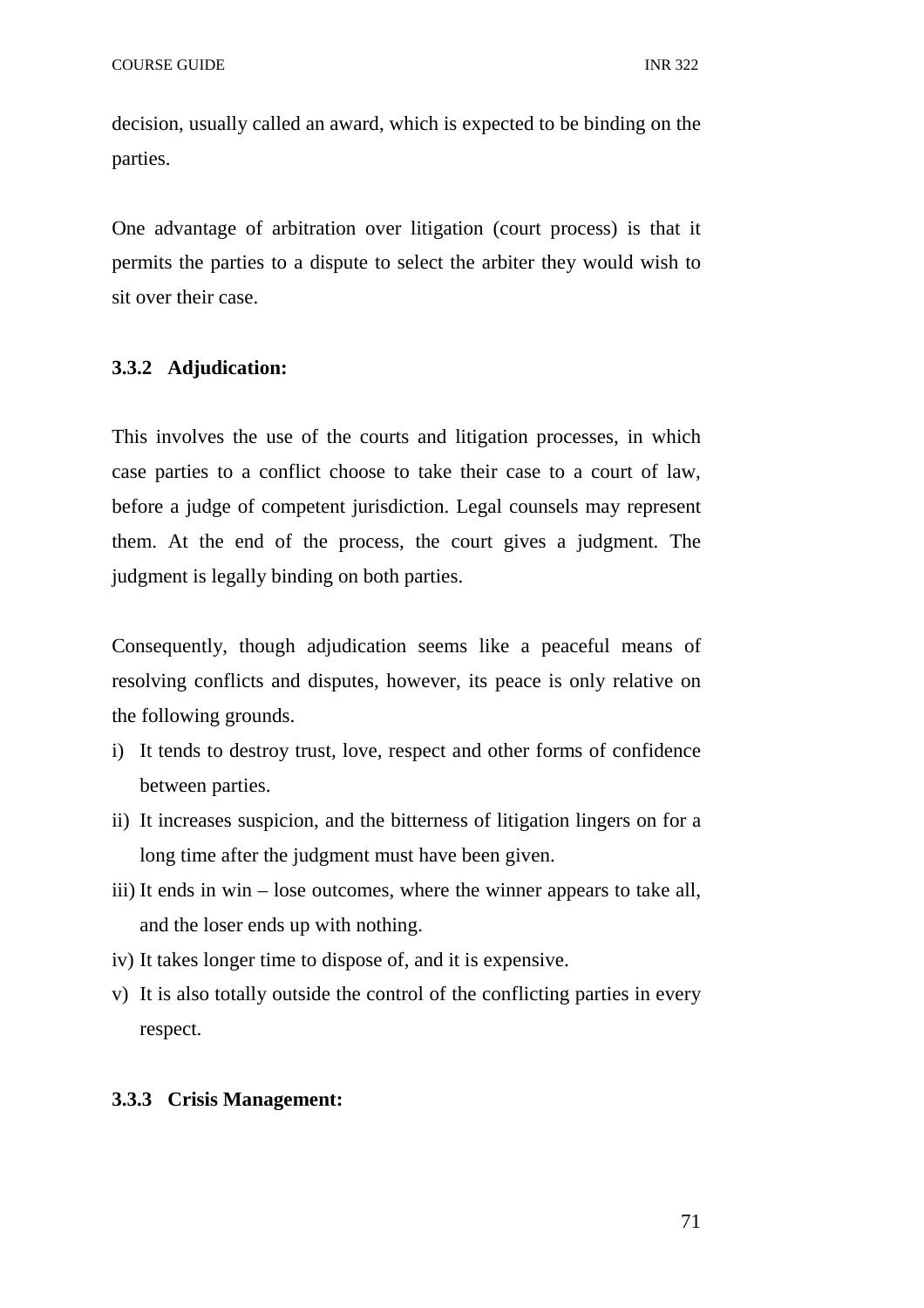A crisis is an extreme situation of conflict which has reached a turning point where critical decisions have to be taken or else the conflict escalates to a point of extreme violence. Sometimes a crisis is a degenerated state of conflict, where threat to human security, intense violence characterized by fighting, death, injury, large-scale displacement of populations, etc, occur.

Once a crisis occurs, it is the responsibility of the governmental authorities within the state to de-escalate the situation and bring a cessation to violence. This may be done through various means, including the use of the coercive state apparatus, where necessary.

Where the state fails to handle the crisis, it may involve the authorities of other heads of government to intervene either on bilateral or multilateral basis. In the maintenance of crisis situations, many ugly situations have happened in Africa. Sometimes, crisis have consumed the state and led to state collapse, as evident in the cases in Liberia and Sierra Leone, following the end of the cold war. The collapse of these states led to the intervention of ECOWAS and other extra African countries and multilateral agencies and international organizations, like the United Nations and the former colonial powers erstwhile colonial European countries like France and Britain in the case of Cote d'Ivoire and Sierra Leone and the United Nations.

# **4.0 CONCLUSION**

What you may have noted in this unit is that conflict resolution exists in two broad categories. The first is the *proactive* category, which entails methods that aim to prevent the occurrence of conflict, in the first instance. Examples include undocumented community-based trust and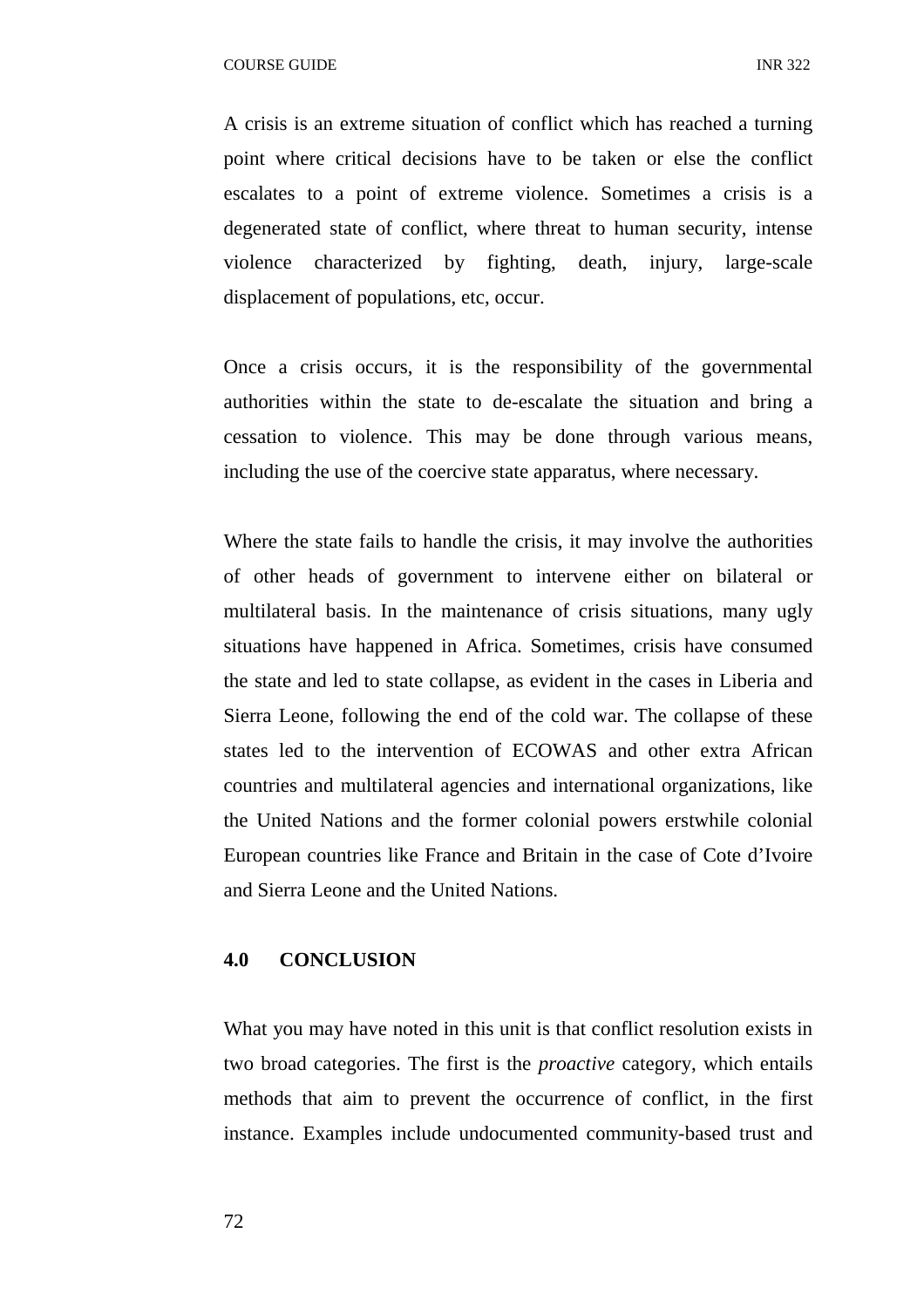confidence building measures, communication, good governance, interparty collaboration, etc.

The second category is *reactive*, dealing with responses to situations that have already turned conflictive, or are potentially so. These include third party interventions like mediation, brokerage, conciliation, arbitration and litigation, etc.

# **SELF-ASSESSMENT EXERCISE**

1. Differentiate between "conflict resolution" and "conflict suppression", showing how they differ from "conflict management".

# **5.0 SUMMARY**

In sum, therefore, there is enough evidence to show that conflicts in human society can be tackled and resolved through many strategies. Some of these strategies include managing, transforming, suppressing, or even mediating into the conflict. But, the more authoritative conflict management styles, however, require some arbitration or adjudication.

### **6.0 TUTOR-MARKED ASSIGNMENT**

- i) List and explain at least six conflict resolution strategies and processes known to you.
- ii) Write an essay on three superior and more authoritative conflict management styles utilizable in a given conflict situation.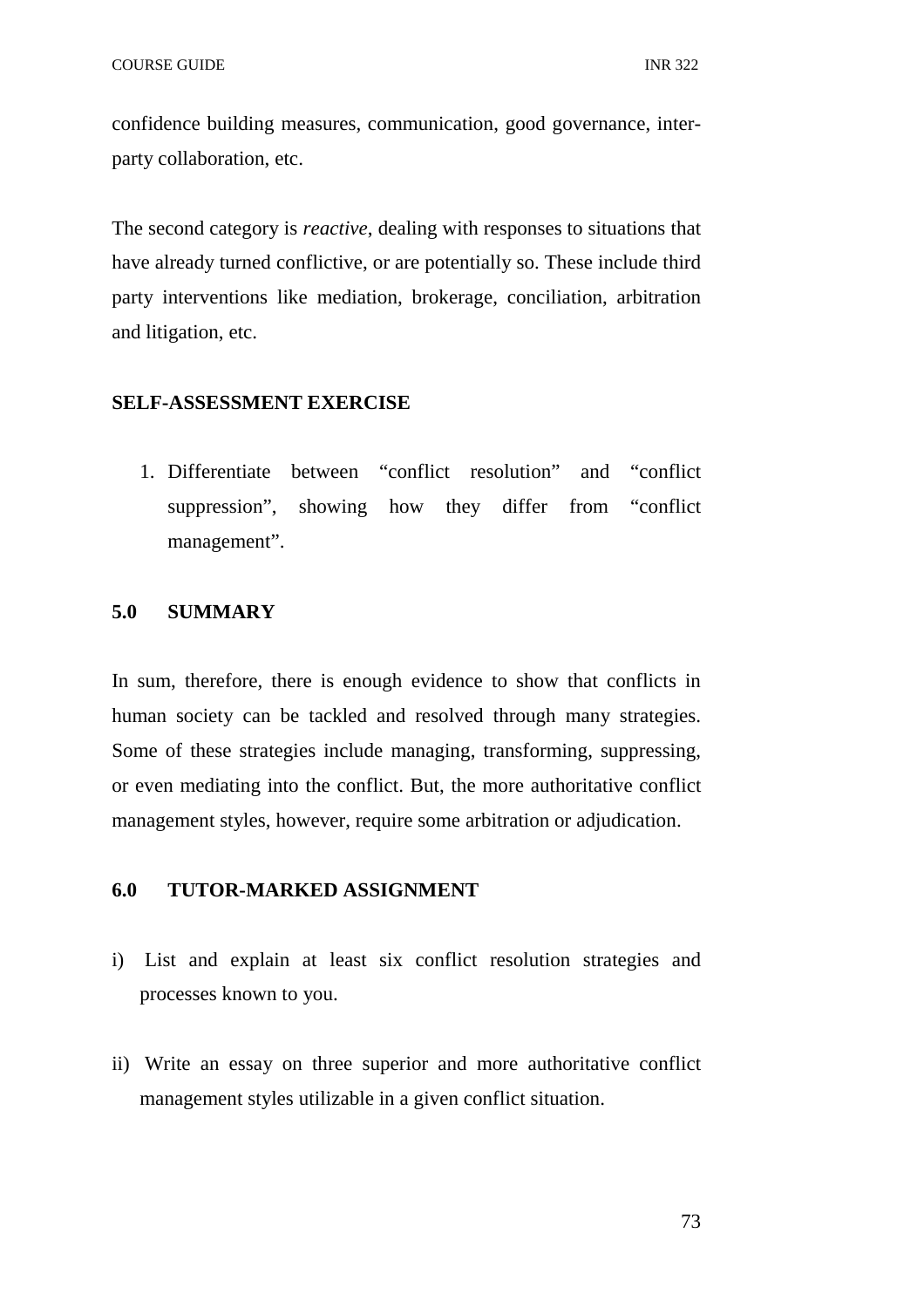### **7.0 REFERENCES/FURTHER READINGS**

- Best, S. G. (2006): "The Methods of Conflict Resolution and Transformation", S. G. Best (ed.), *Introduction to Peace and Conflict Studies in West Africa.* Ibadan: Spectrum Books Ltd.
- Mitchell, C. and Banks, M. (1998): *Handbook of Conflict Resolution: The Analytic Problem-Solving Approach*. London: Pinter.
- Miller, C.A. (2003): *A Glossary of Terms and Concepts in Peace and Conflict Studies*. Geneva: University for Peace.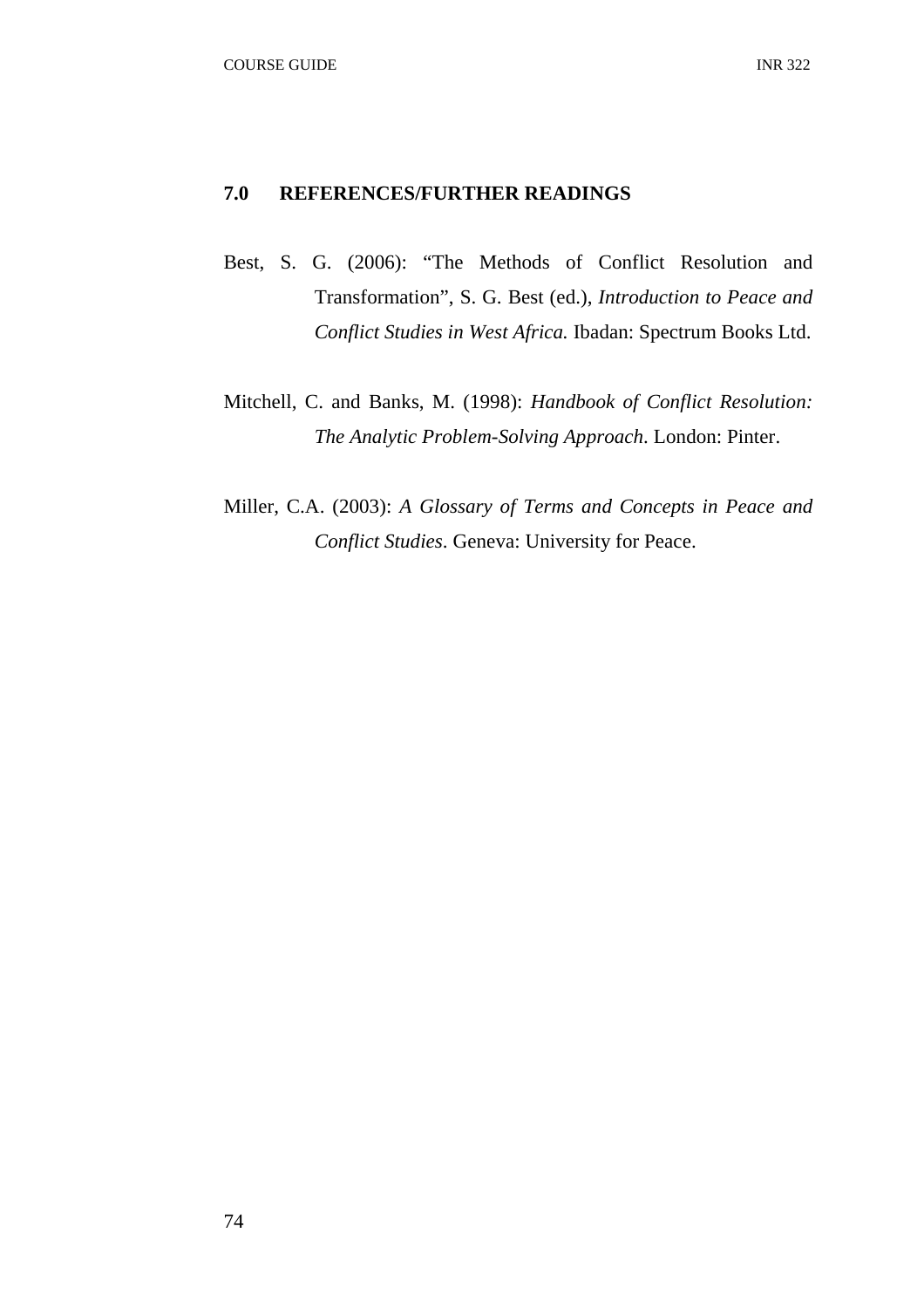# **UNIT 2: CONFLICT HANDLING STYLES**

# **CONTENT**

- 1.0 Introduction
- 2.0 Objectives
- 3.0 Main Content
	- 3.1 Towards an Explication of Conflict Handling Styles
	- 3.2 Factors Influencing Conflict Handling Styles
		- 3.2.1 Domination
		- 3.2.2 Avoidance
		- 3.2.3 Accommodation
		- 3.2.4 Collaboration
		- 3.2.5 Compromising
		- 3.2.6 Confrontation/Fighting
		- 3.2.7 Problem-Solving
	- 3.3 Some Extra-Territorial Aspects of Conflict Handling
		- 3.3.1 Peace-Keeping
		- 3.3.2 Good Offices
		- 3.3.3 Peace Enforcement
		- 3.3.4 Supervision
		- 3.3.5 Peace-making
		- 3.3.6 Peace-building
- 4.0 Conclusion
- 5.0 Summary
- 6.0 Tutor-Marked Assignment
- 7.0 References/Further Reading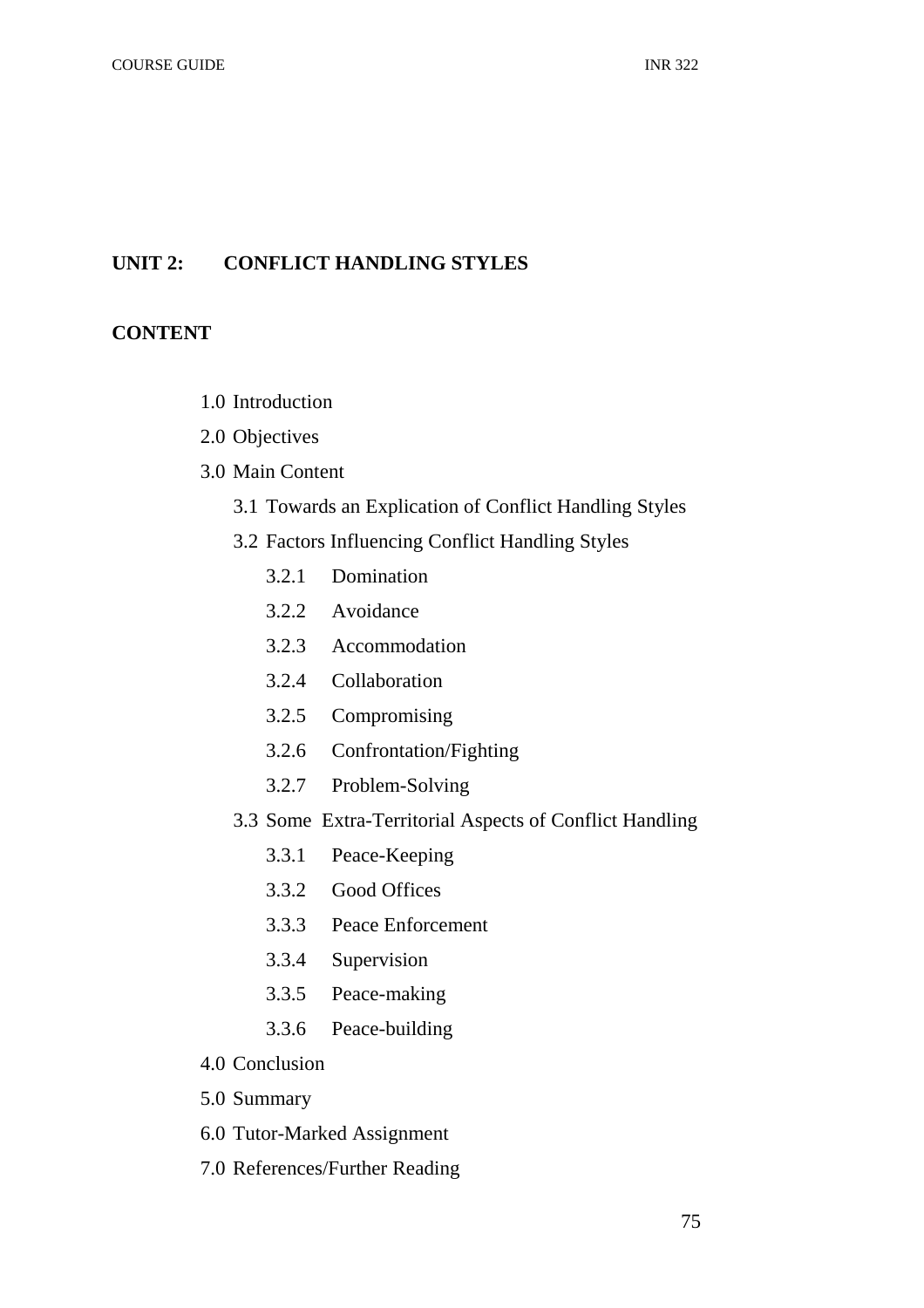# **1.0 INTRODUCTION**

The essence of this unit is to expose you to the general conflict handling styles available so that at the end you can see for yourself handling styles that are most suitable to conflict situations. Also, as future conflict managers, the point is to get you acquainted with methods of conflict handling that are most appropriate and expose you to those you should discard as negative in certain circumstances.

# **2.0 OBJECTIVES**

At the end of this unit, you should be able to:

- a) Discuss various conflict handling styles
- b) Identify the factors influencing conflict handling styles
- c) Differentiate between "accommodation" and "collaboration" as issues to consider in conflict handling styles.
- d) Explain the extra-territorial level of conflict handling.

# **3.0 MAIN CONTENT**

# **3.1 Towards an Explication of Conflict Handling Styles**

76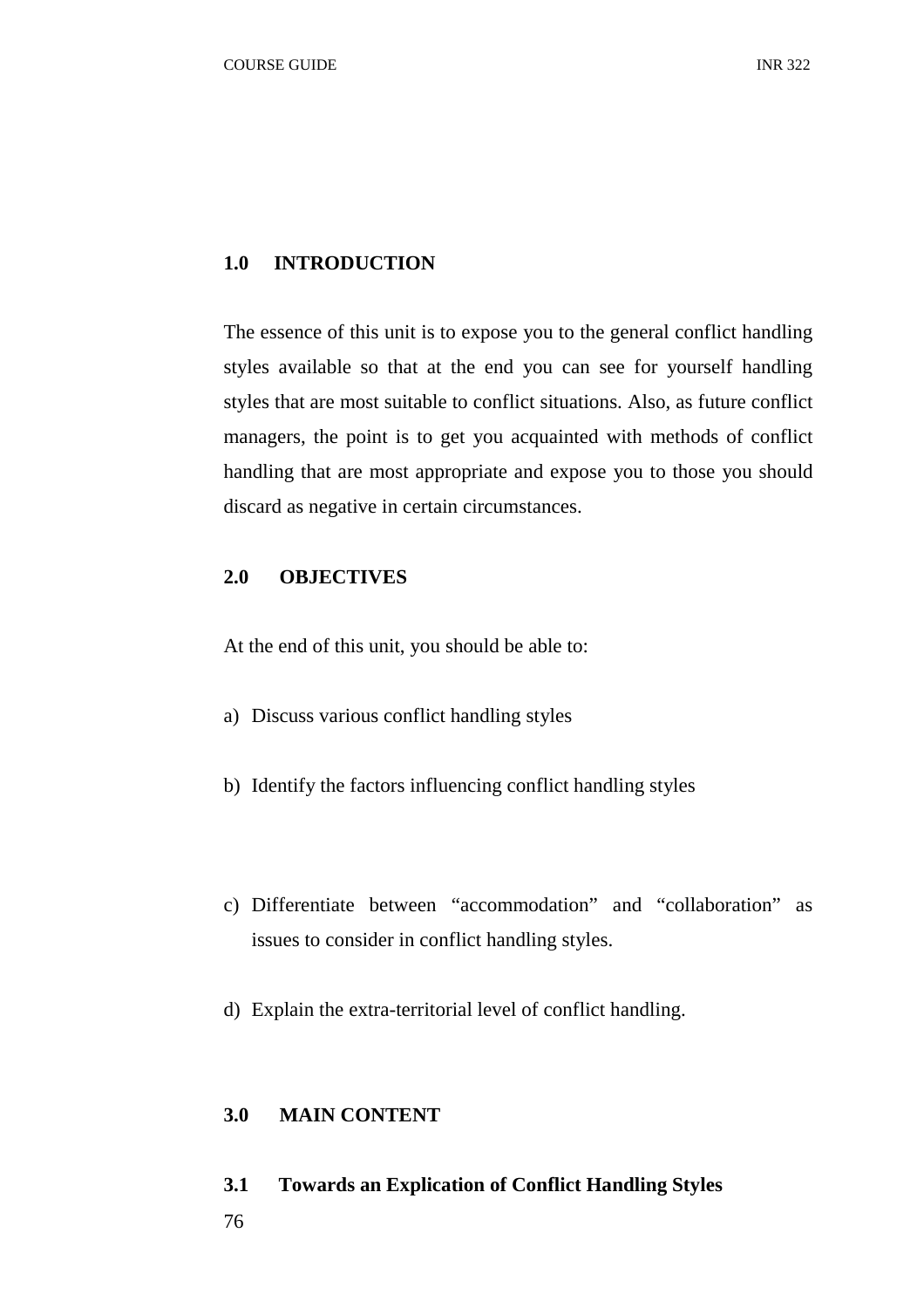COURSE GUIDE **INR** 322

By conflict handling styles we refer to the responses that people make to address the situation that is considered detrimental to the attainment of a desired goal (Ojiji, 2006:120). Two typical forms of responses are usually noticed as they are related to our social and natural environment. These are cooperation and assertiveness. In the context of conflicts, cooperation manifests in a number of other methods of dealing with conflicts, such as accommodation, avoidance, collaboration and compromise.

On the other hand, assertiveness is the attempt to satisfy one's own needs and desires at the expense of the other person we relate with. In relation to conflict, assertiveness manifests in defending one's right in a given situation and pushing a position favourable to oneself or one's group. The specific conflict resolution methods that imply assertiveness are arbitration and threats to the other party.

### **3.2 Factors Influencing Conflict Handling Styles.**

The interaction of these two major orientations affects conflict handling styles. These include:

#### **3.2.1 Domination:**

This is a style dealing with conflict derived from the disposition of people to assert themselves in situations. Here, little or no interest in the wellbeing or interest of the other party is exhibited. .

The primary motivation in domination is the desire to win, and therefore make the other party lose. Thus, the assertive party behaves in a manner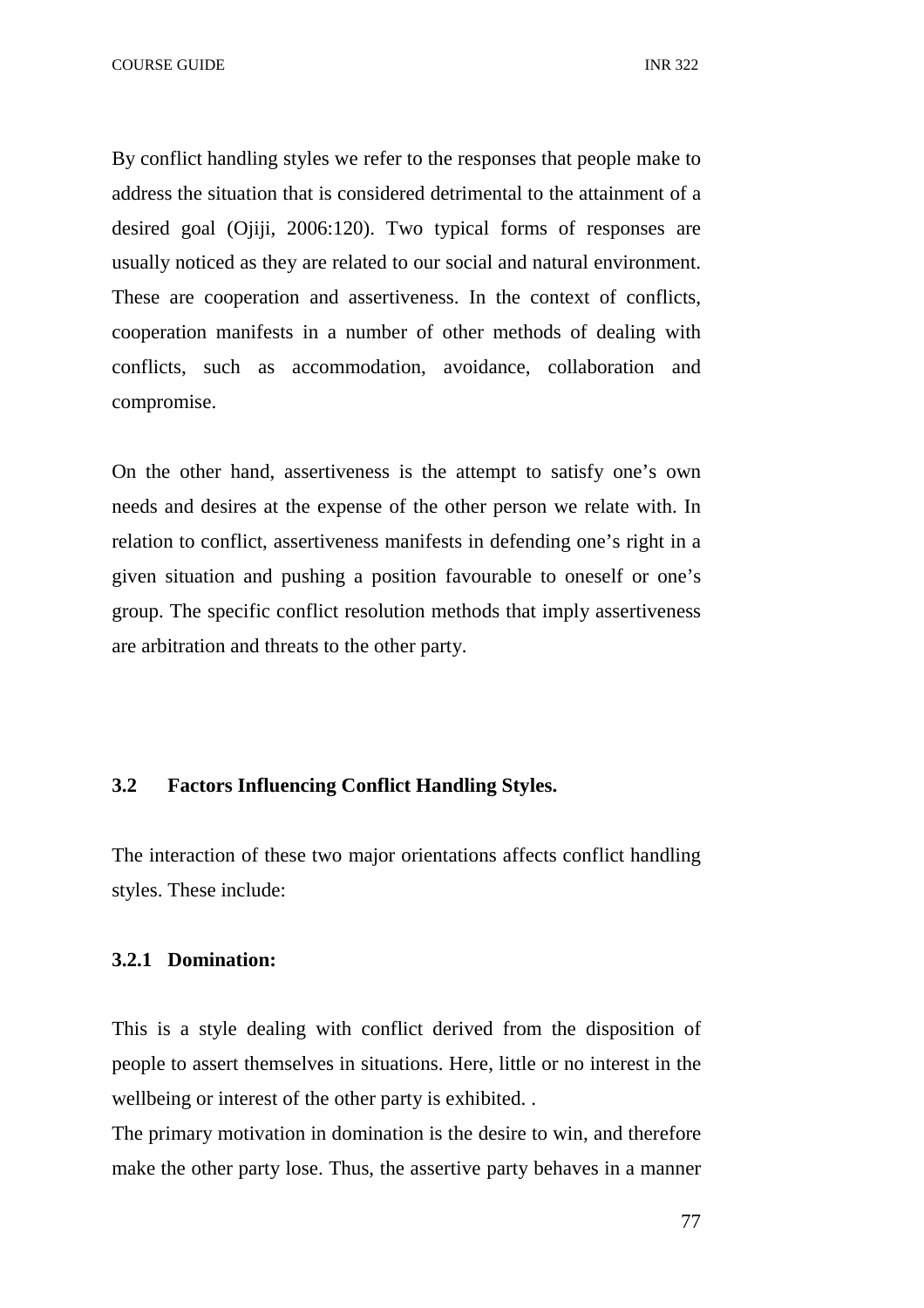to suppress the views of the other party by using strong arguments or emphasizing its rank or economic position. This approach to handling conflict can hardly lead to a lasting resolution of the conflict. Even if the assertive person "succeeds" in "winning" the case, there is a tendency that the "resolution" will leave behind "grudges" in the other party which could be expressed at some other time through some other methods. This style of handling conflict is rooted in power relationship where one party perceives that it has more power over the conflict issue than the other party or parties.

### **3.2.2 Avoidance:**

Conflict avoidance occurs when one party in a potential conflict ignores the conflicting issues or denies the significance of the issue in their relationship. It is a way of not addressing the conflict, or a tactical way of postponing the conflict for a better time, if at all such a time will come. In this situation; the person is unassertive and uncooperative. There is no intention to pursue one's own needs or those of the other party.

However, conflict is not resolved by having the issues ignored or not getting attended to. In other words, conflict avoidance is a dangerous way of responding to a conflict, even if it guarantees some immediate sanity. In the long run, if the issues in the conflict are not addressed, a worsening relationship between the parties could ensue.

#### **3.2.3 Accommodation:**

This style of dealing with conflicts comes from a cooperative disposition. Thus, the person using this style is not assertive and not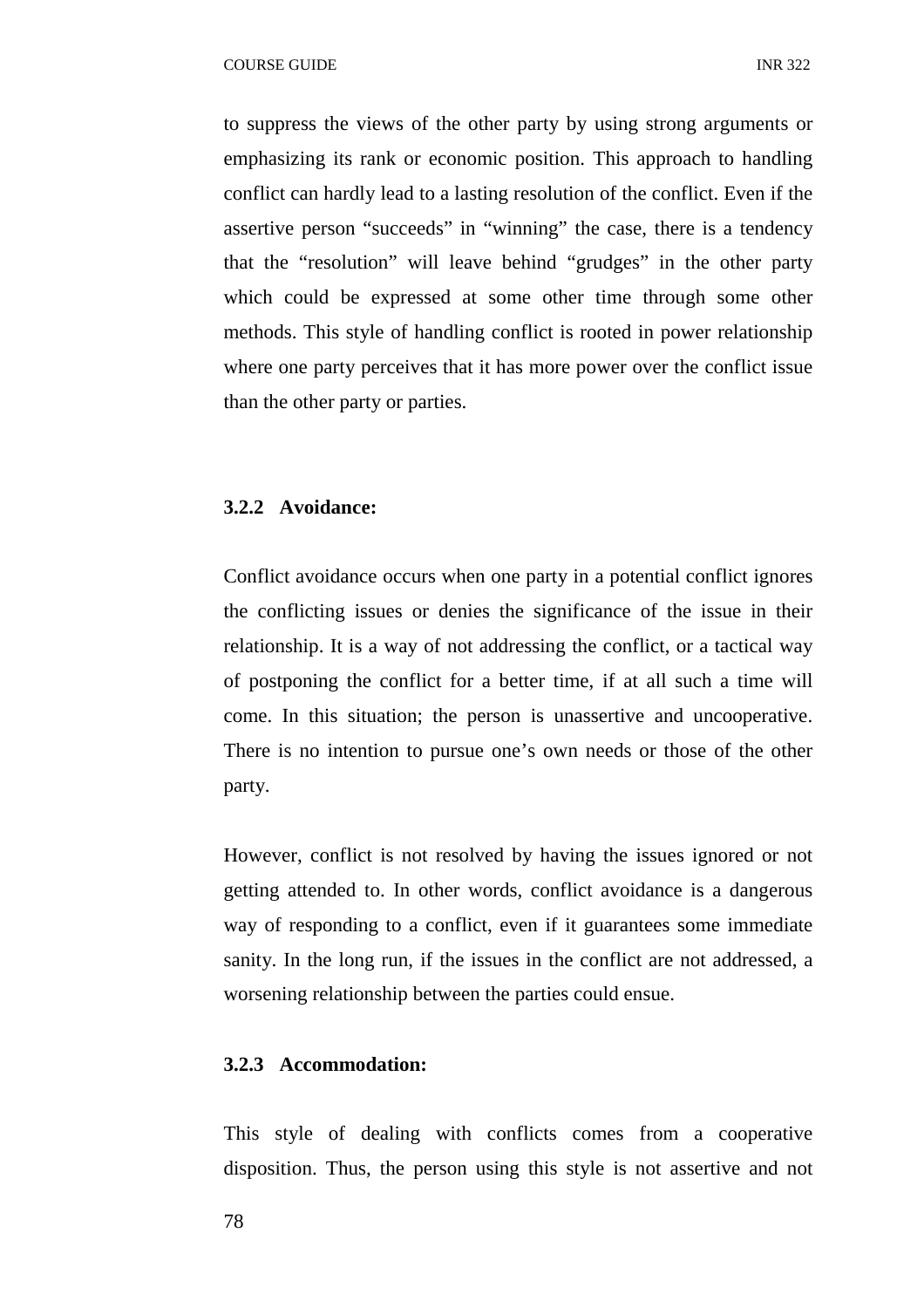involved in competition with the other party. Rather, in accommodation there is a conscious attempt to neglect one's needs and focus on satisfying those of the other party. The underlying value here is that of self-sacrifice which may be a manifestation of self-esteem disorder. In such a situation, the person is meek so that he or she readily gives in to the demands of other people. Like the case of avoidance, it has a shortterm benefit in the form of social stability. For instance, in the long run, the other party (that is assertive) may assume greater power that can be detrimental to other persons.

#### **3.2.4 Collaboration:**

Here, the parties do not avoid the conflict. They work with each other to find a solution that is satisfactory to both of them. It is about dialogue in which the parties listen actively and gain understanding of the other party as well as their own. That understanding enables them to develop a solution that satisfies the concerns of both parties. It is a situation where both parties win. This style is more socially adaptive as it leads to a situation that is acceptable to the parties involved.

Most negotiations are of this nature such that getting to the final solution can be quite tedious. When a solution is eventually found through negotiation, it tends to be binding on the parties as they both were part of the process. In other words, this style of handling conflict makes sure that the parties exercise control over the process as well as the outcome.

# **3.2.5 Compromising:**

Compromising involves findings, an expedient mutually acceptable solution, which partly satisfies both parties. In other words, parties split their differences and make concessions in order to resolve the conflict.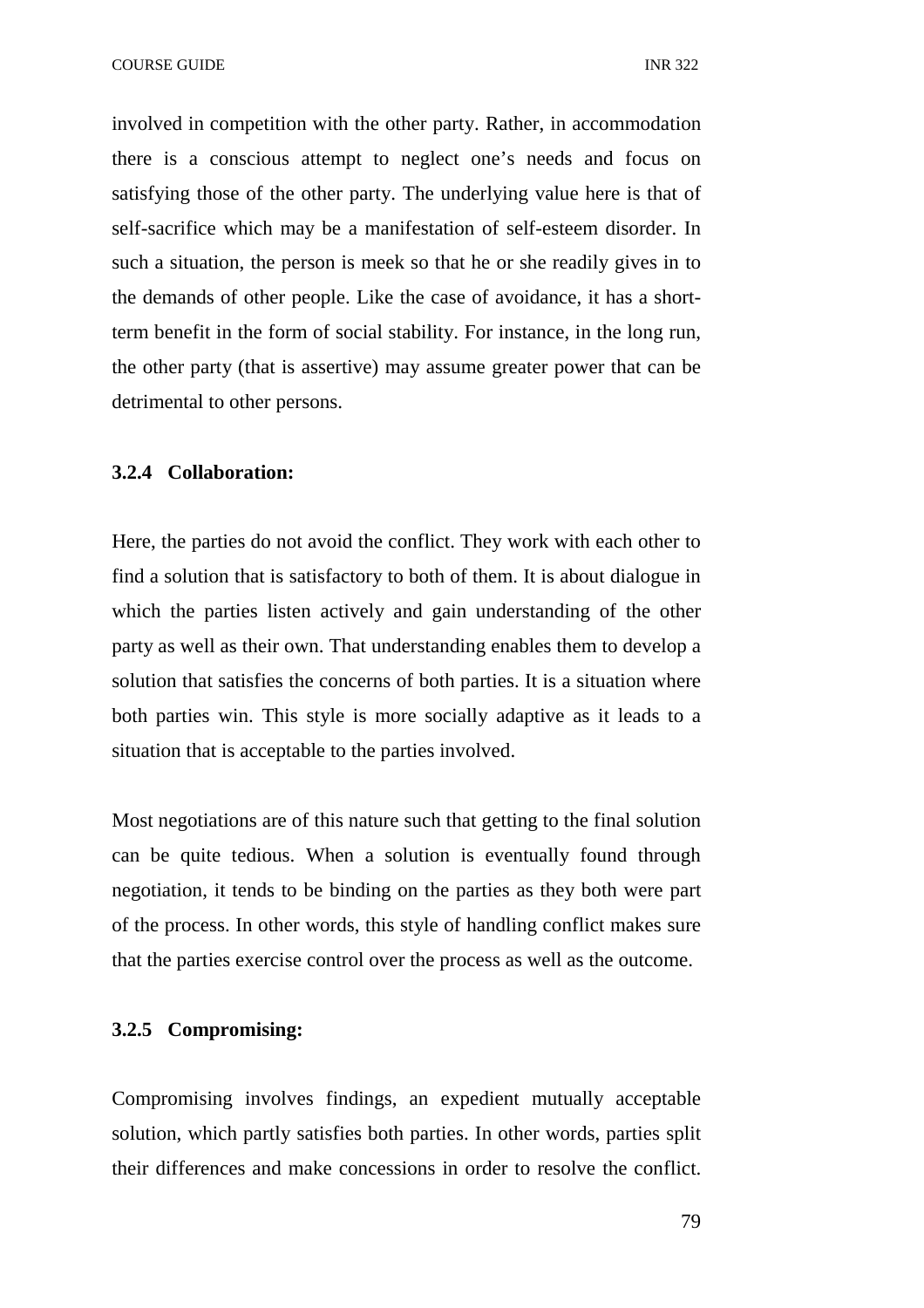In this situation, a party is partially assertive and partly cooperative. Compromise becomes necessary in situations where the positions of the parties are so incompatible that the two cannot be reconciled without one of them losing something in the process. This is different from collaboration, where the parties can be reconciled without any of them making losses. This is a "win some, lose some" situation. Compromise may succeed in reducing the intensity of the conflict but not in totally resolving the conflict. It can be a way of buying time necessary to work out a more acceptable solution to the conflict.

### **3.2.6 Confrontation/Fighting:**

Confrontation occurs when the parties in a conflict physically or emotionally "attack" each other. They could do this by threatening each other, insulting each other or generally engaging in violent acts such as one party physically hitting the other. There is considerable degree of lack of understanding of each other's position as each one tries to hold on to its point of view and therefore disagrees with the other party's point of view. Expectedly, this style, is characterized by violence and creates a zero outcome; that is, a situation where both parties lose. In violent conflict situations every party involved certainly loses. It is only in a few cases that confrontation leads to win/lose situation, in which case the stronger party wins. This style cannot offer a lasting resolution to a conflict. One of the parties will bear grudges after confrontation. Indeed, it would likely increase the intensity of the conflict.

# **3.2.7 Problem-Solving:**

Parties to problem solving approach listen to each other constructively with the intention to understand and deal with the underlying issues in the conflict. This approach is predicated on parties showing mutual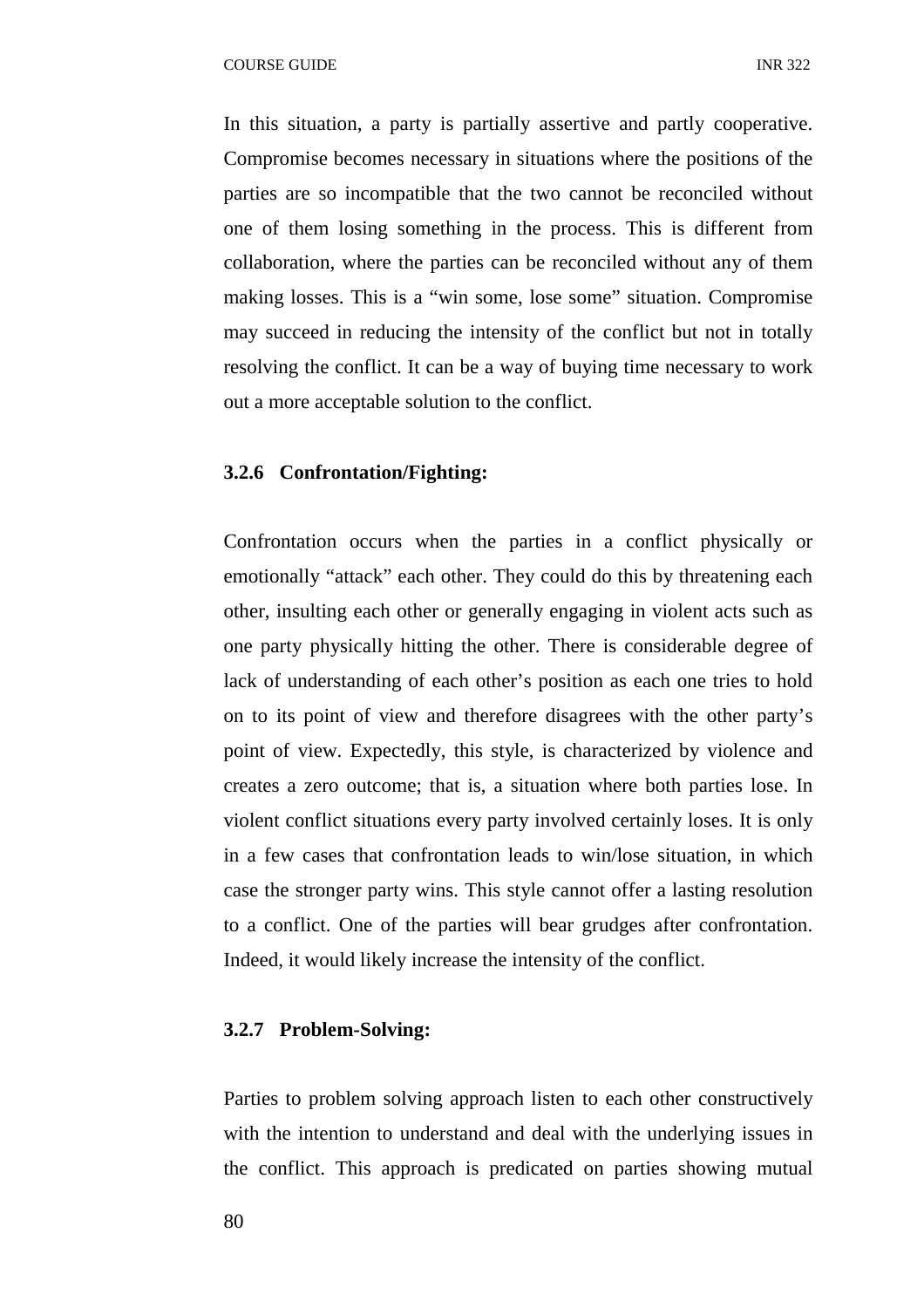COURSE GUIDE **INR** 322

respect to each other, irrespective of their differences and searching for ways to resolve the problem. In this way, there is little concern about who is wrong or right; but parties consider conflict as an opportunity to improve on their relationship. It is an approach, which usually leads to mutual collaboration and a win/win solution. As the parties to the conflict listen attentively to understand each others view point, their solution will ultimately lead to addressing the needs of both parties and contribute to rebuilding other relationship. Successful problem solving style will lead to a lasting resolution of conflict.

# **3.3 The Extra-Territorial Level of Conflict Handling**

At the extra-territorial level, especially when the conflict has gone out of the control of the parties leading to full-scale hostilities, supranational organizations, such as ECOWAS at the sub-regional level, African Union at the regional level and the United Nations at the global level, employ the following mechanisms to bring the conflict under control and usher in peaceful mechanism for stemming the tide of the conflicts. These could also be referred to as forms of peace process. They include:

**2.3.1 Peace-keeping:** Peacekeeping entails the use of peacekeepers (especially military contingents) to keep conflicting parties apart and keep conflict at current low levels. This also involves interposition where the peacekeepers are designed to place barriers between the forces of the parties that are already employing violence and to supervise the withdrawal of hostile forces, from contested areas. The peacekeepers are armed with light arms weapons and are only made to defend themselves when attacked.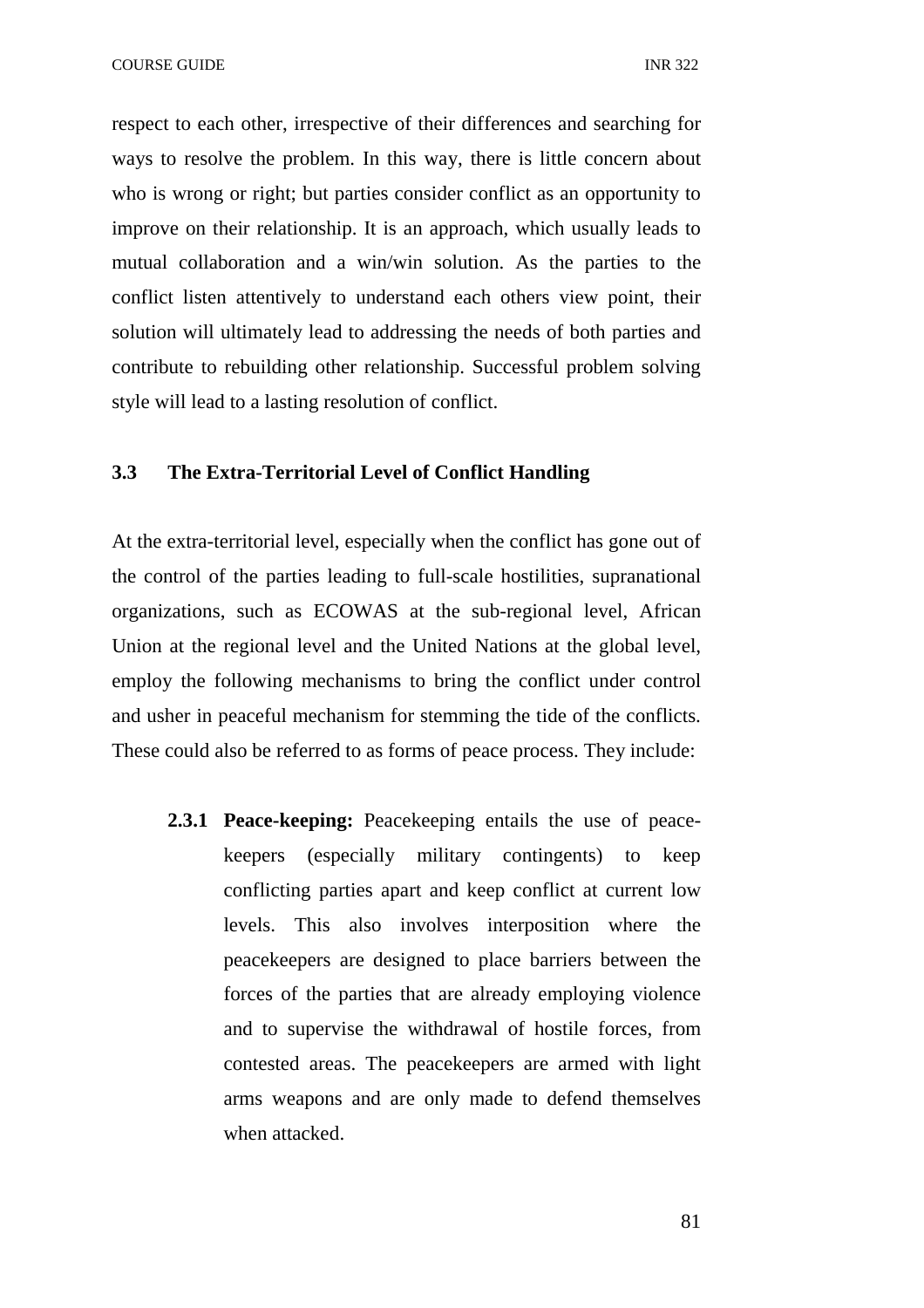- **2.3.2 Good Offices:** This refers to the procedures whereby third parties act as channels of communication between the opponents, passing messages between them. In addition, the third parties may propose sites for formal diplomatic sessions and urge the antagonists to begin formal discussions (Holsti, 1972).
- **2.3.3 Peace Enforcement:** Here, peace contingents involve offensive heavily-armed troops to impose peace on recalcitrant parties. These forces are primarily sent to conflict situation to effect ceasefires, separate combatants, supervise withdrawal of forces, and patrol frontiers. They are not fighting forces in the sense that their function is to halt aggression. This force is needed to create the space for increasing development and reducing conflict.
- **2.3.4 Supervision:** This service comes after the parties to a conflict have already negotiated a preliminary 'armistice or ceasefire' agreement. The third party then delimits truce lines, polices them, handles violations according to established procedures, and occasionally administers contested territory or conflict flash points.
- **2.3.5 Peace-making:** This arises in situations where conflict is high even though there are viable conditions for pursuing human social development.
- **2.3.6 Peace Building:** This applies to a situation of low conflict, that is when conflict has been brought to low ebb and prospects for pursuing further development initiatives are high.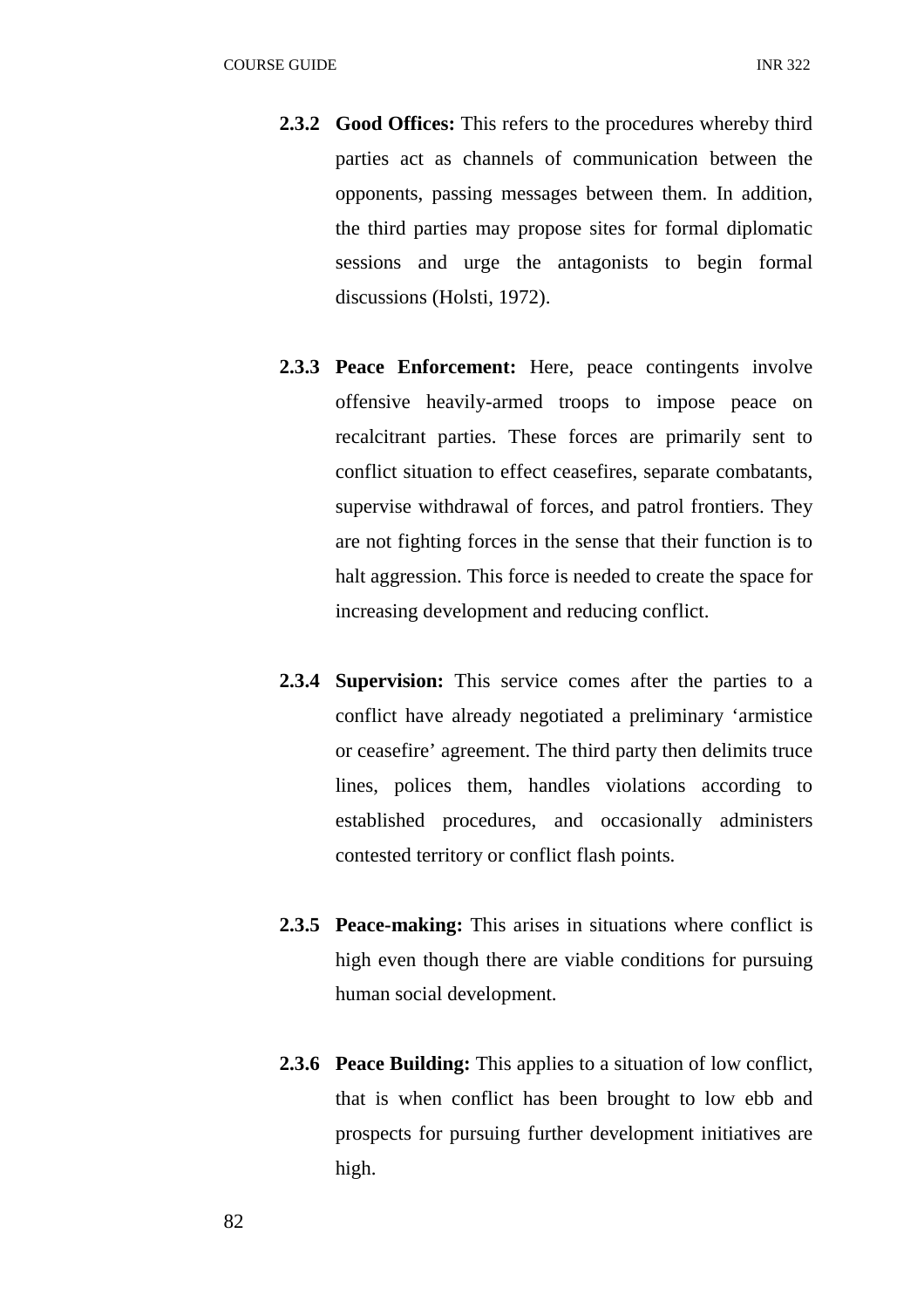#### **4.0 CONCLUSION**

This unit has shown that conflict handling styles, whether assertive or cooperative, are responses that people make to address situations they consider detrimental to the attainment of a desired goal. It is also clear from this unit that the factors that influence conflict handling styles are multi-faceted, including domination, avoidance, accommodation, collaboration, etc.

#### **SELF-ASSESSMENT EXERCISE**

1. How justifiable is it to place peace-keeping, the use of good offices and peace enforcement at the extra-territorial level of conflict handling?

# **5.0 SUMMARY**

From this unit, you have learnt that conflicts in human society can easily be handled, especially when they are still on a small-scale, or when they have not completely gone out of hand. When, however, a conflict gets out of hand or goes full-scale, then extra-territorial levels of conflicthandling styles become necessary and are called for.

# **6.0 TUTOR-MARKED ASSIGNMENT**

(i) Write an essay, in one and half pages, explaining what you understand by "conflict handling".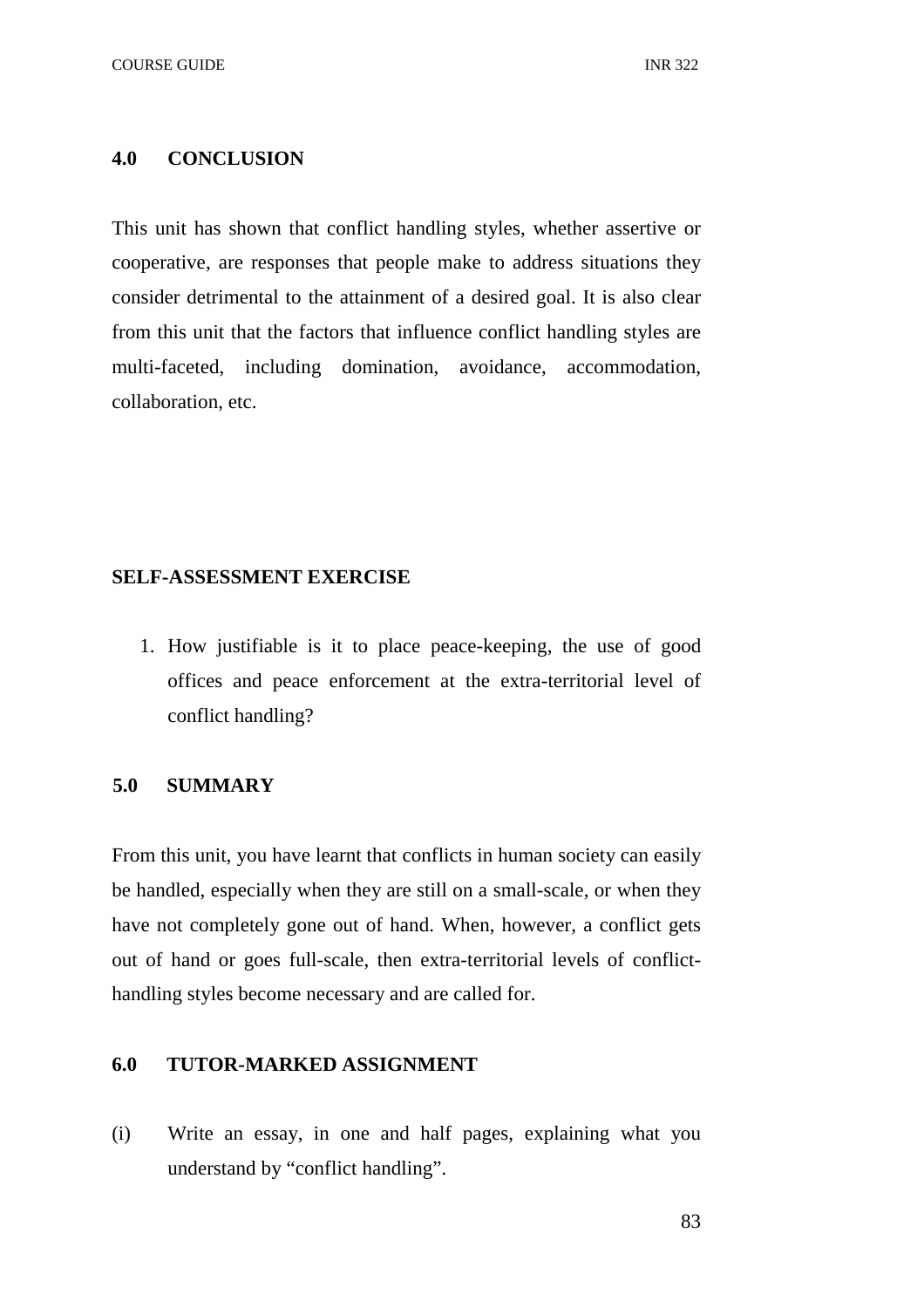(ii) Comment on "domination", "avoidance" and "accommodation" as conflict handling styles.

# **7.0 REFERENCES/FURTHER READINGS**

- Holsti, K.J. (1972) *International Politics: A Framework for Analysis*. New Jersey: Prentice-Hall Inc.
- Ojiji, O. (2006). Conflict Handling Styles" in Shedrack Gaya Best (ed.) *Introduction to Peace and Conflict Studies in West Africa*. Ibadan: Spectrum Books Ltd.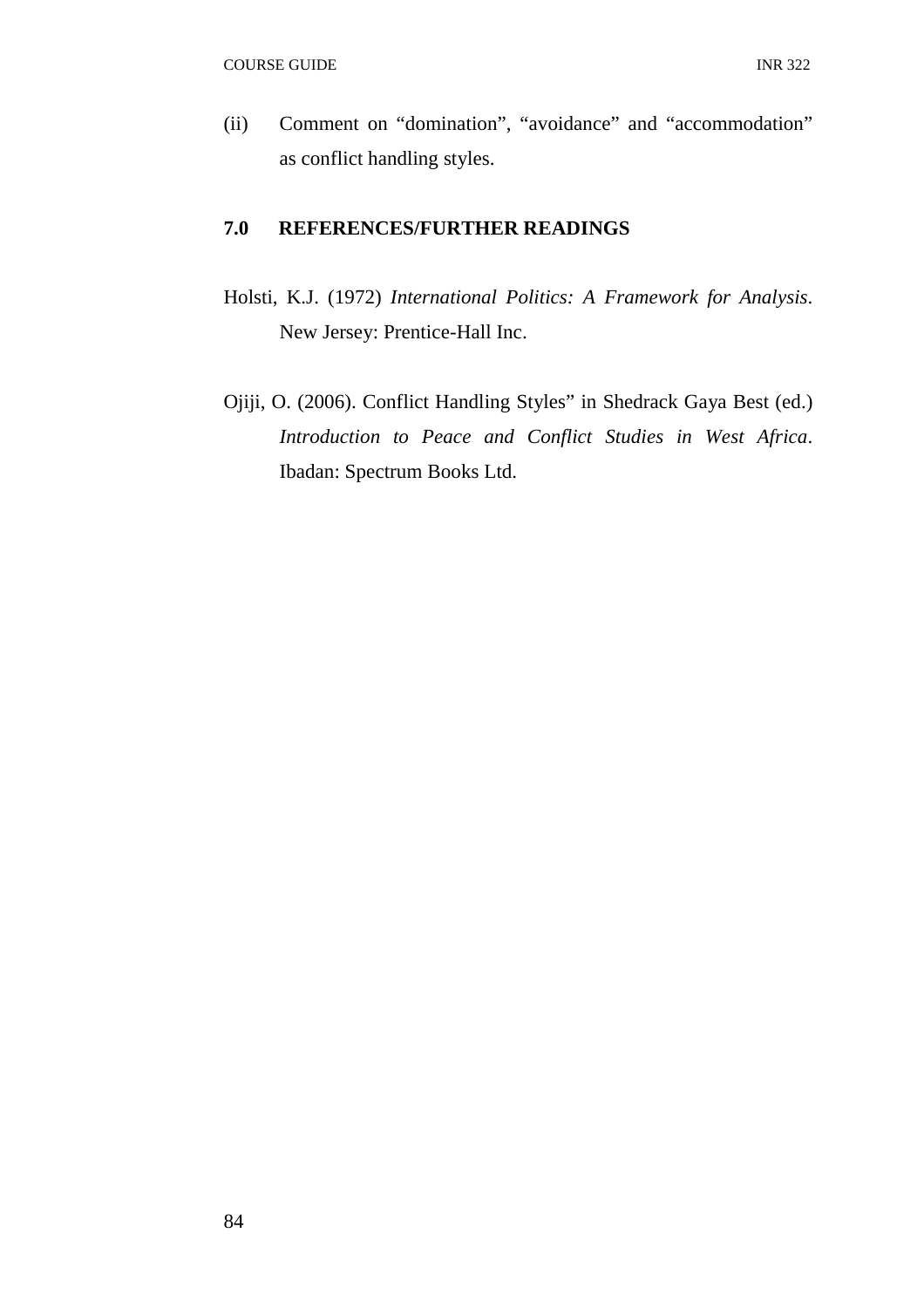### **UNIT 3: THE CONCEPT, AND PROCESS, OF MEDIATION**

### **CONTENTS**

- 1.0 Introduction
- 2.0 Objectives
- 3.0 Main Content
	- 3.1 Meaning of Mediation
	- 3.2 Guiding Principles of the Mediation Process
	- 3.3 The Mediation Process
		- 3.3.1 Initiation
		- 3.3.2 Preparation
		- 3.3.3 Introduction
		- 3.3.4 Problem Statement
		- 3.3.5 Problem Clarification
		- 3.3.6 Generation and Evaluation of Alternatives
		- 3.3.7 Selection of Alternatives
		- 3.3.8 Agreement
- 4.0 Conclusion
- 5.0 Summary
- 6.0 Tutor-Marked Assignment
- 7.0 References/Further Reading

# **1.0 INTRODUCTION**

This unit sets out to introduce you, as the title suggests, to the concept of mediation and the process of mediation known in diplomatic relations. It does this by dwelling on the meaning of mediation, and identifying the guiding principles of the mediation process. Later on, it takes you through some of the stages involved in the mediation process.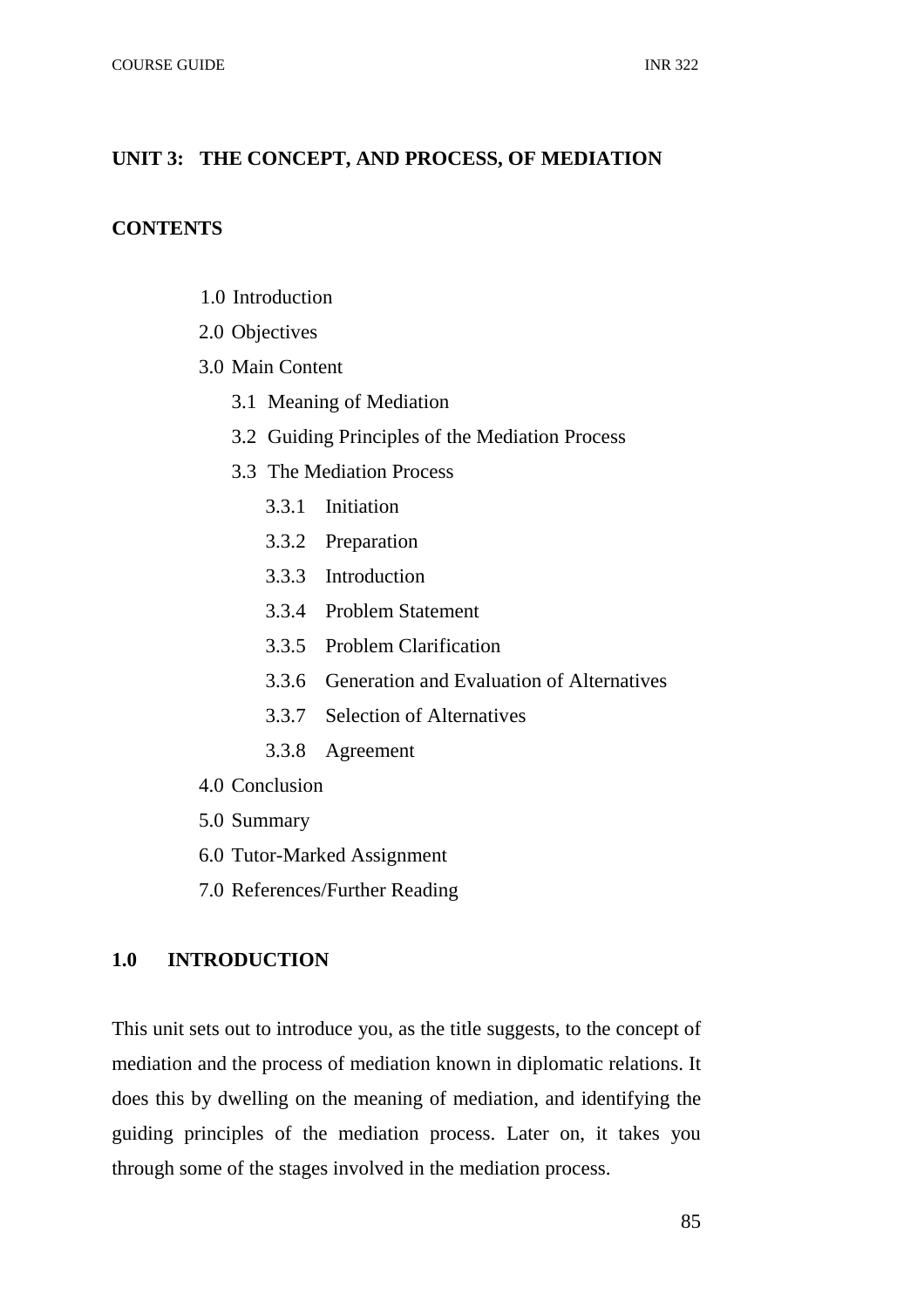#### **2.0 OBJECTIVES**

After going through this unit, you should be able to:

- a) Define the term "mediation"
- b) Identify the guiding principles of the mediation process
- c) Enumerate the stages involved in the mediation process
- d) Differentiate between "problem statement" and "problem clarification" as vital stages of the mediation process.

#### **3.0 MAIN CONTENT**

### **3.1 Meaning of Mediation**

Godongs (citing Moore, 1996:15) defines mediation as the intervention in a negotiation or conflict of an acceptable third party who has limited or no authoritative decision-making power, but who assists the involved parties in voluntarily reaching a mutually acceptable settlement of issues in dispute…".

There are other definitions of mediation, but all points at the direction of the involvement of a third party being called upon to help the disputing parties negotiate a settlement.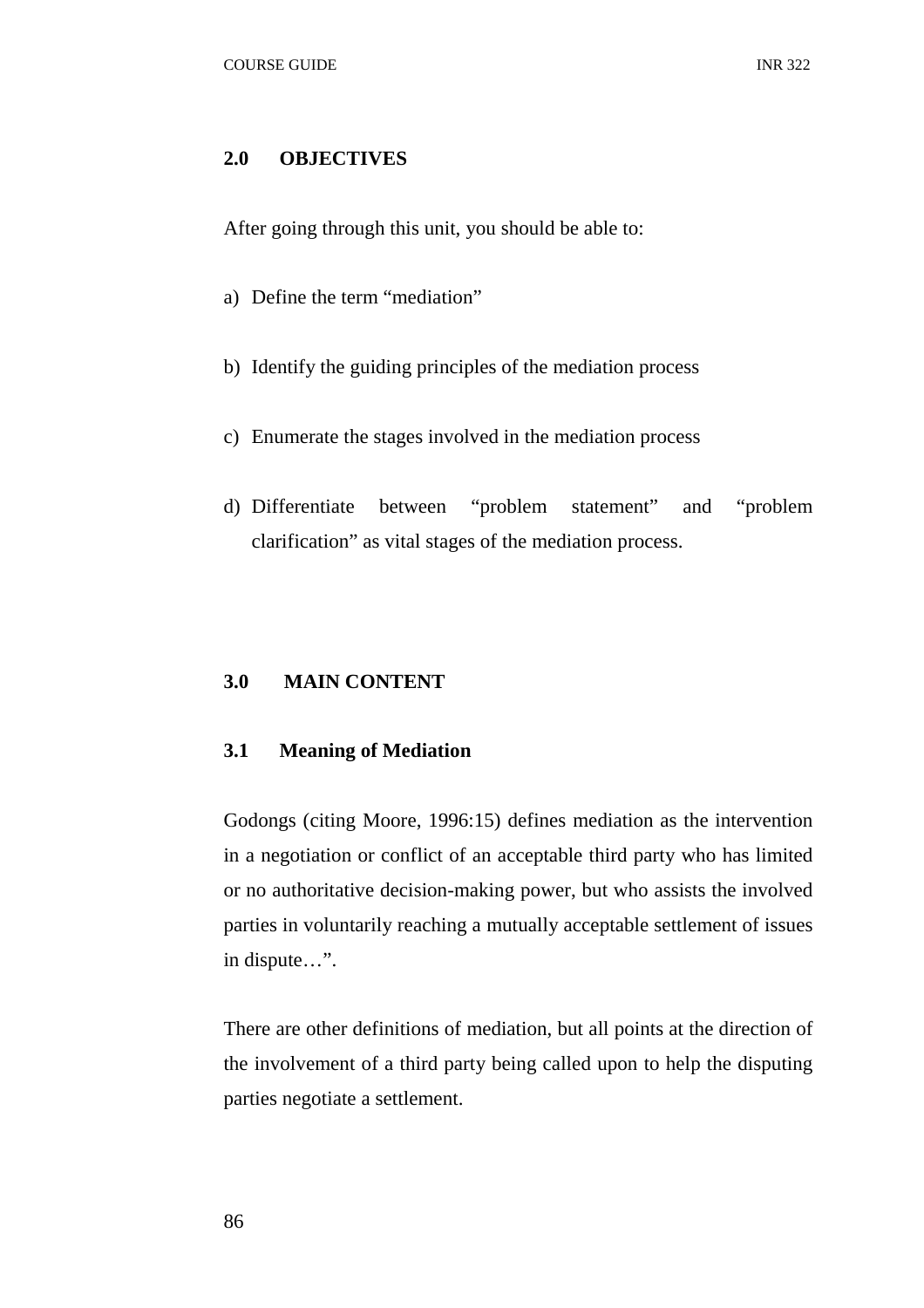However, there are many other situations in conflict where mediation is unsuitable. These include:

- a) When a serious incident has just occurred and no useful conversation is obtainable from the parties because of panic, confusion and grief.
- b) When it is evident that the sincerity of one or more of the parties is in doubt or simply in contradiction of the aims of negotiations and settlement.
- c) Where the incapability of a party to either listen or participate in any form of useful discussion and negotiation is beyond remedy.
- d) Where the issue is non-negotiable in nature.
- e) Where two unequal parties involved such that the balance of power between parties does not favour a fair agreement.
- f) Where the issues in conflict deserve public knowledge rather than confidential negotiation under mediation.

# **3.2 Guiding Principles of the Mediation Process**

- i. Mediators should examine the suitability of their level of competence, experience and interest in handling a particular conflict before accepting to become intermediaries. Such self examination should begin with SWOT (strengths, weaknesses, opportunities and threats) analysis of the mediator in the conflict.
- ii. Availability of Mediation Plan: Plans should specify the relevant people, the best location, procedures and frameworks. The plan should also foresee areas of agreements and disagreement, psychological and behavioural standards and the type or quality of infrastructural needs required for successful negotiations should be indicated in the plan.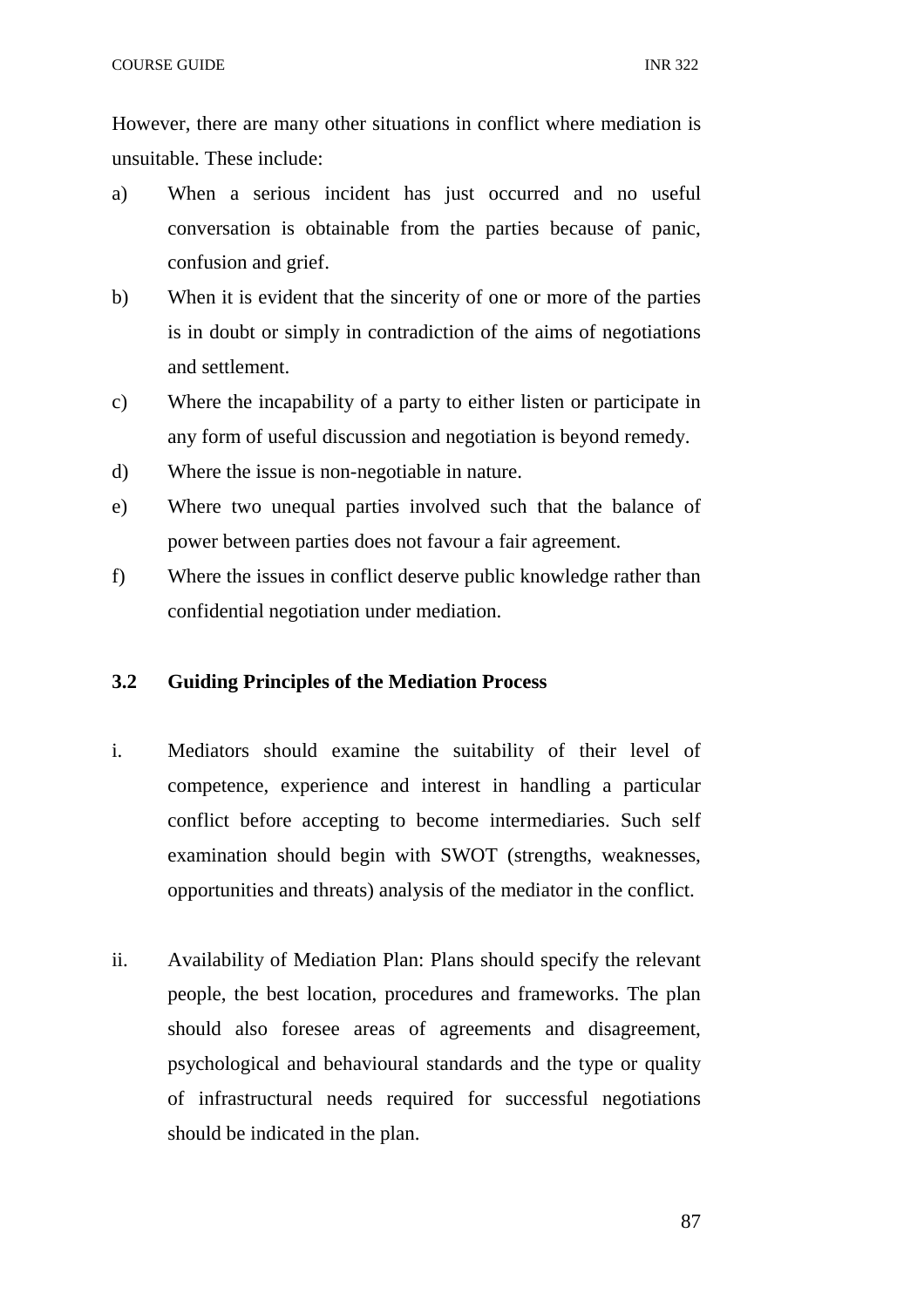- iii. Impartiality: Mediators should seek to provide the ideals of justice and fairness in consideration of all issues brought to the negotiation table.
- iv. Confidentiality: Confidence of the parties to discuss freely and truthfully amongst themselves without any fear that their positions, claims, defences or remedies being sought would become known to other people not directly involved in the conflict or at negotiations should receive a boost.
- v. Self-determination: This principle permits disputants to either include or exclude any important issues in the course of negotiation.
- vi. Voluntariness: This gives disputants protection against compulsion by anyone in any stage of the process, they could even withdraw at whatever stage based on their judgments.
- vii. Empowerment and Education: This principle ensures that the mediation process should target the empowerment and education of disputants in such a way that they are given as enhanced capacity to deal with their problems and can handle conflicts.

# **3.3 The Mediation Process**

There are several mediation stages and steps in the mediation functions which denote the reason why it is often regarded as a process. These stages are forms of intervention to assist parties in conflicts reach a voluntary settlement of their differences through an agreement that defines their future behaviour towards each other.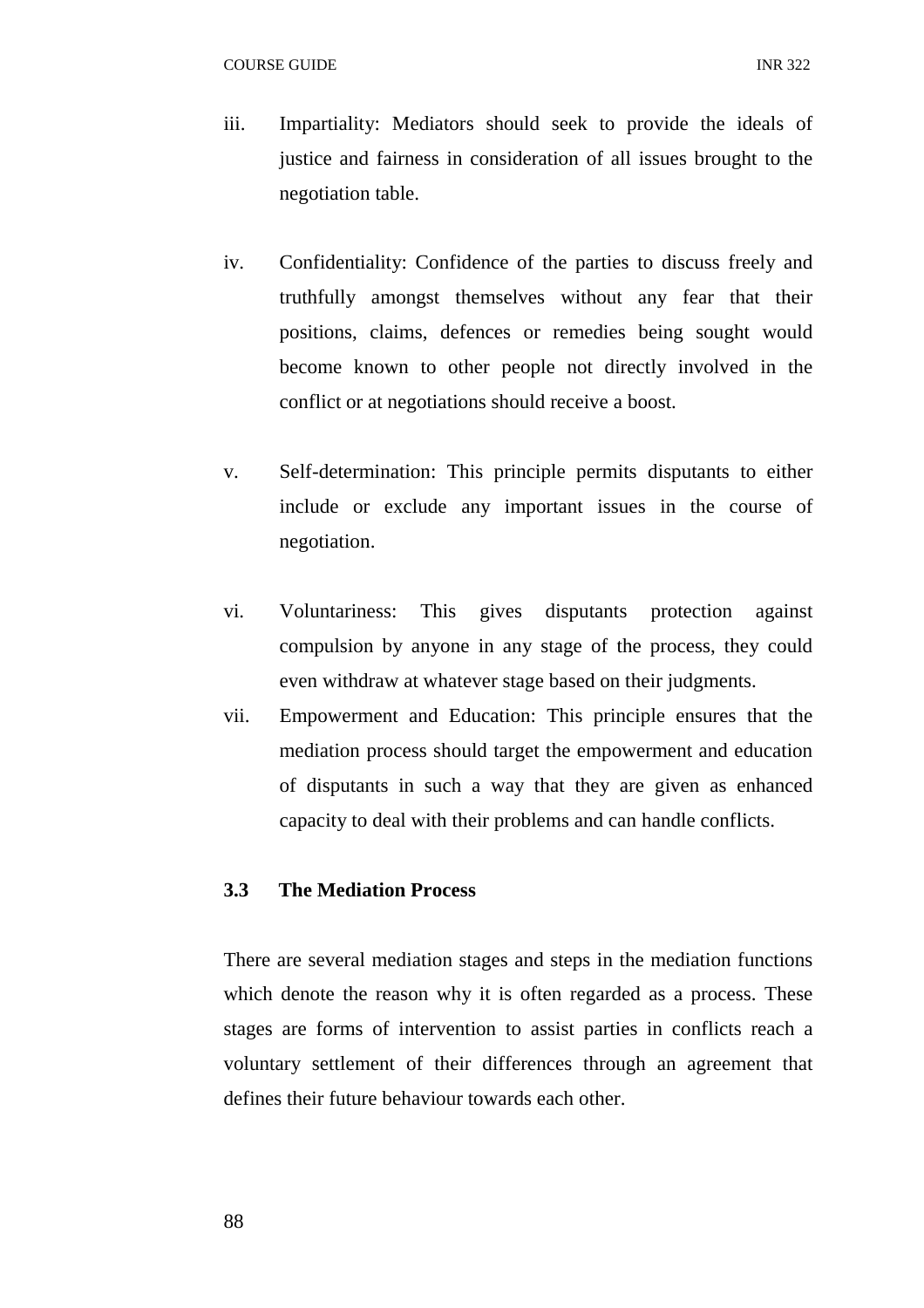A typical outline of the stages involved in mediation include initiation, preparation, introduction, problem statement and problem clarification, generation and evaluation of alternatives, selection of alternatives and reaching an agreement.

# **3.3.1 Initiation:**

There are several ways that the mediation process can commence. The matter could be submitted to a "neutral" or dispute resolution organization by one or all of the parties involved in a conflict.

On other occasions, a dispute could be referred by a court of law for possible settlement through the intervention of a mediator. This practice is popularly known as 'out-of-court' settlement in Nigeria. Here, disputants both agree to settle outside the formal judicial system, with or without the help of a third party.

### **3.3.2 Preparation:**

At this crucial stage it is necessary for parties to be well informed about the background to their conflict and the claims, defences and remedies being sought. Also, legal advice could be sought on technical issues; however, legal representation on such matters is excluded even where lawyers are present during negotiations. To be fully informed about the parties in conflict and the major features of their dispute, the mediator should know about the following:

- i. The balance of power between the parties;
- ii. Sources of pressure and the pressures for, and against, agreement;
- iii. The economic resources of the parties;
- iv. Political and personal differences between parties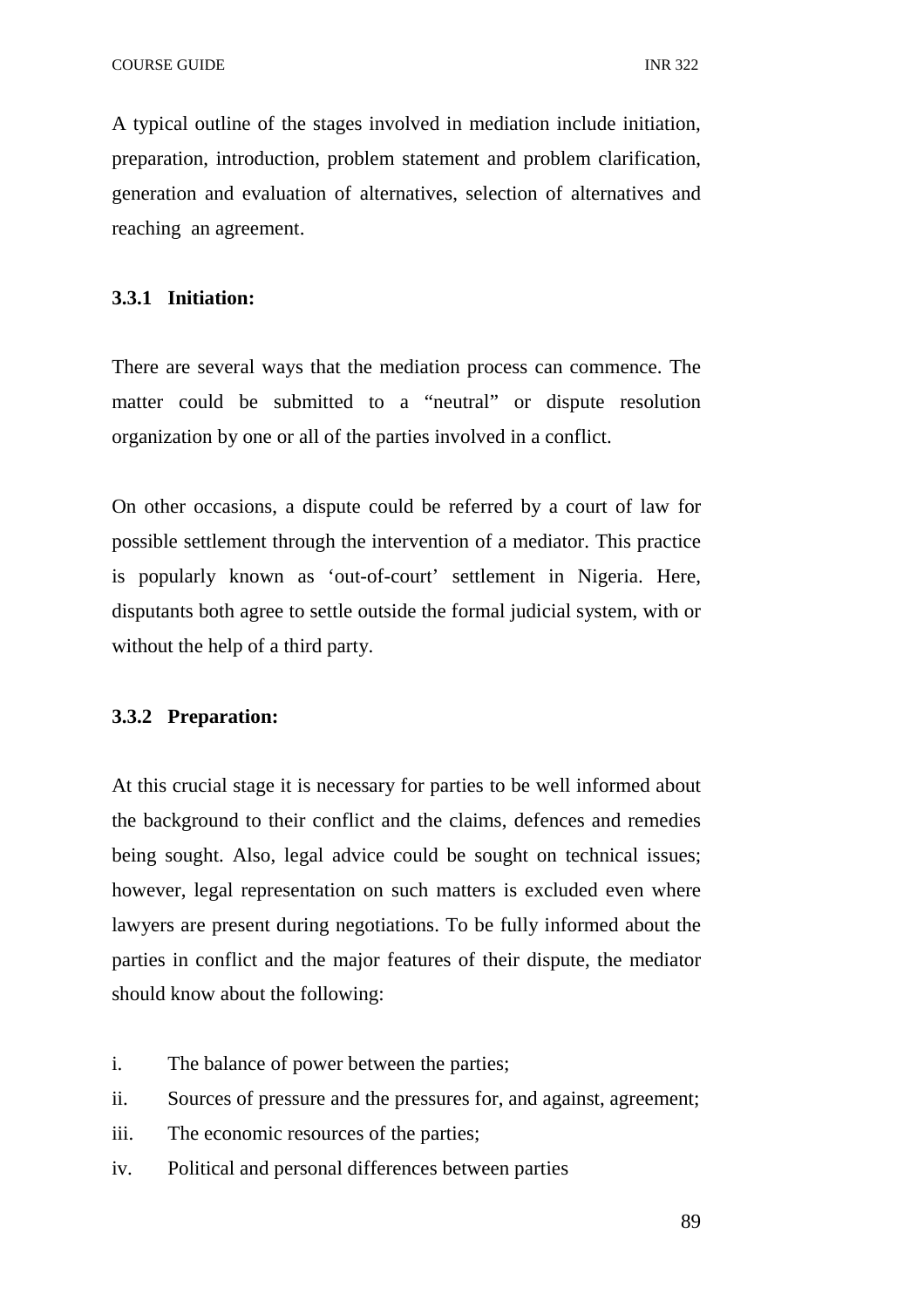- v. The authority of delegates in negotiations;
- vi. Cultural, religious and ideological differences and fixing of convenient appointment dates, time and venues.

# **3.3.3 Introduction:**

The stage of introduction is very important to the mediator as this determines the mediator's acceptability, integrity, credibility and neutrality. When he has been able to establish the above germane qualities, the mediator could use this opportunity to determine the following issues.

- i. Control of the entire process
- ii. Identification of the issues and positions of parties.
- iii. Search for consensus grounds
- iv. Provision of motivation for continued participation in the process.

This stage sets the foundation of confidence and hope in the mediation process.

### **3.3.4 Problem Statement:**

Parties could state a problem in two basic ways. The first approach allows issues to be raised one by one and discussion is made on each, before proceeding to the next issue. The second approach allows for an exhaustive listing of all relevant issues to be made before detailed discussions commence on each.

Whether the former or the latter approach is adopted, the problem statement allows the parties to tell their stories beginning with the complaining party. While this is going on, the mediator is expected to listen effectively and attentively to confirm, clarify or elaborate issues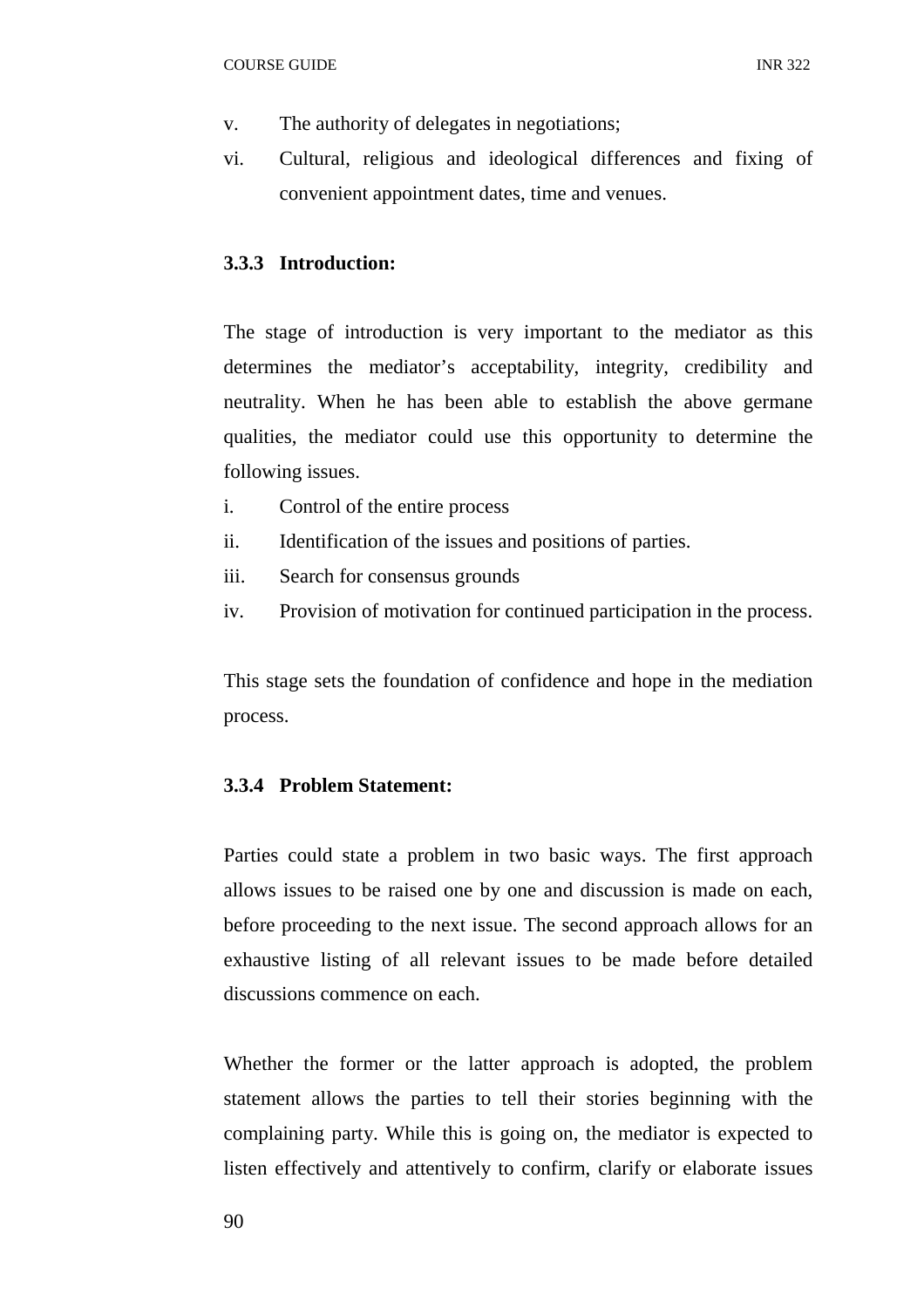that require emphasis or attention. It is very common that the mediator asks both open-ended and close- ended questions, taking note of significant signals from the behaviour and body movements of each party, calm tension if necessary, clarify narrations by asking penetrating and focused questions. The mediator effectively later summarizes the stories and positions of the parties, assesses the appreciation of the listening party and thanks the party who has concluded the narration of his/her side of the story.

# **3.3.5 Problem Clarification:**

At this stage, the mediator brings out the concrete underlying issues of the conflict. The tools used in effecting this include questions, assessment of behaviour to bring out the real issues. Also important at this stage is the ability of the mediator to summarize areas of agreement and differences between the parties. This is followed by matching and ranking of the issues in order of priorities of the parties concerned.

#### **3.3.6 Generation and Evaluation of Alternatives:**

In doing this, two important tools could be employed by the mediator. The first tool is the attempt that mediators make to create doubts on the extreme positions of each of the parties. In way, unviable alternatives are dropped from the negotiation. The second tool is the creation of new alternative courses of action for all parties, with the hope of achieving the desired compromise and subsequent agreement for parties in conflicts.

### **3.3.7 Selection of Alternatives:**

91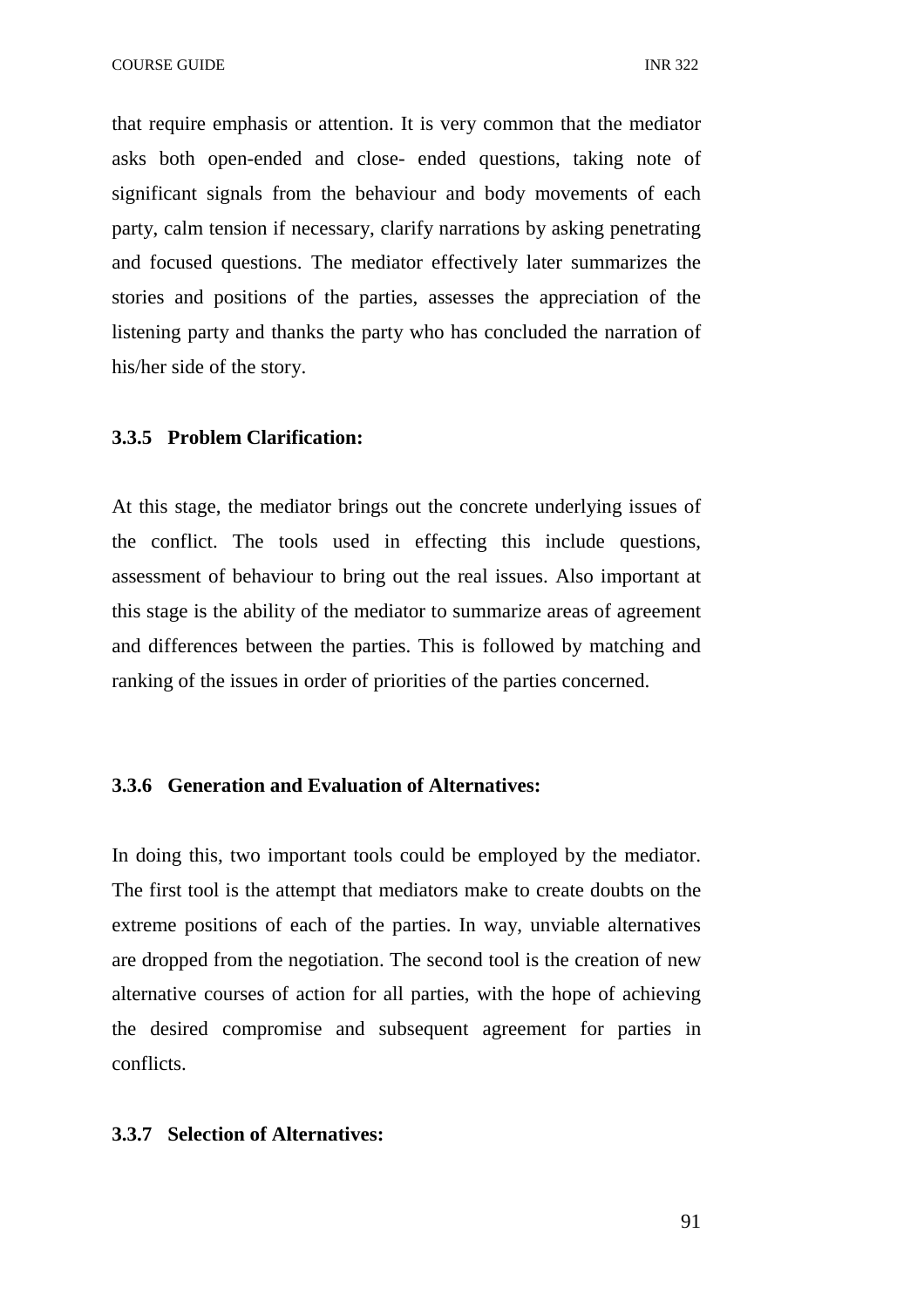At this stage, the mediator is expected to assist the parties both jointly and individually to reduce the number of alternatives to a minimum of those with high prospects for desirable results needed by all parties.

# **3.3.8 Agreement:**

A mediator does not get involved in drafting an agreement for parties in conflict. It is usually a joint assignment for disputants who have been involved in negotiations. However, the mediator ensures that a clear summary of the terms of discussions, negotiated compromises, are readily available to parties drafting an agreement. Also, the mediator compliments or appreciates all parties for the cooperation enjoyed throughout the period of negotiations, before terminating the mediation process. The mediator should also set up a follow-up mechanism, indicating the relevant dates of implementation of the agreements reached by the parties in the conflict.

# **4.0 CONCLUSION**

In conclusion, you have noted that mediation is an important instrument for the peaceful settlement of disputes. Because of its significance and increased application in the management of conflict situations at different levels, beginning from the inter-personal to the international levels, mediation is usually adopted when direct negotiation does not prove to be feasible, in respect of parties' divergent interest, needs and emotions.

#### **SELF-ASSESSMENT EXERCISE**

1. Comment briefly on any five mediation processes known to you**.**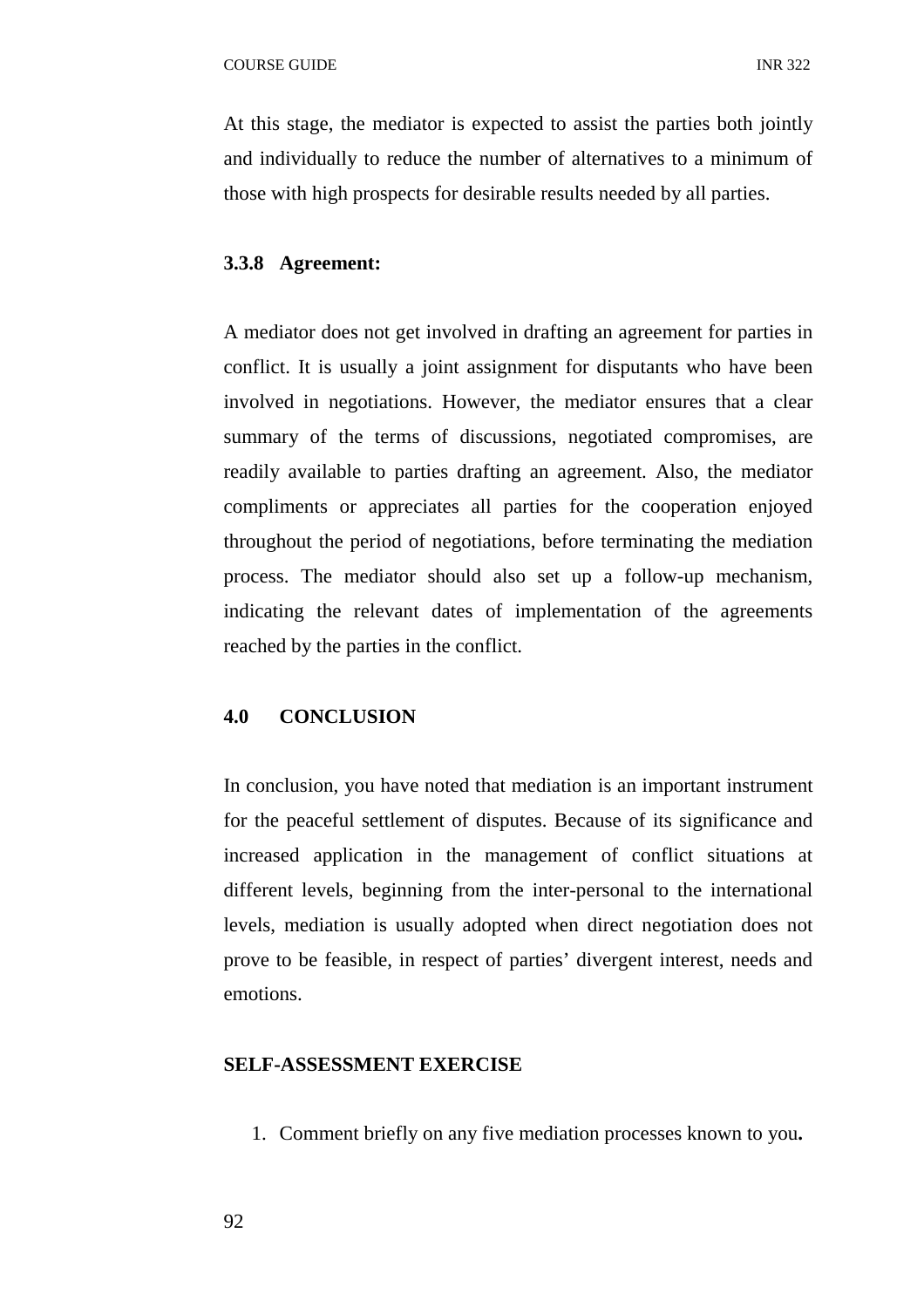# **5.0 SUMMARY**

On the whole, the fundamental goal of mediation is the achievement of an acceptable settlement through non-violent means between disputants, as well as the attainment of peace and justice.

# **6.0 TUTOR-MARKED ASSIGNMENT**

- (i) Write a one and half page essay on "the meaning of mediation".
- (ii) Discuss in details the main guiding principles of the mediation process.

# **7.0 REFERENCES/FURTHER READINGS**

- Godongs, S. (2006). "Mediation and the Mediation Process" in Best, Shedrack Gaya (ed.) *Introduction to Peace and Conflict Studies in West Africa*. Ibadan: Spectrum Books Ltd.
- Duffield, Mark (1994). "Complex Political Emergencies and the Crisis of Developmentalism" \_*IDS Bulletin*\_25: pp.37-45.

# **UNIT 4: METHODS OF CONFLICT RESOLUTION AMONGST STATES IN WEST AFRICA SINCE 1960**

# **CONTENTS**

# 1.0 Introduction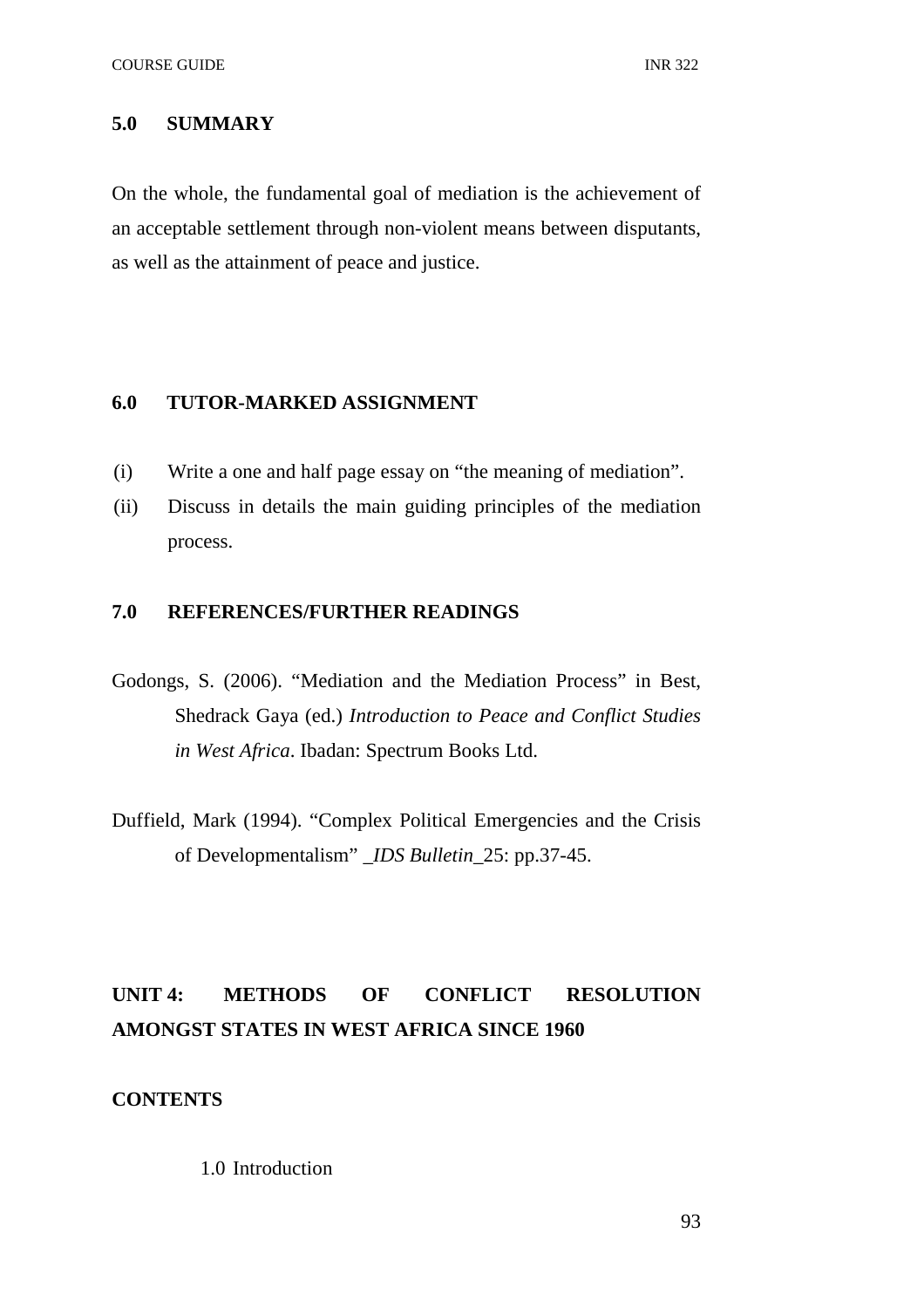- 2.0 Objectives
- 3.0 Main Content
	- 3.1 Nature and Scope of Conflict in West Africa
	- 3.2 Methods of Conflict Resolution in West Africa in the Pre-ECOWAS Period
	- 3.3 Methods of Conflict Resolution in West Africa in the ECOWAS Period
	- 3.4 Challenges of Peace-making Efforts in West Africa.
	- 3.5 Contributions of Civil Societies to West African Peace-building Process
- 4.0 Conclusion
- 5.0 Summary
- 6.0 Tutor-Marked Assignment
- 7.0 References/Further Reading

# **1.0 INTRODUCTION**

This unit dwells on the various practical steps and methods states in the West African sub-region have been adopting in resolving conflicts since independence. The unit begins by examining the nature and scope of conflict in the region, the methods of resolving the conflicts in the period before the regional organization, the Economic Community of West African States came into existence, and after, as well as the challenges West African states have faced in the process of resolving conflicts. Finally, the unit also exposes you to the contributions of civil societies in the region to the peace-building process.

# **2.0 OBJECTIVES**

After going through this unit, you should be able to: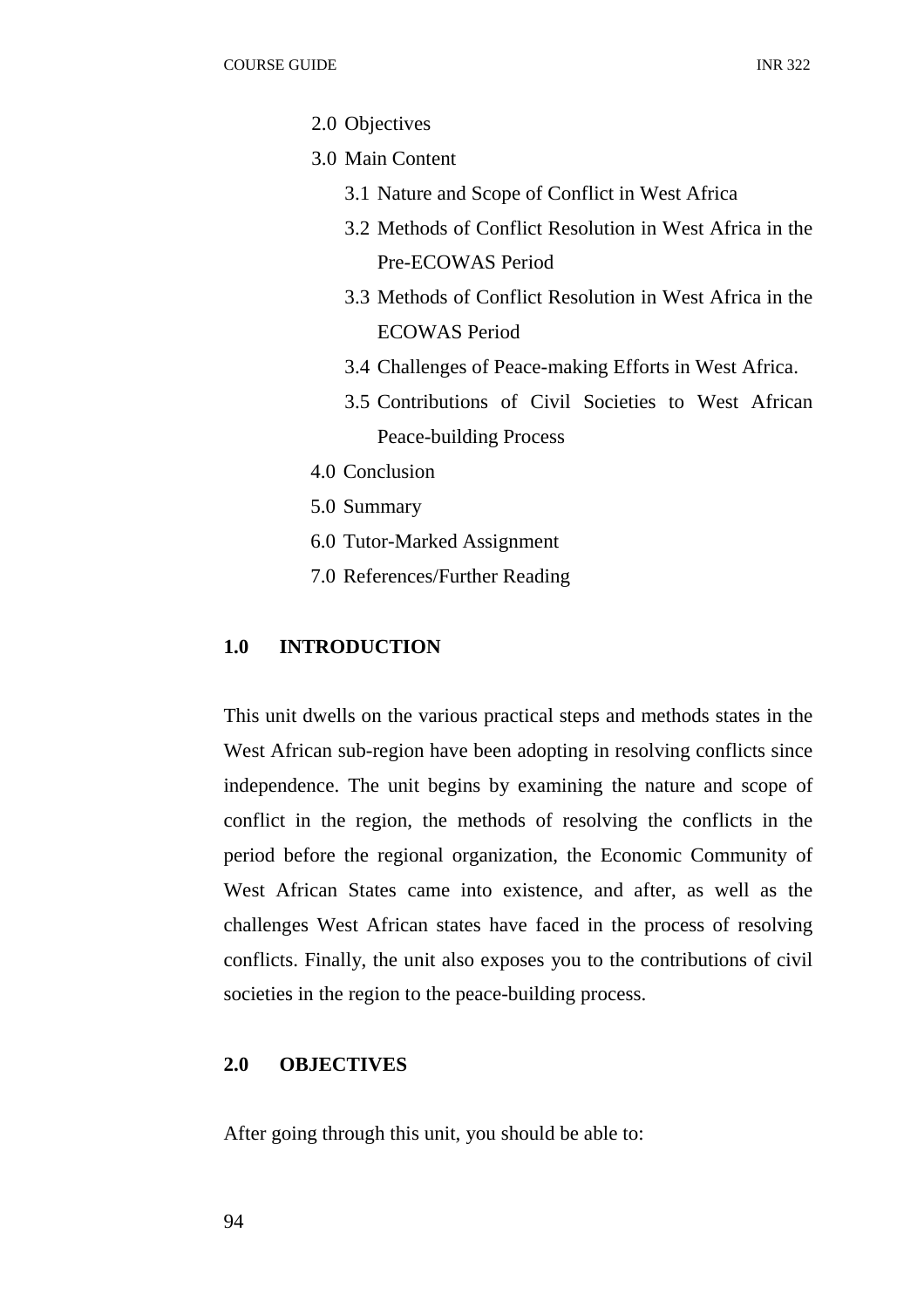- a) Explain the nature and scope of conflict in the West African subregion
- b) Identify the methods of conflict resolution in West Africa in the pre-ECOWAS period and in the ECOWAS period.
- c) Mention and discuss the challenges which peace-keeping efforts face in West Africa
- d) Give examples of the contributions which civil societies have made to the peace-building process in West Africa.

### **3.0 MAIN CONTENT**

### **3.1 Nature and Scope of Conflict in West Africa**

Conflicts in West Africa can be broadly grouped along the divides of intra-state and interstate conflicts.

The intra-state conflicts come in the form of civil wars, guerrilla warfare, militant insurrections, and inter ethnic warfare. Notable ones in this category include the Nigerian Civil War (1967-1970), the Liberian crisis (1989-2003), the Sierra-Leone Civil War (1992-2002). This category of conflicts was more frequent, long drawn and more difficult to resolve. In most cases, they were motivated by the desire of individuals or groups of people to seize power, which were considered unrealizable through the constitutional process (Akinbi and Akinola, 2007).

The inter-state category involves state of conflict between two or more states. Mention could be made of the Guinea-Bissau border crisis with Senegal (1989); the Nigeria-Chad Lake Chad crisis (1983), and Nigeria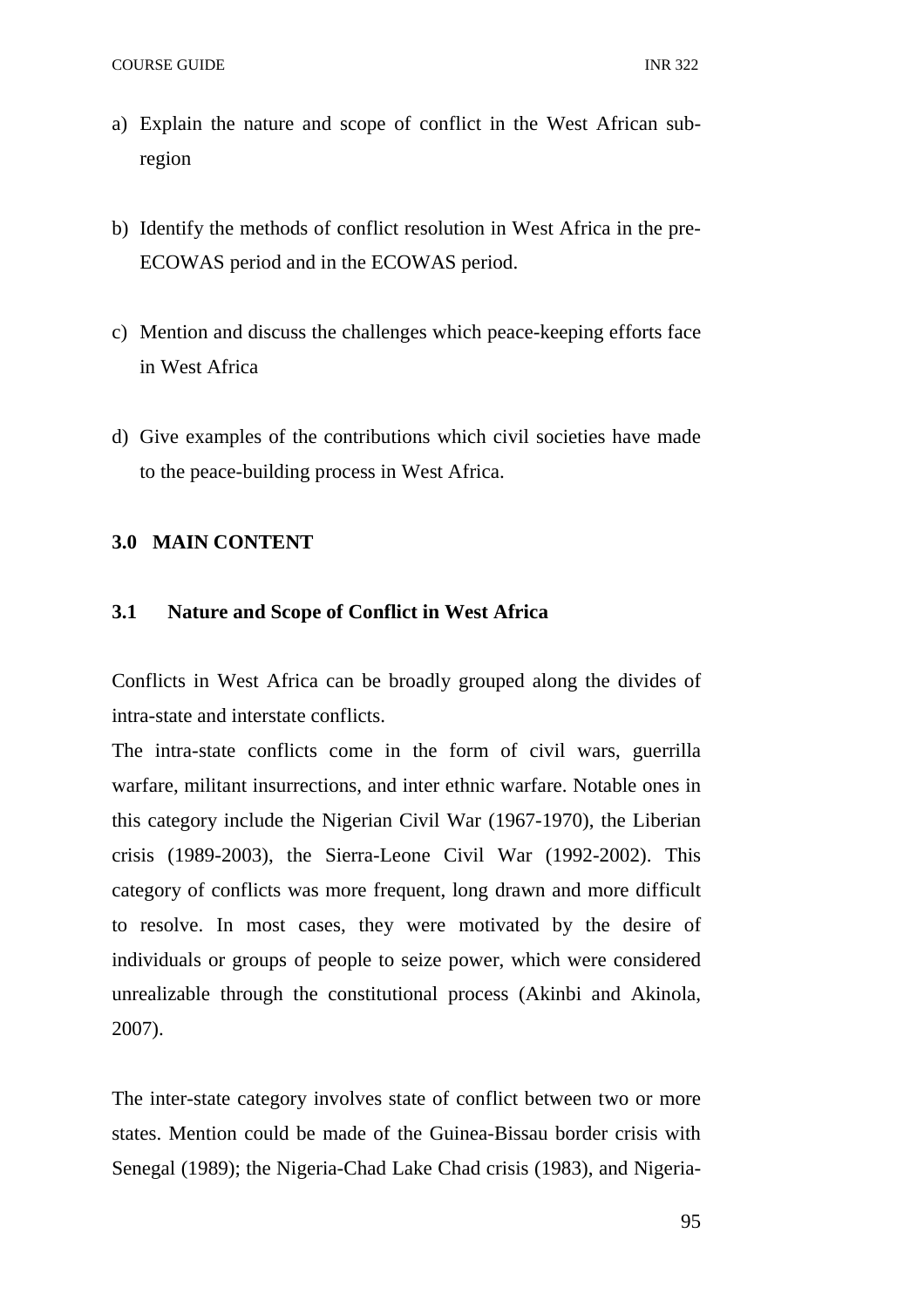Cameroon feud over the oil rich Bakassi Peninsular. In most of these conflicts, territorial claims were the paramount issue. One other issue was the allegation of harbouring of dissident elements of which attempts made to flush out such dissidents provoked inter-state conflicts.

It is, however, to be noted that most of the conflicts witnessed on the West African soil had third party involvement, which was either African or non-African in nature. The Liberian crisis, for instance, was strongly believed to have been supported by Sierra Leone and Burkina Faso; so also is the case with the Chad crisis which has been strongly alleged to have had the involvement of Libya on the side of the Transitional Government of National Unity (G.U.N.T.), while the Central Africa Republic (C.A.R.) and France were believed to be on the side of Hissene Habre's government (Akinbi and Akinola, 2007). Also, in the case of the Nigeria Civil War, some West African and other African countries supported the secessionist Biafra, while others supported the O.A.U. backed peace mission.

The consequences of the above scenario of external involvements were to manifest in the protracted nature of such conflicts. This made the resolution of such crises intractable, if not impossible. Besides, a situation where some members of ECOWAS are deeply involved in either supporting insurgents or the incumbent regimes cast doubts on the potency and efficacy of collective action (such as the ECOMOG) in resolving the conflicts in West Africa. This is so because collective action involves the collective will of the entire member states without which activities of these independent actors may hamper the collective action and mar peacekeeping, peace enforcement and peace building in the sub-region by making it something of a wild goose chase.

96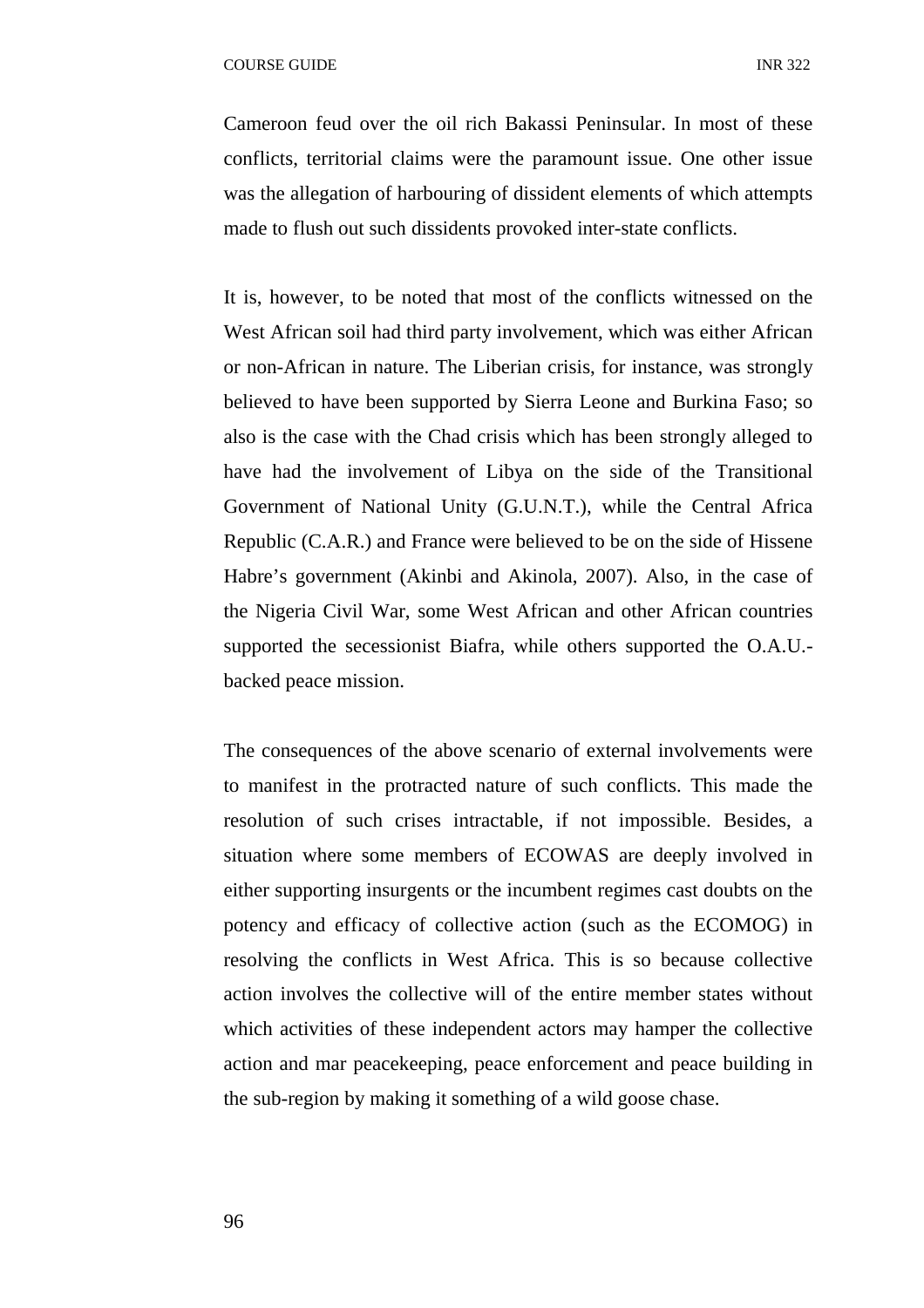# **3.2 Methods of Conflict Resolution in West Africa in the Pre-ECOWAS Period**

It should be recalled that, West African countries were still grappling with issues relating to their independence as at 1960. While most attained the independence by 1960, some others were battling for their independence. Besides, after independence in 1960, most of these countries were pre-occupied with the problem of post independence nation building. Emphasis then was on membership of the Organization of Africa Unity (O.A.U.), a continental body whose emphasis was primarily focused on the decolonization process and the liberation of oppressed African countries. The OAU's conflict resolution mechanism was centred on mediation in inter-state conflicts or cross-border conflicts and not on intra-state conflicts. The principle of noninterference was a key guiding feature of the OAU. Besides, there were limited intra-state conflicts as at that time since most African countries were still basking in the euphoria of hard won independence. Ethnic hostilities were still masked by independence attainment even as there was high aspiration and enthusiasm among the African states that the indigenous governments would address their common plights, needs and aspirations; hence, there was less need for intra-tribal or intra-ethnic hegemonic conflicts.

Given that there was no mechanism among West African states for intervention in intra-state conflicts, it then follows that decisions to intervene in intra-state conflicts would be political, depending on where member state has concrete interest. Such interventions may be covert or overt support of friendly governments or support of dissidents against unfriendly governments. Some are in form of bilateral agreements and alliances. Because such interventions which may also result from giving support to ethnic militias across borders were informal, they were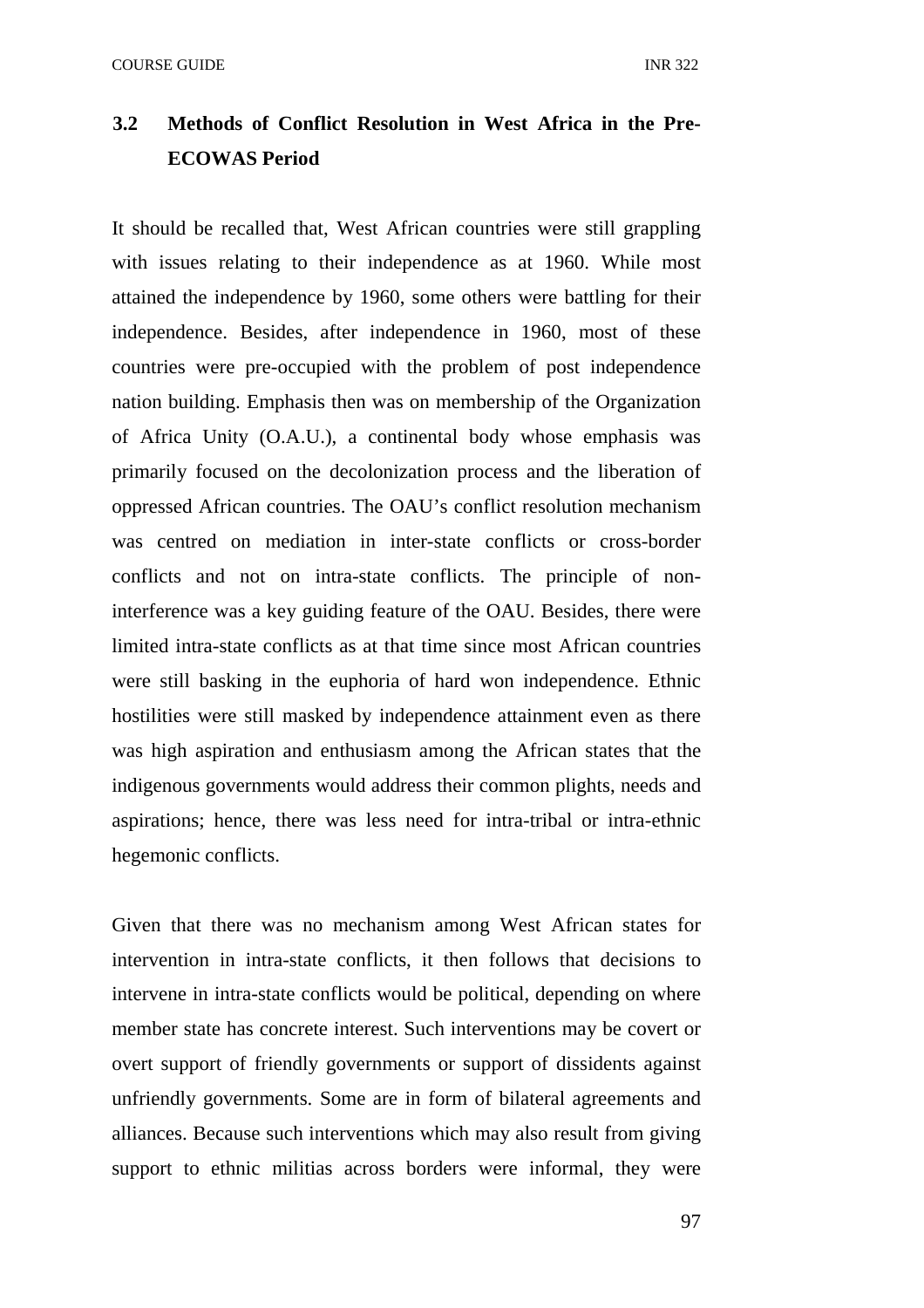somewhat ad-hoc in nature and may rather than resolve the conflicts, further complicate the conflicts. The conflicts in the Casamance region in Senegal, the Nigerian Civil War are good examples of such interventions and participation.

Also, where there was no formal mechanism for conflict resolution, the only mechanism left is non-binding mediation, negotiations, and use of good offices approaches. A good example of bi-lateral allies sending troops for mutual assistance was exhibited when Sekou Toure sent Guinean troops into Siaka Steven's Sierra Leone in 1973 and into William Tolbert's Liberia in 1979 to help restore internal stability following civil disturbances in these countries (Adebayo, 2002). Hence, during the Nigerian Civil War, some friendly countries in West Africa backed the Biafra side, and some took sides with the Nigerian side, as we shall see later in this module.

# **3.3 Methods of Conflict Resolution in West Africa in the ECOWAS Period**

When ECOWAS was finally formed in 1975, the organization merely provided for the protocol on non-aggression in 1978, patterned alongside the OAU's principle of non-interference. Also, the protocol relating to Mutual Assistance on Defence which was signed in 1981 were not able to prevent internal dissension, conflict and large scale violence in the sub-region. As a result of these, the Chadian conflict of 1982 was handled at the continental level, even though the mediation was not very successful in ending hostilities.

A wide-scale sub-regional intervention in internal conflict contrary to the principles of non-aggression and mutual assistance on defence began with peacekeeping mechanism tinkered out during the Liberian Civil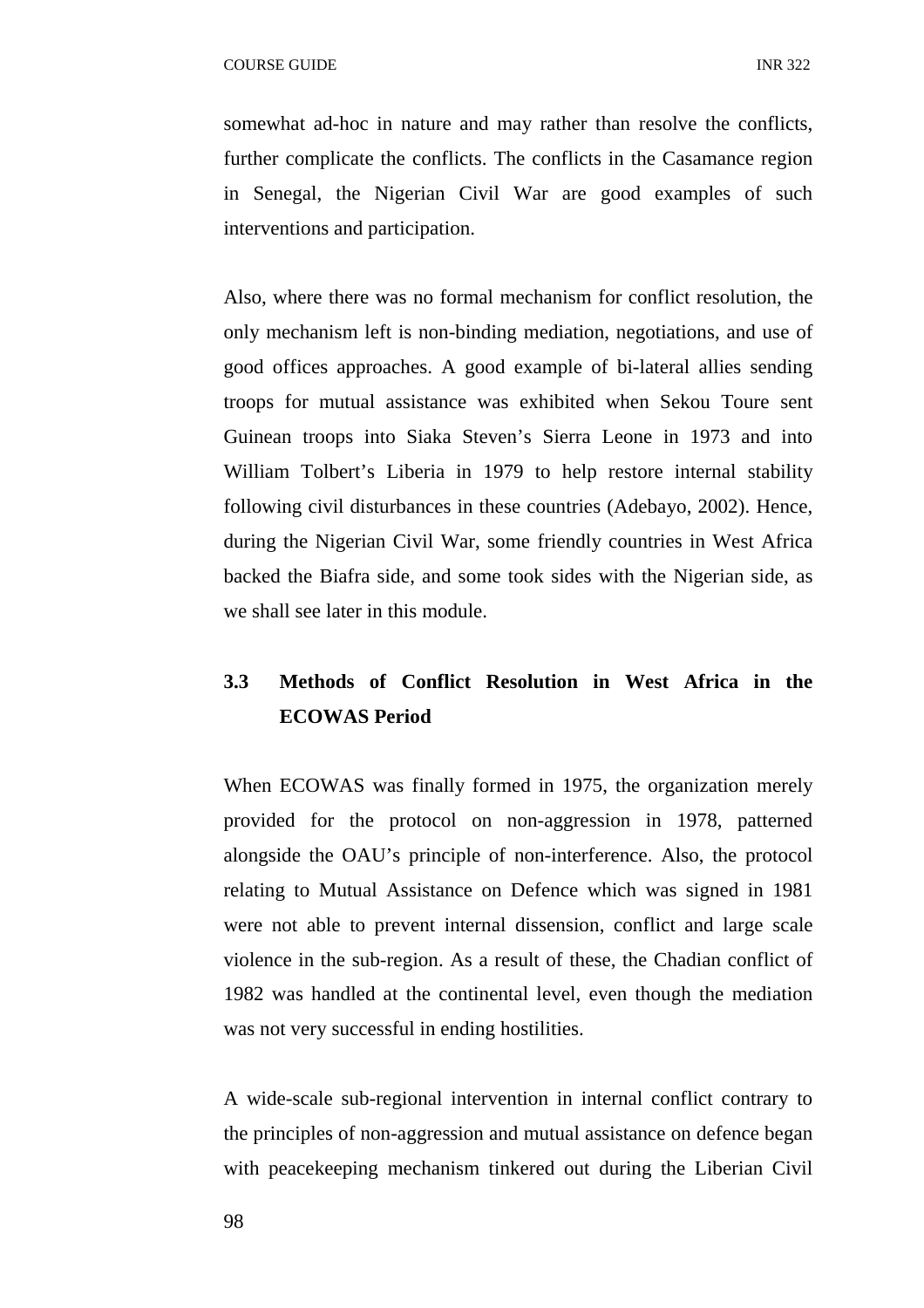War which broke out in December 1989. Initially, the Liberian war was treated as an internal problem of a sovereign nation. But it soon became a regional problem as other countries began to witness massive inflow of refugees considered of great threat to peace and economic well being of the region and also as variants of the crisis emerged in Sierra-Leone, Guinea Bissau and later Cote d'Ivoire.

It needs to be pointed out that, as at the time ECOWAS was taking up this responsibility it had no institutional instrument to engage in peacekeeping or mediation processes. Thus, seeing the inevitability of intervening in the Liberian crisis, the ECOWAS set up a mediation committee comprising representatives of five countries: Ghana, Nigeria, Gambia, Mali and Togo. It was this committee who, among other things, recommended the establishment of the ECOWAS Monitoring Group (ECOMOG) to act as an intervention force. This did not go down well with some ECOWAS members who felt it would be a breach of the principle of non-interference in the domestic affairs of a sovereign state as enshrined in the charter of the OAU of which all members of ECOWAS were signatories (Iheme, 2004).

Eventually, the ECOMOG landed on the Liberian soil with 3,000 soldiers contributed by Nigeria, Ghana, Sierra Leone, the Gambia and Guinea on August 24, 1990. The efforts of this force led to the resolution of the crisis, followed by the conduct of an internationally supervised election in the year 1997.

The challenge of the Liberian crisis was followed by another civil war in Sierra Leone just two years after the beginning of the Liberian crisis. The civil war was mainly motivated by the Foday Sankoh's Revolutionary United Front (R.U.F.). The ECOMOG with the later support of OAU and United Nations (U.N.) succeeded in bringing about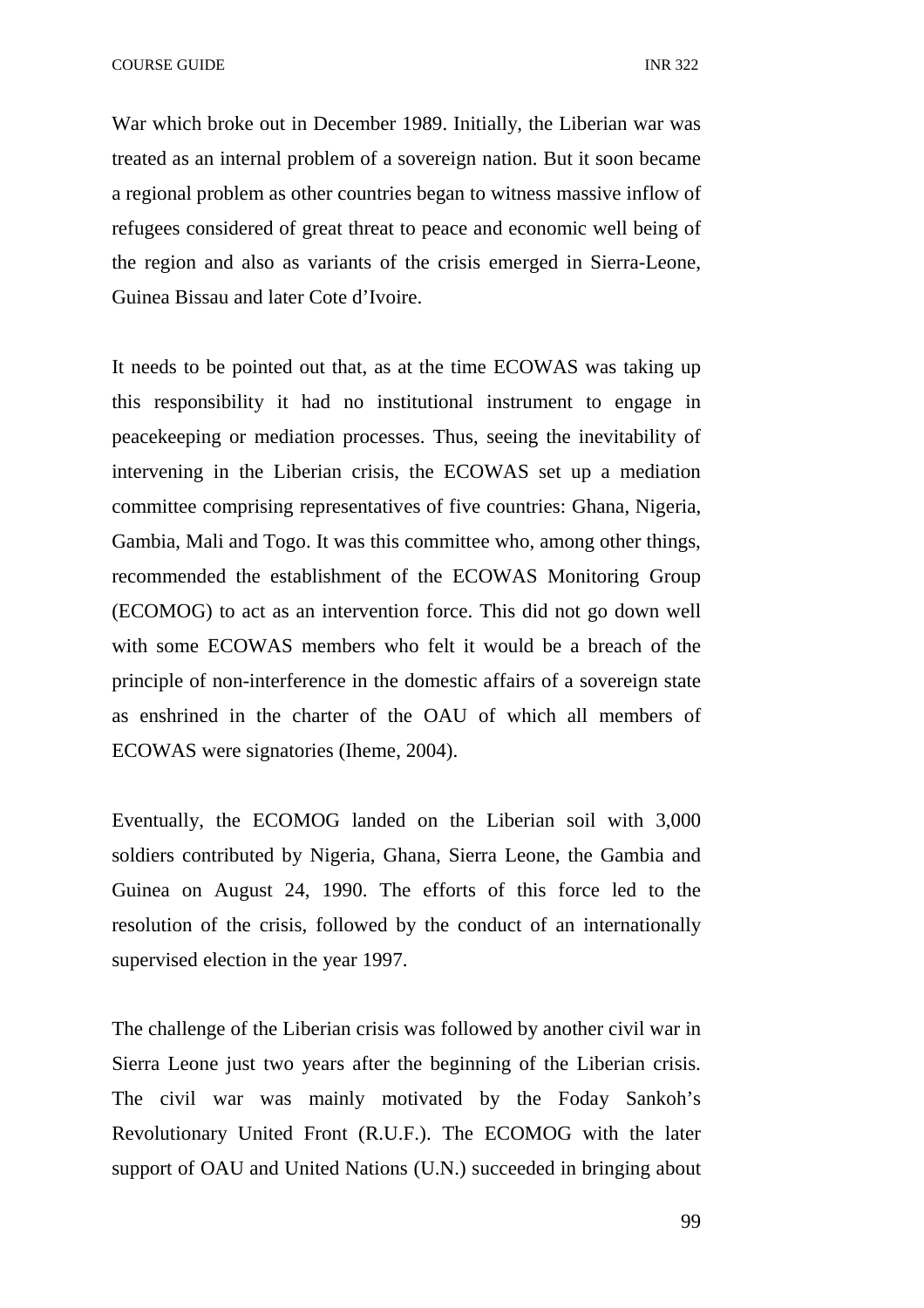a peace agreement that was signed in Lome in 2001 between the RUF and the government. This was followed by the holding of parliamentary and presidential elections in May 2002.

The third main challenge that came the way of ECOMOG was that of Guinea – Bissau. The conflict was sparked off on the  $6<sup>th</sup>$  of June, 1998, when the president of Guinea Bissau, Jogo Bernado, sacked the Chief of Army staff, Brigadier Ausumane Mane, over allegation of illegal trafficking in arms with a secessionist force, the Forces Democratique de Casamance (M.F.D.C.). The ECOMOG successfully got interest groups in the conflict to negotiate a transitional government and hold parliamentary elections in March, 2004.

The role of ECOMOG in resolving the above crises to the point that relative peace was restored and without compromising national sovereignty proved to a very large extent that the ECOMOG mechanism was a welcome development. To a very large extent, it justified the viability of regional response to crisis for a more effective handling of regional issues. In addition, the resilience of ECOMOG was well established being able to handle supposedly overlapping crises as a role (Akinbi and Akinola, 2007).

# **3.4 Challenges of Peace-Making Efforts in West Africa**

Despite some success stories, collective peace building efforts in Africa is still at a rudimentary level, generally lacking in established institutional frameworks and structures (Adetula, 2006). Because of the absence of institutionalized structures for conflict management, conflict resolution initiatives have mostly taken ad-hoc forms. In the Liberian conflict, for example, the ECOWAS Heads of State and Government established a Community Standing Mediation Committee, which in turn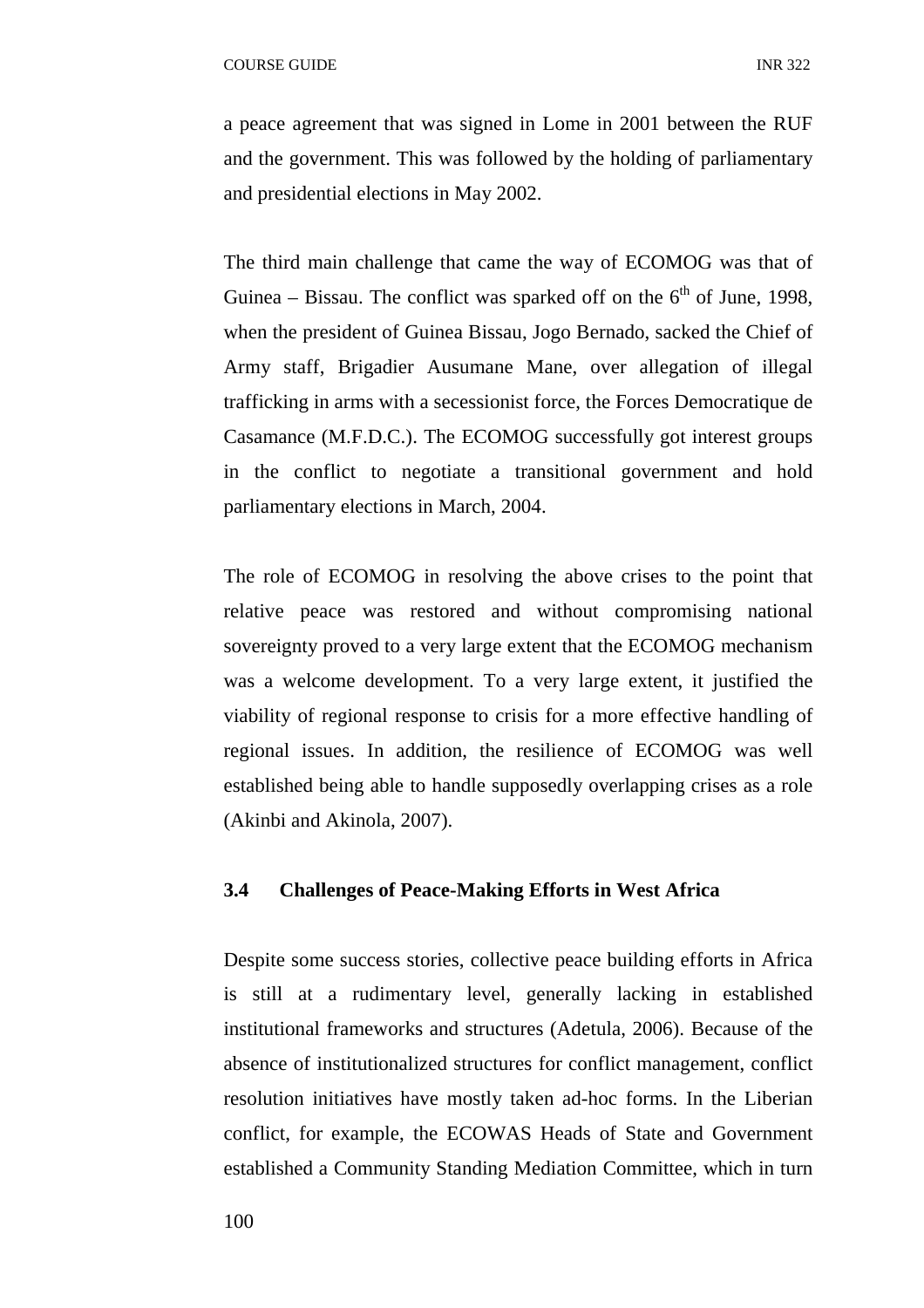COURSE GUIDE **INR** 322

created the ECOWAS Ceasefire Monitoring Group (ECOMOG) at its inaugural session. In Sierra Leone, the ECOWAS Heads of State and Governments did not formally approve of the ECOMOG force unit some three months after its intervention. In Guinea Bissau, the ministerial–level ECOWAS Defence Council voted to extend ECOMOG's mandate to Guinea Bissau even before the ECOWAS Heads of State and Government had time to address the issue.

A key lesson from the ECOWAS security mechanism is that all the three ECOMOG interventions were highly improvised. There was no clear mandate on exactly what the troops would be doing. Peacekeepers were sent into fragile environments without adequate logistical support and funding, and without a political settlement. Unsurprisingly, when things became difficult, ECOMOG struggled to respond decisively in all three cases and was criticized for using too little or too much force and for compromising its stated neutrality.

The Sierra Leone intervention in February 1998 clearly revealed that Nigeria, the principal hegemonic factor in the intervention failed to secure a clear mandate for its intervention from both ECOWAS and the UN immediately before the intervention. Second, it failed to act in concert with other important sub-regional states to garner key francophone support for the intervention. Third, their disastrous intelligence failure before the invasion of Monrovia in 1992 was repeated in Freetown in 1999. Fourth, Nigeria's leaders failed to secure military and logistical equipment and the necessary financial support before undertaking the intervention.

However, Sierra Leone intervention showed some improvements from the Liberia's case. In Sierra Leone, Francophone countries were actively involved in ECOWAS peacemaking efforts from the start, resulting in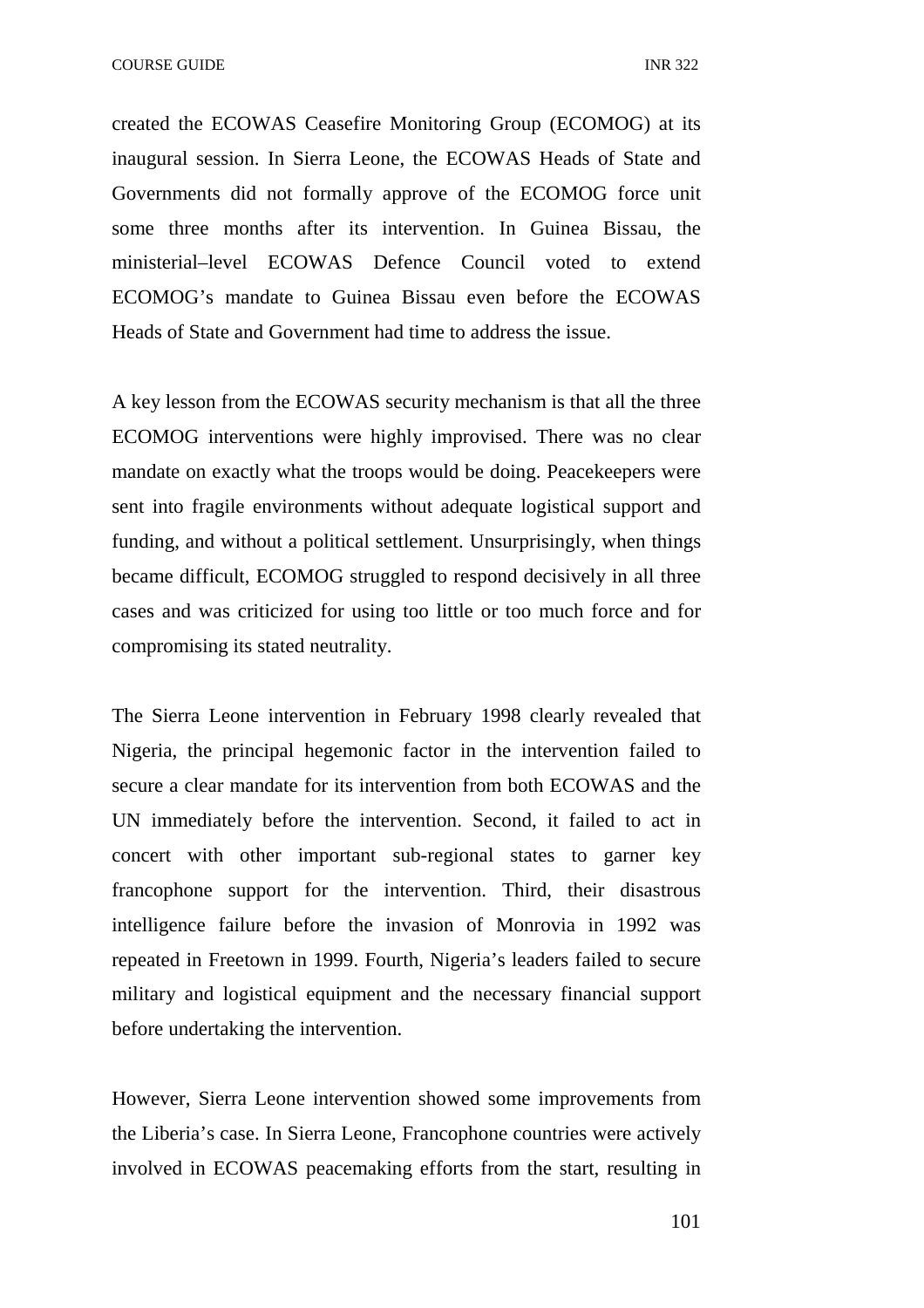less hostility and criticism of Nigeria's intervention therein with Cote d' Ivoire having negotiated the Abidjan peace agreement in 1996. Likewise in Lome in1999, Francophone Togo took the lead, along with the UN, in peacemaking, while Burkina Faso was actively involved in efforts to reach agreement with the RUF.

The ECOMOG intervention in Guinea-Bissau repeated some of the mistakes of the Liberia and Sierra Leone interventions. The peacekeepers were logistically ill-equipped for their mission; the number of troops was grossly insufficient to maintain security in the country, and the funding for the mission depended entirely on France, an external power which had its own interest in the outcome of the conflict in Guinea-Bissau. Here, Senegal, a middle-size West African power, led an intervention with Guinea in defence of what it saw as its national security interest without an ECOWAS mandate and without Nigeria. What, one may want to know, was the result? The absence of Nigerian contingents from the ECOMOG force in Guinea-Bissau was critical to the premature end of the Senegal-led peacekeeping mission in Guinea-Bissau in 1999. In Liberia and Sierra Leone, Nigeria-led ECOMOG forces had been able to overcome their logistics short comings to protect Monrovia and Freetown from being over-run by rebels in 1992 and 1999 respectively. The Nigerians had also been able to repel the NPFL from Monrovia in 1990 and restore the Kabbah government to power in Freetown in 1998. This suggests the indispensability of Nigeria's military and financial muscle to largely sub-regional peacekeeping efforts.

# **3.5 Contributions of Civil Societies to Peace-Building Processes in West Africa**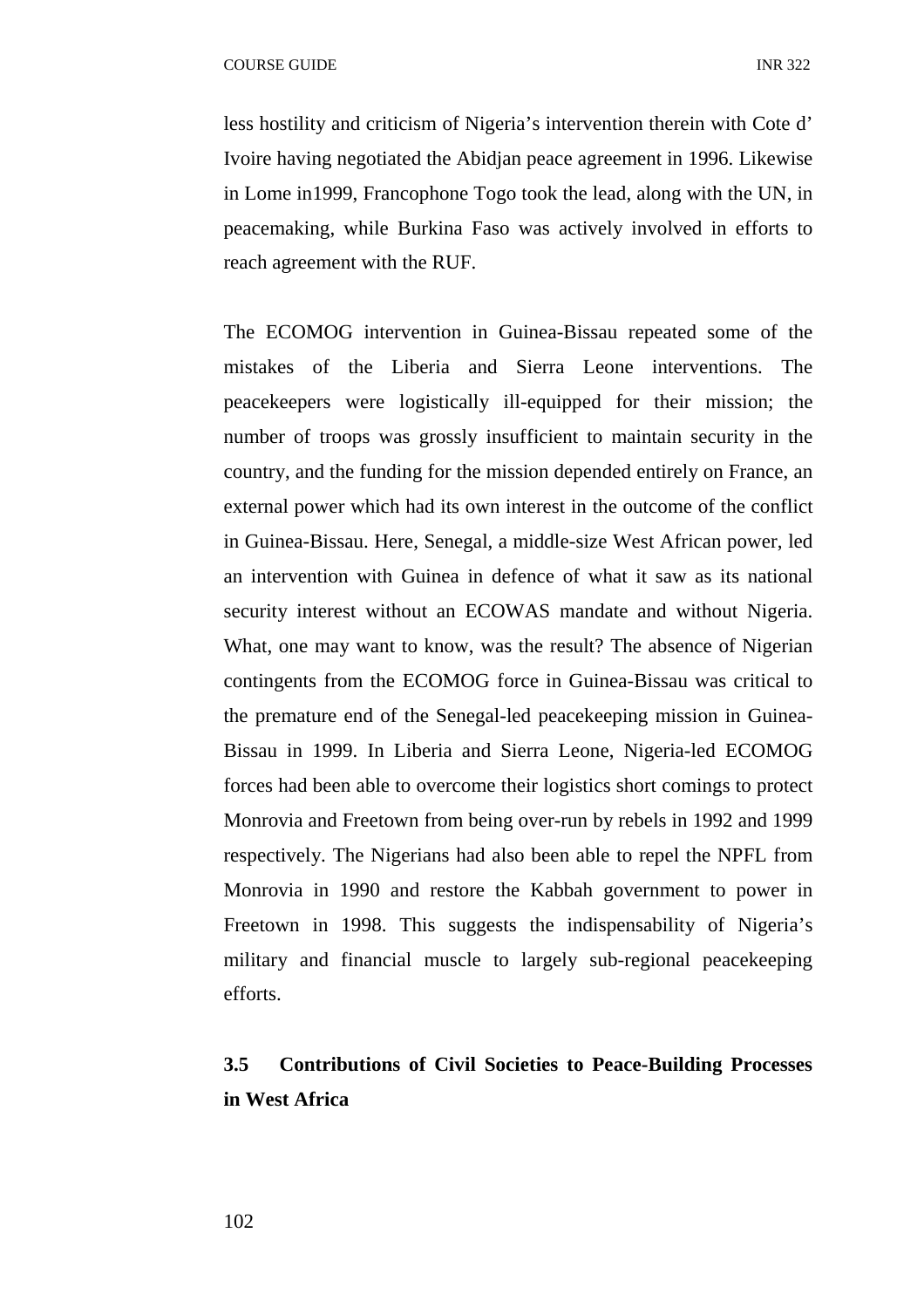Civil society actors in Liberia, Sierra Leone and Guinea-Bissau have enormous contribution in managing civil conflicts. In Liberia for example, the Inter-Faith Mediation Committee (I.F.M.C.) crafted the ECOWAS Peace Plan of 1990, while ECOMOG supported an interim government in Monrovia between 1990 and 1994 with active civil society participation. In Sierra Leone, a cross-section of women's organizations pressured the military government to hold democratic elections in February 1996, while the inter-Religious Council of Sierra Leone (I.R.C.S.L.) played a crucial role during the negotiation of the Lome peace agreement of 1999 in Guinea-Bissau. Also, the Bishop of Bissau played an important role in mediating between both sides during the war, while civil society groups have played an important role in post-electoral peace building activities.

However, despite the often courageous role of civil society, this role got frustrated in large-scale conflicts in which armed factions controlled large parts of the country. In the end, ECOWAS, frustrated by military stalemate and the financial burden of protracted peacekeeping, pursued a policy of appeasing warlords and rebels in all three cases often in the face of vociferous opposition from civil society groups. In Liberia, the warlords were brought into an interim government in 1995 and their allies were given government posts; in Sierra Leone, Sankoh was given the Vice-Presidency in 1999, and the RUF got cabinet posts; in Guinea-Bissau, a deal was brokered in 1998 that established an interim government between representatives of Mane and Vieira. These deals proved to be unstable; Mane launched a coup against Vieira; Sankoh attacked UN peacekeepers; and, Taylor used his war chest to win elections before continuing his destabilization policies in the sub-region. In the words of Adebayo: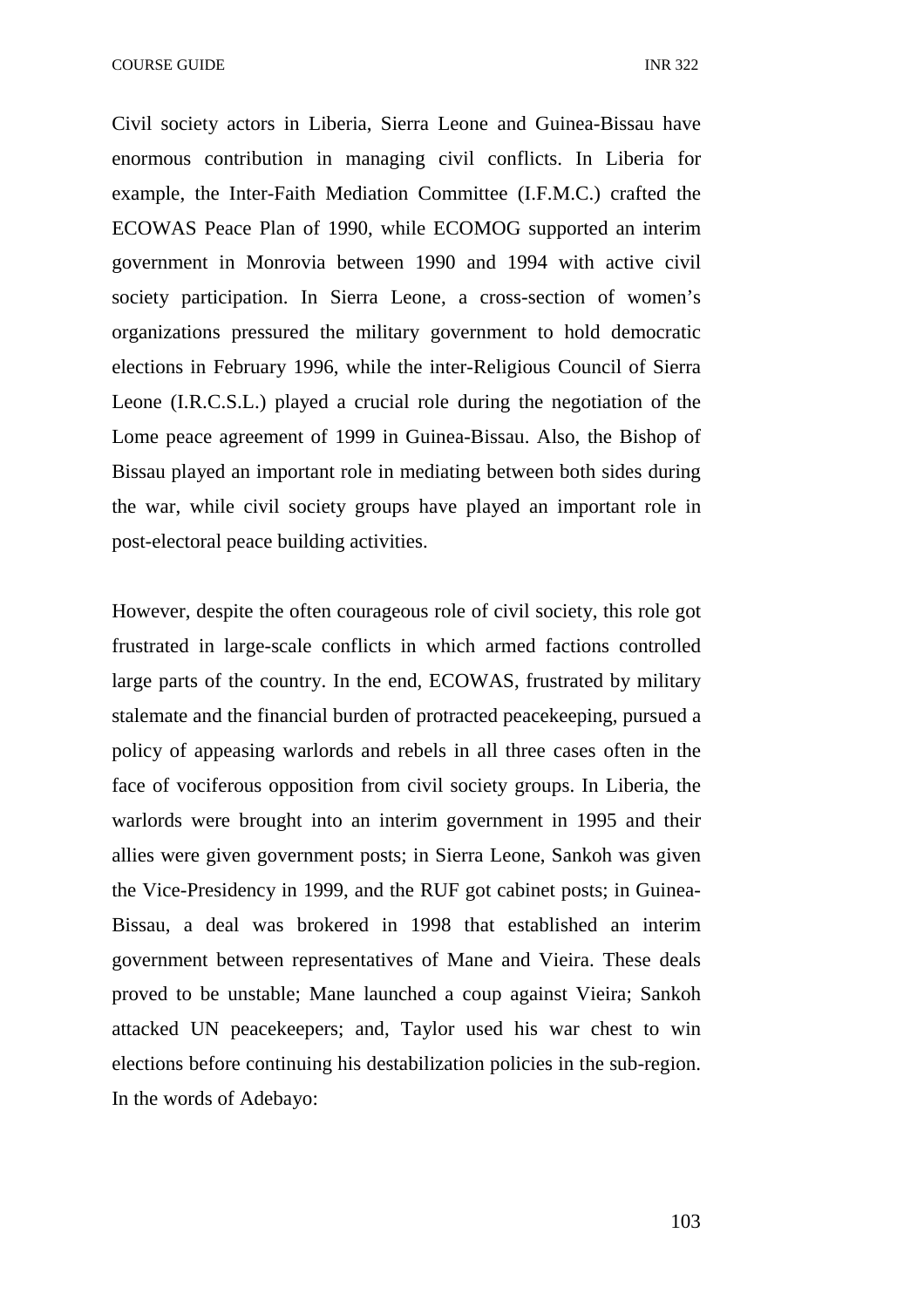*This suggests that neither an exaggerated faith in the ability of civil society to manage uncivil conflicts, nor the blatant appeasement of warlords, can bring stability to West Africa. ECOWAS leaders will have to work closely with civil society actors in developing their security mechanism, since these actors are often closest to conflicts and can contribute to preventive efforts*  (2002:16).

### **4.0 CONCLUSION**

Conclusively, you have learnt that going by their nature and scope, conflicts in the West African sub-region—some of which have led to full-scale wars—are caused by multifarious socio-political factors. You have also learnt that the method of resolving these conflicts, which was formerly piecemeal or a "one-man" show, became improved upon when West African states began acting collectively through the ECOWAS. The challenges, no doubt, have been daunting, but certainly not insurmountable, especially with the ever-ready assistance of civil societies in the sub-region.

#### **SELF-ASSESSMENT EXERCISES**

1. Mention and discuss, in details, the challenges which peacekeeping efforts face in the West African sub-region.

### **5.0 SUMMARY**

To summarize, both intra-state and inter-state conflicts have plagued the West African sub-region. The method of resolving these conflicts have been transformed from piecemeal approaches to more comprehensive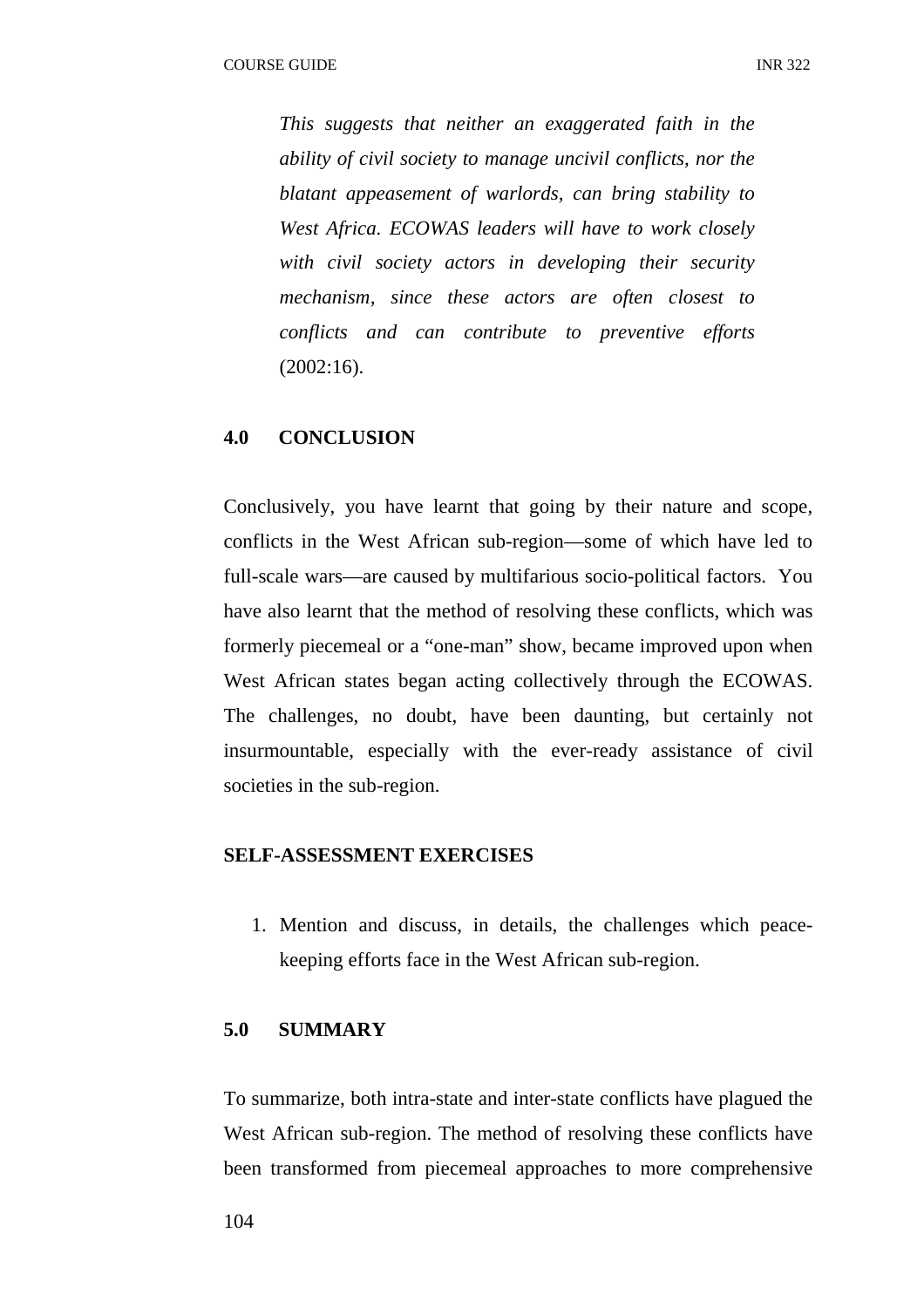approaches, with the establishment of the ECOWAS. Even though challenges still abound as far as conflict resolution in the region is concerned, one can say that civil societies have enormously contributed to the peace-building process in the region.

# **6.0 TUTOR-MARKED ASSIGNMENT**

- (i) Write a two-page essay, explaining the nature and scope of conflict in the West African sub-region.
- (ii) Identify, and differentiate between, the methods of conflict resolution in West Africa in the pre-ECOWAS period and in the period following the birth of ECOWAS.

#### **7.0 REFERENCES/FURTHER READINGS**

- Akinbi, J.O. and O.O. Akinola (2007): "Hegemonic Factor in Conflict Resolution in Africa: A Case Study of ECOMOG", http://cendia007.com/publications/pubdoc/HEGEMONIC.doc
- Adebayo, A. (2002): "The ECOWAS Security Mechanism: Toward a Pax West Africana", paper presented at the CODESRIA General Assembly Meeting, Kampala, December, 2002.
- Iheme, F. (2004): "The Role of ECOWAS in Conflict Management" in Best, S.G. (ed.) *Introduction to Peace and Conflict Studies in West Africa*, Ibadan: Spectrum Books Ltd.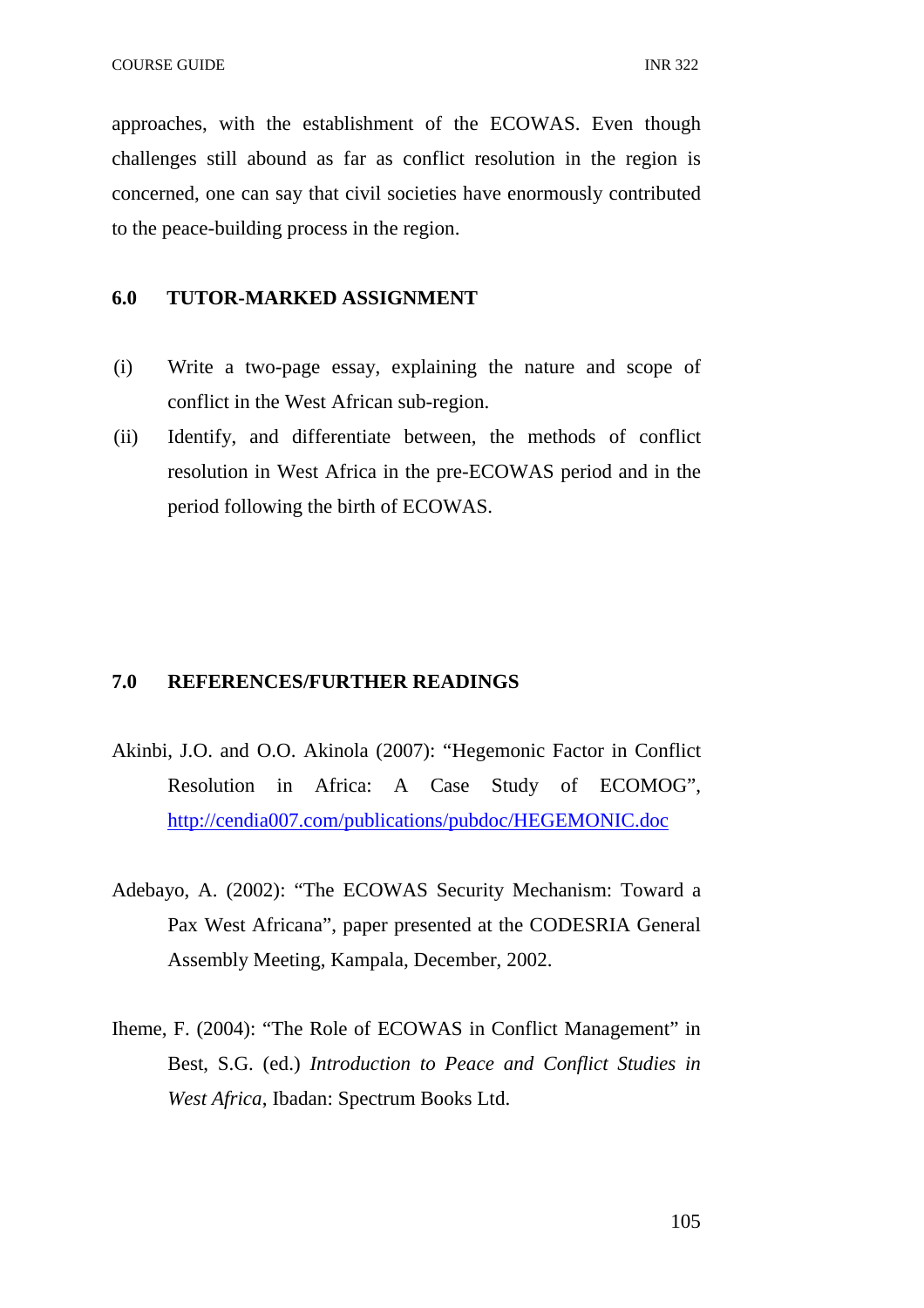Adetula, V.A.O. (2006): "Development, Conflict and Peace Building in Africa" in Best, S.G. (ed.) *Introduction to Peace and Conflict Studies in West Africa*,, Ibadan: Spectrum Books Ltd.

# **MODULE III**

| Unit 1       | War/Conflict in English-Speaking West African Countries |
|--------------|---------------------------------------------------------|
| since $1960$ |                                                         |

- Unit 2 War/Conflict in Non-English-Speaking West African Countries since 1960
- Unit 3 The Role of (the Economic Community of) West African States in Conflicts/Wars in their English-Speaking Sister **Countries**
- Unit 4 The Role of (the Economic Community of) West African States in Conflicts/Wars in their Non-English-Speaking Sister Countries

# **UNIT 1: WAR/CONFLICT IN ENGLISH-SPEAKING WEST AFRICAN COUNTRIES SINCE 1960**

# **CONTENTS**

- 1.0 Introduction
- 2.0 Objectives
- 3.0 Main Content
	- 3.1 The Nigerian Civil War
	- 3.2 The Liberian Civil War
	- 3.3 The Conflict in Sierra Leone
	- 3.4 The Gambian Conflict
- 4.0 Conclusion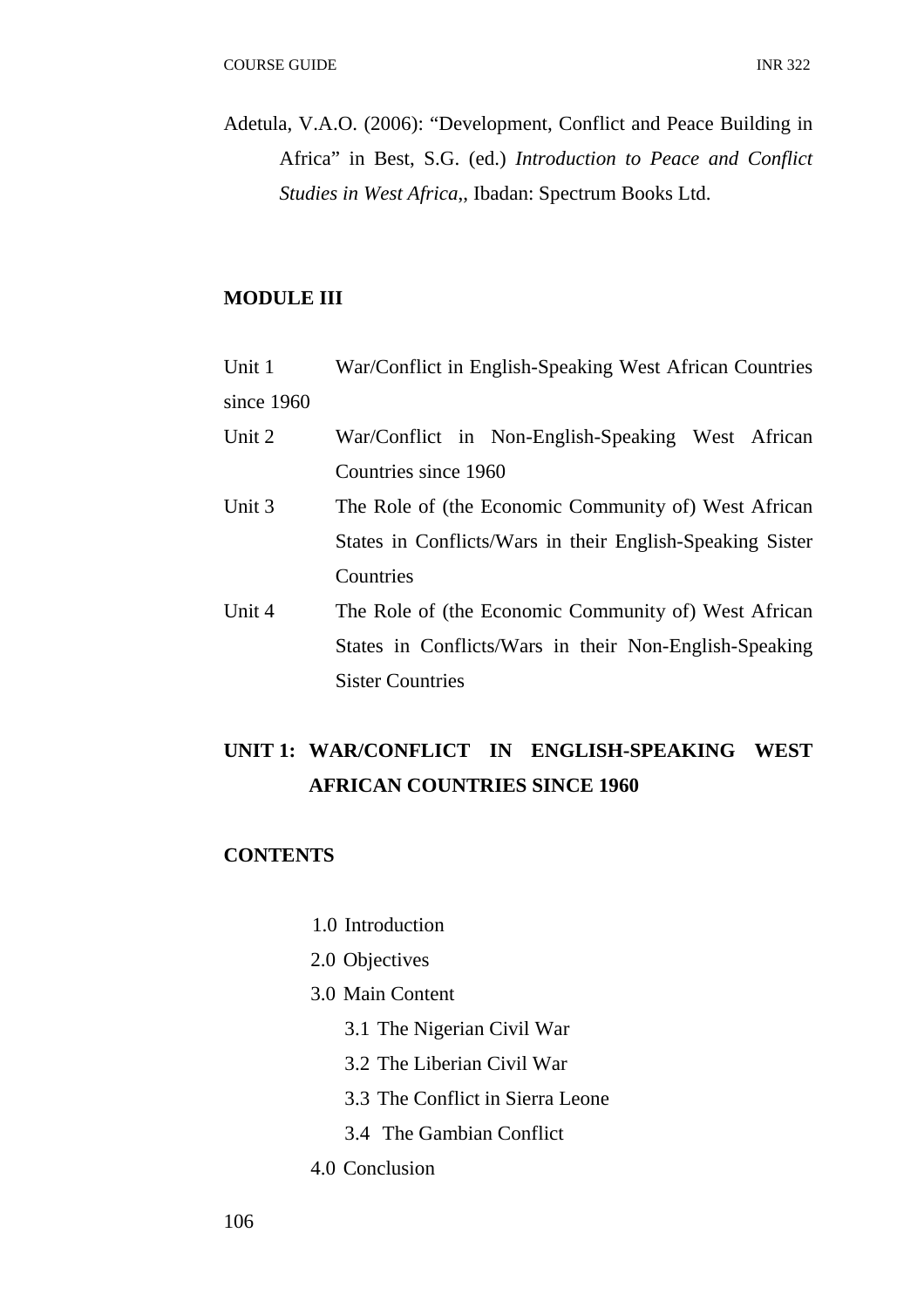- 5.0 Summary
- 6.0 Tutor-Marked Assignment
- 7.0 References/Further Reading

# **1.0 INTRODUCTION**

This unit gives you a brief background of the conflicts in Nigeria (the civil war), and those of Liberia, Sierra Leone and the Gambia. The unit does this by exposing you to the various factors that watered the ground for the conflicts in these countries. It also examines the factors that are linked to the local setting in the country. Finally, the unit dwells on the Nigerian military factor as a major factor that worked in the background to set the stage for the war.

# **2.0 OBJECTIVES**

At the end of this unit, you should be able to:

- (i) Identify the internal social forces that led to the conflict in Nigeria between 1967 and 1970.
- (ii) Comment on the internal wrangling in Liberia that led to the civil war in that country.
- (iii) Discuss the circumstances that led to the Sierra Leonean conflict.
- (iv) Describe the negative role of the Nigerian military as a major factor that prepared the stage for the Nigerian Civil War.

# **3.0 MAIN CONTENT**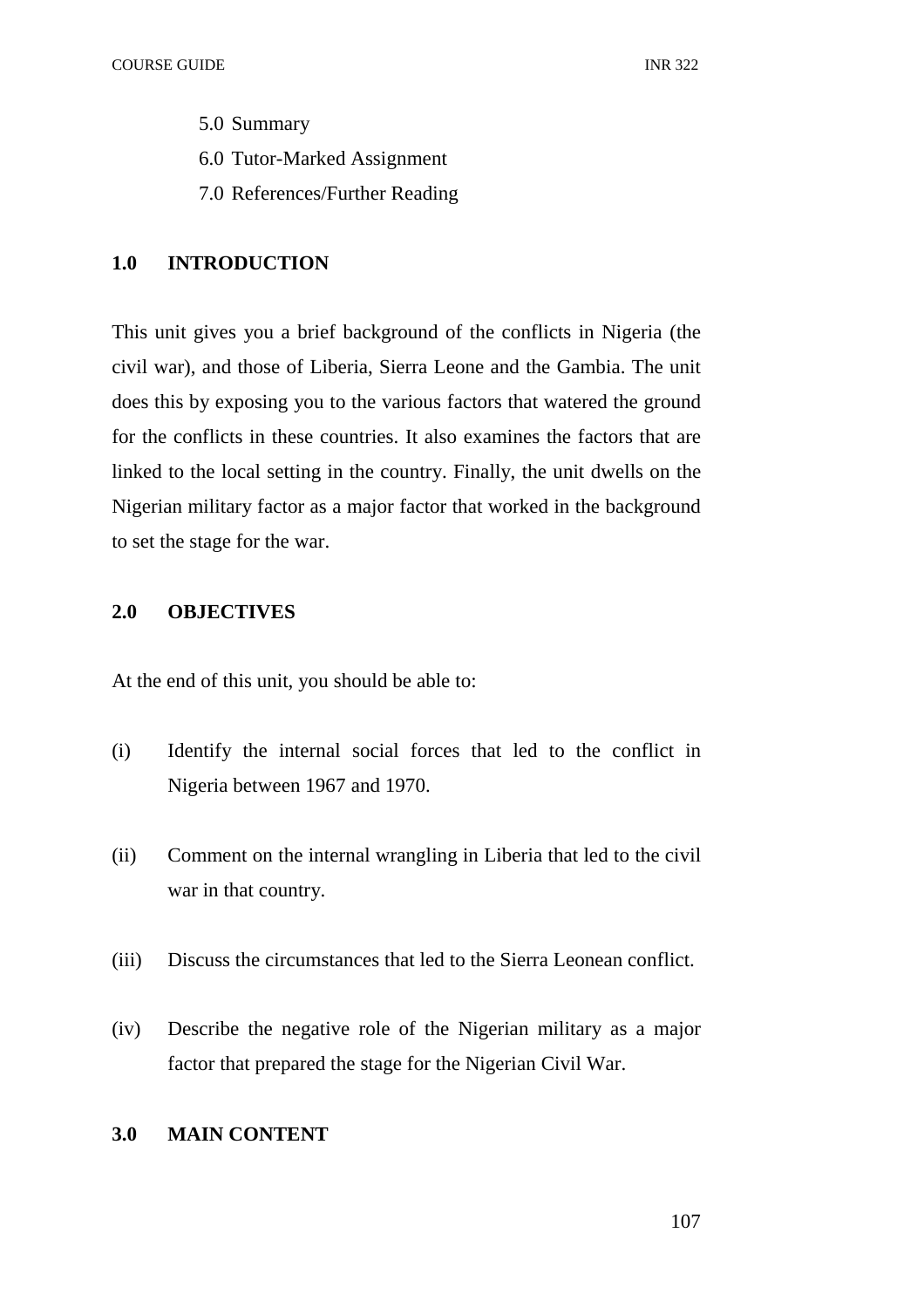#### **3.1 The Nigerian Civil War**

#### **3.1.1 The Colonial Background**

The land mass known today as Nigeria existed as a number of independent national states with linguistic and cultural differences until 1900. The Governor General of Nigeria between 1920 and 1931, Sir High Clifford, described Nigeria as "a collection of independent native states separated from one another by great distances, by differences of history and traditions and by ethnological, racial, tribal, political, social and religious barriers" (Nigeria Council Debate, Lagos, 1920). The building of Nigeria as a multi-national state began in 1900, which marked the creation of the Northern and Southern protectorates along with the Colony of Lagos by the British government. Further effort at unification and integration was made in May 1900 when the colony of Lagos and the Protectorate of Southern Nigeria, were amalgamated to become the Colony and Protectorate of Southern Nigeria.

Then, the Northern and Southern administrations were not only separate and distinct, but were independent of one another until 1914 when Lord Lugard amalgamated the administrations of the two sections of Nigeria. Even after the amalgamation, the British administered the two sections of the country separately, like independent entities. This separateness in the administration of the North and South was strengthened and deepened by the Richard's Constitution of 1946 which inaugurated Nigeria's regionalism, with the effect that when the Northern and Southern representatives met at the legislative house in Lagos for the first time they looked like strange bed fellows!

The political parties, which were later formed, were established on the platform of ethnic basis. In 1953, the central cabinet was split over the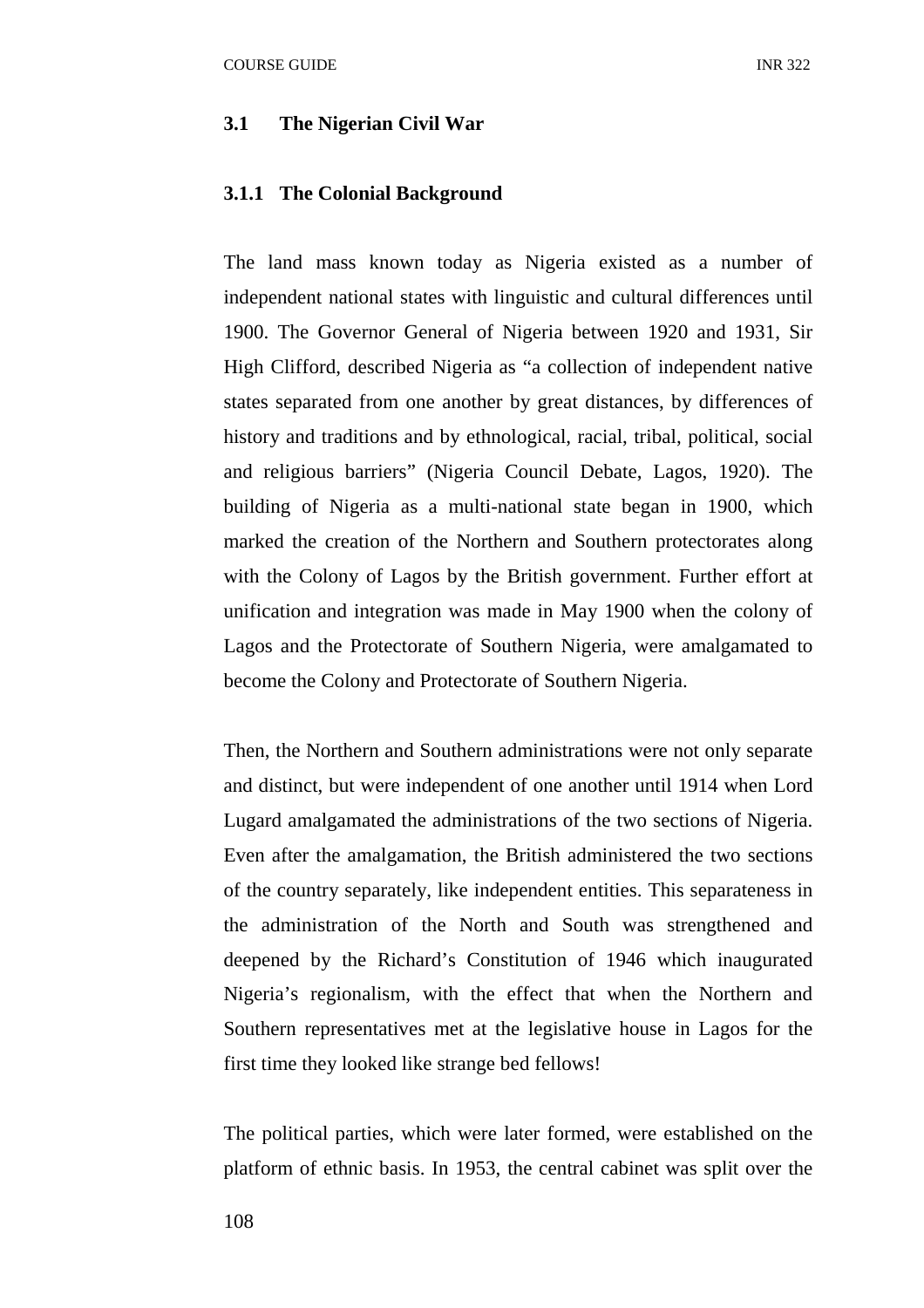acceptance of a target date for securing self-government with the resultant effect of the Kano riot. The gap between the regions widened. The North, for the first time, threatened to secede from Nigeria followed by the West for reasons of humiliation and ill-treatment and noninclusion of Lagos in the West in the new constitution respectively.

# **3.1.2 The Post-Independence Setting**

From then onwards, the political direction was constantly away from strong centre. The failure of the Willink Commission to recommend the creation of more states in 1958 planted a seed of instability. The political actors did not help issues as these leaders "rode on the crest of tribalism and ignorance of the people to power, at the expense of national unity and the nation". However, these ethnic animosities and resentments were swept under the carpet to achieve independence, after which they resurfaced. Nigeria was beset by strings of political problems which stemmed from the top-sided nature of the political divisions of the country and the type of the existing federal constitution, and the spirit of ethnicity and tribalism which was in operation.

Thus, the General Census conducted in 1962 was allegedly riddled with malpractices and inflation of figures that the Eastern Region refused to accept the result later; a second census of 1963 was accepted, though with reservations. Meanwhile, the people of the Middle Belt area of the North had grown increasingly intolerant of the Northern Peoples Congress (NPC) rule of the North. This resentment was spear-headed by the Tiv with open riot for almost three years (1962-1965). Then, there came a major crisis resulting from the General Election of 1964. The Chairman of the Electoral Commission himself admitted there were irregularities. The President, Dr. Nnamdi Azikiwe, refused to appoint a Prime Minister in the light of these allegations. For the first time the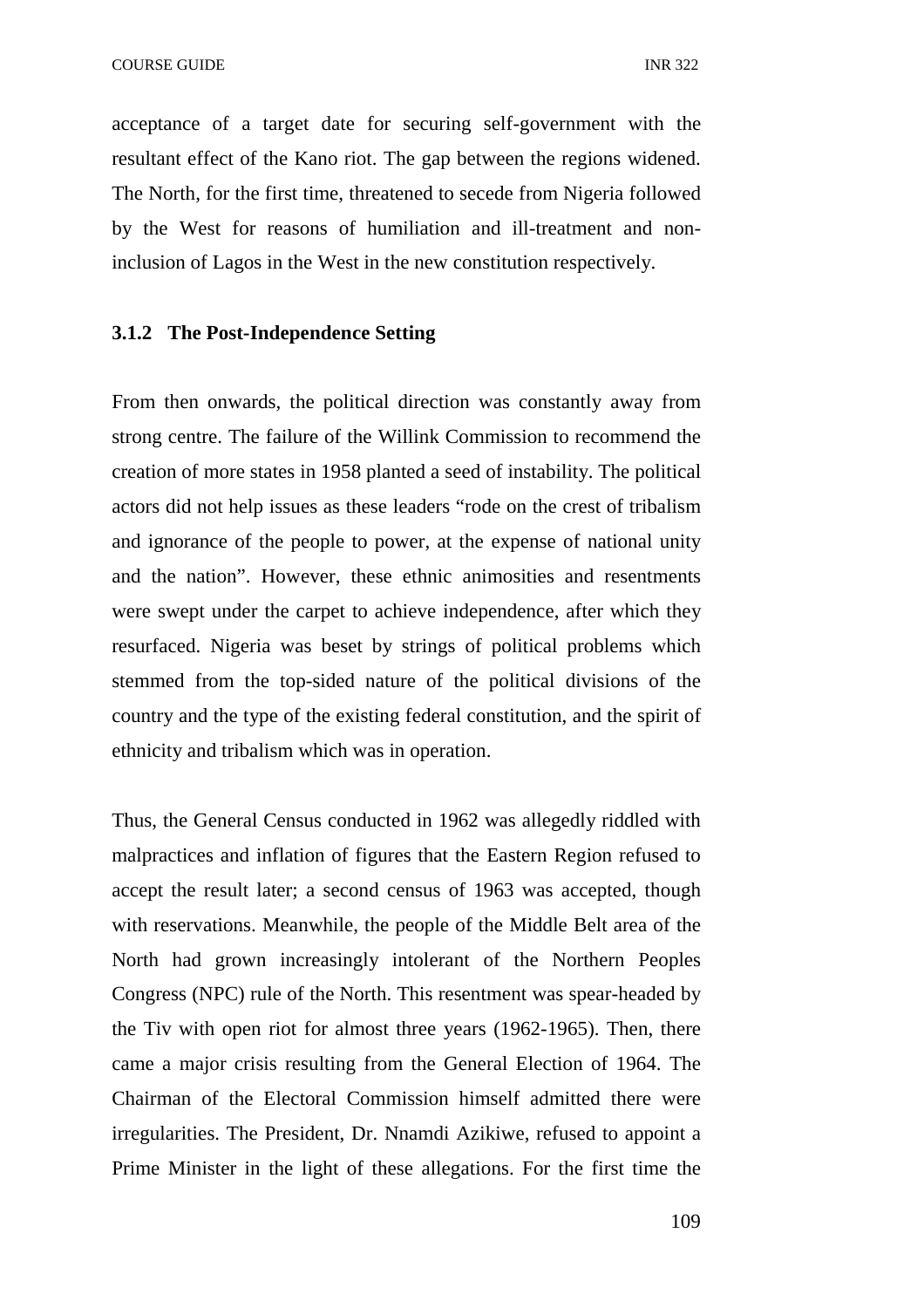President and the incumbent Prime Minister, Sir Abubakar Tafawa Balewa, were each seeking the support of the armed forces. This marked the first involvement of the Armed Forces in partisan politics. However, the impasse was later resolved. In the wake of Western Region election of 1965, the rigging and irregularities were alleged to be more brazen that law and order broke down completely leading to an almost complete state of anarchy.

#### **3.1.3 The Nigerian Military Factor**

This was the state of affairs when the coup of 15 January 1966 took place. The outcome of the ill-fated coup was a change of political balance in the country as all the politicians and senior military officers killed were from the North and Western Region, except a political leader and a senior Army officer from the Mid-West and the East respectively. Most of the coup planners were of Eastern origin; thus the Northerners, in particular, saw it as a deliberate plan to eliminate their political heavy weights in order to pave way for the Easterners to take over the leadership role from them. The above scenario culminated in the May 1966 riots throughout the North during which most Easterners residing in the North were attacked and killed.

A counter-coup was staged by the Northern military officers on 29<sup>th</sup> July, 1966 with two aims: revenge on the East, and a break up of the country. The Head of State, Major General Aguiyi Ironsi and many other senior officers of Eastern origin were killed (Adefarati, 1992) and the 'status-quo' of northern dominance was restored. Lieutenant Colonel (later General) Yakubu Gowon, a Christian from the Middle Belt, became the head of state after the coup. His first act was to reinstate the federal system along with the four regions and their allotted functions. But relations between the federal government and the Eastern Region,

110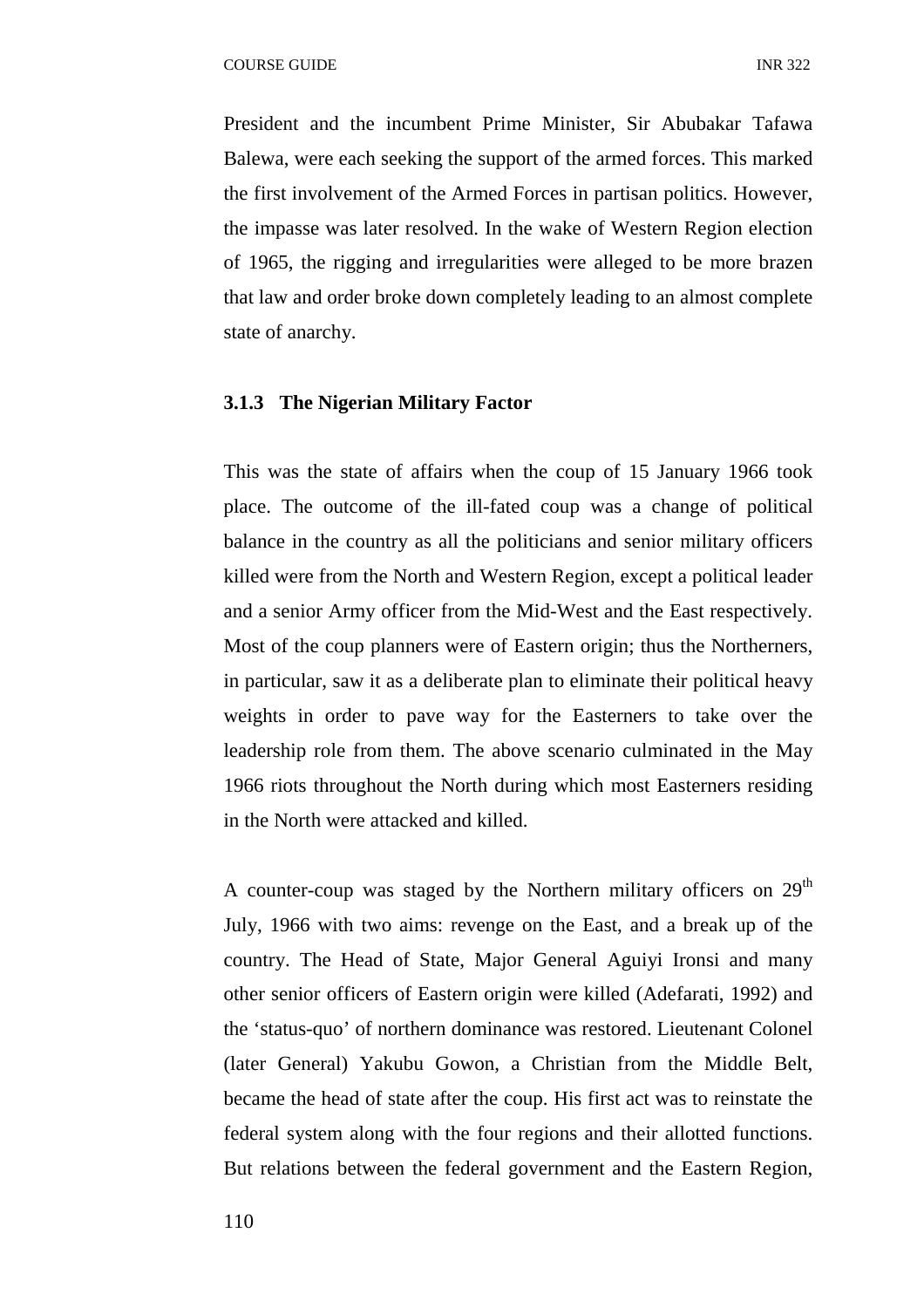led by its military governor Colonel Chukwuemeka Odumegwu Ojukwu, were strained. In addition to the elimination of many Igbo officers during the July coup, a massive pogrom against the Igbo occurred in the Northern Region. In September, Colonel Gowon summoned an *ad hoc* conference to deliberate on the country's political future. Most regional delegates to the conference, with the exception of those from the Mid-west recommended a confederal system to replace the federal system. The delegates from the Eastern Region insisted that any region wishing to secede from the federation should be allowed to do so. The conference was ended abruptly by increasing killings of the Igbo in the North and the heightening of tensions between the federal government and the Eastern Region.

A summit of military leaders at Aburi, Ghana, to negotiate peace between the Federal Republic of Nigeria and the Eastern Region was called under the auspices of General Ankrah of Ghana in Aburi, Ghana in 1967. The Aburi summit attempted to resolve the disagreements, and recommended the establishment of a confederation of regions. The Aburi Agreement became a source of contention, however.

In anticipation of Eastern secession, Gowon moved quickly to weaken the support base of the region by decreeing the creation of twelve new states to replace the four regions. Six of these states contained minority groups that had demanded state creation since the 1950s. Thus, the Eastern Region was divided into three states. The reaction from Enugu (capital of the Eastern Region) was sharp and quick: the declaration of Eastern Nigeria as the independent sovereign state of "Biafra" on 30 May 1967. Thereafter, the bloody Nigerian Civil War began. At the dawn of 6 July 1967, the first bullet was fired, signalling the beginning of the gruesome 30 month civil war and carnage, which saw brothers killing brothers.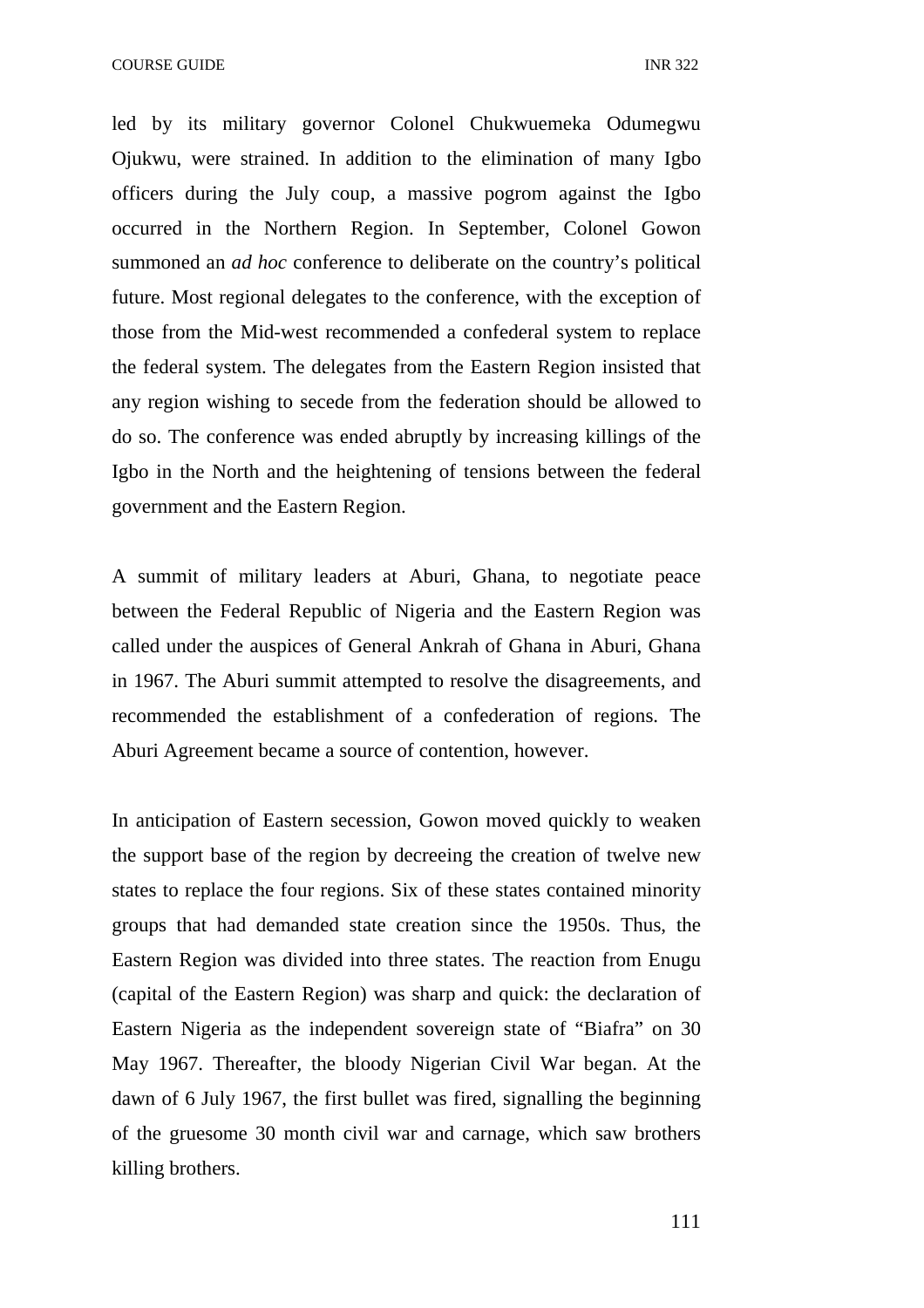#### **3.2 The Liberian Civil War**

#### **3.2.1 Brief Background to the Conflict**

The immediate history of the Liberian crisis can be traced back to  $12<sup>th</sup>$ April 1980, with the assassination of President William Tolbert and other key officials in his government by Master–Sergeant Samuel Doe, on charges of corruption, neglect of the military and mismanagement of public funds. This unconstitutional action, however, received the endorsement of Liberians due to what was perceived as the domination and injustice of the minority but dominant Americo-Liberians in the socio-political and economic landscape of Liberia.

The popular support for President Doe by the masses was, however, short-lived as he embarked on filling key positions within the civilian and military administrations with members of his Krahn ethnic group. The growing dissatisfaction with the Liberian administration, in addition to President Doe's alleged interference with the electoral process and the re-composition of the electoral commission, which eventually declared him the winner of the election, worsened the existing tensions. The subsequent degeneration of the crisis into a seven year civil war (1989- 1996) was later precipitated by the dismissal in 1989 of Mr. Charles Taylor, a Minister in President Doe's cabinet on charges of corruption. This promptly led to the waging of a guerrilla war against the Doe- led government of Liberia by Mr. Taylor, under the umbrella of the National Patriotic Front of Liberia (NPFL) (Iheme, 2006).

The other faction which arose did so because of struggle for power and control of the government. These included the United Liberian Movement (ULIMO) led by Yomi Johnson. The conflict in Liberia soon proved to be a West African regional problem, as evident in the 'trans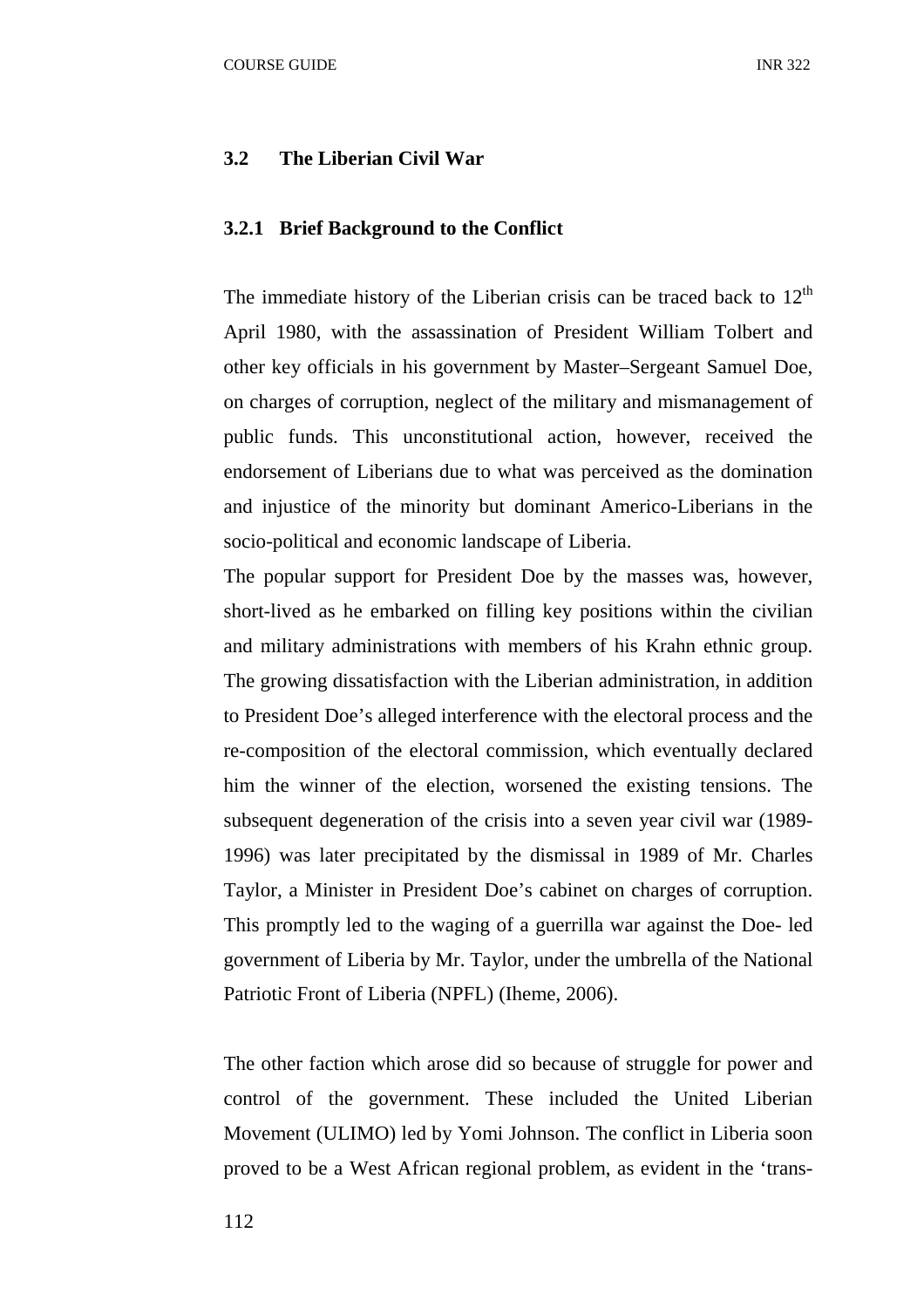border dynamics' of the conflict, spilling into Cote d'Ivoire, Sierra Leone and Guinea. This became a challenge that an ill-prepared and inexperienced ECOWAS was to confront in the early 1990s, given the enormous civilian casualties including the deaths of several other West African nationals and refugee trafficking across West African borders.

# **3.2.2 The ECOWAS' ECOMOG Intervention and Role in the Conflict Resolution**.

Given the carnage in Liberia, though having no instrument to guide its involvement in what was perceived by some members of ECOWAS as an internal matter, ECOWAS established a five member standing mediation committee in May 1990, tasked to mediate in the Liberian conflict. At the meeting in Banjul (in the Gambia), the ECOWAS Ceasefire Monitoring Group was established to monitor and later enforce a cease-fire among the warring factions in Liberia. Despite the initial opposition to ECOMOG by Cote d'Ivoire and Burkina Faso suspected to be allies of Taylor's NPEL, the two countries soon joined other ECOWAS members to pursue peace in Liberia through the ECOMOG

#### **3.2.3 The Liberian Peace Process**

The Liberian peace process involved various treaties and it dates from the Kairaba Banjul agreement which set up ECOMOG between August 6 and 7, 1990, to the Yamoussoukro II (July 1991), Yamoussoukro III (September 16-17, 1991), Yamoussoukro. IV (October 29-30, 1991) and the Cotonou (Benin Republic) Agreement of July 25, 1993. The peace agreement also included the Abuja (Nigeria) Accord signed on August 19, 1995 and Accra (Ghana) Accord signed early in 1996 as well as the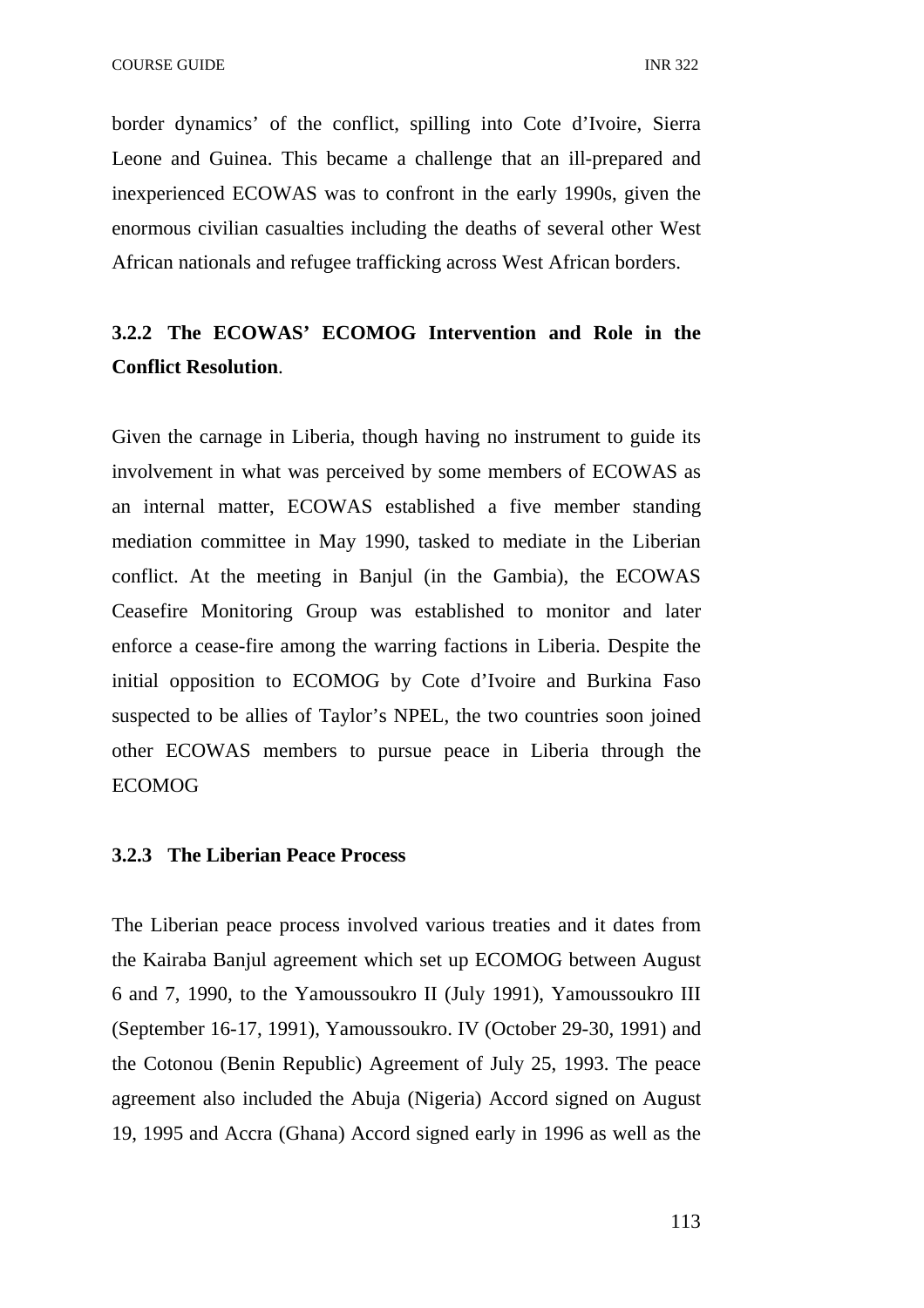recommitment Accord signed again in July 1996 by the warring factions to uphold the Abuja Accord of 1995 (Adeyemo, 2002).

ECOMOG became a vital instrument throughout the period of the peace process. ECOMOG successfully backed the Liberian National Transition Government headed first by Professor Amos Sawyer and later by Mrs. Ruth Perry. In effect, Liberian refugees had full confidence to return to their country after almost a decade of civil war. More importantly, ECOMOG also monitored the Liberian transition programme that led to elected democratic government in Liberia on July 19, 1997. The successful conclusion of presidential and legislative elections in Liberia and the installation of a democratically elected Executive President on August 2, 1997 ended the civil war in that country.

#### **3.2.4 Liberia: The Post-Civil War Conflict and Mediation**

In the light of the dissent which followed the inauguration of the Taylor government in 1997, other organizations in and outside Liberian, particularly the United Nations and other international partners, were involved to contain the situation. On the escalation of the fighting between the government and the Liberians United for Reconciliation and Democracy (L.U.R.D.) in May 2002, the government of Liberia requested the intervention of ECOWAS. The Authority of Heads of State and Government in a meeting held on  $17<sup>th</sup>$  May 2002 in Yamoussoukro took a decision which led to the intensification of efforts geared towards the resolution of the conflict. Part of such action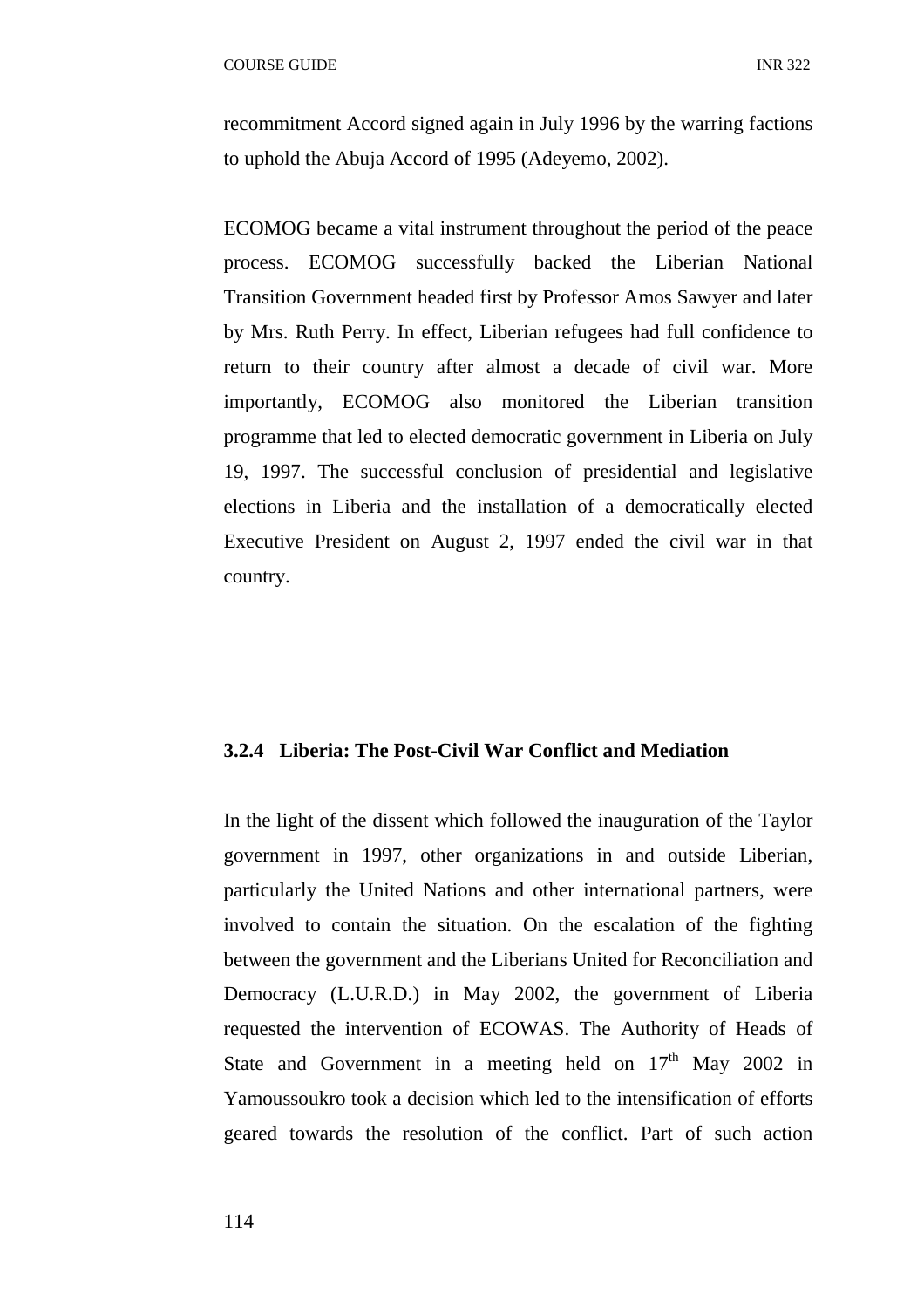included seeking the assistance of the international community to resolve the conflict.

The Executive Secretary, Dr. Mohammed ibn Chambers, subsequently undertook extensive consultations on the best strategy for bringing lasting peace to Liberia. This was to result in the establishment of the ECOWAS led International Contact Group on Liberia (I.C.G.L.) , compromising the UN, the European Union (E.U.), the African Union, ECOWAS, Morocco, Nigeria, France, the UK, the USA and Ghana Cochaired by the representations of the European Union and the ECOWAS chairman, the (C.G.L.) had the broad mandate of facilitating, coordinating and complementing the existing peace initiatives, including the negotiation of cease-fire, the deployment of a UN-financed stabilization force and support for the creation of an enabling environment for building a culture of democracy, human rights, the rule of law, the conduct of credible elections and the return of refugees (Iheme, 2006).

The working session which held on  $12<sup>th</sup>$  May 2003 in Brussels was a follow up on its second session held in New York on  $28<sup>th</sup>$  February, 2003. There, General Abdulsalami Abubakar of Nigeria was endorsed as Mediator for the talks. Charles Taylor was persuaded to disengage the rebel movements, the LURD and the Movement for Democracy in Liberia (M.O.D.E.L.). The Chief mediator made the talks all inclusive of major stakeholders and groups in Liberia, and this approach endeared him to the majority of Liberians who attended the peace talks. At the end of the two and a half month peace talks the community negotiated a ceasefire agreement signed in Akosombo on  $17<sup>th</sup>$  June 2003 and a Comprehensive Peace Agreement  $(C.P.A.)$  signed in Accra on  $18<sup>th</sup>$ August, 2003.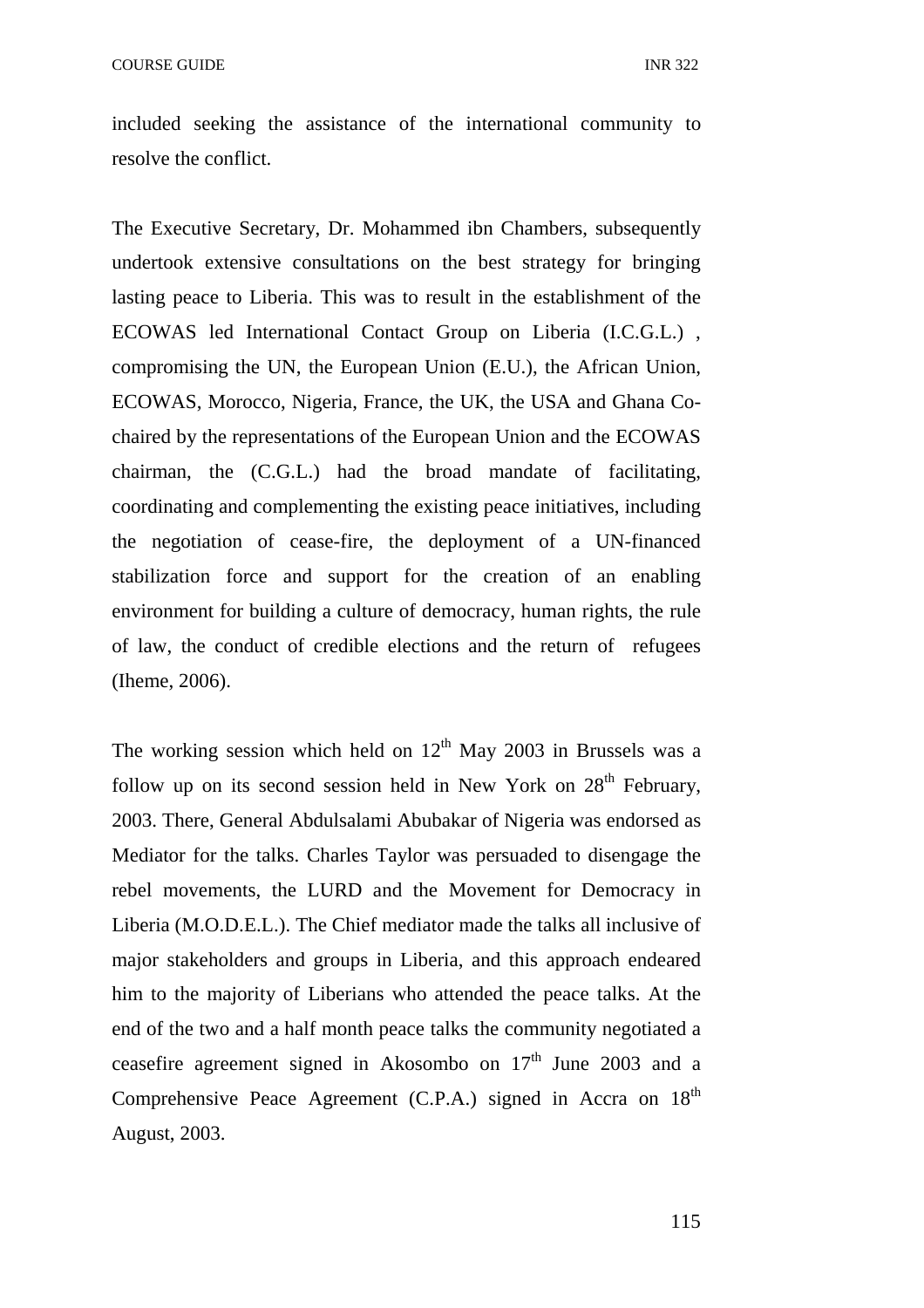#### **3.2.5 The Post-Civil War Peace-Building**

The eleven part thirty-seven article agreement provided details of activities, responsibilities and annexed timeliness for the cessation of hostilities, disarmament, demobilization, repatriation and rehabilitation (D.D.R.R.), security sector reform, and human rights. It also provided a two stage transition in keeping with the wishes of most delegates. For the transitional period, the CPA stipulated the establishment of an all inclusive National Transition Government of Liberia (N.T.G.L.) whose accession to power under the leadership of Mr. Gyude Bryant and Mr. Wesley Johnson, as Chairman and Vice Chairman respectively, would signal the dissolution of the Blah-led government and the dismantling of all irregular forces. In alignment with the constitution therefore, the three branches of the National Transitional Government of Liberia had seventy-six members. The Interim government was sworn in on  $14<sup>th</sup>$ October, 2003.

At the height of the achievement of ECOWAS was a successful and commendable negotiation with Taylor to accept to leave Liberia to create enabling environment for peace to reign. Thus, on 11<sup>th</sup> August 2003, Charles Taylor (true to the negotiated exit) departed Liberia for asylum in Nigeria. This created the space for the implementation of the CPA. Charles Taylor's exit eventually led to the conduct of internationally supervised credible elections that ushered in Mrs. Sirleaf Johnson as the now and legitimate President of Liberia. Since then, with the aid of the UN-backed Resolution 1497 (2003) of the UN, ECOWAS was mandated to deploy its mission in Liberia (known as ECOMIL), and set the framework for the establishment of a UN mission in Liberia (UNMIL).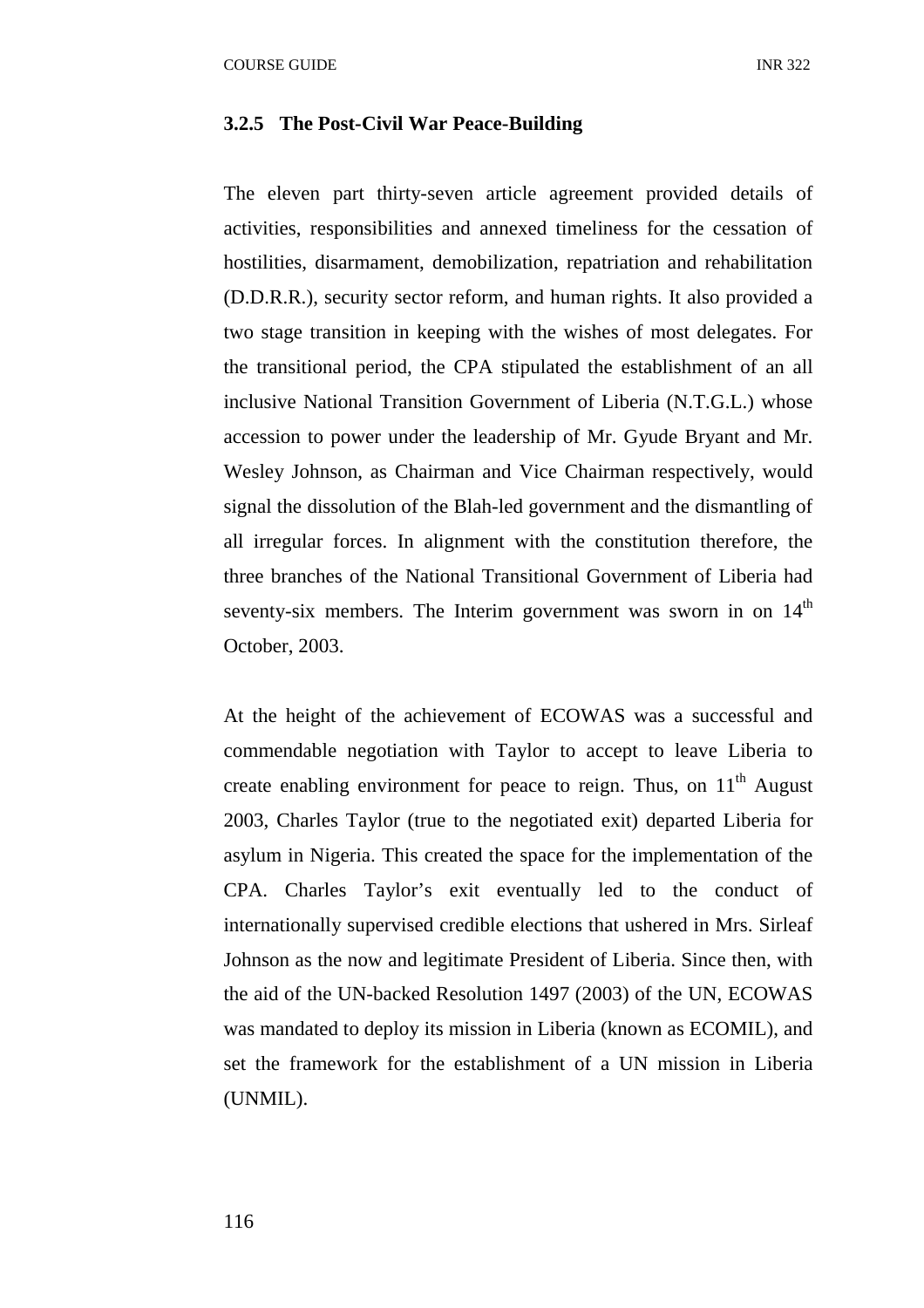COURSE GUIDE **INR** 322

In consolidation of its support, the United Nations Security Council at its  $4830<sup>th</sup>$  meeting on  $19<sup>th</sup>$  September 2003 adopted Resolution 1509 (2003) authorizing the establishment of a fifteen thousand (15,000) strong International Stabilization Force (I.S.F.), which was to be established for a period of twelve months. The UN mission in Liberia, directed by the special representative of the Secretary-General for Liberia, General Jacques Klein, had wide-ranging mandate to assist the implementation of the cease-fire and Comprehensive Peace Agreements. Accordingly,  $1<sup>st</sup>$  October 2003 marked the transfer of authority from the ECOWAS–led ECOMIL Forces to the UN-mandated and UN-led UNMIL forces.

On the whole, the Liberian peace process has led to the ongoing relative non-violent peace and co-existence in the area. The country has settled down once again for infrastructural and other human development.

# **3.3 The Conflict in Sierra Leone**

It is believed that the remote cause of the Sierra Leone conflict was the revisionist military regime intervention in the polity. Following that intervention, the people rose up to revise the national constitution that was set aside for long by the military when the polity became tensed up. In a follow-up to this popular demand and resistance to military rule, political parties which nominated candidates for election came into existence. The election which was upheld as free and fair even by international observers ushered in Ahmed Tejan Kabbah as the democratically elected President of Sierra Leone. Parliamentary elections also took place and produced credible parliamentarians.

In the midst of these, President Kabbah succeeded in concluding a peace agreement with the Revolutionary United Front (RUF) on November 30,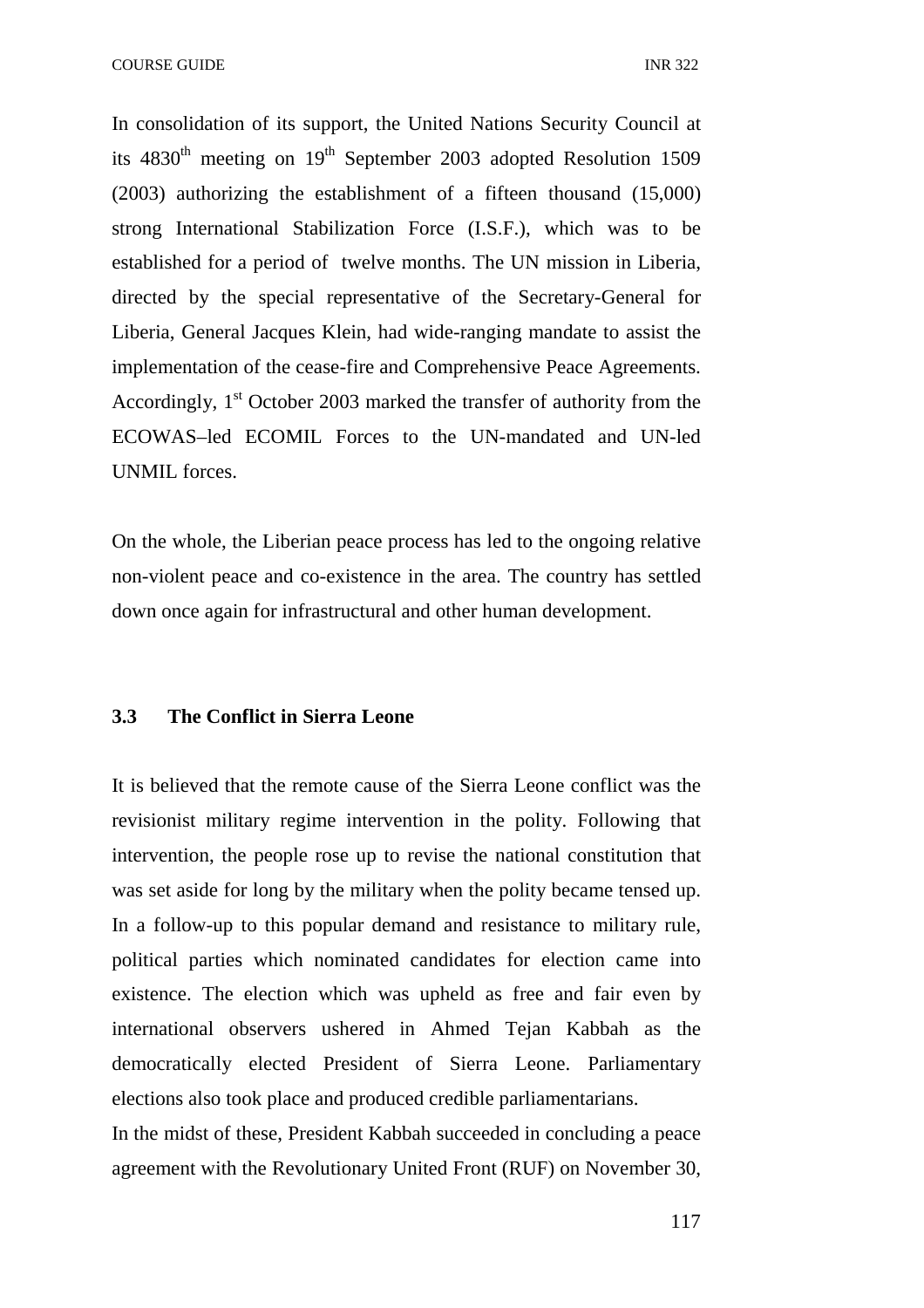1976. While the peace implementation process was on, the RUF suddenly discarded the peace agreements and joined its forces with some dissident elements of the Sierra Leonean Army, led by Major John Koromah, and violently seized power, overthrowing the democratically elected government of President Kabbah on May 25, 1997, thereby forcing the President and his close officials to flee to neighbouring Guinea Republic (Adeyemo, 2002).

The above situation not only plunged the country into anarchy, but also threatened the existing fragile peace in Liberia, as well as the peace and security in the entire sub-region.

# **3.4 The Gambian Conflict**

The rallying point of the conflict in the Gambia is the crisis in Casamance, southern Senegal, when the Movement for the Forces of Democracy in Casamance (MFDC) officially declared an armed struggle for the independence of Casamance in May, 1990. The region has since then been in an intermittent state of conflict, with numerous peace accords failing to provide a solution to the impasse (Minteh, 2009).

Culturally speaking, the people of the Casamance region are more aligned to the Mandigos, Jolas and Balantes of the Gambia and Guinea-Bissau. There have been times when the region has also been more politically aligned with Guinea-Bissau and the Gambia. The existence of cultural and economic ties between the people of Guinea-Bissau, Senegal, the Gambia and Cape Verde is a historical reality that stems from the post-colonial era.

Gambia has played a crucial role in the crisis in the Casamance troubled region in Senegal. Minteh (2009), for example, has stated that President Jammeh has on numerous occasions been alleged to have provided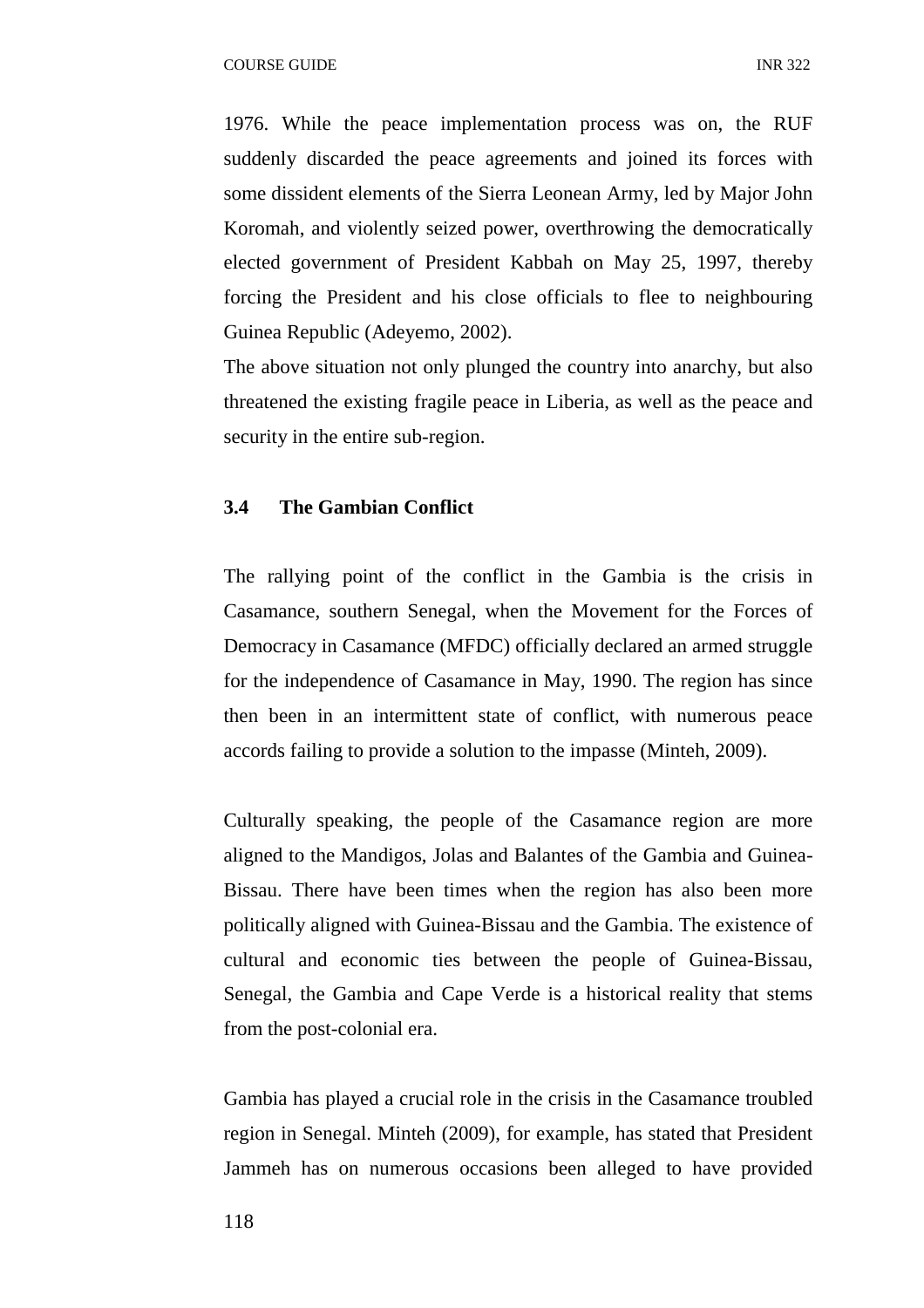assistance to the MFDC in the Casamance. The MFDC rebels are predominantly President Jammeh's ethnic kinsmen and his active role in the crisis has been questioned in numerous fronts. There are reports indicating that weapons used by rebels in the Casamance are from the Gambia, with the assistance of the government.

Since then, there have been skirmishes, support and counter-support of dissidents/insurgent groups between the two countries, leading to tension and hostilities in the Gambia.

The reign in the Gambia of Yahya Jammeh who incidentally has amended the constitution of the Gambia to perpetuate himself in power has led to the emergence of dissidents, with alleged plots to overthrow him. Thus, the Gambian authorities have been accusing the Senegalese authorities of alleged plan to destabilize the Gambia and to overthrow its ruler, Yahya Jammeh. The Senegalese Interior Minister, Ousmane Ngun, was, at a stage, blamed for holding a meeting with exiled Gambian dissidents in Dakar to plan for an armed attack against Gambia. Ngun was said to have met with former AFPRC junta member, Sana Sabally, a former soldier, Ebrimah Manneh, who is a brother of the slain presidential guard, Almamo Manneh, leader of the failed armed insurrection, Kukoi Samba Sanyang, and Colonel Ndure Cham, who is accused of having master-minded the alleged March 2006 coup attempt against President Jammeh (www.gambianow.com/news/Gambia\_Report\_Tf). The fact being established is that there is palpable tension in the Gambia. The existing peace is merely relative, in spite of the fact that there are no full scale hostilities there yet.

It has been widely reported that both the 2001-2002 and the 2005-2006 parliamentary and presidential elections in the Gambia were marred by alleged voter registration irregularities amongst President Jammeh's Jola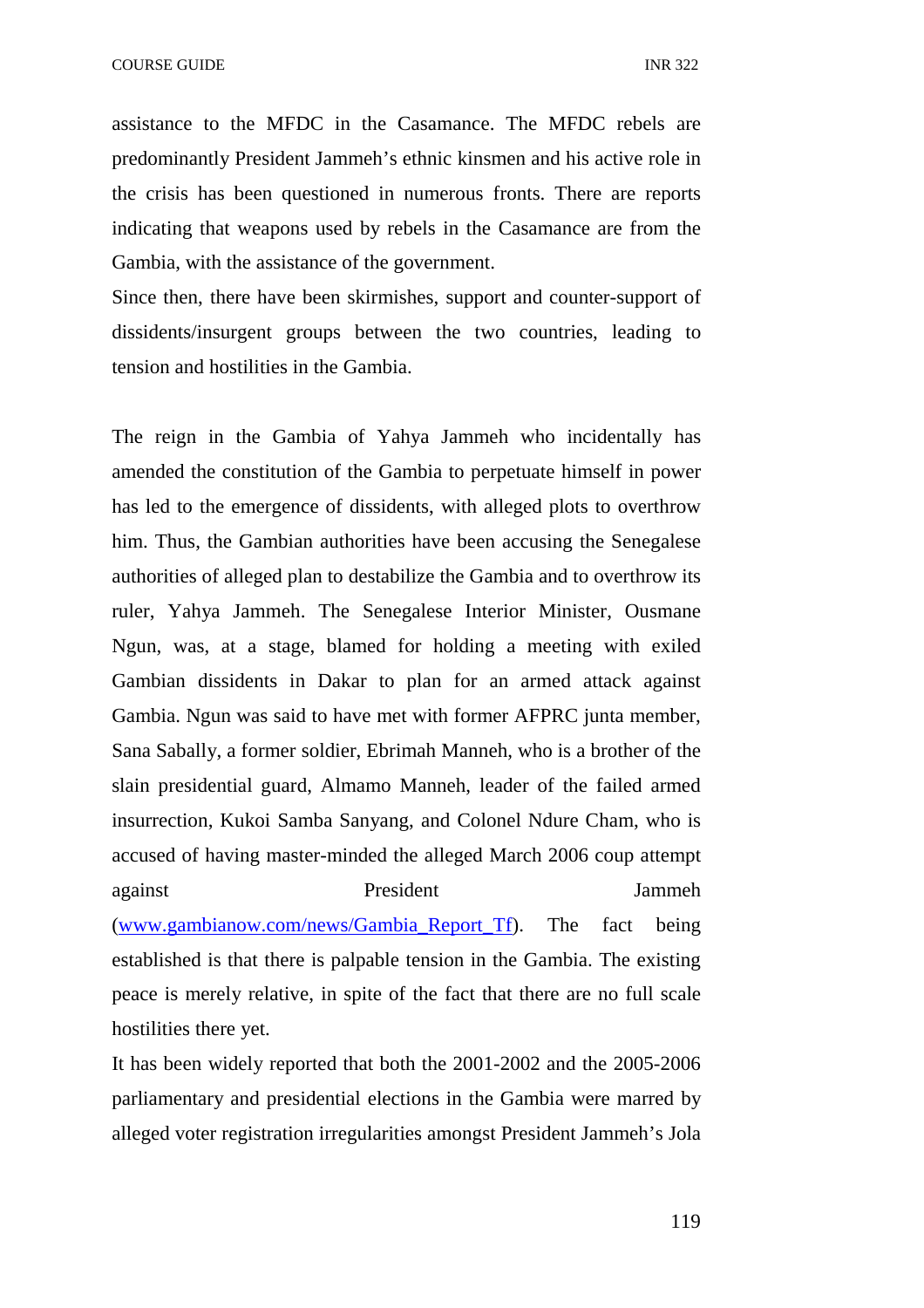kinsmen from Casamance and Guinea-Bissau (Minteh, 2009), even though these elections were said to have been free and fair.

#### **4.0 CONCLUSION**

The various wars/conflicts in the English-speaking countries of West Africa go to show you that these conflicts were not happenstances, but developments that were caused by political and socio-economic factors, most of which have external connections. The timely intervention of ECOWAS' ECOMOG has, however, gone a long way in containing most of these conflicts.

#### **SELF-ASSESSMENT EXERCISE**

1. Identify the major causes of conflicts in the English-speaking West African countries since independence.

# **5.0 SUMMARY**

In this Unit, we have looked at some of the post-colonial conflicts and ensuing wars in some English-speaking West African countries. From our observation, we have seen how accumulated intra-societal grudges connected to socio-economic and political factors on the one hand, and external influences—especially those rooted in preceding colonialism and ever-present neo-colonialism—on the other hand, inevitably led, on most occasions, to an almost complete state of anarchy in parts of our region.

## **6.0 TUTOR-MARKED ASSIGNMENT**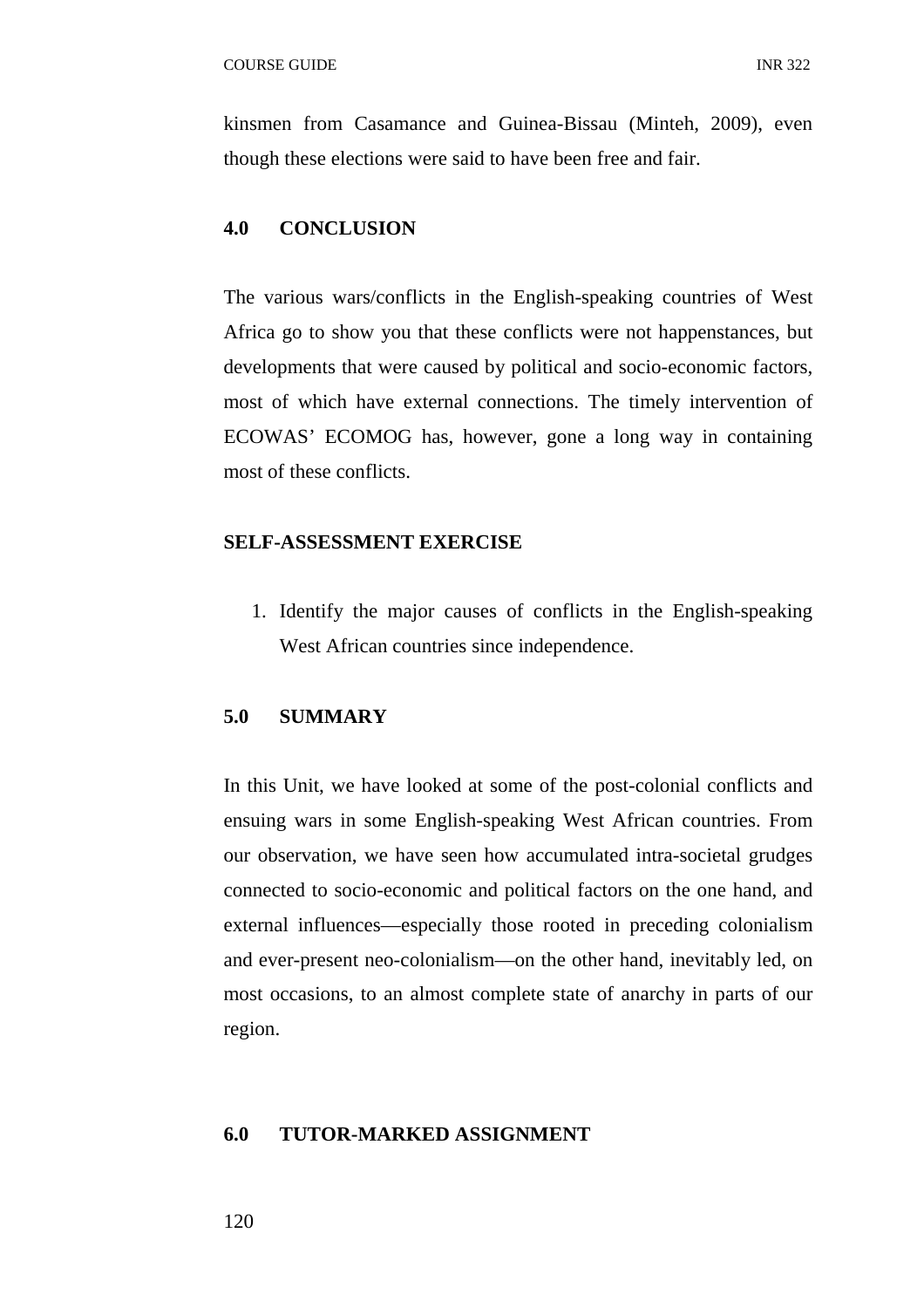- (i) Identify and comment on the internal factors that led to the Nigerian Civil War.
- (ii) Write an essay on the "Liberian Civil War", highlighting the major aspects of the internal wrangling in the Liberian conflict.
- (iii) Discuss the circumstances that led to the Sierra Leonean conflict.

# **7.0 REFERENCES/FURTHER READINGS**

Nigerian Council Debate, Lagos, 1920.

- Iheme, F. (2004): "The Role of ECOWAS in Conflict Management" in Best, S.G. (ed.) *Introduction to Peace and Conflict Studies in West Africa*,, Ibadan: Spectrum Books Ltd.
- Adeyemo, F.O. (2002). *Dynamics of Nigeria's Foreign Policy 1993- 1998*, Lagos: Franc-Soba Nig. Ltd.

Minteh, B. S. (2009) "The Crisis in Casamance, Southern Senegal: A Constructive Conflict Resolution Approach: http://www.senegambianews.com/article/Education. www.gambianow.com/news/Gambia Report Tf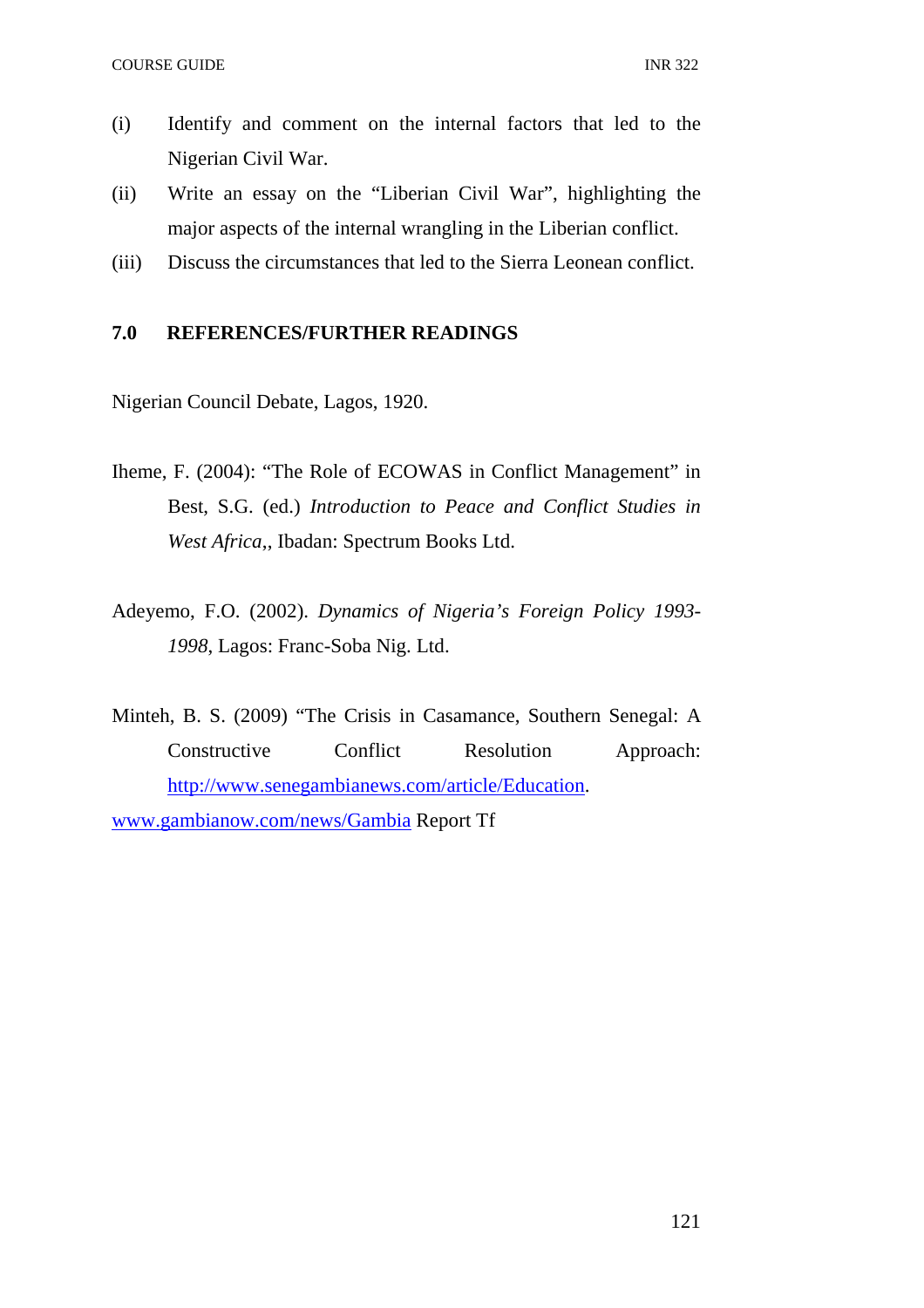# **UNIT 2: WAR/CONFLICT IN NON-ENGLISH SPEAKING WEST AFRICAN COUNTRIES SINCE 1960**

# **CONTENTS**

- 1.0 Introduction
- 2.0 Objectives
- 3.0 Main Content
	- 3.1 The Chadian Crisis
	- 3.2 The Conflicts in Cote d'Ivoire
	- 3.3 The Conflict in Guinea Bissau
- 4.0 Conclusion
- 5.0 Summary
- 6.0 Tutor-Marked Assignment
- 7.0 References/Further Reading

# **1.0 INTRODUCTION**

This unit introduces you to the conflict and political crises in Chad, Cote d'Ivoire and Guinea Bissau. The unit delves into the various circumstances that heralded the conflicts in these countries. You are advised to take special note of the fact that in most of the conflicts in countries of the West African sub-region, external factors always played some causative role.

# **2.0 OBJECTIVES**

At the end of this unit, you should be able to:

i) Analyse the various factors that led to the Chadian crisis.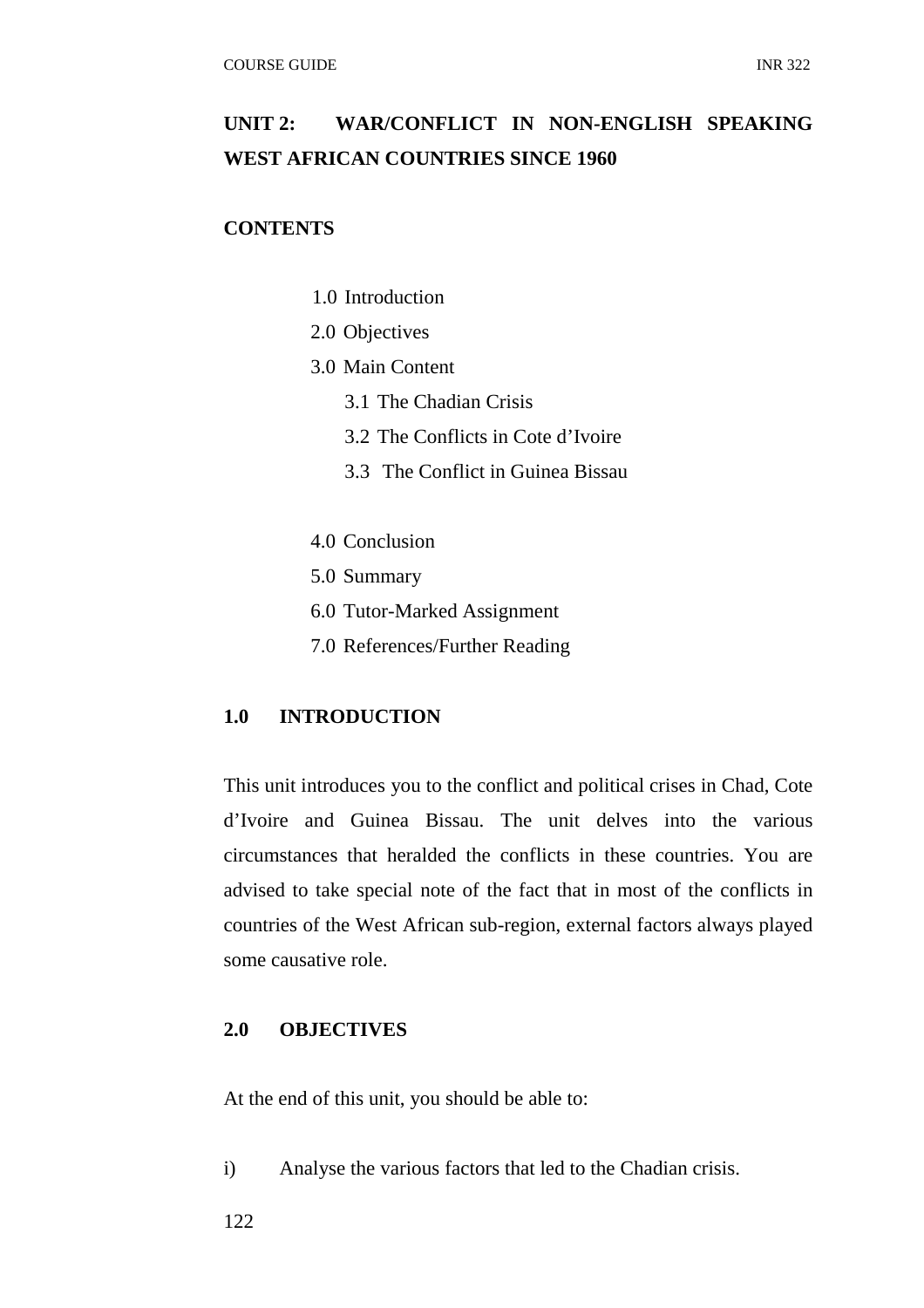- ii) Comment on how the socio-political conflicts in Cote d'Ivoire threatened the Ivorian state.
- iii) Discuss the circumstances that led to the conflict in Guinea-Bissau.

# **3.0 MAIN CONTENT**

# **3.1 The Chadian Crisis**

# **3.1.1 Chad as a War- Plagued Country**

Chad has been plagued by war since 1965. One of the causes of this protracted war was weak government, caused by the uncertain security situation. The conflicts in that country are attributable to the colonial hang-over. Chad as a nation has witnessed more than three (3) French interventions in its internal affairs (in 1969, 1979 and 1983). In fact, the latest intervention saw the use of some of the most sophisticated conventional weapons that resulted in the Libyan withdrawal from the much-talked-about Aouzou strip (Vogt, 1990).

The series of conflicts in which rebels were pitched against one central government or the other in pursuit of power also witnessed many Chadian rebels entering Niger with their weapons.

# **3.1.2 The Cold War Factor**

The main source of arms used in the various rebellions in Chad has been the "Cold War Pipeline" weapons (weapons acquired during the days of the Cold War). Most of the arms came from either France or Libya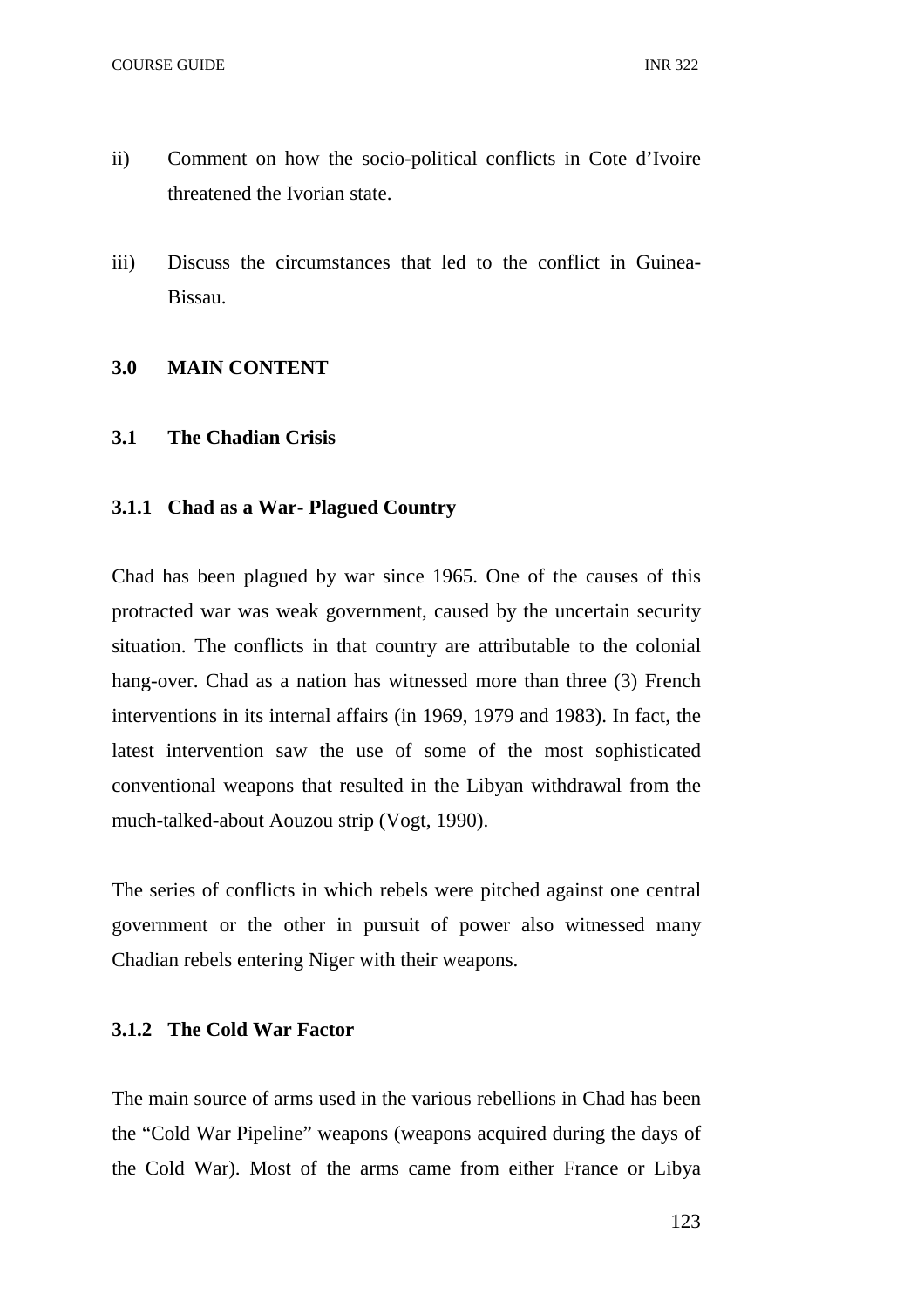which backed opposing sides in the Chadian conflicts. The French military presence in Chad could be viewed in the light of French base in Ndjamena, traditionally an important factor in the French military strategy in Africa. Hissen Habre provided the opportunity for France to rebuild her military presence in Chad. According to Vogt, reports have it that about "2,500 French Commandos, paratroopers, marines, foreign legionaries, engineers, airmen, communication experts, supply and maintenance units and a host of military advisers were attached to President Hissen Habre's army"(1990: 100).

#### **3.1.3 The French and Libyan Factor**

The source of the immediate externally-orchestrated conflict was France's unilateral ignition of border disputes in Africa. For instance, "France had attempted to settle the Chadian-Libyan dispute over the Ouzou strip by reaching an agreement with Libya without initially informing or seeking the consent of the Chadian government, hence Libya's occupation of the strip in northern Chad" (African Research Bulletin, 1984). In spite of the tremendous amount of pressure which was applied on France to intervene in the conflict by the United States of America and several African countries to expel Libyan forces stationed in Chad to support the Transitional Union Government (GUNI) headed by Goukouni Weddeye, it was only after Libya had effected the annexation of the Aouzou strip, and established rebel presence at Faya-Largeau and northward, that Francois Mitterrand finally decided to intervene with sufficient force to ensure that Libya was contained within the northern part of the country. This set the stage for peace-keeping operation in Chad, as we shall see in the next segment.

# **3.2 The Conflict in Cote d'Ivoire**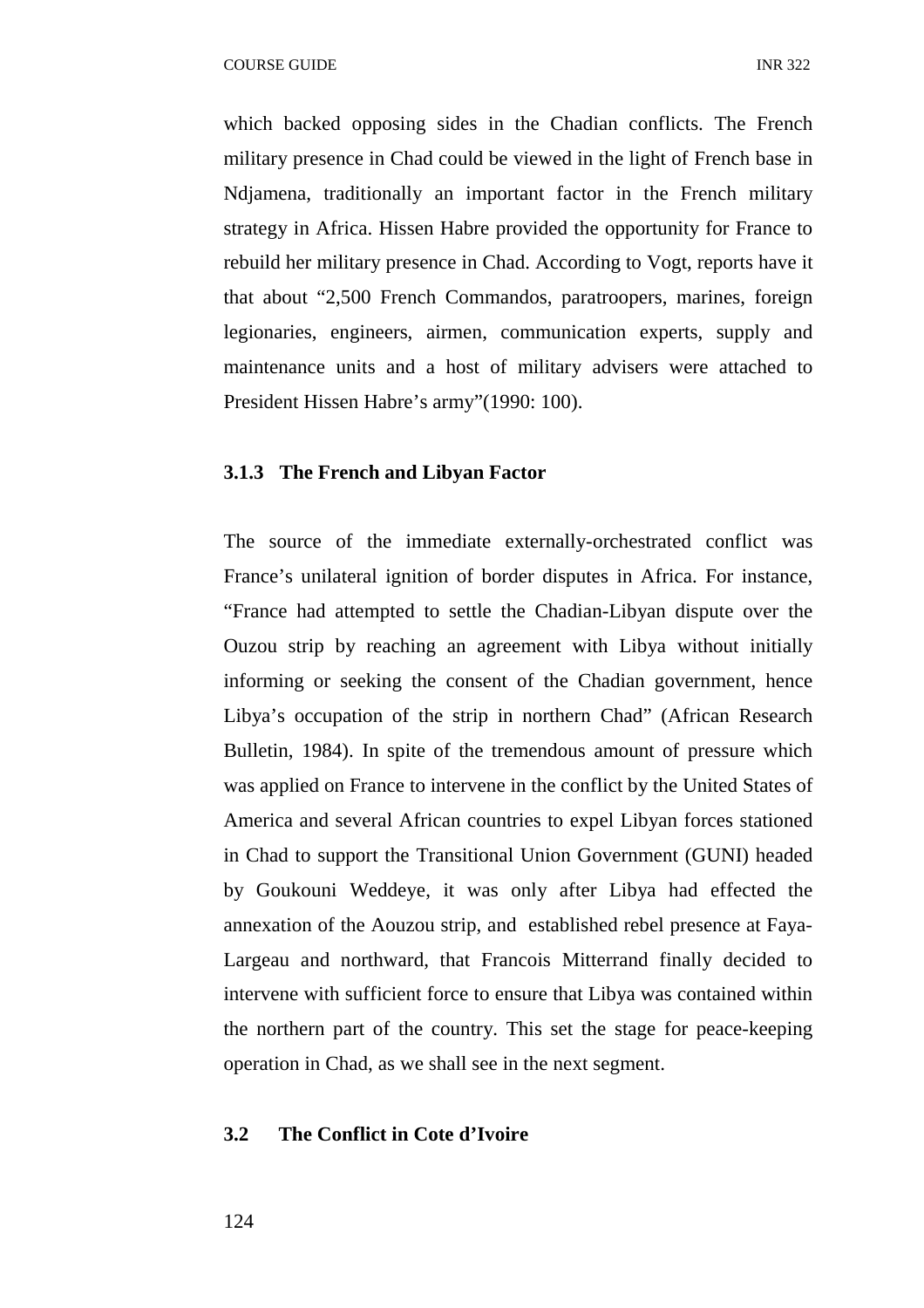COURSE GUIDE **INR** 322

The crisis in Cote d'Ivoire commenced on 25 December 1999, when a military coup—the first of its kind in that country's history—overthrew the government led by President Henri Konan Bedie. The coup was seen as part and parcel of the cycle of corruption, coups, and counter-coups in West Africa in which the military frequently step in, claiming, often with popular support, to be guardians of the national interest, intent on cleansing the state of the politics of corruption. But, because they learn little from history, they soon repeat the mistakes or misdemeanours which they claim they seized power to eliminate. (www.angelfire.control:2010)

In this context, General Robert Guei, the coup leader, held elections in late 2000, but excluded the opposition leader, Alassane Quattara, and blatantly rigged the poll results. Guei went ahead to declare himself the winner. However, popular protest forced him to step aside, and brought up Laurent Gbagbo into power. Gbagbo spent his first two years in office trying to consolidate power in a central government, but he was unable to appease his opponents. This resulted in another coup in September, 2002.

This imbroglio developed into a civil war in 2002 (Porteous, 2004). With large followers, rebel forces claimed the northern half of the country.

# **3.3 The Conflict in Guinea-Bissau**

Democracy was threatened in Guinea-Bissau on June 7, 1978 when the country's former Chief of Army Staff, General Ansoumane Wane led a rebellion against the democratically elected government of President Joan Bernado Vierra. The remote cause of this rebellion could be traced to President Vierra and his predecessor's lack of trained manpower and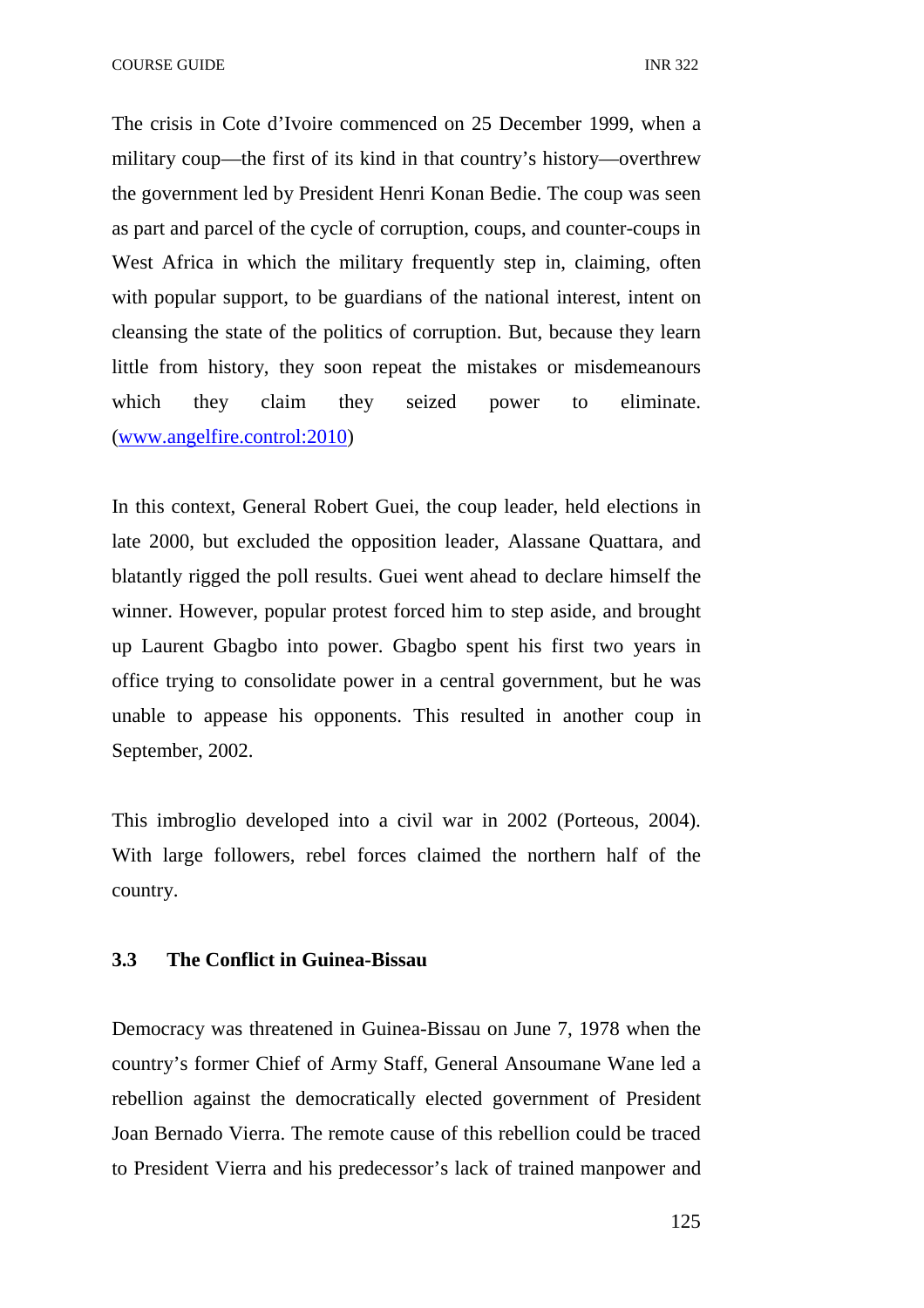poor economic management which resulted in serious economic crisis in Guinea-Bissau.

Under President Vierra, the economic condition which was the main reason for toppling the former President Louis Cabral did not in any way improve. Frequent shortages of essential goods continued so much so that the harsh economic condition pushed the farmers in Guinea-Bissau into selling their produce secretly to neighbouring Senegal and The Gambia in exchange for goods that were not available at home.

Apart from the harsh economic condition in the country, President Vierra took steps to decentralize the one-party State that was instituted by his predecessor, President Cabral. In effect, a multi-party democracy took its root in 1991, as some provisions of Guinea-Bissau's constitution were expunged to give way to a multi-party system of government.

However, the immediate cause of the crisis ensued when President Vierra's one time trusted ally, Brigadier-General Ansoumane Wane led a rebellion against Vierra's democratically elected government. Consequently, Ansoumane was dismissed as Chief of Army Staff over allegations of arms smuggling to rebels in Senegal. This later deteriorated into heavy fighting between the government troops and the rebels, allegedly supported by some neighbouring countries. The deepening conflict between the government and the rebels plunged the country into a seven-year political and economic unrest with frequent coups and power transitions.

#### **4.0 CONCLUSION**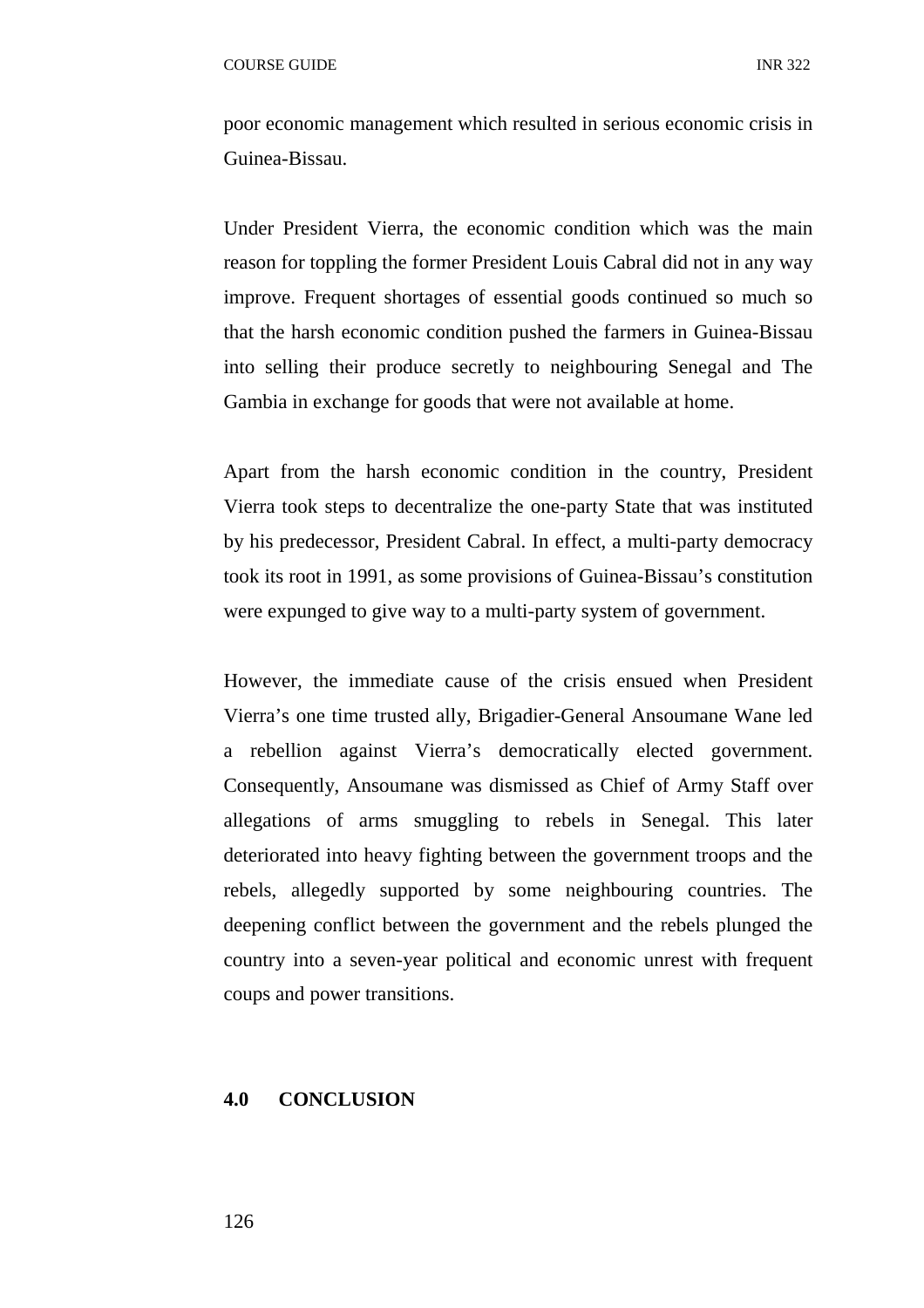It has been shown here how instability in the state of affairs of African countries in general is attributable to the colonial hang-over. The French-speaking peoples of West African countries are not left out in this post-colonial story of corruption, greed, marginalization, crisis and widespread pandemonium. Coups and counter-coups were staged allegedly for the purpose of correcting the situation in the countries. Unfortunately, similar pattern of events have kept repeating themselves as regards to corruption at the level of leadership, and even followership.

#### **SELF-ASSESSMENT EXERCISE**

1. Do you accede to the view that external factors are identifiable in the conflicts in the non-English speaking countries of West Africa?

#### **5.0 SUMMARY**

In this unit, the common maxim which says that when two elephants fight, it is invariably the grass that suffers played out in practical reality. In Chad particularly, the unfolding power tussle between successive regimes of the central government and various rebel forces was mainly provoked by the underlying patronage of France and Libya whose supply of arms to back opposing sides in the Chadian Cold War conflicts paved way for the violent conflicts engraved in long-term bitterness and indignation. Cote d'Ivoire's internal crisis erupted rather late against the background of the seemingly guaranteed trend of postcolonial, colonially-related and instigated conflicts in the West African sub-region, and indeed in Africa at large. Guinea-Bissau followed the drift early enough as her brand of democracy failed to uplift and enhance the ailing economy.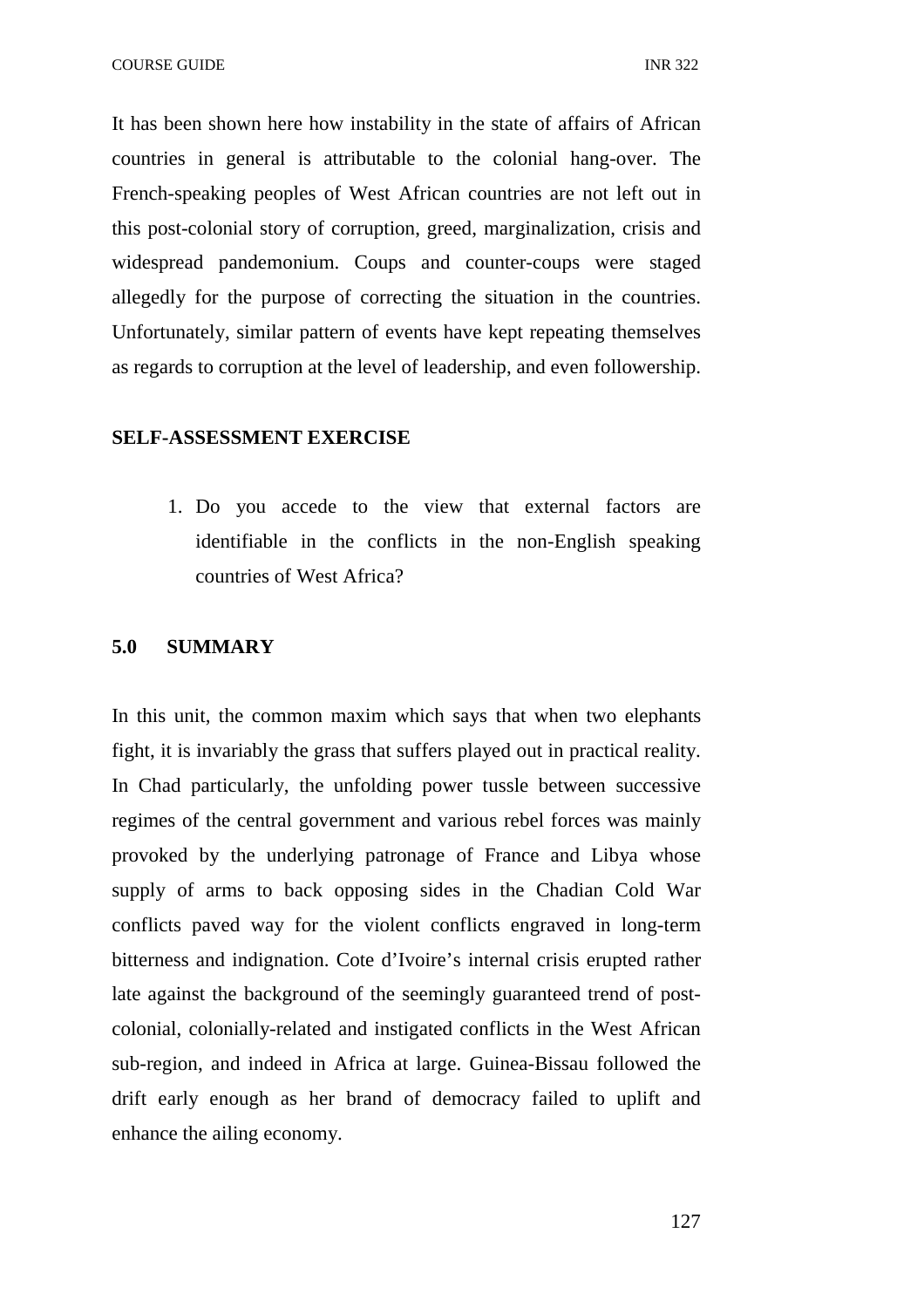# **6.0 TUTOR-MARKED ASSIGNMENT**

- i) Critically discuss the view that the socio-political conflicts in Cote d'Ivoire immensely threatened the Ivorian state.
- ii) Attempt an analysis of the various factors which led to the crisis in the Republic of Chad.
- iii) Write a two-page essay on the circumstances that led to the conflict in Guinea-Bissau.

# **7.0 REFERENCES/FURTHER READINGS**

Vogt, M.A. (1990) "Nigeria and the World Powers" in Ekoko, A.E. and Vogt, M.A. (eds.) *Nigerian Defence Policy: Issues and Problems*. Lagos: Mathouse Press Ltd.

Africa Research Bulletin, 1984.

www.angelfire.control:2010

Porteous, T. (2004): *Resolving African Conflicts*: http://www.crimesofwar.org/africa-mag/afr\_01\_porteos.html.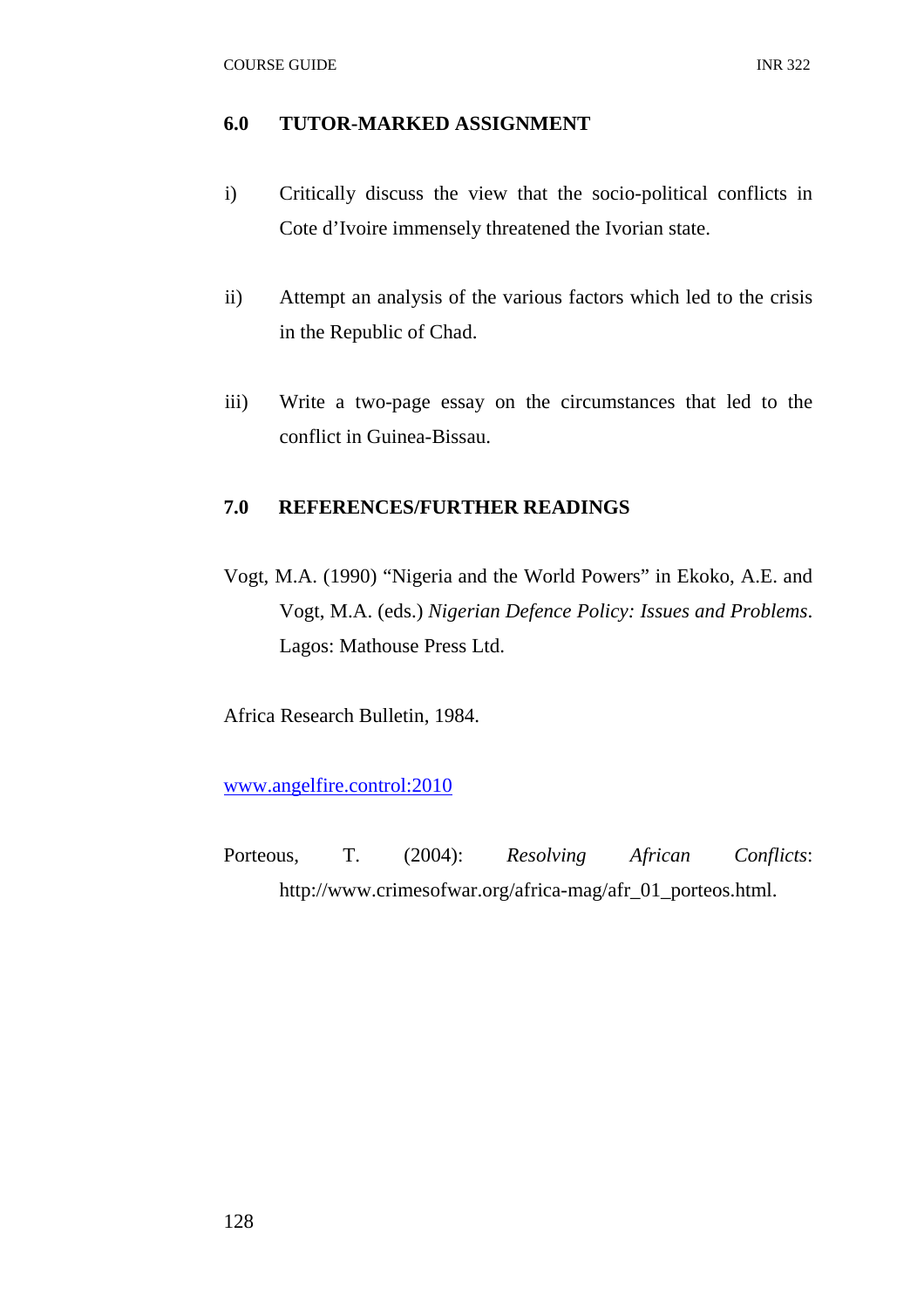# **UNIT 3: THE ROLE OF (THE ECONOMIC COMMUNITY OF) WEST AFRICAN STATES IN CONFLICTS/WARS IN THEIR ENGLISH-SPEAKING SISTER COUNTRIES**

# **CONTENTS**

- 1.0 Introduction
- 2.0 Objectives
- 3.0 Main Content
	- 3.1 The Role of West African States in the Nigerian Civil War
	- 3.2 The Strategic Role of (the Economic Community of) West African States in the Conflicts in Liberia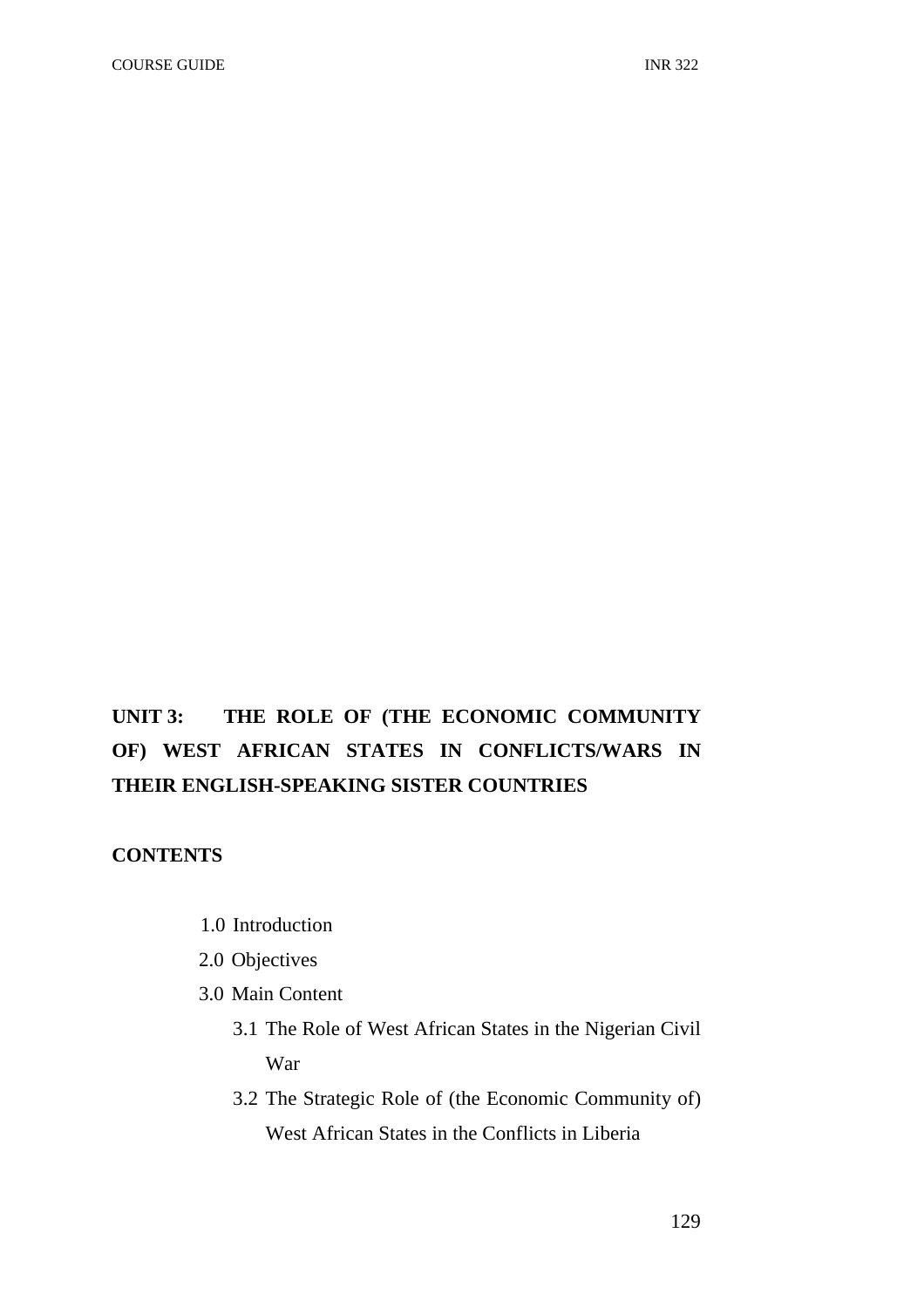- 3.3 The Strategic Role of (the Economic Community of) West African States in the Conflicts in Sierra Leone
- 3.4 The Strategic Role of (the Economic Community of) West African States in the Conflicts in the Gambia
- 4.0 Conclusion
- 5.0 Summary
- 6.0 Tutor-Marked Assignment
- 7.0 References/Further Reading

#### **1.0 INTRODUCTION**

This unit dwells on the various roles the governments and peoples of the West African sub-region have played either through individual country efforts or collectively through the Economic Community of West African States, ECOWAS, in trying to resolve the various conflicts that have arisen in some of the English-speaking areas of the sub-region since the exit of the colonial rulers. The unit shows you that, with the exception of the Nigerian Civil War (which predates the regional organization, and during which West African states played their various individual roles), the ECOWAS has been actively involved in the effort to end various conflicts in the English-speaking parts of the region.

# **2.0 OBJECTIVES**

At the end of this unit, you should be able to:

- i) Give a detailed account of the role played by various West African states in the Nigerian Civil War.
- ii) Discuss the strategic role played by the Economic Community of West African States (ECOWAS) in ending the Liberian conflict.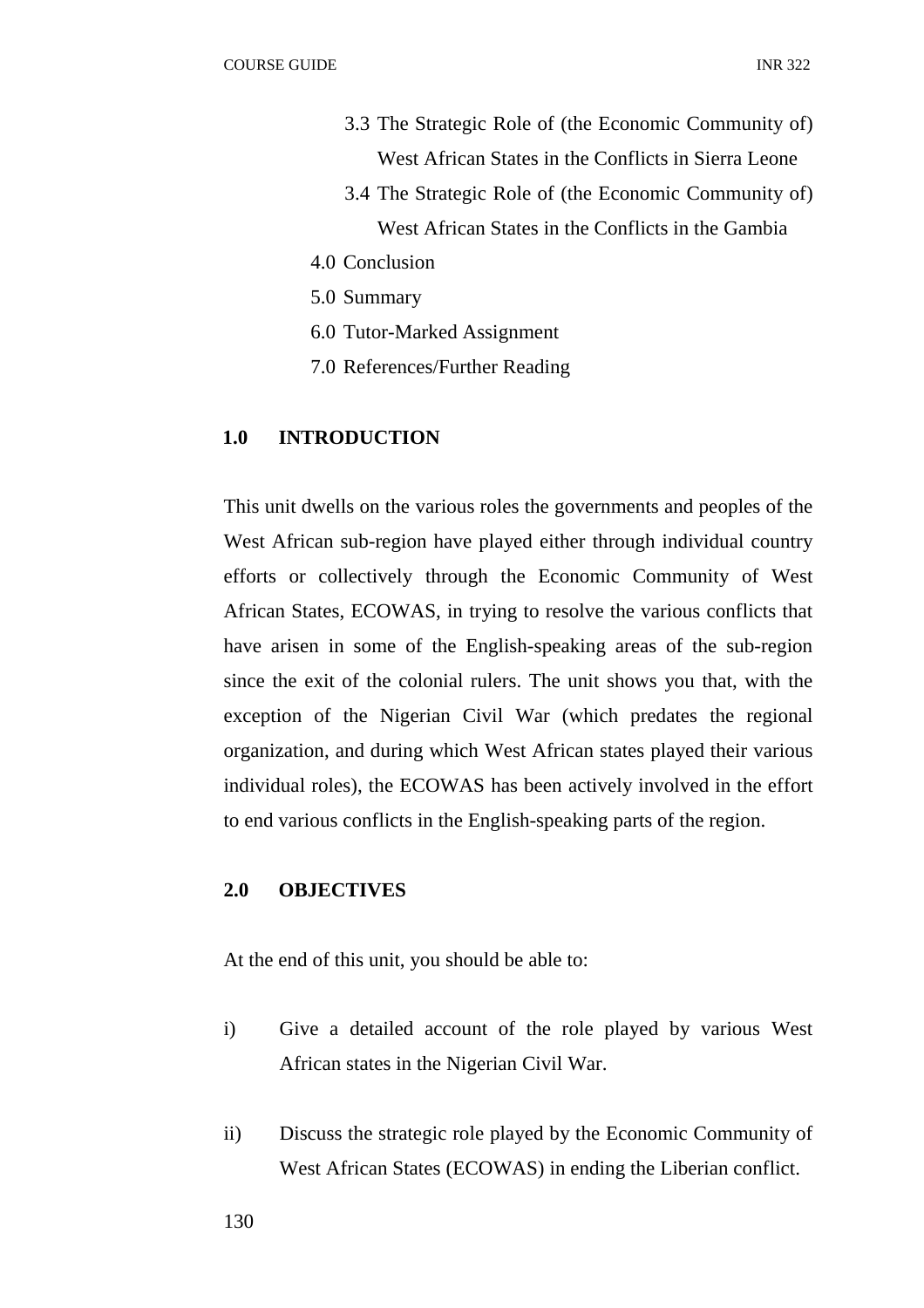- iii) Assess the strategic role played by ECOWAS in the conflict in Sierra Leone.
- iv) Analyse critically the strategic role of ECOWAS in ending the Gambian conflict.

# **3.0 MAIN CONTENT**

## **3.1 The Role of West African States in the Nigerian Civil War**

# **3.1.1 The Prominent Role of Ghana**

The role of West African states in stemming the Nigerian Civil War began prior to the actual war. For instance, the Ghanaian state under the administration of General Ankrah summoned a mediating meeting in Aburi in 1967 for a peace negotiation to avert any possible conflict in that country. In fact, General Ankrah succeeded in getting the disputing parties to reach an accord (Aburi Accord) which tried to provide for a confederation. It was only the relegation of this accord that led to the full blown war (http://countrstudies.us/nigeria/70.htm).

#### **3.1.2 The Role of Other West African States.**

Also, most West African states under the aegis of the O.A.U., and guided by the principle of non-interference and inviolability of existing sovereign state, supported the continued existence of the Nigerian entity as it were, apart from the use of good offices by friendly governments (like that of late Emperor Hallie Selassie of Ethiopia).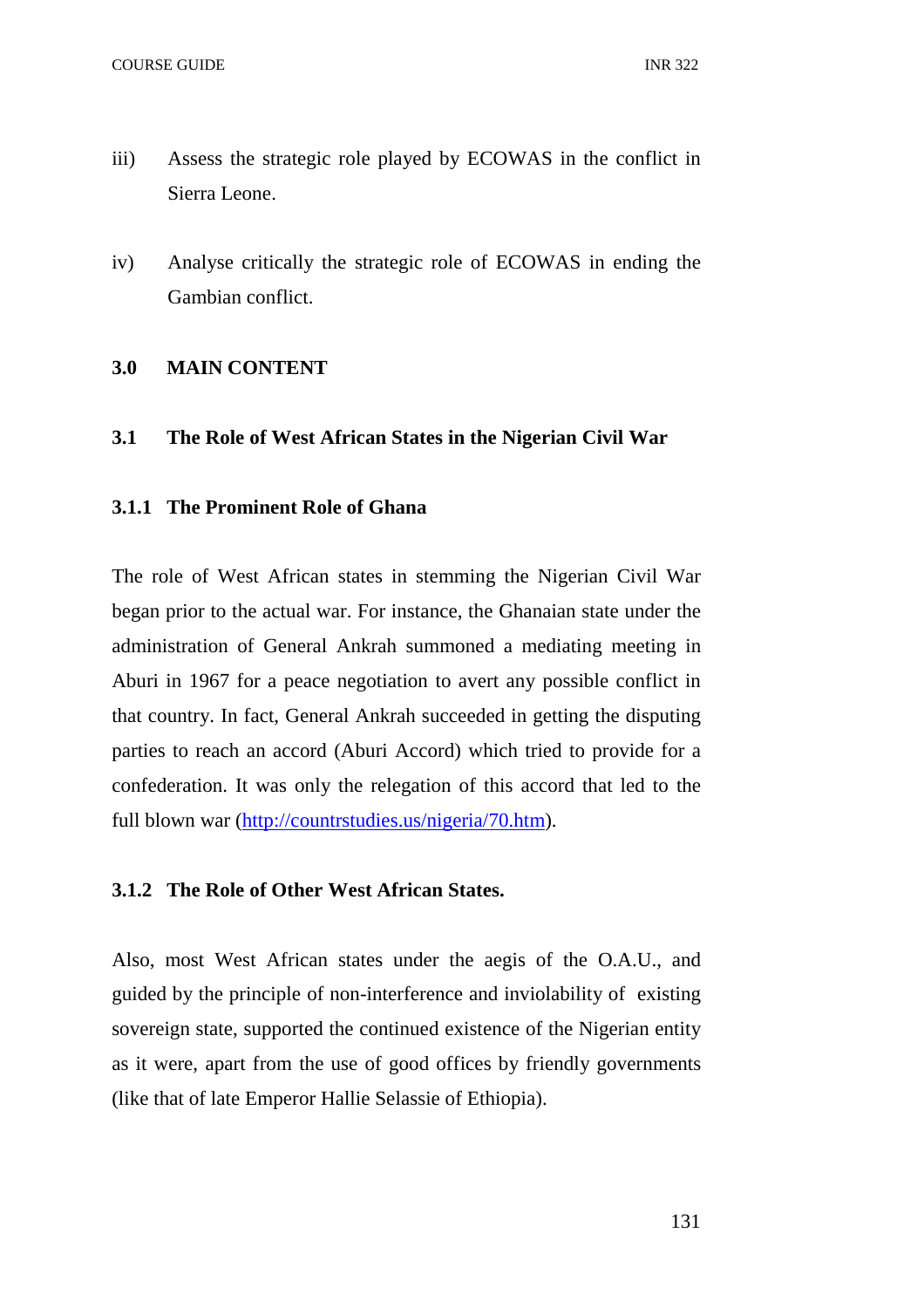However, some West African countries had sympathy for the secessionist Biafra. Countries like Ivory Coast, Republic of Dahomey (now, the Republic of Benin), Sierra Leone joined countries from other African region such as Tanzania, Gambia, Ghana, Gabon and non African states like Haiti, France, West Germany, Spain, Switzerland, Sweden to secretly import arms and ammunition into the region (Atofarati, 1992).

# **3.1.3 The Implications**

The kind of role played by a given West African state either in support or against the Nigerian side may have been due mainly to the fact that there was no formally collective security and peacekeeping arrangement to mediate in intra-state civil war in West Africa as at then. However, the continued recognition of Nigeria by most West African states (though under the auspices of the O.A.U) contributed, in no small way, to winning international recognition and support for the Nigerian state, as well as constraining the secessionist onslaught of the Biafran Government, as it was not easy to secure and import arms and ammunitions by the Biafran side to continue to prosecute the war. This may have contributed in ending hostilities as at the time it ended and quick rapprochements with countries such as Cote d'Ivoire whom Nigeria severed ties with for supporting Biafra during the civil war for fear of being used as launch pads by external aggressors.

# **3.2 The Strategic Role of (the Economic Community of) West African States in the Conflict in Liberia**

The need for a new role for ECOWAS in the West African sub-region became imperative following the disintegration of the USSR. The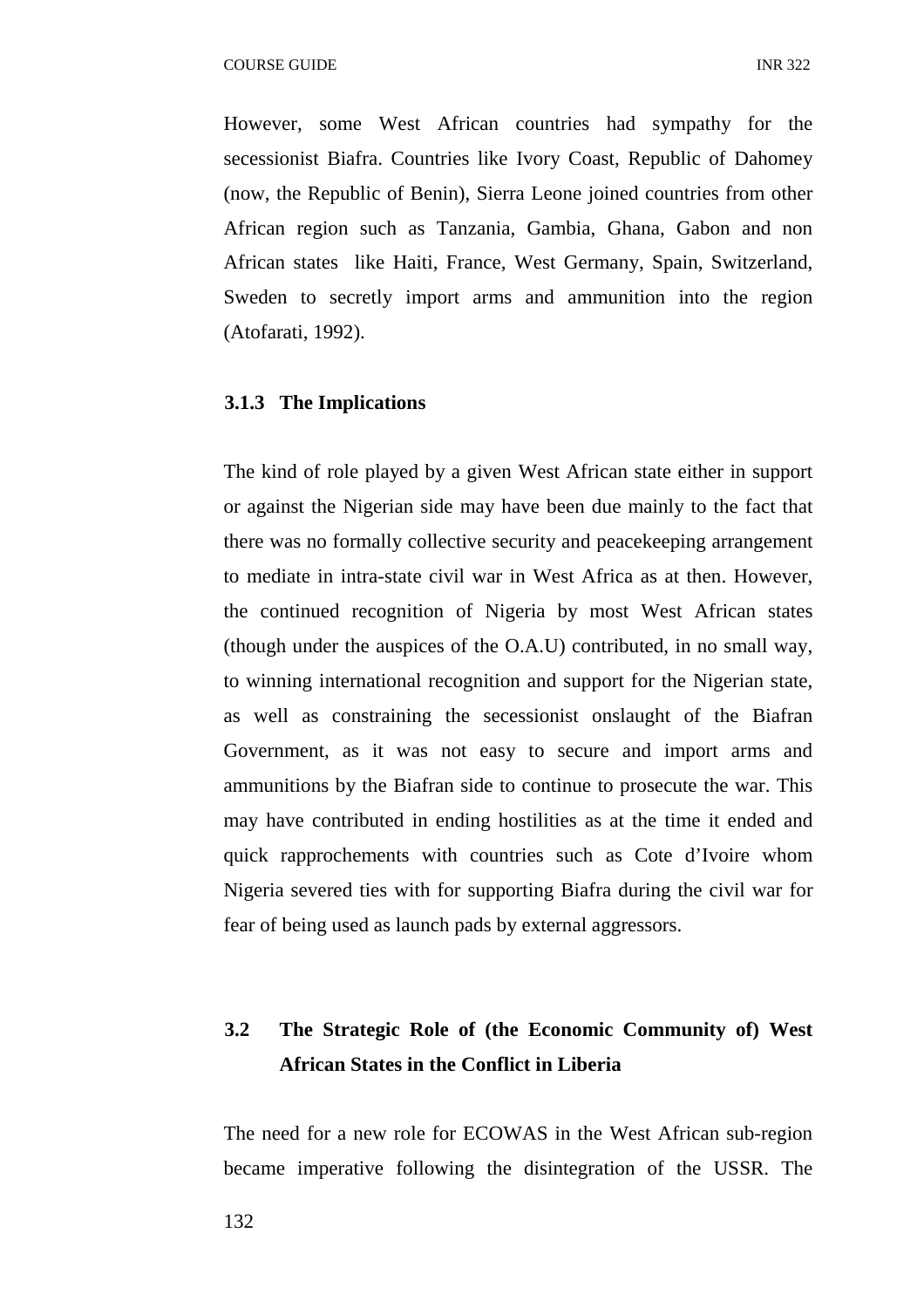COURSE GUIDE **INR** 322

disintegration of the USSR significantly marked the beginning of a new era in global politics. In other words, the era of super-powers appeared to have ended given the fundamental political and economic changes that took place in the Soviet Union, and the less fundamental, but nevertheless substantial, changes that took place in the USA (James, 1996: 321).

Consequently, the new thinking in the former USSR was that of disinvestment in the security of other states and the concomitant withdrawal from the international system. The U.S.A., on her own part, resorted to the cultivation of a UN-centred New World Order characterised by a peculiar administration of unilateralism and multilateralism at the top, with no clear evidence of monopoly by any one nation, including the United States. Against the background of the diminution of super-power involvement in regional conflicts in the 1990s, the positive diplomatic initiative of galvanizing the West African sub-region into a peace-keeping international police force represented by the ECOWAS cease-fire monitoring group, ECOMOG, became imperative for the organization's cease-fire supra-national body.

ECOWAS, therefore, performed the vacuum-filling function of peacekeeping in Liberia out of expediency, more so because the former colonial powers were pre-occupied with larger issues which had more fundamental impact on their national interests and which made them unwilling to pursue aggressive interventionist policies in Africa (Whitaker, 1991:124-25). These global changes and developments, and the challenges they ushered in their wake, on the part of both the superpowers and the former colonial powers resulted in the threatened marginalisation of Africa and African affairs.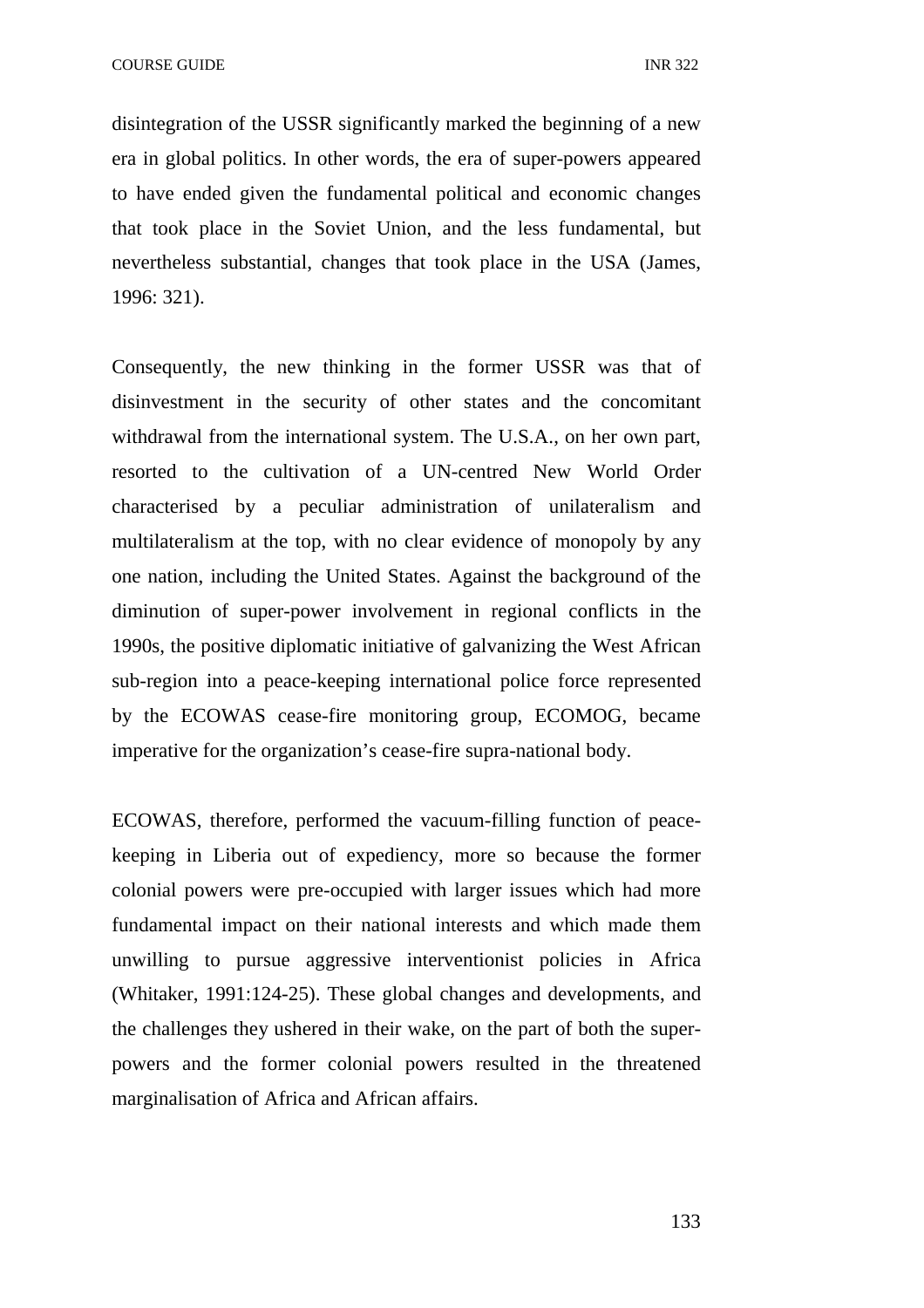Regrettably, the laudable objective of achieving a war-free sub-regional community through the integration of the economies of member countries and the creation of a common market—ECOWAS in name and in deed—became threatened by the increase in the incidence, scale and intensity of wars in the West African sub-region in particular, and in the African continent in general. At the end of 1990, no fewer than fifteen (15) African wars took tremendous toll of daily casualties. Five out of these wars raged in the West African sub-region: the Liberian Civil War, the Tuareg insurrection in Mali and in Niger, the Casamance insurrection in Senegal, and the armed resistance in Mauritania (Sklar, 1991: 1). Even though these conflicts were basically internal wars, nevertheless their cross-boundary ramifications embittered relations between neighbouring states. This ugly metamorphosis of West Africa, nay Africa, in the 1990s into a zone of fundamental instability, and the dramatic withdrawal of super-powers as well as the former colonial powers fro intervention in Africa provided the stimulating impulse for regional supranational authorities, like ECOWAS, to assume greater responsibilities for regional peace and security (James, 1996: 322).

From the catalogue of disruptive wars and conflicts, ECOWAS recognised the symbiotic relationship that exists between regional security and harmonious development of the economies of its member states. Consequently, the growing importance of security issues and the disruptive impact of these wars and conflicts on meaningful economic development compelled the adoption by ECOWAS of a protocol relating to mutual assistance on defence in Freetown, Sierra Leone, on May 29, 1981.

The protocol, in Article 2, states that, "*any armed threat or aggression directed against any member state shall constitute a threat or aggression against the entire community*"**.** Equally, Article 3 further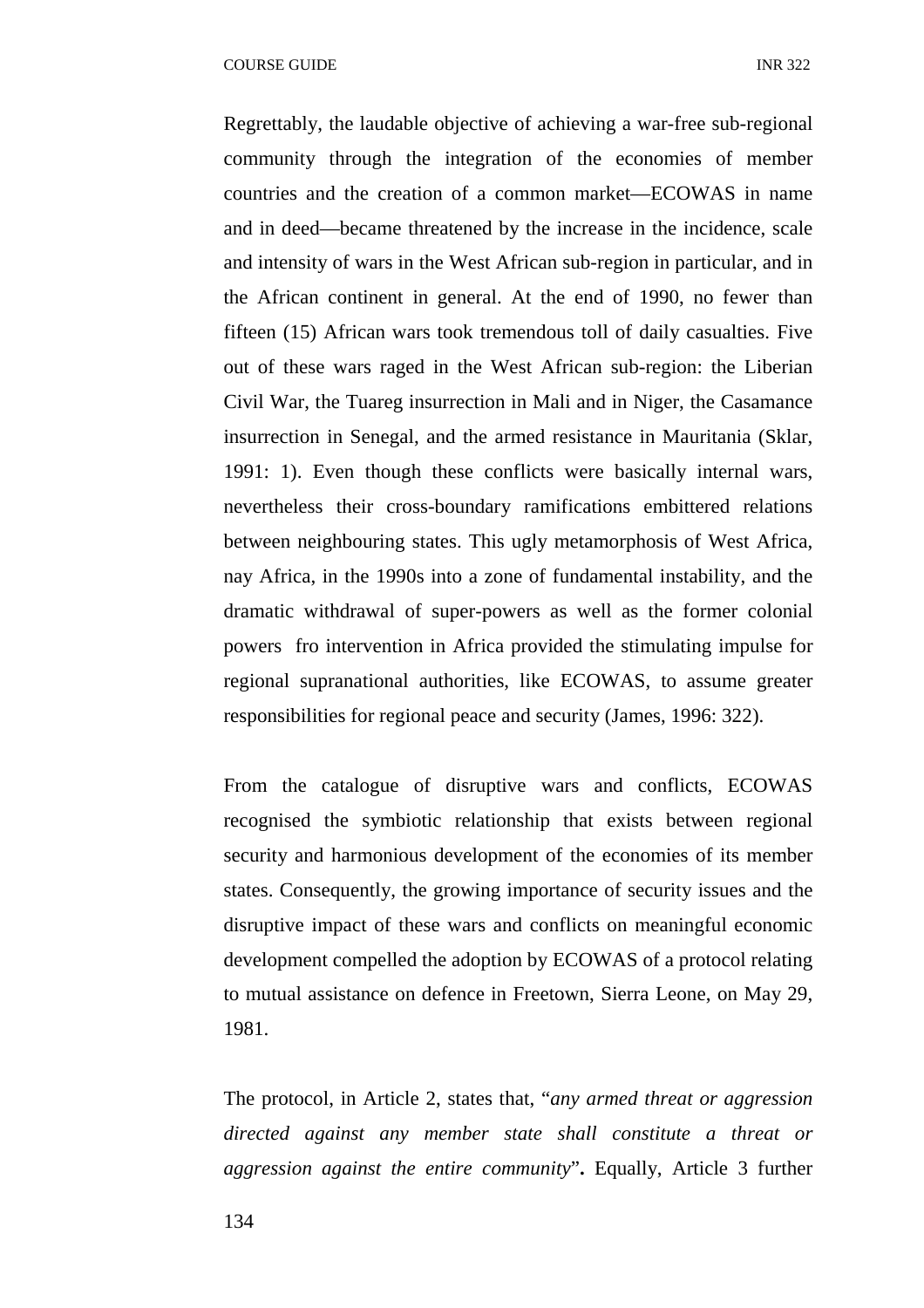stipulates that, "*member states resolved to give mutual aid and assistance to each other for defence against any armed threat or aggression*". Although this defence protocol was signed in 1981, no institutional framework for its implementation was put in place. Paradoxically, at the eruption of the Liberian in 1989, the protocol was yet to be implemented in its totality, as most of its major organs were yet to be put in place; yet, it was the same protocol that provided the legal framework for the deployment of the ECOWAS Monitoring Group - ECOMOG. Given the carnage in Liberia and considering the grave danger the region was exposed to, the leaders of the ECOWAS formed a committee which comprised the heads of state of the Gambia, Ghana, Nigeria, Sierra Leone, Mali, Togo and Guinea to deliberate on the issue. They met in Banjul (Gambia) on the  $6<sup>th</sup>$  and  $7<sup>th</sup>$  of August, 1990. The final communiqué provided for the despatching of a cease-fire monitoring group (to be known as ECOMOG) to Liberia. It was established originally for the sole purpose of keeping the peace, restoring law and order, and ensuring that a cease-fire was achieved.

ECOMOG forces left Freetown (Sierra Leone) on August 23, 1990, and landed in Monrovia, Liberia, the next day (Nwolise, 1992:64), with a Ghanaian, Lt. General Arnold Quainvo, as the pioneer commander, assisted by a Guinean deputy commander (Whitaker, 1991:10-12). As a result of non-compliance of the warring factions, the then Liberian President, Samuel Doe, was incidentally killed by the Johnson-led faction on September 9, 1990. A few days following this development, a fresh mandate was given to ECOMOG, now under Nigeria's Major General Dogonyaro as Field Commander, to use force in carrying out its operations in Liberia. With the new use-of-force mandate, on October 12, 1990, ECOMOG took control of Monrovia and chased away the faction that had held the capital city hostage (Ukanwoke, 2000:113).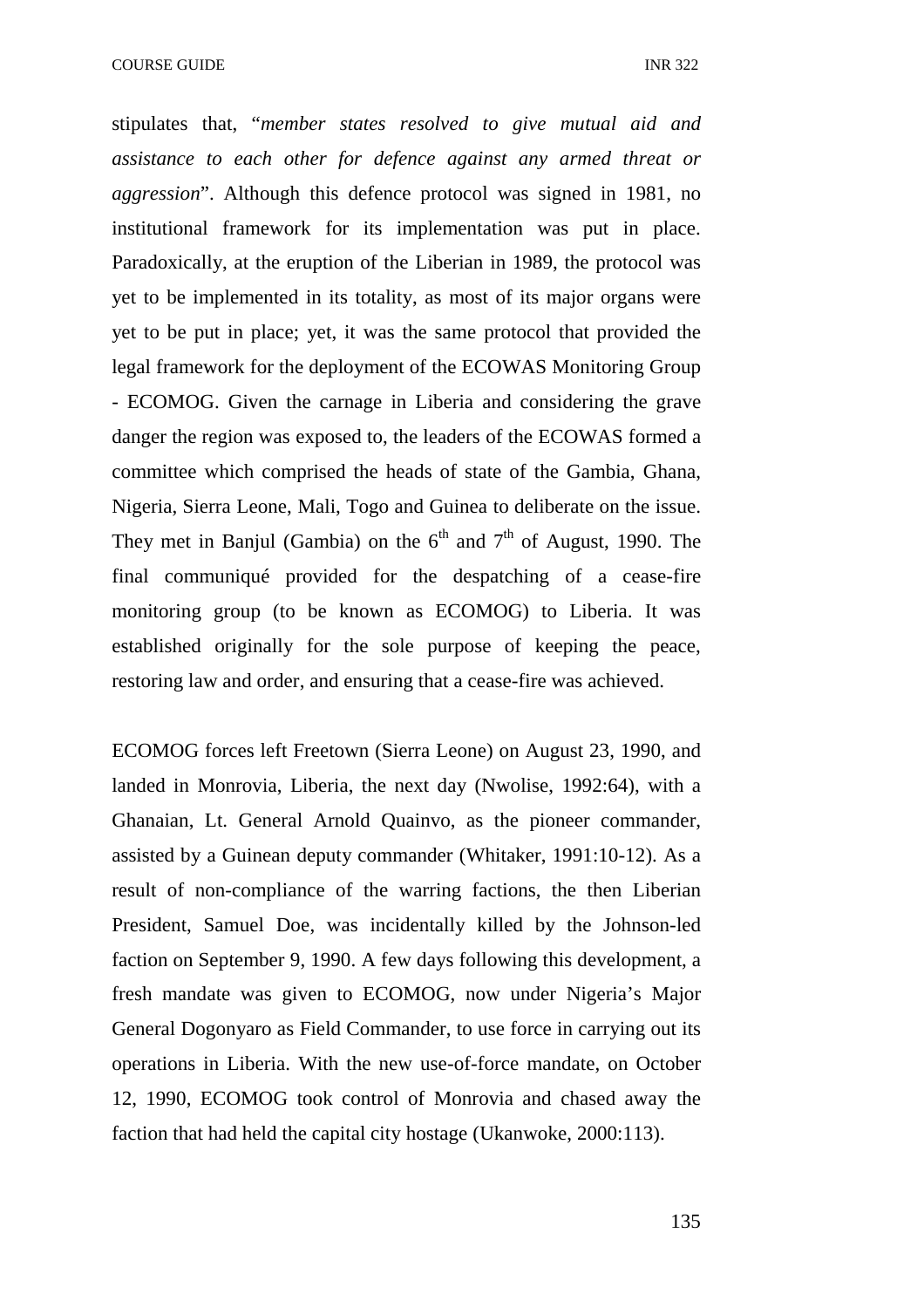ECOMOG's long-term objectives of installing an interim government, paving the way for national reconciliation through convening a national conference of all Liberian political parties and other interest groups, and clearing the way for peaceful elections and the inauguration of a democratically elected government were to be achieved through a number of initiatives and measures. Subsequently, the initial ECOWAS programme of implementation of cease-fire became expanded to cover the whole of Liberia. ECOMOG was now to supervise the encampment and disarmaments of all the warring factions all over Liberia. However, certain preliminary accepted conditions for the materialization of the new ECOMOG mandate had to be met, and these included:

- 1. The granting of ECOMOG freedom of movement throughout the entire territory of Liberia;
- 2. The willingness of all the warring factions to abandon their fighting positions, and to move into designated camps;
- 3. The acceptance of certain eminent persons into Liberia during the period of the encampment and disarmament in order to reinforce the confidence of the parties;
- 4. The recognition by all the warring parties of the absolute neutrality of ECOMOG and the demonstration of their trust in it;
- 5. The location and recovery of all weapons inadvertently lost and their safe custody by ECOMOG;
- 6. The removal of all obstacles and the neutralization of all possible mine-fields, as well as,
- 7. ECOMOG to monitor all entry points into Liberia (in Ukanwoke, 2000:116).

More importantly, the ECOWAS informal consultative group drew up a new ECOMOG programme of implementation that would complement the activities already mapped out at the Yamoussoukro Accord of 30 October, 1991. A new target date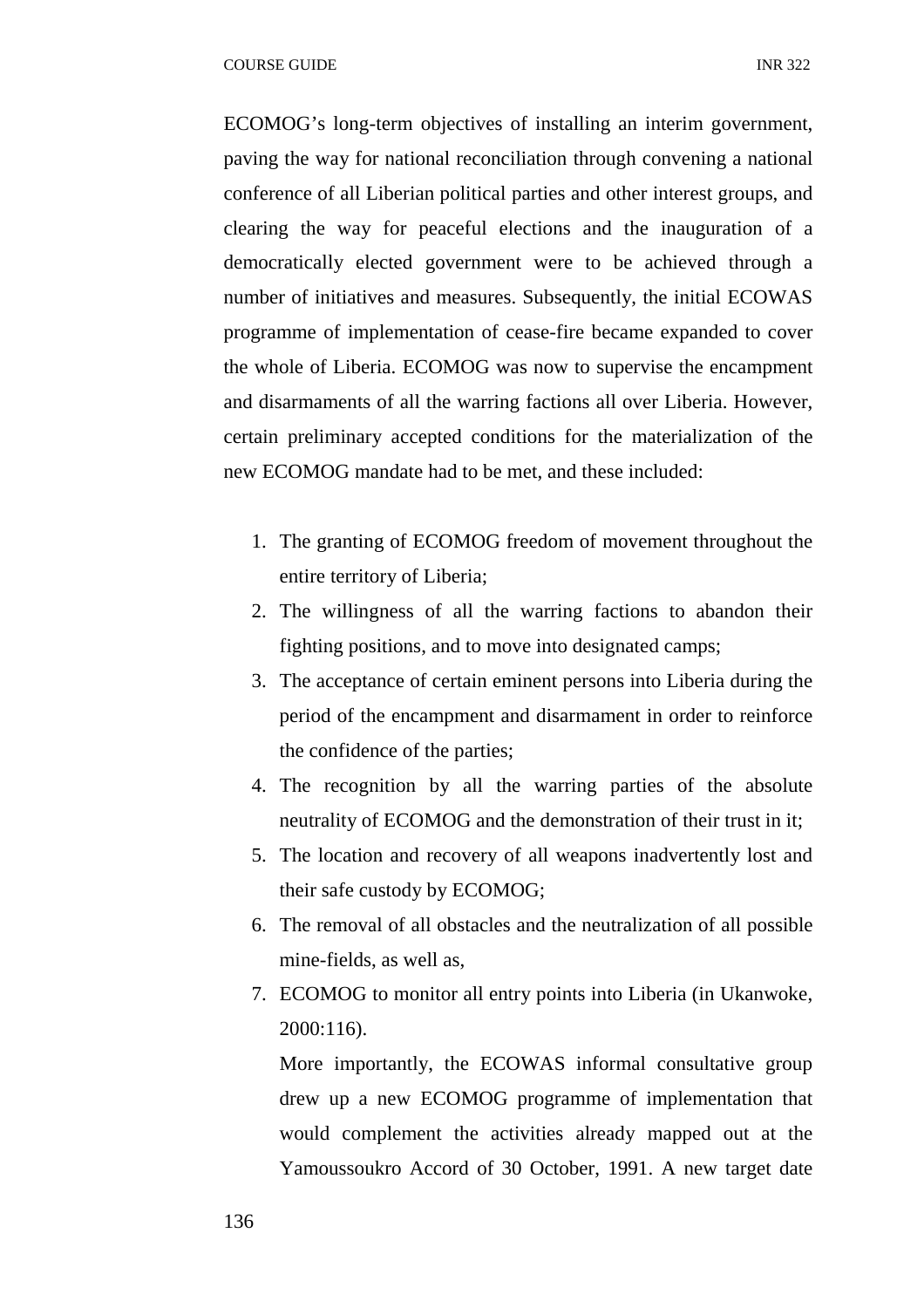for the commencement of ECOMOG operations was set for 30 April, 1992. Finally, with the support of the United States, the ECOMOG mission was totally changed from peace keeping mission to peace enforcement mission in Liberia. This was given a legal backing by the ECOWAS Extra-ordinary Summit held in Biarritz in 1994, which re-defined the functions of ECOMOG as follows:

- 1. To prevent conflict;
- 2. To keep, restore, and consolidate peace;
- 3. To carry out humanitarian mission for refugees and displaced persons, and,
- 4. In case of need, to impose peace under the authority of the Council of Heads of States of ECOWAS (Adeyemo 2002; Iheme, 2006).

These functions were permanently designed to be carried out not only in Liberia but in any future crisis within the countries of the West African sub-region. This was why ECOMOG went into action in Sierra Leone in 1997.

ECOMOG became a vital instrument throughout the Liberian peace process. The successful conclusion of Presidential and legislative elections in Liberia and the installation of a democratically elected Executive President on August 2, 1997, ended the civil war in that country.

Remarkably, at the height of the achievement of ECOWAS was a successful and commendable negotiation with Charles Taylor to accept to leave Liberia. With his departure, and with the aid of Resolution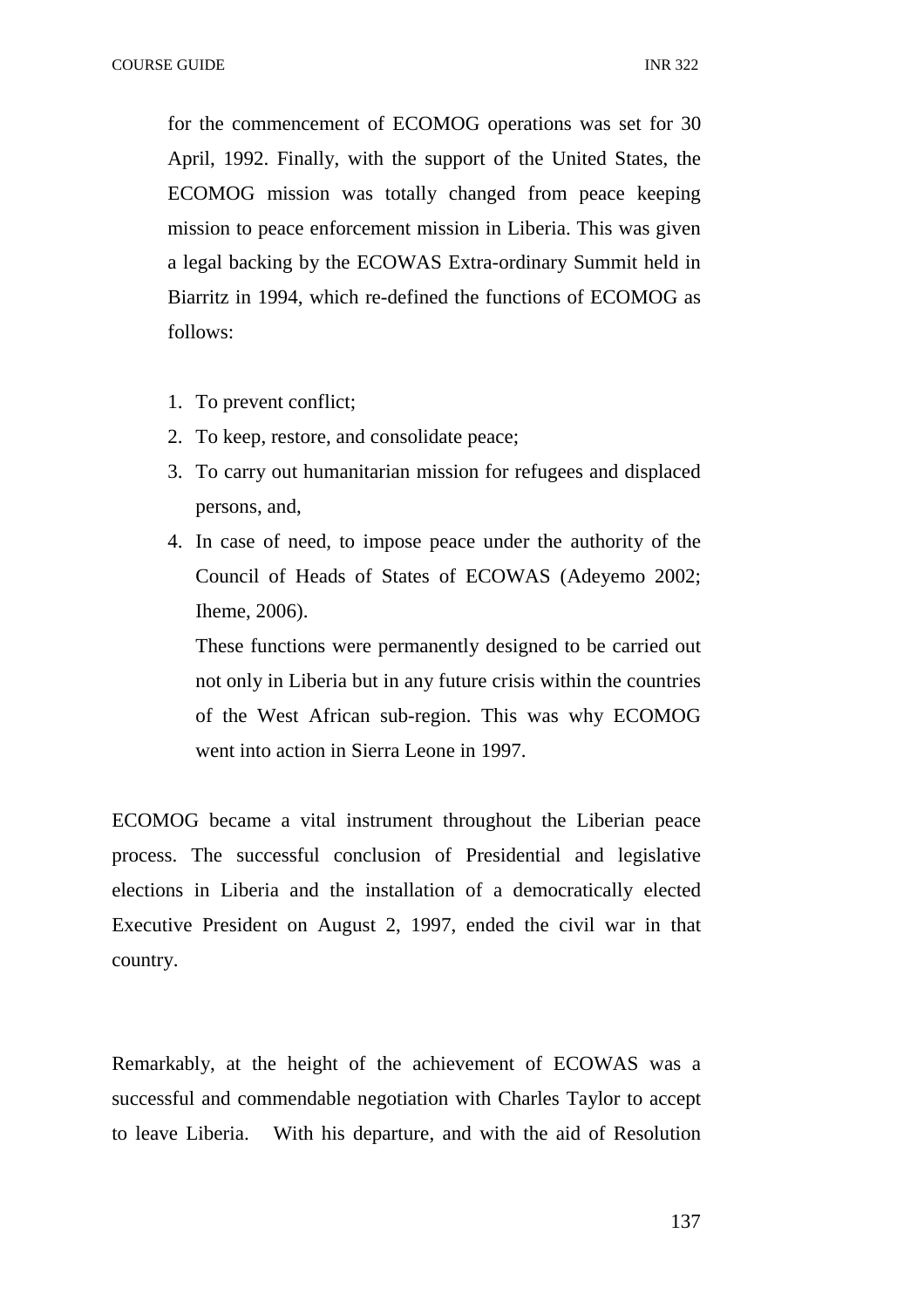1497 (2003) of the UN, the framework for the establishment of a UN mission in Liberia (UNMIL) was set.

# **3.3 The Role of (the Economic Community of) West African States in the Conflicts in Sierra Leone**

First, ECOWAS, under the chairmanship of General Sanni Abacha (Nigeria's military Head of State), was quick in condemning the coup plot and asked for the reinstatement of ousted President Tejan Kabbah.

Secondly, the ECOWAS 16-member States ensured that the conflict in Sierra Leone was tabled at the OAU, and in effect, the OAU summit adopted a unanimous Resolution condemning the illegal seizure of power in Sierra Leone and demanded an immediate restoration of constitutional government in the country. Furthermore, the ECOWAS secured the support of the entire international community for the restoration of democracy in Sierra Leone; therefore, the Koromah junta was not given any diplomatic recognition. With the support given by the international community, especially the United States government, ECOWAS deployed its military arm (the ECOMOG) to maintain peace and order in the country under the command of Col. Maxwell Khobe of Nigeria. It should be recalled that Nigeria provided all the logistics needs of ECOMOG and as well as spearheaded the peace process by initiating dialogue with the parties in the conflicts—Major Koromah's Armed Forces Revolutionary Council (AFRC) and the Fodah Sankoh's Revolutionary United Front (RUF).

ECOWAS set up a Ministerial Committee of five on Sierra Leone which met with the representatives of AFRC severally both within and outside the shores of Africa in an attempt to find a lasting solution to the conflict. After unsuccessful attempts to bring the conflicts to an end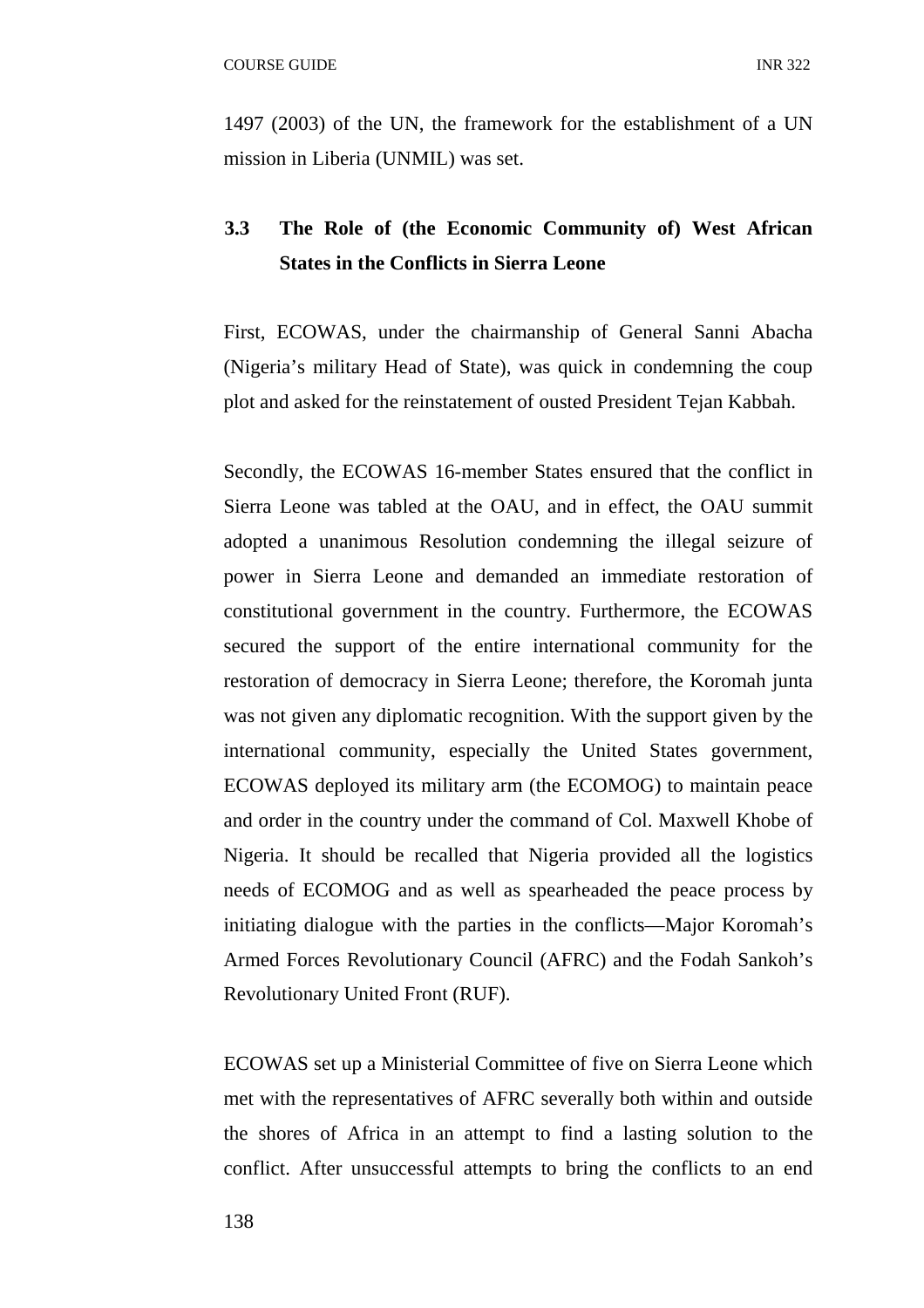following the intransigence of the AFRC-RUF alliance, the ECOWAS took a number of measures to stem the tide. First, the deployment of 20,000 ECOMOG troops, the second was negotiation to be followed by sanctions, and as a last resort, the actual use of force, if the Koromah's refine failed to handover to the Tejan Kabbah by April 22, 1998.

In all, the ECOWAS committee of five foreign ministers comprising Ghana, Liberia, Guinea Republic, The Gambia and Nigeria exercised much patience through diplomatic negotiations with the Koromah's junta's representatives to no avail as the junta kept on reneging on agreements. However, the junta's assault on ECOMOG troops and positions received counter assault thereby changing the face of the peacekeeping force to peace enforcement, although at the instance of Ghana and Cote d'Ivoire who expressed some reservations about the use of force to oust Koromah's junta, made ECOWAS to adopt the principle of negotiations rather than recourse to force. Thus, in October, 1997, an accord was struck and signed between Major Koromah and ECOWAS committee of five foreign ministers in Conakry (Guinea Republic) for the reinstatement of the legitimate government of President Kabbah within 6 months of the agreement; the immediate cessation of hostilities, cooperation between the junta and ECOMOG in order to peacefully enforce the sanctions already in place, the reintegration of combatants, provisions of humanitarian assistance, return of refugees and displaced persons, granting of immunities/guarantees to the coup leaders as well as modalities for broadening the power base. (Adeyemo, 2002)

Unfortunately, Koromah's junta reneged on the Conakry Accord; rather, he made efforts to beef up his military capability by ordering three jet fighters from Ukrain in spite of UN Security Council's arms, ammunition and oil, and travel embargo on October 3, 1997. Believed to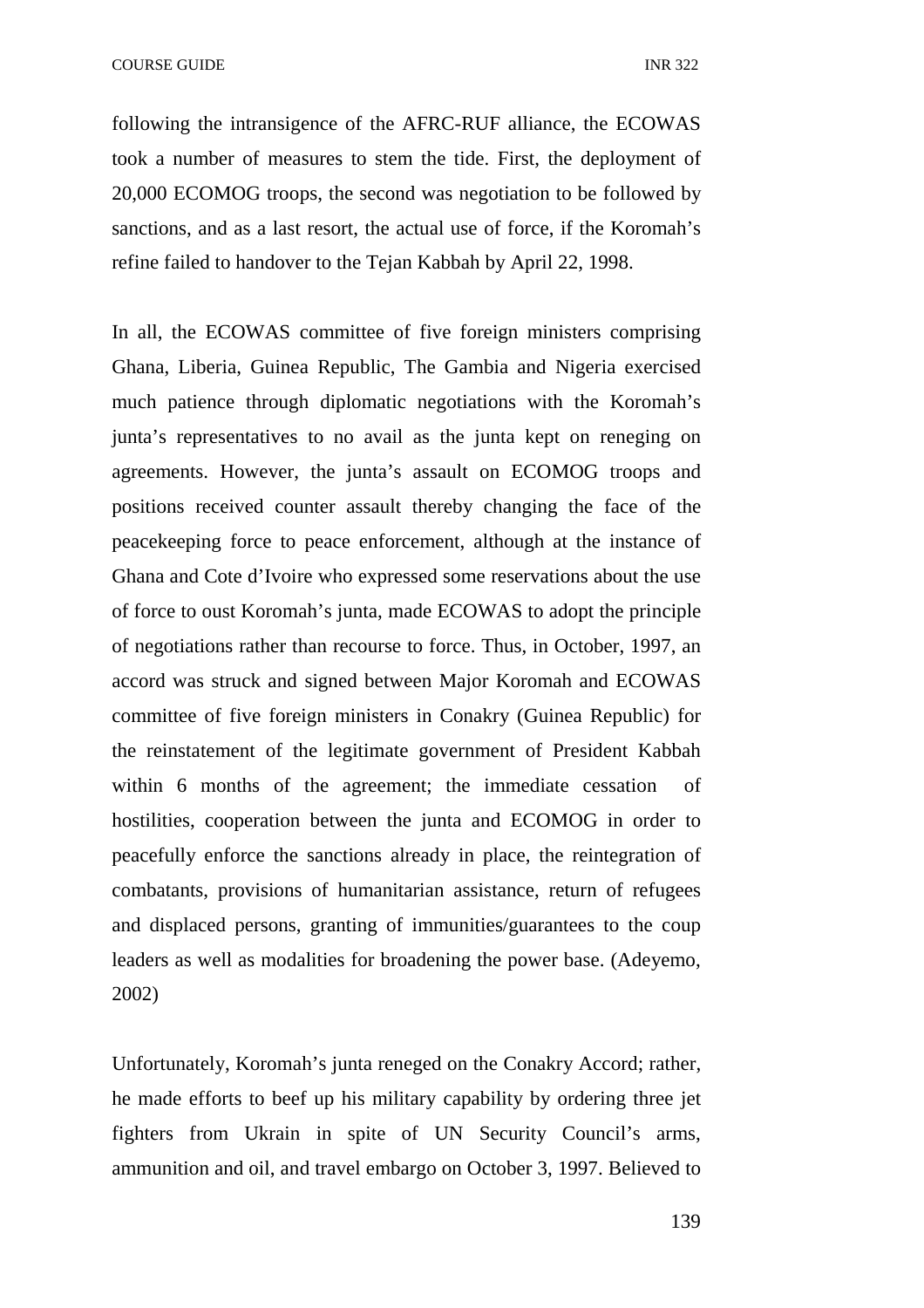have the sustained support of Taylor's led NPFL making use of some neighbouring territories, resumed military attacks on ECOMOG positions in Freetown. Consequently, ECOMOG forces descended heavily on the Koromah rebel force and within a week, Sierra Leone AFRC forces were routed.

According to Galadima (2006), the actual ECOMOG operations, in terms of fighting, lasted for only 7 days after which President Tejan Kabbah was restored as the President of Sierra Leone, on Tuesday,  $10<sup>th</sup>$ March, 1998 in a colourful ceremony attended by some ECOWAS leaders. However, in spite of the restoration of the elected President, ECOMOG became saddled with the responsibility of defending the civilian government by fighting a complicated battled against the coalition of rebel forces. Hence, the peace enforcement mission in Sierra Leone by ECOMOG played itself as war of attrition with the RUF, as well as a very difficult experience in the peace operation.

Again, in July 1999, barely eight (8) years of fighting, all parties to the conflict assigned an agreement in Lome, Togo in July 1999, signalling an end to hostilities. Nevertheless, instability and various skirmishes continued in various regions throughout the country. The conflict in Sierra Leone was to last till 2001 when a peace accord was signed in Lome between the government and the Revolution United Front (RUF). The holding of parliamentary and Presidential elections in May 2002 and the stabilization with the support activities of the UN mission in Sierra Leone (UNAMSIL), of the international community has led to the return of relative peace in that country (Iheme, 2006).

# **3.4 The Role of (the Economic Community of) West African States in the Conflicts in the Gambia**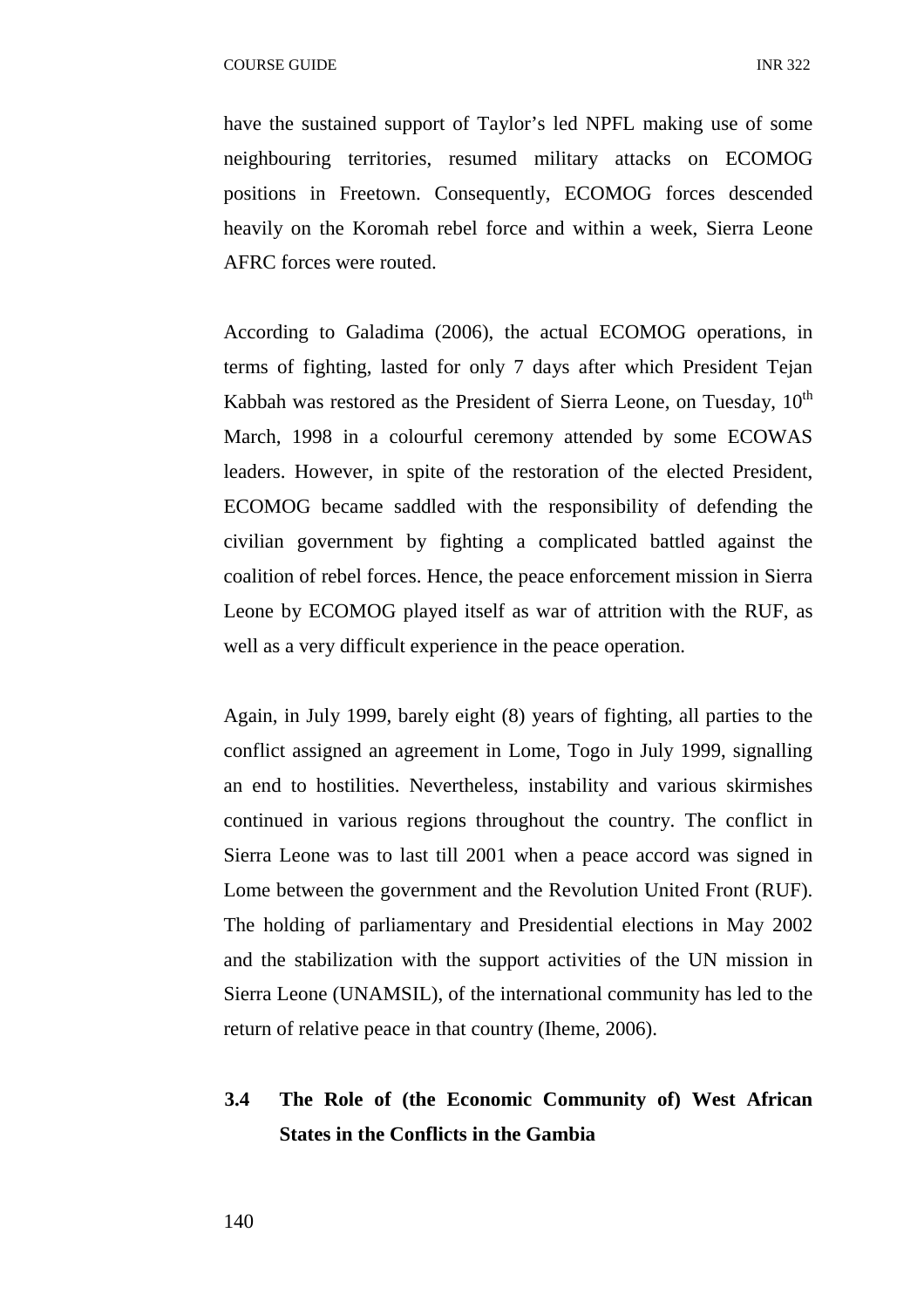The mediation efforts in Liberia culminated in the formation of the International Contact Group for Liberia, from where General Abdulsalami Abubakar, former military leader of Nigeria and a member of the Council of Elders successfully observed elections in The Gambia.

Also, Chief Olusegun Obasanjo, Nigerian President (former) mediated between Senegal and The Gambia over a two-month dispute that had disrupted cross-border travel and trade. President Obasanjo was appointed to mediate the dispute by the 15-member ECOWAS (IRIN, 2010). The above shows that, but for the timely intervention of ECOWAS, the dispute may have escalated into full scale hostilities which could have spread rapidly among the ethnic bonds of Gambia, Guinea-Bissau, Cape Verde and Senegal.

#### **4.0 CONCLUSION**

Guided by the principle of non-interference and inviolability of the existing sovereign state, sister West African countries always had the inclination to support the continued existence of the supreme entity of the conflicting nations. But there were also always a few countries that tended to sympathize with the secessionist minority faction.

### **SELF-ASSESSMENT EXERCISE**

1. Assess the importance of the Economic Community of West African States (ECOWAS) in resolving conflict situations in West Africa since 1960.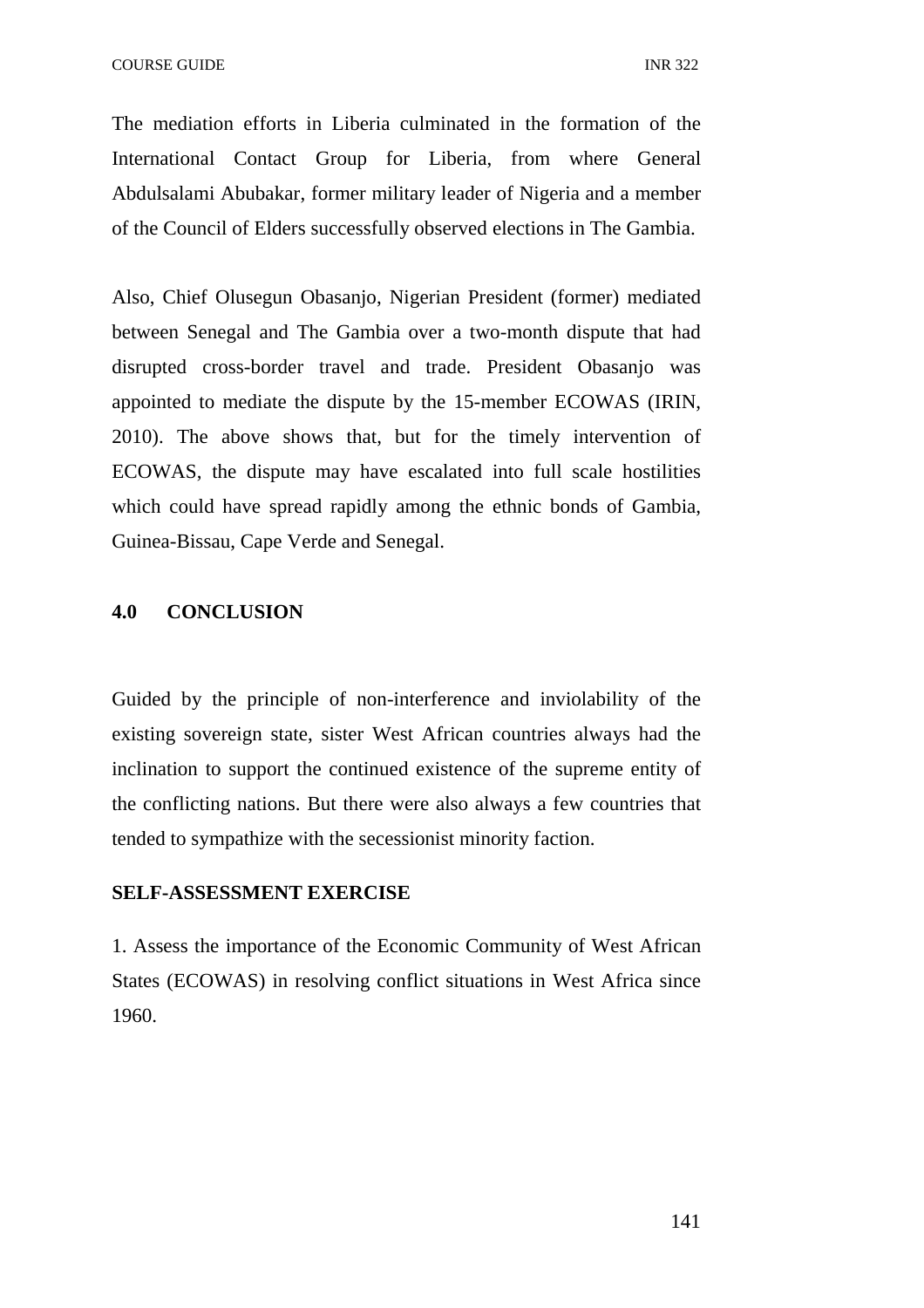#### **5.0 SUMMARY**

Even with the fact that there was no formally collective security and peacekeeping arrangement to mediate in intra-state civil war in West Africa in the pre-ECOWAS era, the countries never failed in their impulsive kindred desire to support the peaceful and mutual coexistence of their neighbours. With the establishment of ECOWAS and its military arm, ECOMOG, and consequent mediation between different factions in conflicting countries, an overall regional peace process began to ensue, and some disputes that may have escalated into full scale hostilities have been effectively nipped in the bud. On the whole, the efforts of member countries of ECOWAS and the other African countries under the aegis of the OAU, added to the contribution of the international community have led to the return of relative peace to the region.

#### **6.0 TUTOR-MARKED ASSIGNMENT**

- i) Account for the various roles played by sister West African states in the Nigerian Civil War.
- ii) What role did the Economic Community of West African States play in ending the Liberian conflict?
- iii) Attempt an analysis of the nature of ECOWAS intervention in the Gambian political crisis.

## **7.0 REFERENCES/FURTHER READINGS**

#### 142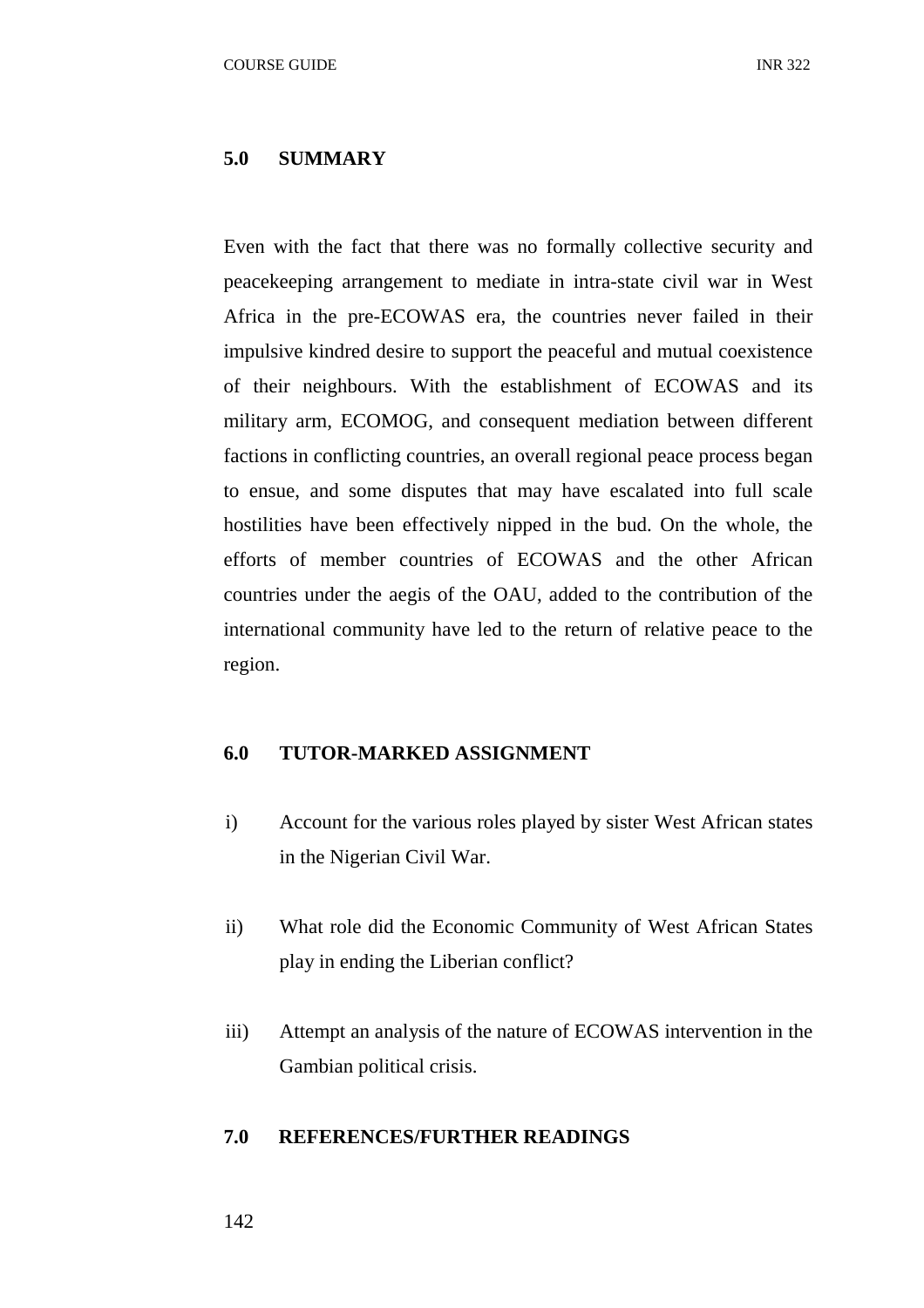http://countrystudies.us/nigeria/70.htm

- Atofarati, A.A. (1992) *The Nigerian Civil War, Causes, Strategies, and Lessons Learnt*. http://www.africanmasterweb.com/Biafranwar causes.htm.
- Adeyemo, F.O. (2002). *Dynamics of Nigeria's Foreign Policy 1993- 1998*, Lagos: Franc-Soba Nig. Ltd.
- Iheme, F. (2004): "The Role of ECOWAS in Conflict Management" in Best, S.G. (ed.) *Introduction to Peace and Conflict Studies in West Africa*, Ibadan: Spectrum Books Ltd.
- Galadima, H.S. (2006) "Peace Support Operations in Africa" in Shedrack Gaya Best (ed.) *Introduction to Peace and Conflict Studies in West Africa*. Ibadan: Spectrum Books Ltd.
- IRIN (2010) *Gambia-Senegal: Burying the Hatchet*. http://www.irinnews.org/report.asp? ReportID=49689.
- Nwolise, B. C. Osisioma (1992): *The Internationalization of the Liberian Crisis and Effects on West Africa*. Lagos: Nigerian Institute of International Affairs.
- Whitaker, C.S.A. (1991) "New Era of Peace-keeping: the African States", Paper presented at NIIA, Lagos, 29-31 October.
- James, Ibrahim (1996): *The Role of ECOWAS in Peace-keeping in Liberia*. Enugu: Fourth Dimension Pub. Ltd.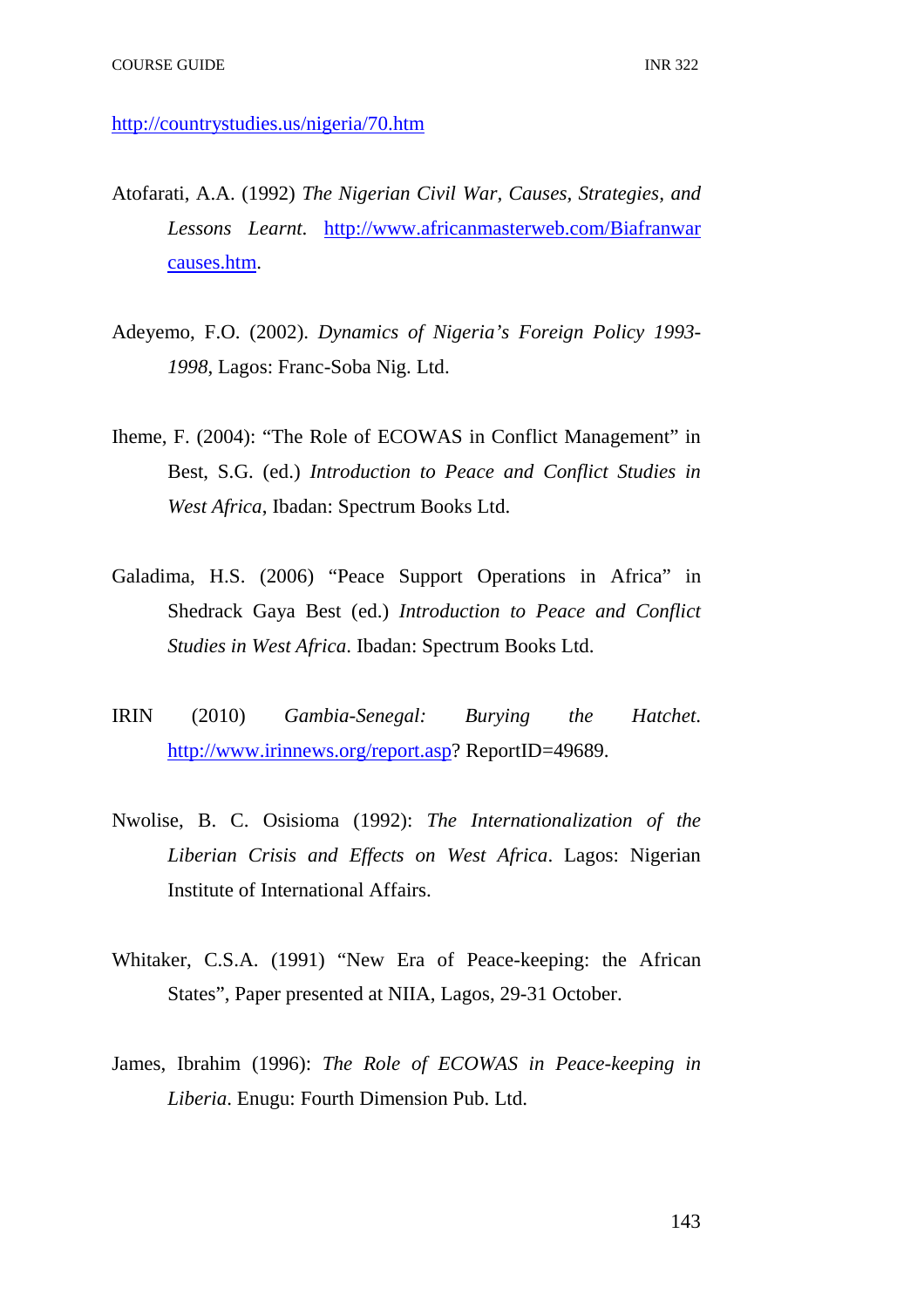Ukanwoke, Ngozi (2000): Sovereignty in the New World Order: An Examination of ECOMOG in Liberia; M.Sc. Thesis, Department of Government and Public Administration, Imo State University, Owerri, Nigeria.

# **UNIT 4: THE ROLE OF (THE ECONOMIC COMMUNITY OF) WEST AFRICAN STATES IN THE CONFLICTS/WAR IN THEIR NON-ENGLISH SPEAKING SISTER COUNTRIES.**

## **CONTENTS**

- 1.0 Introduction
- 2.0 Objectives
- 3.0 Main Content
	- 3.1 The Role of West African States in the Chadian Crisis
	- 3.2 The Role of West African States in the Conflicts in Cote d'Ivoire
	- 3.3 The Role of West African States in the Conflict in Guinea-Bissau
- 4.0 Conclusion
- 5.0 Summary
- 6.0 Tutor-Marked Assignment
- 7.0 References/Further Reading

## **1.0 INTRODUCTION**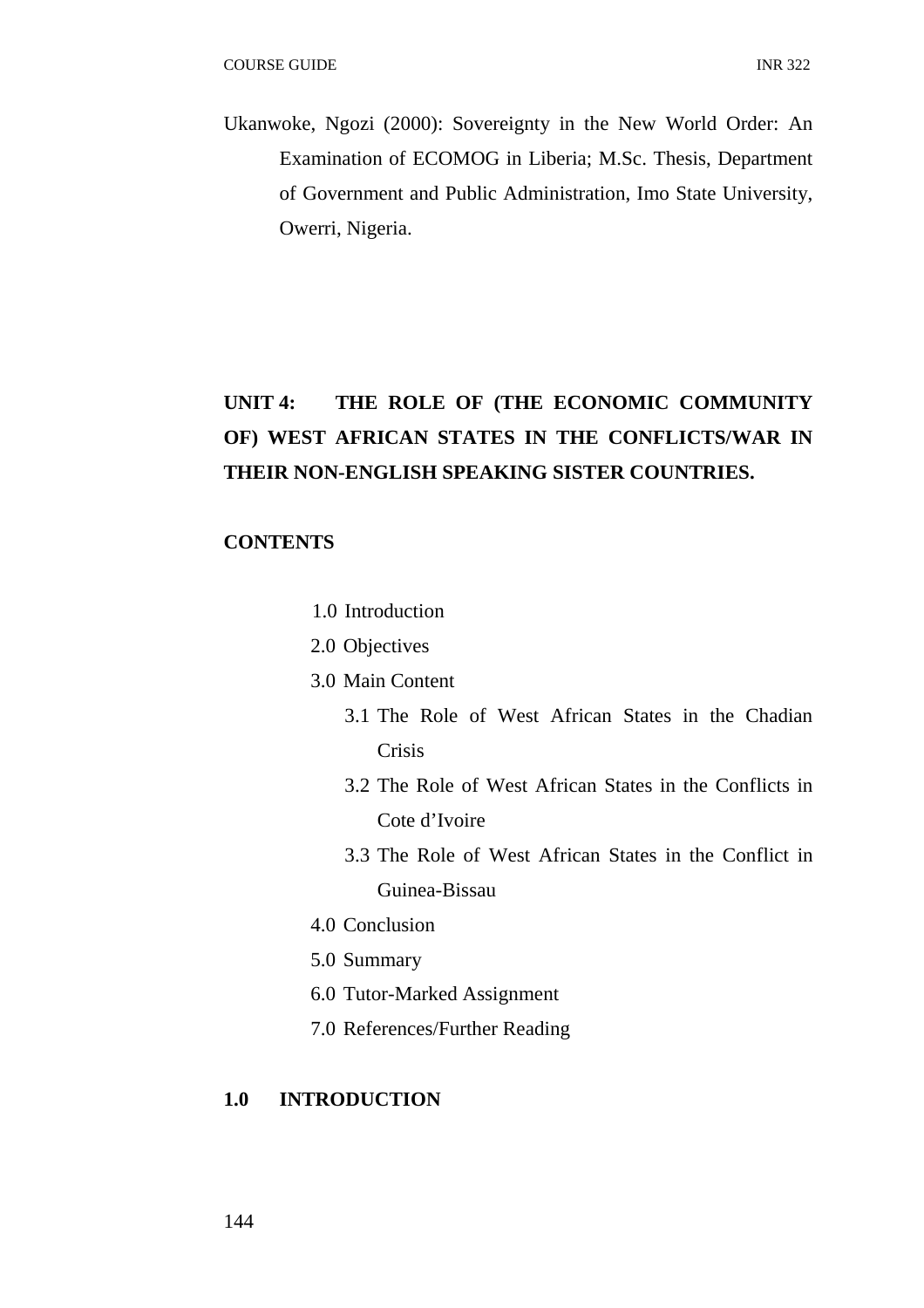Like the unit preceding it, this unit focuses attention on the various actions taken by the governments and peoples of the West African subregion (individually and/or collectively through ECOWAS) in trying to resolve the conflicts that have arisen in some of the countries of the non-English speaking peoples of the sub-region. These would include the Republic of Chad, Cote d'Ivoire and Guinea –Bissau. The unit further underlines the point that the governments and peoples of West Africa are beginning to take action against these unreasonable conflicts and the human rights violations that go with them.

## **2.0 OBJECTIVES**

At the end of this unit, you should be able to:

- i) Give a detailed account of the role played by West African states in the Chadian conflict.
- ii) Assess the role of external forces in the conflicts in Chad.
- iii) Discuss the actions taken by sister West African states in ending the political conflicts in Cote d'Ivoire.
- iv) Analyse critically the role of ECOWAS in the conflicts in Guinea –Bissau.

## **3.0 MAIN CONTENT**

- **3.1 The Role of West African States in the Chadian Crisis**
- **3.1.1 The Nigerian-led Forces in the Chadian Crisis**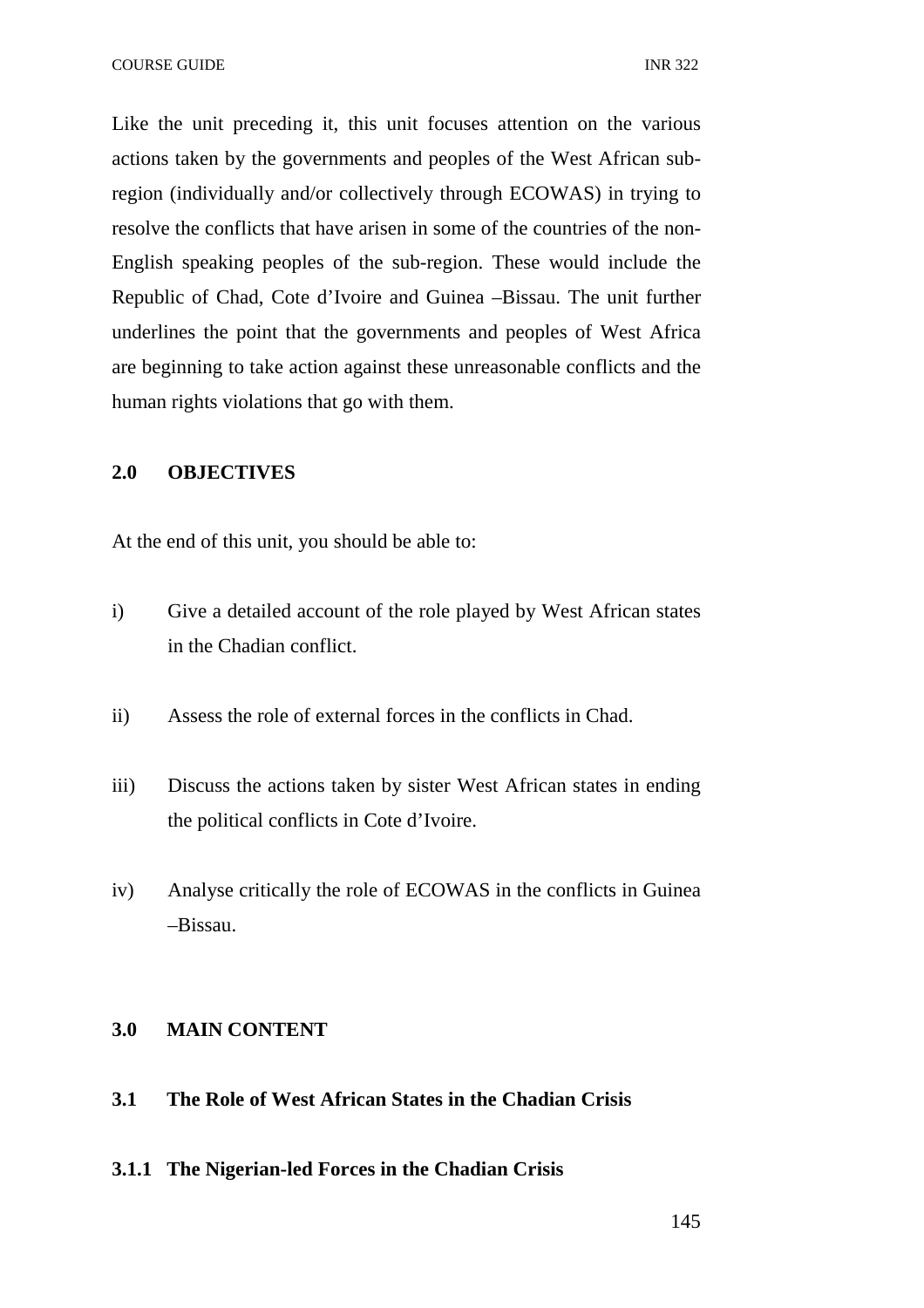It should be recalled that during the Chadian crisis, the ECOWAS formal mechanism for conflict intervention had not evolved as in the Liberian conflicts in the 1990s. However, the much Nigeria (as a visible ECOWAS member, though under the auspices of the OAU) did was to spear-head an OAU peace-keeping force into Chad in 1981, a force which was partially equipped by the United States. Nigeria sent two peace-keeping forces into Chad, one as an independent effort and the other as part of an OAU effort.

## **3.1.2 The Problems and Setbacks**

Unfortunately, a number of the OAU member states (including West African states) did not honour their commitment to contribute troops to the mission. The force at its maximum strength consisted of only five manoeuvre battalions, which was extremely inadequate to cover an area of 801,000 square kilometres. The Nigeria-led OAU intervention in Chad between 1979 and 1981 was forced to withdraw largely because it lacked the funding and logistical support to sustain it. In less than a year the operation terminated, amidst general failure, being unable to stop the fighting and soon became the object of attack. It did little to promote peace-making as the conflict continued in various violent forms.

### **3.1.3 Ramifications of the Chadian Conflict**

France was rather persuaded to send into Chad a force of over 3,000 soldiers as well as some of the most sophisticated military hardware. The Americans financed the cost of Libyan defeat in Chad and provided the latter with a large amount of direct military assistance. Nigeria on the other hand discovered that in spite of the peace-keeping force she sent in, she could not prevent the internationalization of the crisis. As a result of the fiasco of the OAU peace-keeping effort, Nigeria (and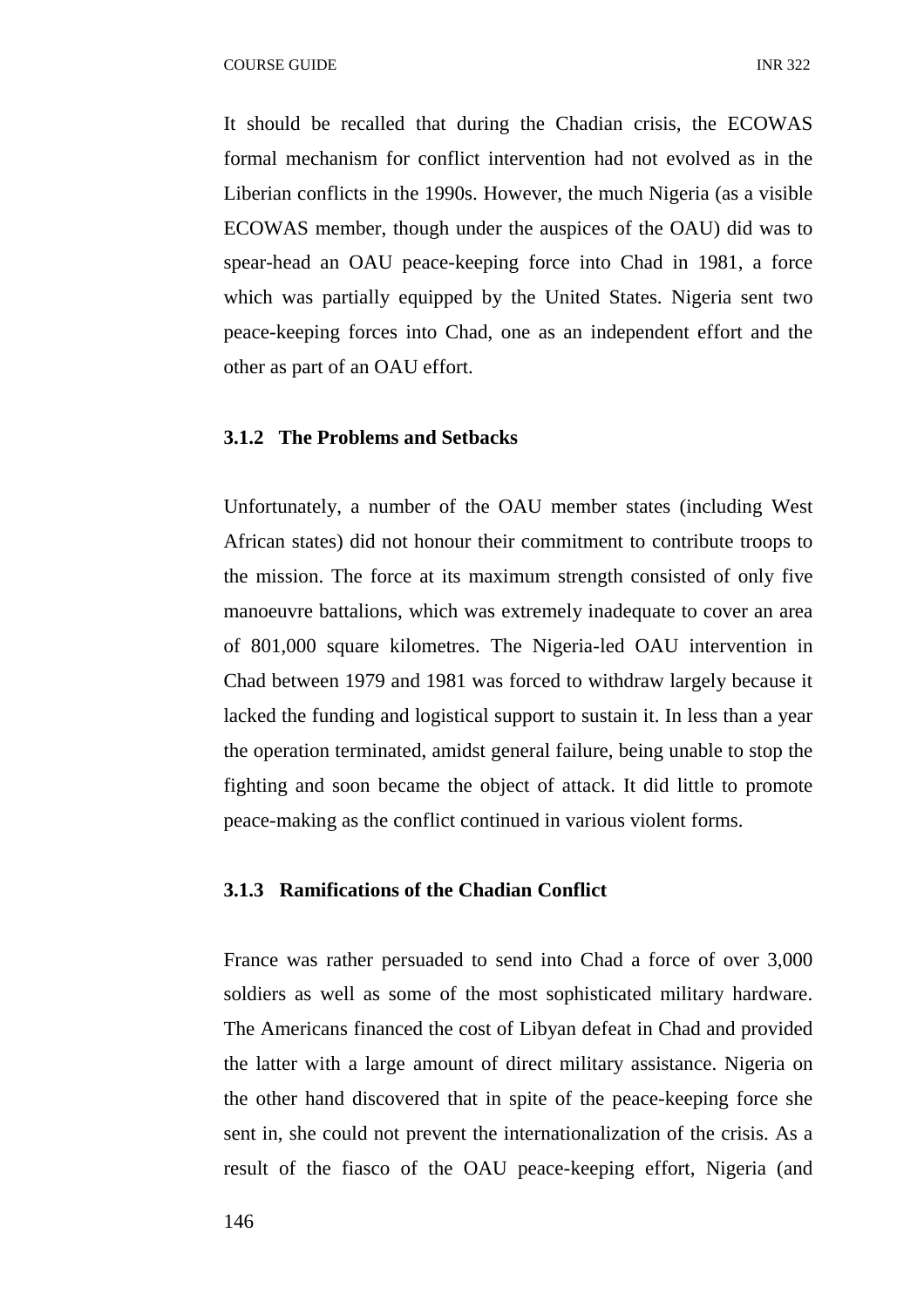indeed ECOWAS states) became militarily marginalized in the resolution of the conflict. Even though in the end Nigeria provided the platform for discussing the withdrawal of Libyan and French forces, this gesture was in recognition of Nigeria's role as a neutral party and of the seriousness with which the government of General Ibrahim Babangida mediated between France and Libya.

## **3.2 The Role of (the Economic Community of) West African States in the Conflicts in Cote d'Ivoire**

The intervention of ECOWAS coincided with the intervention of France (Cote d'Ivoire's erstwhile colonial masters), and these bodies worked together to hold peace talks between the government and the rebel forces. The Linas-Marcousis Peace Agreement of Paris gave rebels ministerial posts and major concessions in a unity government in January, 2003.

However, throughout 2003, the central government was unable to exert control over the northern regions and tension still remained high between Gbagbo and rebel leaders. In 2004, continued outbreaks in violence still occur throughout the country. Therefore, several thousand trench and West African troops remained in the Ivory Coast to maintain peace and help implement the peace accords.

## **3.2.2 Appraisal of ECOWAS Mediation Exercise in Cote d'Ivoire**

Unlike in the previous conflicts, the Cote d'Ivoire peace process was, to a large extent, controlled by France. France intervened with a military force to stabilize the situation in its former colony, to fund a West African peace keeping force (with contributions from the US and Britain), and to play the role of "diplomatic midwife" in the Ivorian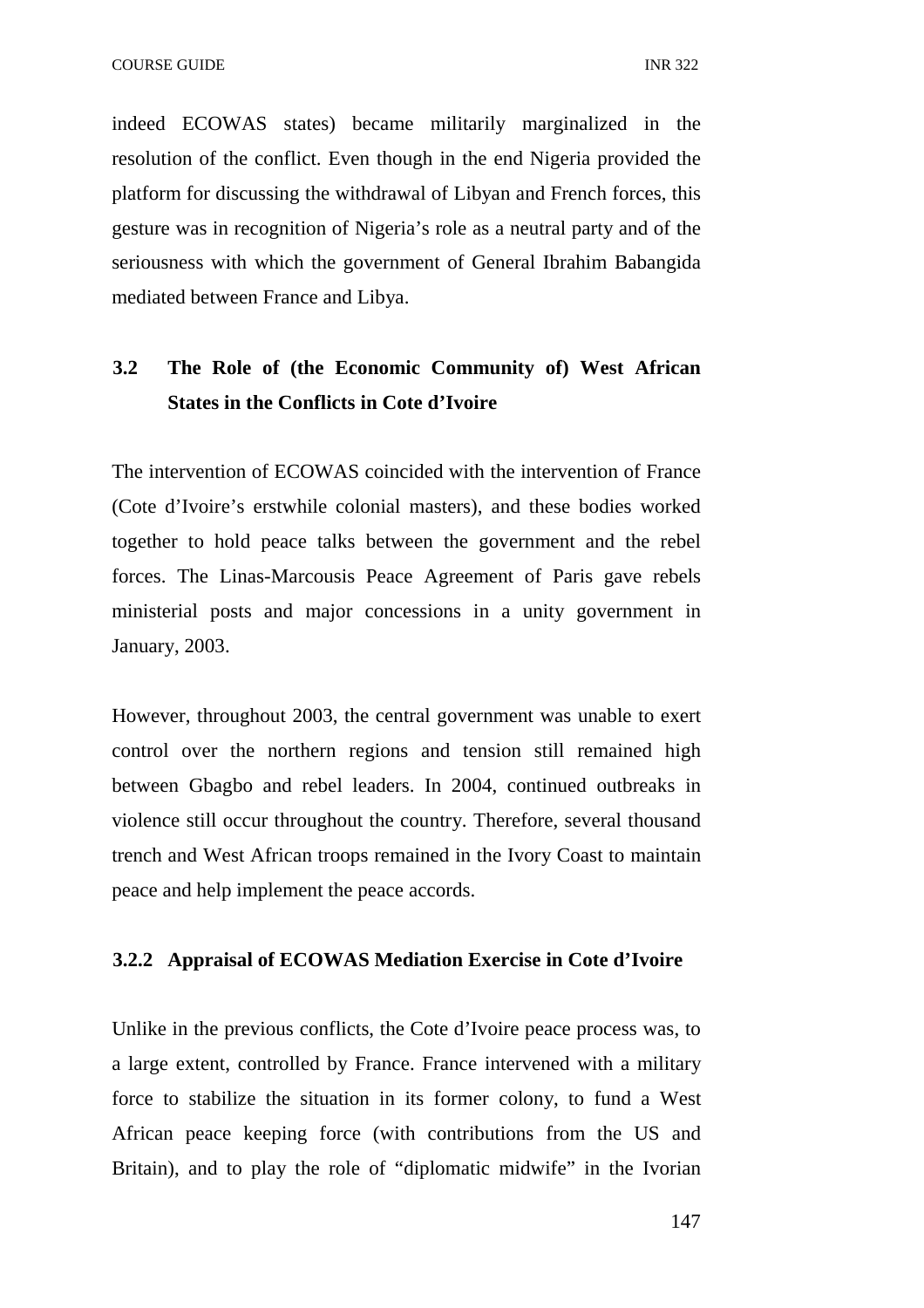peace process. To this end, Porteous (2004) is of the view that "there is a real possibility that without such a response Cote d'Ivoire would by now have gone the way Liberia and Sierra Leone went in the early 1990s."

However, the ECOWAS through the ECOMOG continued to play significant role in the resolution of the conflict. Even when the United Nations' operation in Cote d'Ivoire (U.N.O.C.I.) was drafted into the fray, having determined that the situation in Cote d'Ivoire continued to pose a threat to international peace and security in the region, the mandate of UNOCI vide Resolution 1528 was to be implemented in coordination with the French forces and the forces of the ECOWAS. Even at the level of UNOCI, Ghana, a West African State was among the forty-three countries that contributed troops that made up the 3,360 UN troops, 134 military observers, and 85 civilian police. At least, ECOWAS States were able to control the crisis before alerting the international community to intervene.

## **3.3 The Role of (the Economic Community of) West African States in the Conflict in Guinea-Bissau**

In the wake of this rising conflict, President Vierra requested Senegal and The Gambia which also have bilateral defence pact with Guinea-Bissau to send troops and back his government. In spite of the military assistance from Senegal, Guinea and The Gambia, President Vierra failed to dislodge the rebels from their strongholds outside the capital of Guinea-Bissau even as the rebels occupied the country's only airport. The rebels rejected Vierra's call to lay down their arms before negotiation and ECOMOG intervention.

According to Adeyemo (2002), "the rebels also maintained that no meaningful negotiation would take place unless Portugal—the former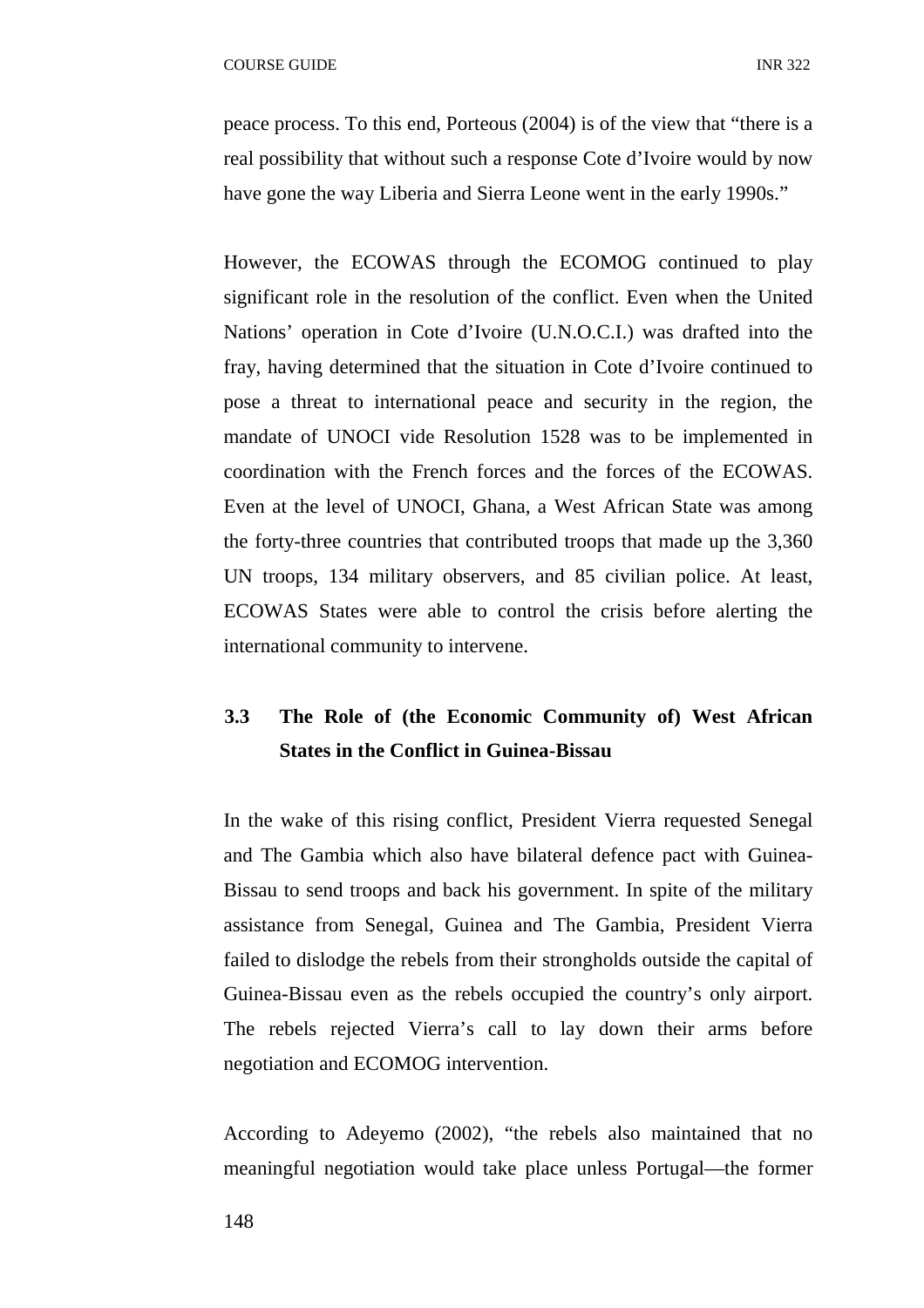colonial master—dispatched some monitoring troops to oversee the peace deal." Having noticed the futility of using the government military establishment against the rebels, President Vierra formally appealed to ECOWAS for intervention. In her reaction, Portugal asserted that ECOWAS should not intervene in Guinea-Bissau's conflict and that troops from Senegal, Guinea and The Gambia which had offered support to the government of President Vierra against the rebels should desist from doing so. These culminated in ECOWAS speedy intervention to resolve the conflict.

### **4.0 CONCLUSION**

The peacekeeping efforts of ECOWAS and other external bodies in the French-speaking West African countries that we have mentioned in this unit seem to be placed secondary to the intervention of erstwhile colonial powers. In the case of Cote d'Ivoire's conflict, the principal meeting point for peace negotiations happened to be France. French troops also marched through the Chadian battlefield in a bid to expel the invading Libyan forces. And, in the case of Guinea-Bissau, the rebels were very keen on getting Portugal involved.

#### **SELF-ASSESSMENT EXERCISE**

1. Attempt a comparative assessment of the roles of external and internal forces in the conflicts in the non-English speaking West African countries since independence.

### **5.0 SUMMARY**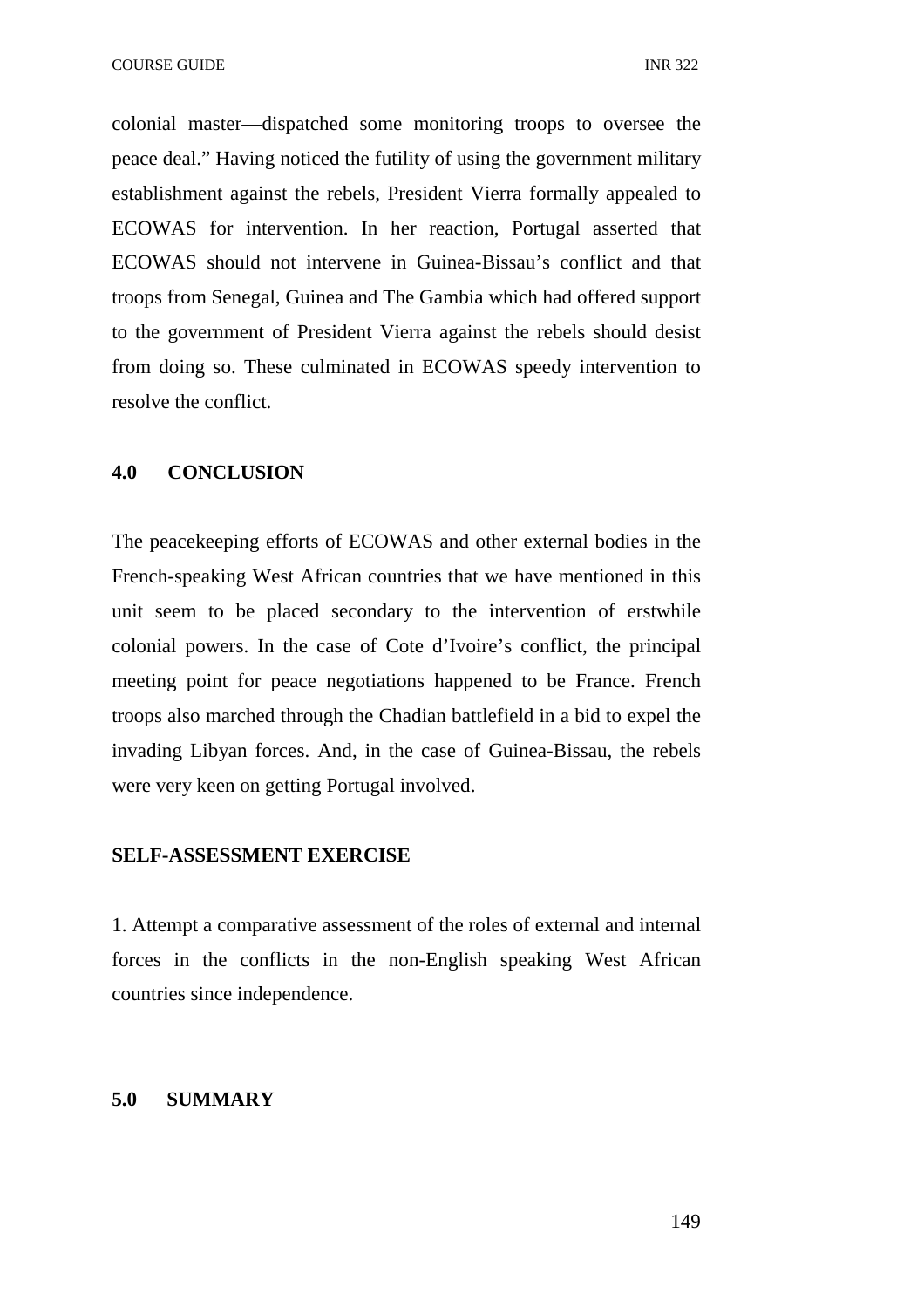In order to forge a peaceful coexistence, a unity government was formed in Cote d'Ivoire in which rebels were given ministerial posts and major concessions. These efforts, even with their occasional setbacks, paid off in the long run in establishing lasting peace.

## **6.0 TUTOR-MARKED ASSIGNMENT**

- i) Give a detailed account of the role played by West African states in the conflicts in Chad.
- ii) How would you assess the part played by external powers in the Chadian conflicts.
- iii) Attempt a critical analysis of the role played by ECOWAS in ending the conflicts in Guinea-Bissau and Cote d'Ivoire.

#### **7.0 REFERENCES/FURTHER READINGS**

- Adeyemo, F.O. (2002). *Dynamics of Nigeria's Foreign Policy 1993- 1998*, Lagos: Franc-Soba Nig. Ltd.
- Porteous, T. (2004): *Resolving African Conflicts*: http://www.crimesofwar.org/africa-mag/afr\_01\_porteos.html.
- McGowan, P. (2005) "Coups and Conflicts in West Africa, 1995 2005: Part 1, Theoretical Perspectives", *Armed Forces and Society*, October 2005, vol. 32, pp.5-23.
- Kabia, J. M. (2009): *Humanitarian Intervention and Conflict Resolution in West Africa.* Farnham Ashgate Pub. Co., 2009.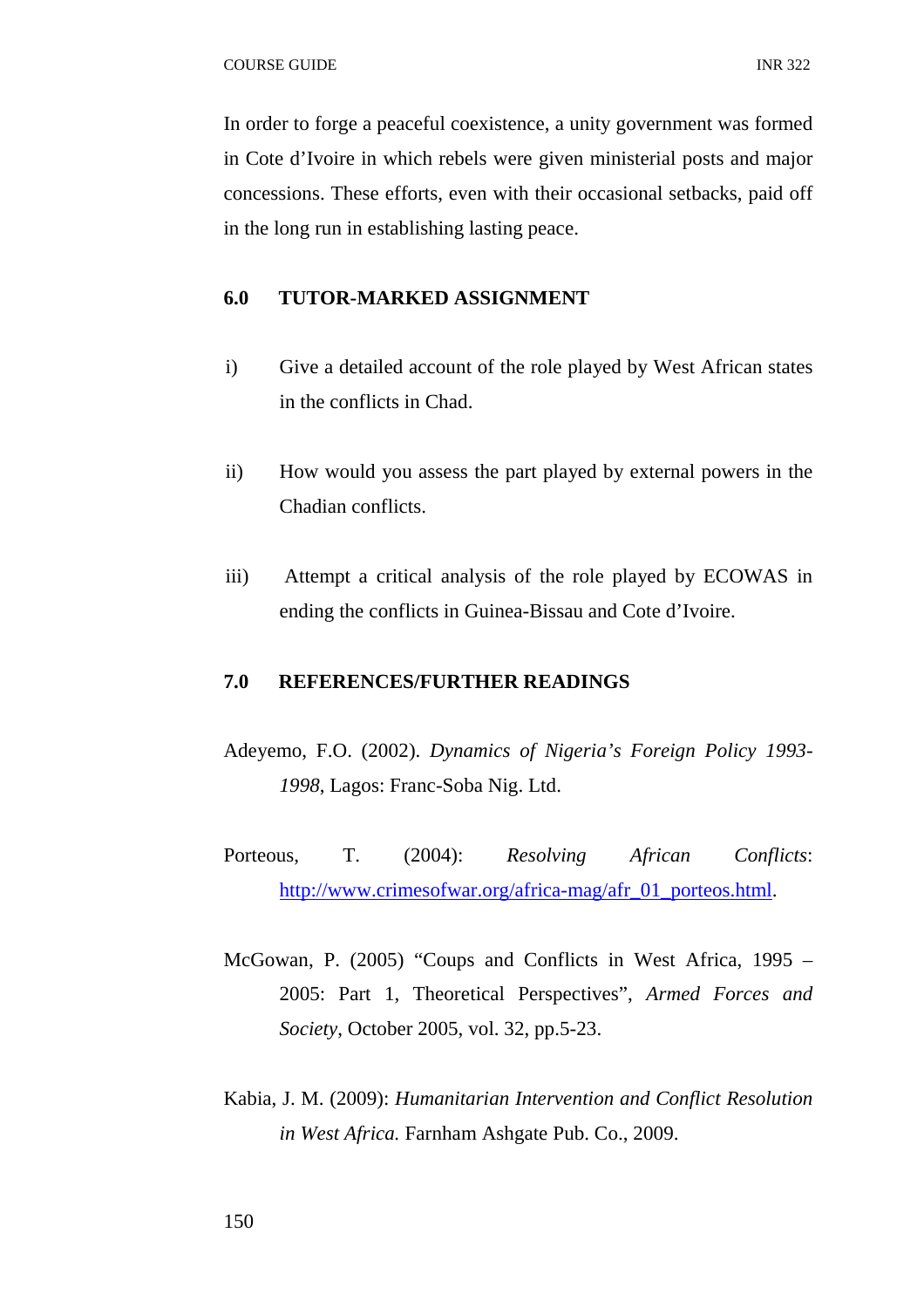**MODULE IV**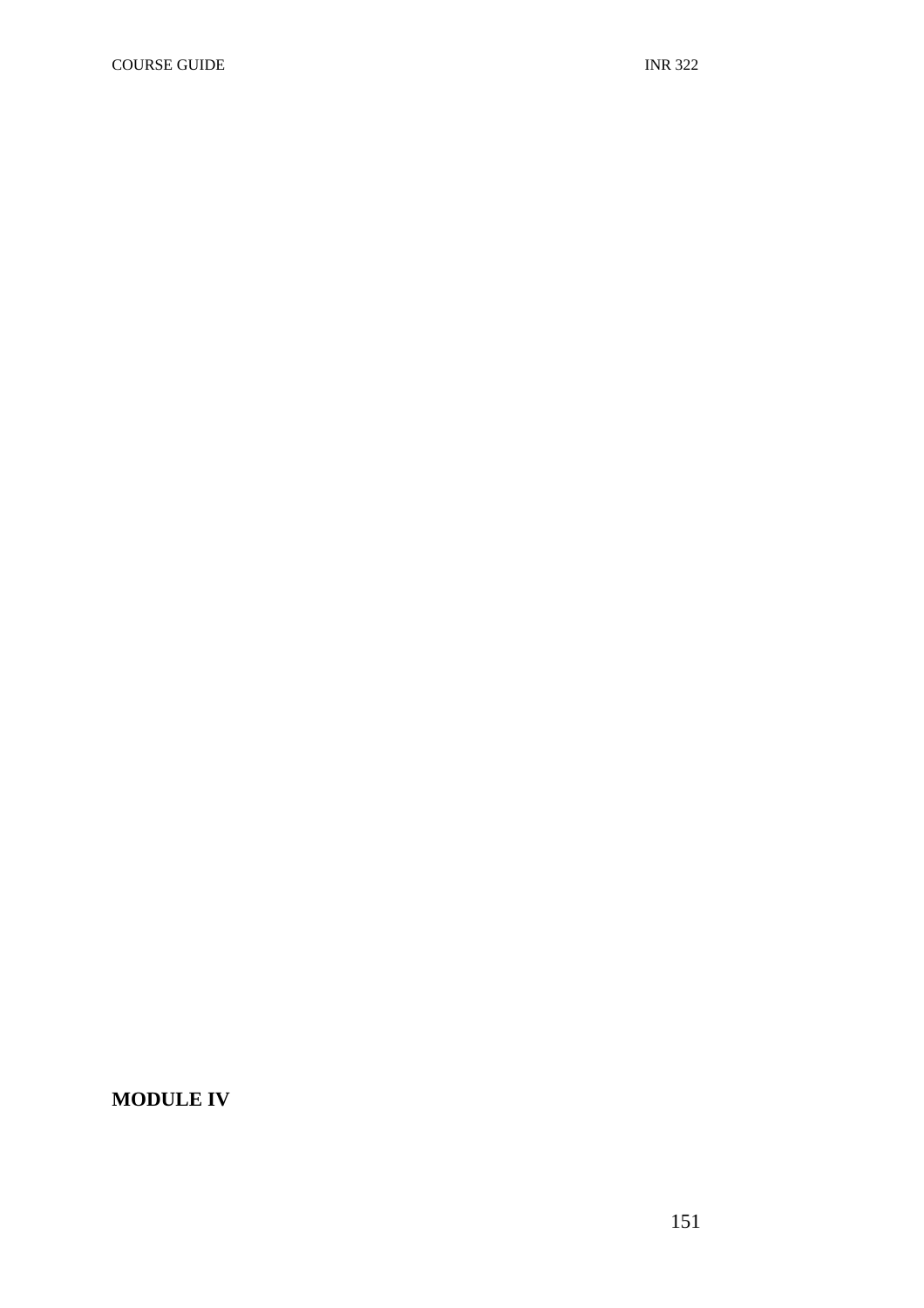- Unit 1 The Economic Community of West African States (ECOWAS) in the Context of Peace/Security in West Africa.
- Unit 2 ECOWAS' ECOMOG: Peace-Keeping Missions in West Africa
- Unit 3 The Significance of ECOWAS in the Maintenance of peace in West Africa
- Unit 4 Profile of ECOMOG Peace Missions in West Africa and the Issue of Regional Peace

# **UNIT 1: THE ECONOMIC COMMUNITY OF WEST AFRICAN STATES (ECOWAS) IN THE CONTEXT OF PEACE/SECURITY IN WEST AFRICA.**

## **CONTENTS**

- 1.0 Introduction
- 2.0 Objectives
- 3.0 Main Content
	- 3.1 Background to the Formation of ECOWAS
	- 3.2 Key Provisions of the Treaty Establishing ECOWAS
- 4.0 Conclusion
- 5.0 Summary
- 6.0 Tutor-Marked Assignment
- 7.0 References/Further Readings

## **1.0 INTRODUCTION**

This unit sets out to get you acquainted with the circumstances that led to the formation of the regional body, the Economic Community of West African States (ECOWAS). It also presents to you the key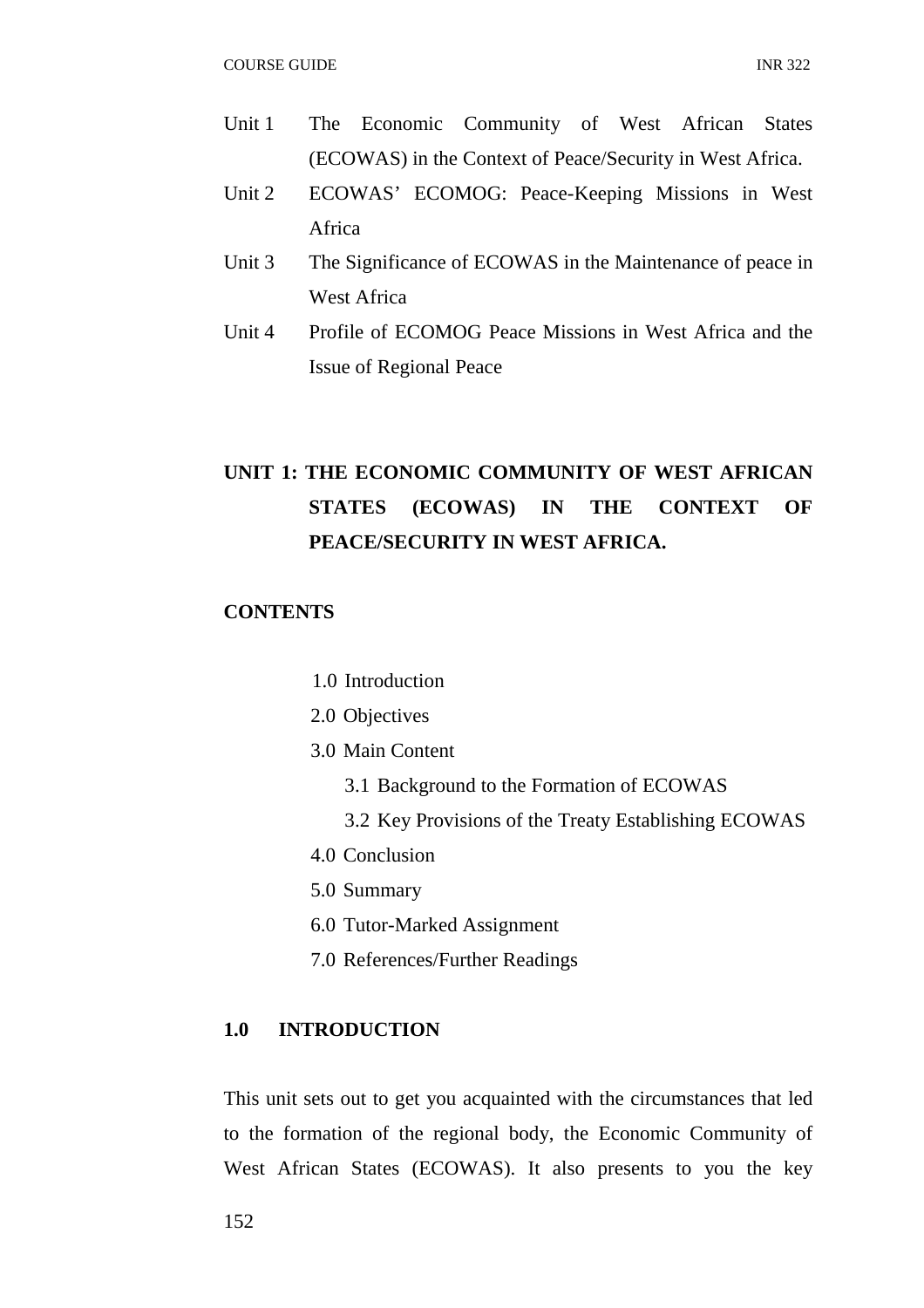provisions of the treaty establishing the organization. The essence of this is to enable you understand the philosophy and goals of the organization.

## **2.0 OBJECTIVES**

At the end of this unit, you should be able to:

- a) Explain the necessity for the ECOWAS in the West African subregion.
- b) Identify the key provisions of the treaty establishing ECOWAS
- c) State the goals of ECOWAS as a regional socio-economic body
- d) Enumerate the challenges the regional body is likely to face

#### **3.0 MAIN CONTENT**

#### **3.1 Background to the Formation of ECOWAS**

The formation of ECOWAS was first visualized by a Nigeria and Togo initiative between December 10 and 15, 1973. In effect, the government of West African states "agreed in general on necessary institutions (and provisions) of the Nigeria-Togo scheme—for a community and possible areas of cooperation as well as taxonomies and nature of various levels of integration such as institutions of the community, trade, customers, immigration, monetary-and financial matters, industrial harmonization,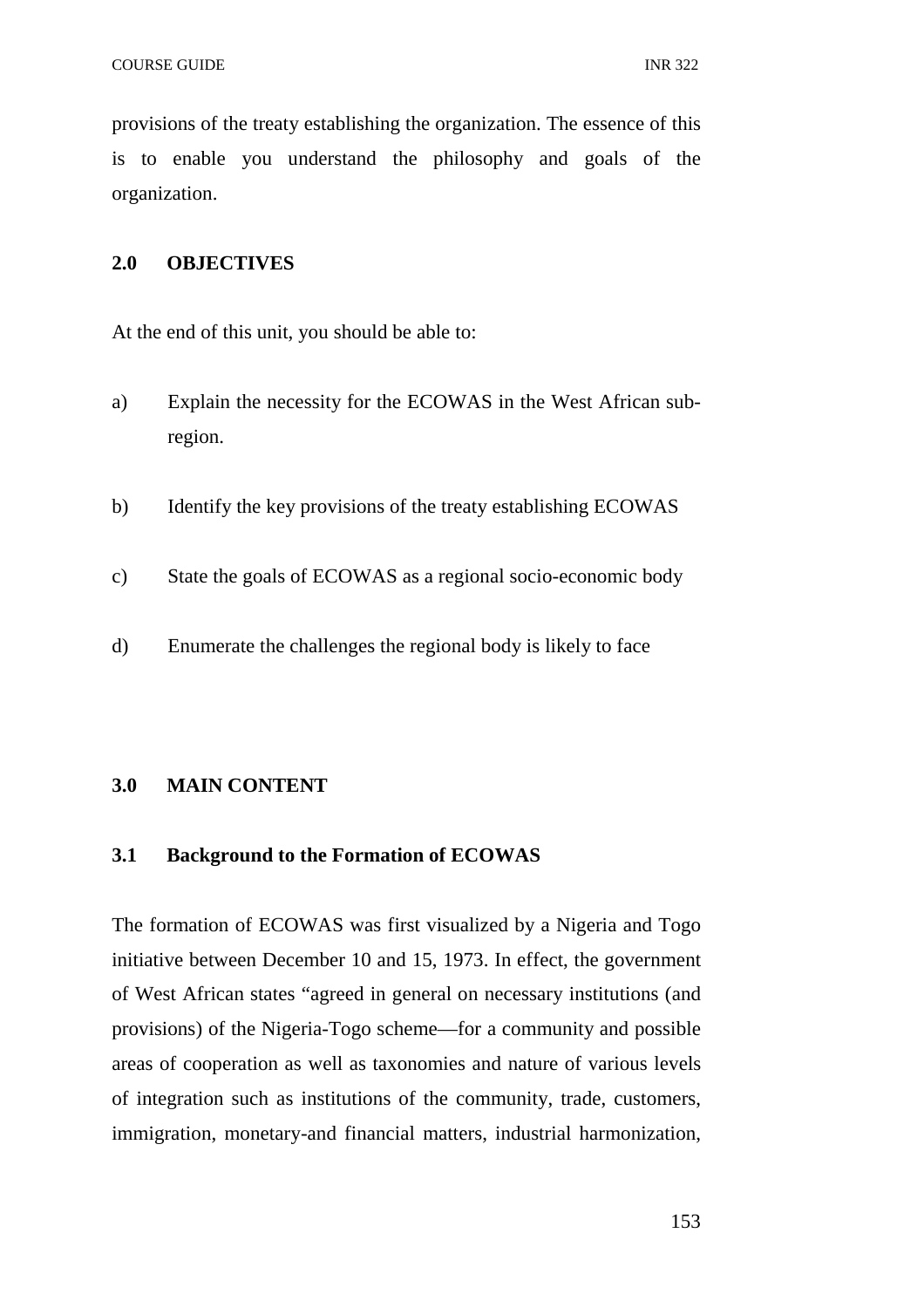natural resources, infrastructural links, transport, communications and energy, settlement of dispute etc. (Onwuka, 1982: 68-70).

Later, after detailed consideration of the Nigeria-Togo proposal, the ministers of West African countries adopted the basic principles of the document and further requested that the two "pioneering states prepare a draft treaty with the assistance of the Economic Commission for African (ECA)" (Onwuka, 1982: 71). Following the above moves, after several diplomatic shuttlings and manoeuvring in 1974, the draft treaty establishing the ECOWAS was adopted in Liberia at the end of January 1975 by delegates from seven (7) English and French-speaking countries which was submitted to the Heads of State Conference in Lagos on May  $27<sup>th</sup>$  1975, where the treaty establishing ECOWAS was signed by eleven Heads of State and four (4) plenipotentiaries representing fifteen (15) West African countries (Onwuka, 1982: 75).

#### **3.2 Key Provisions of the Treaty Establishing ECOWAS**

As stated earlier, the Treaty of ECOWAS was signed on May 27, 1975 by fifteen West African nations. However, the Treaty officially came into effect on June 23, 1975 at which time the required minimum of seven member countries had ratified it. The ECOWAS Treaty provides 65 Articles which are arranged in 14 chapters.

#### **Below are the provisions in the chapters.**

Chapter one contains Articles 1-4 which spells out the Aims and objectives, the creation of an ECOWAS in which free trade and free mobility of labour and skill will enhance the harmonization of economic development, embracing agriculture, industries, transport and communication and training of skills, etc (Ebiefie, 1984).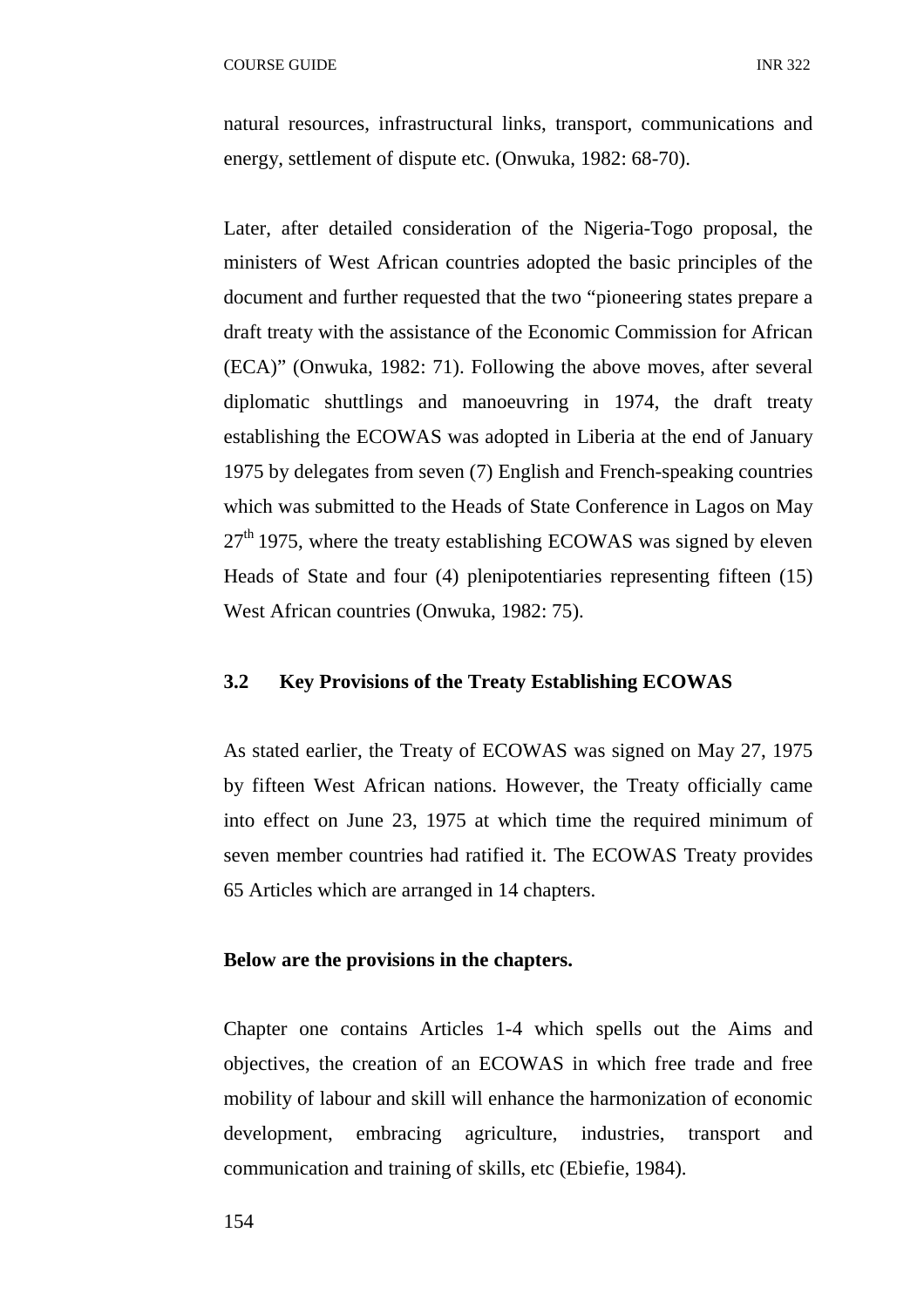Chapter Two covers Articles 5-12 which contain details of the establishment, composition and functions of the four institutions of the community namely, the Authority of Heads of State and Government; the Council of Ministers, the Executive Secretariat headed by an Executive Secretary, two Deputy Secretaries, with a Financial Controller and other officers of the Secretariat; the Tribunal of the Community.

Four other Commissions of the Community are provided as follows: The Trade, customs, immigration, monetary and payments Commission; the Industry, Agriculture and Natural Resources Commission, the Transport, Telecommunications and Energy Commission; and the Social and Cultural Affairs Commission.

In Chapter three (3), Customers and Trade matters and various issues relating to trade are covered. Thus, Article 12 covers Liberalization of trade; Article 13-16 provides for customs duties, common customs tariff, community tariff agreement and direction of trade. In Articles 17-26, the revenue duties and internal taxation, quantitative restriction on community goods, dumping and other trade matters are treated (Ebiefie, 1984). Monetary and financial relationships are treated in Articles 36- 39. Other highlights of the Treaty are the development of the Community's infrastructural links in transport and communications and postal services spelt out in Article 40-47; whereas issues relating to cooperation in exploitation, distribution and development of energy and mineral resources are provided in Article 48, the establishment of the fund for cooperation, compensation and development are spelt out in Articles 50-52.

Articles 53-55 pertain to the Budget and Articles 57-64, relate to general matters, such as the sitting of Headquarters, the official languages of the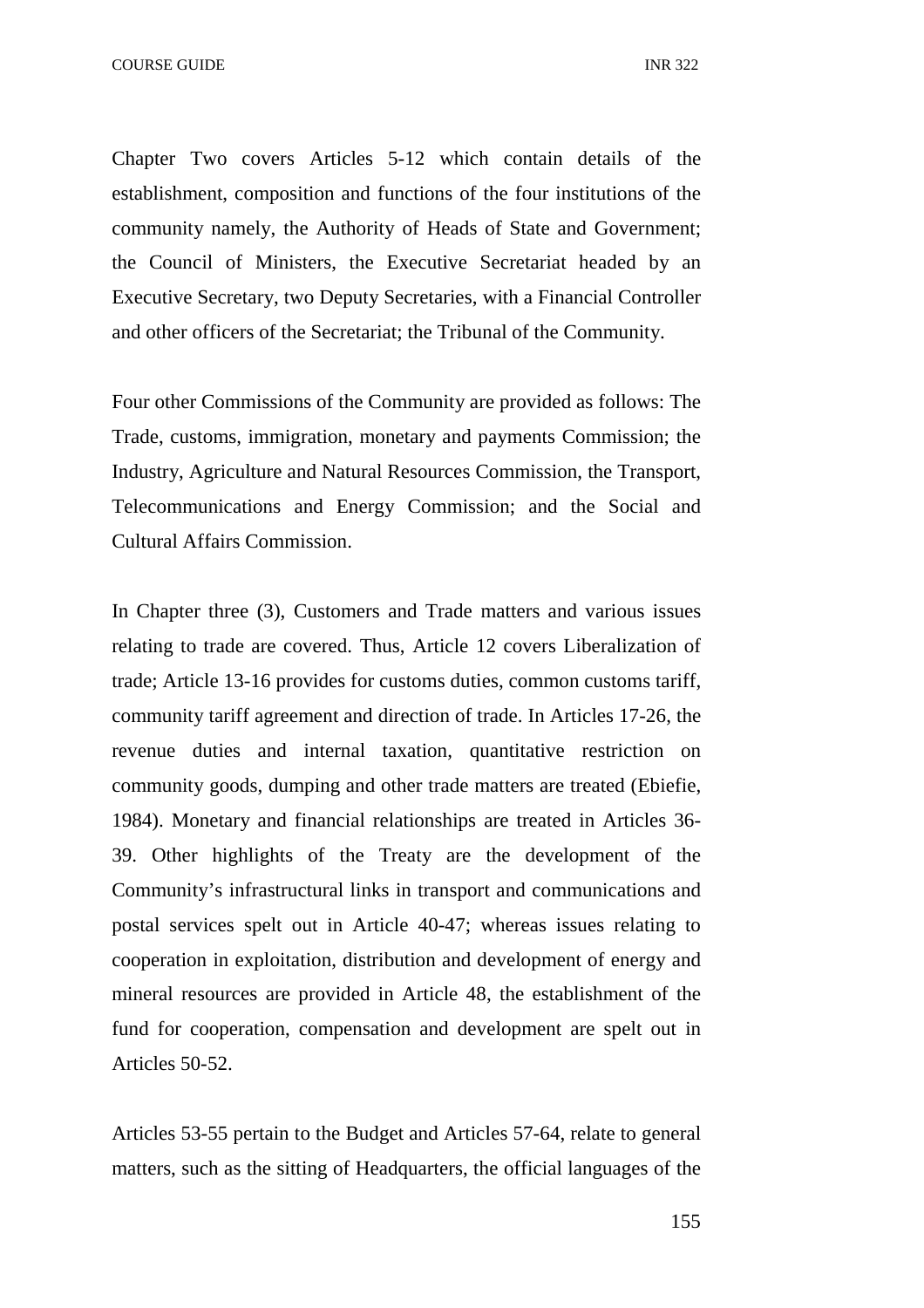Community (which remains English and French), status, privileges and immunities of member-states, appointment of Executive Secretary, coming into effect of the Treaty and withdrawal of membership.

In 1978, an additional Non-aggression Pact was signed by member states which laid a positive foundation for maintaining political stability in the region. Observing the inadequacy of the Non-aggression Pact of 1978 in securing the political stability in the sub-region, in a Freetown meeting of 1981, the Authority agreed to adopt the Defence Protocol which establishes a Council, Commission and a Deputy Executive Secretary (Onwuka, 1982: 110) to oversee the working of the Defence Protocol.

#### **4.0 CONCLUSION**

From this unit, you have learnt that, after several diplomatic shuttles and manoeuvrings in 1974, the draft treaty establishing the ECOWAS was adopted in Liberia at the end of January 1975 by delegates from seven (7) English and French-speaking countries. The draft treaty was submitted to the Heads of State Conference in Lagos on May  $27<sup>th</sup> 1975$ ; the Treaty of ECOWAS was signed by fifteen West African nations. However, the Treaty officially came into effect on June 23, 1975 at which time the required minimum of seven member countries had ratified it. The ECOWAS Treaty provides 65 Articles which are arranged in 14 chapters.

#### **SELF-ASSESSMENT EXERCISE**

1. Attempt a critical assessment of the successes of ECOWAS in the area of conflict resolution since its formation.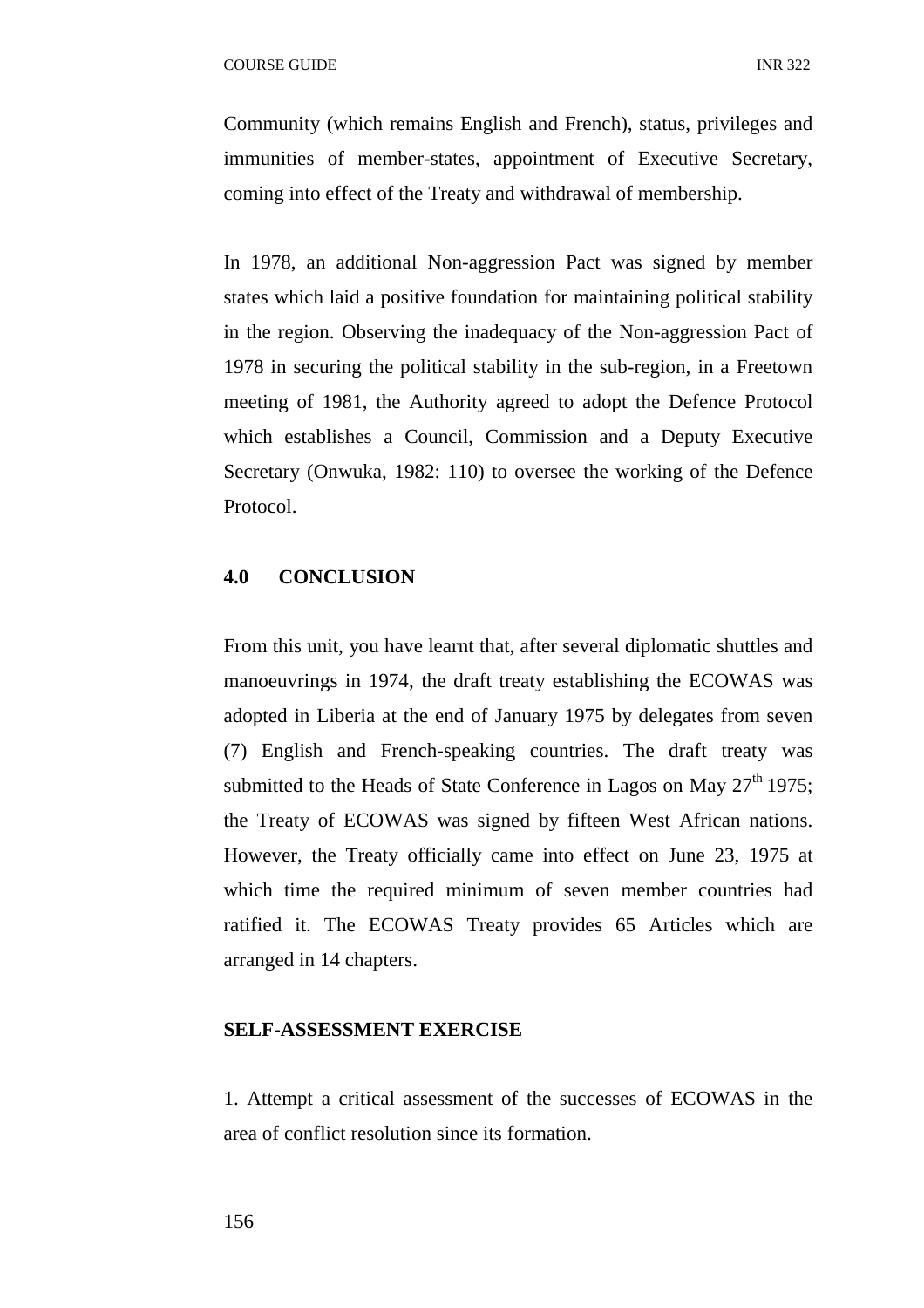#### **5.0 SUMMARY**

On the whole, among the aims and objectives of its establishment, ECOWAS aspired to establish free trade and free mobility of labour and skill so as to enhance the harmonization of economic development, embracing agriculture, industries, transport and communication, etc. Treaties and pacts were drafted, signed and authorized by member nations at various times. Then, in a Freetown meeting of 1981, the authorities agreed to adopt the Defence Protocol which established a Council, Commission and a Deputy Executive Secretary to run the Defence Protocol. ECOMOG was later to become an important new arm of ECOWAS.

### **6.0 TUTOR-MARKED ASSIGNMENT**

- i) Write a two-page essay on the need for the establishment of ECOWAS in the West African sub-region.
- ii) What, in your opinion, are the key provisions of the treaty establishing ECOWAS?
- iii) Discuss critically the challenges which ECOWAS as a regional body appears to face.

## **7.0 REFERENCES/FURTHER READINGS**

Onwuka, R.I. (1982): *Development and Integration in West Africa (ECOWAS)*. Ile-Ife: Ife University Press Ltd.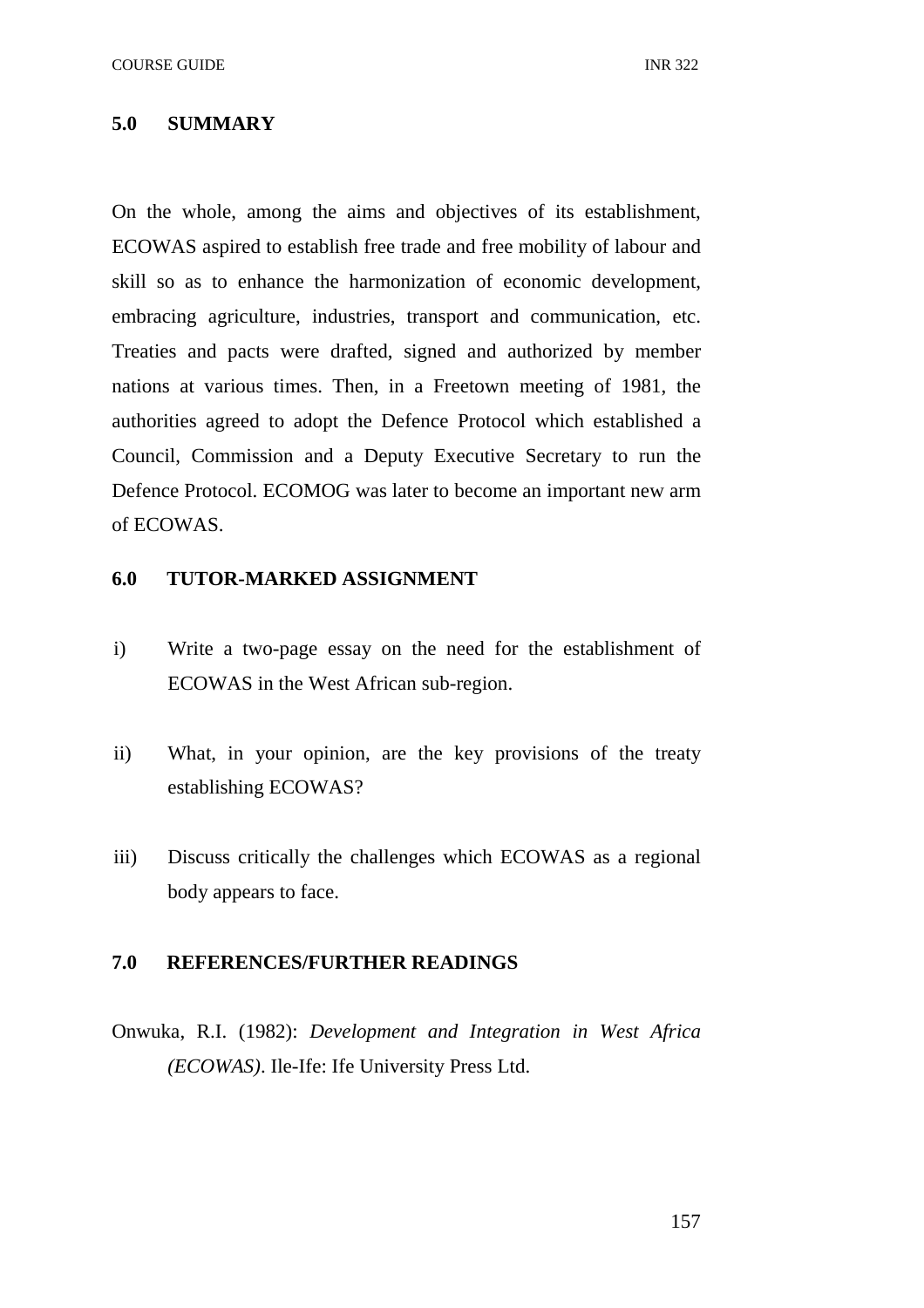Ebiefie, E.O. (1984): "Central Provisions of the Treaty of ECOWAS", in A.B. Akinyemi, S.B. Falegan and I. A. Aluko (eds.), *Readings and Documents on ECOWAS*. Lagos: N.I.I.A.

## **UNIT 2: ECOWAS' ECOMOG: PEACE-KEEPING MISSIONS IN WEST AFRICA**

## **CONTENTS**

- 1.0 Introduction
- 2.0 Objectives
- 3.0 Main Content
	- 3.1 The Genesis of Peace-Keeping Missions in West Africa
	- 3.2 Arguments for and Against ECOWAS Intervention in Intra-State Conflicts.
- 4.0 Conclusion
- 5.0 Summary
- 6.0 Tutor-Marked Assignment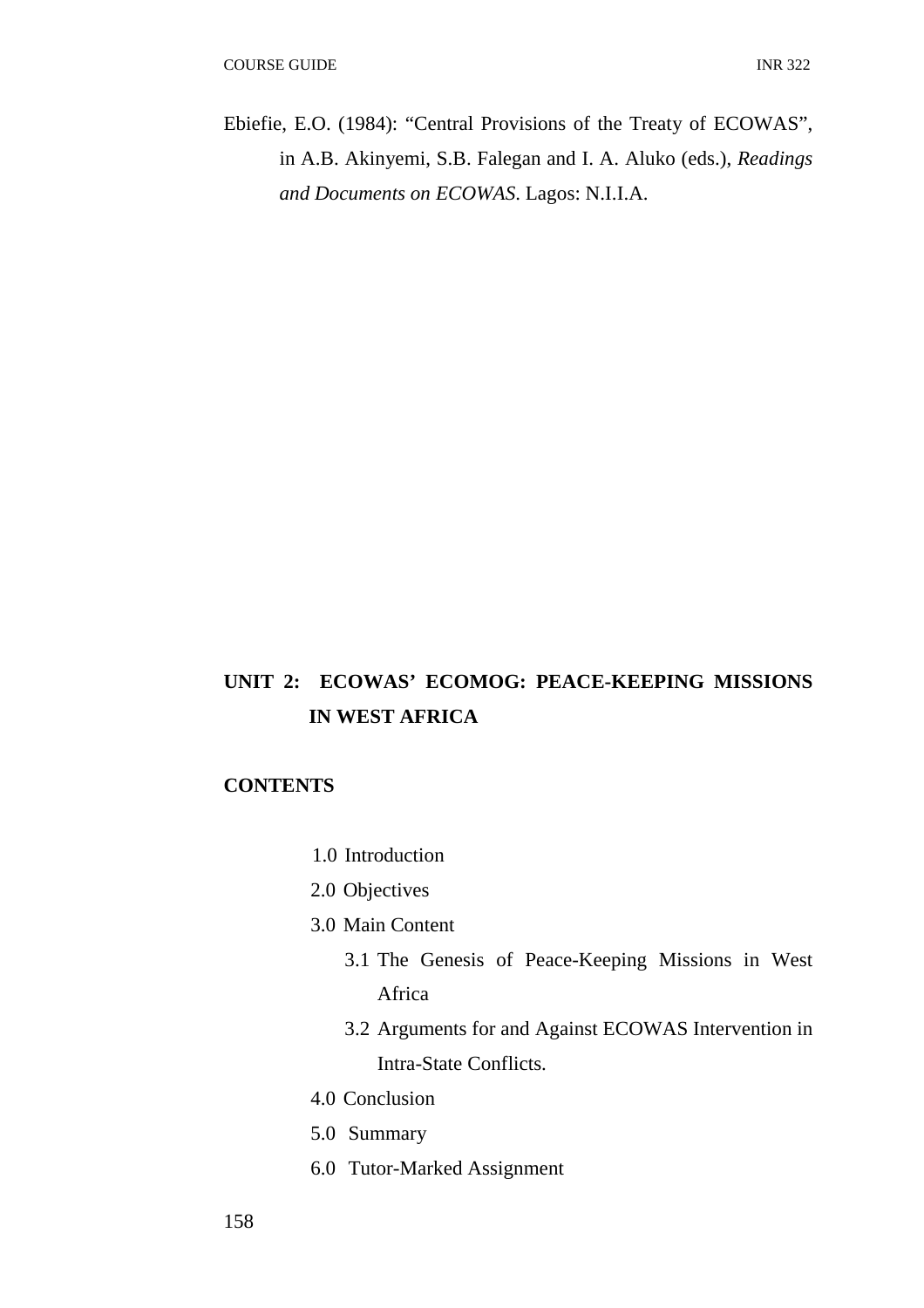COURSE GUIDE **INR** 322

#### 7.0 References/Further Reading

#### **1.0 INTRODUCTION**

This unit gives you the background to the rise of the ECOWAS Monitoring Group, ECOMOG, as the military arm of ECOWAS. It shows that ECOMOG came into existence in response to both the carnage in the Liberian Civil War and an invitation to ECOWAS by President Doe. You should, however, note that even before ECOMOG became a reality, there had been recognised in the region a symbiotic relationship between regional security and harmonious development of the economies of member-states of the region.

## **2.0 OBJECTIVES**

At the end of this unit, you should be able to:

- i) Establish the links between the coming of ECOMOG and the end of the Civil War in Liberia.
- ii) Analyse the symbiotic relationship between regional security in West Africa and harmonious co-existence of member-states.
- iii) List arguments for, and against, ECOWAS intervention in political crises in the West African sub-region.

## **3.0 MAIN CONTENT**

**3.1 The Genesis of Peace-keeping Missions in West Africa**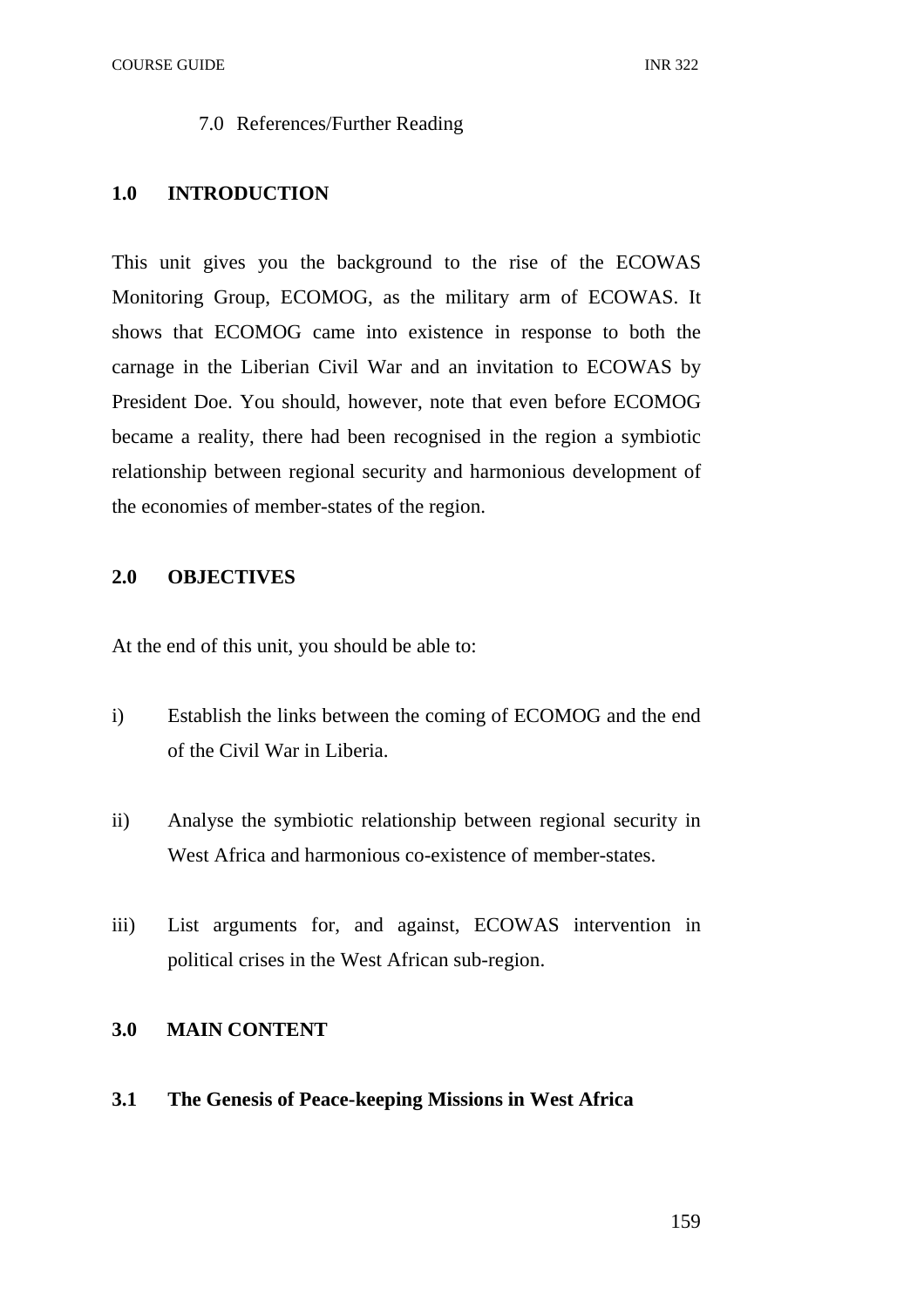The gruesome nature of the Liberian conflicts in which many insurgent factions were fighting on different fronts to capture the seat of power provided the ECOWAS the necessary laboratory to test their political will to intervene in crises deemed to be purely internal.

As the war intensified, there were frequent reports of genocide and gruesome atrocities against civilians and foreign nationals by both sides in the war. Furthermore, the scale of destruction expanded when Doe's forces included innocent civilians as their targets of destruction. The Gio and Mano ethnic groups were marked for elimination by Doe's forces, while Taylor's forces marked out the Khran people for elimination. From these, the killings and kidnappings became uncontrollable and spread to refugees and even foreigners thus involving other nations in the crisis (Nwolise, 1992: 56) Regrettably, Doe sent letter to ECOWAS Heads of Government requesting them to send a contingent of peace keeping forces when it became apparently clear to him that the US was not ready to come to his rescue (see, *West Africa*, 1992: 316).

In response to both the carnage in Liberia and appeal brought to it by President Samuel Doe, the Liberian crisis took the centre stage on the agenda of the thirteenth Annual Summit of the Authority of Heads of State and Government from May 28-30, 1991 in Banjul, the Gambia. The Federal Government of Nigeria under the leadership of President Ibrahim Babangida proposed a mediation group, and ECOMOG was approved by ECOWAS. ECOWAS recognized the symbiotic relationship that exists, willy-nilly, between regional security and harmonious development of the economies of its member states. This thinking compelled the adoption by ECOWAS of a protocol relating to mutual assistance on defence in Freetown Sierra Leone, 29 May, 1981 (AISP 3/5/1981:898-908).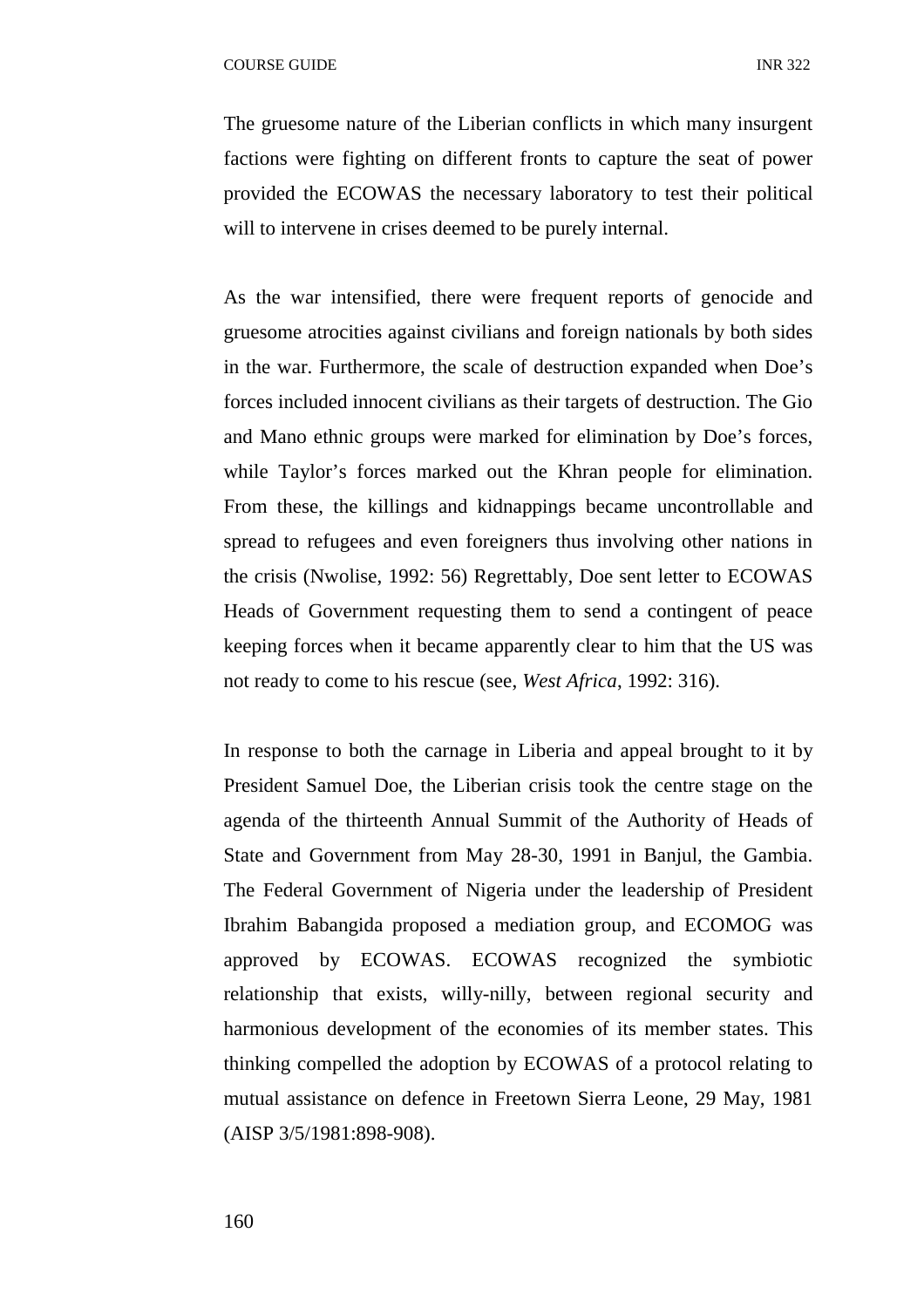## **3.2 Arguments for, and against, ECOWAS Intervention in Intra-State Conflicts**

The intervention of ECOWAS via the ECOMOG in Liberian crisis provoked a series of criticisms from some quarters. Arguments advanced against the ECOMOG's intervention were that the Organization of African Unity (OAU) states in its charter that all member states solemnly affirm and declare their adherence to the principles of non-interference in the internal affairs of states, and the respect for the sovereignty and territorial integrity of each state and for inalienable right to independent existence (*News-watch*, October 1990:16-20).

Another criticism levelled against ECOMOG's intervention in Liberia rests on Articles 18(2) of the ECOWAS protocol, which states that community forces shall not intervene if the conflict remains purely internal since the essence of the protocol is to provide for regional security and not to threaten the security of the region (Johnson, 1996:291). Also, there are arguments that ECOWAS is purely an economic organization designed to facilitate regional economic cooperation and cannot therefore legally assume responsibility for mutual security (Adisa, 1993:14)

Specifically, the opponents of ECOMOG argue that Article 2 of the 1978 ECOWAS protocol on non-aggression stipulates that each member state shall refrain from committing, encouraging or condoning acts of subversion, hostility or aggression against the territorial integrity or political independence of other member states. (Adisa, 1993: 143).

However, in spite of these criticisms against ECOMOG peacekeeping mission in Liberia, one can still observe substantial flaws considering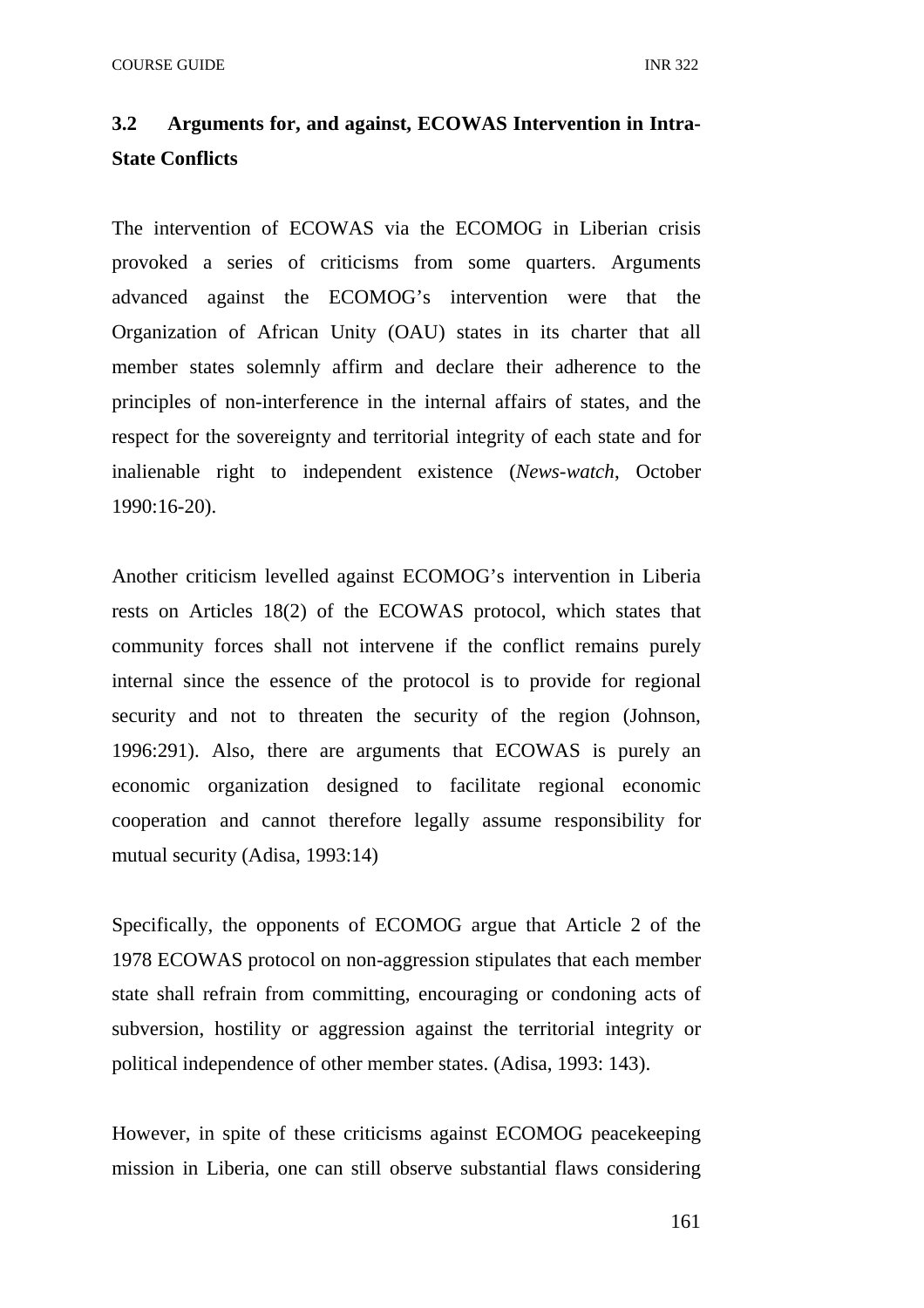global developments with regards to regional security arrangement. It will not be out of place to state that attempt to delink the purpose of economic cooperation from regional security is defective, for political stability is a necessary condition for any form of economic cooperation.

Similarly, proponents of ECOMOG intervention in Liberia cited Article 52 of the UN Charter which calls for sub-regional organizations like ECOWAS to play appropriate and effective role in such matters as relate to the maintenance of international peace and security, appropriate for regional actions. In addition, the Security Council shall encourage the development of pacific settlement of local disputes through such regional arrangements (Federal Ministry of Information, 1990:2-3).

The proponents of ECOMOG cited the ECOWAS protocol on Mutual Assistance on Defence and, specifically, its Article 16 provides that in case of armed threat or aggression, directed against a member state, the Authority shall on receipt of a written request submitted to the current chairman, with copies to other members, decide on the expediency of military action (ECOWAS Protocols Annexed to the Treaty; 135-136). They went further to state that ECOWAS complied appropriately with this provision.

Thus, it was the above protocol that provided the legal framework for the deployment of the ECOWAS Monitoring Group (ECOMOG). Although, initially the institutional framework for the implementation of the ECOWAS defence protocol was not put in place, as the ECOMOG intervened in later crisis in ECOWAS sub-region, these institutional mechanisms were strengthened and this has resulted in the successful peacekeeping, peacemaking and peace enforcement efforts of ECOWAS through ECOMOG.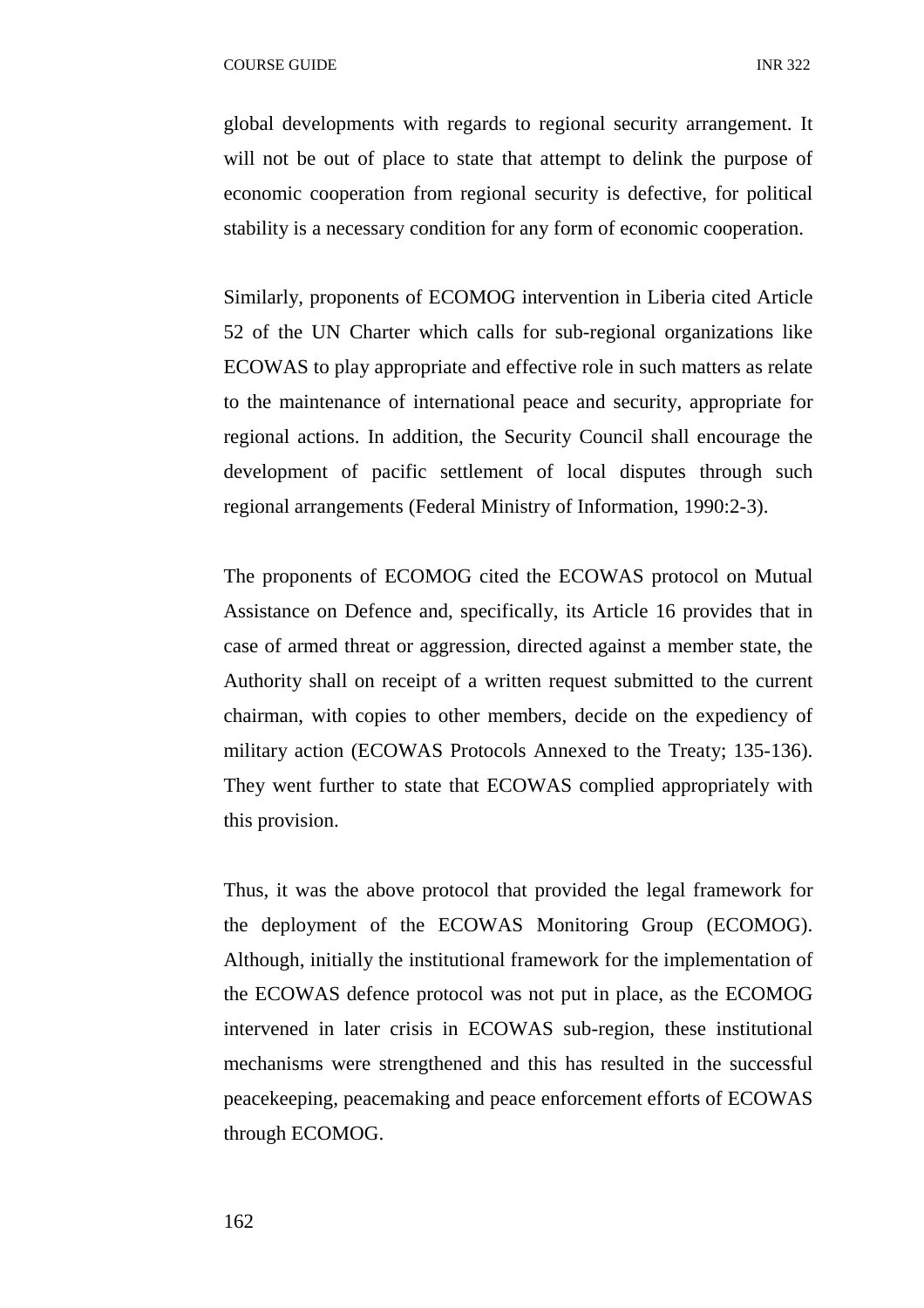#### **4.0 CONCLUSION**

Although, initially the institutional framework for the implementation of the ECOWAS defence protocol was not put in place, as the ECOMOG intervened in later crisis in ECOWAS sub-region, these institutional mechanisms were strengthened and this has resulted in the successful peacekeeping, peacemaking and peace enforcement efforts of ECOWAS through ECOMOG.

#### **SELF-ASSESSMENT EXERCISE**

1. Would you accede to the view that ECOMOG has not been completely successful in its task of peace-keeping, peace-making and peace-enforcement in West Africa?

#### **5.0 SUMMARY**

As we have observed in this unit, the gruesome nature of the Liberian conflicts in which many insurgent factions were fighting on different fronts to capture the seat of power provided the ECOWAS the necessary laboratory to test their political will to intervene in a crisis deemed to be purely internal. Two main schools of thought were opposed to the idea of ECOWAS mediating through ECOMOG. The Organization of African Unity (OAU) categorically states in the charter that all member states solemnly affirm and declare their adherence to the principles of non-interference in the internal affairs of states, and the respect for the sovereignty and territorial integrity of each state. And Articles 18(2) of the ECOWAS protocol which states that community forces shall not intervene if the conflict remains purely internal since the essence of the protocol is to provide for regional security and not to threaten the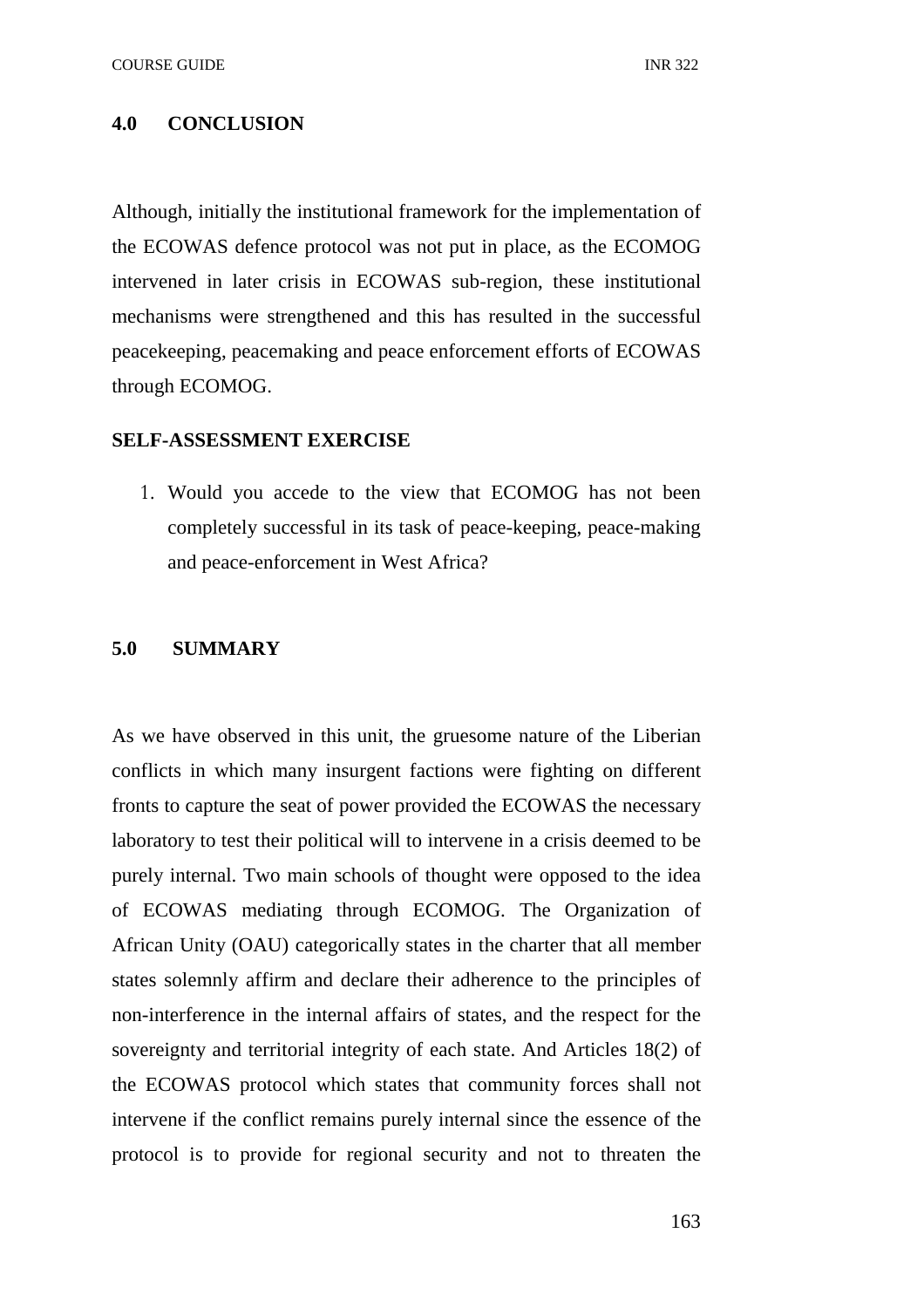security of the region. But the peace keeping mission was nevertheless properly backed as supporters cited Article 52 of the UN Charter which calls for sub-regional organizations like ECOWAS to play appropriate and effective role in such matters as relate to the maintenance of international peace and security, appropriate for regional actions. Hence, the wheel of ECOWAS-ECOMOG intervention was set in motion.

## **6.0 TUTOR-MARKED ASSIGNMENT**

- i) Write an essay to show that without the intervention of ECOMOG, it would have been rather difficult to bring an end to the Liberian civil war.
- ii) In what sense is it correct to say that without ECOMOG, there would be lacking in the West African region a symbiotic relationship between regional security and harmonious coexistence of member-states.

#### **7.0 REFERENCES/FURTHER READINGS**

Nwolise, B.C.O. (1992) *The Internationalization of the Liberian Crisis and Effects on West Africa*. ECOMOG Book on Liberian Crisis, N.I.I.A. Lagos.

*West Africa*, 24Feb-March 1992.

*Newswatch*, October 1, 1990, pp.16-20.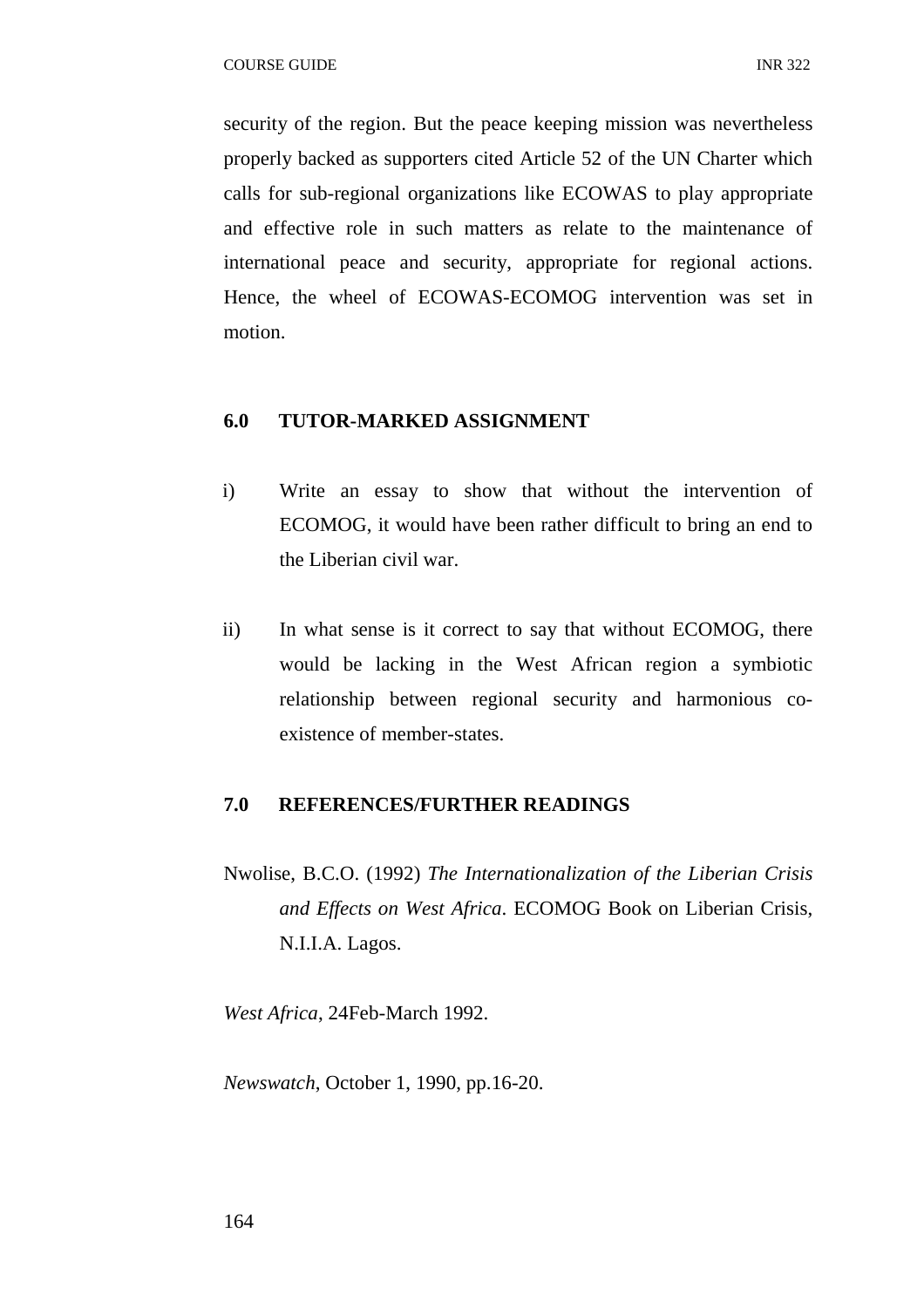- Adisa, Jinmi (1993): "Nigeria in ECOMOG: The Burden of Community Spirit" in Owoeye, Jide (ed.): *Nigeria in International Institutions*. Ibadan: College Press, Ltd.
- Federal Ministry of Information (1990) *Liberia: A Mission of Peace*. Lagos: Federal Government Printer.
- ECOWAS (2010) *Achievements of ECOWAS*: http://www.sec.ecowas.int/sitecedeao/english/peace.htm.

WANEP (2010) *An Assessment of the ECOWAS Mechanism for Conflict Prevention and Good Governance*; West Africa Network for Peace Building.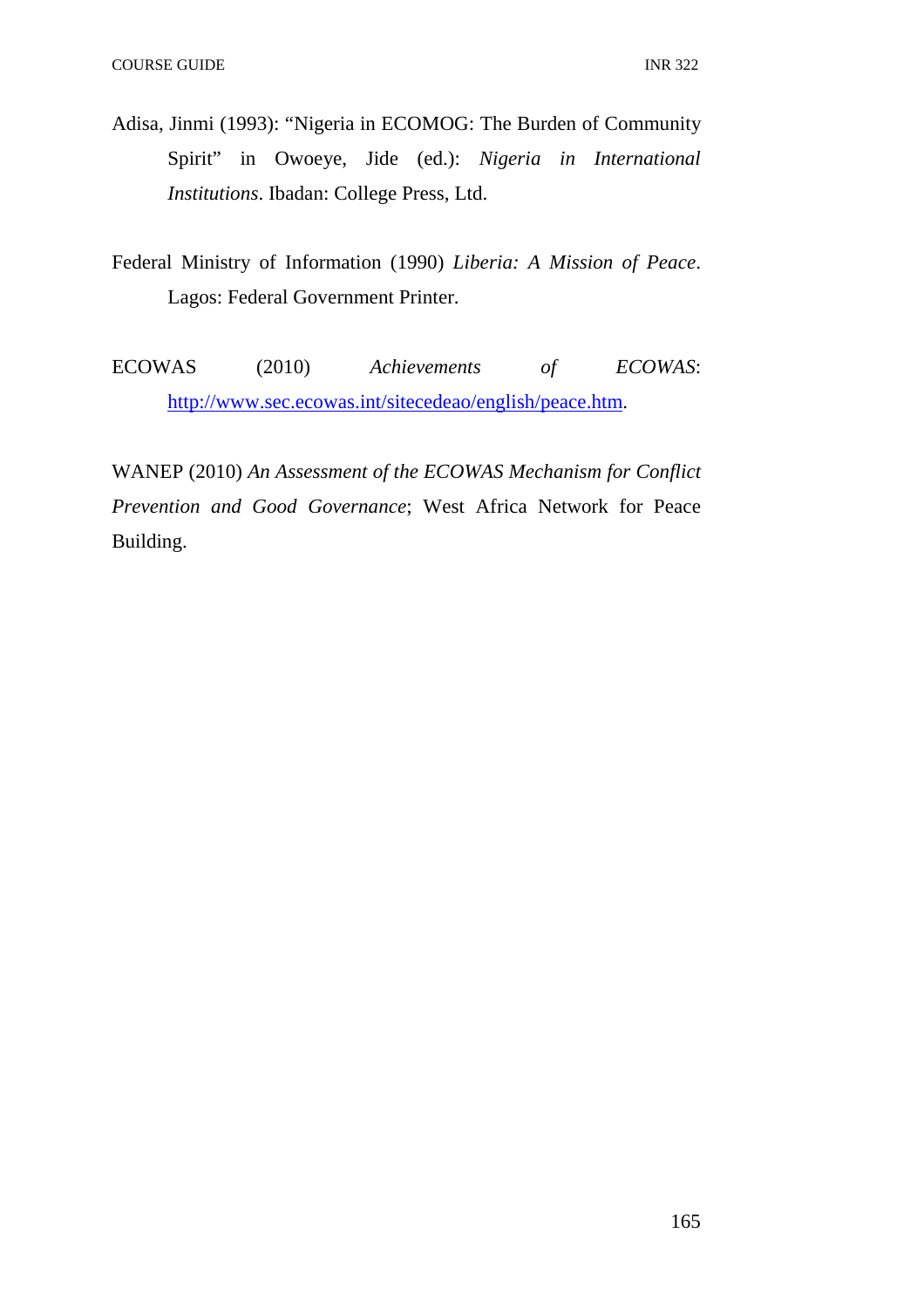## **UNIT 3: THE SIGNIFICANCE OF ECOWAS IN THE MAINTENANCE OF PEACE IN WEST AFRICA**

## **CONTENTS**

- 1.0 Introduction
- 2.0 Objectives
- 3.0 Main Content
	- 3.1 The Compelling Need for ECOWAS Peace-Keeping Initiative
	- 3.2 The Significance of ECOWAS Interventions in Intra-State Conflicts
- 4.0 Conclusion
- 5.0 Summary
- 6.0 Tutor-Marked Assignmen
- 7.0 References/Further Reading

## **1.0 INTRODUCTION**

This unit dwells on ECOWAS and the value of its regional security mechanisms. In a sense, the unit shows that humanitarian intervention, as demonstrated by ECOWAS, is no longer just about air-dropping bags of rice into famine-stricken regions. Now, it is about how to stop the slaughter of civilians by machete; how to provide safe havens for war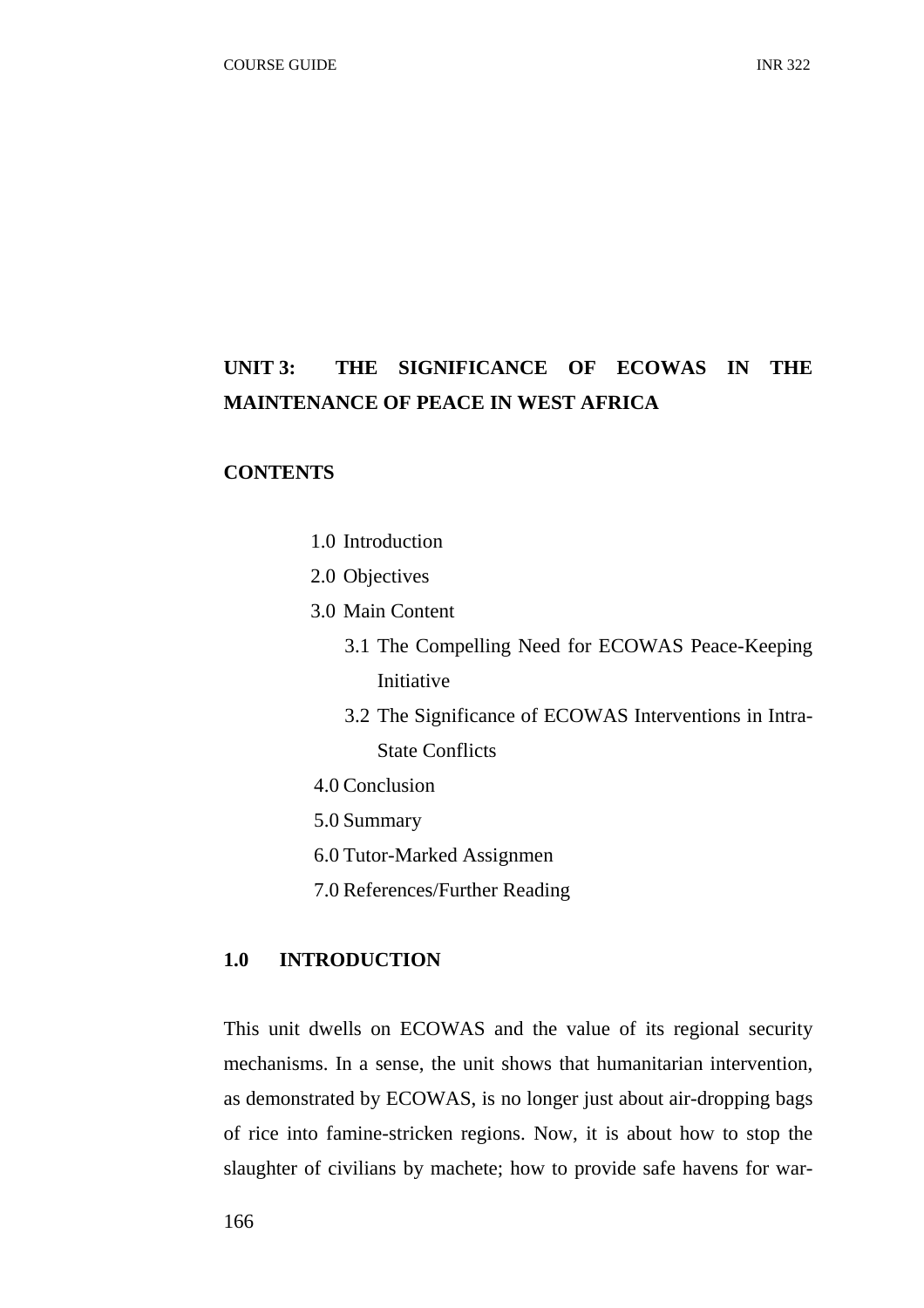ravaged women and children; when to use non-violent strategies, and when to use force, if the need arises.

#### **2.0 OBJECTIVES**

At the end of this unit, you should be able to

- i) Defend the view that ECOWAS would appear to have transited from economic integration project to regional security mechanism.
- ii) Explain the position that regional bodies such as ECOWAS are legitimate and necessary security tools, bridging the local with the global.

#### **3.0 MAIN CONTENT**

#### **3.1 The Compelling Need for ECOWAS Peace-Keeping Initiative**

The ECOWAS, no doubt, was founded in 1975 for economic development and integration; however, the organization had to engage in a plethora of conflicts that have debilitated its resources intended for economic development and regional integration so much so that, over the past twelve years, the sub-regional organ has witnessed extreme violence and armed conflict resulting in loss of lives, wanton destruction of property and economic infrastructure, and the displacement of thousands, most of whom have been rendered homeless (WANEP, 2010)

Prolonged civil war in Liberia (1989-2003), and Sierra Leone (1997- 1998), military disturbances in Guinea Bissau (1997-1998) and the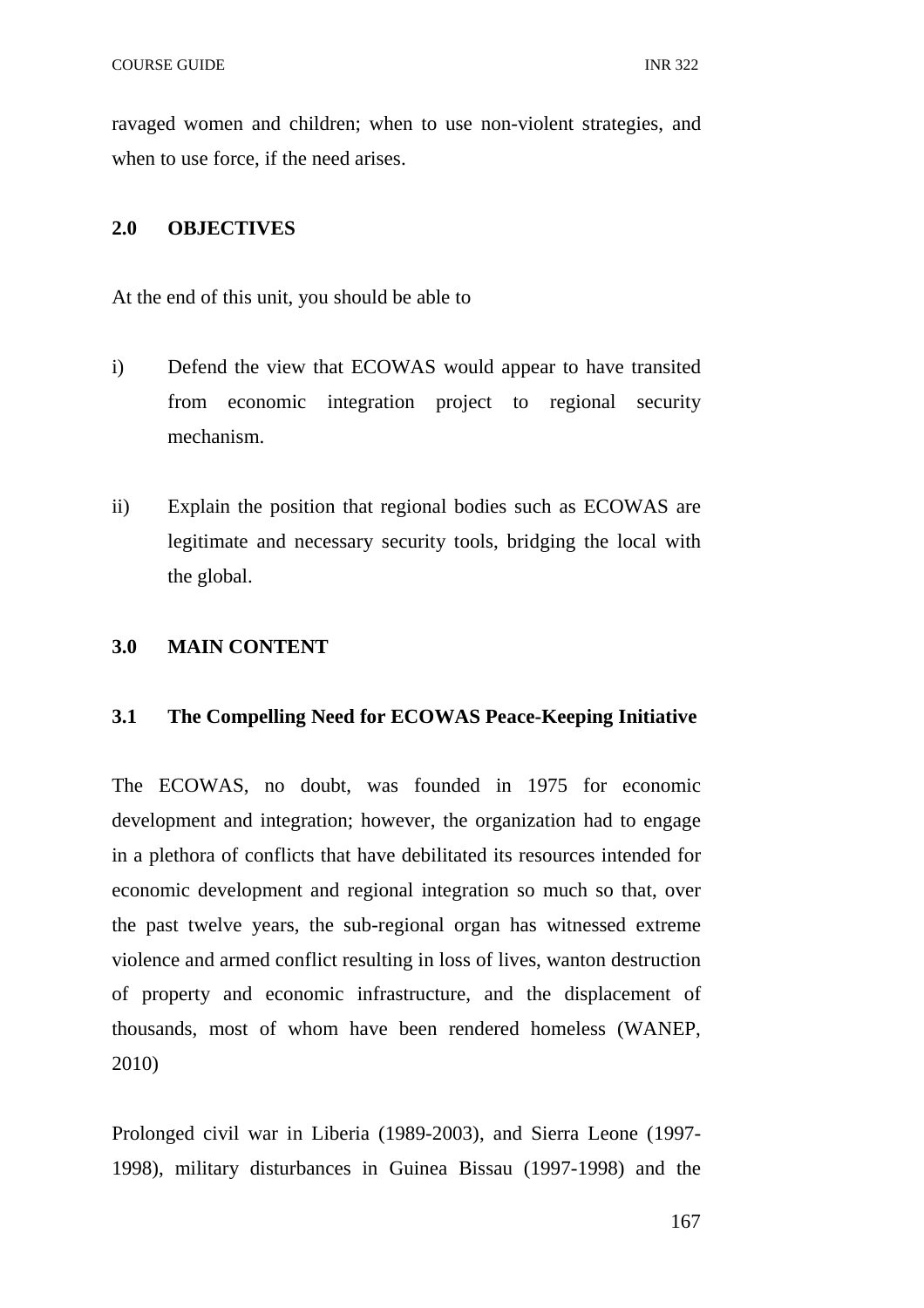armed rebellion in Cote d' Ivoire (2002-2003), have brought acute suffering to the citizens of these countries, thereby constituting a major set-back to economic development. Conversely, there is no gain saying the fact that economic prosperity, cooperation and integration can only thrive in an environment that is peaceful, stable and secure. Peace and security are therefore pre-requisites for sustainable economic development and advancement even as these are largely the determinants of the direction and pace of economic and political reforms in a given sub region.

Prior to the development of the ECOWAS peace-keeping and mediation mechanism, two legal instruments, the Protocol on Non-aggression (1978) and the Protocol on Mutual Assistance Defence (1981) were signed to promote peace within the sub-region. But these instruments merely addressed matters of inter-state conflicts at a time when intrastate conflicts were rapidly increasing all over the sub-region. There were also little or no provisions for issues of conflict prevention, conflict resolution, and humanitarian action and peace-building.

In the face of successive outbreaks of conflicts, ECOWAS was compelled to undertake several conflict management initiatives. Liberia presented the first challenge that ECOWAS leaders resolved to face, and did face it successfully too. The rationale for the intervention of ECOWAS in the face of the insensitivity of the international community to the plight of the helpless civilians was that ECOWAS was well placed to find an African solution to an African problem--a concept that was promoted since the 1960s when many African states were marching forward in the struggle for independence (WANEP, 2010).

The ECOWAS initiative involved the mobilization of the political will, the diplomatic economic and military resources to handle these conflicts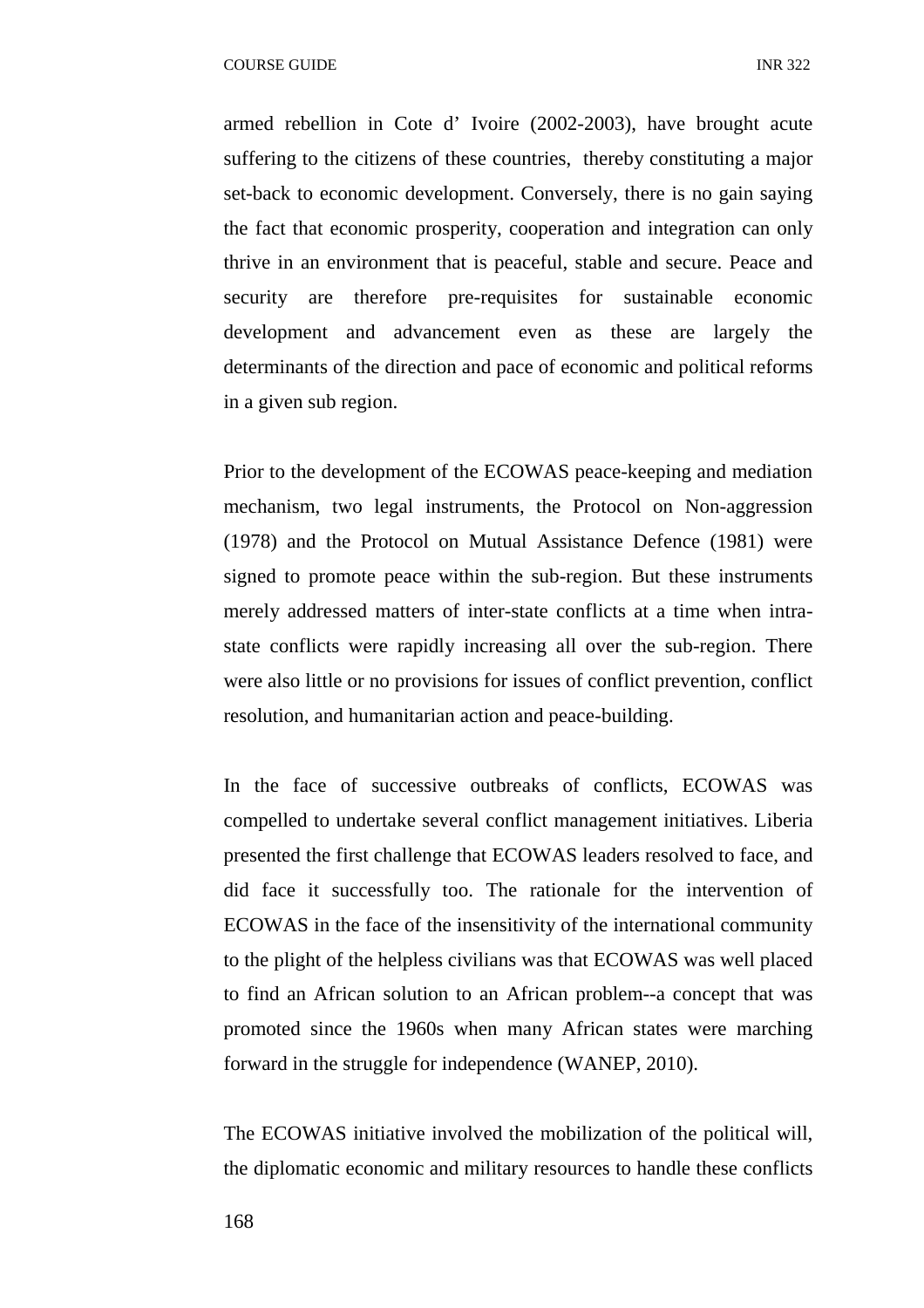COURSE GUIDE **INR** 322

that had the potential of destabilizing as well as many a spill over effect in the sub-region and one for which the international community had not much concern. In the long run, in spite of the initial logistic and diplomatic difficulties and challenges, the ECOWAS was able to set up mediation, peace keeping, peacemaking and peace enforcement mechanism to restore formality, relative peace, stability and domestic culture to the troubled member states of Liberia, Sierra Leone, Guinea Bissau and Cote d'Ivoire. Even the inter-state feud between Senegal and the Gambia was successfully mediated without allowing it to generate full scale hostilities.

## **3.2 The Significance of ECOWAS Interventions in Intra-State Feuds**

The mediation and peace-keeping machinery which appeared adhoc at the initial stage of the ECOWAS intervention in Liberia has been further strengthened to gain the confidence and total support of even the sceptical member states by the adoption of more formal structures for the deployment of logistics and personnel for conflict resolution among member states. Moreover, the ECOWAS has been able to lobby and attract the attention and support of hitherto unconcerned members of the international community to contribute to conflict ridden states in West Africa.

In attestation to the relevance of the ECOWAS in conflict resolution, the organization decided to broaden its scope and institutionalize the structure of the mechanism. Given that successive operations under the aegis of the ECOWAS were not without a situation in which some member-states raised issues/objections such as the composition of forces, mode of deployment, command and control of the operations, lack of involvement of some ECOWAS members, conflicting and

169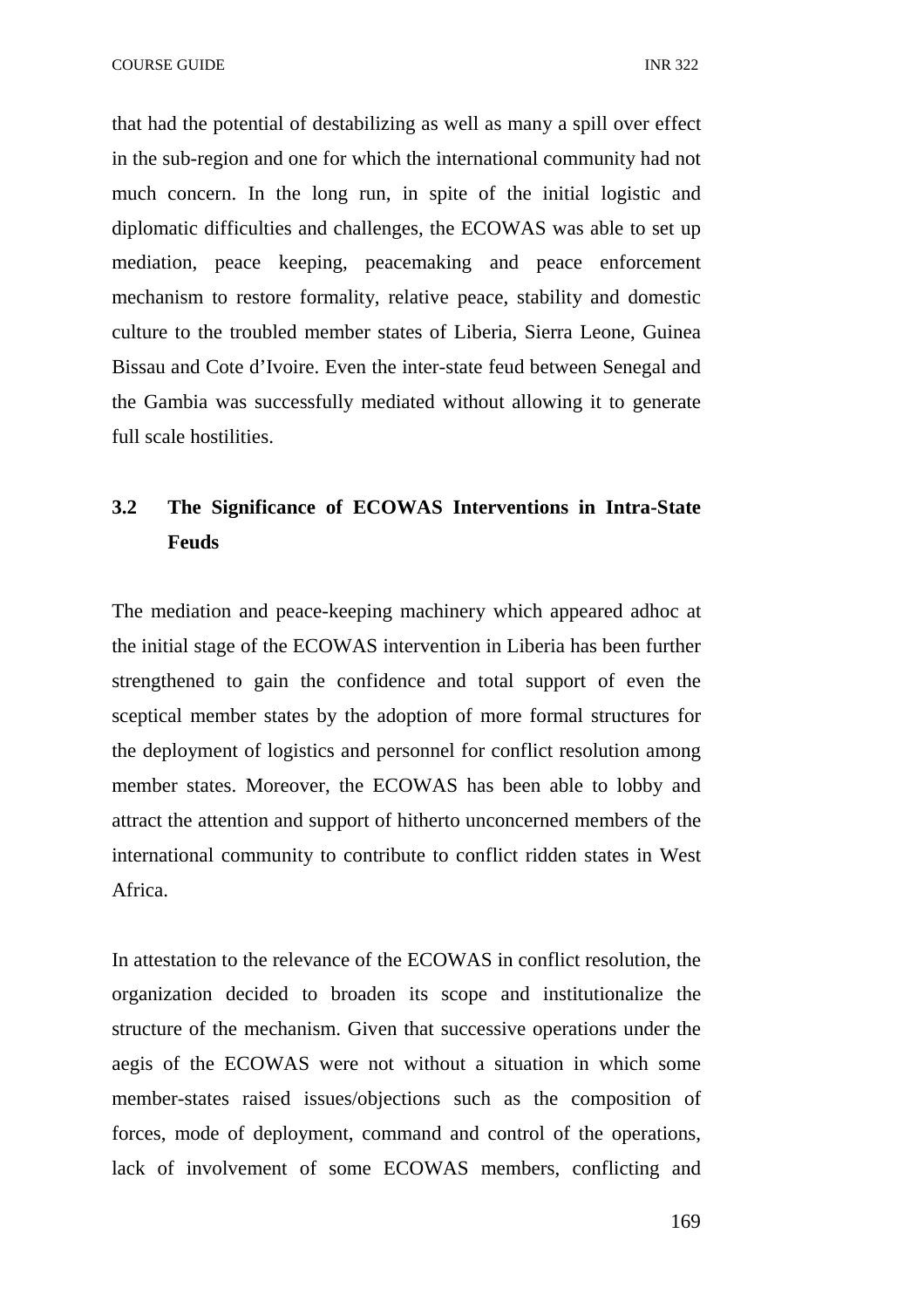competing national interest, and the sidelining of the Executive Secretary by forces on the ground; the ECOWAS Heads of State and Government were unanimously encouraged and empowered by Article 58 of the Revised ECOWAS Treaty of 24 July 1993 to consolidate the sub-regional experiences in conflict management and set a security mechanism for collective sub-regional security. The member countries' key institutions, organs and strategies such as the Authority of Heads of State and Governments; the Mediation and Security Council, the core institutions; the Defence and Security Commission made up of Defence Chiefs and Security technocrats, ECOMOG (now formally recognized as the multi-purpose stand by force), the Early Warning System; the Council of Elders and eminent personalities; and the Executive Secretariat, (WANEP, 2010).

In order to address the root causes of conflicts, ECOWAS further adopted a Supplementary Protocol on Democracy and Good Governance to anticipate and prevent violent conflicts. The supplementary protocol deals with issues of elections and accession to power, decentralization of power and participatory democracy, poverty alleviation, human rights and education.

A major innovation in the revised mechanism is the provision that ECOWAS should intervene to undertake peace-keeping operations in internal conflict where the situation:

- $\Rightarrow$  Threatens to trigger off a humanitarian disaster
- $\Rightarrow$  Poses a serious threat to peace and security in the sub-region

 $\Rightarrow$  Erupts following the overthrow or attempted overthrow of a democratically-elected government (ECOWAS, 2010).

The revised mechanism lays down the procedure to be followed where the decision is taken to intervene; the composition of ECOMOG, its

170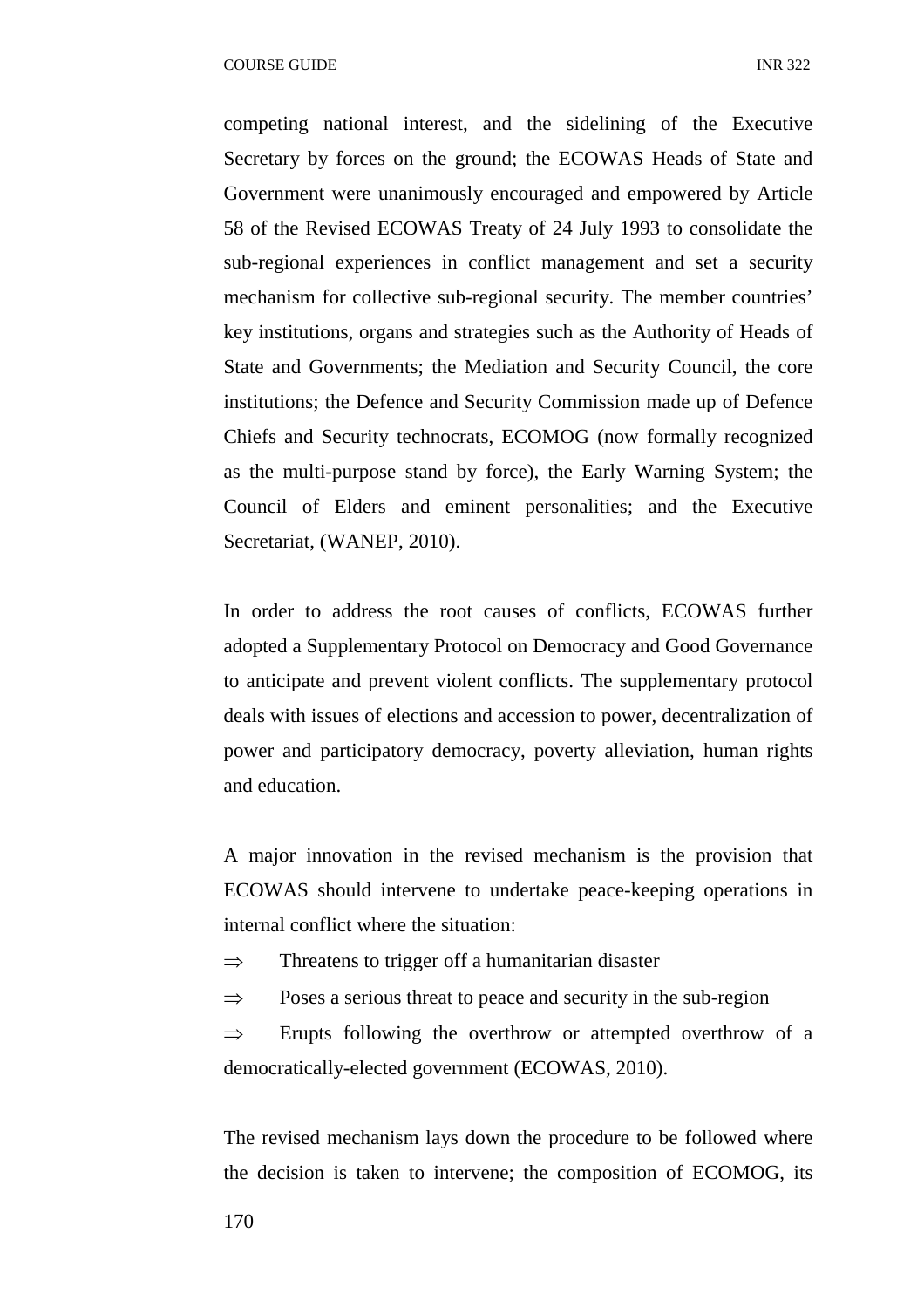COURSE GUIDE **INR** 322

chain of command, duties and functions and funding for administrative and logistics support. Also, the scope of the mechanism was widened to include security issues, in accordance with the directives of the Ministers of Foreign Affairs, internal Affairs and Security. A number of recommendations in the mechanism attempt to address the concerns of our leaders concerning the movement of light weapons and ammunitions and the increasing incidence of cross-border crime.

Thus, with the support of the European Union which generously made available to ECOWAS an amount of 1.9 million Euros for undertaking certain operational activities of the mechanism (ECOWAS, 2010), it means that there is confidence in the ECOWAS conflict management and prevention mechanism and that its pivotal sub-regional conflicthandling mechanism has come to stay. This, in itself, speaks volumes of the significance of ECOWAS in the maintenance of peace in West Africa.

### **4.0 CONCLUSION**

Imperatively, ECOWAS has had to engage in a plethora of conflicts that have debilitated its resources intended for economic development and regional integration so much so that over the past twelve years, the subregional organ has witnessed extreme violence and armed conflict resulting in loss of lives, wanton destruction of property and economic infrastructure, and the displacement of thousands, most of whom have been rendered homeless.

#### **SELF-ASSESSMENT EXERCISE**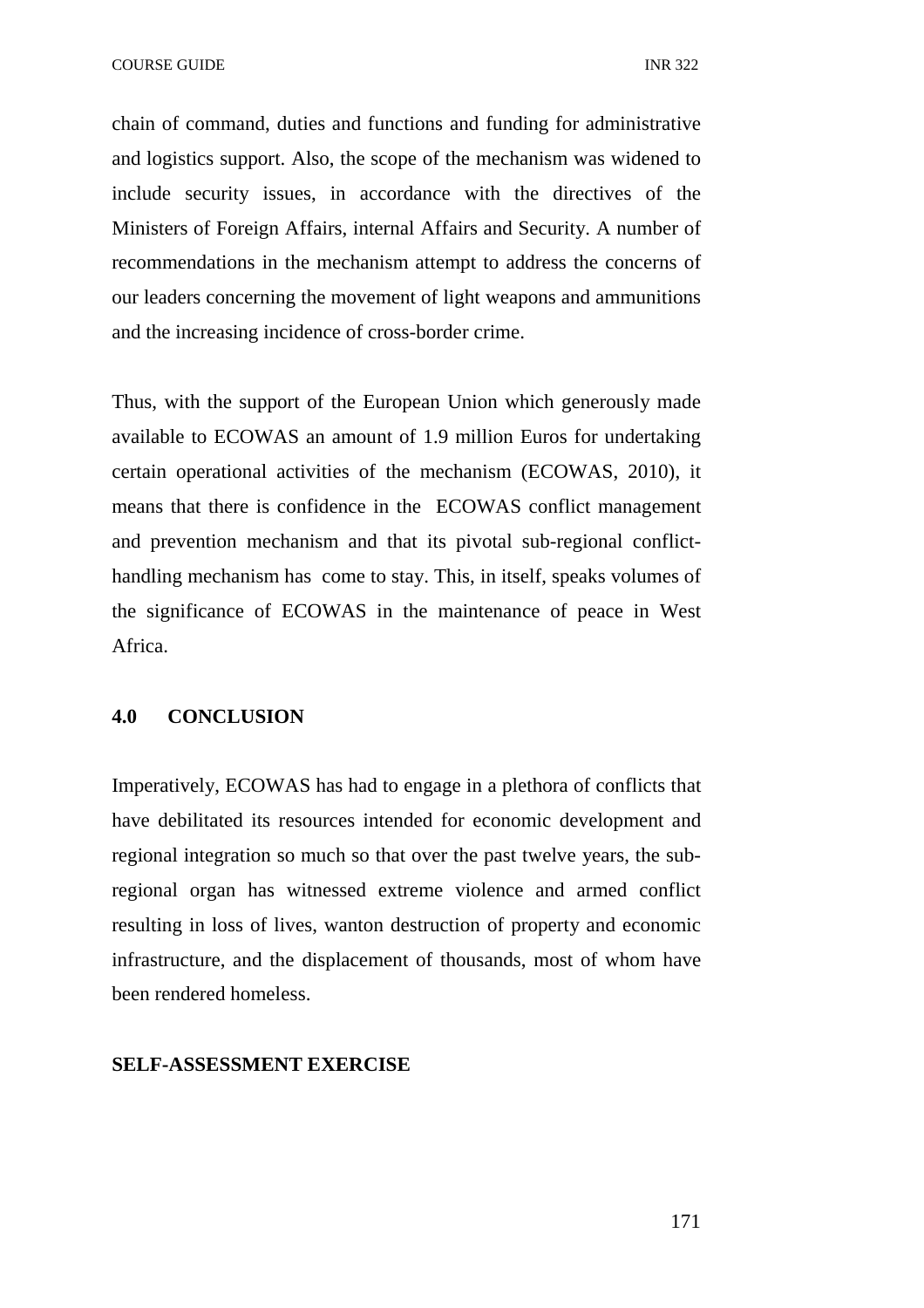1. Write an essay in support of the view that ECOWAS has indeed transited from a purely economic integration project to regional security mechanism

## **5.0 SUMMARY**

Indisputably, peace and security are pre-requisites for sustainable economic development and advancement even as these are largely the determinants of the direction and pace of economic and political reforms in a given sub region. Prolonged civil war in member nations of ECOWAS have brought acute suffering on the citizens of these countries, thereby constituting a major set-back to economic development. It is only necessary to execute sustainable measures aimed, ultimately, at bolstering the economic status quo of ECOWAS member states. In so doing, it is equally crucial to consider the fact that economic prosperity, cooperation and integration can only thrive in an environment that is peaceful, stable and secure.

#### **6.0 TUTOR-MARKED ASSIGNMENT**

(i) With reference to ECOWAS, justify the argument that in some cases humanitarian intervention is a valid reason to violate state sovereignty.

### **7.0 REFERENCES/FURTHER READINGS**

Harbeson, John W. and Rothchild, Donald, eds. (2000): *Africa in World Politics: The African State System in Flux*. Boulder, Co: Westview Press.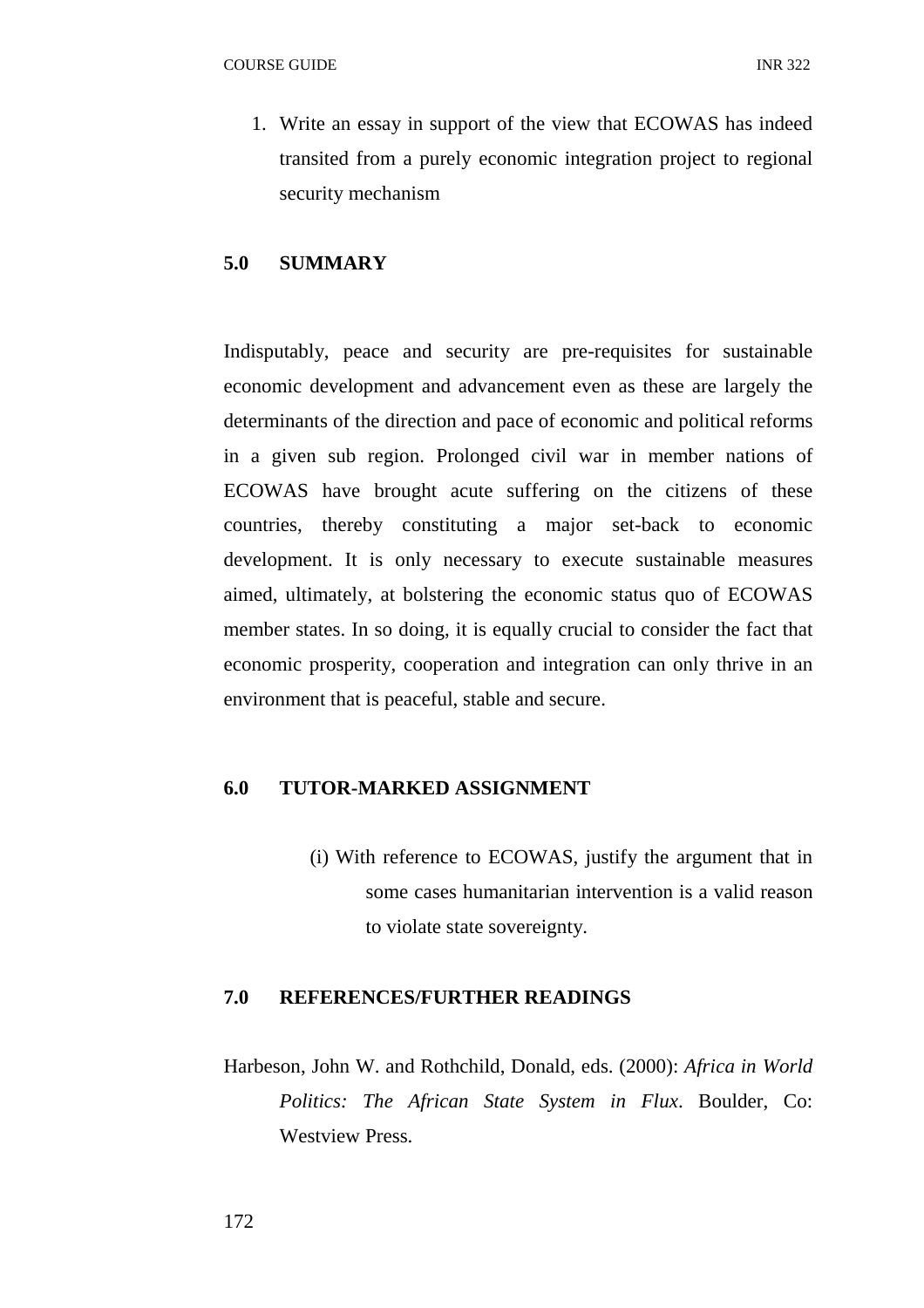Rashid, Ismail (2004). "West Africa's Post-Cold War Security Challenges" in Adebayo, Adekeye and Rashid, Ismail (eds.) *West Africa's Security Challenges*. Boulder, Co: Lynne Rienner Publishers.

## **UNIT 4: PROFILE OF ECOMOG PEACE MISSIONS IN WEST AFRICA AND THE ISSUE OF REGIONAL PEACE**

#### **CONTENTS**

- 1.0 Introduction
- 2.0 Objectives
- 3.0 Main Content
	- 3.1 Liberia
	- 3.2 Sierra Leone
	- 3.3 Guinea Bissau
	- 3.4 Regional Peace: Towards Sustainable Peace in West Africa
- 4.0 Conclusion
- 5.0 Summary
- 6.0 Tutor-Marked Assignment
- 7.0 References/Further Readings

#### **1.0 INTRODUCTION**

ECOWAS became concerned very early with peace and regional security which are necessary factors in the socio-economic development of the member states. Thus, the Authority of Heads of state and Government adopted a non-aggression protocol in 1978, a Defence Assistance Protocol in 1981 and a Declaration of Political Principles in July 1991. This declaration which is a plea for democratic principles in the sub-region condemns unequivocally any seizure of power by force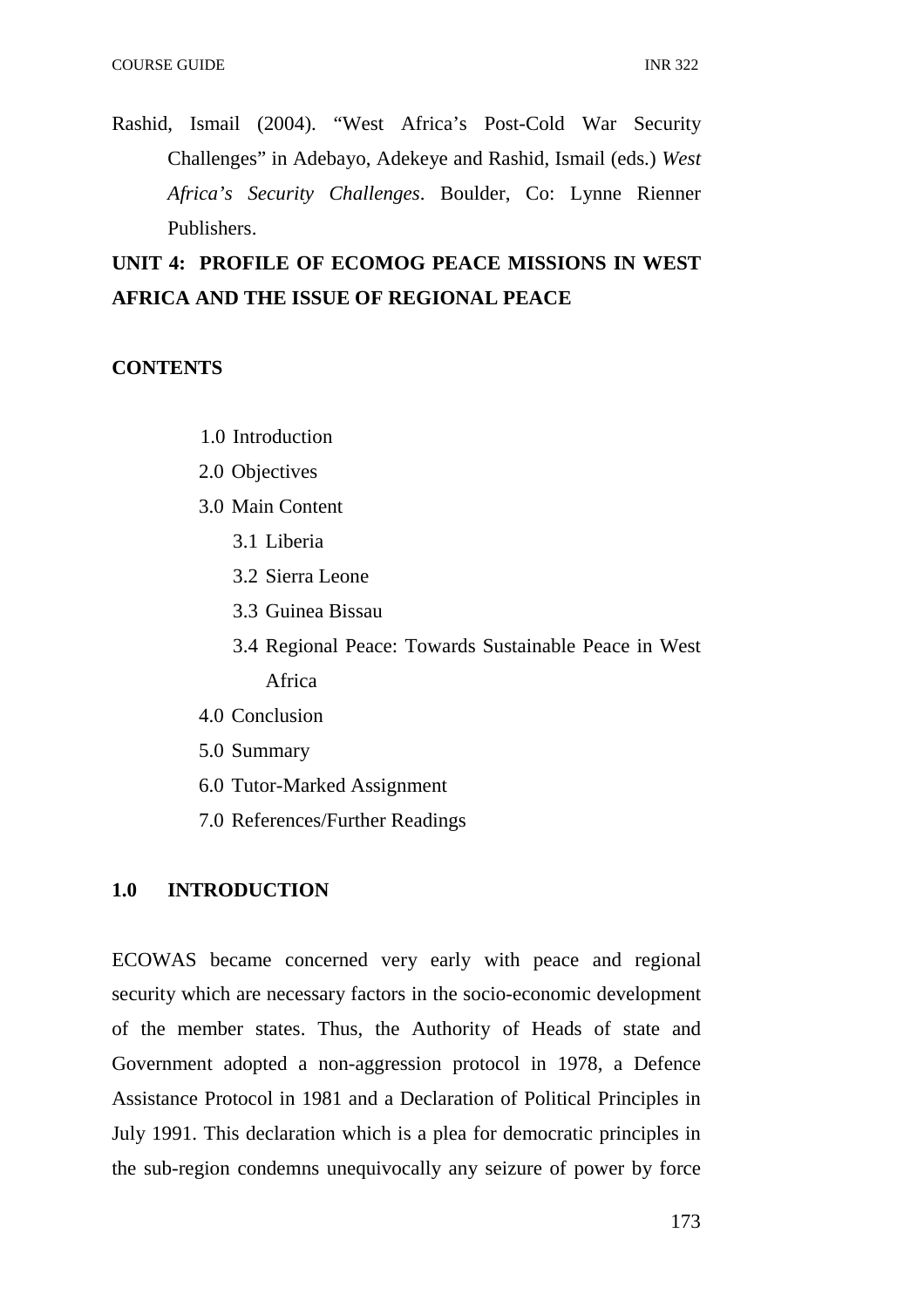of arms. It should also be pinpointed that in 1990 the Authority of Heads of State and Government created an 'ECOWAS cease-fire follow-up group called ECOMOG. This peace-keeping force had cause to intervene in Liberia, Sierra Leone, Guinea Bissau, and Cote d'Ivoire.

## **2.0 OBJECTIVES**

At the end of this unit, you should be able to

- i) Distinguish, from the example of ECOMOG, when to use nonviolent strategies from when to use force.
- ii) Defend the view that ECOMOG's intervention in the conflict areas of West Africa is a humanitarian intervention.
- iii) Explain the meaning of "peace-keeping", with reference to the practical example of ECOMOG

## **3.0 MAIN CONTENT**

## **3.1 Liberia**

After it had been deployed to the Republic of Liberia in August 1990, ECOMOG worked there to restore peace, ensure security, law and order. It also engaged in many humanitarian activities aimed at reducing the sufferings of the people. In sum, ECOMOG helped considerably to create favourable conditions for the holding in Liberia of the free and democratic presidential and parliamentary elections of 19 July, 1997.

Eleven member states of ECOWAS provided contingents for the operations in Liberia; these are Burkina Faso, Cote d'Ivoire, Gambia,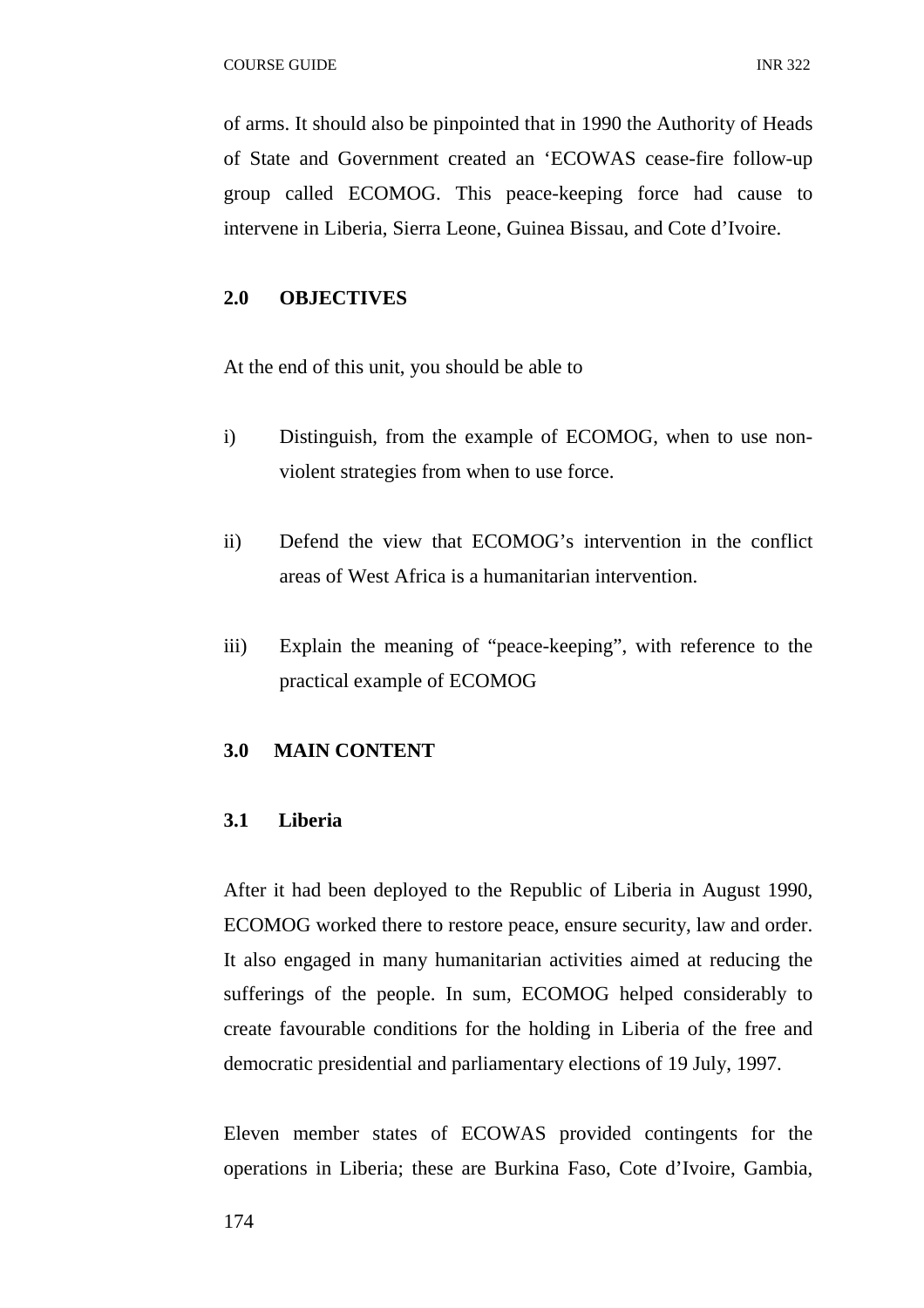Ghana, Guinea; Mali, Niger, Nigeria, Senegal, Sierra Leone, Togo. Two other African states that also participated were Uganda and Tanzania.

#### **3.2 Sierra Leone**

The intervention of ECOMOG forces in Sierra Leone occurred following the overthrow of the lawful government of the country headed by President Ahmed Teejan Kabbah. In February 1998, ECOMOG restored constitutional legality and reinstated the government of the democratically elected president.

All the antagonists in the conflict, namely, the lawful government, the RUF rebels and the members of the (AFRC) military junta signed in Lome in September 1999 an agreement protocol on the final settlement of the Sierra Leonean crisis. Following appeals made to the international community for it to give meaningful assistance for a final restoration of peace, a United Nations Peace-keeping Force "UNAMSIL" replaced ECOMOG forces in Sierra Leone. The ECOWAS countries which provided contingents for ECOMOG operations in Sierra Leone are Ghana, Guinea, Mali and Nigeria.

#### **3.3 Guinea Bissau**

In June 1998, units of the armed forces of Guinea Bissau led by the former Chief of Defence Staff went into rebellion. On account of the bilateral defence and security agreements that linked his country to Guinea and Senegal, President Joao Bernardo Vierra asked for the intervention of the armed forces of these two countries. At the request of the lawful authorities of Guinea Bissau and in order to reaffirm its supports for the elected government of Guinea Business, the ECOWAS Authority of Heads of State and Government decided to restore peace and reinstate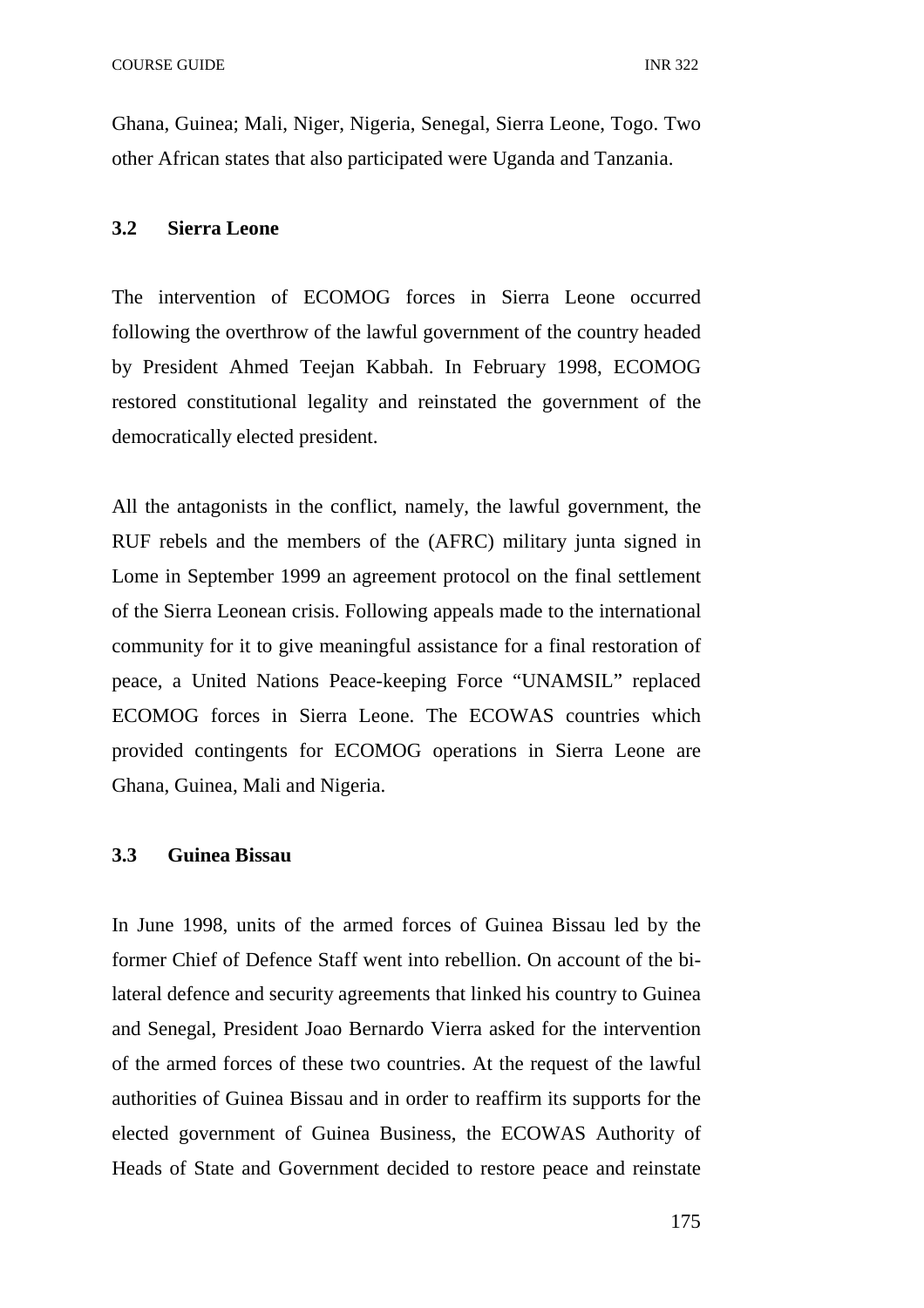President Vierra in authority over the entire country. A mechanism for supervision and control of the cease-fire was set up by ECOWAS with the contingents of soldiers sent by Benin, Niger and Togo.

In spite of the numerous cease-fire agreements signed between the parties to the conflict in Guinea Bissau, the democratically elected government of President Vierra was finally overthrown.

## **3.4 Regional Peace: Towards Sustainable Peace in West Africa**

This study sees a historical link between the exploitative Euro-African relationship and the crisis of political (and economic) development that has plagued West Africa since 1960. However, this writer is not willing to blame the Western world for all of West Africa's contemporary political problems. While it is important to recognize the implications of a continuous stream of unequal power relations between the West African sub-region and the West, beginning with the slave trade in the  $15<sup>th</sup>$  century, through to the Westerndominated forces of neo-colonialism, this writer believes that these phenomena, in and of themselves alone, do not constitute the reason that West Africa continues to experience conflicts and wars. This interpretation, it appears, places the burden of responsibility on nebulous forces (or great global forces) beyond the control of West African states, making the actions and decisions of West Africans largely irrelevant in determining the course of events in their countries. The ideology of oppression itself perpetuates the age-long view of Africa as incapable of combating its own problems. This conception of Africa's history blames Europe for all of Africa's woes, suggesting that Africans had no voice in the relationships developed between themselves and white men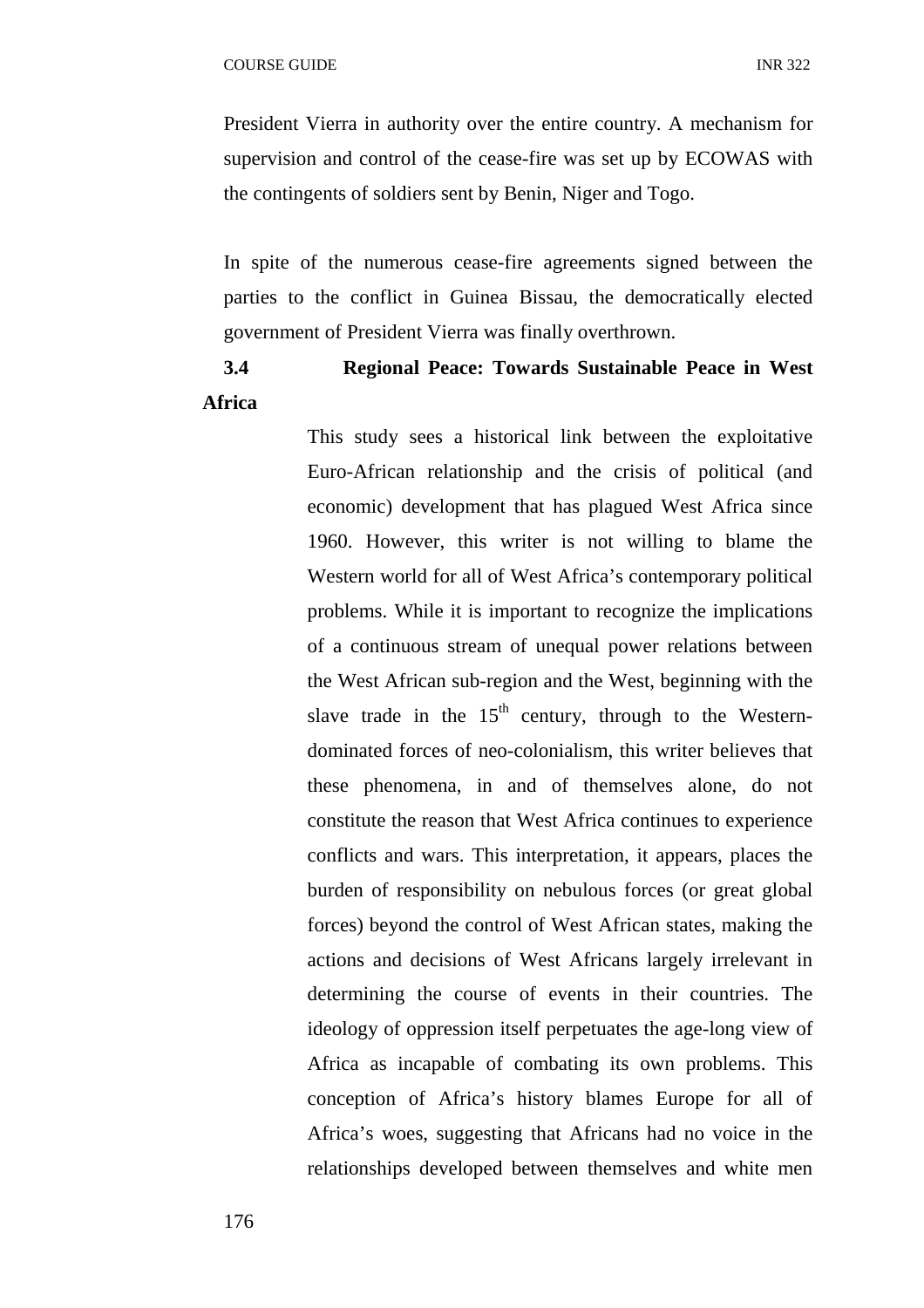over the course of the last six centuries. This explanation, to say the least, does not do much to help explicate the situation that many African countries currently find themselves.

For West African governance to improve and sustainable development to occur, West Africans must believe that they can take action themselves to bring about a better future: West Africans need to take responsibility for their past, present, and future and must become active participants in creating peaceful change. The main problem, however, is that West African states, while continuing to blame many of their problems on their historical relationship of exploitation with the West, continue to seek answers to their problems from the same places that they claim caused those problems in the first place. Nobody will dispute the fact that in many ways the West African elite (who continue to think along Western lines, having been raised in an educational system that teaches them to think along those lines) has maintained a Western focus in terms of governmental and academic inspiration. In government, for example, this reliance on Western methods has resulted in failed policy after failed policy.

Rather unfortunate are the tendencies of West African governments always to borrow ideas from Western countries instead of developing locally appropriate methods of governance. Several factors are responsible for this. In the first place, government institutions have a penchant for a quick-fix mentality (what Nigerians call 'the fire-brigade approach'), preferring to address a problem by making the easiest change available as quickly as possible, rather than spend time and resources to figure out exactly what the problem is and come up with an appropriate response. This usually means borrowing an idea already tested elsewhere. Secondly and unfortunately, West African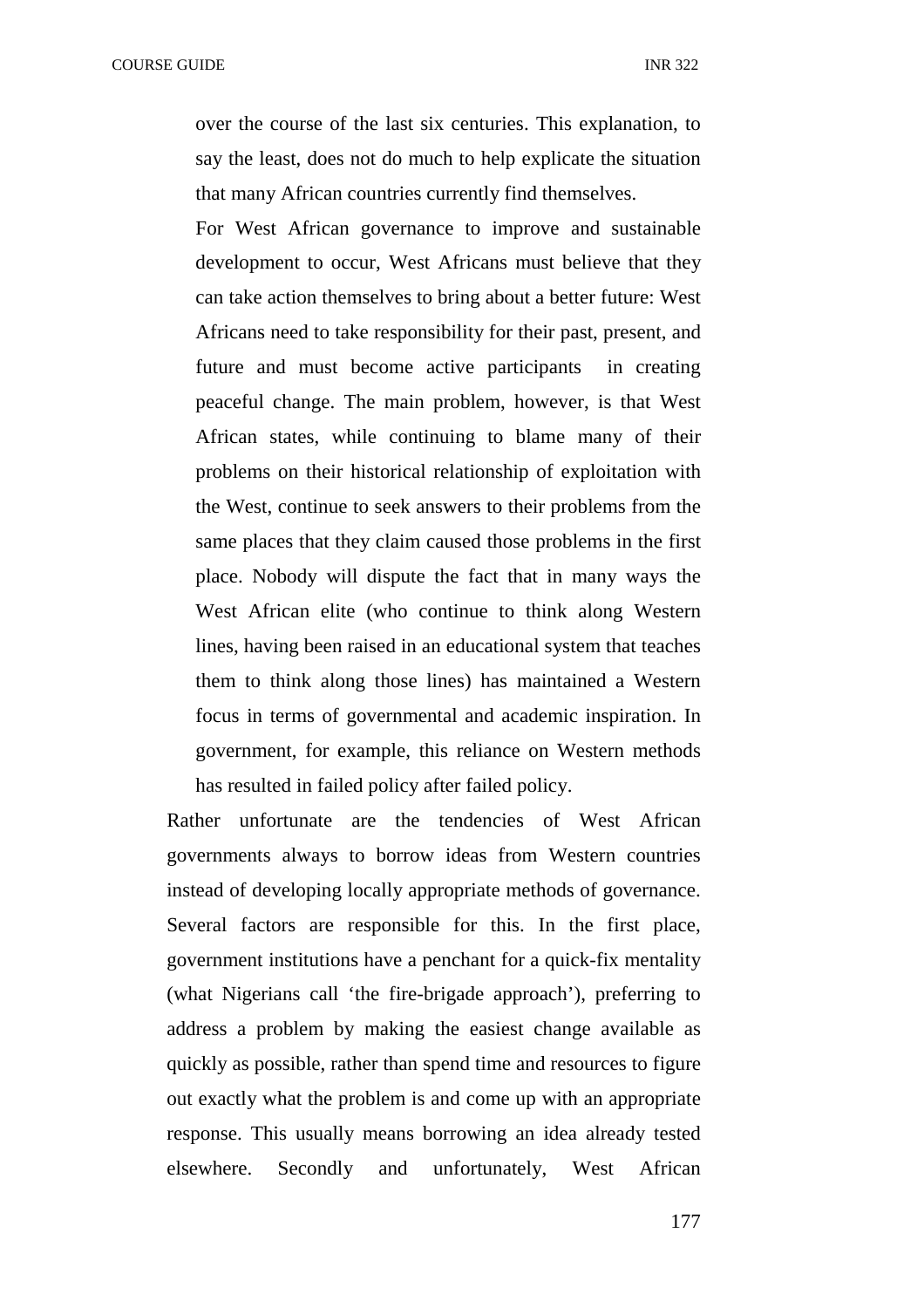governments justify such modes of action on the premise that since Western ideas are well established and effective in Western countries, then West African governments should be able to copy Western models of success to receive similar results. One example of this process of borrowing from the West can be seen in Nigeria's two-time failure to create a constitutional republic. Nigeria's efforts at independence and in 1979 to create a constitutional republic failed primarily because Nigerians have never bothered to challenge the generally-accepted view that their method of governance should resemble the representational models of Western countries.

> *Since demographic makeup and traditional modes of governance in Nigeria at the time of independence and after were significantly different than in Europe or the United States, adopting wholesale their modes of governance was not an appropriate way to meet Nigeria's needs. Until the Nigerian elite takes into account the basic ways in which the political realities of Nigerian society differed from those of Western societies, the political and economic situation in Nigeria will not improve* (Falola and Heaton, 2009: 51).

This writer is persuaded to suggest that, in order for Nigeria and her sister West Africa countries to break their pattern of bad governance and underdevelopment, they must break their reliance upon the Western models that have so far failed to live up to expectations. The West African elite must, in the words of Falola and Heaton, "recognize the need to turn its gaze back towards its local, indigenous roots in order to combat underdevelopment and political turmoil at the levels where they have the greatest impact;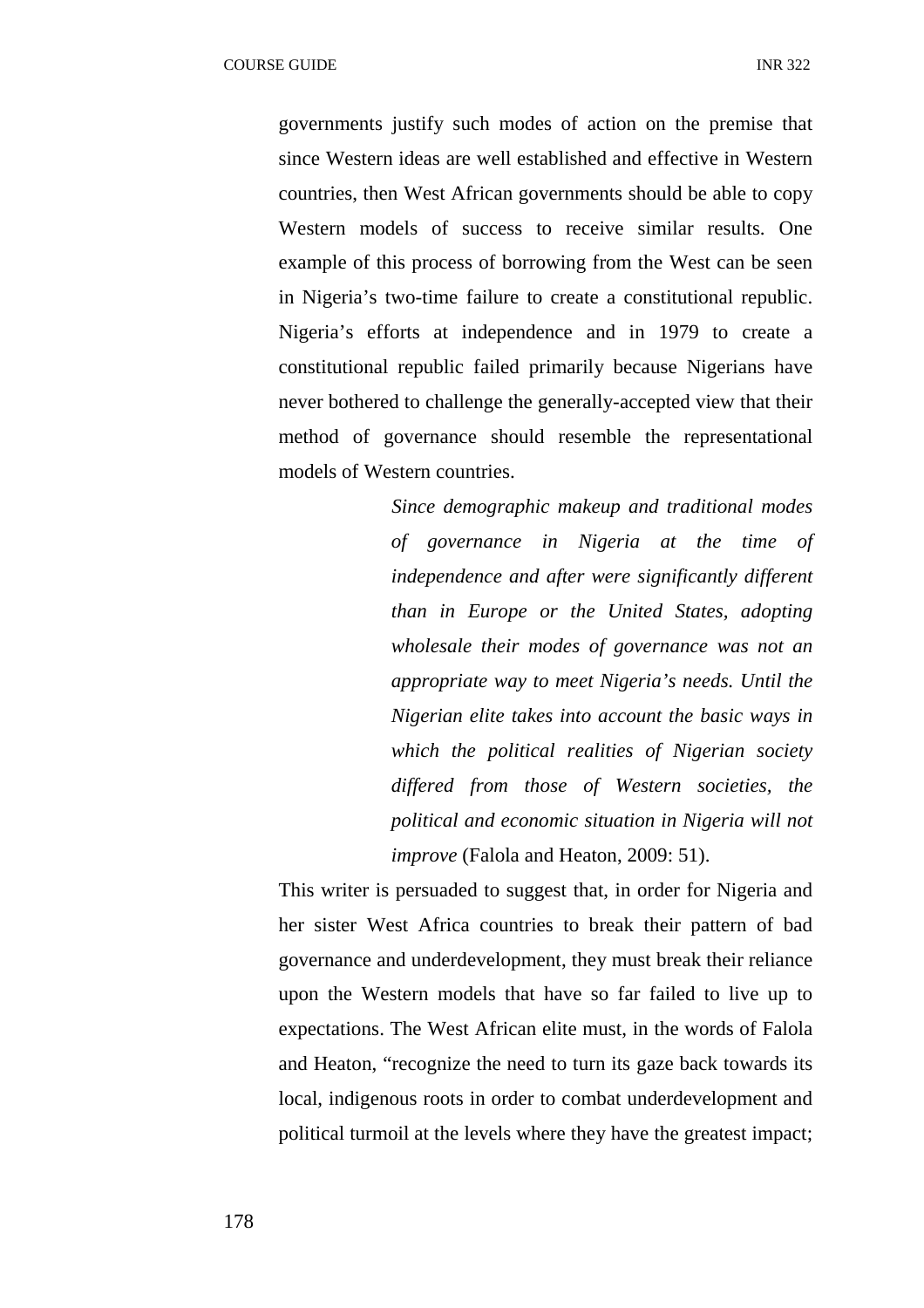that is among the relatively uneducated, rural majority" (2009:52).

Available evidence suggests that, what is urgently needed to address the impasse of the post-colonial state in West Africa (nay, Africa) is the imperative of reconstructing the state to embody the various identities that exist within its boundaries, and to respond, in meaningful and transparent ways, to issues of social equity, human rights, and political and electoral pluralism, a viable economy, and accountable public institutions. Therefore, in the final analysis, any genuine effort to achieve sustainable peace in the West African sub-region must address, through the instrumentality of the state, the challenges facing the various countries of the sub-region. These centre around the accommodation and management of diversity; the re-thinking of citizenship in the framework of a renewed social contract between the state and society; the expansion of the base for social inclusion, especially the rural and urban working poor; the promotion of a civic culture underpinned by basic democratic rights, and which pays particular attention to disaffected youth; the revitalization of associational life in a direction that strengthens popular democratic participation; the restoration of a developmental agenda to the policy process; the promotion of an all-round project of regionalization; the encouragement of the further opening-up of the political space to allow for the exaction of greater accountability, and the building of the state and the policy process in an environment of peace and stability. These challenges can sincerely be addressed only if the post-colonial state is re-invented to reflect the pluralism of the West African society in an open, democratic process which permits the full participation of popular pro-democracy movements (Abubakar,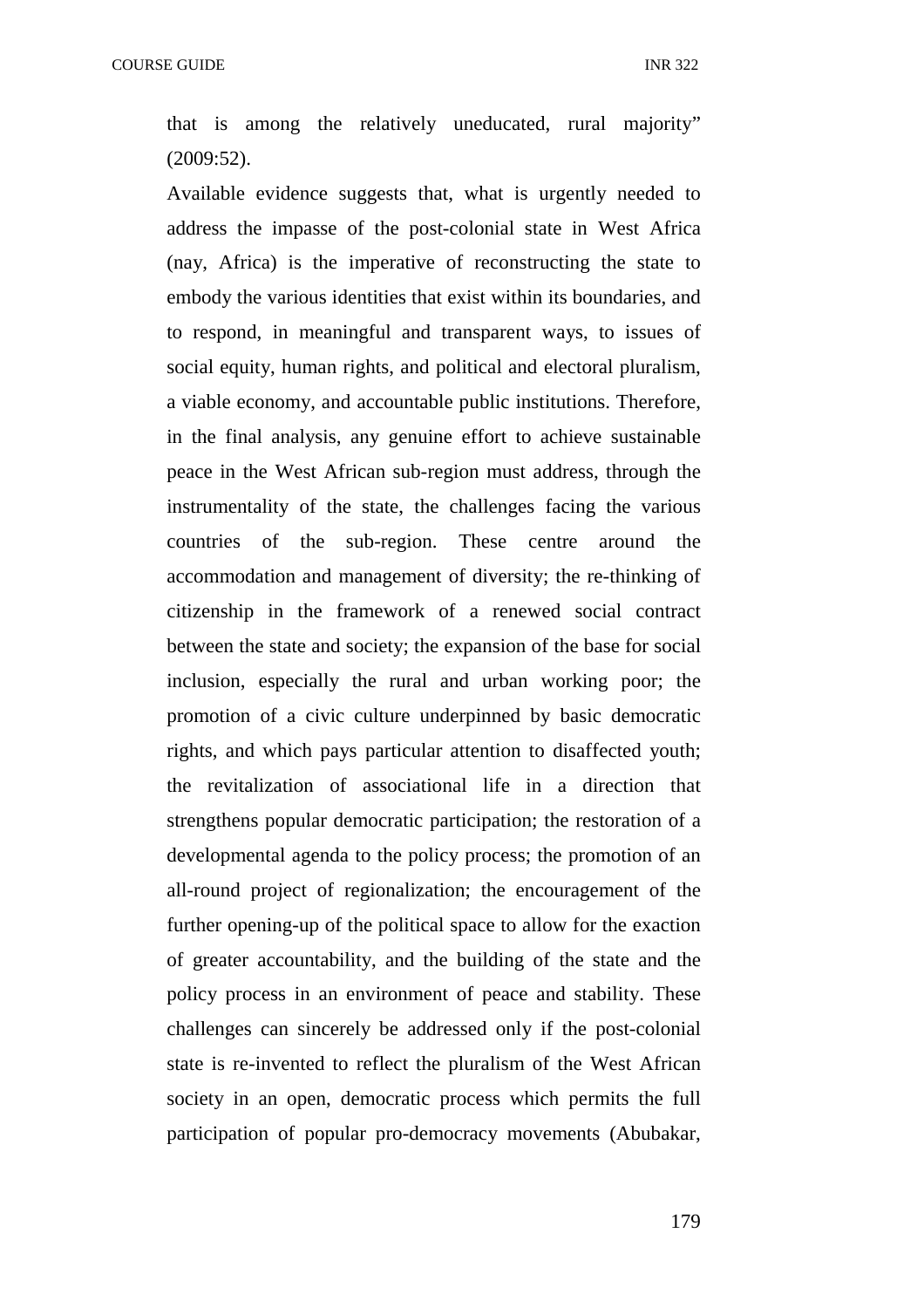2001:35). To round off, one must agree with Claude Ake that like the rest of Africa, West Africa needs the kind of democracy

- 1.) In people exercise genuine decision-making power through powerful democratic institutions that could articulate and aggregate public interests;
- 2.) That not only places emphasis on abstract political rights, but also incorporates concrete social, economic, cultural, and citizenship rights and invests heavily in the development of social capital through education, health, agriculture, etc.;
- 3.) That emphasizes collective as well as individual rights; put differently, it puts in place consociational principles and institutional mechanisms that recognize nationalities and subnationalities, ethnic groups, communities, and religious identities, and grant them the channels for cultural expression as well as political and economic participation; and,
- 4.) That is inclusive and incorporates a broad representation from civil society such as trade unions, youth organizations, professional groups, and women's associations to ensure mass participation and political legitimacy (in Abubakar, 2001: 35)

## 4.0 **CONCLUSION**

ECOMOG worked in various conflicting countries to restore peace, ensure security, law and order. It also engaged in many humanitarian activities aimed at reducing the incidence of human suffering. In sum, ECOMOG helped considerably to create favourable conditions for the conduct of free and democratic elections in some otherwise chaotic nations. Yet, the search for a sustainable peace in the West African subregion goes beyond ECOMOG alone. It calls for a genuine effort to address the many socio-economic challenges which the countries of the West African sub-region have had to face.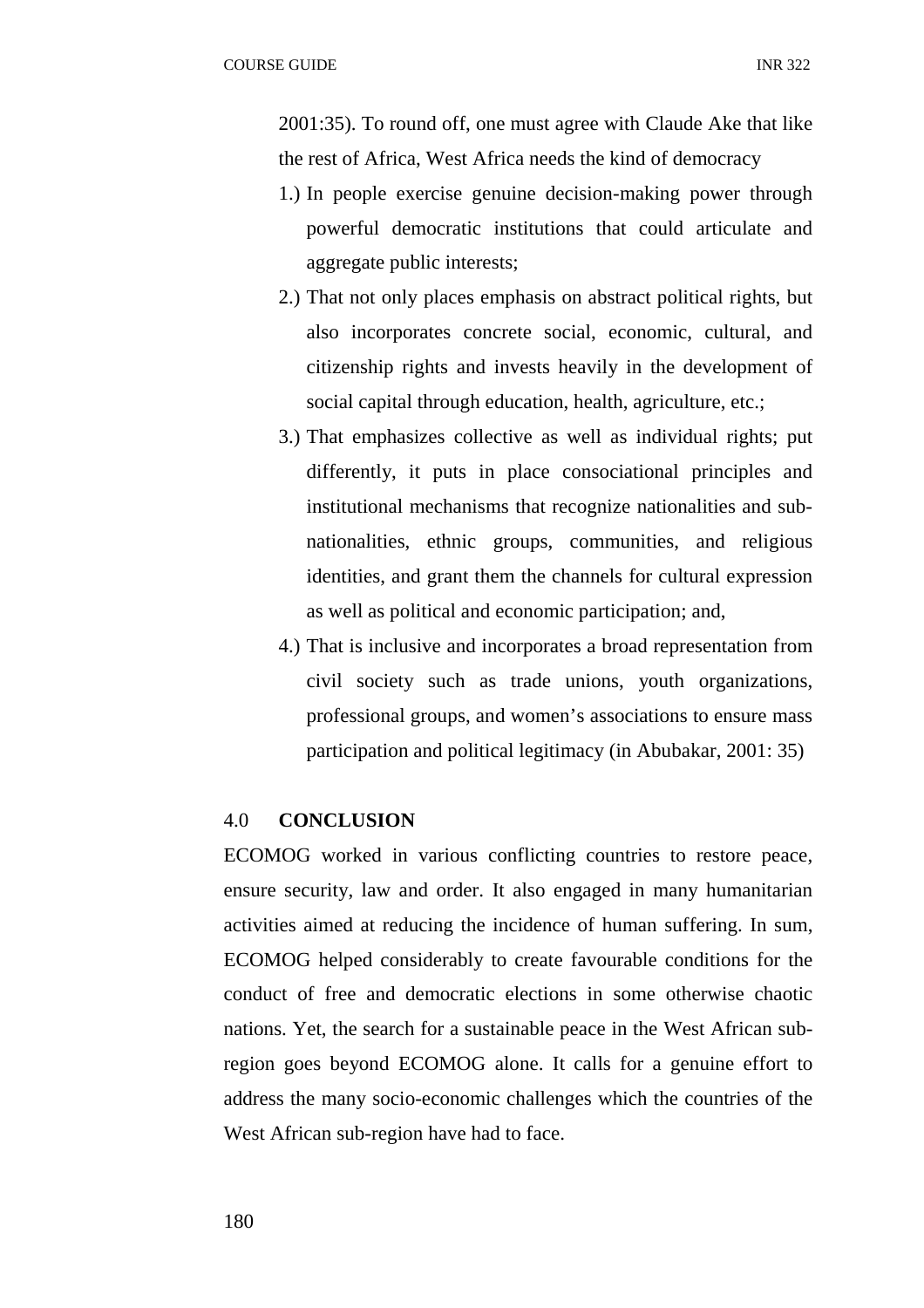## **SELF ASSESSMENT EXERCISE**

1. Explain the meaning of "peace-keeping", with reference to the practical example of ECOMOG

# **5.0 SUMMARY**

ECOMOG restored constitutional legality and reinstated the government of the democratically elected regimes when called upon. At the request of the lawful authorities, the ECOWAS Authority of Heads of State and Government acted to restore peace, and if possible, reinstate estranged leaders to power in conflict-ridden countries. At necessary intervals, the mechanism for supervision and control of the cease-fire is often set up by ECOWAS with the contingents of soldiers sent by neighbouring sister countries.

#### **6.0 TUTOR-MARKED ASSIGNMENT**

i. How valid is it to say that ECOMOG's involvement in the conflict areas of West Africa is a humanitarian intervention?

## **7.0 REFERENCES/FURTHER READINGS**

Abubakar, Dauda (2001): "Ethnic Identity, Democratization, and the Future of the African State: Lessons from Nigeria", *African Issues*, volume xxix, nos. 1 and 2: 31-36.

Falola, T. and Heaton, M. (2009): *Emergent Themes and Methods in African Studies-*

*Essays in Honour of Adiele E. Afigbo*. Trenton, New Jersey: Africa World Press, Inc.